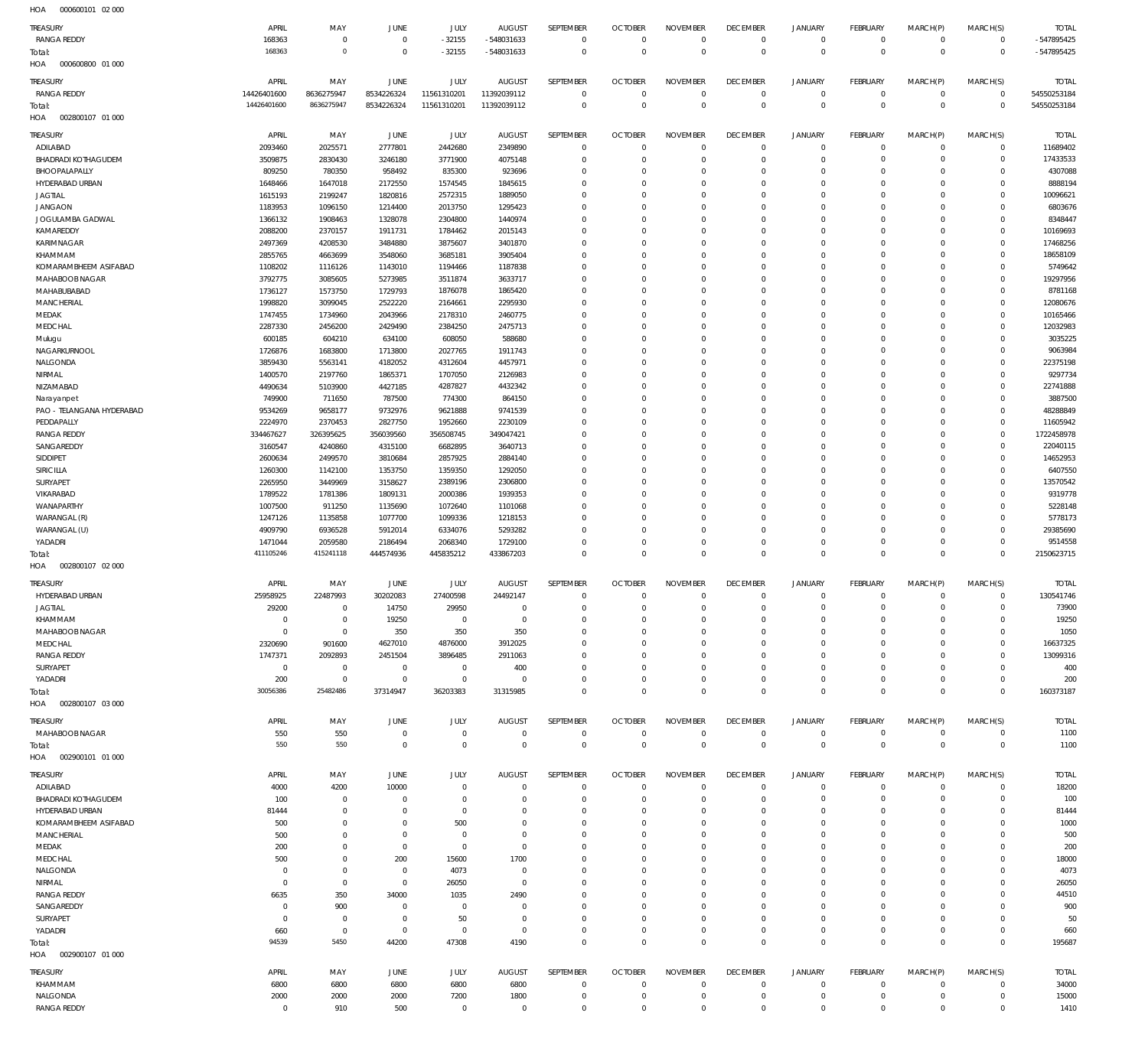| <b>TREASURY</b><br>WARANGAL (R)   | APRIL<br>2700              | MAY<br>500                       | JUNE<br>4200                     | JULY<br>2200                  | <b>AUGUST</b><br>2000    | SEPTEMBER<br>$\mathbf 0$         | <b>OCTOBER</b><br>$\overline{0}$ | <b>NOVEMBER</b><br>$\overline{0}$ | <b>DECEMBER</b><br>$^{\circ}$  | <b>JANUARY</b><br>0                | FEBRUARY<br>$^{\circ}$       | MARCH(P)<br>$^{\circ}$      | MARCH(S)<br>$\mathbf 0$     | <b>TOTAL</b><br>11600  |
|-----------------------------------|----------------------------|----------------------------------|----------------------------------|-------------------------------|--------------------------|----------------------------------|----------------------------------|-----------------------------------|--------------------------------|------------------------------------|------------------------------|-----------------------------|-----------------------------|------------------------|
| WARANGAL (U)                      | 2550                       | $\mathbf 0$                      | $^{\circ}$                       | $\overline{0}$                | $^{\circ}$               | $\mathbb O$                      | $\overline{0}$                   | $\mathbf 0$                       | $\overline{0}$                 | $\mathsf{O}\xspace$                | $\circ$                      | $\mathbf 0$                 | $\mathbf 0$                 | 2550                   |
| Total:                            | 14050                      | 10210                            | 13500                            | 16200                         | 10600                    | $\mathbb O$                      | $\Omega$                         | $\mathbb O$                       | $\mathbf 0$                    | $\mathbb O$                        | $\Omega$                     | $\mathbf 0$                 | $\overline{0}$              | 64560                  |
| HOA<br>002900800 81 000           |                            |                                  |                                  |                               |                          |                                  |                                  |                                   |                                |                                    |                              |                             |                             |                        |
| TREASURY                          | APRIL                      | MAY                              | JUNE                             | JULY                          | <b>AUGUST</b>            | SEPTEMBER                        | <b>OCTOBER</b>                   | <b>NOVEMBER</b>                   | <b>DECEMBER</b>                | <b>JANUARY</b>                     | FEBRUARY                     | MARCH(P)                    | MARCH(S)                    | <b>TOTAL</b>           |
| HYDERABAD URBAN                   | 230000                     | $\overline{0}$                   | 5865                             | 111600                        | 96610                    | $\overline{0}$                   | $\Omega$                         | $\Omega$                          | $^{\circ}$                     | $\mathbf 0$                        | $^{\circ}$                   | $^{\circ}$                  | $\mathbf 0$                 | 444075                 |
| <b>JANGAON</b><br>KARIMNAGAR      | $\Omega$<br>$\Omega$       | $\overline{0}$<br>$\overline{0}$ | $^{\circ}$<br>$\Omega$           | $\mathbf 0$<br>1759           | 1000<br>$^{\circ}$       | $\mathbf{0}$<br>$\overline{0}$   | $\Omega$<br>$\Omega$             | $\Omega$<br>$\Omega$              | $\Omega$<br>$\Omega$           | $\mathbf 0$<br>$\mathbf 0$         | $\Omega$<br>$\Omega$         | $\Omega$<br>$\Omega$        | $\Omega$<br>$\Omega$        | 1000<br>1759           |
| KOMARAMBHEEM ASIFABAD             | $\Omega$                   | $\overline{0}$                   | $\Omega$                         | $\Omega$                      | 1040                     | $\Omega$                         | -C                               | $\Omega$                          | $\Omega$                       | $\Omega$                           | $\Omega$                     | $\Omega$                    | $\Omega$                    | 1040                   |
| MAHABOOB NAGAR                    | $\Omega$                   | $\mathbf 0$                      | $^{\circ}$                       | $\overline{0}$                | 3759                     | $\mathbf{0}$                     | $\Omega$                         | $\mathbf{0}$                      | $\Omega$                       | $\Omega$                           | $\Omega$                     | $\Omega$                    | $\Omega$                    | 3759                   |
| NAGARKURNOOL                      | $\Omega$                   | 1000                             | 4287                             | $\mathbf 0$                   | 2861                     | $\Omega$                         | $\Omega$                         | $\Omega$                          | $\Omega$                       | $\Omega$                           | $\Omega$                     | $\Omega$                    | $\Omega$                    | 8148                   |
| NIRMAL                            | $\Omega$                   | $\overline{0}$                   | $\Omega$                         | 2600                          | $\Omega$                 | $\mathbf{0}$                     | $\Omega$                         | $\mathbf{0}$                      | $\Omega$                       | $\Omega$                           | $\Omega$                     | $\Omega$                    | $\Omega$                    | 2600                   |
| <b>RANGA REDDY</b>                | 209362                     | 9032                             | 16894                            | 13034                         | 7878                     | $\Omega$                         | -C                               | $\Omega$                          | $\Omega$                       | $\Omega$                           | $\Omega$                     | $\Omega$                    | $\Omega$                    | 256200                 |
| SANGAREDDY                        | 2000                       | $\overline{0}$                   | $\Omega$                         | $\overline{0}$                | 1000                     | $\mathbf{0}$                     | $\Omega$                         | $\Omega$                          | $\Omega$                       | $\Omega$                           | $\Omega$                     | $\Omega$                    | $\Omega$                    | 3000                   |
| SURYAPET                          | $\overline{0}$             | $\mathbf 0$                      | $\Omega$                         | $\overline{0}$                | 26096                    | $\Omega$                         | $\Omega$                         | $\Omega$                          | $\Omega$                       | $\Omega$                           | $\Omega$                     | $\Omega$                    | $\Omega$                    | 26096                  |
| VIKARABAD                         | 100<br>$\Omega$            | 900                              | 50                               | 250<br>$\overline{0}$         | 400<br>$\Omega$          | $\Omega$<br>$\Omega$             | $\Omega$<br>$\Omega$             | $\Omega$                          | $\Omega$<br>$\Omega$           | $\Omega$                           | $\Omega$<br>$\Omega$         | $\Omega$<br>$\Omega$        | $\Omega$<br>$\Omega$        | 1700                   |
| YADADRI<br>Total:                 | 441462                     | 750<br>11682                     | $^{\circ}$<br>27096              | 129243                        | 140644                   | $\Omega$                         | $\Omega$                         | $\mathbf{0}$<br>$\overline{0}$    | $\Omega$                       | $\mathbf 0$<br>$\overline{0}$      | $\Omega$                     | $\Omega$                    | $\Omega$                    | 750<br>750127          |
| 003001101 01 000<br>HOA           |                            |                                  |                                  |                               |                          |                                  |                                  |                                   |                                |                                    |                              |                             |                             |                        |
|                                   |                            |                                  |                                  |                               |                          |                                  |                                  |                                   |                                |                                    |                              |                             |                             |                        |
| TREASURY                          | APRIL                      | MAY                              | JUNE                             | JULY                          | <b>AUGUST</b>            | SEPTEMBER                        | <b>OCTOBER</b>                   | <b>NOVEMBER</b>                   | <b>DECEMBER</b>                | <b>JANUARY</b>                     | FEBRUARY                     | MARCH(P)                    | MARCH(S)                    | TOTAL                  |
| NALGONDA                          | $\Omega$<br>$\circ$        | $\overline{0}$<br>$\mathbb O$    | $\overline{0}$<br>$\overline{0}$ | 2836000<br>2836000            | $\Omega$<br>$\mathsf{C}$ | $\,0\,$<br>$\mathbf 0$           | $^{\circ}$<br>$\mathbf{0}$       | $\mathbf 0$<br>$\mathbf 0$        | $^{\circ}$<br>$\mathbf{0}$     | 0<br>$\,0\,$                       | $^{\circ}$<br>$\overline{0}$ | $\mathbf 0$<br>$\mathbf{0}$ | $\mathbf 0$<br>$\mathbf{0}$ | 2836000<br>2836000     |
| Total:<br>HOA<br>003001101 96 000 |                            |                                  |                                  |                               |                          |                                  |                                  |                                   |                                |                                    |                              |                             |                             |                        |
|                                   |                            |                                  |                                  |                               |                          |                                  |                                  |                                   |                                |                                    |                              |                             |                             |                        |
| TREASURY                          | APRIL                      | MAY                              | JUNE                             | <b>JULY</b>                   | <b>AUGUST</b>            | SEPTEMBER                        | <b>OCTOBER</b>                   | <b>NOVEMBER</b>                   | <b>DECEMBER</b>                | <b>JANUARY</b>                     | FEBRUARY                     | MARCH(P)                    | MARCH(S)                    | <b>TOTAL</b>           |
| PAO - TELANGANA HYDERABAD         | $-77456$<br>$-77456$       | $\overline{0}$<br>$\mathbb O$    | $-22426$                         | $-217724$                     | $-505624$                | $\mathbf 0$                      | $\Omega$<br>$\mathbf{0}$         | $^{\circ}$<br>$\mathbf{0}$        | $^{\circ}$<br>$\mathbf{0}$     | $\mathbf 0$                        | $^{\circ}$<br>$\mathbf{0}$   | $^{\circ}$<br>$\mathbf{0}$  | $\mathbf 0$                 | $-823230$<br>$-823230$ |
| Total:<br>HOA<br>003001102 01 000 |                            |                                  | $-22426$                         | $-217724$                     | $-505624$                | $\mathbf 0$                      |                                  |                                   |                                | $\mathbf 0$                        |                              |                             | $\mathbf 0$                 |                        |
|                                   |                            |                                  |                                  |                               |                          |                                  |                                  |                                   |                                |                                    |                              |                             |                             |                        |
| TREASURY                          | APRIL                      | MAY                              | JUNE                             | JULY                          | <b>AUGUST</b>            | SEPTEMBER                        | <b>OCTOBER</b>                   | <b>NOVEMBER</b>                   | <b>DECEMBER</b>                | <b>JANUARY</b>                     | FEBRUARY                     | MARCH(P)                    | MARCH(S)                    | TOTAL                  |
| <b>BHADRADI KOTHAGUDEM</b>        | 665795                     | $\mathbf 0$                      | 256079                           | 1644054                       | 182843                   | $\overline{0}$                   | $\mathsf{C}$                     | $^{\circ}$                        | $\overline{0}$                 | $\mathbf 0$                        | $\circ$                      | $\circ$                     | $\mathbf 0$                 | 2748771                |
| HYDERABAD URBAN<br><b>JAGTIAL</b> | $\overline{0}$<br>$\Omega$ | 3681757<br>$\mathbf 0$           | 8693135<br>$^{\circ}$            | 56662388                      | 6699196                  | $\mathbf 0$<br>$\overline{0}$    | $\Omega$<br>-C                   | $\mathbf 0$<br>$\overline{0}$     | $\Omega$<br>$\Omega$           | $\mathbf 0$<br>$\mathbf 0$         | $\circ$<br>$\Omega$          | $\mathbf 0$<br>$\mathbf 0$  | $\mathbf 0$<br>$\mathbf 0$  | 75736476<br>$-76556$   |
| KAMAREDDY                         | 2950                       | $\overline{0}$                   | $\mathbf 0$                      | $-15030$<br>$\overline{0}$    | $-61526$<br>$^{\circ}$   | $\mathbf{0}$                     | $\Omega$                         | $\overline{0}$                    | $\Omega$                       | $\circ$                            | $\Omega$                     | $\Omega$                    | $\Omega$                    | 2950                   |
| KARIMNAGAR                        | 1138533                    | $\mathbf 0$                      | 11998378                         | 18254945                      | 60395                    | $\overline{0}$                   | -C                               | $\overline{0}$                    | $\Omega$                       | $\mathbf 0$                        | $\Omega$                     | $\Omega$                    | $\Omega$                    | 31452251               |
| KHAMMAM                           | 239031                     | $\overline{0}$                   | 6872089                          | 484566                        | $\Omega$                 | $\overline{0}$                   | $\Omega$                         | $\mathbf{0}$                      | $\Omega$                       | $\Omega$                           | $\Omega$                     | $\Omega$                    | $\Omega$                    | 7595686                |
| KOMARAMBHEEM ASIFABAD             | $\overline{0}$             | $\mathbf 0$                      | 29091                            | $\overline{0}$                | 45481                    | $\overline{0}$                   | $\Omega$                         | $\overline{0}$                    | $\Omega$                       | $\mathbf 0$                        | $\Omega$                     | $\Omega$                    | $\Omega$                    | 74572                  |
| MAHABOOB NAGAR                    | 6199499                    | $\mathbf 0$                      | $\Omega$                         | $\mathbf 0$                   | $\Omega$                 | $\overline{0}$                   | $\Omega$                         | $\mathbf 0$                       | $\Omega$                       | $\mathbf 0$                        | $\Omega$                     | $\Omega$                    | $\Omega$                    | 6199499                |
| <b>MANCHERIAL</b>                 | $\Omega$                   | 1100                             | $\Omega$                         | $\overline{0}$                | $\Omega$                 | $\overline{0}$                   | $\Omega$                         | $\mathbf{0}$                      | $\Omega$                       | $\circ$                            | $\Omega$                     | $\Omega$                    | $\Omega$                    | 1100                   |
| MEDCHAL                           | $\Omega$                   | $\mathbf 0$                      | $^{\circ}$                       | 13610000                      | $\Omega$                 | $\overline{0}$                   | $\mathsf{C}$                     | $\overline{0}$                    | $\Omega$                       | $\mathbf 0$                        | $\Omega$                     | $\Omega$                    | $\Omega$                    | 13610000               |
| NAGARKURNOOL                      | 22005                      | $\overline{0}$                   | 12250                            | $\overline{0}$                | 1760                     | $\overline{0}$                   | $\Omega$                         | $\mathbf{0}$                      | $\Omega$                       | $\circ$                            | $\Omega$                     | $\Omega$                    | $\Omega$                    | 36015                  |
| NALGONDA                          | 21882                      | 3040                             | 39022<br>$^{\circ}$              | 16809                         | 12724<br>$\Omega$        | $\mathbf{0}$<br>$\mathbf{0}$     | $\Omega$<br>$\mathsf{C}$         | $\overline{0}$<br>$\mathbf{0}$    | $\Omega$<br>$\Omega$           | $\mathbf 0$<br>$\mathbf 0$         | $\Omega$<br>$\Omega$         | $\mathbf 0$<br>$\Omega$     | $\Omega$<br>$\Omega$        | 93477                  |
| NIRMAL<br>NIZAMABAD               | 176300<br>4580             | $\overline{0}$<br>$\mathbf 0$    | 56950                            | $\overline{0}$<br>$\mathbf 0$ | $\Omega$                 | $\mathbf{0}$                     | $\Omega$                         | $\overline{0}$                    | $\Omega$                       | $\mathbf 0$                        | $\Omega$                     | $\Omega$                    | $\Omega$                    | 176300<br>61530        |
| PEDDAPALLY                        | 1288267                    | $\overline{0}$                   | 1100                             | $\overline{0}$                | $\Omega$                 | $\mathbf{0}$                     | -C                               | $\overline{0}$                    | $\Omega$                       | $\mathbf 0$                        | $\Omega$                     | $\Omega$                    | $\mathbf 0$                 | 1289367                |
| <b>RANGA REDDY</b>                | 8924948                    | 10343125                         | 5130121                          | 10841034                      | 105108381                | $\mathbf{0}$                     | $\Omega$                         | $\mathbf{0}$                      | $\Omega$                       | $\circ$                            | $\Omega$                     | $\Omega$                    | $\Omega$                    | 140347609              |
| SANGAREDDY                        | $\Omega$                   | $\overline{0}$                   | $\Omega$                         | 8919664                       | $\Omega$                 | $\overline{0}$                   | $\Omega$                         | $\overline{0}$                    | $\Omega$                       | $\mathbf 0$                        | $\Omega$                     | $\Omega$                    | $\mathbf 0$                 | 8919664                |
| SIDDIPET                          | 138392                     | $\overline{0}$                   | $\overline{0}$                   | $\overline{0}$                | $\Omega$                 | $\Omega$                         | $\Omega$                         | $\overline{0}$                    | $\Omega$                       | $\circ$                            | $\Omega$                     | $\Omega$                    | $\Omega$                    | 138392                 |
| <b>SURYAPET</b>                   | 10582                      | 2424                             | 21562886                         | 4811651                       | 2483490                  | $\mathbf 0$                      | -0                               | $\Omega$                          | -0                             | $\mathbf 0$                        | - 0                          | $\Omega$                    | $\mathbf 0$                 | 28871033               |
| WARANGAL (U)                      | 12367075                   | $\mathbf 0$                      | 7409269                          | 6673482                       | $\mathbf 0$              | $\mathbf 0$                      | $^{\circ}$                       | $\mathbf 0$                       | $\Omega$                       | $\mathbf 0$                        | $\mathbf 0$                  | $\mathbf 0$                 | $\mathbf 0$                 | 26449826               |
| YADADRI                           | 1076                       | 8882                             | 4240                             | 6202                          | 8898                     | $\mathbf 0$                      | $^{\circ}$                       | $\mathbf 0$                       | $^{\circ}$                     | $\mathsf{O}\xspace$                | $\mathbf 0$                  | $\mathsf{O}$                | $\mathbf 0$                 | 29298                  |
| Total:<br>HOA<br>003001102 96 000 | 31200915                   | 14040328                         | 62064610                         | 121909765                     | 114541642                | $\mathbf 0$                      | $\Omega$                         | $\mathbf 0$                       | $\Omega$                       | $\mathbb O$                        | $\Omega$                     | $\mathbf 0$                 | $\Omega$                    | 343757260              |
|                                   |                            |                                  |                                  |                               |                          |                                  |                                  |                                   |                                |                                    |                              |                             |                             |                        |
| TREASURY                          | APRIL                      | MAY                              | JUNE                             | JULY                          | <b>AUGUST</b>            | SEPTEMBER                        | <b>OCTOBER</b>                   | <b>NOVEMBER</b>                   | <b>DECEMBER</b>                | <b>JANUARY</b>                     | FEBRUARY                     | MARCH(P)                    | MARCH(S)                    | <b>TOTAL</b>           |
| KHAMMAM                           | $\overline{0}$             | $\overline{0}$                   | $\overline{0}$                   | $-101578$                     | $^{\circ}$               | $\overline{0}$                   | $\Omega$                         | $\overline{0}$                    | $\overline{0}$                 | $\mathbf 0$                        | $\Omega$                     | $\mathbf 0$                 | $\mathbf 0$                 | $-101578$              |
| NALGONDA                          | $\Omega$<br>$-9360$        | $\mathbf 0$<br>$\mathbf 0$       | $\overline{0}$<br>$^{\circ}$     | $-106120$<br>$\mathbf 0$      | $\Omega$<br>$\Omega$     | $\mathbb O$<br>$\mathbb O$       | $\overline{0}$<br>$^{\circ}$     | $\mathbf{0}$<br>$\mathbb O$       | $^{\circ}$<br>$^{\circ}$       | $\mathbf 0$<br>$\mathbf 0$         | $\mathbf 0$<br>$\mathbf 0$   | $\mathbf 0$<br>$\mathbf 0$  | $\mathbf 0$<br>$\Omega$     | $-106120$              |
| NIZAMABAD                         | $-9360$                    | $\mathbb O$                      | $\Omega$                         | $-207698$                     | $\Omega$                 | $\mathbb O$                      | $\Omega$                         | $\mathbb O$                       | $\overline{0}$                 | $\mathbb O$                        | $\Omega$                     | $\Omega$                    | $\Omega$                    | $-9360$<br>$-217058$   |
| Total:<br>HOA<br>003001800 01 000 |                            |                                  |                                  |                               |                          |                                  |                                  |                                   |                                |                                    |                              |                             |                             |                        |
|                                   |                            |                                  |                                  |                               |                          |                                  |                                  |                                   |                                |                                    |                              |                             |                             |                        |
| TREASURY                          | APRIL<br>$\Omega$          | MAY<br>$\mathbf 0$               | JUNE                             | JULY<br>$\mathbf 0$           | <b>AUGUST</b>            | SEPTEMBER<br>$\mathbb O$         | <b>OCTOBER</b><br>$\mathbf 0$    | <b>NOVEMBER</b><br>$\mathbb O$    | <b>DECEMBER</b><br>$\mathbf 0$ | <b>JANUARY</b>                     | FEBRUARY<br>$\mathbf 0$      | MARCH(P)<br>$\mathbf 0$     | MARCH(S)<br>$\mathbf 0$     | <b>TOTAL</b>           |
| NAGARKURNOOL<br>Total:            | $^{\circ}$                 | $\mathbb O$                      | 3195<br>3195                     | $\mathbf 0$                   | 6060<br>6060             | $\mathbb O$                      | $\mathbf 0$                      | $\mathbb O$                       | $\mathbf 0$                    | $\mathsf{O}\xspace$<br>$\mathbb O$ | $\mathbf 0$                  | $\mathbf 0$                 | $\mathbf 0$                 | 9255<br>9255           |
| 003002102 01 000<br>HOA           |                            |                                  |                                  |                               |                          |                                  |                                  |                                   |                                |                                    |                              |                             |                             |                        |
|                                   |                            |                                  |                                  |                               |                          |                                  |                                  |                                   |                                |                                    |                              |                             |                             |                        |
| <b>TREASURY</b>                   | APRIL                      | MAY                              | JUNE                             | JULY                          | <b>AUGUST</b>            | SEPTEMBER                        | <b>OCTOBER</b>                   | <b>NOVEMBER</b>                   | <b>DECEMBER</b>                | <b>JANUARY</b>                     | FEBRUARY                     | MARCH(P)                    | MARCH(S)                    | <b>TOTAL</b>           |
| ADILABAD<br>HYDERABAD URBAN       | 170534<br>225154267        | 226477<br>106329400              | 2000<br>154183461                | 150546<br>180566445           | 146075<br>199586038      | $\overline{0}$<br>$\overline{0}$ | $\overline{0}$<br>$\Omega$       | $^{\circ}$<br>$\Omega$            | $^{\circ}$<br>$\Omega$         | $\mathbf 0$<br>$\mathbf 0$         | $^{\circ}$<br>$\Omega$       | 0<br>$\Omega$               | $\mathbf 0$<br>$\mathbf 0$  | 695632<br>865819611    |
| <b>JAGTIAL</b>                    | $\overline{0}$             | $\overline{0}$                   | 1904740                          | $\mathbf 0$                   | $\mathbf 0$              | $\overline{0}$                   | $\Omega$                         | $\Omega$                          | $\Omega$                       | $\mathbf 0$                        | $\Omega$                     | $\Omega$                    | $\Omega$                    | 1904740                |
| JOGULAMBA GADWAL                  | 3800                       | $\mathbf 0$                      | 1678                             | 745621                        | 2802                     | $\mathbf{0}$                     | $\Omega$                         | $\mathbf{0}$                      | $\Omega$                       | $\Omega$                           | $\Omega$                     | $\Omega$                    | $\Omega$                    | 753901                 |
| KARIMNAGAR                        | $\Omega$                   | $\mathbf 0$                      | 7996                             | $\mathbf 0$                   | 7195                     | $\overline{0}$                   | $\Omega$                         | $\mathbf{0}$                      | $\Omega$                       | $\Omega$                           | $\Omega$                     | $\Omega$                    | $\Omega$                    | 15191                  |
| KOMARAMBHEEM ASIFABAD             | $\Omega$                   | $\overline{0}$                   | $^{\circ}$                       | 969424                        | $\Omega$                 | $\Omega$                         | $\Omega$                         | $\Omega$                          | $\Omega$                       | $\Omega$                           | $\Omega$                     | $\Omega$                    | $\Omega$                    | 969424                 |
| MAHABOOB NAGAR                    | 2200                       | $\mathbf 0$                      | $\overline{0}$                   | 178461                        | 241047                   | $\mathbf{0}$                     | $\Omega$                         | $\mathbf{0}$                      | $\Omega$                       | $\Omega$                           | $\Omega$                     | $\Omega$                    | $\Omega$                    | 421708                 |
| <b>MANCHERIAL</b>                 | $\Omega$                   | $\overline{0}$                   | $\mathbf 0$                      | 1663766                       | $\Omega$                 | $\Omega$                         | $\Omega$                         | $\Omega$                          | $\Omega$                       | $\Omega$                           | $\Omega$                     | $\Omega$                    | $\Omega$                    | 1663766                |
| MEDCHAL                           | $\Omega$                   | $\overline{0}$                   | 4775450                          | $\overline{0}$                | $\Omega$                 | $\mathbf{0}$                     | $\Omega$                         | $\mathbf{0}$                      | $\Omega$                       | $\Omega$                           | $\Omega$                     | $\Omega$                    | $\Omega$                    | 4775450                |
| NALGONDA                          | $\Omega$                   | $\overline{0}$                   | $^{\circ}$                       | 11                            | 121100                   | $\Omega$                         | $\Omega$                         | $\Omega$                          | $\Omega$                       | $\Omega$                           | $\Omega$                     | $\Omega$                    | $\Omega$                    | 121111                 |
| NIRMAL<br>NIZAMABAD               | $\Omega$<br>550            | $\mathbf 0$<br>$\mathbf 0$       | 1000<br>$\mathbf 0$              | 1000<br>$\mathbf 0$           | $\Omega$<br>$\Omega$     | $\mathbf{0}$<br>$\mathbf{0}$     | $\Omega$<br>$\Omega$             | $\mathbf{0}$<br>$\mathbf{0}$      | $\Omega$<br>$\Omega$           | $\Omega$<br>$\Omega$               | $\Omega$<br>$\Omega$         | $\Omega$<br>$\Omega$        | $\Omega$<br>$\Omega$        | 2000<br>550            |
| <b>RANGA REDDY</b>                | 8864255                    | 26338                            | 78210                            | 4412626                       | 102228                   | $\mathbf{0}$                     | $\Omega$                         | $\mathbf{0}$                      | $\Omega$                       | $\Omega$                           | $\Omega$                     | $\Omega$                    | $\Omega$                    | 13483657               |
| SANGAREDDY                        | 1000                       | $\overline{0}$                   | 4800                             | $\mathbf 0$                   | $\Omega$                 | $\mathbf{0}$                     | $\Omega$                         | $\Omega$                          | $\Omega$                       | $\Omega$                           | $\Omega$                     | $\Omega$                    | $\Omega$                    | 5800                   |
| SIDDIPET                          | $\Omega$                   | $\mathbf 0$                      | $\overline{0}$                   | 77058                         | $\Omega$                 | $\mathbf{0}$                     | $\Omega$                         | $\overline{0}$                    | $\Omega$                       | $\Omega$                           | $\Omega$                     | $\Omega$                    | $\Omega$                    | 77058                  |
| WANAPARTHY                        | 3849                       | $\overline{0}$                   | 21900                            | 2200                          | $\Omega$                 | $\overline{0}$                   | $\Omega$                         | $\mathbf 0$                       | $\overline{0}$                 | $\mathbf 0$                        | 0                            | $\mathbf 0$                 | $\mathbf 0$                 | 27949                  |
| WARANGAL (U)                      | 1100                       | $\mathbf 0$                      | 2200                             | $\mathbf 0$                   | $\Omega$                 | $\mathbf 0$                      | $\Omega$                         | $\mathbf 0$                       | $\mathbf 0$                    | $\mathbf 0$                        | $\Omega$                     | $\mathbf 0$                 | $\mathbf 0$                 | 3300                   |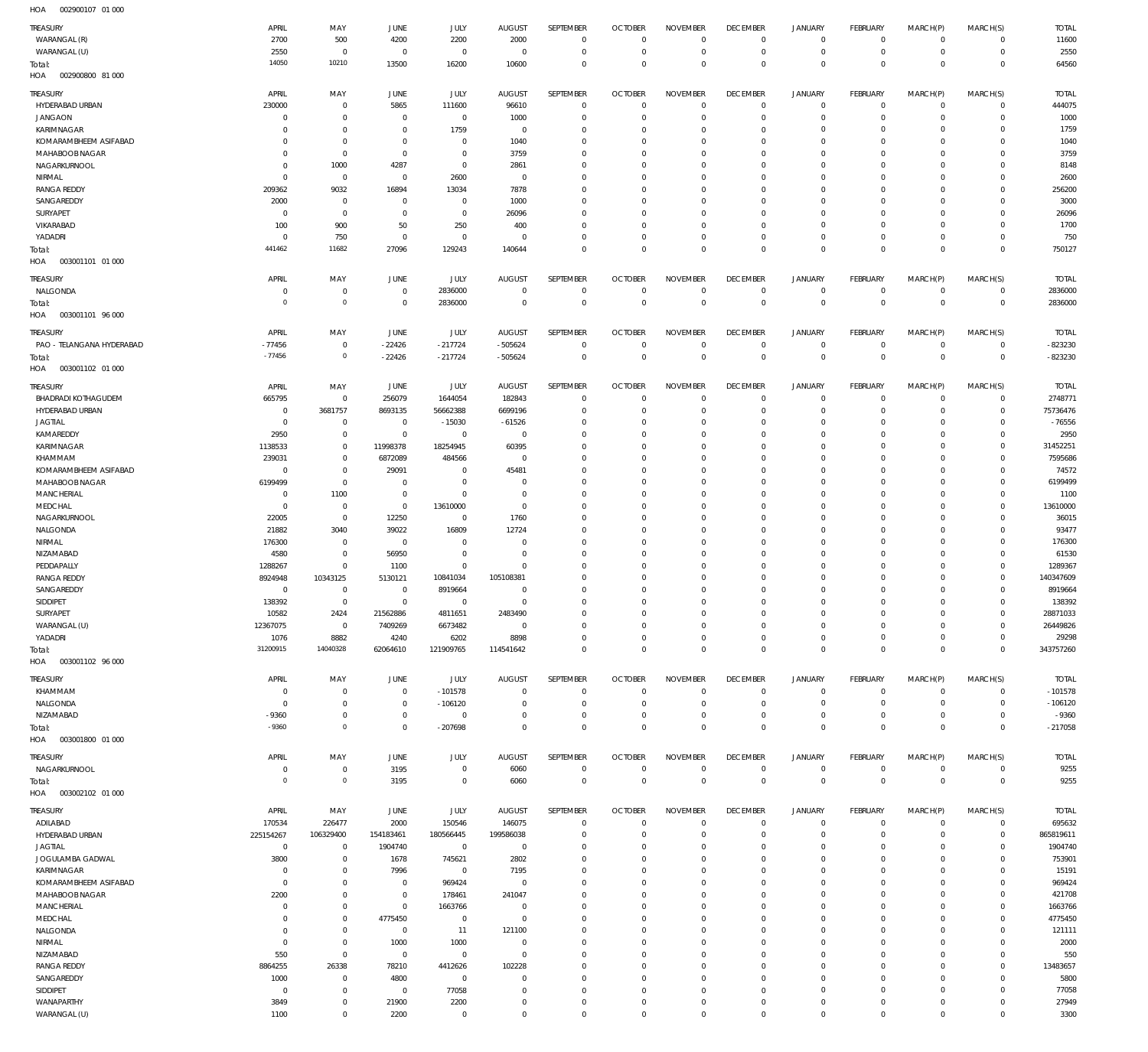| HOA<br>003002102 01 000           |                                |                            |                               |                           |                              |                            |                               |                               |                               |                               |                      |                         |                         |                            |
|-----------------------------------|--------------------------------|----------------------------|-------------------------------|---------------------------|------------------------------|----------------------------|-------------------------------|-------------------------------|-------------------------------|-------------------------------|----------------------|-------------------------|-------------------------|----------------------------|
| TREASURY                          | APRIL                          | MAY                        | JUNE                          | JULY                      | <b>AUGUST</b>                | SEPTEMBER                  | <b>OCTOBER</b>                | <b>NOVEMBER</b>               | <b>DECEMBER</b>               | <b>JANUARY</b>                | FEBRUARY             | MARCH(P)                | MARCH(S)                | <b>TOTAL</b>               |
| Total:                            | 234201555                      | 106582215                  | 160983435                     | 188767158                 | 200206485                    | $\overline{0}$             | $\overline{0}$                | $\overline{0}$                | $\,0\,$                       | $\overline{0}$                | $\overline{0}$       | $\mathbf 0$             | $\mathbf 0$             | 890740848                  |
|                                   |                                |                            |                               |                           |                              |                            |                               |                               |                               |                               |                      |                         |                         |                            |
| 003002102 96 000<br>HOA           |                                |                            |                               |                           |                              |                            |                               |                               |                               |                               |                      |                         |                         |                            |
| TREASURY                          | APRIL                          | MAY                        | JUNE                          | JULY                      | <b>AUGUST</b>                | SEPTEMBER                  | <b>OCTOBER</b>                | <b>NOVEMBER</b>               | <b>DECEMBER</b>               | JANUARY                       | FEBRUARY             | MARCH(P)                | MARCH(S)                | <b>TOTAL</b>               |
| KARIMNAGAR                        | $^{\circ}$                     | $^{\circ}$                 | $-248413$                     | $\mathbf 0$               | $-4363626$                   | $\overline{0}$             | $\mathbf 0$                   | $\overline{0}$                | $\,0\,$                       | $\mathbf 0$                   | $\Omega$             | $\circ$                 | 0                       | $-4612039$                 |
| <b>RANGA REDDY</b>                | $\overline{0}$                 | $^{\circ}$                 | $\mathbf 0$                   | $^{\circ}$                | 15615                        | $\overline{0}$             | $\mathbf 0$                   | $\mathbf 0$                   | $\mathbf 0$                   | $\circ$                       | $\Omega$             | $\circ$                 | $\mathbf 0$             | 15615                      |
| WARANGAL (U)                      | $\overline{0}$                 | $\mathbf 0$                | $\mathbf 0$                   | $^{\circ}$                | $-649653$                    | $\overline{0}$             | $\mathbf 0$                   | $\mathbf 0$                   | $\mathbf 0$                   | $\mathbf 0$                   | $\Omega$             | $\circ$                 | $\mathbf 0$             | $-649653$                  |
| Total:                            | $\circ$                        | $^{\circ}$                 | $-248413$                     | $^{\circ}$                | $-4997664$                   | $\overline{0}$             | $\mathbf 0$                   | $\overline{0}$                | $\mathbf 0$                   | $\overline{0}$                | $\Omega$             | $\overline{0}$          | $\Omega$                | $-5246077$                 |
| HOA<br>003002103 01 000           |                                |                            |                               |                           |                              |                            |                               |                               |                               |                               |                      |                         |                         |                            |
|                                   |                                |                            |                               |                           |                              |                            |                               |                               |                               |                               |                      |                         |                         |                            |
| TREASURY                          | APRIL                          | MAY                        | JUNE                          | JULY                      | <b>AUGUST</b>                | SEPTEMBER                  | <b>OCTOBER</b>                | <b>NOVEMBER</b>               | <b>DECEMBER</b>               | <b>JANUARY</b>                | FEBRUARY             | MARCH(P)                | MARCH(S)                | <b>TOTAL</b>               |
| ADILABAD                          | 1100                           | $\Omega$                   | $\mathbf 0$                   | $^{\circ}$                | $^{\circ}$                   | $\overline{0}$             | $\mathbf 0$<br>$\Omega$       | $\mathbf 0$<br>$\mathbf 0$    | $\,0\,$<br>$\mathbf 0$        | $\mathbf 0$<br>$\mathbf{0}$   | $\Omega$<br>$\Omega$ | $\circ$<br>$\Omega$     | $\circ$                 | 1100                       |
| HYDERABAD URBAN<br><b>JAGTIAL</b> | 6526567911<br>68640            | 2037238633<br>$^{\circ}$   | 6467718945<br>$^{\circ}$      | 10999337425<br>$^{\circ}$ | 8307984953<br>$\mathbf 0$    | $\mathbf 0$<br>$\mathbf 0$ | $\mathbf 0$                   | $\mathbf 0$                   | $^{\circ}$                    | $\mathbf 0$                   | $\Omega$             | $^{\circ}$              | $\circ$<br>$\circ$      | 34338847867<br>68640       |
| <b>JANGAON</b>                    | 1100                           | $\Omega$                   | $\overline{0}$                | $\circ$                   | 1034                         | $\mathbf 0$                | $\mathbf 0$                   | $\mathbf 0$                   | $\mathbf 0$                   | $^{\circ}$                    | $\Omega$             | $\Omega$                | $\Omega$                | 2134                       |
| KARIMNAGAR                        | $\overline{0}$                 | - 0                        | $\overline{0}$                | 200                       | $\mathbf 0$                  | $\mathbf 0$                | $\mathbf 0$                   | $\mathbf 0$                   | $\mathbf 0$                   | $\mathbf 0$                   | $\Omega$             | $\Omega$                | $\Omega$                | 200                        |
| KHAMMAM                           | 1200                           | $\Omega$                   | 100                           | 200                       | 890                          | $\mathbf 0$                | $\Omega$                      | $\mathbf 0$                   | $\mathbf 0$                   | $^{\circ}$                    | $\Omega$             | $\Omega$                | $\Omega$                | 2390                       |
| MANCHERIAL                        | 75698                          | $\Omega$                   | $\overline{0}$                | 1100                      | 1100                         | $\mathbf 0$                | $\mathbf 0$                   | $\mathbf 0$                   | $\mathbf 0$                   | $\mathbf 0$                   | $\Omega$             | $^{\circ}$              | $\circ$                 | 77898                      |
| MEDCHAL                           | $\overline{0}$                 | $-2245498$                 | $\mathbb O$                   | $-5543191$                | -9368074                     | $\mathbf 0$                | $\Omega$                      | $\mathbf 0$                   | $\mathbf 0$                   | $^{\circ}$                    |                      | $\Omega$                | $\Omega$                | $-17156763$                |
| NAGARKURNOOL                      | $\overline{0}$                 | $\overline{0}$             | 16650                         | $\mathbf 0$               | 14935                        | $\mathbf 0$                | $\mathbf 0$                   | $\mathbf 0$                   | $\mathbf 0$                   | $\mathbf 0$                   | $\Omega$             | $^{\circ}$              | $\Omega$                | 31585                      |
| NALGONDA                          | 6080                           | 1200                       | $\overline{0}$                | 2960                      | 50120                        | $\mathbf 0$                | $\Omega$                      | $\mathbf 0$                   | $\mathbf 0$                   | $^{\circ}$                    |                      | $\Omega$                | $\Omega$                | 60360                      |
| PEDDAPALLY                        | 2200                           | $^{\circ}$                 | $\mathbb O$                   | $^{\circ}$                | $^{\circ}$                   | $\mathbf 0$                | $\mathbf 0$                   | $\mathbf 0$                   | $\mathbf 0$                   | $\mathbf 0$                   | $\Omega$             | $^{\circ}$              | $\Omega$                | 2200                       |
| <b>RANGA REDDY</b>                | 4890                           | 1000                       | 2320                          | 10591                     | 331432                       | $\mathbf 0$                | $\Omega$                      | $\mathbf 0$                   | $\mathbf 0$                   | $^{\circ}$                    |                      | $\Omega$                | $\Omega$                | 350233                     |
| SANGAREDDY                        | 37300                          | $^{\circ}$                 | 1100                          | $-45180$                  | $-11386446$                  | $\mathbf 0$                | $\mathbf 0$                   | $\mathbf{0}$                  | $\mathbf{0}$                  | $\mathbf 0$                   | $\Omega$             | $^{\circ}$              | $\circ$                 | $-11393226$                |
| SIDDIPET                          | 5825                           | $\Omega$                   | $\overline{0}$                | 1200                      | 1038419                      | $\mathbf 0$                | $\Omega$                      | $\mathbf 0$                   | $\mathbf 0$                   | $^{\circ}$                    |                      | $\Omega$                | $\Omega$                | 1045444                    |
| SURYAPET                          | $\overline{0}$                 | $\Omega$                   | 80                            | $\circ$                   | $\mathbf 0$                  | $\mathbf 0$                | $\mathbf 0$                   | $\mathbf{0}$                  | $\mathbf{0}$                  | $\circ$                       | $\Omega$             | $^{\circ}$              | $\Omega$                | 80                         |
| VIKARABAD                         | 1100                           | $\Omega$                   | $\mathbb O$                   | $\Omega$                  | $\mathbf 0$                  | $\mathbf 0$                | $\mathbf 0$                   | $\mathbf 0$                   | $\mathbf 0$                   | $^{\circ}$                    |                      | $\Omega$                | $\Omega$                | 1100                       |
| WANAPARTHY                        | $\overline{0}$                 | $\Omega$                   | 2198                          | $\Omega$                  | $\mathbf 0$                  | $\mathbf 0$                | $\mathbf 0$                   | $\mathbf 0$                   | $\mathbf 0$                   | $\mathbf{0}$                  | $\Omega$             | $\Omega$                | $\Omega$                | 2198                       |
| WARANGAL (R)                      | $\overline{0}$                 | $\Omega$                   | $^{\circ}$                    | $\Omega$                  | 1100                         | $\mathbf 0$                | $\Omega$                      | $\mathbf 0$                   | $\mathbf 0$                   | $^{\circ}$                    | $\Omega$             | $\Omega$                | $\Omega$                | 1100                       |
| WARANGAL (U)                      | 4290                           | $\Omega$                   | $\overline{0}$                | $\Omega$                  | $\mathbf 0$                  | $\mathbf 0$                | $\mathbf 0$                   | $\mathbf 0$                   | $\mathbf 0$                   | $\circ$                       | $\Omega$             | $^{\circ}$              | $\Omega$                | 4290                       |
| YADADRI                           | 3080<br>6526780414             | $\Omega$<br>2034995335     | $\overline{0}$                | $\Omega$                  | 5000                         | $\mathbf 0$<br>$\Omega$    | $\mathbf 0$<br>$\mathbf 0$    | $\mathbf 0$<br>$\overline{0}$ | $\mathbf 0$<br>$\mathbf 0$    | $\mathbf 0$<br>$\overline{0}$ | $\Omega$<br>$\Omega$ | $\circ$<br>$\Omega$     | $\circ$<br>$\Omega$     | 8080                       |
| Total:<br>HOA<br>003002103 96 000 |                                |                            | 6467741393                    | 10993765305               | 8288674463                   |                            |                               |                               |                               |                               |                      |                         |                         | 34311956910                |
|                                   |                                |                            |                               |                           |                              |                            |                               |                               |                               |                               |                      |                         |                         |                            |
| TREASURY                          | APRIL                          | MAY                        | JUNE                          | JULY                      | <b>AUGUST</b>                | SEPTEMBER                  | <b>OCTOBER</b>                | <b>NOVEMBER</b>               | <b>DECEMBER</b>               | <b>JANUARY</b>                | FEBRUARY             | MARCH(P)                | MARCH(S)                | <b>TOTAL</b>               |
| ADILABAD                          | $\Omega$                       | $\Omega$                   | $\mathbb O$                   | $-1553273$                | $-1471450$                   | $\mathbf 0$                | $\mathbf 0$                   | $\mathbf 0$                   | $\mathbf 0$                   | $^{\circ}$                    | $\Omega$             | $\circ$                 | $\mathbf 0$             | $-3024723$                 |
| HYDERABAD URBAN                   | $\overline{0}$                 | $\Omega$                   | $\mathbb O$                   | $-281772$                 | $-939004$                    | $\overline{0}$             | $\mathbf 0$                   | $\mathbf 0$                   | $\,0\,$                       | $\circ$                       | $\Omega$             | $\circ$                 | $\circ$                 | $-1220776$                 |
| KAMAREDDY                         | $^{\circ}$                     | $\Omega$                   | $\mathbb O$                   | $-221931$                 | $-243120$                    | 0                          | $\mathbf 0$                   | $\mathbf 0$                   | $^{\circ}$                    | $^{\circ}$                    | $\Omega$             | $\Omega$                | $\Omega$                | $-465051$                  |
| MAHABOOB NAGAR                    | $\overline{0}$                 | $\Omega$                   | $\mathbb O$                   | $\mathbf 0$               | $-5032080$                   | $\mathbf 0$                | $\mathbf 0$                   | $\mathbf 0$                   | $\mathbf 0$                   | $\mathbf 0$                   | $\Omega$             | $^{\circ}$              | $\Omega$                | $-5032080$                 |
| MEDCHAL                           | $\overline{0}$                 | $\Omega$                   | $\mathbb O$                   | $\mathbf 0$               | $-3845165$                   | $\mathbf 0$                | $\mathbf 0$                   | $\mathbf 0$                   | $\mathbf 0$                   | $\mathbf{0}$                  | $\Omega$             | $\Omega$                | $\Omega$                | $-3845165$                 |
| NALGONDA                          | 21330                          | $\Omega$<br>$\Omega$       | $\mathbb O$                   | $\mathbf 0$               | $-8380657$                   | $\mathbf 0$                | $\mathbf 0$                   | $\mathbf{0}$<br>$\mathbf{0}$  | $\mathbf{0}$<br>$\mathbf{0}$  | $\mathbf 0$                   | $\Omega$<br>$\Omega$ | $^{\circ}$              | $\Omega$                | $-8359327$                 |
| NIZAMABAD<br><b>RANGA REDDY</b>   | $-336577$<br>-3034599          | $\Omega$                   | $\mathbb O$<br>$-8910$        | $-419218$<br>$-3487588$   | $-722309$<br>$-36107265$     | $\mathbf 0$<br>$\mathbf 0$ | $\mathbf 0$<br>$\mathbf 0$    | $\mathbf 0$                   | $\mathbf 0$                   | $\mathbf 0$<br>$\circ$        | $\Omega$             | $\circ$<br>$\mathbf 0$  | $\Omega$<br>$\mathbf 0$ | $-1478104$<br>-42638362    |
|                                   | -3349846                       | $\Omega$                   | $-8910$                       | -5963782                  | $-56741050$                  | $\overline{0}$             | $\mathbf 0$                   | $\mathbf{0}$                  | $\mathbf{0}$                  | $\mathbf 0$                   | $\Omega$             | $\mathbf 0$             | $^{\circ}$              | $-66063588$                |
| Total:<br>HOA<br>003002800 01 000 |                                |                            |                               |                           |                              |                            |                               |                               |                               |                               |                      |                         |                         |                            |
|                                   |                                |                            |                               |                           |                              |                            |                               |                               |                               |                               |                      |                         |                         |                            |
| <b>TREASURY</b>                   | APRIL                          | MAY                        | JUNE                          | JULY<br>$\mathbf 0$       | <b>AUGUST</b><br>$\mathbf 0$ | SEPTEMBER<br>$\mathbf 0$   | <b>OCTOBER</b><br>$\mathbf 0$ | <b>NOVEMBER</b>               | <b>DECEMBER</b>               | <b>JANUARY</b>                | FEBRUARY<br>$\circ$  | MARCH(P)<br>$\circ$     | MARCH(S)                | <b>TOTAL</b>               |
| ADILABAD<br>KAMAREDDY             | $\overline{0}$<br>$\Omega$     | 1000<br>$\Omega$           | $\mathbb O$<br>$\overline{0}$ | 1000                      | $\Omega$                     | $\bf 0$                    | $\mathbf 0$                   | $\overline{0}$<br>$\mathbf 0$ | $\mathbf 0$<br>$\,0\,$        | $\circ$<br>$\mathbf 0$        | $\mathbf 0$          | $\mathbb O$             | $\circ$<br>0            | 1000<br>1000               |
| KARIMNAGAR                        | $\overline{0}$                 | $^{\circ}$                 | $\mathbb O$                   | 600                       | $\mathbf 0$                  | $\overline{0}$             | $\Omega$                      | $\mathbf 0$                   | $\mathbf 0$                   | $\mathbf 0$                   | $\Omega$             | $\Omega$                | $\circ$                 | 600                        |
| KHAMMAM                           | $\overline{0}$                 | $^{\circ}$                 | $\mathbb O$                   | 5500                      | $\mathbf 0$                  | $\mathbf 0$                | $\mathbf 0$                   | $\mathbf 0$                   | $\mathbf 0$                   | $\mathbf 0$                   | $\Omega$             | $\circ$                 | $\circ$                 | 5500                       |
| MEDAK                             | $\overline{0}$                 | $\mathbf 0$                | $\mathbf 0$                   | 1100                      | $\mathbf 0$                  | $\mathbf 0$                | $\Omega$                      | $\mathbf 0$                   | $\mathbf 0$                   | $\mathbf 0$                   | $\Omega$             | $\circ$                 | $\Omega$                | 1100                       |
| MEDCHAL                           | 1000                           | 1000                       | 1000                          | 4000                      | 7000                         | $\mathbf 0$                | $\mathbf 0$                   | $\mathbf 0$                   | $\mathbf 0$                   | $\mathbf 0$                   | $\Omega$             | $\circ$                 | $\circ$                 | 14000                      |
| NAGARKURNOOL                      | $\overline{0}$                 | $\overline{0}$             | 20195                         | $^{\circ}$                | $\mathbf 0$                  | $\mathbf 0$                | $\Omega$                      | $\mathbf 0$                   | $\mathbf 0$                   | $\mathbf 0$                   | $\Omega$             | $\circ$                 | $\Omega$                | 20195                      |
| NALGONDA                          | 1000                           | $\overline{0}$             | $\mathbf 0$                   | $^{\circ}$                | 200                          | $\mathbf 0$                | $\mathbf 0$                   | $\mathbf 0$                   | $\mathbf 0$                   | $\mathbf 0$                   | $\Omega$             | $\Omega$                | $\Omega$                | 1200                       |
| NIZAMABAD                         | 1000                           | $^{\circ}$                 | $\,0\,$                       | 1000                      | $^{\circ}$                   | $\mathbf 0$                | $\Omega$                      | $\mathbf 0$                   | $\mathbf 0$                   | $\mathbf 0$                   | $\Omega$             | $\Omega$                | $\Omega$                | 2000                       |
| PEDDAPALLY                        | $\overline{0}$                 | $\overline{0}$             | $\,0\,$                       | 1000                      | $\mathbf 0$                  | $\mathbf 0$                | $\mathbf 0$                   | $\mathbf 0$                   | $\mathbf 0$                   | $\mathbf 0$                   | $\Omega$             | $\circ$                 | $\circ$                 | 1000                       |
| <b>RANGA REDDY</b>                | 8000                           | 2000                       | 1000                          | 6450                      | 9650                         | $\mathbf 0$                | $\Omega$                      | $\mathbf 0$                   | $\mathbf 0$                   | $\mathbf 0$                   | $\Omega$             | $\Omega$                | $\Omega$                | 27100                      |
| SANGAREDDY                        | 2200                           | $\overline{0}$             | 1000                          | $\circ$                   | $\mathbf 0$                  | $\mathbf 0$                | $\mathbf 0$                   | $\mathbf 0$                   | $\mathbf 0$                   | $\mathbf 0$                   | $\Omega$             | $\circ$                 | $\circ$                 | 3200                       |
| SURYAPET                          | 2500                           | $\mathbf 0$                | 800                           | 0                         | $\mathbf 0$                  | $\mathbf 0$                | $\Omega$                      | $\mathbf 0$                   | $\mathbf 0$                   | $\mathbf 0$                   | $\Omega$             | $\Omega$                | $\Omega$                | 3300                       |
| YADADRI                           | $\overline{0}$                 | $\mathbf 0$                | $\,0\,$                       | $^{\circ}$                | 500                          | $\mathbf 0$                | $\mathbf 0$                   | $\mathbf 0$                   | $\mathbf{0}$                  | $\circ$                       | $\Omega$             | $\mathbf 0$             | $\circ$                 | 500                        |
| Total:                            | 15700                          | 4000                       | 23995                         | 20650                     | 17350                        | $\mathbf 0$                | $\Omega$                      | $\overline{0}$                | $\overline{0}$                | $\mathbb O$                   | $\Omega$             | $\overline{0}$          | $\mathbf 0$             | 81695                      |
| HOA<br>003002800 81 000           |                                |                            |                               |                           |                              |                            |                               |                               |                               |                               |                      |                         |                         |                            |
| TREASURY                          | APRIL                          | MAY                        | JUNE                          | JULY                      | AUGUST                       | SEPTEMBER                  | <b>OCTOBER</b>                | <b>NOVEMBER</b>               | <b>DECEMBER</b>               | JANUARY                       | FEBRUARY             | MARCH(P)                | MARCH(S)                | <b>TOTAL</b>               |
| HYDERABAD URBAN                   | $\overline{0}$                 | $\overline{0}$             | 1000                          | $\mathbf 0$               | $\mathbf 0$                  | $\overline{0}$             | $\mathbf 0$                   | $\mathbf 0$                   | $\,0\,$                       | $\circ$                       | $\Omega$             | $\circ$                 | 0                       | 1000                       |
| MAHABOOB NAGAR                    | $\overline{0}$                 | $\overline{0}$             | $\,0\,$                       | 647992                    | $\mathbb O$                  | $\overline{0}$             | $\mathbf 0$                   | $\mathbf{0}$                  | $\,0\,$                       | $\circ$                       | $\Omega$             | $\mathbf 0$             | $\circ$                 | 647992                     |
| MEDAK                             | 1000                           | $^{\circ}$                 | $\,0\,$                       | $^{\circ}$                | $\mathbb O$                  | $\mathbf 0$                | $\mathbf 0$                   | $\mathbf 0$                   | $\mathbf 0$                   | $\mathbf 0$                   | $\Omega$             | $\circ$                 | $\mathbf 0$             | 1000                       |
| <b>RANGA REDDY</b>                | 1000                           | $^{\circ}$                 | $\,0\,$                       | $\overline{0}$            | $\mathbb O$                  | $\overline{0}$             | $\mathbf 0$                   | $\mathbf{0}$                  | $\mathbf{0}$                  | $\mathbf 0$                   | $\Omega$             | $\mathbf 0$             | $\Omega$                | 1000                       |
| SANGAREDDY                        | 1100                           | $\mathbf 0$                | 1100                          | $\mathbf 0$               | 1100                         | $\mathbf 0$                | $\mathbf 0$                   | $\mathbf 0$                   | $\mathbf 0$                   | $\mathbf 0$                   | $\Omega$             | $\mathbf 0$             | $\mathbf 0$             | 3300                       |
| SIDDIPET                          | $\overline{0}$                 | $\mathbf 0$<br>$\mathbf 0$ | 1000                          | $\mathbf{0}$              | $\mathbb O$                  | $\mathbf 0$                | $\mathbf 0$                   | $\mathbf 0$                   | $\mathbf 0$                   | $\mathbf 0$                   | $\Omega$<br>$\Omega$ | $\mathbf 0$             | $\mathbf 0$             | 1000                       |
| Total:                            |                                |                            | 3100                          | 647992                    | 1100                         | $\overline{0}$             | $\mathbf 0$                   | $\overline{0}$                | $\,0\,$                       | $\overline{0}$                |                      | $\mathbf 0$             | $\mathbf 0$             | 655292                     |
|                                   | 3100                           |                            |                               |                           |                              |                            |                               |                               |                               |                               |                      |                         |                         |                            |
| 003002901 01 000<br>HOA           |                                |                            |                               |                           |                              |                            |                               |                               |                               |                               |                      |                         |                         |                            |
| TREASURY                          | APRIL                          | MAY                        | JUNE                          | JULY                      | AUGUST                       | SEPTEMBER                  | <b>OCTOBER</b>                | <b>NOVEMBER</b>               | <b>DECEMBER</b>               | JANUARY                       | FEBRUARY             | MARCH(P)                | MARCH(S)                | <b>TOTAL</b>               |
| <b>JANGAON</b>                    | $\overline{0}$                 | $\overline{0}$             | $\,0\,$                       | $-215536$                 | $-976232$                    | $\overline{0}$             | $\mathbf 0$                   | $\mathbf 0$                   | $\,0\,$                       | $\circ$                       | $\Omega$             | $\circ$                 | $\mathbf 0$             | $-1191768$                 |
| KHAMMAM                           | $\overline{0}$                 | $^{\circ}$                 | $\,0\,$                       | $-524555$                 | $\overline{0}$               | $\mathbf 0$                | $\mathbf 0$                   | $\mathbf 0$                   | $\mathbf 0$                   | $\mathbf 0$                   | $\Omega$             | $\circ$                 | $\circ$                 | $-524555$                  |
| MAHABUBABAD                       | $\overline{0}$                 | $^{\circ}$                 | $\mathbf 0$                   | $\mathbf 0$               | $-213574$                    | $\mathbf 0$                | $\mathbf 0$                   | $\mathbf{0}$                  | $\mathbf{0}$                  | $\mathbf 0$                   | $\Omega$             | $\circ$                 | $\circ$                 | $-213574$                  |
| Mulugu                            | $^{\circ}$                     | $\Omega$                   | $\mathbf 0$                   | $-194596$                 | $-311005$                    | $\mathbf 0$                | $\mathbf 0$                   | $\mathbf 0$                   | $\mathbf 0$                   | $\mathbf 0$                   | $\Omega$             | $\Omega$                | $\Omega$                | $-505601$                  |
| <b>RANGA REDDY</b>                | $\overline{0}$                 | $\Omega$                   | $\mathbf 0$                   | $\mathbf 0$               | 85031                        | $\mathbf 0$                | $\mathbf 0$                   | $\mathbf{0}$                  | $\mathbf{0}$                  | $\mathbf 0$                   | $\Omega$<br>$\Omega$ | $\circ$                 | $\Omega$                | 85031                      |
| WARANGAL (R)                      | $\overline{0}$                 | $\Omega$<br>$\Omega$       | $\mathbb O$                   | $-367937$                 | $-187700$                    | $\mathbf 0$                | $\mathbf 0$                   | $\mathbf 0$                   | $\mathbf{0}$                  | $\mathbf 0$                   | $\Omega$             | $\circ$                 | 0                       | $-555637$                  |
| WARANGAL (U)<br>Total:            | $\overline{0}$<br>$\mathbf{0}$ | $^{\circ}$                 | $\mathbb O$<br>$\mathbb O$    | $-3311508$<br>$-4614132$  | $-8852885$<br>$-10456365$    | $\mathbf 0$<br>$\mathbf 0$ | $\mathbf 0$<br>$\mathbf 0$    | $\mathbf 0$<br>$\overline{0}$ | $\mathbf 0$<br>$\overline{0}$ | $\mathbf 0$<br>$\mathbb O$    | $\mathbf{0}$         | $\mathbf 0$<br>$\Omega$ | $\circ$<br>$\Omega$     | $-12164393$<br>$-15070497$ |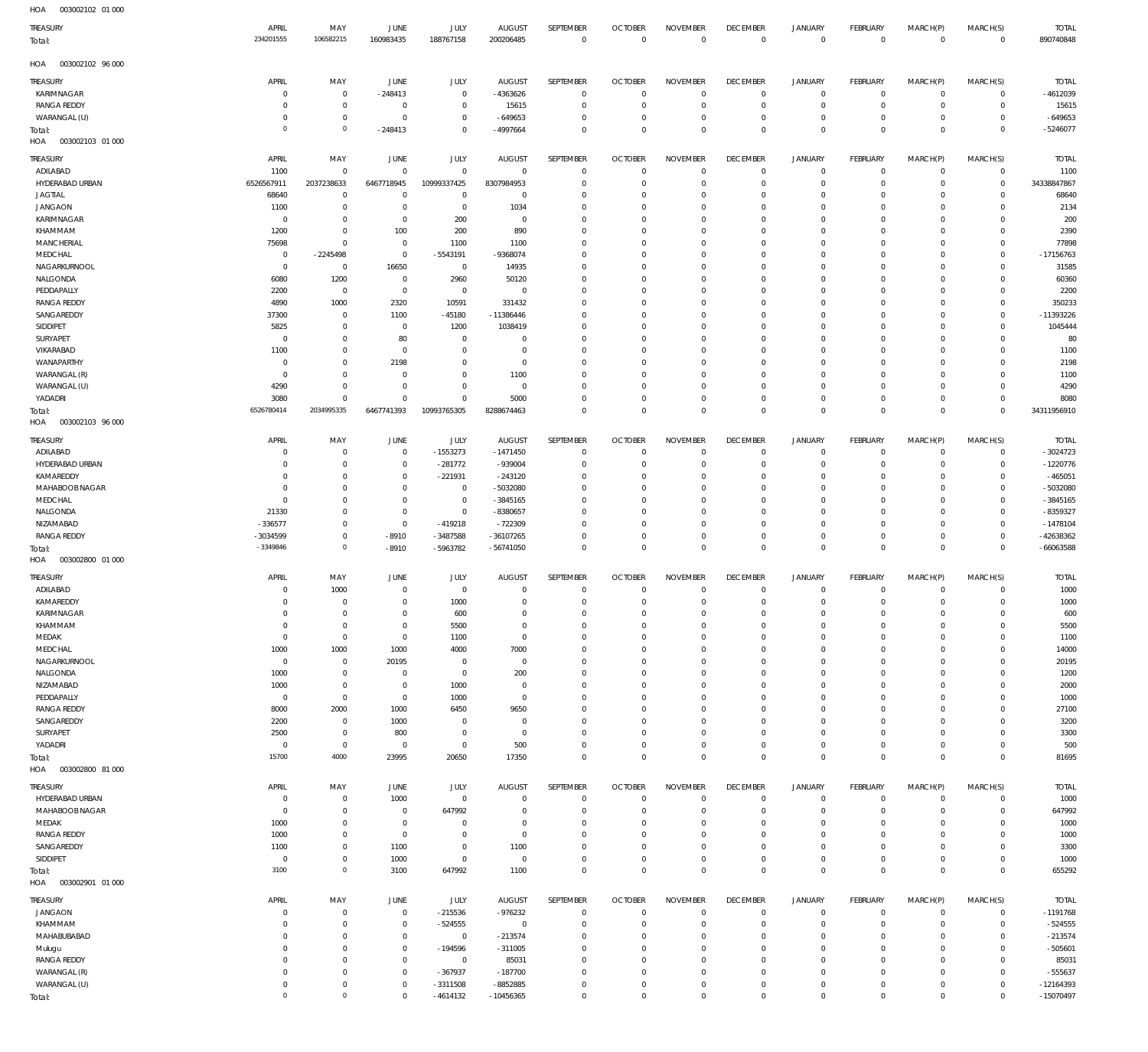| HYDERABAD URBAN                       | APRIL                        | MAY                              | JUNE                             | JULY                             | <b>AUGUST</b>             | SEPTEMBER                     | <b>OCTOBER</b>             | <b>NOVEMBER</b>                   | <b>DECEMBER</b>                  | <b>JANUARY</b>                             | FEBRUARY                      | MARCH(P)                   | MARCH(S)                   | <b>TOTAL</b>          |
|---------------------------------------|------------------------------|----------------------------------|----------------------------------|----------------------------------|---------------------------|-------------------------------|----------------------------|-----------------------------------|----------------------------------|--------------------------------------------|-------------------------------|----------------------------|----------------------------|-----------------------|
|                                       | 420563506                    | 93952726                         | 398362332                        | 711096961                        | 595562571                 | $\overline{0}$                | $\overline{0}$             | $\overline{0}$                    | $\overline{0}$                   | $\mathbf 0$                                | $\mathbf 0$                   | $\mathbf 0$                | $\mathsf{O}$               | 2219538096            |
| KARIMNAGAR                            | $\overline{0}$               | $\overline{0}$                   | $-25125$                         | $-127280$                        | $-274540$                 | $\overline{0}$                | $\Omega$                   | $\overline{0}$                    | $\Omega$                         | $\mathbf 0$                                | $\mathbf 0$                   | $\mathbf 0$                | $\circ$                    | $-426945$             |
| MAHABOOB NAGAR<br>MEDCHAL             | 1253068<br>$\overline{0}$    | $\overline{0}$<br>-238805        | $\overline{0}$<br>$\mathbb O$    | $\overline{0}$<br>-692729        | 432499<br>$-980245$       | $\Omega$<br>$\Omega$          | $\Omega$<br>$\Omega$       | $\Omega$<br>$\overline{0}$        | $\Omega$<br>$\Omega$             | $\circ$<br>$\mathbf 0$                     | $\Omega$<br>$\Omega$          | $\Omega$<br>$\Omega$       | 0<br>$\mathbf 0$           | 1685567<br>$-1911779$ |
| <b>RANGA REDDY</b>                    | $-343072$                    | $\overline{0}$                   | $-2000$                          | -770690                          | -3564809                  | $\Omega$                      | $\Omega$                   | $\Omega$                          | $\Omega$                         | $\mathbf 0$                                | $\Omega$                      | $\Omega$                   | $\Omega$                   | -4680571              |
| SANGAREDDY                            | $\overline{0}$               | $\overline{0}$                   | $\overline{0}$                   | $-48420$                         | $-1153965$                | $\Omega$                      | $\Omega$                   | $\overline{0}$                    | $\Omega$                         | $\mathbf 0$                                | $\Omega$                      | $\Omega$                   | $\mathbf 0$                | $-1202385$            |
| WARANGAL (U)                          | $\mathbf 0$                  | $\overline{0}$                   | $\overline{0}$                   | $-16655$                         | $-87285$                  | $\Omega$                      | $\Omega$                   | $\mathbf 0$                       | $\mathbf 0$                      | $\mathsf{O}\xspace$                        | $\circ$                       | $\mathbf 0$                | $\mathbf 0$                | $-103940$             |
| Total:<br>HOA<br>003003104 96 000     | 421473502                    | 93713921                         | 398335207                        | 709441187                        | 589934226                 | $\Omega$                      | $\Omega$                   | $\overline{0}$                    | $\overline{0}$                   | $\mathbb O$                                | $\Omega$                      | $\overline{0}$             | $\mathbf 0$                | 2212898043            |
| TREASURY                              | APRIL                        | MAY                              | <b>JUNE</b>                      | JULY                             | <b>AUGUST</b>             | SEPTEMBER                     | <b>OCTOBER</b>             | <b>NOVEMBER</b>                   | <b>DECEMBER</b>                  | JANUARY                                    | FEBRUARY                      | MARCH(P)                   | MARCH(S)                   | <b>TOTAL</b>          |
| ADILABAD                              | $^{\circ}$                   | $\overline{0}$                   | $\overline{0}$                   | $-330485$                        | $\overline{0}$            | $\mathbf 0$                   | $\Omega$                   | $\overline{0}$                    | $^{\circ}$                       | $\mathsf{O}\xspace$                        | $\mathbf 0$                   | $\mathbf 0$                | $\mathbf 0$                | $-330485$             |
| HYDERABAD URBAN                       | 0                            | $\overline{0}$                   | $-87300$                         | $-1976231$                       | -11890646                 | $\Omega$                      | $\Omega$                   | $\Omega$                          | $\Omega$                         | $\mathsf{O}\xspace$                        | $\Omega$                      | $\mathbf 0$                | $\mathbf 0$                | $-13954177$           |
| MAHABOOB NAGAR                        | $^{\circ}$                   | $\mathbf 0$                      | $\overline{0}$                   | $-104786$                        | $-592034$                 | $\Omega$                      | $\Omega$                   | $\Omega$                          | $\Omega$                         | $\mathbf 0$                                | $\Omega$                      | $\mathbf 0$                | $^{\circ}$                 | $-696820$             |
| MEDCHAL                               | $\overline{0}$               | $\overline{0}$                   | $\overline{0}$                   | $\mathbf 0$                      | $-348454$                 | $\Omega$                      | $\Omega$                   | $\mathbf 0$                       | 0                                | $\mathsf{O}\xspace$                        | $\Omega$                      | $\mathbf 0$                | $^{\circ}$                 | $-348454$             |
| NALGONDA<br>NIZAMABAD                 | 2000<br>$\overline{0}$       | $\mathbf 0$<br>$\overline{0}$    | $\overline{0}$<br>$\overline{0}$ | $\overline{0}$<br>$-17670$       | $-738140$<br>$\circ$      | $\Omega$<br>$\Omega$          | $\Omega$<br>$\Omega$       | $\mathbf 0$<br>$\mathbf 0$        | $\Omega$<br>0                    | $\mathbf 0$<br>$\mathbf 0$                 | $\Omega$<br>$\Omega$          | $\mathbf 0$<br>$\mathbf 0$ | $\Omega$<br>$^{\circ}$     | $-736140$<br>$-17670$ |
| <b>RANGA REDDY</b>                    | $^{\circ}$                   | $\mathbf 0$                      | $\overline{0}$                   | $-7105$                          | $-1339000$                | $\Omega$                      | $\Omega$                   | $\Omega$                          | $\Omega$                         | $\mathbf 0$                                | $\Omega$                      | $\mathbf 0$                | $^{\circ}$                 | $-1346105$            |
| WARANGAL (R)                          | $\mathbf 0$                  | $\overline{0}$                   | $\overline{0}$                   | $-20540$                         | $-420970$                 | $\Omega$                      | $\Omega$                   | $\mathbf 0$                       | $\overline{0}$                   | $\mathsf{O}\xspace$                        | $\mathbf 0$                   | $\mathbf 0$                | $\mathbf 0$                | $-441510$             |
| Total:<br>HOA<br>003003800 81 001     | 2000                         | $\overline{0}$                   | $-87300$                         | $-2456817$                       | $-15329244$               | $\Omega$                      | $\Omega$                   | $\Omega$                          | $\Omega$                         | $\mathbb O$                                | $\Omega$                      | $\mathbf 0$                | $^{\circ}$                 | $-17871361$           |
| <b>TREASURY</b>                       | APRIL                        | MAY                              | JUNE                             | JULY                             | <b>AUGUST</b>             | SEPTEMBER                     | <b>OCTOBER</b>             | <b>NOVEMBER</b>                   | <b>DECEMBER</b>                  | JANUARY                                    | FEBRUARY                      | MARCH(P)                   | MARCH(S)                   | <b>TOTAL</b>          |
| HYDERABAD URBAN                       | 2325977                      | 41338593                         | 9067200                          | 23702400                         | 23529500                  | $\overline{0}$                | $\overline{0}$             | $\overline{0}$                    | $\overline{0}$                   | 0                                          | $\mathbf 0$                   | $\mathbf 0$                | $\mathbf 0$                | 99963670              |
| Total:                                | 2325977                      | 41338593                         | 9067200                          | 23702400                         | 23529500                  | $\mathbf 0$                   | $\overline{0}$             | $\mathbf 0$                       | $\mathbf 0$                      | $\mathbb O$                                | $\mathbf 0$                   | $\mathbf 0$                | $\mathbf 0$                | 99963670              |
| HOA<br>003003800 81800                |                              |                                  |                                  |                                  |                           |                               |                            |                                   |                                  |                                            |                               |                            |                            |                       |
| <b>TREASURY</b>                       | APRIL                        | MAY                              | JUNE                             | <b>JULY</b>                      | <b>AUGUST</b>             | SEPTEMBER                     | <b>OCTOBER</b>             | <b>NOVEMBER</b>                   | <b>DECEMBER</b>                  | <b>JANUARY</b>                             | FEBRUARY                      | MARCH(P)                   | MARCH(S)                   | <b>TOTAL</b>          |
| HYDERABAD URBAN                       | 55175674                     | 15703703                         | 9576435                          | 12674799                         | 10203840                  | $\overline{0}$                | $\Omega$                   | $\overline{0}$                    | $^{\circ}$                       | $\mathsf{O}\xspace$                        | $^{\circ}$                    | $\mathbf 0$                | $\mathbf 0$                | 103334451             |
| NALGONDA                              | 248                          | $\overline{0}$                   | $\overline{0}$                   | $\mathbf 0$                      | 396                       | $^{\circ}$                    | $\Omega$                   | $^{\circ}$                        | $^{\circ}$                       | $\mathsf{O}\xspace$                        | O                             | $\mathbf 0$                | $\mathbf 0$                | 644                   |
| NIRMAL                                | 1100                         | $\overline{0}$                   | $\overline{0}$                   | $\overline{0}$                   | $\Omega$                  | $\Omega$                      | $\Omega$                   | $\overline{0}$                    | $\Omega$                         | $\mathbf 0$                                | $^{\circ}$                    | $\mathbf 0$                | $\mathbf 0$                | 1100                  |
| <b>RANGA REDDY</b>                    | $\mathbf 0$<br>55177022      | $\overline{0}$<br>15703703       | 1000                             | $\mathbf 0$                      | $\Omega$                  | $\mathbf 0$<br>$\Omega$       | $\Omega$<br>$\Omega$       | $\mathbf 0$<br>$\Omega$           | $\overline{0}$<br>$\Omega$       | $\mathsf{O}\xspace$<br>$\mathbb O$         | $\mathbf 0$<br>$\Omega$       | $\mathbf 0$                | $\mathbf 0$                | 1000                  |
| Total:<br>HOA<br>003500101 01 001     |                              |                                  | 9577435                          | 12674799                         | 10204236                  |                               |                            |                                   |                                  |                                            |                               | $\mathbf 0$                | $\mathbf{0}$               | 103337195             |
|                                       |                              |                                  |                                  |                                  |                           |                               |                            |                                   |                                  |                                            |                               |                            |                            |                       |
| <b>TREASURY</b><br>HYDERABAD URBAN    | APRIL<br>$^{\circ}$          | MAY<br>$\overline{0}$            | JUNE<br>$\overline{0}$           | JULY<br>1066                     | <b>AUGUST</b><br>$\Omega$ | SEPTEMBER<br>$\Omega$         | <b>OCTOBER</b><br>$\Omega$ | <b>NOVEMBER</b><br>$\Omega$       | <b>DECEMBER</b><br>$^{\circ}$    | JANUARY<br>0                               | FEBRUARY<br>$\mathbf 0$       | MARCH(P)<br>$\mathbf 0$    | MARCH(S)<br>$\mathbf 0$    | <b>TOTAL</b><br>1066  |
| <b>MANCHERIAL</b>                     | $^{\circ}$                   | $\mathbf 0$                      | $\overline{0}$                   | 4500                             | $^{\circ}$                | $\Omega$                      | $\Omega$                   | $\Omega$                          | $\Omega$                         | $\mathbf 0$                                | 0                             | $\mathbf 0$                | $\mathbf 0$                | 4500                  |
| MEDCHAL                               | $\overline{0}$               | $\mathbf 0$                      | $\Omega$                         | $\overline{0}$                   | $-303450$                 | $\Omega$                      | $\Omega$                   | $\Omega$                          | $\Omega$                         | $\circ$                                    | $\Omega$                      | $\Omega$                   | 0                          | $-303450$             |
| <b>RANGA REDDY</b>                    | 24750                        | $\mathbf 0$                      | $\Omega$                         | $\Omega$                         | $\Omega$                  | $\Omega$                      | $\Omega$                   | $\Omega$                          | $\Omega$                         | $\circ$                                    | $\Omega$                      | $\mathbf 0$                | 0                          | 24750                 |
| SANGAREDDY                            | $^{\circ}$                   | $\mathbf 0$                      | $\Omega$                         | $\Omega$                         | $\Omega$                  | $\Omega$                      | $\Omega$                   | $\Omega$                          | $\Omega$                         | $\circ$                                    | $\Omega$                      | $\Omega$                   | $\Omega$                   | $\Omega$              |
| SIRICILLA                             | 4834                         | $\mathbf 0$                      | $\Omega$                         | $\mathbb O$                      | $\Omega$                  | $\Omega$                      | $\Omega$                   | $\overline{0}$                    | $\overline{0}$                   | $\mathbf 0$                                | $\Omega$                      | $\circ$                    | $\mathbf 0$                | 4834                  |
| WARANGAL (R)<br>Total:                | 14089<br>43673               | $\mathbf 0$<br>$\mathbf{0}$      | $\Omega$<br>$\overline{0}$       | $\overline{0}$<br>5566           | $^{\circ}$<br>$-303450$   | $\Omega$<br>$\overline{0}$    | $\Omega$<br>$\Omega$       | $\mathbf 0$<br>$\overline{0}$     | $\mathbf 0$<br>$\mathbf 0$       | $\mathsf{O}\xspace$<br>$\mathbb O$         | $\mathbf 0$<br>$\overline{0}$ | $\mathbf 0$<br>$\mathbb O$ | 0<br>$\mathbf 0$           | 14089<br>$-254211$    |
| HOA<br>003500101 01 002               |                              |                                  |                                  |                                  |                           |                               |                            |                                   |                                  |                                            |                               |                            |                            |                       |
|                                       |                              |                                  |                                  |                                  |                           |                               |                            | <b>NOVEMBER</b>                   | <b>DECEMBER</b>                  | <b>JANUARY</b>                             |                               |                            |                            |                       |
|                                       |                              |                                  |                                  |                                  |                           |                               |                            |                                   |                                  |                                            |                               |                            |                            |                       |
| <b>TREASURY</b>                       | APRIL                        | MAY                              | JUNE                             | <b>JULY</b>                      | <b>AUGUST</b><br>$\Omega$ | SEPTEMBER<br>$\Omega$         | <b>OCTOBER</b><br>$\Omega$ |                                   |                                  |                                            | <b>FEBRUARY</b>               | MARCH(P)                   | MARCH(S)                   | <b>TOTAL</b>          |
| <b>JANGAON</b><br>KAMAREDDY           | $^{\circ}$<br>$\overline{0}$ | $\overline{0}$<br>$\overline{0}$ | 19800<br>1200                    | $\overline{0}$<br>$\overline{0}$ | $\circ$                   | $\mathbf{0}$                  | $\Omega$                   | $^{\circ}$<br>$\mathbf 0$         | $^{\circ}$<br>$^{\circ}$         | 0<br>$\mathsf{O}\xspace$                   | $\mathbf 0$<br>0              | $\mathbf 0$<br>$\mathbf 0$ | $\mathbf 0$<br>$\mathbf 0$ | 19800<br>1200         |
| KARIMNAGAR                            | $\overline{0}$               | 5210                             | 7680                             | 10000                            | 13300                     | $\Omega$                      | $\Omega$                   | $\mathbf 0$                       | $\Omega$                         | $\mathbf 0$                                | $\Omega$                      | $\circ$                    | $\mathbf 0$                | 36190                 |
| KOMARAMBHEEM ASIFABAD                 | 2790                         | $\overline{0}$                   | $\Omega$                         | $-33750$                         | -432696                   | $\Omega$                      | $\Omega$                   | $\Omega$                          | $\Omega$                         | $\Omega$                                   | $\Omega$                      | $\Omega$                   | $\circ$                    | $-463656$             |
| MAHABUBABAD                           | $\overline{0}$               | $\overline{0}$                   | $\mathbb O$                      | 42270                            | $\mathbf{0}$              | $\mathbf 0$                   | $\Omega$                   | $\mathbf 0$                       | $\overline{0}$                   | $\mathsf{O}\xspace$                        | $\mathbf 0$                   | $\mathbf 0$                | $\mathbf 0$                | 42270                 |
| MANCHERIAL                            | 3940                         | $\,0\,$                          | $\mathbb O$                      | $\mathbb O$                      | $^{\circ}$<br>$\Omega$    | $\mathbf 0$<br>$\Omega$       | $\Omega$<br>$\Omega$       | $\mathbf 0$                       | $\Omega$<br>$\Omega$             | $\mathsf{O}\xspace$                        | $\Omega$<br>$\Omega$          | $\mathbf 0$<br>$\mathbf 0$ | $\mathbf 0$<br>$\mathbf 0$ | 3940                  |
| MEDAK<br>NAGARKURNOOL                 | 10000<br>280                 | 12000<br>$\overline{0}$          | 2500<br>$\overline{0}$           | 2500<br>$-12798$                 | $\Omega$                  | $\Omega$                      | $\Omega$                   | $\overline{0}$<br>$\mathbf 0$     | 0                                | $\mathbf 0$<br>$\mathsf{O}\xspace$         | $\Omega$                      | $\mathbf 0$                | $\mathbf 0$                | 27000<br>$-12518$     |
| NIRMAL                                | 26000                        | 20000                            | 15000                            | 750                              | $\Omega$                  | $\Omega$                      | $\Omega$                   | $\mathbf 0$                       | $\Omega$                         | $\mathbf 0$                                | $\Omega$                      | $\mathbf 0$                | $^{\circ}$                 | 61750                 |
| <b>RANGA REDDY</b>                    | 1609510                      | 649000                           | 30000                            | 2654080                          | $^{\circ}$                | $\Omega$                      | $\Omega$                   | $\overline{0}$                    | 0                                | $\mathsf{O}\xspace$                        | $\Omega$                      | $\mathbf 0$                | $^{\circ}$                 | 4942590               |
| SANGAREDDY                            | $\overline{0}$               | $\overline{0}$                   | $\overline{0}$                   | $\overline{0}$                   | 210                       | $\Omega$                      | $\Omega$                   | $\overline{0}$                    | $\Omega$                         | $\mathbf 0$                                | $\Omega$                      | $\mathbf 0$                | $^{\circ}$                 | 210                   |
| SIDDIPET                              | 1439                         | $\overline{0}$                   | $\overline{0}$                   | 1050                             | $^{\circ}$                | $\mathbf 0$                   | $\Omega$<br>$\Omega$       | $\overline{0}$                    | 0                                | $\mathsf{O}\xspace$                        | $\Omega$                      | $\mathbf 0$                | $\mathbf 0$                | 2489                  |
| SURYAPET<br>WANAPARTHY                | $\mathbf 0$<br>6075          | 7500<br>$\overline{0}$           | $\overline{0}$<br>$\overline{0}$ | 171090<br>$^{\circ}$             | $\Omega$<br>$^{\circ}$    | $\Omega$<br>$\overline{0}$    | $\Omega$                   | $\Omega$<br>$\mathbf 0$           | $\Omega$<br>$\overline{0}$       | $\mathbf 0$<br>$\mathbf 0$                 | $\Omega$<br>$\Omega$          | $\mathbf 0$<br>$\circ$     | $^{\circ}$<br>$^{\circ}$   | 178590<br>6075        |
| YADADRI                               | $\overline{0}$               | $\overline{0}$                   | $\mathbb O$                      | $\overline{0}$                   | 1510                      | $\Omega$                      | $\Omega$                   | $\mathbf 0$                       | $\mathbf 0$                      | $\mathsf{O}\xspace$                        | $^{\circ}$                    | $\mathbf 0$                | $^{\circ}$                 | 1510                  |
| Total:<br>HOA<br>003900101 81 000     | 1660034                      | 693710                           | 76180                            | 2835192                          | $-417676$                 | $\overline{0}$                | $\Omega$                   | $\mathbf 0$                       | $\mathbf 0$                      | $\mathbb O$                                | $\Omega$                      | $\mathbb O$                | $\mathbf 0$                | 4847440               |
|                                       |                              |                                  |                                  |                                  |                           |                               |                            |                                   |                                  |                                            |                               |                            |                            |                       |
| <b>TREASURY</b><br><b>RANGA REDDY</b> | APRIL<br>$\overline{0}$      | MAY<br>$\overline{0}$            | JUNE<br>$\mathbf 0$              | JULY<br>$\mathbf 0$              | <b>AUGUST</b><br>535      | SEPTEMBER<br>$\overline{0}$   | <b>OCTOBER</b><br>$\Omega$ | <b>NOVEMBER</b><br>$\overline{0}$ | <b>DECEMBER</b><br>$\mathbf 0$   | <b>JANUARY</b><br>0                        | FEBRUARY<br>$\mathbf 0$       | MARCH(P)<br>$\mathbf 0$    | MARCH(S)<br>$\circ$        | <b>TOTAL</b><br>535   |
| WARANGAL (R)                          | 100                          | $\overline{0}$                   | 100                              | $^{\circ}$                       | $\circ$                   | $^{\circ}$                    | $\Omega$                   | $\Omega$                          | $^{\circ}$                       | $\mathsf{O}\xspace$                        | $\mathbf 0$                   | $\mathbf 0$                | $\mathbf 0$                | 200                   |
| Total:<br>HOA<br>003900102 01 000     | 100                          | $\mathbf{0}$                     | 100                              | $\mathbb O$                      | 535                       | $\mathbf 0$                   | $\overline{0}$             | $\mathbf 0$                       | $\mathbf 0$                      | $\mathbb O$                                | $\mathbb O$                   | $\mathbb O$                | $\mathbf 0$                | 735                   |
|                                       |                              |                                  |                                  |                                  |                           |                               |                            |                                   |                                  |                                            |                               |                            |                            |                       |
| <b>TREASURY</b><br>ADILABAD           | APRIL<br>$\mathbf 0$         | MAY<br>$\overline{0}$            | JUNE<br>$\mathbf 0$              | <b>JULY</b><br>$\mathbb O$       | <b>AUGUST</b><br>500      | SEPTEMBER<br>$\mathbf 0$      | <b>OCTOBER</b><br>$\Omega$ | <b>NOVEMBER</b><br>$\mathbf 0$    | <b>DECEMBER</b><br>$^{\circ}$    | JANUARY<br>$\mathsf{O}\xspace$             | FEBRUARY<br>$^{\circ}$        | MARCH(P)<br>$\mathbf 0$    | MARCH(S)<br>$\mathbf 0$    | <b>TOTAL</b><br>500   |
| BHOOPALAPALLY                         | $\overline{0}$               | 1000                             | 500                              | $\overline{0}$                   | 500                       | $\mathbf 0$                   | $\Omega$                   | $\overline{0}$                    | $^{\circ}$                       | $\mathsf{O}\xspace$                        | 0                             | $\mathbf 0$                | $\mathbf 0$                | 2000                  |
| HYDERABAD URBAN                       | $\mathbf 0$                  | 850                              | 0                                | 500                              | $\overline{0}$            | $\Omega$                      | $\Omega$                   | $\Omega$                          | $\Omega$                         | $\mathsf{O}\xspace$                        | 0                             | $\mathbf 0$                | $^{\circ}$                 | 1350                  |
| <b>JANGAON</b>                        | $\overline{0}$               | $\overline{0}$                   | 50                               | $\overline{0}$                   | 100                       | $\mathbf 0$                   | $\Omega$                   | $\mathbf 0$                       | $^{\circ}$                       | $\mathsf{O}\xspace$                        | $\Omega$                      | $\mathbf 0$                | $\mathbf 0$                | 150                   |
| KAMAREDDY                             | $\mathbf 0$                  | $\overline{0}$                   | 0<br>$\Omega$                    | 500                              | 2000<br>$^{\circ}$        | $\mathbf 0$<br>$\overline{0}$ | $\Omega$<br>$\Omega$       | $\overline{0}$<br>$\overline{0}$  | $\Omega$<br>$\Omega$             | $\mathbf 0$                                | $\Omega$<br>$\Omega$          | $\mathbf 0$<br>$\mathbf 0$ | $^{\circ}$<br>$^{\circ}$   | 2500                  |
| KHAMMAM<br>MAHABOOB NAGAR             | 100<br>920                   | $\overline{0}$<br>$\overline{0}$ | $\overline{0}$                   | $\overline{0}$<br>650            | 1926                      | $\Omega$                      | $\Omega$                   | $\mathbf 0$                       | $\Omega$                         | $\mathbf 0$<br>$\mathbf 0$                 | $\Omega$                      | $\mathbf 0$                | $\mathbf 0$                | 100<br>3496           |
| MEDAK                                 | $\overline{0}$               | $\overline{0}$                   | $\overline{0}$                   | 100                              | $^{\circ}$                | $\mathbf 0$                   | $\Omega$                   | $\mathbf 0$                       | $\Omega$                         | $\mathsf{O}\xspace$                        | $\Omega$                      | $\mathbf 0$                | $\mathbf 0$                | 100                   |
| MEDCHAL                               | 1800                         | 250                              | 1500                             | $\overline{0}$                   | 2300                      | $\mathbf 0$                   | $\Omega$                   | $\mathbf 0$                       | $\Omega$                         | $\mathbf 0$                                | $\Omega$                      | $\mathbf 0$                | $^{\circ}$                 | 5850                  |
| NAGARKURNOOL                          | $\overline{0}$               | 50                               | 200                              | 350                              | $\overline{0}$            | $\mathbf 0$                   | $\Omega$                   | $\mathbf 0$                       | $^{\circ}$                       | $\mathsf{O}\xspace$                        | $\Omega$                      | $\mathbf 0$                | $^{\circ}$                 | 600                   |
| NALGONDA                              | 100                          | 2700                             | 50                               | 6950                             | 5700                      | $\Omega$                      | $\Omega$                   | $\overline{0}$                    | $\Omega$                         | $\mathbf 0$                                | $\Omega$                      | $\mathbf 0$                | $^{\circ}$                 | 15500                 |
| NIZAMABAD<br>Narayanpet               | $\mathbf 0$<br>$\mathbf 0$   | $\overline{0}$<br>$\overline{0}$ | $\overline{0}$<br>625            | 3775<br>1670                     | $\circ$<br>$\circ$        | $\mathbf 0$<br>$\mathbf 0$    | $\Omega$<br>0              | $\mathbf 0$<br>$\mathbf 0$        | $\overline{0}$<br>$\overline{0}$ | $\mathsf{O}\xspace$<br>$\mathsf{O}\xspace$ | 0<br>0                        | $\circ$<br>0               | $\mathbf 0$<br>$\mathbf 0$ | 3775<br>2295          |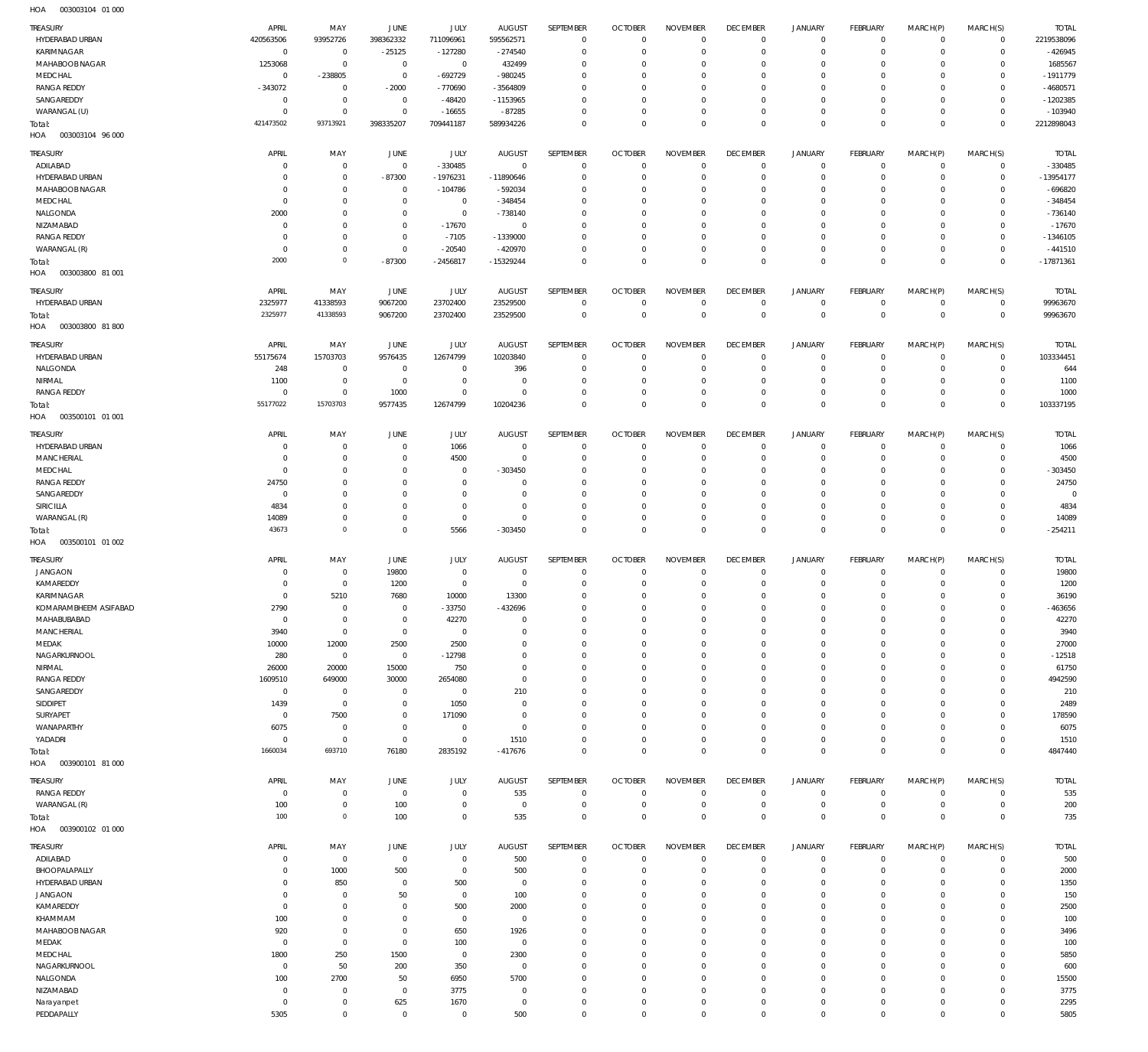| <b>TREASURY</b>            | APRIL          | MAY            | JUNE           | JULY           | <b>AUGUST</b>  | SEPTEMBER        | <b>OCTOBER</b> | <b>NOVEMBER</b> | <b>DECEMBER</b> | <b>JANUARY</b> | FEBRUARY       | MARCH(P)    | MARCH(S)    | <b>TOTAL</b> |
|----------------------------|----------------|----------------|----------------|----------------|----------------|------------------|----------------|-----------------|-----------------|----------------|----------------|-------------|-------------|--------------|
| <b>RANGA REDDY</b>         | 5421           | 3800           | 300            | 5700           | 950            | $^{\circ}$       | $\Omega$       | $\mathbf 0$     | $^{\circ}$      | $\mathbf 0$    | $\mathbf 0$    | $^{\circ}$  | $^{\circ}$  | 16171        |
| SANGAREDDY                 | 500            | $^{\circ}$     | 100            | $^{\circ}$     | $\circ$        | $\Omega$         | $\Omega$       | $\Omega$        | $^{\circ}$      | $\mathbf 0$    | $\circ$        | $^{\circ}$  | $^{\circ}$  | 600          |
|                            |                |                |                |                |                |                  |                |                 |                 |                |                |             |             |              |
| SIDDIPET                   | $\mathbf 0$    | $\overline{0}$ | 6080           | 50             | $\circ$        | $^{\circ}$       | $\Omega$       | $\mathbf 0$     | 0               | $^{\circ}$     | 0              | $^{\circ}$  | $^{\circ}$  | 6130         |
| SURYAPET                   | 0              | $\overline{0}$ | 50             | 3650           | 1050           | $\Omega$         |                | $\Omega$        | $\Omega$        | $\mathbf 0$    | $\Omega$       | $\Omega$    | $^{\circ}$  | 4750         |
| VIKARABAD                  | $\mathbf 0$    | $\mathbf 0$    | 1060           | 1650           | 3315           | $^{\circ}$       | $\Omega$       | $\mathbf 0$     | $^{\circ}$      | $\mathbf 0$    | -0             | $^{\circ}$  | $^{\circ}$  | 6025         |
| WANAPARTHY                 | 110            | 5340           | $^{\circ}$     | $^{\circ}$     | 520            | $\Omega$         |                | $\Omega$        | $\Omega$        | $\mathbf 0$    | $\Omega$       | 0           | $^{\circ}$  | 5970         |
|                            |                |                |                |                |                |                  |                |                 |                 |                |                |             |             |              |
| YADADRI                    | $^{\circ}$     | $\overline{0}$ | $^{\circ}$     | 450            | $\Omega$       | $^{\circ}$       | $\Omega$       | $\mathbf 0$     | $\mathbf{0}$    | $\mathbf 0$    | -0             | $^{\circ}$  | $^{\circ}$  | 450          |
| Total:                     | 14256          | 13990          | 10515          | 25995          | 19361          | $\Omega$         | $\Omega$       | $\Omega$        | $\Omega$        | $\mathbf{0}$   | 0              | $\mathbf 0$ | $\mathbf 0$ | 84117        |
| HOA<br>003900102 02 000    |                |                |                |                |                |                  |                |                 |                 |                |                |             |             |              |
|                            |                |                |                |                |                |                  |                |                 |                 |                |                |             |             |              |
| TREASURY                   | APRIL          | MAY            | JUNE           | JULY           | <b>AUGUST</b>  | <b>SEPTEMBER</b> | <b>OCTOBER</b> | <b>NOVEMBER</b> | <b>DECEMBER</b> | <b>JANUARY</b> | FEBRUARY       | MARCH(P)    | MARCH(S)    | <b>TOTAL</b> |
| BHOOPALAPALLY              | $\mathbf 0$    | $\overline{0}$ | 2000           | $\mathbf 0$    | 2000           | $^{\circ}$       | $\Omega$       | $\mathbf 0$     | $^{\circ}$      | $\mathbf 0$    | $\circ$        | $^{\circ}$  | $^{\circ}$  | 4000         |
| HYDERABAD URBAN            | 0              | $\overline{0}$ | $^{\circ}$     | 2500           | $^{\circ}$     | $^{\circ}$       | $\Omega$       | $\mathbf 0$     | $^{\circ}$      | $\mathbf 0$    | $\circ$        | $^{\circ}$  | $^{\circ}$  | 2500         |
|                            |                |                |                |                |                |                  |                |                 |                 |                |                |             |             |              |
| NALGONDA                   | $\mathbf 0$    | 50             | $^{\circ}$     | $^{\circ}$     | 100            | $^{\circ}$       | $\Omega$       | $\mathbf 0$     | 0               | $\mathbf 0$    | $\circ$        | $\mathbf 0$ | $^{\circ}$  | 150          |
| NIZAMABAD                  | 0              | $\overline{0}$ | $^{\circ}$     | $\mathbf 0$    | 1500           | $\Omega$         | $\Omega$       | $\mathbf 0$     | 0               | $\mathbf 0$    | -0             | $\mathbf 0$ | $^{\circ}$  | 1500         |
| SIDDIPET                   | $\mathbf 0$    | $\mathbf 0$    | 150            | 1100           | $^{\circ}$     | $^{\circ}$       | $\Omega$       | $\mathbf 0$     | $^{\circ}$      | $\mathbf 0$    | -0             | 0           | $^{\circ}$  | 1250         |
| SURYAPE <sup>®</sup>       | 650            | $\overline{0}$ | $^{\circ}$     | 2050           | 1350           | $^{\circ}$       | $\Omega$       | $\mathbf 0$     | $\mathbf{0}$    | $\mathbf 0$    | -0             | $\mathbf 0$ | $^{\circ}$  | 4050         |
|                            |                |                |                |                |                |                  |                |                 |                 |                |                |             |             |              |
| YADADRI                    | 500            | $\mathbf 0$    | $^{\circ}$     | 2000           | 2000           | $^{\circ}$       | $\Omega$       | $\mathbf 0$     | $^{\circ}$      | $\mathbf 0$    | $\circ$        | $\mathbf 0$ | $^{\circ}$  | 4500         |
| Total:                     | 1150           | 50             | 2150           | 7650           | 6950           | $\mathbf 0$      | $\Omega$       | $\mathbf 0$     | $\mathbf{0}$    | $\mathbf 0$    | $\overline{0}$ | $\mathbf 0$ | $\mathbf 0$ | 17950        |
| 003900102 81 000<br>HOA    |                |                |                |                |                |                  |                |                 |                 |                |                |             |             |              |
|                            |                |                |                |                |                |                  |                |                 |                 |                |                |             |             |              |
| TREASURY                   | APRIL          | MAY            | JUNE           | JULY           | <b>AUGUST</b>  | SEPTEMBER        | <b>OCTOBER</b> | <b>NOVEMBER</b> | <b>DECEMBER</b> | <b>JANUARY</b> | FEBRUARY       | MARCH(P)    | MARCH(S)    | <b>TOTAL</b> |
| ADILABAD                   | $\overline{0}$ | $^{\circ}$     | $\mathbf 0$    | $^{\circ}$     | 1000           | $^{\circ}$       | $\Omega$       | $\Omega$        | $^{\circ}$      | $\mathbf 0$    | $\circ$        | $^{\circ}$  | $^{\circ}$  | 1000         |
| <b>JAGTIAL</b>             | 638000         | $\overline{0}$ | - 0            | $^{\circ}$     | $\circ$        | $^{\circ}$       | $\Omega$       | $\mathbf 0$     | 0               | $\mathbf 0$    | -0             | $^{\circ}$  | $\mathbf 0$ | 638000       |
|                            | $\overline{0}$ | $\mathbf 0$    | $\mathbf 0$    | $^{\circ}$     | 865            | $\Omega$         |                | $\Omega$        | -C              | $\mathbf 0$    |                | 0           | $^{\circ}$  | 865          |
| JOGULAMBA GADWAL           |                |                |                |                |                |                  |                |                 |                 |                | 0              |             |             |              |
| KAMAREDDY                  | 16340          | 2200           | 1000           | 3000           | 4000           | $^{\circ}$       | $\Omega$       | $\mathbf 0$     | $^{\circ}$      | $\mathbf 0$    | 0              | $^{\circ}$  | $^{\circ}$  | 26540        |
| KHAMMAM                    | 0              | $\overline{0}$ | $^{\circ}$     | $^{\circ}$     | 500            | $\Omega$         |                | $\Omega$        | $\Omega$        | $\mathbf 0$    | 0              | 0           | $^{\circ}$  | 500          |
| MAHABOOB NAGAR             | 3450           | 2800           | 350            | 100            | 850            | $\Omega$         | $\Omega$       | $\Omega$        | $\Omega$        | $\mathbf 0$    | 0              | 0           | $^{\circ}$  | 7550         |
| MAHABUBABAD                | 0              | $^{\circ}$     | $^{\circ}$     | 50             | 150            | $\Omega$         | $\Omega$       | $\Omega$        | $\Omega$        | $\mathbf 0$    | 0              | 0           | $^{\circ}$  | 200          |
|                            |                |                |                |                |                |                  |                |                 |                 |                |                |             |             |              |
| MEDAK                      | 2300           | 2400           | 500            | 600            | 250            | $\Omega$         |                | $\Omega$        | $\Omega$        | $\mathbf 0$    | $\Omega$       | 0           | $^{\circ}$  | 6050         |
| MEDCHAL                    | 10200          | 1500           | 500            | 1000           | 6050           | $\Omega$         | $\Omega$       | $\Omega$        | $\Omega$        | $\mathbf 0$    | 0              | 0           | $^{\circ}$  | 19250        |
| NAGARKURNOOL               | 1500           | 1300           | 250            | 500            | 750            | $\Omega$         |                | $\Omega$        | $\Omega$        | $\mathbf 0$    | $\Omega$       | 0           | $^{\circ}$  | 4300         |
| NIRMAL                     | $\overline{0}$ | $\overline{0}$ | $^{\circ}$     | 250            | $^{\circ}$     | $\Omega$         | $\Omega$       | $\Omega$        | $\Omega$        | $\mathbf 0$    | 0              | 0           | $^{\circ}$  | 250          |
|                            |                |                |                |                |                |                  |                |                 |                 |                |                |             |             |              |
| NIZAMABAD                  | 1500           | 7500           | 1200           | 12450          | 2100           | $\Omega$         |                | $\Omega$        | $\Omega$        | $\mathbf 0$    | $\Omega$       | 0           | $^{\circ}$  | 24750        |
| Narayanpet                 | $^{\circ}$     | 1250           | 250            | 1400           | 250            | $\Omega$         | $\Omega$       | $\Omega$        | $\Omega$        | $\mathbf 0$    | 0              | 0           | $^{\circ}$  | 3150         |
| <b>RANGA REDDY</b>         | 6050           | 600            | 1750           | 3220           | 2700           | $\Omega$         |                | $\Omega$        | $\Omega$        | $\mathbf 0$    | 0              | 0           | $^{\circ}$  | 14320        |
| SANGAREDDY                 | 1100           | 500            | 1300           | 2100           | 500            | $\Omega$         |                | $\Omega$        | $\Omega$        | $\mathbf 0$    | $\Omega$       | $\Omega$    | $^{\circ}$  | 5500         |
|                            |                |                |                |                |                |                  |                |                 |                 |                |                |             |             |              |
| SIDDIPET                   | 50             | $\overline{0}$ | 500            | 800            | 800            | $^{\circ}$       | $\Omega$       | $^{\circ}$      | $^{\circ}$      | $^{\circ}$     | 0              | $^{\circ}$  | $^{\circ}$  | 2150         |
| <b>SIRICILLA</b>           | $\mathbf 0$    | $^{\circ}$     | $^{\circ}$     | $^{\circ}$     | 300            | $\Omega$         |                | $\Omega$        | $\Omega$        | $\mathbf 0$    | $\Omega$       | $\Omega$    | $^{\circ}$  | 300          |
| SURYAPET                   | $^{\circ}$     | $\overline{0}$ | $^{\circ}$     | 202            | $^{\circ}$     | $^{\circ}$       | $\Omega$       | $\mathbf 0$     | $^{\circ}$      | $\mathbf 0$    | 0              | $^{\circ}$  | $^{\circ}$  | 202          |
| VIKARABAD                  | 500            | $\overline{0}$ | 2000           | 3350           | 2500           | $\Omega$         |                | $\Omega$        | $\Omega$        | $\mathbf 0$    | $\Omega$       | $\Omega$    | $^{\circ}$  | 8350         |
|                            |                |                |                |                |                |                  |                |                 |                 |                |                |             |             |              |
| WANAPARTHY                 | 50             | 400            | $^{\circ}$     | $^{\circ}$     | 150            | $^{\circ}$       | $\Omega$       | $\mathbf 0$     | $^{\circ}$      | $\mathbf 0$    | -0             | $\mathbf 0$ | $^{\circ}$  | 600          |
|                            |                |                |                |                |                |                  |                |                 |                 |                |                |             |             |              |
| WARANGAL (U)               | 500            | $\,0\,$        | 500            | $^{\circ}$     | 500            | $\Omega$         | $\Omega$       | $^{\circ}$      | $\mathbf{0}$    | $\mathbf 0$    | $\circ$        | $\mathbf 0$ | $^{\circ}$  | 1500         |
|                            | 681540         | 20450          | 10100          | 29022          | 24215          | $\mathbf{0}$     | $\Omega$       | $\mathbf 0$     | $\mathbf 0$     | $\mathbb O$    | $^{\circ}$     | $\mathbf 0$ | $^{\circ}$  | 765327       |
| Total:                     |                |                |                |                |                |                  |                |                 |                 |                |                |             |             |              |
| 003900103 01 000<br>HOA    |                |                |                |                |                |                  |                |                 |                 |                |                |             |             |              |
| <b>TREASURY</b>            | APRIL          | MAY            |                |                |                | SEPTEMBER        | <b>OCTOBER</b> | <b>NOVEMBER</b> | <b>DECEMBER</b> | <b>JANUARY</b> | FEBRUARY       |             |             |              |
|                            |                |                | JUNE           | JULY           | <b>AUGUST</b>  |                  |                |                 |                 |                |                | MARCH(P)    | MARCH(S)    | <b>TOTAL</b> |
| HYDERABAD URBAN            | 1802000000     | 1000000000     | 1900000000     | 2003385500     | 1602824392     | $^{\circ}$       | $\Omega$       | $^{\circ}$      | $^{\circ}$      | $\mathbf 0$    | $\circ$        | $\mathbf 0$ | $^{\circ}$  | 8308209892   |
| <b>RANGA REDDY</b>         | 254448878      | 131608728      | 269620063      | 329220836      | 377055245      | $\mathbf{0}$     | $\Omega$       | $\mathbf 0$     | $\mathbf{0}$    | $\mathsf{O}$   | $^{\circ}$     | $\mathbf 0$ | $\mathbf 0$ | 1361953750   |
| Total:                     | 2056448878     | 1131608728     | 2169620063     | 2332606336     | 1979879637     | $\Omega$         | $\Omega$       | $\Omega$        | $\Omega$        | $\Omega$       | $\Omega$       | $\Omega$    | $\Omega$    | 9670163642   |
| HOA<br>003900105 01 000    |                |                |                |                |                |                  |                |                 |                 |                |                |             |             |              |
|                            |                |                |                |                |                |                  |                |                 |                 |                |                |             |             |              |
| <b>TREASURY</b>            | APRIL          | MAY            | JUNE           | JULY           | <b>AUGUST</b>  | SEPTEMBER        | <b>OCTOBER</b> | <b>NOVEMBER</b> | <b>DECEMBER</b> | <b>JANUARY</b> | FEBRUARY       | MARCH(P)    | MARCH(S)    | <b>TOTAL</b> |
| BHOOPALAPALLY              | 15000          | $\mathbf 0$    | $\mathbf 0$    | $\mathbf 0$    | $\mathbf{0}$   | $^{\circ}$       | $\overline{0}$ | $\mathbf 0$     | $^{\circ}$      | $\mathbf 0$    | $^{\circ}$     | $\mathbf 0$ | $\mathbf 0$ | 15000        |
|                            |                |                |                |                |                |                  | $\Omega$       |                 |                 |                |                |             |             |              |
| HYDERABAD URBAN            | 6052312899     | 5004637949     | 6907944079     | 6456614594     | 6355333005     | $^{\circ}$       |                | $^{\circ}$      | $^{\circ}$      | $\mathbf 0$    | $\circ$        | $\mathbf 0$ | $\mathbf 0$ | 30776842526  |
| <b>JANGAON</b>             | $^{\circ}$     | $^{\circ}$     | 2805000        | $^{\circ}$     | $\circ$        | $\Omega$         | $\Omega$       | $\Omega$        | $\Omega$        | $\mathbf 0$    | $\circ$        | $\mathbf 0$ | $\mathbf 0$ | 2805000      |
| MEDAK                      | $\mathbf 0$    | $\mathbf 0$    | - 0            | $\overline{0}$ | 2000           | $^{\circ}$       | $\Omega$       | $\mathbf 0$     | $^{\circ}$      | $\mathbf 0$    | -0             | $\mathbf 0$ | $\mathbf 0$ | 2000         |
| MEDCHAL                    | 5000           | 10000          | $^{\circ}$     | $^{\circ}$     | $\Omega$       | $\Omega$         | $\Omega$       | $\Omega$        | $\Omega$        | 0              | $\mathbf 0$    | 0           | $^{\circ}$  | 15000        |
| NAGARKURNOOL               | $^{\circ}$     | $\overline{0}$ | $\overline{0}$ | 5000           | $\Omega$       | $^{\circ}$       | $\Omega$       | $\overline{0}$  | $\mathbf{0}$    | $\mathbf 0$    | -0             | $\mathbf 0$ | $\mathbf 0$ | 5000         |
|                            | $\mathbf 0$    | $\,0\,$        | 2300           | $\mathbf 0$    | $\Omega$       | $\Omega$         | $\Omega$       | $\Omega$        | $\Omega$        | 0              | $\mathbf 0$    | 0           | $^{\circ}$  |              |
| NIZAMABAD                  |                |                |                |                |                |                  |                |                 |                 |                |                |             |             | 2300         |
| <b>RANGA REDDY</b>         | 860070326      | 1312954775     | 1692110312     | 1482076987     | 2091895129     | $^{\circ}$       | $\Omega$       | $\overline{0}$  | $\mathbf{0}$    | $\mathbf 0$    | $\circ$        | $\mathbf 0$ | $\mathbf 0$ | 7439107529   |
| SANGAREDDY                 | $^{\circ}$     | $\overline{0}$ | $\mathbf 0$    | $\mathbf{0}$   | 250000         | $\Omega$         | $\Omega$       | $\Omega$        | $\mathbf{0}$    | 0              | 0              | $^{\circ}$  | $\mathbf 0$ | 250000       |
| SURYAPET                   | $\mathbf 0$    | $\mathbf 0$    | 28000          | $\mathbf{0}$   | $\Omega$       | $\Omega$         | $\Omega$       | $\overline{0}$  | $\mathbf{0}$    | $\mathbf 0$    | $\circ$        | $\mathbf 0$ | $\mathbf 0$ | 28000        |
| YADADRI                    | $\mathbf 0$    | $\mathbf 0$    | $\overline{0}$ | 65000          | $\Omega$       | $\Omega$         | $\Omega$       | $\overline{0}$  | $^{\circ}$      | $\mathbf 0$    | $^{\circ}$     | $\mathbf 0$ | $\mathbf 0$ | 65000        |
|                            | 6912403225     | 6317602724     |                |                |                | $\Omega$         | $\Omega$       | $\overline{0}$  |                 |                | $\Omega$       | $\mathbf 0$ | $\mathbf 0$ |              |
| Total:                     |                |                | 8602889691     | 7938761581     | 8447480134     |                  |                |                 | $\overline{0}$  | $\mathbb O$    |                |             |             | 38219137355  |
| HOA<br>003900105 02 000    |                |                |                |                |                |                  |                |                 |                 |                |                |             |             |              |
| <b>TREASURY</b>            | APRIL          | MAY            |                |                |                | SEPTEMBER        | <b>OCTOBER</b> | <b>NOVEMBER</b> | <b>DECEMBER</b> | <b>JANUARY</b> | FEBRUARY       |             |             |              |
|                            |                |                | JUNE           | JULY           | <b>AUGUST</b>  |                  |                |                 |                 |                |                | MARCH(P)    | MARCH(S)    | <b>TOTAL</b> |
| ADILABAD                   | $\overline{0}$ | $\overline{0}$ | 42876000       | $\mathbf 0$    | $\overline{0}$ | $^{\circ}$       | $^{\circ}$     | $\overline{0}$  | $^{\circ}$      | $\circ$        | $^{\circ}$     | $\mathbf 0$ | $^{\circ}$  | 42876000     |
| <b>BHADRADI KOTHAGUDEM</b> | 42350          | 221260         | 105716636      | 66700          | 92000          | $\mathbf{0}$     | $\Omega$       | $\overline{0}$  | $^{\circ}$      | $\mathsf{O}$   | $\circ$        | $\mathbf 0$ | $\mathbf 0$ | 106138946    |
| BHOOPALAPALLY              | $\mathbf{0}$   | 14000          | 45830000       | 25000          | $^{\circ}$     | $^{\circ}$       | $\Omega$       | $\overline{0}$  | $^{\circ}$      | $\circ$        | $\circ$        | $\mathbf 0$ | $\mathbf 0$ | 45869000     |
| HYDERABAD URBAN            | 1234040734     | 1205281425     | 1950850007     | 2225520994     | 2011256741     | $^{\circ}$       | $\Omega$       | $\mathbf 0$     | $\mathbf{0}$    | $\circ$        | $\circ$        | $\mathbf 0$ | $\mathbf 0$ | 8626949901   |
|                            |                |                |                |                |                |                  | $\Omega$       |                 |                 |                |                |             |             |              |
| <b>JAGTIAL</b>             | $\mathbf{0}$   | 1875000        | 92921990       | 3000           | $^{\circ}$     | $^{\circ}$       |                | $\overline{0}$  | $\mathbf{0}$    | $\circ$        | $\circ$        | $\mathbf 0$ | $\mathbf 0$ | 94799990     |
| <b>JANGAON</b>             | $\mathbf{0}$   | 1501000        | 57320000       | $\overline{0}$ | 15000          | $\mathbf{0}$     | $\Omega$       | $\mathbf 0$     | $^{\circ}$      | $\mathbf 0$    | $\circ$        | $\mathbf 0$ | $\mathbf 0$ | 58836000     |
| JOGULAMBA GADWAL           | 720000         | $\mathbf 0$    | 34525750       | 200000         | 2000           | $\mathbf{0}$     | $\Omega$       | $\overline{0}$  | $\mathbf{0}$    | $\circ$        | $\circ$        | $\mathbf 0$ | $\mathbf 0$ | 35447750     |
| KAMAREDDY                  | $\mathbf 0$    | $\mathbf 0$    | 59976727       | 4300           | 1959000        | $\mathbf{0}$     | $\Omega$       | $\overline{0}$  | $\mathbf{0}$    | $\mathbf 0$    | $\circ$        | $\mathbf 0$ | $\mathbf 0$ | 61940027     |
|                            |                |                |                |                |                | $\Omega$         | $\Omega$       |                 |                 |                |                |             |             |              |
| KARIMNAGAR                 | 98755          | 2500           | 128570064      | 2435935        | 1628965        |                  |                | $\mathbf 0$     | $\mathbf{0}$    | $\circ$        | $\circ$        | $\mathbf 0$ | $\mathbf 0$ | 132736219    |
| KHAMMAM                    | 405000         | 2790000        | 130852300      | 1507500        | 5102575        | $^{\circ}$       | $\Omega$       | $\mathbf 0$     | $\mathbf{0}$    | $\circ$        | $\circ$        | $\mathbf 0$ | $\mathbf 0$ | 140657375    |
| KOMARAMBHEEM ASIFABAD      | $^{\circ}$     | $\mathbf 0$    | 35500000       | $\overline{0}$ | $^{\circ}$     | $\Omega$         | $\Omega$       | $\mathbf 0$     | $\Omega$        | $\circ$        | $\circ$        | $\mathbf 0$ | $\mathbf 0$ | 35500000     |
| MAHABOOB NAGAR             | 607000         | 303700         | 63341500       | 400300         | 921000         | $\mathbf 0$      | $\Omega$       | $\overline{0}$  | $\mathbf{0}$    | $\circ$        | $\circ$        | $\mathbf 0$ | $\mathbf 0$ | 65573500     |
|                            | $\mathbf 0$    |                |                |                |                | $^{\circ}$       | $\Omega$       |                 | $\mathbf{0}$    | $\mathbf 0$    | $\circ$        | $\mathbf 0$ | $^{\circ}$  |              |
| MAHABUBABAD                |                | $\mathbf 0$    | 77357000       | 683185         | 28000          |                  |                | $\mathbf 0$     |                 |                |                |             |             | 78068185     |
| <b>MANCHERIAL</b>          | $\mathbf 0$    | $\mathbf 0$    | 108710000      | 2660000        | 1540100        | $\mathbf 0$      | $\Omega$       | $\mathbf 0$     | $\mathbf{0}$    | $\circ$        | $\circ$        | $\mathbf 0$ | $\mathbf 0$ | 112910100    |
| MEDAK                      | 1000           | 16000          | 53303100       | 9930           | 700680         | $\Omega$         | $\Omega$       | $\mathbf 0$     | $\mathbf{0}$    | $\circ$        | $\circ$        | $\mathbf 0$ | $\mathbf 0$ | 54030710     |
| MEDCHAL                    | 14722500       | 712100         | 465588382      | 11235770       | 3717607        | $^{\circ}$       | $\mathbf 0$    | $\mathbf 0$     | $^{\circ}$      | $\circ$        | $^{\circ}$     | $\mathbf 0$ | $\mathbf 0$ | 495976359    |
| Mulugu                     | $\mathbf{0}$   | $\,0\,$        | 19045000       | $\mathbf 0$    | 17000          | $^{\circ}$       | $\Omega$       | $\mathbf 0$     | $\overline{0}$  | $\mathsf{O}$   | $^{\circ}$     | $\mathbf 0$ | $\mathbf 0$ | 19062000     |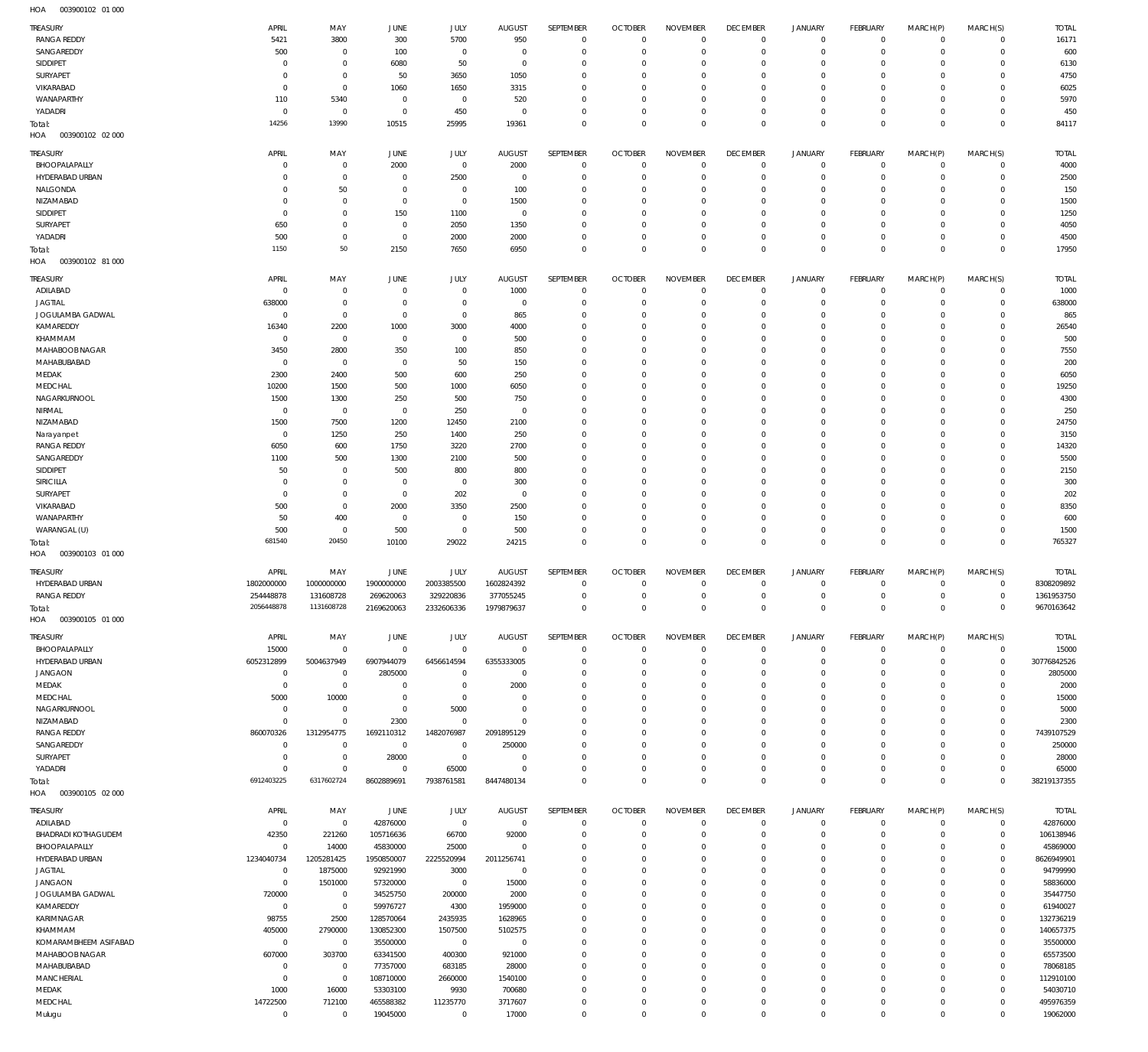003900105 02 000 HOA

| <b>TREASURY</b>                               | APRIL                      | MAY                            | JUNE                         | JULY                    | <b>AUGUST</b>                | SEPTEMBER                  | <b>OCTOBER</b>                   | <b>NOVEMBER</b>               | <b>DECEMBER</b>                   | <b>JANUARY</b>               | <b>FEBRUARY</b>                | MARCH(P)             | MARCH(S)             | <b>TOTAL</b>          |
|-----------------------------------------------|----------------------------|--------------------------------|------------------------------|-------------------------|------------------------------|----------------------------|----------------------------------|-------------------------------|-----------------------------------|------------------------------|--------------------------------|----------------------|----------------------|-----------------------|
| NAGARKURNOOL                                  | 2650000                    | $\overline{0}$                 | 62250400                     | 2636534                 | 503000                       | $\mathbf 0$                | $\overline{0}$                   | $\Omega$                      | $\overline{0}$                    | $^{\circ}$                   | $\mathbf 0$                    | $\Omega$             | $\Omega$             | 68039934              |
| NALGONDA                                      | 1000                       | 2000                           | 199335759                    | 334960                  | 24580                        | $\Omega$                   | $\Omega$                         | $\Omega$                      | $\Omega$                          | $\Omega$                     | $\mathbf 0$                    | $\Omega$             | $\mathbf 0$          | 199698299             |
| NIRMAL                                        | 1100                       | $\overline{0}$                 | 51925000                     | 2385560                 | 1482000                      | $\Omega$                   | $\Omega$                         | $\Omega$                      | $\Omega$                          | $\Omega$                     | $\Omega$                       | $\Omega$             | $\Omega$             | 55793660              |
| NIZAMABAD<br>Narayanpet                       | 3364100<br>2000            | 420000<br>$\overline{0}$       | 133163100<br>34710500        | 995950<br>700000        | 2798290<br>1000000           | $\Omega$<br>$\Omega$       | $\Omega$<br>$\Omega$             | $\Omega$<br>$\Omega$          | $\Omega$<br>$\Omega$              | $\Omega$<br>$\Omega$         | $\Omega$<br>$\Omega$           | $\Omega$             | $\Omega$<br>$\Omega$ | 140741440<br>36412500 |
| PEDDAPALLY                                    | 464292                     | 7100                           | 110070655                    | 139840                  | 508665                       | $\Omega$                   | $\Omega$                         | $\Omega$                      | $\Omega$                          | $\Omega$                     | $\Omega$                       | $\Omega$             | $\Omega$             | 111190552             |
| <b>RANGA REDDY</b>                            | 44655807                   | 11040908                       | 432153982                    | 28734863                | 39771709                     | $\Omega$                   | $\Omega$                         | $\Omega$                      | $\Omega$                          | $\Omega$                     | $\Omega$                       |                      | $\mathbf 0$          | 556357269             |
| SANGAREDDY                                    | 1875951                    | 6261250                        | 161282775                    | 3874700                 | 9479000                      | $\Omega$                   | $\Omega$                         | $\Omega$                      | $\Omega$                          | $\Omega$                     | $\Omega$                       | $\Omega$             | $\circ$              | 182773676             |
| SIDDIPET                                      | 2452000                    | $\overline{0}$                 | 99542000                     | 135235                  | 877000                       | $\Omega$                   | $\Omega$                         | $\Omega$                      | $\Omega$                          | $\Omega$                     | $\Omega$                       |                      | $\Omega$             | 103006235             |
| SIRICILLA                                     | 19605                      | $\mathbf{0}$                   | 55750000                     | 8400                    | 5250                         | $\Omega$                   | $\Omega$                         | $\Omega$                      | $\Omega$                          | $\Omega$                     | $\Omega$                       | $\Omega$             | $\Omega$             | 55783255              |
| SURYAPET<br>VIKARABAD                         | 15000<br>4000              | $\overline{0}$<br>$\mathbf{0}$ | 112895000<br>67094000        | 944500<br>4842300       | $\mathbf 0$<br>546600        | $\Omega$<br>$\Omega$       | $\Omega$<br>$\Omega$             | $\Omega$<br>$\Omega$          | $\Omega$<br>$\Omega$              | $\Omega$<br>$\Omega$         | $\Omega$<br>$\Omega$           | $\Omega$             | $\Omega$<br>$\Omega$ | 113854500<br>72486900 |
| WANAPARTHY                                    | $\overline{0}$             | 1878000                        | 42410000                     | 874300                  | 1155000                      | $\Omega$                   | $\Omega$                         | $\Omega$                      | $\Omega$                          | $\Omega$                     | $\Omega$                       | $\Omega$             | $\Omega$             | 46317300              |
| WARANGAL (R)                                  | $\overline{0}$             | $\overline{0}$                 | 81863000                     | $\mathbf{0}$            | 16700                        | $\Omega$                   | $\Omega$                         | $\Omega$                      | $\Omega$                          | $\Omega$                     | $\Omega$                       |                      | $\Omega$             | 81879700              |
| WARANGAL (U)                                  | 2871000                    | 719500                         | 118992500                    | $\mathbf{0}$            | $\overline{0}$               | $\Omega$                   | $\Omega$                         | $\Omega$                      | $\Omega$                          | $\Omega$                     | $\Omega$                       | $\Omega$             | $\Omega$             | 122583000             |
| YADADRI                                       | 200                        | 2200                           | 96850700                     | 168000                  | 3014000                      | $\Omega$                   | $\Omega$                         | $\Omega$                      | $\overline{0}$                    | $\Omega$                     | $\Omega$                       | $\Omega$             | $\Omega$             | 100035100             |
| Total:                                        | 1309013394                 | 1233047943                     | 5332573827                   | 2291527756              | 2088162462                   | $\Omega$                   | $\Omega$                         | $\Omega$                      | $\Omega$                          | $\Omega$                     | $\Omega$                       | $\Omega$             | $\Omega$             | 12254325382           |
| 003900105 03 000<br>HOA                       |                            |                                |                              |                         |                              |                            |                                  |                               |                                   |                              |                                |                      |                      |                       |
| TREASURY                                      | APRIL                      | MAY                            | <b>JUNE</b>                  | JULY                    | <b>AUGUST</b>                | SEPTEMBER                  | <b>OCTOBER</b>                   | <b>NOVEMBER</b>               | <b>DECEMBER</b>                   | <b>JANUARY</b>               | <b>FEBRUARY</b>                | MARCH(P)             | MARCH(S)             | <b>TOTAL</b>          |
| MAHABOOB NAGAR                                | $\overline{0}$             | $\mathbf{0}$                   | $\overline{0}$               | $\mathbf 0$             | 17400                        | $^{\circ}$                 | $^{\circ}$                       | $\Omega$                      | $^{\circ}$                        | $^{\circ}$                   | $\mathbf 0$                    | $\Omega$             | $\Omega$             | 17400                 |
| <b>RANGA REDDY</b><br>Total:                  | $\Omega$<br>$\overline{0}$ | $\mathbf 0$<br>$\mathbf 0$     | 39130<br>39130               | 37190<br>37190          | $\mathbf 0$<br>17400         | $\Omega$<br>$\Omega$       | $\overline{0}$<br>$\Omega$       | $\Omega$<br>$\Omega$          | $\Omega$<br>$\Omega$              | $\Omega$<br>$\Omega$         | $\mathbf 0$<br>$\Omega$        | $\Omega$<br>$\Omega$ | $\Omega$<br>$\Omega$ | 76320<br>93720        |
| HOA<br>003900106 01 000                       |                            |                                |                              |                         |                              |                            |                                  |                               |                                   |                              |                                |                      |                      |                       |
|                                               |                            |                                |                              |                         |                              |                            |                                  |                               |                                   |                              |                                |                      |                      |                       |
| <b>TREASURY</b><br><b>BHADRADI KOTHAGUDEM</b> | APRIL<br>$\overline{0}$    | MAY<br>10000                   | JUNE<br>$\overline{0}$       | JULY<br>$\mathbf 0$     | <b>AUGUST</b><br>$\mathbf 0$ | SEPTEMBER<br>$^{\circ}$    | <b>OCTOBER</b><br>$\overline{0}$ | <b>NOVEMBER</b><br>$^{\circ}$ | <b>DECEMBER</b><br>$\overline{0}$ | <b>JANUARY</b><br>$^{\circ}$ | <b>FEBRUARY</b><br>$\mathbf 0$ | MARCH(P)<br>$\Omega$ | MARCH(S)<br>$\Omega$ | <b>TOTAL</b><br>10000 |
| HYDERABAD URBAN                               | 2465920                    | 1982950                        | 1113035                      | 1581340                 | 1278295                      | $\Omega$                   | $\Omega$                         | $\Omega$                      | $\Omega$                          | $\Omega$                     | $\Omega$                       | $\Omega$             | $\Omega$             | 8421540               |
| <b>JAGTIAL</b>                                | 500                        | $\overline{0}$                 | $\overline{0}$               | $^{\circ}$              | $\overline{0}$               | $\Omega$                   | $\Omega$                         | $\Omega$                      | $\Omega$                          | $\Omega$                     | $\Omega$                       | $\Omega$             | $\Omega$             | 500                   |
| KAMAREDDY                                     | 1500                       | $\overline{0}$                 | 500                          | $\mathbf{0}$            | $\mathbf 0$                  | $\Omega$                   | $\Omega$                         | $\Omega$                      | $\Omega$                          | $\Omega$                     | $\Omega$                       | $\Omega$             | $\Omega$             | 2000                  |
| KARIMNAGAR                                    | 500                        | 20000                          | 500                          | 500                     | 20000                        | $\Omega$                   | $\Omega$                         | $\Omega$                      | $\Omega$                          | $\Omega$                     | $\Omega$                       | $\Omega$             | $\Omega$             | 41500                 |
| KHAMMAM                                       | $\overline{0}$             | $\overline{0}$                 | 1250000                      | $\mathbf 0$             | 1500000                      | $\Omega$                   | $\Omega$                         | $\Omega$                      | $\Omega$                          | $\Omega$                     | $\Omega$                       | $\Omega$             | $\Omega$             | 2750000               |
| MEDCHAL<br>NAGARKURNOOL                       | 372775<br>100              | 252000<br>$\overline{0}$       | 182195<br>$\overline{0}$     | 236450<br>$\mathbf 0$   | 206773<br>$\mathbf 0$        | $\Omega$<br>$\Omega$       | $\Omega$<br>$\Omega$             | $\Omega$<br>$\Omega$          | $\Omega$<br>$\Omega$              | $\Omega$<br>$\Omega$         | $\Omega$<br>$\Omega$           | $\Omega$             | $\Omega$<br>$\Omega$ | 1250193<br>100        |
| <b>RANGA REDDY</b>                            | 183800                     | 218200                         | 124200                       | 297900                  | 259250                       | $\Omega$                   | $\Omega$                         | $\Omega$                      | $\Omega$                          | $\Omega$                     | $\Omega$                       | $\Omega$             | $\Omega$             | 1083350               |
| SANGAREDDY                                    | 31500                      | 55000                          | 63500                        | 2000                    | 51000                        | $\Omega$                   | $\Omega$                         | $\Omega$                      | $\overline{0}$                    | $\Omega$                     | $\Omega$                       |                      | $\Omega$             | 203000                |
| SIDDIPET                                      | 5100                       | $\mathbf{0}$                   | 10600                        | $\mathbf 0$             | $\overline{0}$               | $\Omega$                   | $\Omega$                         | $\Omega$                      | $\Omega$                          | $\Omega$                     | $\Omega$                       | $\Omega$             | $\Omega$             | 15700                 |
| WARANGAL (U)                                  | 1200                       | $\mathbf 0$                    | $\overline{0}$               | $\mathbf{0}$            | $\mathbf 0$                  | $\Omega$                   | $\Omega$                         | $\Omega$                      | $\overline{0}$                    | $\Omega$                     | $\Omega$                       | $\Omega$             | $\Omega$             | 1200                  |
| YADADRI                                       | 600000<br>3662895          | 610000<br>3148150              | 50100                        | 350000                  | 155200                       | $\Omega$<br>$\Omega$       | $\overline{0}$<br>$\Omega$       | $^{\circ}$<br>$\Omega$        | $\overline{0}$<br>$\Omega$        | $\Omega$<br>$\Omega$         | $\Omega$<br>$\Omega$           | $\Omega$             | $\Omega$<br>$\Omega$ | 1765300               |
| Total:<br>HOA<br>003900107 01 000             |                            |                                | 2794630                      | 2468190                 | 3470518                      |                            |                                  |                               |                                   |                              |                                | $\Omega$             |                      | 15544383              |
|                                               |                            |                                |                              |                         |                              |                            |                                  |                               |                                   |                              |                                |                      |                      |                       |
|                                               |                            |                                |                              |                         |                              |                            |                                  |                               |                                   |                              |                                |                      |                      |                       |
| TREASURY                                      | APRIL                      | MAY                            | <b>JUNE</b>                  | JULY                    | <b>AUGUST</b>                | SEPTEMBER                  | <b>OCTOBER</b>                   | <b>NOVEMBER</b>               | <b>DECEMBER</b>                   | <b>JANUARY</b>               | <b>FEBRUARY</b>                | MARCH(P)             | MARCH(S)             | <b>TOTAL</b>          |
| MAHABOOB NAGAR                                | 5000                       | $\mathbf{0}$                   | 5000                         | $\mathbf 0$<br>$\Omega$ | $^{\circ}$                   | $^{\circ}$                 | $\Omega$                         | $\Omega$                      | $^{\circ}$                        | $^{\circ}$                   | $\mathbf 0$                    | $\Omega$<br>$\Omega$ | $\Omega$<br>$\Omega$ | 10000                 |
| NALGONDA<br>Total:                            | $\overline{0}$<br>5000     | $\mathbf 0$<br>$\mathbf 0$     | $\overline{0}$<br>5000       | $\mathbf 0$             | 200<br>200                   | $^{\circ}$<br>$\Omega$     | $\overline{0}$<br>$\Omega$       | $^{\circ}$<br>$\Omega$        | $\overline{0}$<br>$\Omega$        | $^{\circ}$<br>$\Omega$       | $\mathbf 0$<br>$\Omega$        | $\Omega$             | $\Omega$             | 200<br>10200          |
| 003900150 01 000<br>HOA                       |                            |                                |                              |                         |                              |                            |                                  |                               |                                   |                              |                                |                      |                      |                       |
| <b>TREASURY</b>                               | APRIL                      | MAY                            | <b>JUNE</b>                  | JULY                    | <b>AUGUST</b>                | SEPTEMBER                  | <b>OCTOBER</b>                   | <b>NOVEMBER</b>               | <b>DECEMBER</b>                   | <b>JANUARY</b>               | <b>FEBRUARY</b>                | MARCH(P)             |                      | <b>TOTAL</b>          |
| ADILABAD                                      | 325000                     | $\mathbf{0}$                   | $\overline{0}$               | 580548                  | 100000                       | $\mathbf{0}$               | $\mathbf 0$                      | $\mathbf 0$                   | $\overline{0}$                    | $\mathbf 0$                  | $\mathbf 0$                    | $\Omega$             | MARCH(S)<br>$\Omega$ | 1005548               |
| <b>BHADRADI KOTHAGUDEM</b>                    | 618840                     | 64700                          | 163300                       | 613800                  | 306000                       | $\mathbf 0$                | $\Omega$                         | $\Omega$                      | $\Omega$                          |                              | $\Omega$                       |                      | $\Omega$             | 1766640               |
| BHOOPALAPALLY                                 | 122300                     | $\mathbf 0$                    | 144600                       | 40000                   | 233900                       | $\mathbf{0}$               | $\mathbf 0$                      | $\mathbf 0$                   | $\overline{0}$                    | $\Omega$                     | $\mathbf 0$                    | $\Omega$             | $\Omega$             | 540800                |
| HYDERABAD URBAN                               | 1351764                    | 30000                          | 1604560.74                   | 1205100                 | 654361                       | $\mathbf{0}$               | $\mathbf 0$                      | $\overline{0}$                | $\mathbf 0$                       | $\mathbf 0$                  | $\mathbf 0$                    | $\Omega$             | $\Omega$             | 4845785.74            |
| <b>JAGTIAL</b>                                | 130000                     | $\overline{0}$                 | $\overline{0}$               | 188500                  | 50000                        | $\mathbf 0$<br>$\mathbf 0$ | $\overline{0}$<br>$\overline{0}$ | $\mathbf 0$<br>$\Omega$       | $\overline{0}$                    | $\Omega$<br>$\Omega$         | $\mathbf 0$<br>$\Omega$        | $\Omega$<br>$\Omega$ | $\Omega$<br>$\Omega$ | 368500                |
| <b>JANGAON</b><br>JOGULAMBA GADWAL            | 389950<br>195000           | 250000<br>$\overline{0}$       | 10000<br>58000               | 35000<br>823900         | 1406500<br>11500             | $\mathbf 0$                | $\overline{0}$                   | $\Omega$                      | $\mathbf 0$<br>$\overline{0}$     | $\Omega$                     | $\Omega$                       | $\Omega$             | $\Omega$             | 2091450<br>1088400    |
| KAMAREDDY                                     | 180500                     | $\mathbf 0$                    | 23000                        | 127300                  | 193800                       | $\mathbf 0$                | $\overline{0}$                   | $\Omega$                      | $\mathbf 0$                       | $\Omega$                     | $\Omega$                       | $\Omega$             | $\Omega$             | 524600                |
| KARIMNAGAR                                    | 170000                     | 36800                          | 85000                        | 125000                  | $\,0\,$                      | $\mathbf 0$                | $\overline{0}$                   | $^{\circ}$                    | $\overline{0}$                    | $\Omega$                     | $\mathbf 0$                    | $\Omega$             | $\Omega$             | 416800                |
| KHAMMAM                                       | 1045000                    | 159900                         | 93000                        | 1093847                 | 220000                       | $\mathbf 0$                | $\overline{0}$                   | $\Omega$                      | $\mathbf 0$                       | $\Omega$                     | $\Omega$                       | $\Omega$             | $\Omega$             | 2611747               |
| KOMARAMBHEEM ASIFABAD                         | 160000                     | $\overline{0}$                 | $\overline{0}$               | 200000                  | 50000                        | $\Omega$                   | $\overline{0}$                   | $\Omega$                      | $\Omega$                          | $\Omega$                     | $\Omega$                       | $\Omega$             | $\Omega$             | 410000                |
| MAHABOOB NAGAR<br>MAHABUBABAD                 | 138500                     | $\mathbf 0$<br>$\mathbf{0}$    | 30000                        | 465000                  | 561630                       | $\mathbf 0$<br>$\Omega$    | $\overline{0}$<br>$\overline{0}$ | $\Omega$<br>$\Omega$          | $\mathbf 0$<br>$\overline{0}$     | $\Omega$<br>$\Omega$         | $\mathbf 0$<br>$\Omega$        | $\Omega$<br>$\Omega$ | $\Omega$<br>$\Omega$ | 1195130               |
| MANCHERIAL                                    | 275000<br>210600           | 500000                         | 33000<br>$\overline{0}$      | 175000<br>1389600       | 502680<br>166800             | $\mathbf 0$                | $\overline{0}$                   | $\Omega$                      | $\mathbf 0$                       | $\Omega$                     | $\mathbf 0$                    | $\Omega$             | $\Omega$             | 985680<br>2267000     |
| MEDAK                                         | 667200                     | 10000                          | 49500                        | 120000                  | $\,0\,$                      | $\Omega$                   | $\overline{0}$                   | $\Omega$                      | $\Omega$                          | $\Omega$                     | $\Omega$                       | $\Omega$             | $\Omega$             | 846700                |
| MEDCHAL                                       | 886500                     | 11000                          | 200500                       | 584000                  | 629000                       | $\mathbf 0$                | $\overline{0}$                   | $\Omega$                      | $\mathbf 0$                       | $\Omega$                     | $\Omega$                       | $\Omega$             | $\Omega$             | 2311000               |
| Mulugu                                        | 640000                     | 330000                         | 135000                       | 87000                   | 228700                       | $\mathbf 0$                | $\overline{0}$                   | $\Omega$                      | $\overline{0}$                    | $\Omega$                     | $\Omega$                       | $\Omega$             | $\Omega$             | 1420700               |
| NAGARKURNOOL                                  | 867800                     | 250000                         | 35000                        | 1297187                 | 1555725                      | $\mathbf 0$                | $\overline{0}$                   | $\Omega$                      | $\overline{0}$                    | $\Omega$                     | $\Omega$                       | $\Omega$<br>$\Omega$ | $\Omega$             | 4005712               |
| NALGONDA                                      | 172540                     | 16000                          | 336600                       | 205000                  | 783256                       | $\mathbf 0$<br>$\mathbf 0$ | $\overline{0}$<br>$\overline{0}$ | $\Omega$<br>$\Omega$          | $\overline{0}$<br>$\mathbf 0$     | $\Omega$<br>$\Omega$         | $\Omega$<br>$\Omega$           | $\Omega$             | $\Omega$<br>$\Omega$ | 1513396               |
| NIRMAL<br>NIZAMABAD                           | 145000<br>25000            | $\overline{0}$<br>$\mathbf 0$  | $\overline{0}$<br>43000      | 55000<br>501500         | $\,0\,$<br>24300             | $\mathbf 0$                | $\overline{0}$                   | $\mathbf 0$                   | $\overline{0}$                    | $\Omega$                     | $\mathbf 0$                    | $\Omega$             | $\Omega$             | 200000<br>593800      |
| Narayanpet                                    | 20000                      | 60000                          | 476000                       | 444801                  | 10000                        | $\mathbf 0$                | $\overline{0}$                   | $\Omega$                      | $\mathbf 0$                       | $\Omega$                     | $\Omega$                       | $\Omega$             | $\Omega$             | 1010801               |
| PEDDAPALLY                                    | 245400                     | $\overline{0}$                 | 121500                       | 236900                  | 65000                        | $\Omega$                   | $\overline{0}$                   | $\Omega$                      | $\Omega$                          | $\Omega$                     | $\Omega$                       | $\Omega$             | $\Omega$             | 668800                |
| <b>RANGA REDDY</b>                            | 4675870                    | 299000                         | 262000                       | 2594350                 | 1022430                      | $\mathbf 0$                | $\overline{0}$                   | $\Omega$                      | $\mathbf 0$                       | $\Omega$                     | $\mathbf 0$                    | $\Omega$             | $\Omega$             | 8853650               |
| SANGAREDDY                                    | 461500                     | 25000                          | 55136                        | 135000                  | 23800                        | $\Omega$<br>$\mathbf 0$    | $\overline{0}$<br>$\overline{0}$ | $\Omega$<br>$\Omega$          | $\overline{0}$                    | $\Omega$<br>$\Omega$         | $\Omega$<br>$\mathbf 0$        | $\Omega$<br>$\Omega$ | $\Omega$<br>$\Omega$ | 700436                |
| SIDDIPET<br>SIRICILLA                         | 389350<br>125600           | 40000<br>7000                  | 277000<br>55500              | 498285<br>61900         | 102250<br>98800              | $\Omega$                   | $\overline{0}$                   | $\Omega$                      | $\mathbf 0$<br>$\Omega$           | $\Omega$                     | $\Omega$                       | $\Omega$             | $\Omega$             | 1306885<br>348800     |
| SURYAPET                                      | 1843850                    | 65000                          | $-2504500$                   | 1420400                 | 222362                       | $\mathbf 0$                | $\overline{0}$                   | $\Omega$                      | $\mathbf 0$                       | $\Omega$                     | $\Omega$                       | $\Omega$             | $\Omega$             | 1047112               |
| VIKARABAD                                     | 95000                      | 50000                          | 105000                       | 47200                   | 30000                        | $\mathbf 0$                | $\overline{0}$                   | $\Omega$                      | $\overline{0}$                    | $\Omega$                     | $\Omega$                       | $\Omega$             | $\Omega$             | 327200                |
| WANAPARTHY                                    | 221200                     | $\overline{0}$                 | 15000                        | 1425050                 | 257000                       | $\mathbf 0$                | $\overline{0}$                   | $\Omega$                      | $\overline{0}$                    | $\Omega$                     | $\Omega$                       | $\Omega$             | $\Omega$             | 1918250               |
| WARANGAL (R)                                  | 420000                     | $\overline{0}$                 | 29400                        | 255000                  | 703800                       | $\Omega$                   | $\overline{0}$                   | $\Omega$                      | $\overline{0}$                    | $\Omega$                     | $\Omega$                       | $\Omega$             | $\Omega$             | 1408200               |
| WARANGAL (U)                                  | 863672                     | 5000                           | 100                          | 395600                  | 126421                       | $\mathbf 0$                | $\overline{0}$                   | $\Omega$                      | $\mathbf 0$                       | $\Omega$                     | $\Omega$                       | $\Omega$<br>$\Omega$ | $\Omega$<br>$\Omega$ | 1390793               |
| YADADRI<br>Total:                             | 255000<br>18332936         | $\overline{0}$<br>2209400      | $\overline{0}$<br>1936196.74 | 105000<br>17531768      | 5000<br>10345015             | $\mathbf 0$<br>$\mathbf 0$ | $\overline{0}$<br>$\Omega$       | $\mathbf 0$<br>$\mathbf 0$    | $\overline{0}$<br>$\mathbb O$     | $\mathbf 0$<br>$\mathbf 0$   | $\mathbf 0$<br>$\overline{0}$  | $\Omega$             | $\mathbf 0$          | 365000<br>50355315.74 |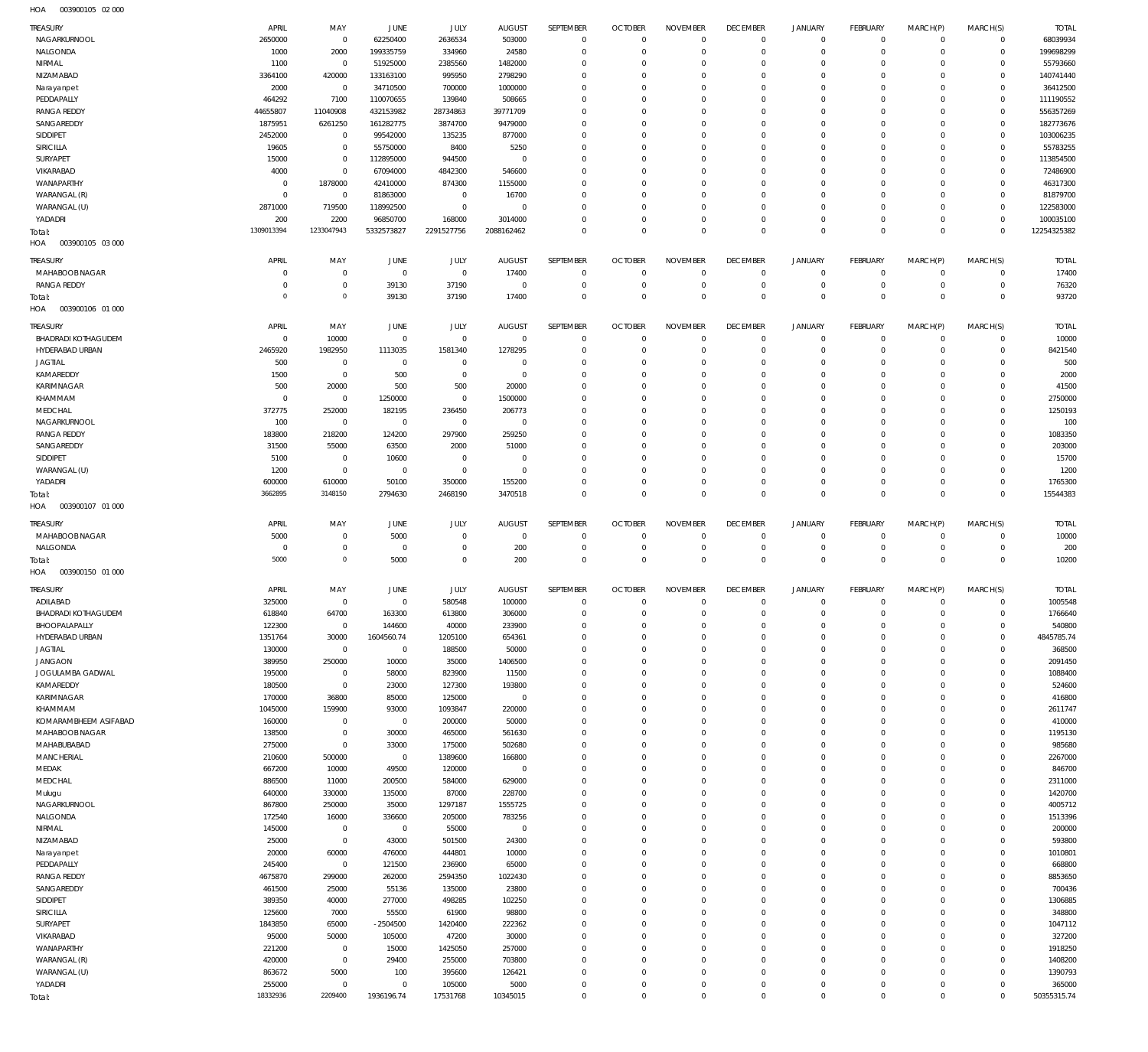003900800 02 001 HOA

| TREASURY                          | APRIL           | MAY                   | JUNE           | JULY            | <b>AUGUST</b>   | SEPTEMBER                 | <b>OCTOBER</b>            | <b>NOVEMBER</b>           | <b>DECEMBER</b>     | <b>JANUARY</b>             | <b>FEBRUARY</b> | MARCH(P)                   | MARCH(S)    | <b>TOTAL</b>      |
|-----------------------------------|-----------------|-----------------------|----------------|-----------------|-----------------|---------------------------|---------------------------|---------------------------|---------------------|----------------------------|-----------------|----------------------------|-------------|-------------------|
| HYDERABAD URBAN                   | 71500           | 54700                 | 50500          | 55500           | 33000           | $\mathbf 0$               | $^{\circ}$                | $^{\circ}$                | $^{\circ}$          | $\circ$                    | $^{\circ}$      | $\circ$                    | $\mathbf 0$ | 265200            |
| RANGA REDDY                       | $\mathbf 0$     | $\overline{0}$        | $\overline{0}$ | $\overline{0}$  | 200000          | $\mathbf 0$               | $^{\circ}$                | $\mathbf{0}$              | $^{\circ}$          | $\mathbf 0$                | $^{\circ}$      | $\mathbf 0$                | $\mathbf 0$ | 200000            |
| Total:                            | 71500           | 54700                 | 50500          | 55500           | 233000          | $\overline{0}$            | $\overline{0}$            | $\mathbf 0$               | $\Omega$            | $\,0\,$                    | $\Omega$        | $\mathbf 0$                | $\mathbf 0$ | 465200            |
| HOA<br>003900800 02 800           |                 |                       |                |                 |                 |                           |                           |                           |                     |                            |                 |                            |             |                   |
| TREASURY                          | APRIL           | MAY                   | <b>JUNE</b>    | JULY            | <b>AUGUST</b>   | SEPTEMBER                 | <b>OCTOBER</b>            | <b>NOVEMBER</b>           | <b>DECEMBER</b>     | <b>JANUARY</b>             | <b>FEBRUARY</b> | MARCH(P)                   | MARCH(S)    | <b>TOTAL</b>      |
| <b>BHADRADI KOTHAGUDEM</b>        | 100000          | 300000                | $^{\circ}$     | $\overline{0}$  | $\overline{0}$  | $\mathbf 0$               | $^{\circ}$                | $^{\circ}$                | $^{\circ}$          | $\circ$                    | $^{\circ}$      | $\circ$                    | $\mathbf 0$ | 400000            |
| HYDERABAD URBAN                   | 610000          | 1265800               | 110000         | $\overline{0}$  | 1380100         | $\overline{0}$            | $^{\circ}$                | $\mathbf 0$               | $^{\circ}$          | $\mathbf 0$                | $^{\circ}$      | $\mathbf 0$                | $\mathbf 0$ | 3365900           |
| <b>JAGTIAL</b>                    | $\mathbf 0$     | 200000                | 400000         | $\overline{0}$  | $\mathbf 0$     | $\overline{0}$            | $^{\circ}$                | $\mathbf 0$               | $\Omega$            | $\mathbf 0$                | $\Omega$        | $\mathbf 0$                | $\mathbf 0$ | 600000            |
|                                   |                 |                       |                |                 | $\mathbf 0$     | $\overline{0}$            | $\Omega$                  | $\mathbf 0$               |                     |                            | $\Omega$        |                            |             | 1900000           |
| JOGULAMBA GADWAL                  | 300000          | $\overline{0}$        | 400000         | 1200000         |                 |                           |                           |                           | $^{\circ}$          | $\mathbf 0$                |                 | $\mathbf 0$                | $\mathbf 0$ |                   |
| KAMAREDDY                         | $\mathbf 0$     | $\overline{0}$        | $\overline{0}$ | 200000          | 400000          | $\overline{0}$            | $\Omega$                  | $\Omega$                  | $\Omega$            | $\mathbf 0$                | $\Omega$        | $\mathbf 0$                | $\mathbf 0$ | 600000            |
| KARIMNAGAR                        | 100000          | $\overline{0}$        | 400000         | $\overline{0}$  | $^{\circ}$      | $\overline{0}$            | $\Omega$                  | $\mathbf 0$               | $\Omega$            | $\mathbf 0$                | $\Omega$        | $\mathbf 0$                | $\mathbf 0$ | 500000            |
| KHAMMAM                           | 100000          | $\overline{0}$        | $\overline{0}$ | 400000          | $\mathbf 0$     | $\overline{0}$            | $\Omega$                  | $\mathbf 0$               | $\Omega$            | $\mathbf 0$                | $\Omega$        | $\mathbf 0$                | $\mathbf 0$ | 500000            |
| MAHABOOB NAGAR                    | $\overline{0}$  | 5000                  | $\overline{0}$ | $\overline{0}$  | 200000          | $\overline{0}$            | $\Omega$                  | $\mathbf 0$               | $\Omega$            | $\mathbf 0$                | $\Omega$        | $\mathbf 0$                | $\mathbf 0$ | 205000            |
| MAHABUBABAD                       | 400000          | $\overline{0}$        | 400000         | $\mathbb O$     | $^{\circ}$      | $\overline{0}$            | $\Omega$                  | $\mathbf{0}$              | $\Omega$            | $\mathbf 0$                | $\Omega$        | $\mathbf 0$                | $\mathbf 0$ | 800000            |
| <b>MANCHERIAL</b>                 | $\overline{0}$  | $\overline{0}$        | $\overline{0}$ | 1400000         | 600000          | $\overline{0}$            | $\Omega$                  | $\mathbf{0}$              | $\Omega$            | $\mathbf 0$                | $\Omega$        | $\mathbf 0$                | $\mathbf 0$ | 2000000           |
| MEDCHAL                           | 1928000         | 220000                | 2126000        | 300000          | 202300          | $\overline{0}$            | $^{\circ}$                | $\mathbf{0}$              | $\Omega$            | $\mathbf 0$                | $\Omega$        | $\mathbf 0$                | $\mathbf 0$ | 4776300           |
| NAGARKURNOOL                      | $\mathbf 0$     | $\overline{0}$        | $\mathbf 0$    | 5000            | 200000          | $\overline{0}$            | $\Omega$                  | $\mathbf{0}$              | $\Omega$            | $\mathbf 0$                | $\Omega$        | $\mathbf 0$                | $\mathbf 0$ | 205000            |
| NALGONDA                          | $\mathbf 0$     | $\overline{0}$        | 1515000        | $\mathbb O$     | $\overline{0}$  | $\overline{0}$            | $\Omega$                  | $\mathbf{0}$              | $\Omega$            | $\mathbf 0$                | $\Omega$        | $\mathbf 0$                | $\mathbf 0$ | 1515000           |
| NIRMAL                            | $\mathbf 0$     | $\overline{0}$        | $\mathbf 0$    | $\mathbb O$     | 600000          | $\overline{0}$            | $\Omega$                  | $\mathbf{0}$              | $\Omega$            | $\mathbf 0$                | $\Omega$        | $\mathbf 0$                | $\mathbf 0$ | 600000            |
| NIZAMABAD                         | $\mathbf 0$     | $\overline{0}$        | $\overline{0}$ | 400000          | 700000          | $\overline{0}$            | $\Omega$                  | $\mathbf{0}$              | $\Omega$            | $\circ$                    | $\Omega$        | $\mathbf 0$                | $\mathbf 0$ | 1100000           |
| Narayanpet                        | $\mathbf 0$     | $\overline{0}$        | $\mathbf 0$    | $\overline{0}$  | 400000          | $\overline{0}$            | $\Omega$                  | $\mathbf{0}$              | $\Omega$            | $\mathbf 0$                | $\Omega$        | $\mathbf 0$                | $\mathbf 0$ | 400000            |
| PEDDAPALLY                        | $\mathbf 0$     | $\overline{0}$        | 1200000        | 200             | 200000          | $\overline{0}$            | $\Omega$                  | $\Omega$                  | $\Omega$            | $\mathbf 0$                | $\Omega$        | $\mathbf 0$                | 0           | 1400200           |
| RANGA REDDY                       | 44542840        | 33568185              | 41407722       | 35814328        | 39874227        | $\overline{0}$            | $\Omega$                  | $\mathbf{0}$              | $\Omega$            | $\mathbf 0$                | $\Omega$        | $\mathbf 0$                | $\mathbf 0$ | 195207302         |
| SANGAREDDY                        | $\overline{0}$  | $\overline{0}$        | $\overline{0}$ | 800000          | 1400000         | $\overline{0}$            | $\Omega$                  | $\Omega$                  | $\Omega$            | $\mathbf 0$                | $\Omega$        | $\mathbf 0$                | $\mathbf 0$ | 2200000           |
| SIDDIPET                          | 1000            | $\overline{0}$        | $\mathbf 0$    | $\mathbf 0$     | 200000          | $\overline{0}$            | $\Omega$                  | $\mathbf{0}$              | $\Omega$            | $\mathbf 0$                | $\Omega$        | $\mathbf 0$                | $\mathbf 0$ | 201000            |
| SURYAPET                          | $\mathbf 0$     | $\overline{0}$        | 300000         | 200000          | $\mathbf{0}$    | $\overline{0}$            | $\Omega$                  | $\Omega$                  | $\Omega$            | $\mathbf 0$                | $\Omega$        | $\mathbf 0$                | $\mathbf 0$ | 500000            |
| VIKARABAD                         | 400000          | $\overline{0}$        | 1000           | $\overline{0}$  | 250             | $\overline{0}$            | $\Omega$                  | $\mathbf{0}$              | $\Omega$            | $\mathbf 0$                | $\Omega$        | $\mathbf 0$                | $\mathbf 0$ | 401250            |
| WANAPARTHY                        | 200000          | $\overline{0}$        | 400000         | $\overline{0}$  | $\mathbf 0$     | $\overline{0}$            | $\Omega$                  | $\mathbf{0}$              | $\Omega$            | $\mathbf 0$                | $\Omega$        | $\mathbf 0$                | $\mathbf 0$ | 600000            |
| WARANGAL (R)                      | $\mathbf 0$     | $\overline{0}$        | 200000         | $\overline{0}$  | $\mathbf{0}$    | $\overline{0}$            | $\Omega$                  | $\mathbf{0}$              | $\Omega$            | $\mathbf 0$                | $\Omega$        | $\mathbf 0$                | $\mathbf 0$ | 200000            |
| WARANGAL (U)                      | $\mathbf 0$     | $\overline{0}$        | 1000           | 250000          | 50000           | $\overline{0}$            | $\mathbf 0$               | $\mathbf{0}$              | $\Omega$            | $\mathbf 0$                | $\Omega$        | $\mathbf 0$                | $\mathbf 0$ | 301000            |
| YADADRI                           | $\mathbf 0$     | $\overline{0}$        | 200000         | $\overline{0}$  | $\mathbf{0}$    | $\overline{0}$            | $\mathbf 0$               | $\mathbf{0}$              | $^{\circ}$          | $\mathbf 0$                | $\Omega$        | $\mathbf 0$                | $\mathbf 0$ | 200000            |
|                                   | 48681840        | 35558985              | 49060722       | 40969528        | 46406877        | $\overline{0}$            | $\Omega$                  | $\overline{0}$            | $\Omega$            | $\,0\,$                    | $\Omega$        | $\mathbf 0$                | $\mathbf 0$ | 220677952         |
| Total:<br>003900800 03 000<br>HOA |                 |                       |                |                 |                 |                           |                           |                           |                     |                            |                 |                            |             |                   |
|                                   |                 |                       |                |                 |                 |                           |                           |                           |                     |                            |                 |                            |             |                   |
| TREASURY                          | APRIL           | MAY                   | <b>JUNE</b>    | JULY            | <b>AUGUST</b>   | SEPTEMBER                 | <b>OCTOBER</b>            | <b>NOVEMBER</b>           | <b>DECEMBER</b>     | <b>JANUARY</b>             | <b>FEBRUARY</b> | MARCH(P)                   | MARCH(S)    | <b>TOTAL</b>      |
| HYDERABAD URBAN                   | 10000000        | 10000000              | 10000000       | 10000000        | 10000000        | $\overline{0}$            | $^{\circ}$                | $^{\circ}$                | $^{\circ}$          | $\circ$                    | $^{\circ}$      | $\mathbf 0$                | $\mathbf 0$ | 50000000          |
| Total:                            | 10000000        | 10000000              | 10000000       | 10000000        | 10000000        | $\,0\,$                   | $\mathbf 0$               | $\overline{0}$            | $\mathbf 0$         | $\,0\,$                    | $\mathbf 0$     | $\mathbb O$                | $\mathbf 0$ | 50000000          |
| 003900800 80 000<br>HOA           |                 |                       |                |                 |                 |                           |                           |                           |                     |                            |                 |                            |             |                   |
|                                   |                 |                       |                |                 |                 |                           |                           |                           |                     |                            |                 |                            |             |                   |
| TREASURY                          | APRIL           | MAY                   | <b>JUNE</b>    | JULY            | <b>AUGUST</b>   | SEPTEMBER                 | <b>OCTOBER</b>            | <b>NOVEMBER</b>           | <b>DECEMBER</b>     | <b>JANUARY</b>             | <b>FEBRUARY</b> | MARCH(P)                   | MARCH(S)    | <b>TOTAL</b>      |
| HYDERABAD URBAN                   | 184100          | $\overline{0}$        | $\mathbf 0$    | 15200           | 16500           | $^{\circ}$                | $^{\circ}$                | $^{\circ}$                | $^{\circ}$          | $\circ$                    | $^{\circ}$      | $\circ$                    | $\mathbf 0$ | 215800            |
| KAMAREDDY                         | 30445           | 22000                 | 105500         | 60550           | $^{\circ}$      | $\overline{0}$            | $\Omega$                  | $\mathbf{0}$              | $^{\circ}$          | $\mathbf 0$                | $^{\circ}$      | $\mathbf 0$                | $^{\circ}$  | 218495            |
| MEDAK                             | $\mathbf 0$     | $\overline{0}$        | 33000          | $\mathbf{0}$    | $\mathbf{0}$    | $\overline{0}$            | $\mathbf 0$               | $\mathbf{0}$              | $\Omega$            | $\mathbf 0$                | $\Omega$        | $\mathbf 0$                | $\mathbf 0$ | 33000             |
| MEDCHAL                           | $\mathbf 0$     | $\overline{0}$        | $\overline{0}$ | $\overline{0}$  | 20120           | $\overline{0}$            | $\Omega$                  | $\mathbf{0}$              | $^{\circ}$          | $\mathbf 0$                | $\Omega$        | $\mathbf 0$                | $\mathbf 0$ | 20120             |
| Mulugu                            | $\mathbf 0$     | $\overline{0}$        | 32200          | $\overline{0}$  | $\mathbf 0$     | $\overline{0}$            | $\Omega$                  | $\mathbf 0$               | $\Omega$            | $\mathbf 0$                | $\Omega$        | $\mathbf 0$                | $\mathbf 0$ | 32200             |
| NIZAMABAD                         | 2270            | $\overline{0}$        | $\overline{0}$ | 10000           | $\mathbf 0$     | $\overline{0}$            | $\Omega$                  | $\mathbf 0$               | $\Omega$            | $\circ$                    | $\Omega$        | $\mathbf 0$                | $\mathbf 0$ | 12270             |
| <b>RANGA REDDY</b>                | $\Omega$        | $\overline{0}$        | 32000          | $\mathbf 0$     | $\mathbf 0$     | $\overline{0}$            | $\mathbf 0$               | $\mathbf 0$               | $\Omega$            | $\mathbf 0$                | $\Omega$        | $\mathbf 0$                | $\mathbf 0$ | 32000             |
| Total:                            | 216815          | 22000                 | 202700         | 85750           | 36620           | $\mathbf{0}$              | $\overline{0}$            | $\mathbf{0}$              | $\mathbf{0}$        | $\overline{0}$             | $\Omega$        | $\Omega$                   | $\Omega$    | 563885            |
| HOA<br>003900800 81 001           |                 |                       |                |                 |                 |                           |                           |                           |                     |                            |                 |                            |             |                   |
|                                   |                 |                       |                |                 |                 |                           |                           |                           |                     |                            |                 |                            |             |                   |
| TREASURY                          | APRIL           | MAY                   | JUNE           | JULY            | <b>AUGUST</b>   | SEPTEMBER                 | <b>OCTOBER</b>            | <b>NOVEMBER</b>           | <b>DECEMBER</b>     | <b>JANUARY</b>             | <b>FEBRUARY</b> | MARCH(P)                   | MARCH(S)    | <b>TOTAL</b>      |
| <b>BHADRADI KOTHAGUDEM</b>        | 5904            | $\overline{0}$        | 308976         | 1479936         | $\overline{0}$  | $\mathbf 0$               | $^{\circ}$                | $^{\circ}$                | $^{\circ}$          | $\circ$                    | $^{\circ}$      | $\mathbf 0$                | $\mathbf 0$ | 1794816           |
| HYDERABAD URBAN                   | 8013            | $\overline{0}$        | $^{\circ}$     | 24039           | 672000          | $\overline{0}$            | $\Omega$                  | $\Omega$                  | $\Omega$            | $\circ$                    | $^{\circ}$      | $\mathbf 0$                | 0           | 704052            |
| KAMAREDDY                         | 591500          | $\mathbf 0$           | $^{\circ}$     | 397500          | 5000            | $^{\circ}$                | 0                         | $^{\circ}$                | $\circ$             | $\circ$                    | $\Omega$        | $\mathbf 0$                | 0           | 994000            |
| KARIMNAGAR                        | 500             | $\mathbf 0$           | 2300           | 1950            | 4850            | $^{\circ}$                | $\Omega$                  | $\Omega$                  | $\Omega$            | $\mathbf 0$                | $\Omega$        | $\Omega$                   | $\Omega$    | 9600              |
| NIZAMABAD                         | 520000          | $\overline{0}$        | 15000          | 325000          | 5000            | $\overline{0}$            | $\mathbf 0$               | $^{\circ}$                | $^{\circ}$          | $\circ$                    | $\mathbf 0$     | $\circ$                    | $\circ$     | 865000            |
| Total:                            | 1125917         | $\overline{0}$        | 326276         | 2228425         | 686850          | $\overline{0}$            | $\Omega$                  | $\Omega$                  | $\Omega$            | $\mathbf 0$                | $\Omega$        | $\Omega$                   | $\mathbf 0$ | 4367468           |
| HOA<br>003900800 81800            |                 |                       |                |                 |                 |                           |                           |                           |                     |                            |                 |                            |             |                   |
| <b>TREASURY</b>                   | APRIL           | MAY                   | <b>JUNE</b>    | JULY            | <b>AUGUST</b>   | SEPTEMBER                 | <b>OCTOBER</b>            | <b>NOVEMBER</b>           | <b>DECEMBER</b>     | <b>JANUARY</b>             | <b>FEBRUARY</b> | MARCH(P)                   | MARCH(S)    | <b>TOTAL</b>      |
| ADILABAD                          | $\mathbf 0$     | $\overline{0}$        | 1000           | $\overline{0}$  | $^{\circ}$      | $\overline{0}$            | $\Omega$                  | $^{\circ}$                | $^{\circ}$          | $\circ$                    | $^{\circ}$      | $\mathbf 0$                | $\mathbf 0$ | 1000              |
| NIZAMABAD                         | 255000          | $\overline{0}$        | $\overline{0}$ | 65000           | 0               | $\overline{0}$            | $^{\circ}$                | $\mathbf 0$               | $^{\circ}$          | $\mathbf 0$                | $^{\circ}$      | $\mathbf 0$                | $\mathbf 0$ | 320000            |
| Total:                            | 255000          | $\overline{0}$        | 1000           | 65000           | $\mathbf 0$     | $\,0\,$                   | $\Omega$                  | $\mathbf 0$               | $^{\circ}$          | $\mathbf 0$                | $\Omega$        | $\mathbf 0$                | $\mathbf 0$ | 321000            |
| 004000101 01 000<br>HOA           |                 |                       |                |                 |                 |                           |                           |                           |                     |                            |                 |                            |             |                   |
|                                   |                 |                       |                |                 |                 |                           |                           |                           |                     |                            |                 |                            |             |                   |
| TREASURY                          | APRIL           | MAY                   | <b>JUNE</b>    | JULY            | <b>AUGUST</b>   | SEPTEMBER                 | <b>OCTOBER</b>            | <b>NOVEMBER</b>           | <b>DECEMBER</b>     | <b>JANUARY</b>             | <b>FEBRUARY</b> | MARCH(P)                   | MARCH(S)    | <b>TOTAL</b>      |
| <b>BHADRADI KOTHAGUDEM</b>        | 80292           | $\overline{0}$        | $\mathbf 0$    | $\mathbf 0$     | 120637          | $^{\circ}$                | $^{\circ}$                | $^{\circ}$                | $^{\circ}$          | $\circ$                    | $^{\circ}$      | $\mathbf 0$                | $\mathbf 0$ | 200929            |
| HYDERABAD URBAN                   | 5379524         | 869774                | 1038656        | 2793392         | 9805370         | $\overline{0}$            | $^{\circ}$                | $\Omega$                  | $\Omega$            | $\circ$                    | $^{\circ}$      | $\mathbf 0$                | $\mathbf 0$ | 19886716          |
| <b>JAGTIAL</b>                    | $\mathbf 0$     | $\overline{0}$        | $^{\circ}$     | 4000            | $^{\circ}$      | $^{\circ}$                | $\Omega$                  | $\Omega$                  | $\Omega$            | $\mathbf 0$                | -C              | $^{\circ}$                 | 0           | 4000              |
| <b>JANGAON</b>                    | 23815           | $\overline{0}$        | $^{\circ}$     | $\overline{0}$  | $^{\circ}$      | $^{\circ}$                | $\Omega$                  | $\Omega$                  | $\Omega$            | $\mathbf 0$                | $\Omega$        | $\Omega$                   | $\Omega$    | 23815             |
| JOGULAMBA GADWAL                  | 21042           | $\overline{0}$        | 1450           | $\overline{0}$  | 18705           | $^{\circ}$                | $\Omega$                  | $^{\circ}$                | $\Omega$            | $\mathbf 0$                | -C              | $\Omega$                   | 0           | 41197             |
| KAMAREDDY                         | 1460            | 4733                  | 30334          | 92518           | 60129           | $^{\circ}$                | $\Omega$                  | $\Omega$                  | $\Omega$            | $\Omega$                   | -C              | $\Omega$                   | $\Omega$    | 189174            |
| KARIMNAGAR                        | $\mathbf 0$     | 1915937               | $^{\circ}$     | 22523           | $^{\circ}$      | $\overline{0}$            | 0                         | $^{\circ}$                | $\circ$             | $\mathbf 0$                | $\Omega$        | $\mathbf 0$                | 0           | 1938460           |
| KHAMMAM                           | 718410          | 113000                | 234464         | 449015          | 311459          | $^{\circ}$                | $\Omega$                  | $\Omega$                  | $\Omega$            | $\Omega$                   | -C              | $\Omega$                   | O           | 1826348           |
| MAHABOOB NAGAR                    | $\mathbf 0$     | $\overline{0}$        | $\mathbf 0$    | $\overline{0}$  | 25278           | $\overline{0}$            | $\Omega$                  | $^{\circ}$                | $\circ$             | $\mathbf 0$                | $\Omega$        | $\mathbf 0$                | 0           | 25278             |
| MAHABUBABAD                       | $\mathbf 0$     | 28529                 | $\mathbf 0$    | 22949           | 63029           | $\overline{0}$            | $\Omega$                  | $\Omega$                  | $\Omega$            | $\Omega$                   | -C              | $\Omega$                   | O           | 114507            |
| MANCHERIAL                        | 98051           | $\overline{0}$        | $\mathbf 0$    | $\overline{0}$  | 7037            | $\overline{0}$            | $\Omega$                  | $^{\circ}$                | $\Omega$            | $\mathbf 0$                | $\Omega$        | $\mathbf 0$                | 0           | 105088            |
| MEDAK                             | 109225          | $\overline{0}$        | $\mathbf 0$    | 400000          | 406235          | $\mathbf 0$               | $\Omega$                  | $^{\circ}$                | $\Omega$            | $\mathbf 0$                | -C              | $\Omega$                   | $\Omega$    | 915460            |
| MEDCHAL                           | 4946979         | 630609                | 2200607        | 1730564         | 1739801         | $^{\circ}$                | $\Omega$                  | $\Omega$                  | $\Omega$            | $\mathbf 0$                | $\Omega$        | $\Omega$                   | 0           | 11248560          |
| NALGONDA                          | 298175          | 16188                 | 16965711       | $\overline{0}$  | 109980          | $\overline{0}$            | $\Omega$                  | $\Omega$                  | $\Omega$            | $\mathbf 0$                | -C              | $\Omega$                   | 0           | 17390054          |
| NIZAMABAD                         | 125009          | $\overline{0}$        | $^{\circ}$     | 97306           | 79723           | $^{\circ}$                | $\Omega$                  | $^{\circ}$                | $\Omega$            | $\mathbf 0$                | -C              | $\Omega$                   | 0           | 302038            |
| <b>RANGA REDDY</b>                | 81462946        | 54852080              | 45939294       | 49902712        | 69027042        | $^{\circ}$                | $^{\circ}$                | $^{\circ}$                | $\Omega$            | $\mathbf 0$                | $\Omega$        | $\mathbf 0$                | 0           | 301184074         |
| SANGAREDDY                        |                 |                       |                |                 |                 |                           |                           |                           |                     |                            |                 |                            |             |                   |
|                                   |                 |                       |                |                 |                 |                           |                           |                           |                     |                            |                 |                            |             |                   |
| SIDDIPET                          | 45302<br>119069 | 155<br>$\overline{0}$ | 46564<br>900   | 218162<br>31347 | 2026487<br>2323 | $^{\circ}$<br>$\mathbf 0$ | $^{\circ}$<br>$\mathbf 0$ | $^{\circ}$<br>$\mathbf 0$ | $\circ$<br>$\Omega$ | $\mathbf 0$<br>$\mathbf 0$ | -C<br>$\Omega$  | $\mathbf 0$<br>$\mathbf 0$ | 0<br>0      | 2336670<br>153639 |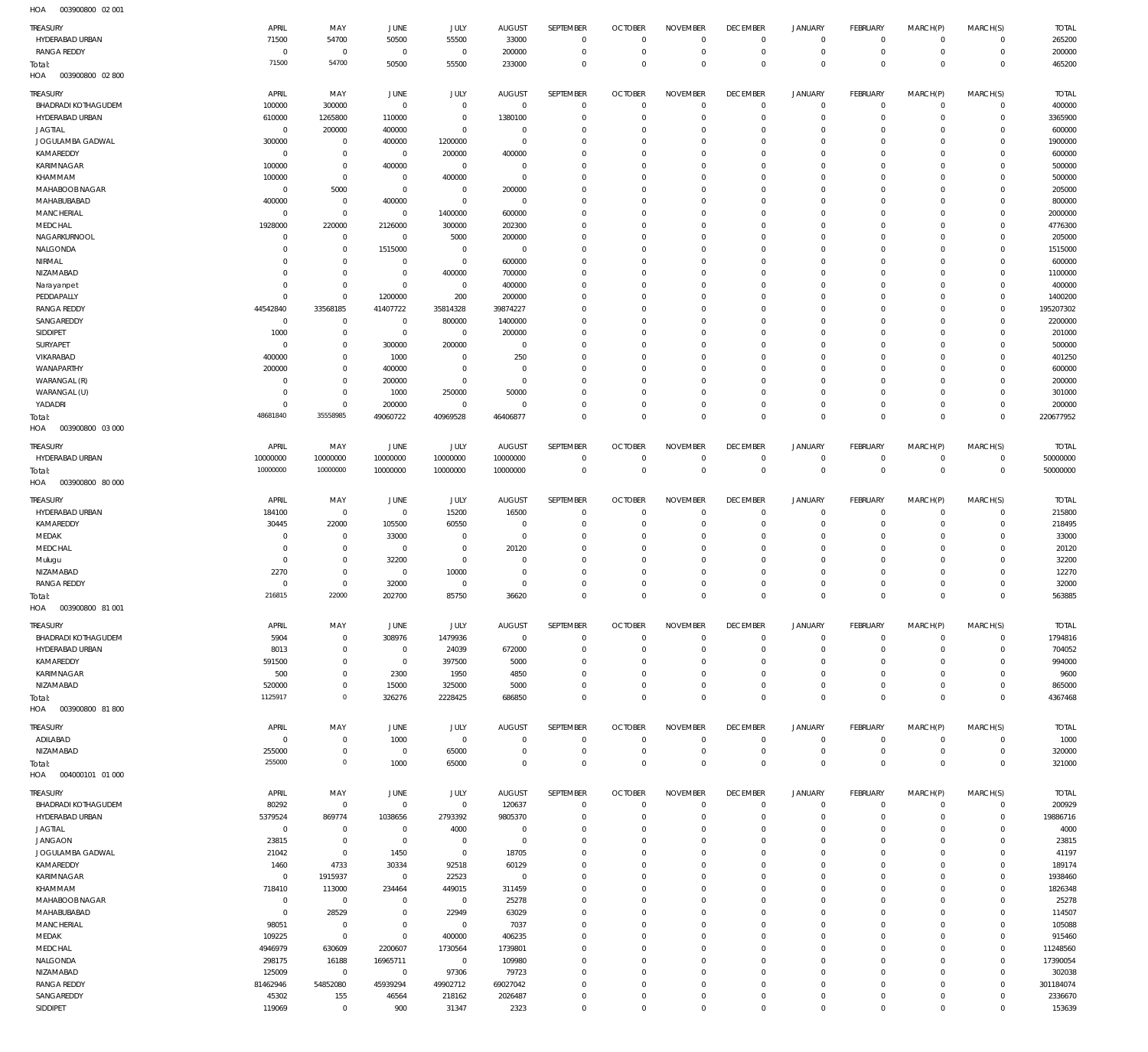| .<br>001000101             |                |             |                |             |                |                  |                |                 |                 |                |                |             |                |              |
|----------------------------|----------------|-------------|----------------|-------------|----------------|------------------|----------------|-----------------|-----------------|----------------|----------------|-------------|----------------|--------------|
| TREASURY                   | APRIL          | MAY         | <b>JUNE</b>    | JULY        | <b>AUGUST</b>  | SEPTEMBER        | <b>OCTOBER</b> | <b>NOVEMBER</b> | <b>DECEMBER</b> | <b>JANUARY</b> | FEBRUARY       | MARCH(P)    | MARCH(S)       | <b>TOTAL</b> |
| SIRICILLA                  | $^{\circ}$     | $^{\circ}$  | $\overline{0}$ | 76164       | $\mathbf 0$    | $\mathbf 0$      | $\Omega$       | $\Omega$        | $\mathbf 0$     | $\mathbf 0$    | $\mathbf{0}$   | $\mathbf 0$ | $\mathbf{0}$   | 76164        |
| SURYAPET                   | 9374           | 55906       | 76694          | 116446      | 56027          | $\mathbf 0$      | $\mathbf 0$    | $\Omega$        | $\Omega$        | $\mathbf 0$    | $\mathbf 0$    | $\Omega$    | $\mathbf 0$    | 314447       |
| WARANGAL (R)               | $\Omega$       | 48381       | $^{\circ}$     | $\mathbb O$ | 179234         | $\Omega$         | $\Omega$       | $\Omega$        | $\mathbf 0$     | $\mathbf 0$    | $\Omega$       | $\Omega$    | $\mathbf 0$    | 227615       |
|                            |                |             |                |             |                | $\Omega$         | $\Omega$       | $\Omega$        | $\Omega$        |                |                | $\Omega$    |                |              |
| WARANGAL (U)               | 224622         | 1231        | 24120          | 441311      | 450735         |                  |                |                 |                 | $\mathbf 0$    | $^{\circ}$     |             | $\mathbf 0$    | 1142019      |
| YADADRI                    | 1018983        | 1000000     | $^{\circ}$     | $^{\circ}$  | 3896           | $\Omega$         | $\mathbf 0$    | $\Omega$        | $\mathbf 0$     | $\mathbf 0$    | $^{\circ}$     | $\Omega$    | $\mathbf 0$    | 2022879      |
| Total:                     | 94682278       | 59536523    | 66558794       | 56398409    | 84493127       | $\Omega$         | $\Omega$       | $\Omega$        | $\Omega$        | $\Omega$       | $\Omega$       | $\Omega$    | $\mathbf 0$    | 361669131    |
| HOA<br>004000101 02 000    |                |             |                |             |                |                  |                |                 |                 |                |                |             |                |              |
|                            |                |             |                |             |                |                  |                |                 |                 |                |                |             |                |              |
| <b>TREASURY</b>            | APRIL          | MAY         | JUNE           | JULY        | <b>AUGUST</b>  | SEPTEMBER        | <b>OCTOBER</b> | <b>NOVEMBER</b> | <b>DECEMBER</b> | <b>JANUARY</b> | FEBRUARY       | MARCH(P)    | MARCH(S)       | <b>TOTAL</b> |
| HYDERABAD URBAN            | 38750          | 91894       | $\circ$        | $\mathbb O$ | $^{\circ}$     | 0                | $\overline{0}$ | $\mathbf 0$     | $\mathbf 0$     | $\mathbf 0$    | $\circ$        | $\mathbf 0$ | $\circ$        | 130644       |
| MEDCHAL                    | $^{\circ}$     | $\mathbb O$ | $\overline{0}$ | 11169       | $^{\circ}$     | $\mathbf 0$      | $\overline{0}$ | $\mathbf 0$     | $\overline{0}$  | $\mathbf 0$    | $\mathbf{0}$   | $\mathbf 0$ | $\overline{0}$ | 11169        |
| Total:                     | 38750          | 91894       | $\mathbf 0$    | 11169       | $\Omega$       | $\mathbf 0$      | $\mathbf 0$    | $\mathbf 0$     | $\mathbf 0$     | $\mathbf 0$    | $\overline{0}$ | $\mathbf 0$ | $\overline{0}$ | 141813       |
| HOA<br>004000101 03 000    |                |             |                |             |                |                  |                |                 |                 |                |                |             |                |              |
|                            |                |             |                |             |                |                  |                |                 |                 |                |                |             |                |              |
| TREASURY                   | APRIL          | MAY         | <b>JUNE</b>    | JULY        | <b>AUGUST</b>  | <b>SEPTEMBER</b> | <b>OCTOBER</b> | <b>NOVEMBER</b> | <b>DECEMBER</b> | <b>JANUARY</b> | FEBRUARY       | MARCH(P)    | MARCH(S)       | <b>TOTAL</b> |
| NALGONDA                   | $^{\circ}$     | $\mathbf 0$ | 50000          | $^{\circ}$  | $^{\circ}$     | $\mathbf 0$      | $\mathbf 0$    | $\mathbf 0$     | $\overline{0}$  | $\mathbf 0$    | $\mathbf 0$    | $\mathbf 0$ | $\mathbf{0}$   | 50000        |
| Total:                     | $\circ$        | $\mathbb O$ | 50000          | $\mathbf 0$ | $\overline{0}$ | $\mathbf 0$      | $\mathbf{0}$   | $\mathbf 0$     | $\overline{0}$  | $\mathbf 0$    | $\overline{0}$ | $\mathbf 0$ | $\overline{0}$ | 50000        |
| HOA<br>004000102 01 000    |                |             |                |             |                |                  |                |                 |                 |                |                |             |                |              |
|                            |                |             |                |             |                |                  |                |                 |                 |                |                |             |                |              |
| TREASURY                   | APRIL          | MAY         | JUNE           | JULY        | <b>AUGUST</b>  | SEPTEMBER        | <b>OCTOBER</b> | <b>NOVEMBER</b> | <b>DECEMBER</b> | <b>JANUARY</b> | FEBRUARY       | MARCH(P)    | MARCH(S)       | <b>TOTAL</b> |
| BHADRADI KOTHAGUDEM        | 32598          | $\mathbb O$ | $\circ$        | 40644       | $\overline{0}$ | $\mathbf 0$      | $\overline{0}$ | $\mathbf 0$     | $\mathbf 0$     | $\mathbf 0$    | $\mathbf{0}$   | $\mathbf 0$ | $\mathbf{0}$   | 73242        |
| HYDERABAD URBAN            | $^{\circ}$     | $\mathbf 0$ | 11250          | 1340        | $\Omega$       | $\mathbf 0$      | $\mathbf 0$    | $\mathbf 0$     | $\mathbf 0$     | $\mathbf 0$    | $\mathbf{0}$   | $\mathbf 0$ | $\mathbf{0}$   | 12590        |
| JAGTIAL                    | 3600           | 1740        | 2030           | 8786        | $^{\circ}$     | $\mathbf 0$      | $\mathbf 0$    | $\mathbf 0$     | $\mathbf 0$     | $\mathbf 0$    | $\mathbf{0}$   | $\Omega$    | $\mathbf 0$    | 16156        |
| KAMAREDDY                  | 960            | $\mathbb O$ | 0              | $\mathbf 0$ | $\Omega$       | $\Omega$         | $\Omega$       | $\Omega$        | $\Omega$        | $\Omega$       | $\mathbf{0}$   | $\Omega$    | $\Omega$       | 960          |
|                            |                |             |                |             |                |                  |                |                 |                 |                |                |             |                |              |
| KARIMNAGAR                 | 0              | 75          | $\overline{0}$ | $\mathbf 0$ | $^{\circ}$     | $\mathbf 0$      | $\mathbf 0$    | $\Omega$        | $\mathbf 0$     | $\mathbf 0$    | $\mathbf{0}$   | $\Omega$    | $\mathbf 0$    | 75           |
| KHAMMAM                    | $\Omega$       | 10782       | 885            | 9524        | $^{\circ}$     | $\mathbf 0$      | $\mathbf 0$    | $\Omega$        | $\mathbf 0$     | $\Omega$       | $\mathbf 0$    | $\Omega$    | $\mathbf 0$    | 21191        |
| MEDAK                      | $^{\circ}$     | $\mathbb O$ | 11260          | $\mathbf 0$ | 15995          | $\mathbf 0$      | $\Omega$       | $\Omega$        | $\Omega$        | $\mathbf 0$    | $\mathbf{0}$   | $\Omega$    | $\mathbf{0}$   | 27255        |
| MEDCHAL                    | 234            | $\mathbb O$ | $\circ$        | 1307529     | 3630           | $\mathbf 0$      | $\mathbf 0$    | $\Omega$        | $\mathbf 0$     | $\Omega$       | $\mathbf 0$    | $\Omega$    | $\mathbf 0$    | 1311393      |
| NIZAMABAD                  | $^{\circ}$     | 240         | $\overline{0}$ | $\mathbf 0$ | $^{\circ}$     | $\mathbf 0$      | $\Omega$       | $\Omega$        | $\Omega$        | $\Omega$       | $\mathbf{0}$   | $\Omega$    | $\mathbf 0$    | 240          |
| <b>RANGA REDDY</b>         | 47670          | $\mathbb O$ | 5760           | $\mathbb O$ | $^{\circ}$     | $\mathbf 0$      | $\mathbf 0$    | $\mathbf 0$     | $\mathbf 0$     | $\mathbf 0$    | $\mathbf 0$    | $\Omega$    | $\mathbf 0$    | 53430        |
|                            |                |             |                |             |                |                  |                |                 |                 |                |                |             |                |              |
| SANGAREDDY                 | 2025           | $\mathbf 0$ | $^{\circ}$     | $\mathbf 0$ | 2009           | $\mathbf 0$      | $\Omega$       | $\Omega$        | $\Omega$        | $\Omega$       | $\mathbf{0}$   | $\Omega$    | $\Omega$       | 4034         |
| SIDDIPET                   | 175            | $\mathbf 0$ | $\circ$        | 16740       | $\overline{0}$ | $\Omega$         | $\Omega$       | $\Omega$        | $\Omega$        | $\mathbf 0$    | $\mathbf{0}$   | $\Omega$    | $\mathbf 0$    | 16915        |
| SURYAPET                   | 1641132        | 1805971     | 1736375        | 1560278     | 1408176        | $\mathbf 0$      | $\mathbf 0$    | $\Omega$        | $\mathbf 0$     | $\mathbf 0$    | $\mathbf 0$    | $\Omega$    | $\mathbf 0$    | 8151932      |
| VIKARABAD                  | $^{\circ}$     | $\mathbf 0$ | 18640          | $\mathbf 0$ | $\overline{0}$ | $\mathbf 0$      | $\mathbf 0$    | $\Omega$        | $\Omega$        | $\Omega$       | $^{\circ}$     | $\Omega$    | $\mathbf 0$    | 18640        |
| WARANGAL (U)               | 52             | 75          | $^{\circ}$     | $\mathbb O$ | $^{\circ}$     | $\mathbf 0$      | $\mathbf 0$    | $\Omega$        | $\mathbf 0$     | $\mathbf 0$    | $\mathbf{0}$   | $\Omega$    | $\mathbf{0}$   | 127          |
|                            | 83962          | $\mathbf 0$ | $\circ$        | $\mathbf 0$ |                | $\mathbf 0$      | $\mathbf 0$    | $\Omega$        | $\mathbf 0$     | $\mathbf 0$    | $\mathbf{0}$   | $\Omega$    | $\mathbf{0}$   |              |
| YADADRI                    |                |             |                |             | 51286          |                  |                |                 |                 |                |                |             |                | 135248       |
| Total:                     | 1812408        | 1818883     | 1786200        | 2944841     | 1481096        | $\mathbf 0$      | $\Omega$       | $\mathbf 0$     | $\mathbf 0$     | $\mathbf 0$    | $\overline{0}$ | $\Omega$    | $\overline{0}$ | 9843428      |
| HOA<br>004000102 02 000    |                |             |                |             |                |                  |                |                 |                 |                |                |             |                |              |
|                            |                |             |                |             |                |                  |                |                 |                 |                |                |             |                |              |
| TREASURY                   | APRIL          | MAY         | <b>JUNE</b>    | JULY        | <b>AUGUST</b>  | SEPTEMBER        | <b>OCTOBER</b> | <b>NOVEMBER</b> | <b>DECEMBER</b> | <b>JANUARY</b> | FEBRUARY       | MARCH(P)    | MARCH(S)       | <b>TOTAL</b> |
| NAGARKURNOOL               | 270            | $\mathbf 0$ | $\mathbf 0$    | $^{\circ}$  | $^{\circ}$     | $\mathbf 0$      | $\mathbf 0$    | $\mathbf 0$     | $\mathbf 0$     | $\mathbf 0$    | $^{\circ}$     | $\Omega$    | $\mathbf{0}$   | 270          |
| SIDDIPET                   | $^{\circ}$     | 763556      | $\mathbf 0$    | $\mathbf 0$ | $^{\circ}$     | $\mathbf 0$      | $\mathbf 0$    | $\mathbf 0$     | $\mathbf 0$     | $\mathbf 0$    | $\circ$        | $\mathbf 0$ | $\circ$        | 763556       |
| Total:                     | 270            | 763556      | $\mathbf 0$    | $\mathbf 0$ | $\Omega$       | $\mathbf 0$      | $\mathbf 0$    | $\mathbf 0$     | $\mathbf 0$     | $\mathbf 0$    | $\overline{0}$ | $\mathbf 0$ | $\overline{0}$ | 763826       |
| HOA<br>004000102 04 000    |                |             |                |             |                |                  |                |                 |                 |                |                |             |                |              |
|                            |                |             |                |             |                |                  |                |                 |                 |                |                |             |                |              |
| TREASURY                   | APRIL          | MAY         | <b>JUNE</b>    | <b>JULY</b> | <b>AUGUST</b>  | SEPTEMBER        | <b>OCTOBER</b> | <b>NOVEMBER</b> | <b>DECEMBER</b> | <b>JANUARY</b> | FEBRUARY       | MARCH(P)    | MARCH(S)       | <b>TOTAL</b> |
| HYDERABAD URBAN            | $^{\circ}$     | 4500        | 0              | $\mathbf 0$ | $^{\circ}$     | $\mathbf 0$      | $\mathbf 0$    | $\mathbf 0$     | $\overline{0}$  | $\mathbf 0$    | $\mathbf{0}$   | $\mathbf 0$ | $\overline{0}$ | 4500         |
| NALGONDA                   | 0              | 157         | $^{\circ}$     | $\mathbf 0$ | $^{\circ}$     | 0                | 0              | $\mathbf 0$     | $\mathbf 0$     | $\mathbf 0$    | $\circ$        | $\mathbf 0$ | $\circ$        | 157          |
| Total:                     | $\overline{0}$ | 4657        | $\circ$        | $\mathbf 0$ | $\Omega$       | $\mathbf 0$      | $\overline{0}$ | $\mathbf 0$     | $\mathbf 0$     | $\mathbf 0$    | $\overline{0}$ | $\mathbf 0$ | $\overline{0}$ | 4657         |
| HOA<br>004000102 05 000    |                |             |                |             |                |                  |                |                 |                 |                |                |             |                |              |
|                            |                |             |                |             |                |                  |                |                 |                 |                |                |             |                |              |
| <b>TREASURY</b>            | APRIL          | MAY         | <b>JUNE</b>    | JULY        | <b>AUGUST</b>  | SEPTEMBER        | <b>OCTOBER</b> | <b>NOVEMBER</b> | <b>DECEMBER</b> | <b>JANUARY</b> | FEBRUARY       | MARCH(P)    | MARCH(S)       | <b>TOTAL</b> |
| ADILABAD                   | $^{\circ}$     | 6839        | 6612           | 66292       | 8523           | $\mathbf 0$      | $\mathbf 0$    | $\mathbf 0$     | $\mathbf 0$     | 0              | $\mathbf{0}$   | $\mathbf 0$ | $^{\circ}$     | 88266        |
| <b>BHADRADI KOTHAGUDEM</b> | $^{\circ}$     | 12709       | $\overline{0}$ | $\mathbf 0$ | $\mathbf 0$    | $\mathbf 0$      | $\mathbf 0$    | $\Omega$        | $\mathbf 0$     | $\mathbf 0$    | $\mathbf 0$    | $\Omega$    | $\mathbf{0}$   | 12709        |
|                            |                |             |                |             |                |                  |                |                 |                 |                |                |             |                |              |
| HYDERABAD URBAN            | 15382431       | 96757       | 1633562        | 2085954     | 3403972        | $\mathbf 0$      | $\mathbf 0$    | $\Omega$        | $\mathbf 0$     | $\mathbf 0$    | $\mathbf 0$    | $\Omega$    | $\mathbf 0$    | 22602676     |
| JAGTIAL                    | 3600           | $\mathbf 0$ | 1740           | 4610        | $^{\circ}$     | $\mathbf 0$      | $\Omega$       | $\Omega$        | $\Omega$        | $\Omega$       | $\Omega$       | $\Omega$    | $\Omega$       | 9950         |
| <b>JANGAON</b>             | 181573         | $\mathbf 0$ | 143600         | $\mathbf 0$ | $\mathbf{0}$   | $\Omega$         | $\Omega$       | $\Omega$        | $\Omega$        | $\Omega$       | $\mathbf 0$    | $\Omega$    | $\Omega$       | 325173       |
| JOGULAMBA GADWAL           | $\mathbf 0$    | $\mathbf 0$ | 9000           | 86882       | 46031          | $\mathbf 0$      | $\mathbf 0$    | $\Omega$        | $\mathbf 0$     | $\Omega$       | $\Omega$       | $\Omega$    | $\Omega$       | 141913       |
| KAMAREDDY                  | 5557           | 226016      | 68863          | 14416       | 764135         | $\Omega$         | $\Omega$       | $\Omega$        | $\Omega$        | $\Omega$       | $\mathbf 0$    | $\Omega$    | $\Omega$       | 1078987      |
| KARIMNAGAR                 | $\mathbf 0$    | 131528      | 44508          | 249123      | 202229         | $\mathbf 0$      | $\mathbf 0$    | $\Omega$        | $\mathbf 0$     | $\mathbf 0$    | $\mathbf 0$    | $\Omega$    | $\mathbf 0$    | 627388       |
| KHAMMAM                    | 81729          | $\mathbf 0$ | 46174          | 161679      | 2096523        | $\Omega$         | $\Omega$       | $\Omega$        | $\Omega$        | $\Omega$       | $\Omega$       | $\Omega$    | $\Omega$       | 2386105      |
|                            |                |             |                |             |                |                  |                |                 |                 |                |                |             |                |              |
| KOMARAMBHEEM ASIFABAD      | $\mathbf 0$    | $\mathbf 0$ | $\overline{0}$ | $\mathbb O$ | 78451          | $\mathbf 0$      | $\Omega$       | $\Omega$        | $\mathbf 0$     | $\mathbf 0$    | $\mathbf 0$    | $\Omega$    | $\mathbf 0$    | 78451        |
| MAHABOOB NAGAR             | 34735          | 20373       | $\mathbf 0$    | 31857       | 139240         | $\mathbf 0$      | $\Omega$       | $\Omega$        | $\mathbf 0$     | $\Omega$       | $\Omega$       | $\Omega$    | $\Omega$       | 226205       |
| MAHABUBABAD                | 1200           | 10776       | 272            | $\mathbf 0$ | $\mathbf{0}$   | $\mathbf 0$      | $\Omega$       | $\Omega$        | $\Omega$        | $\Omega$       | $\mathbf 0$    | $\Omega$    | $\Omega$       | 12248        |
| <b>MANCHERIAL</b>          | 80070          | $\mathbf 0$ | $\mathbf 0$    | $\mathbf 0$ | $\mathbf{0}$   | $\mathbf 0$      | $\mathbf 0$    | $\Omega$        | $\mathbf 0$     | $\mathbf 0$    | $\mathbf 0$    | $\Omega$    | $\mathbf 0$    | 80070        |
| MEDAK                      | $\mathbf 0$    | $\mathbf 0$ | $\mathbf 0$    | $\mathbf 0$ | 355            | $\Omega$         | $\Omega$       | $\Omega$        | $\Omega$        | $\Omega$       | $\Omega$       | $\Omega$    | $\Omega$       | 355          |
| MEDCHAL                    | 3091785        | 254743      | 1485242        | 1234134     | 2040126        | $\mathbf 0$      | $\mathbf 0$    | $\Omega$        | $\mathbf 0$     | $\mathbf 0$    | $\mathbf 0$    | $\Omega$    | $\mathbf 0$    | 8106030      |
|                            |                |             |                |             |                |                  |                |                 |                 |                |                |             |                |              |
| NAGARKURNOOL               | 141880         | $\mathbf 0$ | $\mathbf 0$    | 180900      | 226980         | $\Omega$         | $\Omega$       | $\Omega$        | $\Omega$        | $\Omega$       | $\Omega$       | $\Omega$    | $\Omega$       | 549760       |
| NALGONDA                   | 20000          | 2320        | 4168356        | 15001       | 593514         | $\Omega$         | $\Omega$       | $\Omega$        | $\Omega$        | $\Omega$       | $\mathbf 0$    | $\Omega$    | $\Omega$       | 4799191      |
| NIRMAL                     | $^{\circ}$     | $\mathbf 0$ | 31240          | 599078      | $\mathbf 0$    | $\mathbf 0$      | $\mathbf 0$    | $\Omega$        | $\mathbf 0$     | $\Omega$       | $\Omega$       | $\Omega$    | $\mathbf 0$    | 630318       |
| NIZAMABAD                  | 11861          | 64000       | $\overline{0}$ | 38346       | 6821329        | $\Omega$         | $\Omega$       | $\Omega$        | $\Omega$        | $\Omega$       | $\mathbf 0$    | $\Omega$    | $\Omega$       | 6935536      |
| Narayanpet                 | $^{\circ}$     | $\mathbb O$ | 85680          | 43860       | $^{\circ}$     | $\mathbf 0$      | $\mathbf 0$    | $\Omega$        | $\mathbf 0$     | $\mathbf 0$    | $\mathbf 0$    | $\Omega$    | $\Omega$       | 129540       |
| PEDDAPALLY                 | $\mathbf 0$    | $\mathbf 0$ | 16513          | 13346       | $\Omega$       | $\Omega$         | $\Omega$       | $\Omega$        | $\Omega$        | $\Omega$       | $\Omega$       | $\Omega$    | $\Omega$       | 29859        |
|                            |                |             |                |             |                |                  |                |                 |                 |                |                |             |                |              |
| <b>RANGA REDDY</b>         | 10680878864    | 9820274800  | 9298765640     | 11125296739 | 11898242496    | $\mathbf 0$      | $\Omega$       | $\Omega$        | $\mathbf 0$     | $\mathbf 0$    | $\mathbf 0$    | $\Omega$    | $\circ$        | 52823458539  |
| SANGAREDDY                 | 59349          | $\mathbf 0$ | 568277         | 215909      | 18652          | $\Omega$         | $\Omega$       | $\Omega$        | $\Omega$        | $\Omega$       | $\Omega$       | $\Omega$    | $\Omega$       | 862187       |
| SIDDIPET                   | $\mathbf 0$    | 111400      | $^{\circ}$     | 3035        | $\mathbf{0}$   | $\mathbf 0$      | $\Omega$       | $\Omega$        | $\Omega$        | $\Omega$       | $\mathbf 0$    | $\Omega$    | $\Omega$       | 114435       |
| SIRICILLA                  | $^{\circ}$     | $\mathbf 0$ | $\circ$        | 200000      | 5460           | $\mathbf 0$      | $\mathbf 0$    | $\Omega$        | $\mathbf 0$     | $\Omega$       | $\mathbf 0$    | $\Omega$    | $\Omega$       | 205460       |
| SURYAPET                   |                | 23543       | 200000         | 2125        | $\mathbf{0}$   | $\mathbf 0$      | $\Omega$       | $\Omega$        | $\Omega$        | $\Omega$       | $\Omega$       | $\Omega$    | $\Omega$       | 372228       |
|                            |                |             |                |             |                |                  |                |                 |                 |                |                |             |                |              |
|                            | 146560         |             |                |             |                |                  |                |                 |                 |                |                |             |                |              |
| WANAPARTHY                 | $\mathbf 0$    | $\mathbf 0$ | $\mathbf 0$    | 112190      | 29040          | $\mathbf 0$      | $\mathbf 0$    | $\Omega$        | $\mathbf 0$     | $\mathbf 0$    | $\mathbf 0$    | $\Omega$    | $\mathbf 0$    | 141230       |
| WARANGAL (R)               | 100000         | $\mathbf 0$ | $\mathbf 0$    | 9178        | $^{\circ}$     | $\mathbf 0$      | $\Omega$       | $\Omega$        | $\Omega$        | $\Omega$       | $\Omega$       | $\Omega$    | $\Omega$       | 109178       |
| WARANGAL (U)               | 44954          | $\mathbf 0$ | $\mathbf 0$    | 55880       | 499684         | $\Omega$         | $\Omega$       | $\Omega$        | $\Omega$        | $\mathbf 0$    | $\mathbf 0$    | $\Omega$    | $\mathbf 0$    | 600518       |
| YADADRI                    | 350            | 500         | 500            | 10125       | 20250          | $\mathbf 0$      | $\mathbf 0$    | $\mathbf 0$     | $\mathbf 0$     | $\mathbf 0$    | $\mathbf 0$    | $\Omega$    | $\mathbf 0$    | 31725        |
| Total:                     | 10700266498    | 9821236304  | 9307275779     | 11130730659 | 11915236990    | $\Omega$         | $\mathbf 0$    | $\mathbf 0$     | $\mathbf 0$     | $\mathbf 0$    | $\overline{0}$ | $\mathbf 0$ | $\mathbf 0$    | 52874746230  |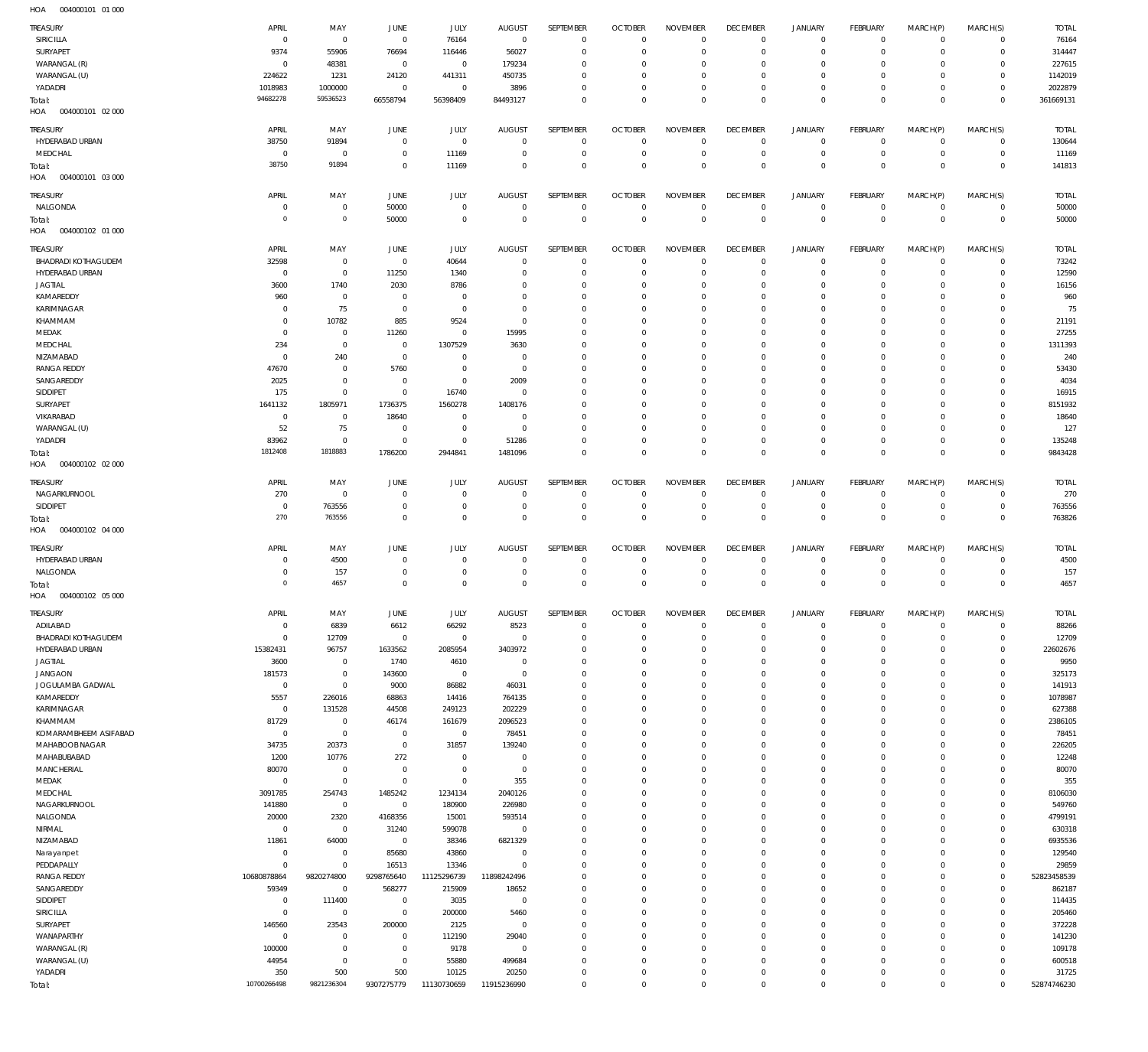004000102 06 000 HOA

| <b>TREASURY</b><br>HYDERABAD URBAN<br><b>RANGA REDDY</b> | APRIL<br>8453000000<br>1200 | MAY<br>9700000000<br>$\,0\,$     | <b>JUNE</b><br>10600000000<br>1776000 | JULY<br>12202780000<br>2085500 | <b>AUGUST</b><br>12000000000<br>2926313 | SEPTEMBER<br>$^{\circ}$<br>$\mathbf 0$ | <b>OCTOBER</b><br>$\Omega$<br>$^{\circ}$ | <b>NOVEMBER</b><br>$\overline{0}$<br>$\,0\,$ | <b>DECEMBER</b><br>$^{\circ}$<br>$^{\circ}$ | <b>JANUARY</b><br>0<br>$\mathbf 0$ | FEBRUARY<br>0<br>$\overline{0}$ | MARCH(P)<br>$^{\circ}$<br>$\mathbf 0$ | MARCH(S)<br>$\overline{0}$<br>$\overline{0}$ | <b>TOTAL</b><br>52955780000<br>6789013 |
|----------------------------------------------------------|-----------------------------|----------------------------------|---------------------------------------|--------------------------------|-----------------------------------------|----------------------------------------|------------------------------------------|----------------------------------------------|---------------------------------------------|------------------------------------|---------------------------------|---------------------------------------|----------------------------------------------|----------------------------------------|
| Total:<br>004000102 81 000<br>HOA                        | 8453001200                  | 9700000000                       | 10601776000                           | 12204865500                    | 12002926313                             | $\mathbf 0$                            | $\Omega$                                 | $\mathbb O$                                  | $\mathbf 0$                                 | $\mathbf 0$                        | $\circ$                         | $\mathbf 0$                           | $\overline{0}$                               | 52962569013                            |
| TREASURY                                                 | APRIL                       | MAY                              | <b>JUNE</b>                           | <b>JULY</b>                    | <b>AUGUST</b>                           | SEPTEMBER                              | <b>OCTOBER</b>                           | <b>NOVEMBER</b>                              | <b>DECEMBER</b>                             | <b>JANUARY</b>                     | FEBRUARY                        | MARCH(P)                              | MARCH(S)                                     | <b>TOTAL</b>                           |
| ADILABAD                                                 | $\mathbf 0$                 | $\,0\,$                          | $\overline{0}$                        | $\overline{0}$                 | 9325                                    | $\overline{0}$                         | $\Omega$                                 | $\overline{0}$                               | $\mathbf{0}$                                | 0                                  | $^{\circ}$                      | $^{\circ}$                            | $\overline{0}$                               | 9325                                   |
| <b>BHADRADI KOTHAGUDEM</b>                               | $\mathbf 0$                 | $\,0\,$                          | $\overline{0}$                        | 15590                          | 35720                                   | $^{\circ}$                             | $\Omega$                                 | $\Omega$                                     | $\circ$                                     | 0                                  | $^{\circ}$                      | $\Omega$                              | $^{\circ}$                                   | 51310                                  |
| HYDERABAD URBAN                                          | 1000                        | 1702                             | $\overline{0}$                        | $\overline{0}$                 | 30136                                   | $\Omega$                               | $\Omega$                                 | $\overline{0}$                               | $\circ$                                     | $\mathbf 0$                        | 0                               | $\Omega$                              | $^{\circ}$                                   | 32838                                  |
| JOGULAMBA GADWAL<br>KAMAREDDY                            | $\mathbf 0$<br>$\mathbf 0$  | $\,0\,$                          | 20000                                 | 59745                          | 4277                                    | $\Omega$<br>$\Omega$                   | n                                        | $\Omega$                                     | $\Omega$                                    | $\mathbf 0$                        | 0                               | $\Omega$<br>$\Omega$                  | $\mathbf 0$                                  | 84022                                  |
| KARIMNAGAR                                               | $\mathbf 0$                 | 1463<br>$\overline{0}$           | 19497<br>$\overline{0}$               | $\overline{0}$<br>18882        | $\Omega$<br>$\Omega$                    | $\Omega$                               | $\Omega$<br>$\Omega$                     | $\overline{0}$<br>$\Omega$                   | $\Omega$<br>$\Omega$                        | $\mathbf 0$<br>$\mathbf 0$         | 0<br>0                          | $\Omega$                              | $^{\circ}$<br>$\mathbf 0$                    | 20960<br>18882                         |
| KHAMMAM                                                  | $\mathbf 0$                 | $\mathbf 0$                      | $\overline{0}$                        | 13535                          | $\Omega$                                | $\Omega$                               | $\Omega$                                 | $\overline{0}$                               | $\Omega$                                    | $\mathbf 0$                        | $\Omega$                        | $\Omega$                              | $\mathbf 0$                                  | 13535                                  |
| MAHABOOB NAGAR                                           | 2946                        | $\,0\,$                          | $\overline{0}$                        | 87554                          | $\Omega$                                | $\Omega$                               | n                                        | $\Omega$                                     | $\Omega$                                    | $\mathbf 0$                        | 0                               | $\Omega$                              | $\mathbf 0$                                  | 90500                                  |
| <b>MANCHERIAL</b>                                        | $\mathbf 0$                 | $\mathbf 0$                      | $\mathbf 0$                           | $\overline{0}$                 | 13994                                   | $\Omega$                               | $\Omega$                                 | $\mathbf{0}$                                 | $\Omega$                                    | $\mathbf 0$                        | $\Omega$                        | $\Omega$                              | $\mathbf 0$                                  | 13994                                  |
| NIZAMABAD                                                | $\mathbf 0$                 | 63236                            | 88753                                 | $\overline{0}$                 | 1074                                    | $^{\circ}$                             | $\Omega$                                 | $\overline{0}$                               | $\circ$                                     | $\mathbf 0$                        | $^{\circ}$                      | $\mathbf 0$                           | $\mathbf 0$                                  | 153063                                 |
| Total:<br>004000102 96 000<br>HOA                        | 3946                        | 66401                            | 128250                                | 195306                         | 94526                                   | $\Omega$                               | $\Omega$                                 | $\overline{0}$                               | $\mathbf{0}$                                | $\mathbf 0$                        | $\mathbf 0$                     | $\mathbf 0$                           | $\mathbf 0$                                  | 488429                                 |
|                                                          |                             |                                  |                                       |                                |                                         |                                        |                                          |                                              |                                             |                                    |                                 |                                       |                                              |                                        |
| TREASURY<br>ADILABAD                                     | APRIL<br>$\mathbf 0$        | MAY<br>$\,0\,$                   | <b>JUNE</b><br>$\overline{0}$         | JULY<br>$\mathbf 0$            | <b>AUGUST</b><br>$-189086$              | SEPTEMBER<br>$\Omega$                  | <b>OCTOBER</b><br>$\Omega$               | <b>NOVEMBER</b><br>$^{\circ}$                | <b>DECEMBER</b><br>0                        | <b>JANUARY</b><br>0                | FEBRUARY<br>0                   | MARCH(P)<br>$^{\circ}$                | MARCH(S)<br>$\overline{0}$                   | <b>TOTAL</b><br>$-189086$              |
| HYDERABAD URBAN                                          | $\mathbf 0$                 | $\,0\,$                          | -54169765                             | $-7274640$                     | -296241041                              | $^{\circ}$                             | $\Omega$                                 | $\overline{0}$                               | 0                                           | $\mathbf 0$                        | $^{\circ}$                      | $^{\circ}$                            | $\overline{0}$                               | -357685446                             |
| NALGONDA                                                 | $\mathbf 0$                 | $\,0\,$                          | $-367391$                             | -423399                        | $^{\circ}$                              | $\Omega$                               | $\Omega$                                 | $\overline{0}$                               | 0                                           | 0                                  | 0                               | 0                                     | $\mathbf 0$                                  | $-790790$                              |
| NIZAMABAD                                                | $\mathbf 0$                 | $\,0\,$                          | $^{\circ}$                            | $-366941$                      | $-1590235$                              | $\Omega$                               | $\Omega$                                 | $\overline{0}$                               | $\Omega$                                    | $\mathbf 0$                        | $^{\circ}$                      | 0                                     | $\mathbf 0$                                  | $-1957176$                             |
| <b>RANGA REDDY</b>                                       | 0                           | $\,0\,$                          | $-494546$                             | $\overline{0}$                 | $-1257795$                              | $\Omega$                               | $\Omega$                                 | $\overline{0}$                               | $\circ$                                     | $\mathbf 0$                        | $^{\circ}$                      | $^{\circ}$                            | $\mathbf 0$                                  | $-1752341$                             |
| WARANGAL (U)                                             | $\mathbf 0$                 | $\,0\,$                          | $^{\circ}$                            | $-27039$                       | $-860679$                               | $\Omega$                               | $\Omega$                                 | $\mathbb O$                                  | $\overline{0}$                              | $\mathbf 0$                        | $^{\circ}$                      | $\mathbf 0$                           | $\mathbf 0$                                  | $-887718$                              |
| Total:<br>004000107 01 000<br>HOA                        | $\mathbf 0$                 | $\circ$                          | -55031702                             | -8092019                       | -300138836                              | $\Omega$                               | $\Omega$                                 | $\mathbb O$                                  | $^{\circ}$                                  | $\mathbf 0$                        | $\mathbf 0$                     | $\mathbf 0$                           | $\overline{0}$                               | -363262557                             |
|                                                          |                             |                                  |                                       |                                |                                         |                                        |                                          |                                              |                                             |                                    |                                 |                                       |                                              |                                        |
| TREASURY                                                 | APRIL                       | MAY                              | JUNE                                  | JULY                           | <b>AUGUST</b>                           | SEPTEMBER                              | <b>OCTOBER</b>                           | <b>NOVEMBER</b>                              | <b>DECEMBER</b>                             | <b>JANUARY</b>                     | FEBRUARY                        | MARCH(P)                              | MARCH(S)                                     | <b>TOTAL</b>                           |
| <b>BHADRADI KOTHAGUDEM</b><br>NALGONDA                   | $\mathbf 0$<br>$\mathbf{0}$ | $\overline{0}$<br>$\overline{0}$ | $\overline{0}$<br>$\overline{0}$      | 42043<br>$\overline{0}$        | $^{\circ}$<br>2500                      | $\Omega$<br>$\overline{0}$             | $\Omega$<br>$\Omega$                     | $\Omega$<br>$\overline{0}$                   | $\circ$<br>$\mathbf{0}$                     | 0<br>$\mathbf 0$                   | $^{\circ}$<br>$^{\circ}$        | $^{\circ}$<br>$^{\circ}$              | $\mathbf 0$<br>$\mathbf 0$                   | 42043<br>2500                          |
| <b>RANGA REDDY</b>                                       | 6292                        | 2880                             | $\overline{0}$                        | 60904                          | 2101                                    | $^{\circ}$                             | $\Omega$                                 | $\mathbf 0$                                  | $\circ$                                     | 0                                  | $^{\circ}$                      | $^{\circ}$                            | $\mathbf 0$                                  | 72177                                  |
| Total:                                                   | 6292                        | 2880                             | $\overline{0}$                        | 102947                         | 4601                                    | $\overline{0}$                         | $\Omega$                                 | $\mathbb O$                                  | $\mathbf 0$                                 | $\mathbf 0$                        | $\mathbf 0$                     | $\mathbf 0$                           | $\mathbf 0$                                  | 116720                                 |
| 004000800 81 001<br>HOA                                  |                             |                                  |                                       |                                |                                         |                                        |                                          |                                              |                                             |                                    |                                 |                                       |                                              |                                        |
| TREASURY                                                 | APRIL                       | MAY                              | <b>JUNE</b>                           | <b>JULY</b>                    | <b>AUGUST</b>                           | SEPTEMBER                              | <b>OCTOBER</b>                           | <b>NOVEMBER</b>                              | <b>DECEMBER</b>                             | <b>JANUARY</b>                     | FEBRUARY                        | MARCH(P)                              | MARCH(S)                                     | <b>TOTAL</b>                           |
| ADILABAD                                                 | $\mathbf 0$                 | $\,0\,$                          | $^{\circ}$                            | $\overline{0}$                 | 900                                     | $\Omega$                               | $\Omega$                                 | $^{\circ}$                                   | 0                                           | 0                                  | $^{\circ}$                      | $^{\circ}$                            | $\overline{0}$                               | 900                                    |
| HYDERABAD URBAN                                          | 0                           | 60728                            | $^{\circ}$                            | $\overline{0}$                 | $\overline{0}$                          | $^{\circ}$                             | 0                                        | $\overline{0}$                               | $\mathbf 0$                                 | $\mathbf 0$                        | 0                               | $\mathbf 0$                           | $\overline{0}$                               | 60728                                  |
| WARANGAL (U)                                             | $\mathbf 0$                 | $\,0\,$                          | $^{\circ}$                            | $\mathbf 0$                    | 72795                                   | $\Omega$                               | 0                                        | $\mathbb O$                                  | $\circ$                                     | $\mathbf 0$                        | 0                               | $^{\circ}$                            | $\mathbf 0$                                  | 72795                                  |
| Total:<br>004000800 81 800<br>HOA                        | $\mathbf 0$                 | 60728                            | $\mathbf 0$                           | $\mathbf 0$                    | 73695                                   | $\mathbf 0$                            | $\Omega$                                 | $\mathbb O$                                  | $\mathbf 0$                                 | $\mathbf 0$                        | $\mathbf 0$                     | $\mathbf 0$                           | $\overline{0}$                               | 134423                                 |
|                                                          |                             |                                  |                                       |                                |                                         |                                        |                                          |                                              |                                             |                                    |                                 |                                       |                                              |                                        |
| TREASURY                                                 | APRIL                       | MAY                              | JUNE                                  | JULY                           | <b>AUGUST</b>                           | SEPTEMBER                              | <b>OCTOBER</b>                           | <b>NOVEMBER</b>                              | <b>DECEMBER</b>                             | <b>JANUARY</b>                     | FEBRUARY                        | MARCH(P)                              | MARCH(S)                                     | <b>TOTAL</b>                           |
| HYDERABAD URBAN<br>MAHABOOB NAGAR                        | $\mathbf 0$<br>$\mathbf 0$  | $\,0\,$<br>$\,0\,$               | 168373<br>200                         | 242912<br>$\overline{0}$       | 75306<br>$\circ$                        | $\Omega$<br>$^{\circ}$                 | $\Omega$<br>0                            | $\Omega$<br>$\overline{0}$                   | $\circ$<br>$\circ$                          | $\mathbf 0$<br>0                   | $^{\circ}$<br>$^{\circ}$        | $\Omega$<br>$^{\circ}$                | $\mathbf 0$<br>$\mathbf 0$                   | 486591<br>200                          |
| WARANGAL (U)                                             | $\mathbf 0$                 | $\,0\,$                          | $^{\circ}$                            | $\mathbf 0$                    | 5609                                    | $\Omega$                               | $\Omega$                                 | $\overline{0}$                               | $\circ$                                     | $\mathbf 0$                        | $^{\circ}$                      | $^{\circ}$                            | $^{\circ}$                                   | 5609                                   |
| Total:                                                   | $\mathbf 0$                 | $\circ$                          | 168573                                | 242912                         | 80915                                   | $\mathbf 0$                            | $\Omega$                                 | $\mathbb O$                                  | $\mathbf{0}$                                | $\mathbf 0$                        | $^{\circ}$                      | $\mathbf 0$                           | $\overline{0}$                               | 492400                                 |
| 004100101 01 000<br>HOA                                  |                             |                                  |                                       |                                |                                         |                                        |                                          |                                              |                                             |                                    |                                 |                                       |                                              |                                        |
| TREASURY                                                 | APRIL                       | MAY                              | <b>JUNE</b>                           | JULY                           | <b>AUGUST</b>                           | SEPTEMBER                              | <b>OCTOBER</b>                           | <b>NOVEMBER</b>                              | <b>DECEMBER</b>                             | <b>JANUARY</b>                     | FEBRUARY                        | MARCH(P)                              | MARCH(S)                                     | <b>TOTAL</b>                           |
| ADILABAD                                                 | 760                         | $\,0\,$                          | 0                                     | $\mathbf 0$                    | 0                                       | $\Omega$                               |                                          | $\Omega$                                     | 0                                           | 0                                  | $\Omega$                        | $\Omega$                              | 0                                            | 760                                    |
| <b>BHADRADI KOTHAGUDEM</b>                               | 47                          | $\,0\,$                          | $\mathbf 0$                           | 95475                          | $\mathbb O$                             | $\mathbf 0$                            | $\mathbf 0$                              | $\mathbb O$                                  | $^{\circ}$                                  | $\mathbf 0$                        | $\mathbf 0$                     | $\mathbf 0$                           | $\overline{0}$                               | 95522                                  |
| HYDERABAD URBAN<br><b>JANGAON</b>                        | 846877<br>11625             | $\,0\,$<br>$\,0\,$               | 105032<br>$\,0\,$                     | 87523<br>$\overline{0}$        | 100652<br>1000                          | $\mathbf{0}$<br>$\Omega$               | $\Omega$<br>$\Omega$                     | $\mathbb O$<br>$\mathbb O$                   | $^{\circ}$<br>$^{\circ}$                    | $\mathbf 0$<br>$\mathbf 0$         | $^{\circ}$<br>$^{\circ}$        | $\mathbf 0$<br>$^{\circ}$             | $\mathbf 0$<br>$\mathbf 0$                   | 1140084<br>12625                       |
| KHAMMAM                                                  | 0                           | $\,0\,$                          | $\overline{0}$                        | 1474                           | $\circ$                                 | $\Omega$                               | $\Omega$                                 | $\mathbb O$                                  | $^{\circ}$                                  | $\mathbf 0$                        | $^{\circ}$                      | $^{\circ}$                            | $\mathbf 0$                                  | 1474                                   |
| MAHABUBABAD                                              | 0                           | $\mathbf 0$                      | $\overline{0}$                        | 1414                           | $\Omega$                                | $\Omega$                               | $\Omega$                                 | $\mathbb O$                                  | $\Omega$                                    | $\mathbf 0$                        | $^{\circ}$                      | $^{\circ}$                            | $\mathbf 0$                                  | 1414                                   |
| NALGONDA                                                 | $\bf 0$                     | $\,0\,$                          | $\mathbf 0$                           | 2670                           | $\Omega$                                | $\Omega$                               | $\Omega$                                 | $\mathbb O$                                  | 0                                           | $\mathbf 0$                        | $^{\circ}$                      | $^{\circ}$                            | $\mathbf 0$                                  | 2670                                   |
| <b>RANGA REDDY</b>                                       | 280                         | $\,0\,$                          | $\mathbf 0$                           | $\overline{0}$                 | 3641                                    | $\Omega$                               | $\Omega$                                 | $\mathbb O$                                  | $\Omega$                                    | $\mathbf 0$                        | $^{\circ}$                      | $^{\circ}$                            | $\mathbf 0$                                  | 3921                                   |
| SURYAPET<br>VIKARABAD                                    | 0<br>$\mathbf 0$            | $\,0\,$<br>$\,0\,$               | $\overline{0}$<br>$\mathbf 0$         | 10909<br>980                   | $\circ$<br>$\Omega$                     | $\Omega$<br>$\Omega$                   | $\Omega$<br>$\Omega$                     | $\mathbb O$<br>$\mathbb O$                   | 0<br>$\Omega$                               | $\mathbf 0$<br>$\mathbf 0$         | $^{\circ}$<br>$^{\circ}$        | $^{\circ}$<br>$^{\circ}$              | $\mathbf 0$<br>$\mathbf 0$                   | 10909<br>980                           |
| WARANGAL (U)                                             | $\bf 0$                     | 1064                             | 31016                                 | $\overline{0}$                 | $\Omega$                                | $\Omega$                               | $\Omega$                                 | $\mathbb O$                                  | $^{\circ}$                                  | $\mathbf 0$                        | $^{\circ}$                      | $\mathbf 0$                           | $\overline{0}$                               | 32080                                  |
| YADADRI                                                  | 400                         | $\,0\,$                          | $\,0\,$                               | $\mathbf 0$                    | $\Omega$                                | $\Omega$                               | $\Omega$                                 | $\,0\,$                                      | $^{\circ}$                                  | $\mathbf 0$                        | $^{\circ}$                      | $\mathbf 0$                           | $\overline{0}$                               | 400                                    |
| Total:                                                   | 859989                      | 1064                             | 136048                                | 200445                         | 105293                                  | $\mathbf 0$                            | $\Omega$                                 | $\mathbf 0$                                  | $\mathbf 0$                                 | $\mathsf 0$                        | $\mathbf 0$                     | $\mathbf 0$                           | $\overline{0}$                               | 1302839                                |
| 004100101 02 000<br>HOA                                  |                             |                                  |                                       |                                |                                         |                                        |                                          |                                              |                                             |                                    |                                 |                                       |                                              |                                        |
| TREASURY                                                 | APRIL                       | MAY                              | <b>JUNE</b>                           | JULY                           | <b>AUGUST</b>                           | SEPTEMBER                              | <b>OCTOBER</b>                           | <b>NOVEMBER</b>                              | <b>DECEMBER</b>                             | <b>JANUARY</b>                     | FEBRUARY                        | MARCH(P)                              | MARCH(S)                                     | <b>TOTAL</b>                           |
| ADILABAD                                                 | $\bf 0$                     | 77000                            | $\mathbf 0$                           | $\overline{0}$                 | $\overline{0}$                          | $\overline{0}$                         | $\Omega$                                 | $\mathbf 0$                                  | $\mathbf 0$                                 | 0                                  | $\mathbf 0$                     | $^{\circ}$                            | $\overline{0}$                               | 77000                                  |
| <b>BHADRADI KOTHAGUDEM</b>                               | $\mathbf 0$                 | $\,0\,$                          | $\overline{0}$                        | $\overline{0}$                 | 3600                                    | $^{\circ}$                             | $\Omega$                                 | $\mathbf{0}$                                 | $\circ$                                     | 0                                  | $^{\circ}$                      | $^{\circ}$                            | $\overline{0}$                               | 3600                                   |
| HYDERABAD URBAN<br>SANGAREDDY                            | $\bf 0$<br>$\bf 0$          | $\,0\,$<br>$\,0\,$               | $\overline{0}$<br>$\mathbf 0$         | 20525<br>$\overline{0}$        | $\circ$<br>36120                        | $\Omega$<br>$^{\circ}$                 | $\Omega$<br>$\Omega$                     | $\mathbf 0$<br>$\mathbf 0$                   | $\mathbf{0}$<br>$\mathbf{0}$                | $\mathbf 0$<br>$\mathbf 0$         | $^{\circ}$<br>$\mathbf 0$       | $\Omega$<br>$\mathbf 0$               | $\mathbf 0$<br>$\mathbf 0$                   | 20525<br>36120                         |
| Total:                                                   | $\mathbf 0$                 | 77000                            | $\mathbf 0$                           | 20525                          | 39720                                   | $\overline{0}$                         | $\Omega$                                 | $\mathbf 0$                                  | $\mathbf{0}$                                | $\mathsf 0$                        | $\Omega$                        | $\Omega$                              | $\mathbf 0$                                  | 137245                                 |
| 004100101 03 000<br>HOA                                  |                             |                                  |                                       |                                |                                         |                                        |                                          |                                              |                                             |                                    |                                 |                                       |                                              |                                        |
| TREASURY                                                 | APRIL                       | MAY                              | JUNE                                  | JULY                           | <b>AUGUST</b>                           | SEPTEMBER                              | <b>OCTOBER</b>                           | <b>NOVEMBER</b>                              | <b>DECEMBER</b>                             | <b>JANUARY</b>                     | FEBRUARY                        | MARCH(P)                              | MARCH(S)                                     | <b>TOTAL</b>                           |
| ADILABAD                                                 | 4212750                     | 2348375                          | 3738550                               | 5013380                        | 4348325                                 | $\mathbf 0$                            | $^{\circ}$                               | $\,0\,$                                      | $\mathbf 0$                                 | $\mathbf 0$                        | $\mathbf 0$                     | $\mathbf 0$                           | $\overline{0}$                               | 19661380                               |
| <b>BHADRADI KOTHAGUDEM</b>                               | 379360                      | 217275                           | 197285                                | 525820                         | 250800                                  | $\mathbf 0$                            | $\Omega$                                 | $\mathbf{0}$                                 | $\overline{0}$                              | $\mathbf 0$                        | $^{\circ}$                      | $^{\circ}$                            | $\overline{0}$                               | 1570540                                |
| BHOOPALAPALLY                                            | 55350                       | 155060                           | 105150                                | 25                             | 149095                                  | $\mathbf{0}$                           | $\Omega$                                 | $\mathbf 0$                                  | $\circ$                                     | $\mathbf 0$                        | $^{\circ}$                      | $^{\circ}$                            | $\overline{0}$                               | 464680                                 |
| HYDERABAD URBAN                                          | 118851343                   | 207233750                        | 110689170                             | 154316010                      | 92797534                                | $\mathbf 0$                            | $\Omega$                                 | $\mathbf 0$                                  | $^{\circ}$                                  | $\mathbf 0$                        | $^{\circ}$                      | $^{\circ}$                            | $\mathbf 0$                                  | 683887807                              |
| <b>JAGTIAL</b>                                           | 195735                      | 206445                           | 182320                                | 90980                          | 112405                                  | $\Omega$                               | $\Omega$                                 | $\mathbf 0$                                  | $\circ$                                     | $\mathbf 0$                        | $^{\circ}$                      | $^{\circ}$                            | $\mathbf 0$                                  | 787885                                 |
| <b>JANGAON</b><br>JOGULAMBA GADWAL                       | 185015<br>1392635           | 36239<br>1288175                 | 124300<br>1063160                     | 114205<br>2481700              | 13150<br>1867300                        | $\overline{0}$<br>$\Omega$             | $\Omega$<br>$\Omega$                     | $\mathbf 0$<br>$\mathbf 0$                   | $\Omega$<br>$\Omega$                        | $\mathbf 0$<br>$\mathbf 0$         | $^{\circ}$<br>$^{\circ}$        | $^{\circ}$<br>$\mathbf 0$             | $\mathbf 0$<br>$\mathbf 0$                   | 472909<br>8092970                      |
| KAMAREDDY                                                | 1474916                     | 1177150                          | 1455820                               | 1340585                        | 1419965                                 | $\Omega$                               | $\Omega$                                 | $\mathbf 0$                                  | $^{\circ}$                                  | $\mathbf 0$                        | $^{\circ}$                      | $^{\circ}$                            | $\mathbf 0$                                  | 6868436                                |
| KARIMNAGAR                                               | 126550                      | 169740                           | 230640                                | 249300                         | 204245                                  | $\Omega$                               | $\Omega$                                 | $\mathbf 0$                                  | $^{\circ}$                                  | $\mathbf 0$                        | $^{\circ}$                      | $\mathbf 0$                           | $\mathbf 0$                                  | 980475                                 |
| KHAMMAM                                                  | 583566                      | 206500                           | 96525                                 | 136715                         | 230185                                  | $\mathbf 0$                            | 0                                        | $\mathbb O$                                  | $^{\circ}$                                  | $\mathbf 0$                        | 0                               | 0                                     | $\overline{0}$                               | 1253491                                |
| KOMARAMBHEEM ASIFABAD                                    | 1496025                     | 802665                           | 391525                                | 582365                         | 566175                                  | $\overline{0}$                         | $\mathbf 0$                              | $\mathbb O$                                  | $\mathbf 0$                                 | $\mathbf 0$                        | $\mathbf 0$                     | $\mathbf 0$                           | $\overline{0}$                               | 3838755                                |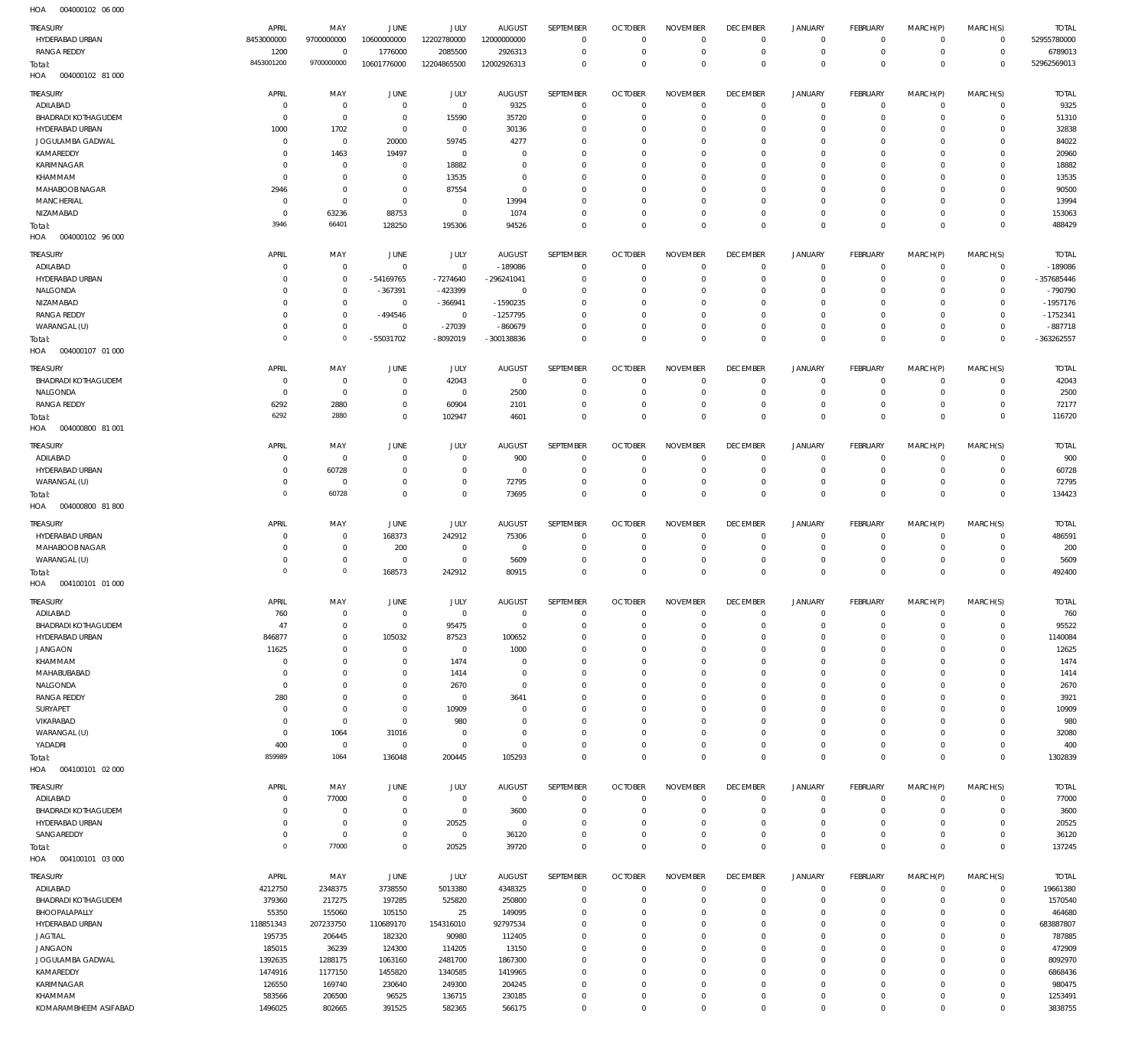004100101 03 000 HOA

| TREASURY                   | APRIL       | MAY         | JUNE           | JULY         | <b>AUGUST</b> | SEPTEMBER      | <b>OCTOBER</b> | <b>NOVEMBER</b> | <b>DECEMBER</b> | <b>JANUARY</b> | <b>FEBRUARY</b> | MARCH(P)   | MARCH(S)            | <b>TOTAL</b> |
|----------------------------|-------------|-------------|----------------|--------------|---------------|----------------|----------------|-----------------|-----------------|----------------|-----------------|------------|---------------------|--------------|
| MAHABOOB NAGAR             | 1182910     | 480670      | 302570         | 471610       | 1324702       | $\mathsf 0$    | $\mathbf 0$    | $\Omega$        | $\mathbf 0$     | $\overline{0}$ | $\mathbf 0$     | $^{\circ}$ | $\mathbf 0$         | 3762462      |
| MAHABUBABAD                | 82084       | 23560       | 24575          | 7965         | 24650         | $\mathbf 0$    | $\mathbf{0}$   | $\Omega$        | $\Omega$        | $\Omega$       | $\mathbf 0$     | $^{\circ}$ | $\mathbf 0$         | 162834       |
| <b>MANCHERIAL</b>          | 626325      | 3299630     | 43810          | 188585       | 168850        | $\mathbf 0$    | $\mathbf{0}$   | $\Omega$        | $\Omega$        | $\Omega$       | $\mathbf 0$     | $\Omega$   | $\mathbf 0$         | 4327200      |
| MEDAK                      | 106050      | 67085       | 126475         | 120395       | 35870         | $\Omega$       | $\Omega$       | $\Omega$        | $\Omega$        | $\Omega$       | $\Omega$        | $\Omega$   | $\mathbf 0$         | 455875       |
| MEDCHAL                    | 32554234    | 29571050    | 20386190       | 18877650     | 23391547      | $\Omega$       | $\Omega$       | $\Omega$        | $\Omega$        | $\Omega$       | $\Omega$        | $\Omega$   | $\mathbf 0$         | 124780671    |
| NAGARKURNOOL               | 833120      | 11230       | 65800          | 144800       | 295200        | $\Omega$       | $\mathbf{0}$   | $\Omega$        | $\Omega$        | $\Omega$       | $\Omega$        | $\Omega$   | $\mathbf 0$         | 1350150      |
| NALGONDA                   | 2202215     | 889790      | 1184870        | 3100250      | 2208565       | $\Omega$       | $\Omega$       | $\Omega$        | $\Omega$        | $\Omega$       | $\Omega$        | $\Omega$   | $\circ$             | 9585690      |
| NIRMAL                     | 98260       | 136100      | 89525          | 139720       | 170627        | $\Omega$       | $\mathbf{0}$   | $\Omega$        | $\Omega$        | $\Omega$       | $\Omega$        | $\Omega$   | $\mathbf 0$         | 634232       |
| NIZAMABAD                  | 338820      | 151760      | 2353970        | 472405       | 541200        | $\Omega$       | $\Omega$       | $\Omega$        | $\Omega$        | $\Omega$       | $\Omega$        | $\Omega$   | $\Omega$            | 3858155      |
| PEDDAPALLY                 | 247550      | 86570       | 582308         | 1249276      | 290595        | $\Omega$       | $\mathbf{0}$   | $\Omega$        | $\Omega$        | $\Omega$       | $\Omega$        | $\Omega$   | $\mathbf 0$         | 2456299      |
| <b>RANGA REDDY</b>         | 6004169     | 191338560   | 97834610       | 19453935     | 17522855      | $\Omega$       | $\Omega$       | $\Omega$        | $\Omega$        | $\Omega$       | $\Omega$        | $\Omega$   | $\mathbf 0$         | 332154129    |
| SANGAREDDY                 | 1018000     | 612925      | 586800         | 1293130      | 1283080       | $\Omega$       | $\mathbf{0}$   | $\Omega$        | $\Omega$        | $\Omega$       | $\Omega$        | $\Omega$   | $\mathbf 0$         | 4793935      |
| SIDDIPET                   | 454515      | 89950       | 74700          | 578670       | 14160         | $\mathbf 0$    | $\Omega$       | $\Omega$        | $\Omega$        | $\Omega$       | $\Omega$        | $\Omega$   | $\Omega$            | 1211995      |
| SIRICILLA                  | 75600       | 18340       | 164525         | 41350        | 60600         | $\Omega$       | $\mathbf{0}$   | $\Omega$        | $\Omega$        | $\Omega$       | $\Omega$        | $\Omega$   | $\circ$             | 360415       |
| SURYAPET                   | 299155      | 76375       | 136410         | 1793300      | 1839580       | $\mathbf 0$    | $\Omega$       | $\Omega$        | $\Omega$        | $\Omega$       | $\Omega$        | $\Omega$   | $\Omega$            | 4144820      |
| VIKARABAD                  | 378425      | 295120      | 150880         | 258240       | 525535        | $\Omega$       | $\Omega$       | $\Omega$        | $\Omega$        | $\Omega$       | $\Omega$        | $\Omega$   | $\circ$             | 1608200      |
| WANAPARTHY                 | 46540       | 15230       | $\overline{0}$ | 38220        | 53390         | $\mathbf 0$    | $\mathbf{0}$   | $\Omega$        | $\Omega$        | $\Omega$       | $\Omega$        | -C         | $\Omega$            | 153380       |
| WARANGAL (R)               | 80470       | 188325      | 216745         | 17050        | 23575         | $\Omega$       | $\mathbf{0}$   | $\Omega$        | $\Omega$        | $\Omega$       | $\Omega$        | $\Omega$   | $\Omega$            | 526165       |
| WARANGAL (U)               | 160100      | 195885      | 107885         | 35225        | 23010         | $\mathbf 0$    | $\mathbf{0}$   | $\Omega$        | $\Omega$        | $\Omega$       | $\Omega$        | $\Omega$   | $\mathbf 0$         | 522105       |
| YADADRI                    | 228210      | 268550      | 1058760        | 245470       | 171320        | $\Omega$       | $\mathbf{0}$   | $\Omega$        | $\Omega$        | $\Omega$       | $\mathbf 0$     | $\Omega$   | $\mathbf 0$         | 1972310      |
| Total:                     | 175969997   | 441658079   | 243765853      | 213378331    | 151928090     | $\Omega$       | $\Omega$       | $\Omega$        | $\Omega$        | $\Omega$       | $\mathbf 0$     | $\Omega$   | $\mathbf 0$         | 1226700350   |
| 004100101 04 000<br>HOA    |             |             |                |              |               |                |                |                 |                 |                |                 |            |                     |              |
|                            |             |             |                |              |               |                |                |                 |                 |                |                 |            |                     |              |
| <b>TREASURY</b>            | APRIL       | MAY         | JUNE           | JULY         | <b>AUGUST</b> | SEPTEMBER      | <b>OCTOBER</b> | <b>NOVEMBER</b> | <b>DECEMBER</b> | <b>JANUARY</b> | <b>FEBRUARY</b> | MARCH(P)   | MARCH(S)            | <b>TOTAL</b> |
| ADILABAD                   | $^{\circ}$  | 500         | 9660           | 25           | 25            | $\overline{0}$ | $^{\circ}$     | $\Omega$        | $\mathbf 0$     | $\overline{0}$ | $\circ$         | $\Omega$   | $\circ$             | 10210        |
| <b>BHADRADI KOTHAGUDEM</b> | 600         | 3600        | $\overline{0}$ | 1900         | 450           | 0              | $\mathbf{0}$   | $\Omega$        | $\Omega$        | $\Omega$       | $\mathbf 0$     | $\Omega$   | $\mathbf 0$         | 6550         |
| BHOOPALAPALLY              | 750         | 3475        | 150            | 300          | 300           | $\Omega$       | $\Omega$       | $\Omega$        | $\Omega$        | $\Omega$       | $^{\circ}$      | $\Omega$   | $\Omega$            | 4975         |
| HYDERABAD URBAN            | 60175       | 16650       | 52900          | 126830       | 92600         | $\Omega$       | $\Omega$       | $\Omega$        | $\Omega$        | $\Omega$       | $\Omega$        | $\Omega$   | $\Omega$            | 349155       |
| <b>JAGTIAL</b>             | 800         | 350         | 200            | 150          | 300           | $\Omega$       | $\Omega$       | $\Omega$        | $\Omega$        | $\Omega$       | $\Omega$        | $\Omega$   | $\Omega$            | 1800         |
| <b>JANGAON</b>             | 8150        | 350         | 1800           | 5450         | 2300          | $\Omega$       | $\Omega$       | $\Omega$        | $\Omega$        | $\Omega$       | $\Omega$        | -C         | $\Omega$            | 18050        |
| JOGULAMBA GADWAL           | 4600        | 500         | 2550           | 900          | 1950          | $\Omega$       | $\Omega$       | $\Omega$        | $\Omega$        | $\Omega$       | $\Omega$        | $\Omega$   | $\Omega$            | 10500        |
| KAMAREDDY                  | 1025        | 400         | 300            | 300          | 2900          | $\Omega$       | $\Omega$       | $\Omega$        | $\Omega$        | $\Omega$       | $\Omega$        | $\Omega$   | $\Omega$            | 4925         |
| KARIMNAGAR                 | 4100        | 300         | 4050           | 4375         | 3700          | $\Omega$       | $\Omega$       | $\Omega$        | $\Omega$        | $\Omega$       | $\Omega$        | $\Omega$   | $\Omega$            | 16525        |
| KHAMMAM                    | 500         | 150         | 750            | 5450         | 2850          | $\Omega$       | $\Omega$       | $\Omega$        | $\Omega$        | $\Omega$       | $\Omega$        | $\Omega$   | $\Omega$            | 9700         |
| KOMARAMBHEEM ASIFABAD      | $\mathbf 0$ | $\mathbf 0$ | 1150           | 400          | 150           | $\Omega$       | $\Omega$       | $\Omega$        | $\Omega$        | $\Omega$       | $\Omega$        | $\Omega$   | $\Omega$            | 1700         |
| MAHABOOB NAGAR             | 3900        | 17050       | 450            | 22230        | 13500         | $\Omega$       | $\Omega$       | $\Omega$        | $\Omega$        | $\Omega$       | $\Omega$        | $\Omega$   | $\Omega$            | 57130        |
| MAHABUBABAD                | 750         | 150         | 1600           | 1700         | 750           | $\Omega$       | $\Omega$       | $\Omega$        | $\Omega$        | $\Omega$       | $\Omega$        | $\Omega$   | $\Omega$            | 4950         |
| MANCHERIAL                 | 1900        | 4745        | 13885          | 10300        | 4020          | $\Omega$       | $\Omega$       | $\Omega$        | $\Omega$        | $\Omega$       | $\Omega$        | $\Omega$   | $\Omega$            | 34850        |
| MEDAK                      | 450         | 150         | 600            | 7700         | 3200          | $\Omega$       | $\Omega$       | $\Omega$        | $\Omega$        | $\Omega$       | $\Omega$        | $\Omega$   | $\Omega$            | 12100        |
| MEDCHAL                    | 12275       | 2725        | 19275          | 21300        | 19550         | $\Omega$       | $\Omega$       | $\Omega$        | $\Omega$        | $\Omega$       | $\Omega$        | $\Omega$   | $\Omega$            | 75125        |
| NAGARKURNOOL               | 1850        | 300         | 750            | 1125         | 450           | $\Omega$       | $\Omega$       | $\Omega$        | $\Omega$        | $\Omega$       | $\Omega$        | $\Omega$   | $\Omega$            | 4475         |
| NALGONDA                   | 7650        | 2125        | 5275           | 22725        | 7725          | $\Omega$       | $\Omega$       | $\Omega$        | $\Omega$        | $\Omega$       | $\Omega$        | $\Omega$   | $\Omega$            | 45500        |
| NIRMAL                     | 28850       | $\mathbf 0$ | 12890          | 49260        | 8225          | $\Omega$       | $\Omega$       | $\Omega$        | $\Omega$        | $\Omega$       | $\Omega$        | $\Omega$   | $\Omega$            | 99225        |
| NIZAMABAD                  | 1350        | $\mathbf 0$ | 57370          | 4800         | 450           | $\Omega$       | $\Omega$       | $\Omega$        | $\Omega$        | $\Omega$       | $\Omega$        | $\Omega$   | $\Omega$            | 63970        |
| PEDDAPALLY                 | 1350        | 150         | 550            | 2500         | 675           | $\Omega$       | $\Omega$       | $\Omega$        | $\Omega$        | $\Omega$       | $\Omega$        | $\Omega$   | $\Omega$            | 5225         |
| <b>RANGA REDDY</b>         | 29375       | 5150        | 21450          | 39850        | 32115         | $\Omega$       | $\Omega$       | $\Omega$        | $\Omega$        | $\Omega$       | $\Omega$        | $\Omega$   | $\Omega$            | 127940       |
| SANGAREDDY                 | 6010        | 4700        | 14535          | 19025        | 189850        | $\Omega$       | $\Omega$       | $\Omega$        | $\Omega$        | $\Omega$       | $\Omega$        | $\Omega$   | $\Omega$            | 234120       |
| SIDDIPET                   | 1950        | $\mathbf 0$ | 650            | 3800         | 2800          | $\Omega$       | $\Omega$       | $\Omega$        | $\Omega$        | $\Omega$       | $\Omega$        | $\Omega$   | $\Omega$            | 9200         |
| <b>SIRICILLA</b>           | 350         | $\Omega$    | 200            | $\Omega$     | 1500          | $\Omega$       | $\Omega$       | $\Omega$        | $\Omega$        | $\Omega$       | $\Omega$        | $\Omega$   | $\Omega$            | 2050         |
| SURYAPET                   | 1050        | $\mathbf 0$ | 1235           | 1300         | 2500          | 0              | $^{\circ}$     | $\Omega$        | $\Omega$        | $\Omega$       | $\Omega$        | $\Omega$   | $\Omega$            | 6085         |
| VIKARABAD                  | 750         | 450         | 1550           | 2250         | 1650          | 0              | $\mathbf 0$    | $\Omega$        | $\Omega$        | $\Omega$       | $^{\circ}$      | $\Omega$   | $\Omega$            | 6650         |
| WANAPARTHY                 | 3505        | $\mathbf 0$ | 1825           | 5425         | 1200          | 0              | $^{\circ}$     | $\Omega$        | $\Omega$        | $\Omega$       | $\Omega$        | $\Omega$   | $\Omega$            | 11955        |
| WARANGAL (R)               | 1650        | 2150        | $\overline{0}$ | $\mathbf{0}$ | 300           | $\Omega$       | $\Omega$       | $\Omega$        | $\Omega$        | $\Omega$       | $\Omega$        | $\Omega$   | $\Omega$            | 4100         |
| WARANGAL (U)               | 3225        | 300         | 3775           | 24450        | 7275          | $\Omega$       | $^{\circ}$     | $\Omega$        | $\Omega$        | $\Omega$       | $\Omega$        | $\Omega$   | $\Omega$            | 39025        |
| YADADRI                    | 8250        | 2650        | 3450           | 104100       | 4250          | $\Omega$       | $\mathbf 0$    | $\Omega$        | $\Omega$        | $\Omega$       | $\mathbf 0$     | $\Omega$   | $\Omega$            | 122700       |
| Total:                     | 197140      | 69070       | 234825         | 489920       | 409510        | $\mathbf 0$    | $\mathbf{0}$   | $\Omega$        | $\mathbf 0$     | $\Omega$       | $\mathbf 0$     | $\Omega$   | $\mathbf 0$         | 1400465      |
| HOA   004100101   05   000 |             |             |                |              |               |                |                |                 |                 |                |                 |            |                     |              |
| TREASURY                   | APRIL       | MAY         | JUNE           | JULY         | <b>AUGUST</b> | SEPTEMBER      | <b>OCTOBER</b> | <b>NOVEMBER</b> | <b>DECEMBER</b> | JANUARY        | <b>FEBRUARY</b> | MARCH(P)   | MARCH(S)            | <b>TOTAL</b> |
| ADILABAD                   | 215575      | 316190      | 440575         | 784520       | 481100        | $\mathsf 0$    | $\mathbf 0$    | $\Omega$        | $\Omega$        | $\overline{0}$ | $\mathbf 0$     | $^{\circ}$ | $\mathbf 0$         | 2237960      |
| BHADRADI KOTHAGUDEM        | 1632820     | 687240      | 8870           | 853735       | 573670        | $\mathbf 0$    | $\mathbf{0}$   | $^{\circ}$      | $\Omega$        | $\Omega$       | $\mathbf 0$     | $^{\circ}$ | $\mathsf{O}\xspace$ | 3756335      |
| BHOOPALAPALLY              | 28175       | 42825       | 60500          | 69300        | 39501         | 0              | $\mathbf{0}$   | $\Omega$        | $\Omega$        | $\Omega$       | $\mathbf 0$     | $\Omega$   | $\mathbf 0$         | 240301       |
| HYDERABAD URBAN            | 366556943   | 156361597   | 265826342      | 315693806    | 379713685     | $\mathbf 0$    | $\mathbf{0}$   | $\Omega$        | $\Omega$        | $\Omega$       | $\Omega$        | $\Omega$   | $\mathbf 0$         | 1484152373   |
| <b>JAGTIAL</b>             | 791265      | 17720       | 569785         | 415090       | 1571770       | $\mathbf 0$    | $\mathbf{0}$   | $\Omega$        | $\Omega$        | $\Omega$       | $\mathbf 0$     | $\Omega$   | $\mathbf 0$         | 3365630      |
| <b>JANGAON</b>             | 14105       | 150550      | 48000          | 199550       | 218526        | $\mathbf 0$    | $\mathbf{0}$   | $\Omega$        | $\Omega$        | $\Omega$       | $\Omega$        | $\Omega$   | $\Omega$            | 630731       |
| JOGULAMBA GADWAL           | 16900       | 2800        | 12650          | 22620        | 37675         | $\mathbf 0$    | $\mathbf{0}$   | $\Omega$        | $\Omega$        | $\Omega$       | $\mathbf 0$     | $\Omega$   | $\mathbf 0$         | 92645        |
| KAMAREDDY                  | 1375086     | 287095      | 348900         | 423230       | 1204986       | $\Omega$       | $\mathbf{0}$   | $\Omega$        | $\Omega$        | $\Omega$       | $\Omega$        | $\Omega$   | $\mathbf 0$         | 3639297      |
| KARIMNAGAR                 | 1034168     | 49850       | 1086497        | 448330       | 2266136       | $\mathbf 0$    | $\mathbf{0}$   | $\Omega$        | $\Omega$        | $\Omega$       | $\mathbf 0$     | $\Omega$   | $\mathbf 0$         | 4884981      |
| KHAMMAM                    | 175380      | 58700       | 93510          | 2547108      | 565582        | $\mathbf 0$    | $\mathbf{0}$   | $\Omega$        | $\Omega$        | $\Omega$       | $\Omega$        | $\Omega$   | $\mathbf 0$         | 3440280      |
| KOMARAMBHEEM ASIFABAD      | 6750        | 190650      | 118050         | 65225        | 77150         | 0              | $\mathbf{0}$   | $\Omega$        | $\Omega$        | $\Omega$       | $\mathbf 0$     | $\Omega$   | $\mathbf 0$         | 457825       |
| MAHABOOB NAGAR             | 119985      | 1467155     | 4489190        | 360855       | 135160        | $\Omega$       | $\mathbf{0}$   | $\Omega$        | $\Omega$        | $\Omega$       | $\Omega$        | $\Omega$   | $\mathbf 0$         | 6572345      |
| MAHABUBABAD                | 660390      | 2950        | 6395           | 333560       | 164120        | 0              | $\mathbf{0}$   | $\Omega$        | $\Omega$        | $\Omega$       | $\mathbf 0$     | $\Omega$   | $\mathbf 0$         | 1167415      |
| <b>MANCHERIAL</b>          | 1327255     | 344755      | 50091          | 382235       | 9978575       | $\mathbf 0$    | $\mathbf{0}$   | $\Omega$        | $\Omega$        | $\Omega$       | $\Omega$        | $\Omega$   | $\mathbf 0$         | 12082911     |
| MEDAK                      | 17520       | 2143055     | 711135         | 247515       | 721400        | 0              | $\mathbf{0}$   | $\Omega$        | $\Omega$        | $\Omega$       | $\mathbf 0$     | $\Omega$   | $\mathbf 0$         | 3840625      |
| MEDCHAL                    | 411847      | 188035      | 309910         | 1017030      | 409493        | $\Omega$       | $\mathbf{0}$   | $\Omega$        | $\Omega$        | $\Omega$       | $\Omega$        | $\Omega$   | $\mathbf 0$         | 2336315      |
| NAGARKURNOOL               | 45780       | 8500        | 30675          | 35975        | 51025         | 0              | $\mathbf{0}$   | $\Omega$        | $\Omega$        | $\Omega$       | $\mathbf 0$     | $\Omega$   | $\mathbf 0$         | 171955       |
| NALGONDA                   | 1788815     | 2030330     | 794450         | 1624615      | 1692460       | $\mathbf 0$    | $\mathbf{0}$   | $\Omega$        | $\Omega$        | $\Omega$       | $\Omega$        | $\Omega$   | $\mathbf 0$         | 7930670      |
| NIRMAL                     | 809375      | 17310       | 811415         | 663100       | 57900         | 0              | $\mathbf{0}$   | $\Omega$        | $\Omega$        | $\Omega$       | $\mathbf 0$     | $\Omega$   | $\mathbf 0$         | 2359100      |
| NIZAMABAD                  | 2534897     | 11150       | 1781760        | 2011885      | 2055750       | $\Omega$       | $\mathbf{0}$   | $\Omega$        | $\Omega$        | $\Omega$       | $\Omega$        | $\Omega$   | $\mathbf 0$         | 8395442      |
| PEDDAPALLY                 | 751500      | 392650      | 1223180        | 1700275      | 586121        | 0              | $\mathbf{0}$   | $\Omega$        | $\Omega$        | $\Omega$       | $\Omega$        | $\Omega$   | $\mathbf 0$         | 4653726      |
| <b>RANGA REDDY</b>         | 520363      | 316050      | 382310         | 596648       | 688073        | $\mathbf 0$    | $\mathbf{0}$   | $\Omega$        | $\Omega$        | $\Omega$       | $\Omega$        | $\Omega$   | $\mathbf 0$         | 2503444      |
| SANGAREDDY                 | 95500       | 3817955     | 49595          | 5035075      | 2434510       | 0              | $\mathbf{0}$   | $^{\circ}$      | $\mathbf 0$     | $\Omega$       | $\circ$         | $\Omega$   | $\mathbf 0$         | 11432635     |
| SIDDIPET                   | 38279       | 19500       | 5567355        | 92115        | 61815         | $\mathbf 0$    | $\mathbf{0}$   | $^{\circ}$      | $\mathbf 0$     | $\Omega$       | $\mathbf 0$     | $\Omega$   | $\mathbf 0$         | 5779064      |
|                            |             |             |                |              |               |                |                |                 |                 |                |                 |            |                     |              |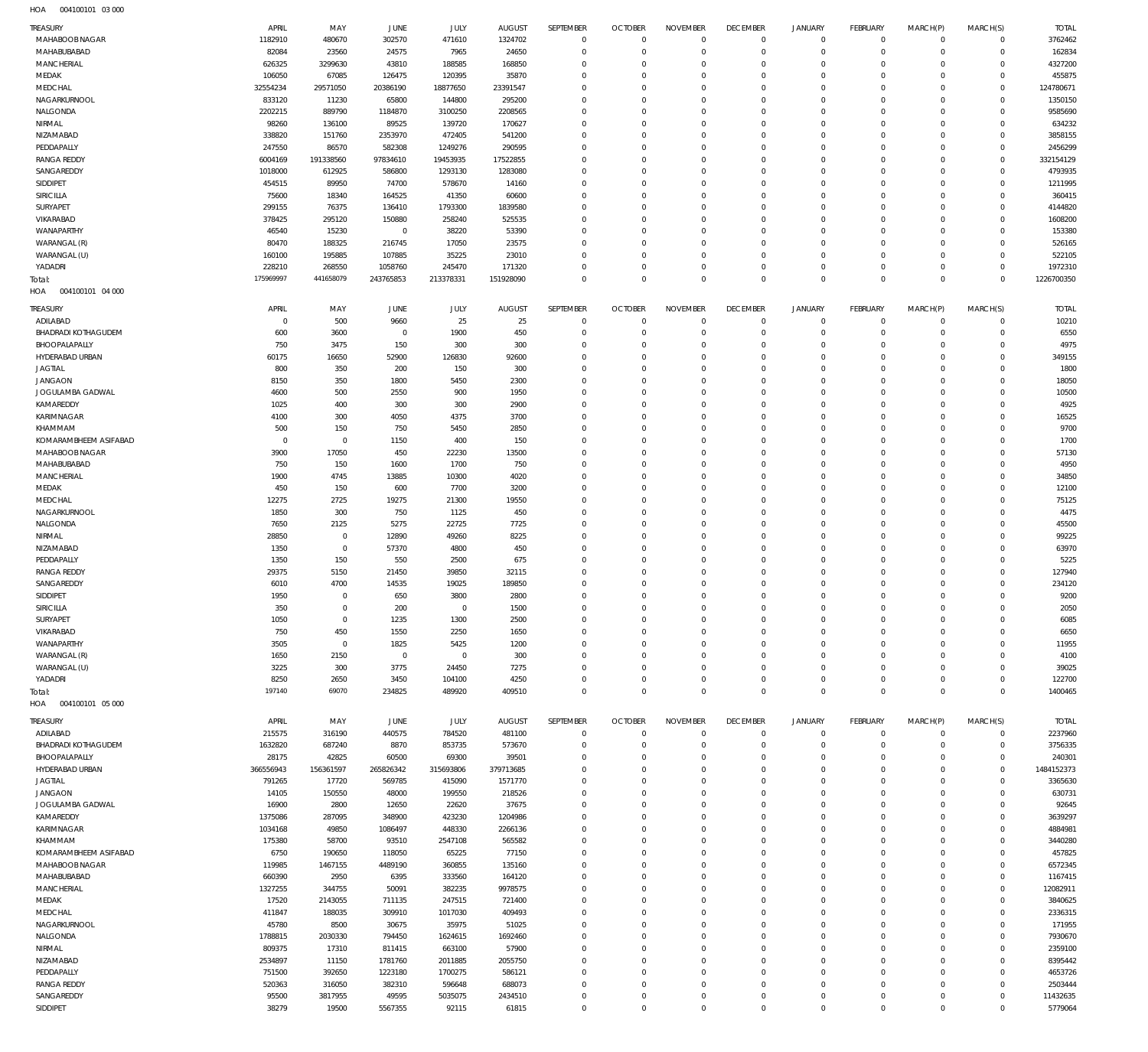004100101 05 000 HOA

| TREASURY<br>SIRICILLA                   | APRIL<br>12650         | MAY<br>4950                   | JUNE<br>6600        | JULY<br>1207980            | <b>AUGUST</b><br>84895    | SEPTEMBER<br>$\mathbf 0$   | <b>OCTOBER</b><br>$\overline{0}$ | <b>NOVEMBER</b><br>$\mathbf 0$ | <b>DECEMBER</b><br>$\overline{0}$ | <b>JANUARY</b><br>$\mathbf 0$ | <b>FEBRUARY</b><br>$\overline{0}$ | MARCH(P)<br>$^{\circ}$     | MARCH(S)<br>$\mathbf 0$    | <b>TOTAL</b><br>1317075 |
|-----------------------------------------|------------------------|-------------------------------|---------------------|----------------------------|---------------------------|----------------------------|----------------------------------|--------------------------------|-----------------------------------|-------------------------------|-----------------------------------|----------------------------|----------------------------|-------------------------|
| <b>SURYAPET</b>                         | 5264125                | 28065                         | 1603025             | 34925                      | 1694750                   | $\mathbf 0$                | $\mathbf 0$                      | $\mathbf 0$                    | $\overline{0}$                    | $\mathbf 0$                   | $\overline{0}$                    | $^{\circ}$                 | $\mathbf 0$                | 8624890                 |
| VIKARABAD                               | 14275                  | 2400                          | 17600               | 46451                      | 23650                     | $\mathbf 0$                | $\mathbf 0$                      | $\mathbf 0$                    | $\mathbf 0$                       | 0                             | $\overline{0}$                    | $\Omega$                   | $\mathbf 0$                | 104376                  |
| WANAPARTHY                              | 23325                  | 5400                          | 1429905             | 31630                      | 27975                     | $\mathbf 0$                | $\mathbf 0$                      | 0                              | $\mathbf 0$                       | 0                             | $\overline{0}$                    | $\Omega$                   | $\Omega$                   | 1518235                 |
| WARANGAL (R)                            | 64250                  | 49775                         | 59575               | 79157                      | 55961                     | $\mathbf 0$                | $\mathbf 0$                      | $\mathbf 0$                    | $\mathbf 0$                       | 0                             | $\overline{0}$                    | $\Omega$                   | $\mathbf 0$                | 308718                  |
| WARANGAL (U)                            | 145950                 | 483395                        | 596735              | 408727                     | 675045                    | $\mathbf 0$                | $\mathbf 0$                      | 0                              | $\mathbf 0$                       | 0                             | $\overline{0}$                    | $\Omega$                   | $\mathbf 0$                | 2309852                 |
| YADADRI                                 | 911940                 | 25860                         | 916890              | 648676                     | 878922                    | $\mathbf 0$                | $\mathbf 0$                      | $\mathbf 0$                    | $\mathbf 0$                       | 0                             | $\overline{0}$                    | 0                          | $\mathbf 0$                | 3382288                 |
|                                         | 387405188              | 169524457                     | 289451470           | 338080943                  | 409227381                 | $\mathbf 0$                | $\mathbf 0$                      | $\mathbf 0$                    | $\mathbf 0$                       | $\mathbf 0$                   | $\overline{0}$                    | $\mathbf 0$                | $\mathbb O$                | 1593689439              |
| Total:<br>004100101 06 000<br>HOA       |                        |                               |                     |                            |                           |                            |                                  |                                |                                   |                               |                                   |                            |                            |                         |
|                                         |                        |                               |                     |                            |                           |                            |                                  |                                |                                   |                               |                                   |                            |                            |                         |
| TREASURY                                | APRIL                  | MAY                           | JUNE                | JULY                       | <b>AUGUST</b>             | SEPTEMBER                  | <b>OCTOBER</b>                   | <b>NOVEMBER</b>                | <b>DECEMBER</b>                   | <b>JANUARY</b>                | FEBRUARY                          | MARCH(P)                   | MARCH(S)                   | <b>TOTAL</b>            |
| ADILABAD                                | 1093100                | 325100                        | 126698              | 249175                     | 99150                     | $\mathbf 0$                | $\overline{0}$                   | $\mathbf 0$                    | $\overline{0}$                    | $\mathbf 0$                   | $\mathbf 0$                       | $\mathbf{0}$               | $\mathbf 0$                | 1893223                 |
| <b>BHADRADI KOTHAGUDEM</b>              | 232650                 | 130200                        | 151500              | 172430                     | 132450                    | $\mathbf 0$                | $\mathbf 0$                      | $\mathbf 0$                    | $\mathbf 0$                       | $\mathbf 0$                   | $\overline{0}$                    | $^{\circ}$                 | $\mathbf 0$                | 819230                  |
| BHOOPALAPALLY                           | $\mathbf 0$            | 150                           | 150                 | 900                        | $\mathbf 0$               | $\mathbf 0$                | $\mathbf 0$                      | $\mathbf 0$                    | $\mathbf 0$                       | 0                             | $\overline{0}$                    | $\Omega$                   | $\mathbf 0$                | 1200                    |
| HYDERABAD URBAN                         | 462485                 | 1513965                       | 408840              | 860845                     | 459216                    | $\mathbf 0$                | $\mathbf 0$                      | $\mathbf 0$                    | $^{\circ}$                        | 0                             | $\overline{0}$                    | $\Omega$                   | $\mathbf 0$                | 3705351                 |
| <b>JAGTIAL</b>                          | $^{\circ}$             | $\mathbf 0$                   | $^{\circ}$          | 1000                       | $^{\circ}$                | $\mathbf 0$                | $\mathbf 0$                      | $\mathbf 0$                    | $^{\circ}$                        | 0                             | $\overline{0}$                    | $\Omega$                   | $\mathbf 0$                | 1000                    |
| <b>JANGAON</b>                          | $\Omega$               | 1000                          | $^{\circ}$          | $\mathbf 0$                | $^{\circ}$                | $\mathbf 0$                | 0                                | $\mathbf 0$                    | $^{\circ}$                        | 0                             | $\overline{0}$                    | $\Omega$                   | $\mathbf 0$                | 1000                    |
| JOGULAMBA GADWAL                        | 312400                 | 138600                        | 142600              | 282100                     | 275200                    | $^{\circ}$                 | $\mathbf 0$                      | $\Omega$                       | $\mathbf 0$                       | 0                             | $\overline{0}$                    | $\Omega$                   | $\mathbf 0$                | 1150900                 |
| KAMAREDDY                               | 48050                  | 42000                         | 70850               | 58850                      | 58600                     | $\mathbf 0$                | $\mathbf 0$                      | $\mathbf 0$                    | $^{\circ}$                        | 0                             | $\overline{0}$                    | $\Omega$                   | $\mathbf 0$                | 278350                  |
| KARIMNAGAR                              | 50                     | $\mathbf 0$                   | $\mathbb O$         | 1600                       | 1850                      | $^{\circ}$                 | $\mathbf 0$                      | 0                              | $\mathbf 0$                       | 0                             | $\overline{0}$                    | $\Omega$                   | $\mathbf 0$                | 3500                    |
| KHAMMAM                                 | 125450                 | 67000                         | 76500               | 109100                     | 117750                    | $\mathbf 0$                | $\mathbf 0$                      | $\mathbf 0$                    | $^{\circ}$                        | 0                             | $\overline{0}$                    | $\Omega$                   | $\mathbf 0$                | 495800                  |
| KOMARAMBHEEM ASIFABAD<br>MAHABOOB NAGAR | 44000                  | 40000                         | 42400               | 46400                      | 46600                     | $\mathbf 0$<br>$\mathbf 0$ | $\mathbf 0$                      | 0                              | $\mathbf 0$<br>$\mathbf 0$        | 0                             | $\overline{0}$<br>$\overline{0}$  | $\Omega$                   | $\mathbf 0$<br>$\Omega$    | 219400                  |
|                                         | 712970                 | 33340                         | 63800               | 216500                     | 296590                    |                            | $\mathbf 0$                      | $\mathbf 0$                    |                                   | 0                             |                                   | $\Omega$                   | $\mathbf 0$                | 1323200                 |
| MAHABUBABAD<br><b>MANCHERIAL</b>        | 105<br>50              | $\overline{0}$<br>$\mathbf 0$ | $\mathbb O$<br>1000 | $\mathbf 0$<br>$\mathbf 0$ | 2000<br>$\mathbf 0$       | $\mathbf 0$<br>$\mathbf 0$ | $\mathbf 0$<br>$\mathbf 0$       | 0<br>$\mathbf 0$               | $\mathbf 0$<br>$\mathbf 0$        | 0<br>0                        | $\overline{0}$<br>$\overline{0}$  | $\Omega$<br>$\Omega$       | $\Omega$                   | 2105<br>1050            |
|                                         | $^{\circ}$             | 50                            | 250                 | 150                        | 2250                      | $\mathbf 0$                | $\mathbf 0$                      | $\mathbf 0$                    | $\mathbf 0$                       | 0                             | $\overline{0}$                    | $\Omega$                   | $\mathbf 0$                | 2700                    |
| MEDAK<br>MEDCHAL                        |                        | 13050                         | 12305               | 27985                      |                           | $\mathbf 0$                | $\mathbf 0$                      | $\mathbf 0$                    | $\mathbf 0$                       | $\mathbf 0$                   | $\overline{0}$                    | $\Omega$                   | $\Omega$                   | 96000                   |
| NAGARKURNOOL                            | 16260<br>$^{\circ}$    | $\mathbf 0$                   | 200                 | 2000                       | 26400<br>$\mathbf 0$      | $\mathbf 0$                | $\mathbf 0$                      | $\mathbf 0$                    | $\mathbf 0$                       | 0                             | $\overline{0}$                    | $\Omega$                   | $\mathbf 0$                | 2200                    |
| NALGONDA                                | 217820                 | 127260                        | 134450              | 224600                     | 239950                    | $\mathbf 0$                | $\mathbf 0$                      | $\mathbf 0$                    | $\mathbf 0$                       | $\mathbf 0$                   | $\overline{0}$                    | $\Omega$                   | $\Omega$                   | 944080                  |
| NIRMAL                                  | 27800                  | 38400                         | 23000               | 25000                      | 20800                     | $\mathbf 0$                | $\mathbf 0$                      | $\mathbf 0$                    | $\mathbf 0$                       | 0                             | $\overline{0}$                    | $\Omega$                   | $\mathbf 0$                | 135000                  |
| NIZAMABAD                               | 962090                 | 55900                         | 329520              | 269530                     | 106100                    | $\mathbf 0$                | $\mathbf 0$                      | $\mathbf 0$                    | $\mathbf 0$                       | $\mathbf 0$                   | $\overline{0}$                    | $\Omega$                   | $\Omega$                   | 1723140                 |
| PEDDAPALLY                              | 1000                   | $\overline{0}$                | 1000                | 5000                       | 2400                      | $\mathbf 0$                | $\mathbf 0$                      | $\mathbf 0$                    | $\mathbf 0$                       | 0                             | $\overline{0}$                    | $\Omega$                   | $\mathbf 0$                | 9400                    |
| <b>RANGA REDDY</b>                      | 100030                 | 25650                         | 32201               | 53500                      | 53700                     | $\mathbf 0$                | $\mathbf 0$                      | $\mathbf 0$                    | $\mathbf 0$                       | 0                             | $\overline{0}$                    | $\Omega$                   | $\mathbf 0$                | 265081                  |
| SANGAREDDY                              | 242650                 | 126100                        | 161200              | 255700                     | 296150                    | $\mathbf 0$                | $\mathbf 0$                      | $\mathbf 0$                    | $\mathbf 0$                       | 0                             | $\overline{0}$                    | $\Omega$                   | $\mathbf 0$                | 1081800                 |
| SIDDIPET                                | 350                    | 50                            | 250                 | 60                         | 50                        | $\mathbf 0$                | $\mathbf 0$                      | $\mathbf 0$                    | $\mathbf 0$                       | 0                             | $\overline{0}$                    | $\Omega$                   | $\mathbf 0$                | 760                     |
| SIRICILLA                               | $^{\circ}$             | $\mathbf 0$                   | $\mathbf 0$         | 100                        | 50                        | $\mathbf 0$                | $\mathbf 0$                      | $\mathbf 0$                    | $\mathbf 0$                       | 0                             | $\overline{0}$                    | $\Omega$                   | $\mathbf 0$                | 150                     |
| SURYAPET                                | 300150                 | 145200                        | 168400              | 297450                     | 363850                    | $\mathbf 0$                | $\mathbf 0$                      | $\mathbf 0$                    | $\mathbf 0$                       | 0                             | $\overline{0}$                    | $\Omega$                   | $\mathbf 0$                | 1275050                 |
| VIKARABAD                               | 12550                  | 2730                          | 3250                | 12100                      | 6450                      | $\mathbf 0$                | $\mathbf 0$                      | $\mathbf 0$                    | $\mathbf 0$                       | 0                             | $\overline{0}$                    | $\Omega$                   | $\mathbf 0$                | 37080                   |
| WANAPARTHY                              | $\circ$                | $\overline{0}$                | 800                 | $\mathbf 0$                | 2700                      | $\mathbf 0$                | 0                                | $\mathbf 0$                    | $\mathbf 0$                       | 0                             | $\overline{0}$                    | $\Omega$                   | $\mathbf 0$                | 3500                    |
| WARANGAL (R)                            | 4000                   | 6000                          | 2000                | $\mathbf 0$                | $\mathbf 0$               | $\mathbf 0$                | $\mathbf 0$                      | $\mathbf 0$                    | $\mathbf 0$                       | 0                             | $\overline{0}$                    | $\Omega$                   | $\mathbf 0$                | 12000                   |
|                                         |                        |                               |                     |                            |                           |                            |                                  |                                |                                   |                               |                                   |                            |                            |                         |
|                                         |                        |                               |                     |                            |                           |                            |                                  |                                |                                   |                               |                                   |                            |                            |                         |
| WARANGAL (U)                            | $\circ$                | 1000                          | 450                 | 3200                       | $\mathbf 0$               | $\mathbf 0$                | 0                                | $\mathbf 0$                    | $\mathbf 0$                       | 0                             | $\overline{0}$                    | 0                          | $\mathbf 0$                | 4650                    |
| YADADRI                                 | 15400<br>4931410       | 1450<br>2834195               | 4150                | 19700                      | 4950                      | $\mathbf 0$                | $\mathbf 0$<br>$\mathbf 0$       | $\mathbf 0$<br>$\mathbf 0$     | $\mathbf 0$<br>$\overline{0}$     | $\mathbf 0$<br>$\mathbf 0$    | $\overline{0}$                    | $^{\circ}$                 | $\mathbf 0$                | 45650                   |
| Total:<br>HOA<br>004100101 07 000       |                        |                               | 1957764             | 3194975                    | 2615206                   | $\mathbf 0$                |                                  |                                |                                   |                               | $\mathbb O$                       | $\mathbf 0$                | $\mathbb O$                | 15533550                |
|                                         |                        |                               |                     |                            |                           |                            |                                  |                                |                                   |                               |                                   |                            |                            |                         |
| TREASURY                                | APRIL                  | MAY                           | JUNE                | JULY                       | <b>AUGUST</b>             | SEPTEMBER                  | <b>OCTOBER</b>                   | <b>NOVEMBER</b>                | <b>DECEMBER</b>                   | <b>JANUARY</b>                | <b>FEBRUARY</b>                   | MARCH(P)                   | MARCH(S)                   | <b>TOTAL</b>            |
| ADILABAD                                | $^{\circ}$             | 662985                        | 136300              | 302250                     | 362865                    | $\mathbf 0$                | $\overline{0}$                   | $\mathbf 0$                    | $\overline{0}$                    | $\mathbf 0$                   | $\overline{0}$                    | $^{\circ}$                 | $\mathbf 0$                | 1464400                 |
| <b>BHADRADI KOTHAGUDEM</b>              | 4000                   | 3000                          | 7200                | 4000                       | 1000                      | $\mathbf 0$                | $\mathbf 0$                      | $\mathbf 0$                    | $^{\circ}$                        | 0                             | $\overline{0}$                    | $\circ$                    | $\mathbf 0$                | 19200                   |
| BHOOPALAPALLY                           | 2000                   | $\mathbf 0$                   | 3000                | $\mathbf 0$                | 2000                      | $\mathbf 0$                | $\mathbf 0$                      | $\mathbf 0$                    | $\overline{0}$                    | $\mathbf 0$                   | $\mathbf 0$                       | $\Omega$                   | $\mathbf 0$                | 7000                    |
| HYDERABAD URBAN                         | 1151550                | 710310                        | 917156              | 1317510                    | 2702000                   | 0                          | 0                                | 0                              | 0                                 | 0                             | - 0                               | 0                          | $\circ$                    | 6798526                 |
| <b>JAGTIAL</b>                          | 767645                 | $\overline{0}$                | 490645              | 499550                     | $\mathbf 0$               | $\mathbf 0$                | $\mathbf 0$                      | $\mathbf 0$                    | $\mathbf 0$                       | 0                             | $\overline{0}$                    | 0                          | $\mathbf 0$                | 1757840                 |
| <b>JANGAON</b>                          | 10000                  | 20000                         | 1000                | 1000                       | 2000                      | $\mathbf 0$                | $\mathbf 0$                      | $\mathbf 0$                    | $\overline{0}$                    | 0                             | $\overline{0}$                    | 0<br>$\Omega$              | $\mathbf 0$<br>$\Omega$    | 34000                   |
| JOGULAMBA GADWAL                        | $^{\circ}$             | 15000                         | 4000                | 13000                      | 13000                     | $\mathbf 0$                | $\mathbf 0$                      | $\mathbf 0$                    | $\mathbf 0$                       | 0                             | $\overline{0}$                    |                            |                            | 45000                   |
| KAMAREDDY                               | 314050                 | 289850                        | 311800              | 382450                     | 752050                    | $\mathbf 0$<br>$\mathbf 0$ | $\mathbf 0$<br>$\mathbf 0$       | $\mathbf 0$<br>$\mathbf 0$     | $\mathbf 0$<br>$\mathbf 0$        | 0<br>0                        | $\overline{0}$<br>$\overline{0}$  | 0<br>$\Omega$              | $\mathbf 0$<br>$\Omega$    | 2050200                 |
| KARIMNAGAR<br>KHAMMAM                   | 15000                  | 4000                          | 15070               | 25035                      | 2000                      | $\mathbf 0$                | $\mathbf 0$                      | $\mathbf 0$                    | $\mathbf 0$                       | 0                             | $\overline{0}$                    | $\Omega$                   | $\mathbf 0$                | 61105                   |
| KOMARAMBHEEM ASIFABAD                   | 4000<br>2000           | 10000<br>$\overline{0}$       | 19000<br>2000       | 7300<br>7000               | 6300<br>$\mathbf 0$       | $\mathbf 0$                | $\mathbf 0$                      | $\mathbf 0$                    | $\mathbf 0$                       | 0                             | $\overline{0}$                    | $\Omega$                   | $\mathbf 0$                | 46600<br>11000          |
| MAHABOOB NAGAR                          | 16950                  | 21250                         | 23200               | 22300                      | 8000                      | $\mathbf 0$                | $\mathbf 0$                      | $\mathbf 0$                    | $\mathbf 0$                       | 0                             | $\overline{0}$                    | $\Omega$                   | $\Omega$                   | 91700                   |
| MAHABUBABAD                             | $^{\circ}$             | $\mathbf 0$                   | $\mathbb O$         | 3000                       | 2000                      | $\mathbf 0$                | $\mathbf 0$                      | $\mathbf 0$                    | $\mathbf 0$                       | 0                             | $\overline{0}$                    | 0                          | $\mathbf 0$                | 5000                    |
| MANCHERIAL                              | 386900                 | 1066770                       | 2000                | 921205                     | 4000                      | $\mathbf 0$                | $\mathbf 0$                      | $\mathbf 0$                    | $\mathbf 0$                       | 0                             | $\overline{0}$                    | $\Omega$                   | $\mathbf 0$                | 2380875                 |
| MEDAK                                   | 1000                   | $\overline{0}$                | $\mathbf 0$         | 2000                       | 4000                      | $\mathbf 0$                | $\mathbf 0$                      | $\mathbf 0$                    | $\mathbf 0$                       | 0                             | $\overline{0}$                    | 0                          | $\Omega$                   | 7000                    |
| MEDCHAL                                 | 70650                  | 7000                          | 10000               | 110625                     | 67150                     | $\mathbf 0$                | $\mathbf 0$                      | $\mathbf 0$                    | $\mathbf 0$                       | 0                             | $\overline{0}$                    | $\Omega$                   | $\Omega$                   | 265425                  |
| NAGARKURNOOL                            | $\overline{0}$         | 1000                          | $\mathbb O$         | $\mathbf 0$                | 1000                      | $\mathbf 0$                | $\mathbf 0$                      | $\mathbf 0$                    | $\mathbf 0$                       | 0                             | $\overline{0}$                    | 0                          | $\Omega$                   | 2000                    |
| NALGONDA                                | 17000                  | 8000                          | 14000               | 8220                       | 21500                     | $\mathbf 0$                | $\mathbf 0$                      | $\mathbf 0$                    | $\mathbf 0$                       | 0                             | $\overline{0}$                    | $\Omega$                   | $\mathbf 0$                | 68720                   |
| NIRMAL                                  | 11000                  | $\mathbf 0$                   | 1000                | 1000                       | 5100                      | $\mathbf 0$                | $\mathbf 0$                      | $\mathbf 0$                    | $\mathbf 0$                       | 0                             | $\overline{0}$                    | 0                          | $\mathbf 0$                | 18100                   |
| NIZAMABAD                               | 32000                  | $\mathbf 0$                   | 62710               | 6000                       | 5000                      | $\mathbb O$                | $\mathbf 0$                      | $\mathbf 0$                    | $\mathbf 0$                       | 0                             | $\overline{0}$                    | $\Omega$                   | $\mathbf 0$                | 105710                  |
| PEDDAPALLY                              | 9000                   | $\mathbf 0$                   | 5000                | 3000                       | 5000                      | $\mathbf 0$                | $\mathbf 0$                      | $\mathbf 0$                    | $\mathbf 0$                       | 0                             | $\overline{0}$                    | $\Omega$                   | $\mathbf 0$                | 22000                   |
| <b>RANGA REDDY</b>                      | 38400                  | 5300                          | 40000               | 63300                      | 73000                     | $\mathbb O$                | $\mathbf 0$                      | $\mathbf 0$                    | $\mathbf 0$                       | 0                             | $\overline{0}$                    | $\Omega$                   | $\mathbf 0$                | 220000                  |
| SANGAREDDY                              | 11000                  | 2000                          | $\mathbb O$         | 68550                      | 13000                     | $\mathbf 0$                | $\mathbf 0$                      | $\mathbf 0$                    | $\mathbf 0$                       | 0                             | $\overline{0}$                    | $\Omega$                   | $\Omega$                   | 94550                   |
| SIDDIPET                                | 4025                   | 10000                         | 3000                | 24320                      | 13000                     | $\mathbf 0$                | $\mathbf 0$                      | $\mathbf 0$                    | $\mathbf 0$                       | 0                             | $\overline{0}$                    | 0                          | $\mathbf 0$                | 54345                   |
| SURYAPET                                | $^{\circ}$             | 10000                         | 7000                | 15000                      | 17500                     | $\mathbf 0$                | $\mathbf 0$                      | $\mathbf 0$                    | $\mathbf 0$                       | 0                             | $\overline{0}$                    | $\Omega$                   | $\Omega$                   | 49500                   |
| VIKARABAD                               | 2000                   | $\overline{0}$                | 4000                | 13000                      | $\mathbf 0$               | $\mathbf 0$                | $\mathbf 0$                      | $\mathbf 0$                    | $\mathbf 0$                       | 0                             | $\overline{0}$                    | 0                          | $\mathbf 0$                | 19000                   |
| WANAPARTHY                              | $\overline{0}$         | 1000                          | 3000                | 5000                       | 3000                      | $\mathbf 0$                | $\mathbf 0$                      | $\mathbf 0$                    | $\mathbf 0$                       | 0                             | $\overline{0}$                    | $\Omega$                   | $\Omega$                   | 12000                   |
| WARANGAL (R)                            | 3175                   | 1000                          | $\mathbf 0$         | $\mathbf 0$                | 1000                      | $\mathbf 0$                | $\mathbf 0$                      | $\mathbf 0$                    | $\mathbf 0$                       | 0                             | $\overline{0}$                    | 0                          | $\mathbf 0$                | 5175                    |
| WARANGAL (U)                            | 21000                  | 11000                         | 3000                | 2000                       | 10000                     | $\mathbf 0$                | $\mathbf 0$                      | $\mathbf 0$                    | $\mathbf 0$                       | $\mathbf 0$                   | $\overline{0}$                    | $\Omega$                   | $\Omega$                   | 47000                   |
| YADADRI                                 | $\overline{0}$         | $\overline{0}$                | 3000                | 15000                      | 2000                      | $\mathbf 0$                | $\mathbf 0$                      | $\mathbf 0$                    | $\overline{0}$                    | $\mathsf{O}\xspace$           | $\mathbf 0$                       | $\circ$                    | $\mathbf 0$                | 20000                   |
| Total:                                  | 2894345                | 2859465                       | 2088081             | 3842615                    | 4098465                   | $\mathbf 0$                | $\mathbf 0$                      | $\mathbf 0$                    | $\overline{0}$                    | $\mathbf 0$                   | $\mathbb O$                       | $\mathbf 0$                | $\mathbf 0$                | 15782971                |
| 004100102 01 000<br>HOA                 |                        |                               |                     |                            |                           |                            |                                  |                                |                                   |                               |                                   |                            |                            |                         |
| TREASURY                                | APRIL                  | MAY                           | JUNE                | JULY                       | AUGUST                    | SEPTEMBER                  | <b>OCTOBER</b>                   | <b>NOVEMBER</b>                | <b>DECEMBER</b>                   | <b>JANUARY</b>                | FEBRUARY                          | MARCH(P)                   | MARCH(S)                   | <b>TOTAL</b>            |
| HYDERABAD URBAN                         | $\circ$                | 231895                        | $\mathbf 0$         | $\mathbf 0$                | $^{\circ}$                | $\mathbf 0$                | $\overline{0}$                   | $\mathbf 0$                    | $\overline{0}$                    | $\mathbf 0$                   | $\overline{0}$                    | $^{\circ}$                 | $\mathbf 0$                | 231895                  |
| <b>JAGTIAL</b>                          | $^{\circ}$<br>$\Omega$ | $^{\circ}$<br>231895          | 290<br>290          | $\mathbf 0$<br>$\mathbb O$ | $^{\circ}$<br>$\mathbf 0$ | $\mathbb O$<br>$\mathbf 0$ | $\overline{0}$<br>$\mathbf 0$    | $\mathbf 0$<br>$\mathbf 0$     | $\overline{0}$<br>$\overline{0}$  | $\mathbf 0$<br>$\mathbb O$    | $\mathbb O$<br>$\,0\,$            | $\mathbf 0$<br>$\mathbf 0$ | $\mathbf 0$<br>$\mathbb O$ | 290<br>232185           |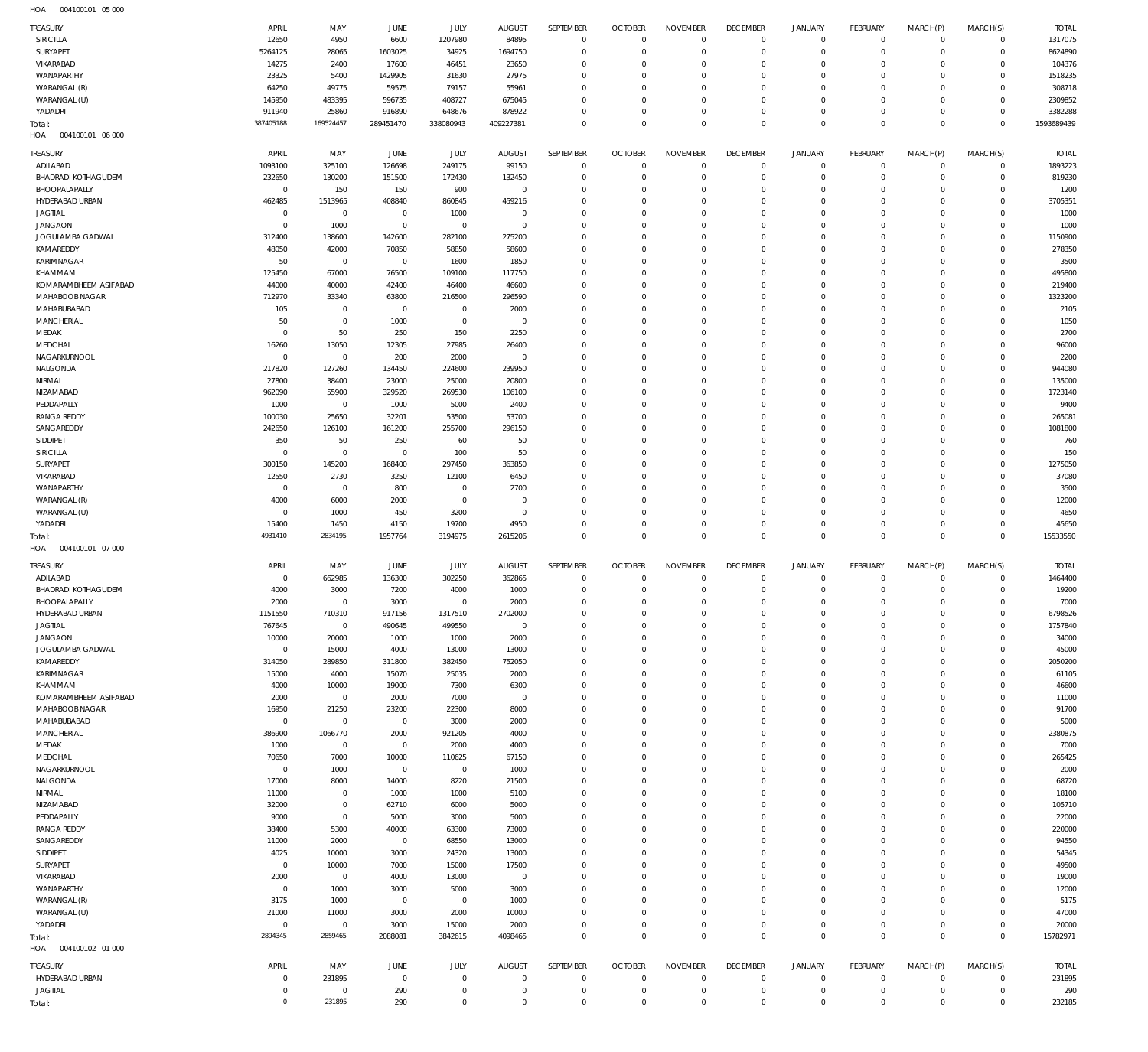004100102 02 000 HOA

| TREASURY<br>JOGULAMBA GADWAL<br>MAHABUBABAD | APRIL<br>96100<br>43685 | MAY<br>81620<br>$\overline{0}$ | <b>JUNE</b><br>131740<br>$\mathbf 0$ | JULY<br>254650<br>$\mathbb O$ | <b>AUGUST</b><br>415670<br>$\overline{0}$ | SEPTEMBER<br>$\bf 0$<br>$\mathbf 0$ | <b>OCTOBER</b><br>$\mathbf 0$<br>$\mathbf 0$ | <b>NOVEMBER</b><br>$\mathbf 0$<br>$\mathbf 0$ | <b>DECEMBER</b><br>$\overline{0}$<br>$\mathbf 0$ | <b>JANUARY</b><br>$\overline{0}$<br>$\bf 0$ | FEBRUARY<br>$\overline{0}$<br>$\overline{0}$ | MARCH(P)<br>$\mathbf 0$<br>$\mathbf 0$ | MARCH(S)<br>$\circ$<br>$\overline{0}$ | <b>TOTAL</b><br>979780<br>43685 |
|---------------------------------------------|-------------------------|--------------------------------|--------------------------------------|-------------------------------|-------------------------------------------|-------------------------------------|----------------------------------------------|-----------------------------------------------|--------------------------------------------------|---------------------------------------------|----------------------------------------------|----------------------------------------|---------------------------------------|---------------------------------|
| MEDCHAL<br>Total:                           | 0<br>139785             | 530<br>82150                   | $\circ$<br>131740                    | $\mathbb O$<br>254650         | $\overline{0}$<br>415670                  | $\bf 0$<br>$\mathbf 0$              | $\mathbf 0$<br>$\mathbf 0$                   | $\mathbf 0$<br>$\mathbf 0$                    | $\mathbf 0$<br>$\mathbf 0$                       | $\mathbf 0$<br>$\mathbf 0$                  | $\overline{0}$<br>$\overline{0}$             | $\mathbf 0$<br>$\mathbf 0$             | $\mathbf{0}$<br>$\overline{0}$        | 530<br>1023995                  |
| HOA<br>004100102 03 000                     |                         |                                |                                      |                               |                                           |                                     |                                              |                                               |                                                  |                                             |                                              |                                        |                                       |                                 |
| TREASURY                                    | APRIL                   | MAY                            | JUNE                                 | JULY                          | <b>AUGUST</b>                             | SEPTEMBER                           | <b>OCTOBER</b>                               | <b>NOVEMBER</b>                               | <b>DECEMBER</b>                                  | <b>JANUARY</b>                              | FEBRUARY                                     | MARCH(P)                               | MARCH(S)                              | <b>TOTAL</b>                    |
| ADILABAD                                    | 3000995                 | 2682159                        | 1271930                              | 5480770                       | 11630090                                  | $\mathbf 0$                         | $\overline{0}$                               | $\Omega$                                      | $\mathbf 0$                                      | $\mathbf 0$                                 | $\overline{0}$                               | $\mathbf 0$                            | $\mathbf{0}$                          | 24065944                        |
| <b>BHADRADI KOTHAGUDEM</b><br>BHOOPALAPALLY | 4159185<br>225190       | 2776739<br>329435              | 1230590<br>183370                    | 4125680<br>$\mathbf 0$        | 16776730<br>222650                        | $\mathbf 0$<br>$\mathbf 0$          | $\mathbf 0$<br>$\mathbf 0$                   | $\Omega$<br>$\Omega$                          | $\mathbf 0$<br>$\mathbf 0$                       | $\mathbf 0$<br>$\mathbf 0$                  | $\overline{0}$<br>$\mathbf 0$                | $\Omega$<br>$\Omega$                   | $\mathbf{0}$<br>$\mathbf{0}$          | 29068924<br>960645              |
| HYDERABAD URBAN                             | 110545320               | 90887075                       | 38767335                             | 186855200                     | 461254088                                 | $\mathbf 0$                         | $\Omega$                                     | $\Omega$                                      | $\mathbf 0$                                      | $\mathbf 0$                                 | $\Omega$                                     | $\Omega$                               | $\mathbf 0$                           | 888309018                       |
| <b>JAGTIAL</b>                              | 1269300                 | 997190                         | 1191980                              | 973080                        | 4194240                                   | $\Omega$                            | $\Omega$                                     | $\Omega$                                      | $\Omega$                                         | $\mathbf 0$                                 | $\Omega$                                     | $\Omega$                               | $\mathbf 0$                           | 8625790                         |
| <b>JANGAON</b>                              | 761600                  | 836515                         | 150840                               | 104720                        | 3495660                                   | $\mathbf 0$                         | $\mathbf 0$                                  | $\Omega$                                      | $\mathbf 0$                                      | $\Omega$                                    | $\Omega$                                     | $\Omega$                               | $\Omega$                              | 5349335                         |
| JOGULAMBA GADWAL                            | 4029840                 | 926570                         | 932420                               | 1852655                       | 1675260                                   | $\Omega$                            | $\Omega$                                     | $\Omega$                                      | $\Omega$                                         | $\mathbf 0$                                 | $\Omega$                                     | $\Omega$                               | $\mathbf 0$                           | 9416745                         |
| KAMAREDDY                                   | 2035105                 | 1056565                        | 1360420                              | 3135970                       | 6972670                                   | $\mathbf 0$                         | $\Omega$                                     | $\Omega$                                      | $\Omega$                                         | $\Omega$                                    | $\Omega$                                     | $\Omega$                               | $\mathbf{0}$                          | 14560730                        |
| KARIMNAGAR                                  | 1375520                 | 525040                         | 2100130                              | 1305710                       | 21404704                                  | $\mathbf 0$                         | $\Omega$                                     | $\Omega$                                      | $\Omega$                                         | $\mathbf 0$                                 | $\Omega$                                     | $\Omega$                               | $\mathbf 0$                           | 26711104                        |
| KHAMMAM                                     | 2026020                 | 777045                         | 797360                               | 8727175                       | 18925080                                  | $\mathbf 0$                         | $\Omega$                                     | $\Omega$                                      | $\Omega$                                         | $\Omega$                                    | $\Omega$                                     | $\Omega$                               | $\mathbf{0}$                          | 31252680                        |
| KOMARAMBHEEM ASIFABAD                       | 1064295                 | 923810                         | 1502930                              | 1653860                       | 3832020                                   | $\mathbf 0$                         | $\Omega$                                     | $\Omega$                                      | $\Omega$                                         | $\mathbf 0$                                 | $\Omega$                                     | $\Omega$                               | $\mathbf 0$                           | 8976915                         |
| MAHABOOB NAGAR                              | 1102020                 | 10741215                       | 609850                               | 3597275                       | 837710                                    | $\Omega$                            | $\Omega$                                     | $\Omega$                                      | $\Omega$                                         | $\Omega$                                    | $\Omega$                                     | $\Omega$                               | $\mathbf{0}$                          | 16888070                        |
| MAHABUBABAD                                 | 1370113                 | 82285                          | 103410                               | 1161995                       | 2234055                                   | $\mathbf 0$                         | $\mathbf 0$                                  | $\Omega$                                      | $\Omega$                                         | $\mathbf 0$                                 | $\Omega$                                     | $\Omega$                               | $\mathbf 0$                           | 4951858                         |
| MANCHERIAL                                  | 1989220                 | 1870200                        | 299375                               | 1168122                       | 1808110                                   | $\mathbf 0$<br>$\Omega$             | $\Omega$                                     | $\Omega$                                      | $\Omega$                                         | $\Omega$                                    | $\Omega$                                     | $\Omega$                               | $\Omega$                              | 7135027                         |
| MEDAK<br>MEDCHAL                            | 231890<br>1919180       | 1278784<br>5686820             | 1075350<br>679408                    | 405045<br>3897860             | 719850<br>11165270                        | $\mathbf 0$                         | $\Omega$<br>$\Omega$                         | $\Omega$<br>$\Omega$                          | $\Omega$<br>$\Omega$                             | $\mathbf 0$<br>$\Omega$                     | $\Omega$<br>$\Omega$                         | $\Omega$<br>$\Omega$                   | $\mathbf 0$<br>$\mathbf 0$            | 3710919<br>23348538             |
| NAGARKURNOOL                                | 393750                  | 203050                         | 227950                               | 173000                        | 446770                                    | $\Omega$                            | $\Omega$                                     | $\Omega$                                      | $\Omega$                                         | $\mathbf 0$                                 | $\Omega$                                     | $\Omega$                               | $\mathbf 0$                           | 1444520                         |
| NALGONDA                                    | 9084125                 | 4222578                        | 2812885                              | 7666110                       | 27601098                                  | $\mathbf 0$                         | $\mathbf 0$                                  | $\Omega$                                      | $\mathbf 0$                                      | $\Omega$                                    | $\Omega$                                     | $\Omega$                               | $\mathbf 0$                           | 51386796                        |
| NIRMAL                                      | 731760                  | 487360                         | 1155295                              | 1118900                       | 613535                                    | $\Omega$                            | $\Omega$                                     | $\Omega$                                      | $\Omega$                                         | $\Omega$                                    | $\Omega$                                     | $\Omega$                               | $\mathbf 0$                           | 4106850                         |
| NIZAMABAD                                   | 2255150                 | 494465                         | 4591810                              | 2800385                       | 19467821                                  | $\mathbf 0$                         | $\Omega$                                     | $\Omega$                                      | $\Omega$                                         | $\Omega$                                    | $\Omega$                                     | $\Omega$                               | $\mathbf{0}$                          | 29609631                        |
| PEDDAPALLY                                  | 2161365                 | 3406920                        | 2615610                              | 1695077                       | 17150854                                  | $\Omega$                            | $\Omega$                                     | $\Omega$                                      | $\Omega$                                         | $\mathbf 0$                                 | $\Omega$                                     | $\Omega$                               | $\mathbf 0$                           | 27029826                        |
| <b>RANGA REDDY</b>                          | 3229270                 | 3956765                        | 1368035                              | 3419175                       | 12353290                                  | $\mathbf 0$                         | $\Omega$                                     | $\Omega$                                      | $\Omega$                                         | $\Omega$                                    | $\Omega$                                     | $\Omega$                               | $\mathbf{0}$                          | 24326535                        |
| SANGAREDDY                                  | 5453455                 | 29828995                       | 2350860                              | 7571415                       | 11283875                                  | $\mathbf 0$                         | $\Omega$                                     | $\Omega$                                      | $\Omega$                                         | $\mathbf 0$                                 | $\Omega$                                     | $\Omega$                               | $\mathbf 0$                           | 56488600                        |
| SIDDIPET                                    | 912870                  | 660645                         | 4885260                              | 571060                        | 1320820                                   | $\mathbf 0$                         | $\Omega$                                     | $\Omega$                                      | $\Omega$                                         | $\Omega$                                    | $\Omega$                                     | $\Omega$                               | $\mathbf 0$                           | 8350655                         |
| SIRICILLA                                   | 204120                  | 270480                         | 225870                               | 1600035                       | 603785                                    | $\mathbf 0$                         | $\Omega$                                     | $\Omega$                                      | $\Omega$                                         | $\mathbf 0$                                 | $\Omega$                                     | $\Omega$                               | $\mathbf 0$                           | 2904290                         |
| SURYAPET                                    | 13163705                | 1075490                        | 4232000                              | 3715035                       | 4941170                                   | $\Omega$                            | $\Omega$                                     | $\Omega$                                      | $\Omega$                                         | $\Omega$                                    | $\Omega$                                     | $\Omega$                               | $\Omega$                              | 27127400                        |
| VIKARABAD                                   | 398297                  | 173400                         | 162645                               | 314670                        | 281532                                    | $\Omega$                            | $\Omega$                                     | $\Omega$                                      | $\Omega$                                         | $\mathbf 0$                                 | $\Omega$                                     | $\Omega$                               | $\mathbf 0$                           | 1330544                         |
| WANAPARTHY                                  | 124610                  | 7680                           | 3738535                              | 223340                        | 297320                                    | $\mathbf 0$                         | $\Omega$                                     | $\Omega$                                      | $\Omega$                                         | $\Omega$                                    | $\Omega$                                     | $\Omega$                               | $\Omega$                              | 4391485                         |
| WARANGAL (R)<br>WARANGAL (U)                | 275450<br>826440        | 135520<br>375270               | 61890<br>3251375                     | 189115<br>515580              | 95435<br>2263820                          | $\Omega$<br>$\mathbf 0$             | $\Omega$<br>$\mathbf 0$                      | $\Omega$<br>$\Omega$                          | $\Omega$<br>$\mathbf 0$                          | $\mathbf 0$<br>$\mathbf 0$                  | $\Omega$<br>$\Omega$                         | $\Omega$<br>$\Omega$                   | $\mathbf 0$<br>$\Omega$               | 757410<br>7232485               |
| YADADRI                                     | 1265025                 | 318490                         | 2081665                              | 1202875                       | 877400                                    | $\mathbf 0$                         | $\mathbf 0$                                  | $\Omega$                                      | $\mathbf 0$                                      | $\mathbf 0$                                 | $\mathbf 0$                                  | $\Omega$                               | $\mathbf 0$                           | 5745455                         |
| Total:                                      | 177584185               | 167994555                      | 86018383                             | 257220889                     | 666746712                                 | $\Omega$                            | $\Omega$                                     | $\mathbf 0$                                   | $\mathbf 0$                                      | $\mathbf 0$                                 | $\Omega$                                     | $\Omega$                               | $\mathbf 0$                           | 1355564724                      |
| HOA<br>004100102 04 000                     |                         |                                |                                      |                               |                                           |                                     |                                              |                                               |                                                  |                                             |                                              |                                        |                                       |                                 |
|                                             |                         |                                |                                      |                               |                                           |                                     |                                              |                                               |                                                  |                                             |                                              |                                        |                                       |                                 |
| <b>TREASURY</b>                             | APRIL                   | MAY                            | JUNE                                 | JULY                          | <b>AUGUST</b>                             | SEPTEMBER                           | <b>OCTOBER</b>                               | <b>NOVEMBER</b>                               | <b>DECEMBER</b>                                  | <b>JANUARY</b>                              | FEBRUARY                                     | MARCH(P)                               | MARCH(S)                              | <b>TOTAL</b>                    |
| ADILABAD                                    | 1623240                 | 296710                         | 844025                               | 1866940                       | 2556990                                   | $\mathbf 0$                         | $\mathbf 0$                                  | $\mathbf 0$                                   | $\mathbf 0$                                      | $\mathbf 0$                                 | $\overline{0}$                               | $\mathbf 0$                            | $\overline{0}$                        | 7187905                         |
| <b>BHADRADI KOTHAGUDEM</b><br>BHOOPALAPALLY | 3223285                 | 1566120                        | 1190700                              | 3774827<br>$\mathbf 0$        | 2360855                                   | $\bf 0$<br>$\mathbf 0$              | $\mathbf 0$<br>$\mathbf 0$                   | $\mathbf 0$<br>$\mathbf 0$                    | $\mathbf 0$<br>$\mathbf 0$                       | $\mathbf 0$<br>$\mathbf 0$                  | $\overline{0}$<br>$\overline{0}$             | $\mathbf 0$<br>$\Omega$                | $\overline{0}$<br>$\mathbf{0}$        | 12115787                        |
| HYDERABAD URBAN                             | 165300<br>2708843034    | 680140<br>1430135013           | 313630<br>1911620384                 | 2207780813                    | 848458<br>2757819829                      | $\mathbf 0$                         | $\mathbf 0$                                  | $\mathbf 0$                                   | $\mathbf 0$                                      | $\mathbf 0$                                 | $\overline{0}$                               | $\mathbf 0$                            | $\overline{0}$                        | 2007528<br>11016199073          |
| <b>JAGTIAL</b>                              | 722280                  | 399185                         | 456470                               | 1372150                       | 956220                                    | $\mathbf 0$                         | $\mathbf 0$                                  | $\mathbf 0$                                   | $\mathbf 0$                                      | $\mathbf 0$                                 | $\Omega$                                     | $\Omega$                               | $\mathbf{0}$                          | 3906305                         |
| <b>JANGAON</b>                              | 102760                  | 103910                         | 396990                               | 184130                        | 204160                                    | $\mathbf 0$                         | $\mathbf 0$                                  | $\mathbf 0$                                   | $\mathbf 0$                                      | $\mathbf 0$                                 | $\Omega$                                     | $\Omega$                               | $\mathbf{0}$                          | 991950                          |
| JOGULAMBA GADWAL                            | 1008180                 | 460930                         | 2537055                              | 739210                        | 873680                                    | $\mathbf 0$                         | $\mathbf 0$                                  | $\mathbf 0$                                   | $\mathbf 0$                                      | $\mathbf 0$                                 | $\overline{0}$                               | $\mathbf 0$                            | $\Omega$                              | 5619055                         |
| KAMAREDDY                                   | 503866                  | 162810                         | 161020                               | 269840                        | 553770                                    | $\mathbb O$                         | 0                                            | 0                                             | 0                                                | 0                                           | $\Omega$                                     | 0                                      | $\mathbf{0}$                          | 1651306                         |
| KARIMNAGAR                                  | 3502690                 | 2525130                        | 2118375                              | 2997680                       | 4809751                                   | $\mathbf 0$                         | $\mathbf 0$                                  | $\mathbf 0$                                   | $\mathbf 0$                                      | $\mathbf 0$                                 | $\overline{0}$                               | $\mathbf 0$                            | $\mathbf{0}$                          | 15953626                        |
| KHAMMAM                                     | 2243635                 | 837155                         | 1341683                              | 3438820                       | 1731441                                   | $\mathbb O$                         | $\mathbf 0$                                  | $\mathbf 0$                                   | $\mathbf 0$                                      | $\bf 0$                                     | $\overline{0}$                               | $\mathbf 0$                            | $\mathbf{0}$                          | 9592734                         |
| KOMARAMBHEEM ASIFABAD                       | 197390                  | 7450                           | 237940                               | 392510                        | 211130                                    | $\mathbf 0$                         | $\mathbf 0$                                  | $\mathbf 0$                                   | $\mathbf 0$                                      | $\mathbf 0$                                 | $\overline{0}$                               | $\Omega$                               | $\mathbf{0}$                          | 1046420                         |
| MAHABOOB NAGAR                              | 703530                  | 245710                         | 352390                               | 456255                        | 831590                                    | $\mathbb O$                         | $\mathbf 0$                                  | $\mathbf 0$                                   | $\mathbf 0$                                      | $\mathbf 0$                                 | $\overline{0}$                               | $\Omega$                               | $\mathbf 0$                           | 2589475                         |
| MAHABUBABAD                                 | 278770                  | 100775                         | 333050                               | 336728                        | 388930                                    | $\mathbf 0$                         | $\mathbf 0$                                  | $\mathbf 0$                                   | $\mathbf 0$                                      | $\mathbf 0$                                 | $\mathbf 0$                                  | $\Omega$                               | $\mathbf{0}$                          | 1438253                         |
| MANCHERIAL                                  | 673980                  | 488870                         | 430475                               | 958656                        | 1524910                                   | $\mathbf 0$                         | $\mathbf 0$                                  | $\mathbf 0$                                   | $\mathbf 0$                                      | $\mathbf 0$                                 | $\overline{0}$                               | $\Omega$                               | $\mathbf{0}$                          | 4076891                         |
| MEDAK                                       | 361340                  | 126410                         | 267018                               | 209460                        | 388410                                    | $\mathbf 0$                         | $\mathbf 0$                                  | $\mathbf 0$                                   | $\mathbf 0$                                      | $\mathbf 0$                                 | $\mathbf 0$                                  | $\Omega$                               | $\mathbf 0$                           | 1352638                         |
| MEDCHAL                                     | 9639572                 | 8203057                        | 7717330                              | 10299147                      | 10817837                                  | $\mathbf 0$<br>$\mathbf 0$          | $\mathbf 0$                                  | $\mathbf 0$                                   | $\mathbf 0$<br>$\mathbf 0$                       | $\mathbf 0$<br>$\mathbf 0$                  | $\overline{0}$<br>$\mathbf 0$                | $\Omega$<br>$\Omega$                   | $\mathbf{0}$<br>$\mathbf{0}$          | 46676943                        |
| NAGARKURNOOL<br>NALGONDA                    | 238240<br>1732650       | 135640<br>1431000              | 294890<br>1718100                    | 317585<br>3274529             | 515350<br>3095130                         | $\mathbf 0$                         | $\mathbf 0$<br>$\mathbf 0$                   | $\mathbf 0$<br>$\mathbf 0$                    | $\mathbf 0$                                      | $\mathbf 0$                                 | $\overline{0}$                               | $\Omega$                               | $\mathbf{0}$                          | 1501705<br>11251409             |
| NIRMAL                                      | 301170                  | 439535                         | 301060                               | 655600                        | 654840                                    | $\mathbf 0$                         | $\mathbf 0$                                  | $\mathbf 0$                                   | $\mathbf 0$                                      | $\mathbf 0$                                 | $\mathbf 0$                                  | $\Omega$                               | $\mathbf{0}$                          | 2352205                         |
| NIZAMABAD                                   | 3967635                 | 205620                         | 2960435                              | 3196173                       | 2790198                                   | $\mathbf 0$                         | $\mathbf 0$                                  | $\mathbf 0$                                   | $\mathbf 0$                                      | $\mathbf 0$                                 | $\mathbf 0$                                  | $\Omega$                               | $\mathbf{0}$                          | 13120061                        |
| PEDDAPALLY                                  | 812510                  | 190190                         | 578164                               | 509635                        | 807309                                    | $\mathbf 0$                         | $\mathbf 0$                                  | $\mathbf 0$                                   | $\mathbf 0$                                      | $\mathbf 0$                                 | $\mathbf 0$                                  | $\mathbf 0$                            | $\mathbf{0}$                          | 2897808                         |
| RANGA REDDY                                 | 17931113                | 8105172                        | 4738924                              | 14503196                      | 16033316                                  | $\mathbf 0$                         | $\mathbf 0$                                  | $\mathbf 0$                                   | $\mathbf 0$                                      | $\mathbf 0$                                 | $\mathbf 0$                                  | $\Omega$                               | $\mathbf{0}$                          | 61311721                        |
| SANGAREDDY                                  | 1705720                 | 537180                         | 937326                               | 7058792                       | 2331248                                   | $\mathbf 0$                         | $\mathbf 0$                                  | $\mathbf 0$                                   | $\mathbf 0$                                      | $\mathbf 0$                                 | $\overline{0}$                               | $\Omega$                               | $\mathbf{0}$                          | 12570266                        |
| SIDDIPET                                    | 285536                  | 263080                         | 768405                               | 2732349                       | 491375                                    | $\mathbb O$                         | $\mathbf 0$                                  | $\mathbf 0$                                   | $\mathbf 0$                                      | $\mathbf 0$                                 | $\mathbf 0$                                  | $\Omega$                               | $\mathbf 0$                           | 4540745                         |
| SIRICILLA                                   | 478060                  | 130070                         | 176930                               | 1671465                       | 424120                                    | $\mathbf 0$                         | $\mathbf 0$                                  | $\mathbf 0$                                   | $\mathbf 0$                                      | $\mathbf 0$                                 | $\mathbf 0$                                  | $\Omega$                               | $\mathbf{0}$                          | 2880645                         |
| SURYAPET                                    | 603951                  | 224770                         | 441140                               | 1064920                       | 2290260                                   | $\mathbf 0$                         | $\mathbf 0$                                  | $\mathbf 0$                                   | $\mathbf 0$                                      | $\mathbf 0$                                 | $\mathbf 0$                                  | $\Omega$                               | $\mathbf 0$                           | 4625041                         |
| VIKARABAD                                   | 224000                  | 6580                           | 337980                               | 295440                        | 437610                                    | $\mathbf 0$                         | $\mathbf 0$                                  | $\mathbf 0$                                   | $\mathbf 0$                                      | $\mathbf 0$                                 | $\mathbf 0$                                  | $\Omega$                               | $\Omega$                              | 1301610                         |
| WANAPARTHY                                  | 306445                  | 98836                          | 256940                               | 98670                         | 203034                                    | $\mathbf 0$                         | $\mathbf 0$                                  | $\mathbf 0$                                   | $\mathbf 0$                                      | $\mathbf 0$                                 | $\overline{0}$                               | $\Omega$                               | $\mathbf{0}$                          | 963925                          |
| WARANGAL (R)                                | 106960                  | 178140                         | 189010                               | 180210                        | 195510                                    | $\mathbf 0$                         | $\mathbf 0$                                  | $\mathbf 0$                                   | $\mathbf 0$                                      | $\mathbf 0$                                 | $\mathbf 0$                                  | $\Omega$                               | $\mathbf{0}$                          | 849830                          |
| WARANGAL (U)                                | 1810858                 | 1655180                        | 3262450                              | 2069000                       | 2896380                                   | $\mathbf 0$<br>$\mathbf 0$          | $\mathbf 0$                                  | $\mathbf 0$                                   | $\mathbf 0$                                      | $\mathbf 0$                                 | $\overline{0}$<br>$\overline{0}$             | $\mathbf 0$<br>$\mathbf 0$             | $\mathbf{0}$<br>$\mathbf{0}$          | 11693868                        |
| YADADRI                                     | 358100<br>2764655800    | 175100<br>1460115468           | 328820<br>1947609109                 | 1836500<br>2274541230         | 9913100<br>2829956741                     | $\mathbf 0$                         | 0<br>$\mathbf 0$                             | $\bf 0$<br>$\mathbf 0$                        | $\mathbf 0$<br>$\mathbf 0$                       | $\bf 0$<br>$\mathbf 0$                      | $\overline{0}$                               | $\mathbf 0$                            | $\overline{0}$                        | 12611620<br>11276878348         |
| Total:<br>004100102 05 000<br>HOA           |                         |                                |                                      |                               |                                           |                                     |                                              |                                               |                                                  |                                             |                                              |                                        |                                       |                                 |
| TREASURY                                    | APRIL                   | MAY                            | <b>JUNE</b>                          | JULY                          | <b>AUGUST</b>                             | SEPTEMBER                           | <b>OCTOBER</b>                               | <b>NOVEMBER</b>                               | <b>DECEMBER</b>                                  | <b>JANUARY</b>                              | FEBRUARY                                     | MARCH(P)                               | MARCH(S)                              | <b>TOTAL</b>                    |
| ADILABAD                                    | 250                     | $\mathbb O$                    | 750                                  | 1250                          | 400                                       | $\mathbf 0$                         | $\mathbf 0$                                  | $\mathbf 0$                                   | $\mathbf{0}$                                     | $\mathbf 0$                                 | $\overline{0}$                               | $\mathbf 0$                            | $\overline{0}$                        | 2650                            |
| <b>BHADRADI KOTHAGUDEM</b>                  | 27200                   | 5900                           | $\mathbf 0$                          | 21500                         | 12800                                     | $\mathbf 0$                         | $\mathbf 0$                                  | $\Omega$                                      | $\mathbf 0$                                      | $\mathbf 0$                                 | $\overline{0}$                               | $\mathbf 0$                            | $\mathbf{0}$                          | 67400                           |
| HYDERABAD URBAN                             | 3827940                 | 1216450                        | 2884750                              | 3873180                       | 4960060                                   | $\mathbf 0$                         | $\mathbf 0$                                  | $\mathbf 0$                                   | $\mathbf 0$                                      | $\mathbf 0$                                 | $\overline{0}$                               | $\Omega$                               | $\mathbf{0}$                          | 16762380                        |
| <b>JAGTIAL</b>                              | 21600                   | $\mathbf 0$                    | 11900                                | 12500                         | 16150                                     | $\mathbf 0$                         | $\mathbf 0$                                  | $\Omega$                                      | $\mathbf 0$                                      | $\mathbf 0$                                 | $\Omega$                                     | $\Omega$                               | $\mathbf 0$                           | 62150                           |
| <b>JANGAON</b>                              | 600                     | 800                            | 200                                  | 3700                          | 4525                                      | $\mathbf 0$                         | $\mathbf 0$                                  | $\mathbf 0$                                   | $\mathbf 0$                                      | $\mathbf 0$                                 | $\Omega$                                     | $\Omega$                               | $\mathbf{0}$                          | 9825                            |
| KAMAREDDY                                   | 11900                   | 9300                           | 15500                                | 14075                         | 29700                                     | $\bf 0$                             | 0                                            | $\mathbf 0$                                   | $\bf 0$                                          | $\bf 0$                                     | $\mathbf 0$                                  | $\mathbf 0$                            | $\mathbf 0$                           | 80475                           |
| KARIMNAGAR                                  | 21700                   | $\mathbb O$                    | 8050                                 | 14700                         | 46200                                     | $\mathbf 0$                         | $\mathbf 0$                                  | $\mathbf 0$                                   | $\mathbf 0$                                      | $\mathbf 0$                                 | $\mathbf 0$                                  | $\mathbf 0$                            | $\mathbf 0$                           | 90650                           |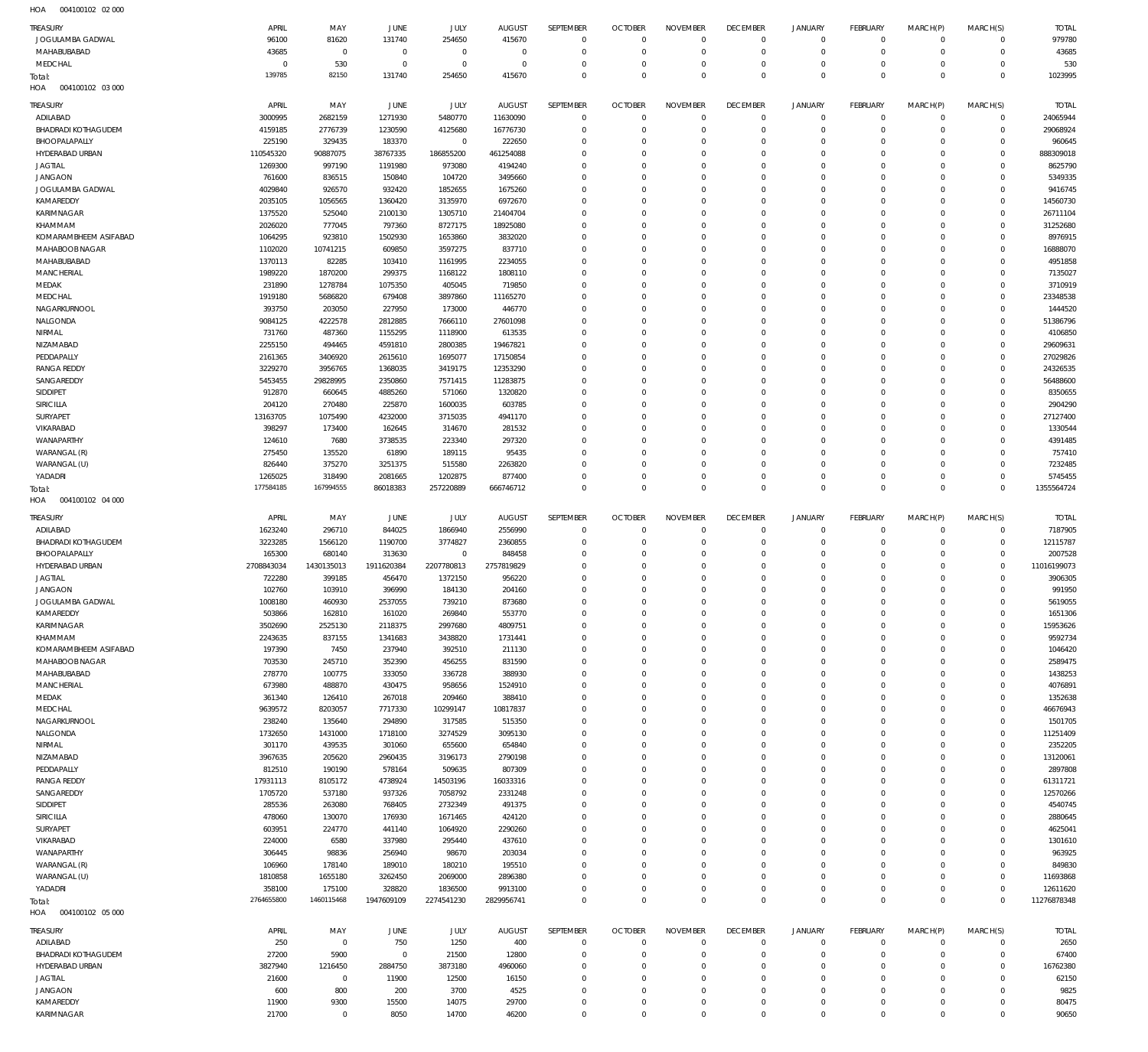004100102 05 000 HOA

| TREASURY                          | APRIL                 | MAY                | JUNE                     | JULY             | <b>AUGUST</b>           | SEPTEMBER                  | <b>OCTOBER</b>                | <b>NOVEMBER</b>                | <b>DECEMBER</b>                   | <b>JANUARY</b>                | FEBRUARY                      | MARCH(P)                   | MARCH(S)                   | <b>TOTAL</b>           |
|-----------------------------------|-----------------------|--------------------|--------------------------|------------------|-------------------------|----------------------------|-------------------------------|--------------------------------|-----------------------------------|-------------------------------|-------------------------------|----------------------------|----------------------------|------------------------|
| KHAMMAM                           | $\overline{0}$        | $\mathbf 0$        | $\overline{0}$           | 84550            | 15050                   | $\mathbf 0$                | $\overline{0}$                | $\mathbf 0$                    | $\overline{0}$                    | $\mathbf 0$                   | $\overline{0}$                | $\mathbf 0$                | $\overline{0}$             | 99600                  |
| KOMARAMBHEEM ASIFABAD             | 1400                  | $\mathbf 0$        | $\overline{0}$           | $\mathbf 0$      | $\overline{0}$          | $\mathbf 0$                | $\overline{0}$                | $\mathbf 0$                    | $\mathbf 0$                       | $\mathbf 0$                   | $\overline{0}$                | $\mathbf 0$                | $\mathbf 0$                | 1400                   |
| MAHABOOB NAGAR                    | 250                   | 6500               | 83660                    | 3775             | $\overline{0}$          | $\mathbf 0$                | $\mathbf 0$                   | $\mathbf 0$                    | $\mathbf 0$                       | $\mathbf 0$                   | $\mathbf 0$                   | $\mathbf 0$                | $\mathbf 0$                | 94185                  |
| MAHABUBABAD                       | 5900                  | $\overline{0}$     | $\overline{0}$           | 1500             | 1650                    | $\mathbf 0$                | $\mathbf 0$                   | $\mathbf 0$                    | $\mathbf 0$                       | $\mathbf 0$                   | $\mathbf 0$                   | $\Omega$                   | $\mathbf 0$                | 9050                   |
| MANCHERIAL<br>MEDAK               | 450<br>$\overline{0}$ | 250<br>30550       | 2050<br>8150             | 600<br>4400      | 200<br>7850             | $\mathbf 0$<br>$\mathbf 0$ | $\mathbf 0$<br>$\mathbf 0$    | $\mathbf 0$<br>0               | $\mathbf 0$<br>$\mathbf 0$        | $\mathbf 0$<br>$\mathbf 0$    | $\mathbf 0$<br>$\mathbf 0$    | $\Omega$<br>$\Omega$       | $\mathbf 0$<br>$\mathbf 0$ | 3550<br>50950          |
| MEDCHAL                           | 1675                  | 400                | 2200                     | 3500             | 2600                    | $\mathbf 0$                | $\mathbf 0$                   | $\Omega$                       | $\mathbf 0$                       | $\mathbf 0$                   | $\mathbf 0$                   | $\Omega$                   | $\mathbf 0$                | 10375                  |
| NALGONDA                          | 23300                 | 18700              | 13450                    | 20650            | 22400                   | $\mathbf 0$                | $\mathbf 0$                   | $\mathbf 0$                    | $\mathbf 0$                       | $\mathbf 0$                   | $\mathbf 0$                   | $\Omega$                   | $\mathbf 0$                | 98500                  |
| NIRMAL                            | $\overline{0}$        | $\mathbf 0$        | 4750                     | 125              | 400                     | $\mathbf 0$                | $\mathbf 0$                   | $\mathbf 0$                    | $\mathbf 0$                       | $\mathbf 0$                   | $\mathbf 0$                   | $\Omega$                   | $\mathbf 0$                | 5275                   |
| NIZAMABAD                         | 48100                 | $\mathbf 0$        | 16850                    | 31350            | 44730                   | $\mathbf 0$                | $\mathbf 0$                   | $\Omega$                       | $\mathbf 0$                       | $\mathbf 0$                   | $\mathbf 0$                   | $\Omega$                   | $\mathbf 0$                | 141030                 |
| PEDDAPALLY                        | 114950                | 26000              | 44650                    | 9750             | 8450                    | $\mathbf 0$                | $\mathbf 0$                   | $\Omega$                       | $\mathbf 0$                       | $\mathbf 0$                   | $\mathbf 0$                   | $\Omega$                   | $\mathbf 0$                | 203800                 |
| <b>RANGA REDDY</b>                | $\overline{0}$        | $\overline{0}$     | $\overline{0}$           | 5050             | 200                     | $\mathbf 0$                | $\mathbf 0$                   | $\Omega$                       | $\mathbf 0$                       | $\mathbf 0$                   | $\mathbf 0$                   | $\Omega$                   | $\mathbf 0$                | 5250                   |
| SANGAREDDY                        | $\overline{0}$        | 76100              | 750                      | 75850            | 34750                   | $\mathbf 0$                | $\mathbf 0$                   | $\mathbf 0$                    | $\mathbf 0$                       | $\mathbf 0$                   | $\mathbf 0$                   | $\Omega$                   | $\mathbf 0$                | 187450                 |
| SIDDIPET<br>SIRICILLA             | 250<br>$\overline{0}$ | 200<br>$\mathbf 0$ | 100100<br>$\overline{0}$ | 500<br>67150     | 1400<br>900             | $\mathbf 0$<br>$\mathbf 0$ | $\mathbf 0$<br>$\mathbf 0$    | 0<br>$\Omega$                  | $\mathbf 0$<br>$\mathbf 0$        | $\mathbf 0$<br>$\mathbf 0$    | $\mathbf 0$<br>$\mathbf 0$    | $\Omega$<br>$\Omega$       | $\mathbf 0$<br>$\mathbf 0$ | 102450<br>68050        |
| SURYAPET                          | 54050                 | $\mathbf 0$        | 8300                     | 200              | 14950                   | $\mathbf 0$                | $\mathbf 0$                   | $\mathbf 0$                    | $\mathbf 0$                       | $\mathbf 0$                   | $\mathbf 0$                   | $\Omega$                   | $\mathbf 0$                | 77500                  |
| VIKARABAD                         | 25                    | $\mathbf 0$        | $\overline{0}$           | $\mathbf 0$      | $\overline{0}$          | $\mathbf 0$                | $\mathbf 0$                   | $\mathbf 0$                    | $\mathbf 0$                       | $\mathbf 0$                   | $\mathbf 0$                   | $\Omega$                   | $\mathbf 0$                | 25                     |
| WANAPARTHY                        | $\circ$               | $\mathbf 0$        | 13400                    | 1000             | 200                     | $\mathbf 0$                | $\mathbf 0$                   | $\Omega$                       | $\mathbf 0$                       | $\mathbf 0$                   | $\mathbf 0$                   | $\Omega$                   | $\mathbf 0$                | 14600                  |
| WARANGAL (R)                      | $\circ$               | $\mathbf 0$        | 14525                    | $\mathbf 0$      | $\overline{0}$          | $\mathbf 0$                | $\mathbf 0$                   | 0                              | $\mathbf 0$                       | $\mathbf 0$                   | $\mathbf 0$                   | $\Omega$                   | $\mathbf 0$                | 14525                  |
| WARANGAL (U)                      | 2050                  | 6600               | 15650                    | 6350             | 6500                    | $\mathbf 0$                | $\mathbf 0$                   | 0                              | $\mathbf 0$                       | $\mathbf 0$                   | $\mathbf 0$                   | $\Omega$                   | $\mathbf 0$                | 37150                  |
| YADADRI                           | 22450                 | $\overline{0}$     | 18000                    | 18250            | 27250                   | $\mathbf 0$                | $\mathbf 0$                   | $\mathbf 0$                    | $\overline{0}$                    | $\mathbf 0$                   | $\mathbf 0$                   | $\mathbf 0$                | $\mathbf 0$                | 85950                  |
| Total:                            | 4186040               | 1397750            | 3267635                  | 4275455          | 5259315                 | $\mathbf 0$                | $\overline{0}$                | $\mathbf 0$                    | $\overline{0}$                    | $\mathbf 0$                   | $\overline{0}$                | $\mathbf 0$                | $\mathbf 0$                | 18386195               |
| HOA<br>004100800 81 001           |                       |                    |                          |                  |                         |                            |                               |                                |                                   |                               |                               |                            |                            |                        |
| TREASURY                          | APRIL                 | MAY                | JUNE                     | JULY             | <b>AUGUST</b>           | SEPTEMBER                  | <b>OCTOBER</b>                | <b>NOVEMBER</b>                | <b>DECEMBER</b>                   | <b>JANUARY</b>                | <b>FEBRUARY</b>               | MARCH(P)                   | MARCH(S)                   | <b>TOTAL</b>           |
| MEDCHAL                           | 87520                 | $\overline{0}$     | $\overline{0}$           | $\mathbf 0$      | $\overline{0}$          | $\mathbf 0$                | $\mathbf 0$                   | $\mathbf 0$                    | $\overline{0}$                    | $\mathbf 0$                   | $\overline{0}$                | $\mathbf 0$                | $\mathbf 0$                | 87520                  |
| SANGAREDDY                        | 4692                  | $\overline{0}$     | $\overline{0}$           | $\mathbf 0$      | $\overline{0}$          | $\mathbf 0$                | $\overline{0}$                | $\mathbf 0$                    | $\overline{0}$                    | $\mathbf 0$                   | $\overline{0}$                | $\mathbf 0$                | $\mathbf 0$                | 4692                   |
| SIDDIPET                          | 23425                 | 5200               | 1708400                  | 20150            | 18250                   | $\mathbf 0$                | $\mathbf 0$                   | $\mathbf 0$                    | $\mathbf 0$                       | $\mathbf 0$                   | $\mathbf 0$                   | $\mathbf 0$                | $\mathbf 0$                | 1775425                |
| VIKARABAD                         | 600<br>116237         | 100<br>5300        | 400<br>1708800           | 700<br>20850     | 800<br>19050            | $\mathbf 0$<br>$\mathbf 0$ | $\mathbf 0$<br>$\mathbf 0$    | $\mathbf 0$<br>$\mathbf 0$     | $\mathbf 0$<br>$\overline{0}$     | $\mathbf 0$<br>$\mathbf 0$    | $\mathbf 0$<br>$\overline{0}$ | $\mathbf 0$<br>$\mathbf 0$ | $\mathbf 0$<br>$\mathbb O$ | 2600<br>1870237        |
| Total:<br>004100800 81 800<br>HOA |                       |                    |                          |                  |                         |                            |                               |                                |                                   |                               |                               |                            |                            |                        |
|                                   |                       |                    |                          |                  |                         |                            |                               |                                |                                   |                               |                               |                            |                            |                        |
| TREASURY<br>ADILABAD              | APRIL<br>124485       | MAY<br>125585      | JUNE<br>95090            | JULY<br>107180   | <b>AUGUST</b><br>358300 | SEPTEMBER<br>$\mathbf 0$   | <b>OCTOBER</b><br>$\mathbf 0$ | <b>NOVEMBER</b><br>$\mathbf 0$ | <b>DECEMBER</b><br>$\overline{0}$ | <b>JANUARY</b><br>$\mathbf 0$ | FEBRUARY<br>$\overline{0}$    | MARCH(P)<br>$\mathbf 0$    | MARCH(S)<br>$\mathbf 0$    | <b>TOTAL</b><br>810640 |
| <b>BHADRADI KOTHAGUDEM</b>        | 768575                | 375545             | 170625                   | 492935           | 438075                  | $\mathbf 0$                | $\overline{0}$                | $\mathbf 0$                    | $\mathbf 0$                       | $\mathbf 0$                   | $\overline{0}$                | $\mathbf 0$                | $\mathbf 0$                | 2245755                |
| BHOOPALAPALLY                     | 5100                  | 1875               | 3250                     | 4725             | 3175                    | $\mathbf 0$                | $\mathbf 0$                   | $\mathbf 0$                    | $\mathbf 0$                       | $\mathbf 0$                   | $\mathbf 0$                   | $\mathbf 0$                | $\mathbf 0$                | 18125                  |
| HYDERABAD URBAN                   | 104685540             | 43158990           | 80398006                 | 91328580         | 111618685               | $\mathbf 0$                | $\mathbf 0$                   | $\Omega$                       | $\mathbf 0$                       | $\mathbf 0$                   | $\mathbf 0$                   | $\Omega$                   | $\mathbf 0$                | 431189801              |
| <b>JAGTIAL</b>                    | 517820                | 3300               | 374120                   | 303495           | 415680                  | $\mathbf 0$                | $\mathbf 0$                   | $\mathbf 0$                    | $\mathbf 0$                       | $\mathbf 0$                   | $\mathbf 0$                   | $\Omega$                   | $\mathbf 0$                | 1614415                |
| <b>JANGAON</b>                    | 98570                 | 63405              | 19535                    | 12895            | 101240                  | $\mathbf 0$                | $\mathbf 0$                   | $\Omega$                       | $\mathbf 0$                       | $\mathbf 0$                   | $\mathbf 0$                   | $\Omega$                   | $\mathbf 0$                | 295645                 |
| JOGULAMBA GADWAL                  | 406940                | 185665             | 215585                   | 397825           | 404735                  | $\mathbf 0$                | $\mathbf 0$                   | $\Omega$                       | $\mathbf 0$                       | $\mathbf 0$                   | $\mathbf 0$                   | $\Omega$                   | $\mathbf 0$                | 1610750                |
| KAMAREDDY                         | 638255                | 249145             | 325370                   | 357575           | 776345                  | $\mathbf 0$                | $\mathbf 0$                   | $\mathbf 0$                    | $\mathbf 0$                       | $\mathbf 0$                   | $\mathbf 0$                   | $\Omega$                   | $\mathbf 0$                | 2346690                |
| KARIMNAGAR                        | 358325                | 8100               | 493655                   | 168950           | 925020                  | $\mathbf 0$<br>$\mathbf 0$ | $\mathbf 0$<br>$\mathbf 0$    | $\Omega$<br>$\Omega$           | $\mathbf 0$<br>$\mathbf 0$        | $\mathbf 0$<br>$\mathbf 0$    | $\mathbf 0$                   | $\Omega$<br>$\Omega$       | $\mathbf 0$<br>$\mathbf 0$ | 1954050                |
| KHAMMAM<br>KOMARAMBHEEM ASIFABAD  | 185425<br>55125       | 87550<br>105030    | 107285<br>94095          | 810205<br>79260  | 434860<br>111270        | $\mathbf 0$                | $\mathbf 0$                   | $\Omega$                       | $\mathbf 0$                       | $\mathbf 0$                   | $\mathbf 0$<br>$\mathbf 0$    | $\Omega$                   | $\mathbf 0$                | 1625325<br>444780      |
| MAHABOOB NAGAR                    | 74365                 | 474915             | 1129455                  | 182220           | 80765                   | $\mathbf 0$                | $\mathbf 0$                   | $\Omega$                       | $\mathbf 0$                       | $\mathbf 0$                   | $\mathbf 0$                   | $\Omega$                   | $\mathbf 0$                | 1941720                |
| MAHABUBABAD                       | 191620                | 4275               | 10525                    | 109365           | 69225                   | $\mathbf 0$                | $\mathbf 0$                   | $\mathbf 0$                    | $\mathbf 0$                       | $\mathbf 0$                   | $\mathbf 0$                   | $\Omega$                   | $\mathbf 0$                | 385010                 |
| MANCHERIAL                        | 131670                | 113040             | 9570                     | 108445           | 14860                   | $\mathbf 0$                | $\mathbf 0$                   | $\mathbf 0$                    | $\mathbf 0$                       | $\mathbf 0$                   | $\mathbf 0$                   | $\Omega$                   | $\mathbf 0$                | 377585                 |
| MEDAK                             | 15375                 | 686550             | 251360                   | 83315            | 227900                  | $\mathbf 0$                | $\mathbf 0$                   | $\Omega$                       | $\mathbf 0$                       | $\mathbf 0$                   | $\mathbf 0$                   | $\Omega$                   | $\mathbf 0$                | 1264500                |
| MEDCHAL                           | 55365                 | 14485              | 29730                    | 88515            | 51425                   | $\mathbf 0$                | $\mathbf 0$                   | $\mathbf 0$                    | $\overline{0}$                    | $\mathbf 0$                   | $\mathbf{0}$                  | $\mathbf 0$                | $\mathbf 0$                | 239520                 |
| NAGARKURNOOL                      | 66175                 | 6600               | 20100                    | 26675            | 25450                   | $\Omega$                   | $\Omega$                      | $\Omega$                       | $\Omega$                          | $\cap$                        | $\Omega$                      | $\cap$                     | $\cap$                     | 145000                 |
| NALGONDA                          | 910705                | 721590             | 416780                   | 827105           | 975750                  | $\mathbf 0$<br>$\mathbf 0$ | $\mathbf 0$<br>$\mathbf 0$    | $\mathbf 0$<br>$\mathbf 0$     | $\mathbf 0$                       | $\mathbf 0$<br>$\mathbf 0$    | $\mathbf 0$<br>$\mathbf 0$    | $\mathbf 0$                | $\mathbf 0$                | 3851930                |
| NIRMAL<br>NIZAMABAD               | 124220<br>830055      | 53600<br>39720     | 49895<br>636840          | 151005<br>656170 | 41335<br>889310         | $\mathbf 0$                | $\mathbf 0$                   | $\mathbf 0$                    | $\mathbf 0$<br>$\mathbf 0$        | $\mathbf 0$                   | $\mathbf 0$                   | $\mathbf 0$<br>$\Omega$    | $\mathbf 0$<br>$\mathbf 0$ | 420055<br>3052095      |
| PEDDAPALLY                        | 156505                | 37190              | 771910                   | 236325           | 345220                  | $\mathbf 0$                | $\mathbf 0$                   | $\mathbf 0$                    | $\mathbf 0$                       | $\mathbf 0$                   | $\mathbf 0$                   | $\Omega$                   | $\mathbf 0$                | 1547150                |
| <b>RANGA REDDY</b>                | 68430                 | 24160              | 52840                    | 93720            | 82130                   | $\mathbf 0$                | $\mathbf 0$                   | $\mathbf 0$                    | $\mathbf 0$                       | $\mathbf 0$                   | $\mathbf 0$                   | $\Omega$                   | $\mathbf 0$                | 321280                 |
| SANGAREDDY                        | 305575                | 1483110            | 209025                   | 1763930          | 1074065                 | $\mathbf 0$                | $\mathbf 0$                   | $\mathbf 0$                    | $\mathbf 0$                       | $\mathbf 0$                   | $\mathbf 0$                   | $\Omega$                   | $\mathbf 0$                | 4835705                |
| SIDDIPET                          | 35                    | $\overline{0}$     | 13020                    | 105              | 35                      | $\mathbf 0$                | $\mathbf 0$                   | $\mathbf 0$                    | $\mathbf 0$                       | $\mathbf 0$                   | $\mathbf 0$                   | $\Omega$                   | $\mathbf 0$                | 13195                  |
| SIRICILLA                         | 7650                  | 5425               | 4075                     | 348325           | 29750                   | $\mathbf 0$                | $\mathbf 0$                   | $\Omega$                       | $\mathbf 0$                       | $\mathbf 0$                   | $\mathbf 0$                   | $\Omega$                   | $\mathbf 0$                | 395225                 |
| SURYAPET                          | 1753870               | 180990             | 715930                   | 380295           | 953620                  | $\mathbf 0$                | $\mathbf 0$                   | $\mathbf 0$                    | $\mathbf 0$                       | $\mathbf 0$                   | $\mathbf 0$                   | 0                          | $\mathbf 0$                | 3984705                |
| VIKARABAD                         | 6375                  | 975                | 6225                     | 18425            | 5575                    | $\mathbf 0$<br>$\mathbf 0$ | $\mathbf 0$<br>$\mathbf 0$    | $\mathbf 0$                    | $\mathbf 0$<br>$\mathbf 0$        | $\mathbf 0$<br>$\mathbf 0$    | $\mathbf 0$                   | $\Omega$<br>$\Omega$       | $\mathbf 0$<br>$\mathbf 0$ | 37575                  |
| WANAPARTHY<br>WARANGAL (R)        | 11860<br>14635        | 1875<br>9620       | 353845<br>19630          | 16310<br>10400   | 9125<br>8150            | $\mathbf 0$                | $\mathbf 0$                   | $\mathbf 0$<br>$\mathbf 0$     | $\mathbf 0$                       | $\mathbf 0$                   | $\mathbf 0$<br>$\mathbf 0$    | $\Omega$                   | $\mathbf 0$                | 393015<br>62435        |
| WARANGAL (U)                      | 14095                 | 3775               | 329550                   | 120180           | 251055                  | $\mathbf 0$                | $\mathbf 0$                   | $\mathbf 0$                    | $\mathbf 0$                       | $\mathbf 0$                   | $\mathbf 0$                   | $\Omega$                   | $\mathbf 0$                | 718655                 |
| YADADRI                           | 323035                | 4150               | 15520                    | 237610           | 409690                  | $\mathbf 0$                | $\mathbf 0$                   | $\mathbf 0$                    | $\overline{0}$                    | $\mathbf 0$                   | $\mathbf 0$                   | $\mathbf 0$                | $\mathbf 0$                | 990005                 |
| Total:                            | 112905775             | 48230235           | 87342441                 | 99522065         | 121131820               | $\mathbf 0$                | $\overline{0}$                | $\mathbf 0$                    | $\overline{0}$                    | $\mathbf 0$                   | $\overline{0}$                | $\mathbf 0$                | $\mathbf 0$                | 469132336              |
| HOA<br>004200106 01 000           |                       |                    |                          |                  |                         |                            |                               |                                |                                   |                               |                               |                            |                            |                        |
| TREASURY                          | APRIL                 | MAY                | JUNE                     | JULY             | <b>AUGUST</b>           | SEPTEMBER                  | <b>OCTOBER</b>                | <b>NOVEMBER</b>                | <b>DECEMBER</b>                   | <b>JANUARY</b>                | FEBRUARY                      | MARCH(P)                   | MARCH(S)                   | <b>TOTAL</b>           |
| HYDERABAD URBAN                   | $\overline{0}$        | 29835470           | $\overline{0}$           | $\mathbf 0$      | 63468                   | $\mathbf 0$                | $\overline{0}$                | $\mathbf 0$                    | $\overline{0}$                    | $\mathbf 0$                   | $\overline{0}$                | $\mathbf 0$                | $\overline{0}$             | 29898938               |
| KHAMMAM                           | $\mathbf 0$           | $\overline{0}$     | $\overline{0}$           | $\mathbf 0$      | 50000                   | $\mathbf 0$                | $\overline{0}$                | $\mathbf 0$                    | $\mathbf 0$                       | $\mathbf 0$                   | $\overline{0}$                | $\mathbf 0$                | $\mathbf 0$                | 50000                  |
| NIZAMABAD                         | 378845                | $\mathbf 0$        | $\overline{0}$           | $\mathbf 0$      | $\overline{0}$          | $\mathbf 0$                | $\mathbf 0$                   | $\mathbf 0$                    | $\mathbf 0$                       | $\mathbf 0$                   | $\mathbf 0$                   | $\mathbf 0$                | $\mathbf 0$                | 378845                 |
| <b>RANGA REDDY</b>                | 2530278               | 13442087           | 847265                   | 402846           | 612266                  | $\mathbf 0$                | $\mathbf 0$                   | $\mathbf 0$                    | $\overline{0}$                    | $\mathbf 0$                   | $\mathbf 0$                   | $\mathbf 0$                | $\mathbf 0$                | 17834742               |
| Total:                            | 2909123               | 43277557           | 847265                   | 402846           | 725734                  | $\mathbf 0$                | $\mathbf 0$                   | $\mathbf 0$                    | $\overline{0}$                    | $\mathbf 0$                   | $\overline{0}$                | $\mathbf 0$                | $\mathbf 0$                | 48162525               |
| HOA   004300101   01   000        |                       |                    |                          |                  |                         |                            |                               |                                |                                   |                               |                               |                            |                            |                        |
| TREASURY                          | APRIL                 | MAY                | JUNE                     | JULY             | <b>AUGUST</b>           | SEPTEMBER                  | <b>OCTOBER</b>                | <b>NOVEMBER</b>                | <b>DECEMBER</b>                   | <b>JANUARY</b>                | FEBRUARY                      | MARCH(P)                   | MARCH(S)                   | <b>TOTAL</b>           |
| <b>BHADRADI KOTHAGUDEM</b>        | 833393                | 949601             | 842295                   | 1447334          | 595596                  | $\mathbf 0$                | $\overline{0}$                | $\mathbf 0$                    | $\overline{0}$                    | $\mathbf 0$                   | $\overline{0}$                | $\mathbf 0$                | $\overline{0}$             | 4668219                |
| BHOOPALAPALLY                     | 214644                | 249138             | 228816                   | 220896           | 228864                  | $\mathbf 0$<br>$\mathbf 0$ | $\overline{0}$<br>$\mathbf 0$ | $\mathbf 0$                    | $\mathbf 0$                       | $\mathbf 0$<br>$\mathbf 0$    | $\overline{0}$                | $\mathbf 0$                | $\mathbf 0$                | 1142358                |
| HYDERABAD URBAN<br>MANCHERIAL     | 982<br>862449         | 1111<br>898962     | 60543<br>892604          | 921<br>907734    | 5022<br>863771          | $\mathbf 0$                | $\mathbf 0$                   | $\mathbf 0$<br>$\mathbf 0$     | $\mathbf 0$<br>$\mathbf 0$        | $\mathbf 0$                   | $\mathbf 0$<br>$\mathbf 0$    | $\mathbf 0$<br>$\Omega$    | $\mathbf 0$<br>$\mathbf 0$ | 68579<br>4425520       |
| PEDDAPALLY                        | 1407318               | 1420313            | 1409772                  | 1467675          | 1329744                 | $\mathbf 0$                | $\mathbf 0$                   | $\mathbf 0$                    | $\mathbf 0$                       | $\mathbf 0$                   | $\mathbf 0$                   | $\mathbf 0$                | $\mathbf 0$                | 7034822                |
| SIRICILLA                         | $\overline{0}$        | $\overline{0}$     | 10951556                 | $\overline{0}$   | $\overline{0}$          | $\mathbf 0$                | $\mathbf 0$                   | $\mathbf 0$                    | $\mathbf 0$                       | $\mathbf 0$                   | $\mathbf 0$                   | $\mathbf 0$                | $\mathbf 0$                | 10951556               |
| SURYAPET                          | $\overline{0}$        | $\overline{0}$     | $\overline{0}$           | 1346145          | $\overline{0}$          | $\mathbf 0$                | $\mathbf 0$                   | $\mathbf 0$                    | $\mathbf 0$                       | $\mathbf 0$                   | $\mathbf 0$                   | $\mathbf 0$                | $\mathbf 0$                | 1346145                |
| Total:                            | 3318786               | 3519125            | 14385586                 | 5390705          | 3022997                 | $\mathbf 0$                | $\overline{0}$                | $\mathbf 0$                    | $\mathbb O$                       | $\mathbf 0$                   | $\mathbf 0$                   | $\mathbf 0$                | $\mathbf 0$                | 29637199               |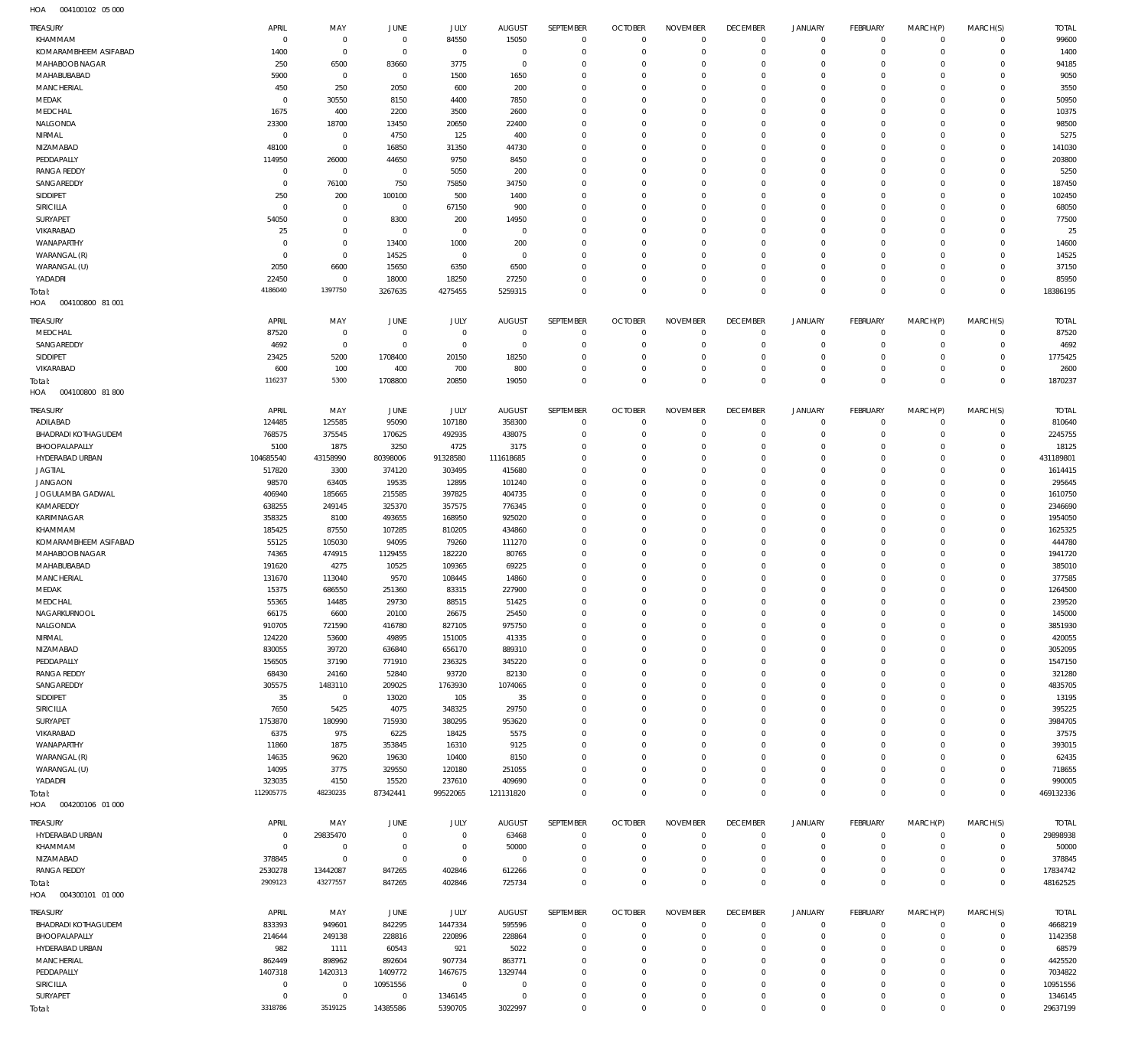| TREASURY<br>ADILABAD              | APRIL<br>$\circ$   | MAY<br>$\overline{0}$      | <b>JUNE</b><br>$\overline{0}$ | <b>JULY</b><br>$\mathbf 0$ | <b>AUGUST</b><br>3600   | SEPTEMBER<br>$\mathbf{0}$  | <b>OCTOBER</b><br>$\overline{0}$ | <b>NOVEMBER</b><br>$\Omega$    | <b>DECEMBER</b><br>$\overline{0}$ | <b>JANUARY</b><br>$^{\circ}$ | <b>FEBRUARY</b><br>$\overline{0}$ | MARCH(P)<br>$\mathbf 0$ | MARCH(S)<br>$\mathbf 0$     | <b>TOTAL</b><br>3600    |
|-----------------------------------|--------------------|----------------------------|-------------------------------|----------------------------|-------------------------|----------------------------|----------------------------------|--------------------------------|-----------------------------------|------------------------------|-----------------------------------|-------------------------|-----------------------------|-------------------------|
| <b>BHADRADI KOTHAGUDEM</b>        | 1500               | 2500                       | 11200                         | 11150                      | 5600                    | $\mathbf 0$                | $\overline{0}$                   | $\Omega$                       | $\mathbf 0$                       | $\mathbf 0$                  | $\mathbf 0$                       | $\mathbf 0$             | $\mathbf 0$                 | 31950                   |
| HYDERABAD URBAN                   | 2711148            | 6317555                    | 5166794                       | 6545413                    | 8352234                 | $\mathbf 0$                | $\Omega$                         | $\Omega$                       | $\mathbf 0$                       | $^{\circ}$                   | $\mathbf 0$                       | $\Omega$                | $\mathbf 0$                 | 29093144                |
| KARIMNAGAR                        | 17900              | 3200                       | 500                           | $\mathsf{O}\xspace$        | 5400                    | $\mathbf 0$                | $\overline{0}$                   | $\Omega$                       | $\mathbf 0$                       | 0                            | $\mathbf{0}$                      | $\Omega$                | $\Omega$                    | 27000                   |
| KHAMMAM                           | $^{\circ}$         | $\mathbf 0$                | $\mathbf 0$                   | 3000                       | 21300                   | $\Omega$                   | $\Omega$                         | $\Omega$                       | $\mathbf 0$                       | 0                            | $\mathbf{0}$                      | $\Omega$                | $\Omega$                    | 24300                   |
| MAHABOOB NAGAR                    | 142500             | 547800                     | 472100                        | 401820                     | 487100                  | $\Omega$                   | $\overline{0}$                   | $\Omega$                       | $\mathbf 0$                       | 0                            | $\mathbf{0}$                      | $\Omega$                | $\Omega$                    | 2051320                 |
| <b>MANCHERIAL</b><br>MEDCHAL      | 2000<br>$^{\circ}$ | $\mathbf 0$<br>$\mathbb O$ | $\mathbf 0$<br>$\overline{0}$ | 0<br>$\mathbf 0$           | $\overline{0}$<br>500   | $\mathbf 0$<br>$\Omega$    | $\overline{0}$<br>$\Omega$       | $\Omega$<br>$\Omega$           | $\mathbf 0$<br>$\Omega$           | 0<br>$\Omega$                | $\mathbf{0}$<br>$\mathbf{0}$      | $\Omega$<br>$\Omega$    | $\Omega$<br>$\Omega$        | 2000<br>500             |
| NALGONDA                          | $^{\circ}$         | 573900                     | 403800                        | 225700                     | 255200                  | $\mathbf 0$                | $\overline{0}$                   | $\Omega$                       | $\mathbf 0$                       | 0                            | $\mathbf{0}$                      | $\Omega$                | $\mathbf 0$                 | 1458600                 |
| NIRMAL                            | $^{\circ}$         | 5400                       | $\overline{0}$                | $\mathbf 0$                | $\overline{0}$          | $\Omega$                   | $\Omega$                         | $\Omega$                       | $\Omega$                          | $\Omega$                     | $\mathbf{0}$                      | $\Omega$                | $\Omega$                    | 5400                    |
| NIZAMABAD                         | 145020             | 458700                     | 325400                        | 797100                     | 676611                  | $\mathbf 0$                | $\overline{0}$                   | $\Omega$                       | $\mathbf 0$                       | 0                            | $\mathbf{0}$                      | $\Omega$                | $\mathbf 0$                 | 2402831                 |
| PEDDAPALLY                        | $\circ$            | 150000                     | $\overline{0}$                | 1500                       | $\mathbf 0$             | $\Omega$                   | $\Omega$                         | $\Omega$                       | $\Omega$                          | $\Omega$                     | $\mathbf{0}$                      | $\Omega$                | $\Omega$                    | 151500                  |
| <b>RANGA REDDY</b>                | $^{\circ}$         | $^{\circ}$                 | 46200                         | $\mathbf 0$                | $\Omega$                | $\Omega$                   | $\overline{0}$                   | $\Omega$                       | $\mathbf 0$                       | 0                            | $\mathbf{0}$                      | $\Omega$                | $\mathbf 0$                 | 46200                   |
| SANGAREDDY                        | $^{\circ}$         | $\mathbf 0$                | 5200                          | $\mathbf 0$                | $\mathbf 0$             | $\mathbf 0$                | $\mathbf 0$                      | $\Omega$                       | $\mathbf 0$                       | 0                            | $\mathbf{0}$                      | $\Omega$                | $\Omega$                    | 5200                    |
| SIRICILLA                         | 10800              | $\mathbf 0$                | $\overline{0}$                | $\mathbf 0$                | $\Omega$                | $\Omega$                   | $\Omega$                         | $\Omega$                       | $\mathbf 0$                       | 0                            | $\mathbf{0}$                      | $\Omega$                | $\mathbf 0$                 | 10800                   |
| <b>SURYAPET</b>                   | $^{\circ}$         | 8100                       | $\overline{0}$                | $\mathbf 0$                | $\overline{0}$          | $\Omega$<br>$\Omega$       | $\mathbf 0$<br>$\Omega$          | $\Omega$                       | $\mathbf 0$                       | 0                            | $\mathbf{0}$                      | $\Omega$                | $\Omega$<br>$\Omega$        | 8100                    |
| WARANGAL (R)<br>WARANGAL (U)      | $\Omega$<br>9100   | $\overline{0}$<br>353600   | $\overline{0}$<br>218600      | $\mathbf 0$<br>217600      | 500<br>500100           | $\Omega$                   | $\overline{0}$                   | $\Omega$<br>$\Omega$           | $\mathbf 0$<br>$\mathbf 0$        | 0<br>0                       | $\mathbf{0}$<br>$\mathbf{0}$      | $\Omega$<br>0           | $\mathbf 0$                 | 500<br>1299000          |
| YADADRI                           | $^{\circ}$         | $\mathbf 0$                | 26400                         | 5000                       | $\mathbf 0$             | $\mathbf 0$                | $\mathbf 0$                      | $\Omega$                       | $\mathbf 0$                       | $\mathbf 0$                  | $\mathbf{0}$                      | $\Omega$                | $\mathbf 0$                 | 31400                   |
| Total:                            | 3039968            | 8420755                    | 6676194                       | 8208283                    | 10308145                | $\mathbf 0$                | $\overline{0}$                   | $\mathbf 0$                    | $\overline{0}$                    | $\mathbf 0$                  | $\overline{0}$                    | $\mathbf 0$             | $\overline{0}$              | 36653345                |
| HOA<br>004300103 01 000           |                    |                            |                               |                            |                         |                            |                                  |                                |                                   |                              |                                   |                         |                             |                         |
| TREASURY                          | APRIL              | MAY                        | JUNE                          | JULY                       | <b>AUGUST</b>           | SEPTEMBER                  | <b>OCTOBER</b>                   | <b>NOVEMBER</b>                | <b>DECEMBER</b>                   | <b>JANUARY</b>               | FEBRUARY                          | MARCH(P)                | MARCH(S)                    | <b>TOTAL</b>            |
| HYDERABAD URBAN                   | 1550               | 500                        | $\overline{0}$                | 13250                      | 5500                    | $\mathbf 0$                | $\Omega$                         | $\Omega$                       | $\mathbf 0$                       | $^{\circ}$                   | $\mathbf{0}$                      | $\mathbf 0$             | $\mathbf 0$                 | 20800                   |
| JOGULAMBA GADWAL                  | $\Omega$           | $\mathbf 0$                | 7500                          | $\mathbf 0$                | $\mathbf 0$             | $\mathbf 0$                | $\overline{0}$                   | $\Omega$                       | $\mathbf 0$                       | $\mathbf 0$                  | $\mathbf 0$                       | $\Omega$                | $\mathbf 0$                 | 7500                    |
| KARIMNAGAR                        | 800                | $\mathbf 0$                | $^{\circ}$                    | $\mathbf 0$                | $\mathbf 0$             | $\mathbf 0$                | $\mathbf 0$                      | $\Omega$                       | $\mathbf 0$                       | 0                            | $\mathbf{0}$                      | $\Omega$                | 0                           | 800                     |
| MAHABOOB NAGAR                    | 300                | $\mathbf 0$                | $^{\circ}$                    | 8500                       | 7500                    | $\Omega$                   | $\Omega$                         | $\Omega$                       | $\Omega$                          | $\Omega$                     | $\Omega$                          | $\Omega$                | $\Omega$                    | 16300                   |
| <b>MANCHERIAL</b>                 | $^{\circ}$         | 7500                       | $^{\circ}$                    | $\Omega$                   | $\mathbf 0$             | $\Omega$                   | $\Omega$                         | $\Omega$                       | $\mathbf 0$                       | 0                            | $^{\circ}$                        | $\Omega$                | $\Omega$                    | 7500                    |
| NALGONDA                          | 3700               | $\overline{0}$             | $^{\circ}$                    | $\mathbf 0$                | $\mathbf 0$             | $\Omega$                   | $\Omega$                         | $\Omega$                       | $\Omega$                          | $\Omega$                     | $\Omega$                          | $\Omega$                | $\Omega$                    | 3700                    |
| NIZAMABAD                         | 7500               | 250                        | $^{\circ}$                    | $\Omega$                   | 7500                    | $\Omega$                   | $\Omega$                         | $\Omega$                       | $\Omega$                          | $\Omega$                     | $\mathbf 0$                       | $\Omega$                | $\Omega$                    | 15250                   |
| SURYAPET                          | $\Omega$           | 5000                       | $\overline{0}$                | 5000                       | $\mathbf 0$             | $\Omega$                   | $\Omega$                         | $\Omega$                       | $\mathbf 0$                       | $\mathbf 0$                  | $\mathbf{0}$                      | $\Omega$                | $\Omega$                    | 10000                   |
| WARANGAL (U)                      | 52300<br>66150     | $\mathbf 0$<br>13250       | 7750                          | 7500                       | $\mathbf 0$<br>20500    | $\Omega$<br>$\mathbf 0$    | $\mathbf 0$<br>$\Omega$          | $\Omega$<br>$\Omega$           | $\mathbf 0$<br>$\mathbf 0$        | $\mathbf 0$<br>$\mathbf 0$   | $\mathbf{0}$<br>$\overline{0}$    | $\Omega$<br>$\Omega$    | $\mathbf 0$<br>$\mathbf{0}$ | 67550<br>149400         |
| Total:<br>HOA<br>004500101 01 000 |                    |                            | 15250                         | 34250                      |                         |                            |                                  |                                |                                   |                              |                                   |                         |                             |                         |
| TREASURY                          | APRIL              | MAY                        | <b>JUNE</b>                   | JULY                       | <b>AUGUST</b>           | SEPTEMBER                  | <b>OCTOBER</b>                   | <b>NOVEMBER</b>                | <b>DECEMBER</b>                   | <b>JANUARY</b>               | FEBRUARY                          | MARCH(P)                | MARCH(S)                    | <b>TOTAL</b>            |
| VIKARABAD                         | $\Omega$           | $\mathbf 0$                | $\overline{0}$                | $\mathbf 0$                | 5160                    | $\mathbf 0$                | $\overline{0}$                   | $\mathbf 0$                    | $\overline{0}$                    | $^{\circ}$                   | $\mathbf 0$                       | $\mathbf 0$             | $\mathbf 0$                 | 5160                    |
| WARANGAL (U)                      | $^{\circ}$         | $\mathbb O$                | $\mathbf 0$                   | 84593                      | $\overline{0}$          | $\mathbf 0$                | $\overline{0}$                   | $\mathbf 0$                    | $\overline{0}$                    | $\mathbf 0$                  | $\overline{0}$                    | $\mathbf 0$             | $\overline{0}$              | 84593                   |
| Total:                            | $\circ$            | $\mathbf 0$                | $\overline{0}$                | 84593                      | 5160                    | $\mathbf 0$                | $\overline{0}$                   | $\mathbf 0$                    | $\overline{0}$                    | $\mathbf 0$                  | $\overline{0}$                    | $\mathbf 0$             | $\mathbf{0}$                | 89753                   |
| 004500107 01 000<br>HOA           |                    |                            |                               |                            |                         |                            |                                  |                                |                                   |                              |                                   |                         |                             |                         |
| TREASURY                          | APRIL              | MAY                        | <b>JUNE</b>                   | JULY                       | <b>AUGUST</b>           | SEPTEMBER                  | <b>OCTOBER</b>                   | <b>NOVEMBER</b>                | <b>DECEMBER</b>                   | <b>JANUARY</b>               | FEBRUARY                          | MARCH(P)                | MARCH(S)                    | <b>TOTAL</b>            |
| WARANGAL (U)                      | 10891              | 54933                      | $\overline{0}$                | $\mathbf 0$                | $\mathbf 0$             | $\mathbf 0$                | $\overline{0}$                   | $\mathbf 0$                    | $^{\circ}$                        | $^{\circ}$                   | $\mathbf 0$                       | $\mathbf 0$             | $\circ$                     | 65824                   |
| Total:<br>004500800 02 000<br>HOA | 10891              | 54933                      | $\mathbf{0}$                  | $\mathbf 0$                | $\mathbf 0$             | $\mathbf 0$                | $\overline{0}$                   | $\mathbf 0$                    | $\overline{0}$                    | $\overline{0}$               | $\overline{0}$                    | $\mathbf{0}$            | $\overline{0}$              | 65824                   |
|                                   | APRIL              |                            |                               |                            |                         |                            |                                  |                                |                                   |                              |                                   |                         |                             |                         |
| TREASURY<br>KHAMMAM               | 401000             | MAY<br>61500               | JUNE<br>496000                | <b>JULY</b><br>854000      | <b>AUGUST</b><br>498500 | SEPTEMBER<br>$\mathbf 0$   | <b>OCTOBER</b><br>$\overline{0}$ | <b>NOVEMBER</b><br>$\mathbf 0$ | <b>DECEMBER</b><br>$\overline{0}$ | <b>JANUARY</b><br>$^{\circ}$ | FEBRUARY<br>$\mathbf 0$           | MARCH(P)<br>$\mathbf 0$ | MARCH(S)<br>$\circ$         | <b>TOTAL</b><br>2311000 |
| Total:                            | 401000             | 61500                      | 496000                        | 854000                     | 498500                  | $\bf 0$                    | $\overline{0}$                   | $\mathbf 0$                    | $\overline{0}$                    | $\mathbf 0$                  | $\overline{0}$                    | $\mathbf 0$             | $\mathbf{0}$                | 2311000                 |
| HOA<br>004904195 01 000           |                    |                            |                               |                            |                         |                            |                                  |                                |                                   |                              |                                   |                         |                             |                         |
| TREASURY                          | APRIL              | MAY                        | JUNE                          | JULY                       | <b>AUGUST</b>           | SEPTEMBER                  | <b>OCTOBER</b>                   | <b>NOVEMBER</b>                | <b>DECEMBER</b>                   | <b>JANUARY</b>               | FEBRUARY                          | MARCH(P)                | MARCH(S)                    | <b>TOTAL</b>            |
| WANAPARTHY                        | 29208              | $\mathbf 0$                | $\mathbf 0$                   | $\mathbf 0$                | $\overline{0}$          | $\mathbf 0$                | $\overline{0}$                   | $\mathbf 0$                    | $\overline{0}$                    | $\circ$                      | $\overline{0}$                    | $\mathbf 0$             | $\mathbf 0$                 | 29208                   |
| Total:                            | 29208              | $\mathbb O$                | $\mathbf{0}$                  | $\mathbf 0$                | $\mathbf 0$             | $\bf 0$                    | $\overline{0}$                   | $\overline{0}$                 | $\overline{0}$                    | $\mathbf 0$                  | $\overline{0}$                    | $\mathbf{0}$            | $\overline{0}$              | 29208                   |
| HOA<br>004904800 01 001           |                    |                            |                               |                            |                         |                            |                                  |                                |                                   |                              |                                   |                         |                             |                         |
| TREASURY                          | APRIL              | MAY                        | JUNE                          | JULY                       | <b>AUGUST</b>           | SEPTEMBER                  | <b>OCTOBER</b>                   | <b>NOVEMBER</b>                | <b>DECEMBER</b>                   | JANUARY                      | FEBRUARY                          | MARCH(P)                | MARCH(S)                    | <b>TOTAL</b>            |
| ADILABAD                          | 79931              | 43274                      | 43274                         | 55424                      | 52074                   | $\mathbf 0$                | $\overline{0}$                   | $\mathbf 0$                    | $\overline{0}$                    | $\circ$                      | $\overline{0}$                    | $\mathbf 0$             | $\mathbf 0$                 | 273977                  |
| <b>BHADRADI KOTHAGUDEM</b>        | 6147               | 175548                     | 6147                          | 6147                       | 6147                    | $\mathbf 0$                | $\overline{0}$                   | $\mathbf 0$                    | $\overline{0}$                    | $\mathbf 0$                  | $\overline{0}$                    | $\mathbf 0$             | $\overline{0}$              | 200136                  |
| BHOOPALAPALLY                     | 9594               | 4842                       | 4842                          | 78946                      | 4842                    | $\mathbf 0$                | $\overline{0}$                   | $\mathbf 0$                    | $\mathbf 0$                       | 0                            | $\mathbf{0}$                      | $\Omega$                | $\mathbf 0$                 | 103066                  |
| HYDERABAD URBAN                   | 643147             | 493308                     | 619692                        | 1078768                    | 270351                  | $\mathbf 0$                | $\overline{0}$                   | $\Omega$                       | $\overline{0}$                    | $\mathbf 0$                  | $\mathbf{0}$                      | 0                       | $\mathbf 0$                 | 3105266                 |
| JAGTIAL                           | 11950              | 11950                      | 11950                         | 78033                      | 66735                   | $\mathbf 0$                | $\overline{0}$                   | $\mathbf 0$                    | $\mathbf 0$                       | 0                            | $\mathbf{0}$                      | $\Omega$                | $\mathbf 0$                 | 180618                  |
| <b>JANGAON</b>                    | 158917             | 8917                       | 8917                          | 8917                       | 8917                    | $\mathbf 0$<br>$\mathbf 0$ | $\overline{0}$<br>$\overline{0}$ | $\Omega$<br>$\mathbf 0$        | $\mathbf 0$<br>$\mathbf 0$        | $\mathbf 0$<br>0             | $\mathbf{0}$<br>$\circ$           | $\Omega$<br>0           | $\Omega$<br>$\mathbf 0$     | 194585                  |
| JOGULAMBA GADWAL<br>KAMAREDDY     | 8993<br>5811       | 8993<br>5811               | 8993<br>11449                 | 8993<br>11449              | 8993<br>5811            | $\mathbf 0$                | $\overline{0}$                   | $\Omega$                       | $\mathbf 0$                       | $\mathbf 0$                  | $\mathbf{0}$                      | $\Omega$                | $\mathbf 0$                 | 44965<br>40331          |
| KARIMNAGAR                        | 37758              | 37758                      | 37758                         | 31624                      | 23558                   | $\mathbf 0$                | $\overline{0}$                   | $\Omega$                       | $\mathbf 0$                       | 0                            | $\circ$                           | 0                       | $\mathbf 0$                 | 168456                  |
| KHAMMAM                           | 31346              | 29346                      | 33346                         | 37001                      | 36379                   | $\mathbf 0$                | $\overline{0}$                   | $\mathbf 0$                    | $\mathbf 0$                       | $\mathbf 0$                  | $\mathbf{0}$                      | 0                       | $\mathbf 0$                 | 167418                  |
| KOMARAMBHEEM ASIFABAD             | 15742              | 15742                      | 15742                         | 26484                      | 15742                   | $\mathbf 0$                | $\overline{0}$                   | $\Omega$                       | $\mathbf 0$                       | 0                            | $\mathbf{0}$                      | $\Omega$                | $\mathbf 0$                 | 89452                   |
| MAHABOOB NAGAR                    | 119977             | 171486                     | 39677                         | 25571                      | 31690                   | $\mathbf 0$                | $\overline{0}$                   | $\mathbf 0$                    | $\mathbf 0$                       | $\mathbf 0$                  | $\mathbf{0}$                      | 0                       | $\mathbf 0$                 | 388401                  |
| MAHABUBABAD                       | 8200               | 42694                      | 5200                          | 32884                      | 14371                   | $\mathbf 0$                | $\overline{0}$                   | $\Omega$                       | $\mathbf 0$                       | 0                            | $\mathbf{0}$                      | $\Omega$                | $\mathbf 0$                 | 103349                  |
| MANCHERIAL                        | 8021               | 8021                       | 8021                          | 8021                       | 8021                    | $\mathbf 0$                | $\overline{0}$                   | $\mathbf 0$                    | $\mathbf 0$                       | 0                            | $\mathbf 0$                       | 0                       | $\mathbf 0$                 | 40105                   |
| MEDAK                             | $\circ$            | 10120                      | 10120                         | 10120                      | 10120                   | $\mathbf 0$                | $\overline{0}$                   | $\Omega$                       | $\mathbf 0$                       | 0                            | $\mathbf{0}$                      | $\Omega$                | $\mathbf 0$                 | 40480                   |
| MEDCHAL                           | 28900              | 13900                      | 8000                          | 20656                      | 16900                   | $\mathbf 0$<br>$\mathbf 0$ | $\overline{0}$<br>$\overline{0}$ | $\Omega$<br>$\mathbf 0$        | $\mathbf 0$<br>$\mathbf 0$        | 0                            | $\mathbf{0}$<br>$\mathbf{0}$      | 0<br>$\Omega$           | $\mathbf 0$<br>$\mathbf 0$  | 88356                   |
| NAGARKURNOOL<br>NALGONDA          | 10094<br>33641     | 10094<br>44742             | 10094<br>57977                | 10094<br>50477             | 7094<br>57727           | $\mathbf 0$                | $\overline{0}$                   | $\Omega$                       | $\mathbf 0$                       | 0<br>0                       | $\mathbf{0}$                      | 0                       | $\mathbf 0$                 | 47470<br>244564         |
| NIRMAL                            | 5931               | 5931                       | 45671                         | 5931                       | 5931                    | $\mathbf 0$                | $\overline{0}$                   | $\mathbf 0$                    | $\mathbf 0$                       | 0                            | $\circ$                           | 0                       | $\mathbf 0$                 | 69395                   |
| NIZAMABAD                         | 75034              | 35470                      | 90821                         | 88230                      | 78689                   | $\mathbf 0$                | $\overline{0}$                   | $\Omega$                       | $\mathbf 0$                       | $\mathbf 0$                  | $\mathbf{0}$                      | $\Omega$                | $\mathbf 0$                 | 368244                  |
| PAO - TELANGANA HYDERABAD         | 1457744            | 1395780                    | 1342627                       | 1259702                    | 1229235                 | $\mathbf 0$                | $\overline{0}$                   | $\mathbf 0$                    | $\mathbf 0$                       | 0                            | $\circ$                           | 0                       | $\mathbf 0$                 | 6685088                 |
| PEDDAPALLY                        | 7012               | 7012                       | 9190                          | 29834                      | 12012                   | $\mathbf 0$                | $\overline{0}$                   | $\mathbf 0$                    | $\mathbf 0$                       | $\mathbf 0$                  | $\mathbf 0$                       | 0                       | $\Omega$                    | 65060                   |
| PPO - MOTIGALLY (TELANGANA)       | $\circ$            | 149141                     | $\overline{0}$                | $\mathsf{O}\xspace$        | 89476                   | $\mathbf 0$                | $\overline{0}$                   | $\Omega$                       | $\mathbf 0$                       | 0                            | $\mathbf{0}$                      | $\Omega$                | $\mathbf 0$                 | 238617                  |
| <b>RANGA REDDY</b>                | 12617              | 12617                      | 12617                         | 25588                      | 25584                   | $\mathbf 0$                | $\overline{0}$                   | $\mathbf 0$                    | $\mathbf 0$                       | $\mathbf 0$                  | $\mathbf{0}$                      | 0                       | $\mathbf 0$                 | 89023                   |
| SANGAREDDY                        | 28007              | 28007                      | 30961                         | 36708                      | 14368                   | $\mathbf 0$                | $\overline{0}$                   | $\Omega$                       | $\mathbf 0$                       | 0                            | $\mathbf{0}$                      | $\Omega$                | $\mathbf 0$                 | 138051                  |
| SIDDIPET<br>SURYAPET              | 28750<br>13749     | 27500<br>22484             | 28750<br>23749                | 31250<br>13749             | 18000<br>13749          | $\mathbf 0$<br>$\mathbf 0$ | $\overline{0}$<br>$\overline{0}$ | $\mathbf 0$<br>$\mathbf 0$     | $\overline{0}$<br>$\overline{0}$  | 0<br>0                       | $^{\circ}$<br>$\circ$             | 0<br>0                  | $\mathbf 0$<br>$\mathbf 0$  | 134250<br>87480         |
| VIKARABAD                         | 5000               | 7663                       | 12620                         | 7620                       | 5000                    | $\mathbf 0$                | $\overline{0}$                   | $\mathbf 0$                    | $\overline{0}$                    | $\mathbf 0$                  | $\mathbf{0}$                      | $\mathbf 0$             | $\mathbf 0$                 | 37903                   |
|                                   |                    |                            |                               |                            |                         |                            |                                  |                                |                                   |                              |                                   |                         |                             |                         |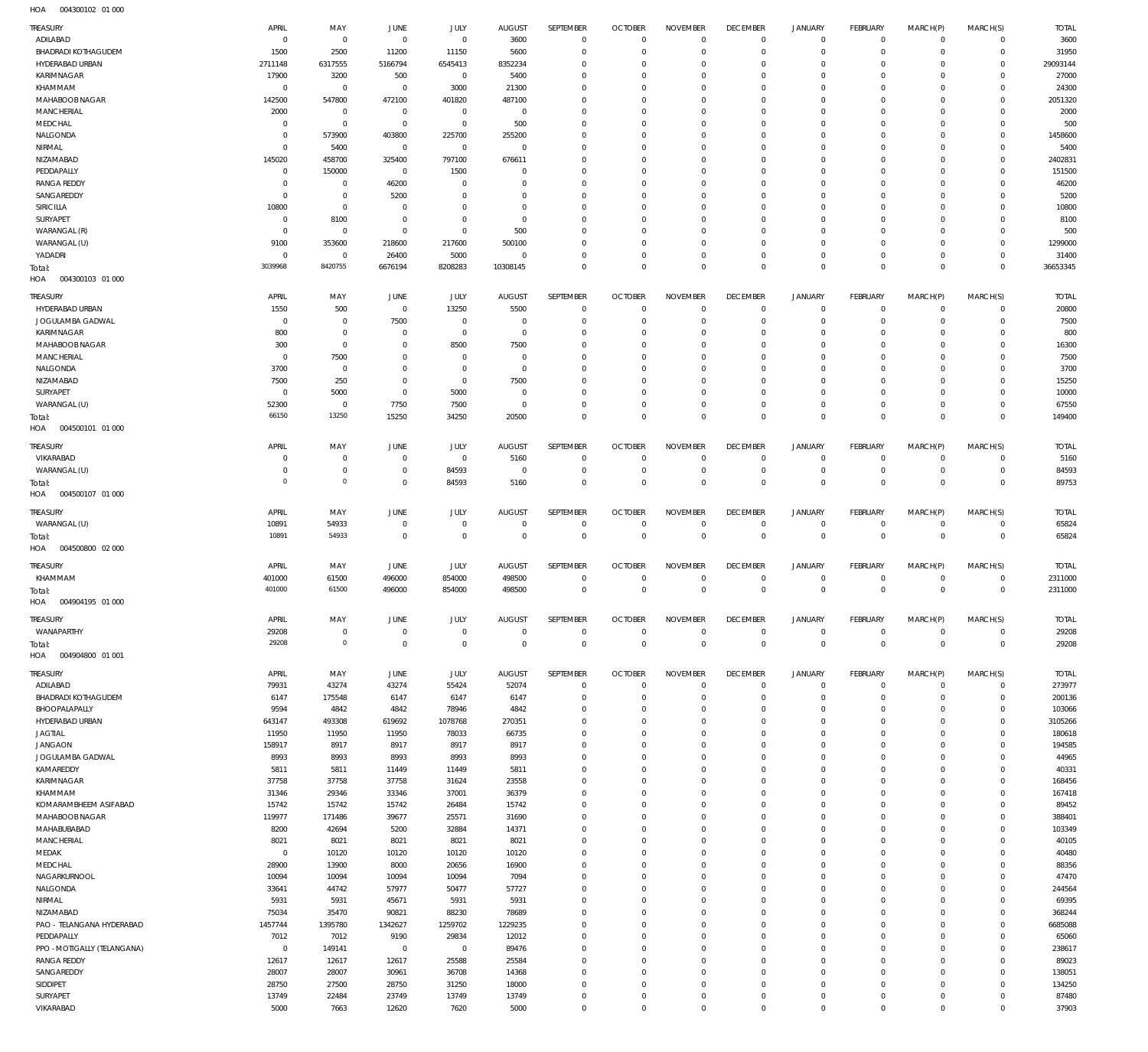| HOA | 004904800 01 001 |  |
|-----|------------------|--|

| TREASURY<br>WANAPARTHY                | APRIL<br>9177                | MAY<br>4167                | <b>JUNE</b><br>13344             | JULY<br>14328              | <b>AUGUST</b><br>9177         | SEPTEMBER<br>$\mathbf 0$   | <b>OCTOBER</b><br>$\overline{0}$ | <b>NOVEMBER</b><br>$\mathbf 0$ | <b>DECEMBER</b><br>$\mathbf 0$   | <b>JANUARY</b><br>$\mathbf 0$ | FEBRUARY<br>$\circ$            | MARCH(P)<br>$\mathbf 0$   | MARCH(S)<br>$\mathbf{0}$       | <b>TOTAL</b><br>50193 |
|---------------------------------------|------------------------------|----------------------------|----------------------------------|----------------------------|-------------------------------|----------------------------|----------------------------------|--------------------------------|----------------------------------|-------------------------------|--------------------------------|---------------------------|--------------------------------|-----------------------|
| WARANGAL (R)                          | 10448                        | 23948                      | 4948                             | 4948                       | 3948                          | $\mathbf 0$                | $\overline{0}$                   | $\mathbf 0$                    | $\mathbf 0$                      | 0                             | $\mathbf{0}$                   | 0                         | $\mathbf{0}$                   | 48240                 |
| WARANGAL (U)                          | 89025                        | 52921                      | 52921                            | 48754                      | 48088                         | $\mathbf 0$                | $\mathbf 0$                      | 0                              | $\mathbf 0$                      | 0                             | $^{\circ}$                     | 0                         | $\mathbf{0}$                   | 291709                |
| YADADRI                               | 15419                        | 24419                      | 24497                            | 15419                      | 12250                         | $\mathbf 0$                | $\mathbf 0$                      | $\mathbf 0$                    | $\mathbf 0$                      | $\mathbf 0$                   | $\mathbf{0}$                   | 0                         | $\mathbf{0}$                   | 92004                 |
| Total:                                | 2976082                      | 2933606                    | 2633915                          | 3161670                    | 2210979                       | $\mathbf 0$                | $\overline{0}$                   | $\mathbf 0$                    | $\overline{0}$                   | $\mathbf 0$                   | $\overline{0}$                 | $\mathbf 0$               | $\overline{0}$                 | 13916252              |
| 004904800 01 002<br>HOA               |                              |                            |                                  |                            |                               |                            |                                  |                                |                                  |                               |                                |                           |                                |                       |
| TREASURY                              | APRIL                        | MAY                        | JUNE                             | JULY                       | <b>AUGUST</b>                 | SEPTEMBER                  | <b>OCTOBER</b>                   | <b>NOVEMBER</b>                | <b>DECEMBER</b>                  | <b>JANUARY</b>                | FEBRUARY                       | MARCH(P)                  | MARCH(S)                       | <b>TOTAL</b>          |
| <b>BHADRADI KOTHAGUDEM</b>            | 4200                         | 4200                       | 4200                             | 4200                       | 4200                          | $\mathbf 0$                | $\overline{0}$                   | $\mathbf 0$                    | $\mathbf 0$                      | $\mathbf 0$                   | $\circ$                        | $\mathbf 0$               | $\circ$                        | 21000                 |
| HYDERABAD URBAN                       | 1896                         | 23983                      | 59411                            | 164516                     | 169908                        | $\mathbf 0$                | $\overline{0}$                   | $\mathbf 0$                    | $\mathbf 0$                      | $\mathbf 0$                   | $\mathbf{0}$                   | $\mathbf 0$               | $\mathbf{0}$                   | 419714                |
| <b>JANGAON</b>                        | 10000                        | 10000                      | 10000                            | 10000                      | 10000                         | $\mathbf 0$                | $^{\circ}$                       | $\mathbf 0$                    | $\mathbf 0$                      | 0                             | $^{\circ}$                     | $\Omega$                  | $\mathbf 0$                    | 50000                 |
| KARIMNAGAR                            | $\mathbf 0$                  | $\mathbf 0$                | 5185                             | 5185                       | 13577                         | $\mathbf 0$                | $\mathbf 0$                      | $\mathbf 0$                    | $\mathbf 0$                      | 0                             | $^{\circ}$                     | $\Omega$                  | $\mathbf 0$                    | 23947                 |
| KHAMMAM                               | 538                          | 538                        | 538                              | $\mathbf 0$                | $\overline{0}$                | $\mathbf 0$                | $\mathbf 0$                      | $\mathbf 0$                    | $\mathbf 0$                      | 0                             | $^{\circ}$                     | $\Omega$                  | $\mathbf 0$                    | 1614                  |
| MAHABOOB NAGAR<br>MANCHERIAL          | $\overline{0}$<br>16775      | $\mathbf 0$<br>16775       | $\overline{0}$<br>$\overline{0}$ | 12645<br>$\mathbf 0$       | $\overline{0}$<br>$\mathbf 0$ | $\mathbf 0$<br>$\mathbf 0$ | 0<br>$\mathbf 0$                 | $\mathbf 0$<br>$\mathbf 0$     | $\mathbf 0$<br>$\mathbf 0$       | 0<br>0                        | $^{\circ}$<br>$^{\circ}$       | $\Omega$<br>$\Omega$      | $\mathbf 0$<br>$\mathbf 0$     | 12645<br>33550        |
| NAGARKURNOOL                          | $\overline{0}$               | $\mathbf 0$                | $\overline{0}$                   | 7550                       | 30200                         | $\mathbf 0$                | $\mathbf 0$                      | $\mathbf 0$                    | $\mathbf 0$                      | 0                             | $^{\circ}$                     | $\Omega$                  | $\mathbf 0$                    | 37750                 |
| PAO - TELANGANA HYDERABAD             | 250583                       | 219431                     | 249942                           | 297389                     | 373343                        | $\mathbf 0$                | 0                                | $\Omega$                       | $\mathbf 0$                      | 0                             | $^{\circ}$                     | $\Omega$                  | $\mathbf 0$                    | 1390688               |
| PPO - MOTIGALLY (TELANGANA)           | $\overline{0}$               | $\mathbf 0$                | $\overline{0}$                   | 8063                       | 58163                         | $\mathbf 0$                | $\mathbf 0$                      | $\mathbf 0$                    | $\mathbf 0$                      | 0                             | $^{\circ}$                     | $\Omega$                  | $\mathbf 0$                    | 66226                 |
| SIDDIPET                              | $\overline{0}$               | $\mathbf 0$                | 10000                            | 8000                       | 8000                          | $\mathbf 0$                | 0                                | 0                              | $\mathbf 0$                      | 0                             | $^{\circ}$                     | $\Omega$                  | $\mathbf 0$                    | 26000                 |
| SIRICILLA                             | 8676                         | $\mathbf 0$                | $\overline{0}$                   | $\mathbf 0$                | $\overline{0}$                | $\mathbf 0$                | $\mathbf 0$                      | $\mathbf 0$                    | $\mathbf 0$                      | 0                             | $\mathbf 0$                    | $\Omega$                  | $\mathbf 0$                    | 8676                  |
| WARANGAL (U)                          | $\overline{0}$               | $\mathbf 0$                | 8717                             | 20412                      | 20412                         | $\mathbf 0$                | $\mathbf 0$                      | $\mathbf 0$                    | $\mathbf 0$                      | 0                             | $\mathbf{0}$                   | 0                         | $\mathbf 0$                    | 49541                 |
| Total:                                | 292668                       | 274927                     | 347993                           | 537960                     | 687803                        | $\mathbf 0$                | $\mathbf 0$                      | $\mathbf 0$                    | $\overline{0}$                   | $\mathbf 0$                   | $\overline{0}$                 | $\mathbf 0$               | $\overline{0}$                 | 2141351               |
| 004904800 01 003<br>HOA               |                              |                            |                                  |                            |                               |                            |                                  |                                |                                  |                               |                                |                           |                                |                       |
| TREASURY                              | APRIL                        | MAY                        | JUNE                             | JULY                       | <b>AUGUST</b>                 | SEPTEMBER                  | <b>OCTOBER</b>                   | <b>NOVEMBER</b>                | <b>DECEMBER</b>                  | <b>JANUARY</b>                | FEBRUARY                       | MARCH(P)                  | MARCH(S)                       | <b>TOTAL</b>          |
| <b>BHADRADI KOTHAGUDEM</b>            | 375                          | 375                        | 375                              | 375                        | 375                           | $\mathbf 0$                | $\overline{0}$                   | $\mathbf 0$                    | $\overline{0}$                   | 0                             | $\circ$                        | $\mathbf 0$               | $\mathbf{0}$                   | 1875                  |
| HYDERABAD URBAN                       | $^{\circ}$                   | 3312                       | 458                              | 124840                     | $\overline{0}$                | $\mathbf 0$                | $\mathbf 0$                      | 0                              | $\mathbf 0$                      | 0                             | $^{\circ}$                     | 0                         | $\mathbf{0}$                   | 128610                |
| <b>JAGTIAL</b>                        | 1000                         | 1000                       | 1000                             | 1000                       | 1000                          | $\mathbf 0$                | $\mathbf 0$                      | $\mathbf 0$                    | $\mathbf 0$                      | 0                             | $^{\circ}$                     | $\Omega$                  | $\mathbf 0$                    | 5000                  |
| KARIMNAGAR                            | 529                          | 529                        | 529                              | 529                        | 529                           | $\mathbf 0$                | $^{\circ}$                       | 0                              | $\mathbf 0$                      | 0                             | $^{\circ}$                     | $\Omega$                  | $\mathbf 0$                    | 2645                  |
| KHAMMAM                               | 1696                         | $\overline{0}$             | $\overline{0}$                   | $\mathbf 0$                | 2000                          | $\mathbf 0$                | 0                                | $\Omega$                       | $\mathbf 0$                      | 0                             | $^{\circ}$                     | $\Omega$                  | $\mathbf 0$                    | 3696                  |
| KOMARAMBHEEM ASIFABAD                 | 5643                         | 3693                       | 3694                             | $\mathbf 0$                | $\overline{0}$                | $\mathbf 0$                | $\mathbf 0$                      | 0                              | $\mathbf 0$                      | 0                             | $^{\circ}$                     | 0                         | $\mathbf 0$                    | 13030                 |
| MAHABOOB NAGAR<br>MEDAK               | $\mathbf 0$<br>1007          | $\mathbf 0$<br>1007        | $\overline{0}$<br>1007           | $\mathbf 0$<br>$\mathbf 0$ | 1000<br>$^{\circ}$            | $\mathbf 0$<br>$\mathbf 0$ | $\circ$<br>$^{\circ}$            | $\Omega$<br>$\Omega$           | $\mathbf 0$<br>$\mathbf 0$       | 0<br>0                        | $^{\circ}$<br>$^{\circ}$       | 0<br>$\Omega$             | $\mathbf 0$<br>$\mathbf 0$     | 1000<br>3021          |
| MEDCHAL                               | 380                          | 380                        | 380                              | $\mathbf 0$                | $\overline{0}$                | $\mathbf 0$                | $\mathbf 0$                      | 0                              | $\mathbf 0$                      | 0                             | $^{\circ}$                     | 0                         | $^{\circ}$                     | 1140                  |
| NALGONDA                              | 6638                         | 6496                       | 19042                            | 7193                       | 5496                          | $\mathbf 0$                | $\mathbf 0$                      | $\Omega$                       | $\mathbf 0$                      | 0                             | $^{\circ}$                     | $\Omega$                  | $\mathbf 0$                    | 44865                 |
| NIZAMABAD                             | 1000                         | 1000                       | 21697                            | 1000                       | 1000                          | $\mathbf 0$                | $^{\circ}$                       | $\Omega$                       | $\mathbf 0$                      | 0                             | $^{\circ}$                     | $\Omega$                  | $\mathbf 0$                    | 25697                 |
| PAO - TELANGANA HYDERABAD             | 84593                        | 90467                      | 90407                            | 77192                      | 75713                         | $\mathbf 0$                | 0                                | 0                              | $\mathbf 0$                      | 0                             | $^{\circ}$                     | 0                         | $\mathbf 0$                    | 418372                |
| PEDDAPALLY                            | 538                          | 538                        | 538                              | 538                        | 538                           | $\mathbf 0$                | $^{\circ}$                       | $\mathbf 0$                    | $\mathbf 0$                      | 0                             | $^{\circ}$                     | $\Omega$                  | $\mathbf 0$                    | 2690                  |
| <b>RANGA REDDY</b>                    | 2114                         | 2114                       | 2114                             | 0                          | 750                           | $\mathbf 0$                | $^{\circ}$                       | 0                              | $\mathbf 0$                      | 0                             | $^{\circ}$                     | 0                         | $\mathbf 0$                    | 7092                  |
| SANGAREDDY                            | 925                          | 6187                       | $\overline{0}$                   | $\mathbf 0$                | $\mathbf 0$                   | $\mathbf 0$                | $\circ$                          | $\Omega$                       | $\mathbf 0$                      | 0                             | $^{\circ}$                     | $\Omega$                  | $\mathbf 0$                    | 7112                  |
| SIRICILLA                             | $\overline{0}$               | $\overline{0}$             | 5977                             | $\mathbf 0$                | $\overline{0}$                | $\mathbf 0$                | $\mathbf 0$                      | 0                              | $\mathbf 0$                      | 0                             | $^{\circ}$                     | 0                         | $\mathbf 0$                    | 5977                  |
| SURYAPET                              | 876                          | 876                        | 1752                             | 876                        | 876                           | $\mathbf 0$                | $\mathbf 0$                      | 0                              | $\mathbf 0$                      | 0                             | $^{\circ}$                     | 0                         | $\mathbf 0$                    | 5256                  |
| WARANGAL (U)                          | 14632<br>121946              | 1864<br>119838             | 8116                             | 2781<br>216324             | 2506<br>91783                 | $\mathbf 0$<br>$\mathbf 0$ | $\mathbf 0$<br>$\overline{0}$    | $\mathbf 0$<br>$\mathbf 0$     | $\mathbf 0$<br>$\overline{0}$    | 0<br>$\mathbf 0$              | $\mathbf{0}$<br>$\overline{0}$ | 0<br>$\mathbf 0$          | $\mathbf{0}$<br>$\overline{0}$ | 29899<br>706977       |
| Total:<br>004904800 01 004<br>HOA     |                              |                            | 157086                           |                            |                               |                            |                                  |                                |                                  |                               |                                |                           |                                |                       |
|                                       |                              |                            |                                  |                            |                               |                            |                                  |                                |                                  |                               |                                |                           |                                |                       |
| TREASURY                              | APRIL                        | MAY                        | <b>JUNE</b>                      | JULY                       | <b>AUGUST</b>                 | SEPTEMBER                  | <b>OCTOBER</b>                   | <b>NOVEMBER</b>                | <b>DECEMBER</b>                  | <b>JANUARY</b>                | FEBRUARY                       | MARCH(P)                  | MARCH(S)                       | <b>TOTAL</b>          |
| <b>BHADRADI KOTHAGUDEM</b>            | $\mathbf 0$                  | $\mathbf 0$                | 3760                             | 3760                       | 3760                          | $\mathbf 0$                | $\overline{0}$                   | $\mathbf 0$                    | $\mathbf 0$                      | $\mathbf 0$                   | $\mathbf{0}$                   | $\mathbf 0$               | $^{\circ}$                     | 11280                 |
| NALGONDA<br>PAO - TELANGANA HYDERABAD | 4132<br>34830                | 7264<br>40535              | 4132<br>38508                    | 4132<br>30399              | 4132<br>32428                 | $\mathbf 0$<br>$\mathbf 0$ | $^{\circ}$<br>$\overline{0}$     | $\mathbf 0$<br>$\Omega$        | $\overline{0}$<br>$\overline{0}$ | $\mathbf 0$<br>$\mathbf 0$    | $\mathbf{0}$<br>$\mathbf{0}$   | $\mathbf 0$<br>$\Omega$   | $\mathbf{0}$<br>$\circ$        | 23792<br>176700       |
| <b>RANGA REDDY</b>                    | 1108                         | 1108                       | 1108                             | 1108                       | 1108                          | $\mathbf 0$                | $^{\circ}$                       | $\mathbf 0$                    | $\mathbf 0$                      | $\mathbf 0$                   | $^{\circ}$                     | $\mathbf 0$               | $\mathbf{0}$                   | 5540                  |
| WARANGAL (U)                          | 1540                         | 1540                       | 1540                             | 1540                       | 1540                          | $\mathbf 0$                | $\overline{0}$                   | $\mathbf 0$                    | $\mathbf 0$                      | $\mathbf 0$                   | $\overline{0}$                 | $\mathbf 0$               | $\mathbf{0}$                   | 7700                  |
| Total:                                | 41610                        | 50447                      | 49048                            | 40939                      | 42968                         | $\mathbf 0$                | $\overline{0}$                   | $\mathbf 0$                    | $\overline{0}$                   | $\mathbf 0$                   | $\overline{0}$                 | $\mathbf 0$               | $\overline{0}$                 | 225012                |
| HOA  004904800  01  005               |                              |                            |                                  |                            |                               |                            |                                  |                                |                                  |                               |                                |                           |                                |                       |
| TREASURY                              | APRIL                        | MAY                        | JUNE                             | JULY                       | <b>AUGUST</b>                 | SEPTEMBER                  | <b>OCTOBER</b>                   | <b>NOVEMBER</b>                | <b>DECEMBER</b>                  | <b>JANUARY</b>                | FEBRUARY                       | MARCH(P)                  | MARCH(S)                       | <b>TOTAL</b>          |
| <b>BHADRADI KOTHAGUDEM</b>            | 1937                         | 1937                       | 1937                             | 1937                       | $\overline{0}$                | $\mathbf 0$                | $\overline{0}$                   | $\mathbf 0$                    | $\overline{0}$                   | $\mathbf 0$                   | $\overline{0}$                 | $\mathbf 0$               | $\mathbf{0}$                   | 7748                  |
| HYDERABAD URBAN                       | $\overline{0}$               | $\overline{0}$             | 12970                            | $\overline{0}$             | $\overline{0}$                | $\mathbf 0$                | $\overline{0}$                   | $\mathbf 0$                    | $\mathbf 0$                      | 0                             | $\mathbf{0}$                   | 0                         | $\mathbf{0}$                   | 12970                 |
| MAHABOOB NAGAR                        | 1646                         | 1646                       | 1646                             | 1646                       | 1646                          | $\mathbf 0$                | $\mathbf 0$                      | $\mathbf 0$                    | $\mathbf 0$                      | 0                             | $^{\circ}$                     | 0                         | $\mathbf{0}$                   | 8230                  |
| PAO - TELANGANA HYDERABAD             | 30998                        | 16232                      | 13639                            | 12951                      | 12801                         | $\mathbf 0$                | $\mathbf 0$                      | $\mathbf 0$                    | $\mathbf 0$                      | 0                             | $^{\circ}$                     | 0                         | $\mathbf{0}$                   | 86621                 |
| WARANGAL (U)                          | 1806                         | $\overline{0}$             | 5418                             | $\mathbf 0$                | $\overline{0}$                | $\mathbf 0$                | $\mathbf 0$                      | $\mathbf 0$                    | $\mathbf 0$                      | $\mathbf 0$                   | $\mathbf{0}$                   | 0                         | $\mathbf{0}$                   | 7224                  |
| Total:                                | 36387                        | 19815                      | 35610                            | 16534                      | 14447                         | $\mathbf 0$                | $\overline{0}$                   | $\mathbf 0$                    | $\overline{0}$                   | $\mathbf 0$                   | $\overline{0}$                 | $\mathbf 0$               | $\overline{0}$                 | 122793                |
| HOA<br>004904800 21 000               |                              |                            |                                  |                            |                               |                            |                                  |                                |                                  |                               |                                |                           |                                |                       |
| TREASURY                              | APRIL                        | MAY                        | JUNE                             | JULY                       | <b>AUGUST</b>                 | SEPTEMBER                  | <b>OCTOBER</b>                   | <b>NOVEMBER</b>                | <b>DECEMBER</b>                  | <b>JANUARY</b>                | FEBRUARY                       | MARCH(P)                  | MARCH(S)                       | <b>TOTAL</b>          |
| BHOOPALAPALLY                         | $^{\circ}$                   | $\mathbf 0$                | $\overline{0}$                   | 2556                       | $\overline{0}$                | $\mathbf 0$                | $\overline{0}$                   | $\mathbf 0$                    | $\overline{0}$                   | $\mathbf 0$                   | $\mathbf{0}$                   | $\mathbf 0$               | $\mathbf{0}$                   | 2556                  |
| HYDERABAD URBAN                       | $^{\circ}$                   | $\bf 0$                    | 2500                             | $\mathbf 0$                | 1049                          | $\mathbf 0$                | $\overline{0}$                   | $\mathbf 0$                    | $\mathbf 0$                      | $\mathbf 0$                   | $\mathbf{0}$                   | 0                         | $\mathbf{0}$                   | 3549                  |
| MAHABOOB NAGAR                        | $^{\circ}$                   | $\mathbf 0$                | 9595                             | $\mathbf 0$                | 32946                         | $\mathbf 0$                | $^{\circ}$                       | $\mathbf 0$                    | $\mathbf 0$                      | $\mathbf 0$                   | $^{\circ}$                     | 0                         | $\mathbf 0$                    | 42541                 |
| MAHABUBABAD                           | 2285                         | $\mathbf 0$                | $\overline{0}$                   | $\mathbf 0$                | $\overline{0}$                | $\mathbf 0$                | $^{\circ}$                       | $\mathbf 0$                    | $\mathbf 0$                      | 0                             | $^{\circ}$                     | $\Omega$                  | $\mathbf 0$                    | 2285                  |
| NALGONDA                              | $^{\circ}$                   | $\mathbf 0$                | $\overline{0}$                   | $\mathbf 0$                | 9708                          | $\mathbf 0$                | $^{\circ}$                       | $\mathbf 0$                    | $\mathbf 0$                      | 0                             | $^{\circ}$                     | 0                         | $^{\circ}$                     | 9708                  |
| Narayanpet                            | 7799                         | $\bf 0$                    | $\overline{0}$                   | $\mathbf 0$                | 225                           | $\mathbf 0$                | $^{\circ}$                       | $\mathbf 0$                    | $\mathbf 0$                      | 0                             | $^{\circ}$                     | $\Omega$                  | $\mathbf 0$                    | 8024                  |
| SIDDIPET                              | $^{\circ}$<br>$\overline{0}$ | $\mathbf 0$                | $^{\circ}$                       | 1266                       | $\overline{0}$                | $\mathbf 0$                | $\mathbf 0$                      | $\mathbf 0$                    | $\mathbf 0$<br>$\mathbf 0$       | 0                             | $^{\circ}$                     | $\Omega$                  | $\mathbf 0$                    | 1266                  |
| SIRICILLA<br>WARANGAL (U)             | 14408                        | $\mathbf 0$<br>981         | $^{\circ}$<br>$\overline{0}$     | $\mathbf 0$<br>$\mathbf 0$ | 654<br>$\overline{0}$         | $\mathbf 0$<br>$\mathbf 0$ | $\mathbf 0$<br>$\mathbf 0$       | $\mathbf 0$<br>$\mathbf 0$     | $\mathbf 0$                      | 0<br>$\mathbf 0$              | $^{\circ}$<br>$\mathbf{0}$     | 0<br>0                    | $^{\circ}$<br>$\mathbf{0}$     | 654<br>15389          |
|                                       | 24492                        | 981                        | 12095                            | 3822                       | 44582                         | $\mathbf 0$                | $\overline{0}$                   | $\mathbf 0$                    | $\overline{0}$                   | $\mathbf 0$                   | $\overline{0}$                 | $\mathbf 0$               | $\overline{0}$                 | 85972                 |
| Total:<br>HOA   004904800   22 000    |                              |                            |                                  |                            |                               |                            |                                  |                                |                                  |                               |                                |                           |                                |                       |
|                                       |                              |                            |                                  |                            |                               |                            |                                  |                                |                                  |                               |                                |                           |                                |                       |
| TREASURY                              | APRIL                        | MAY                        | JUNE                             | JULY                       | AUGUST                        | SEPTEMBER                  | <b>OCTOBER</b>                   | <b>NOVEMBER</b>                | <b>DECEMBER</b>                  | JANUARY                       | FEBRUARY                       | MARCH(P)                  | MARCH(S)                       | <b>TOTAL</b>          |
| <b>RANGA REDDY</b>                    | 0<br>$\overline{0}$          | 3406<br>3406               | 235878<br>235878                 | $\mathbf 0$<br>$\,0\,$     | $\mathbf 0$<br>$\overline{0}$ | $\mathbf 0$<br>$\mathbf 0$ | $\overline{0}$<br>$\overline{0}$ | $\mathbf 0$<br>$\overline{0}$  | $\overline{0}$<br>$\overline{0}$ | 0<br>$\,0\,$                  | $\circ$<br>$\overline{0}$      | $^{\circ}$<br>$\mathbf 0$ | $\circ$                        | 239284<br>239284      |
| Total:<br>HOA<br>005000200 02 000     |                              |                            |                                  |                            |                               |                            |                                  |                                |                                  |                               |                                |                           | $\overline{0}$                 |                       |
|                                       |                              |                            |                                  |                            |                               |                            |                                  |                                |                                  |                               |                                |                           |                                |                       |
| TREASURY                              | APRIL                        | MAY                        | JUNE                             | JULY                       | <b>AUGUST</b>                 | SEPTEMBER                  | <b>OCTOBER</b>                   | <b>NOVEMBER</b>                | <b>DECEMBER</b>                  | <b>JANUARY</b>                | FEBRUARY                       | MARCH(P)                  | MARCH(S)                       | <b>TOTAL</b>          |
| HYDERABAD URBAN                       | $\mathbf 0$<br>$\mathbf 0$   | $\mathbf 0$<br>$\mathbf 0$ | $\overline{0}$                   | $\mathbb O$                | 536900                        | $\mathbb O$                | $\overline{0}$                   | $\mathbf 0$                    | $\overline{0}$                   | $\circ$                       | $\overline{0}$                 | $\mathbf 0$               | $\circ$                        | 536900                |
| Total:                                |                              |                            | $\overline{0}$                   | $\mathbb O$                | 536900                        | $\mathbf 0$                | $\overline{0}$                   | $\mathbf 0$                    | $\overline{0}$                   | $\mathbf 0$                   | $\overline{0}$                 | $\mathbf 0$               | $\overline{0}$                 | 536900                |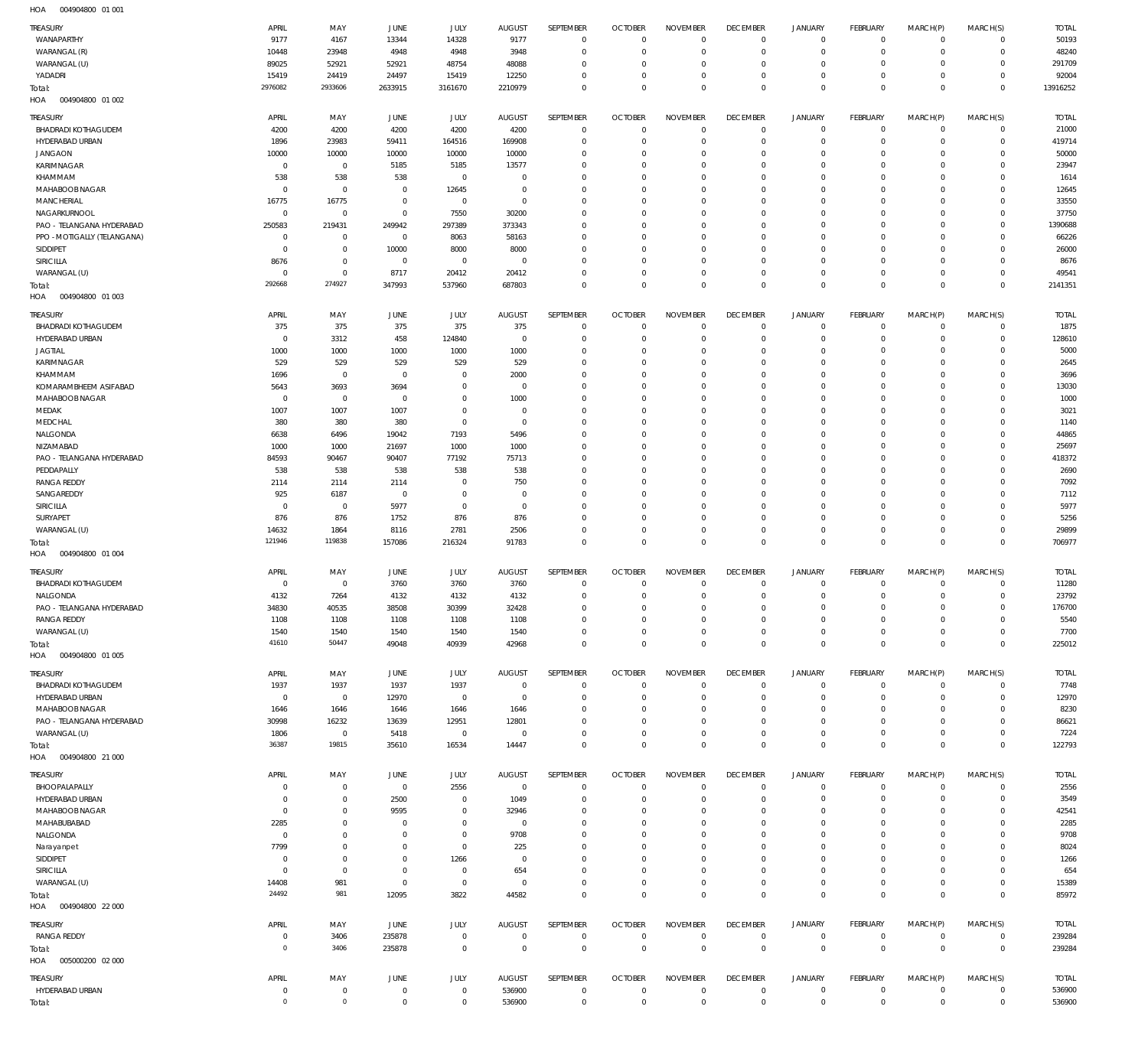005100105 81 001 HOA

| $\cdots$<br>000100100      |                |                |                |                |                |                  |                |                     |                 |                     |                |             |                |                 |
|----------------------------|----------------|----------------|----------------|----------------|----------------|------------------|----------------|---------------------|-----------------|---------------------|----------------|-------------|----------------|-----------------|
| TREASURY                   | APRIL          | MAY            | <b>JUNE</b>    | <b>JULY</b>    | <b>AUGUST</b>  | SEPTEMBER        | <b>OCTOBER</b> | <b>NOVEMBER</b>     | <b>DECEMBER</b> | <b>JANUARY</b>      | FEBRUARY       | MARCH(P)    | MARCH(S)       | <b>TOTAL</b>    |
| HYDERABAD URBAN            | $\mathbf 0$    | 600            | 3020           | 1800           | 600            | $\mathbb O$      | $\mathbf 0$    | $\mathbf 0$         | $\mathbf 0$     | $\overline{0}$      | $\mathbf{0}$   | $\mathbf 0$ | $\overline{0}$ | 6020            |
| Total:                     | $\circ$        | 600            | 3020           | 1800           | 600            | $\bf 0$          | $\overline{0}$ | $\mathbf 0$         | $\overline{0}$  | $\mathbf 0$         | $\overline{0}$ | $\mathbf 0$ | $\overline{0}$ | 6020            |
| HOA<br>005500102 81 001    |                |                |                |                |                |                  |                |                     |                 |                     |                |             |                |                 |
|                            | APRIL          |                |                |                |                |                  |                |                     | <b>DECEMBER</b> |                     |                |             |                |                 |
| TREASURY                   |                | MAY            | JUNE           | JULY           | <b>AUGUST</b>  | SEPTEMBER        | <b>OCTOBER</b> | <b>NOVEMBER</b>     |                 | <b>JANUARY</b>      | FEBRUARY       | MARCH(P)    | MARCH(S)       | <b>TOTAL</b>    |
| HYDERABAD URBAN            | 66755995       | 89530277       | 85116293       | 86538896       | 76829978       | 0                | $\overline{0}$ | $\mathbf 0$         | 0               | $\mathbf 0$         | $\overline{0}$ | $\mathbf 0$ | $\overline{0}$ | 404771439       |
| MEDAK                      | 19216          | $\mathbf 0$    | 19216          | $\mathbf 0$    | $^{\circ}$     | $\bf 0$          | $\mathbf 0$    | $\mathbf 0$         | $\mathbf 0$     | $\mathbf 0$         | $\circ$        | $\mathbf 0$ | $\overline{0}$ | 38432           |
| NALGONDA                   | 15939          | $\mathbb O$    | 6575           | 110020         | $^{\circ}$     | $\mathbf 0$      | $\mathbf 0$    | $\mathbf 0$         | $\mathbf 0$     | $\mathbf 0$         | $\circ$        | $\mathbf 0$ | $\overline{0}$ | 132534          |
| NIZAMABAD                  | 0              | $\mathbf 0$    | 84000          | $\mathbf 0$    | $^{\circ}$     | $\bf 0$          | 0              | 0                   | $\mathbf 0$     | $\mathbf 0$         | $\circ$        | $\mathbf 0$ | $\circ$        | 84000           |
| Total:                     | 66791150       | 89530277       | 85226084       | 86648916       | 76829978       | $\mathbf 0$      | $\mathbf 0$    | $\mathbf 0$         | $\overline{0}$  | $\mathbf 0$         | $\overline{0}$ | $\mathbf 0$ | $\overline{0}$ | 405026405       |
| HOA<br>005500103 01 001    |                |                |                |                |                |                  |                |                     |                 |                     |                |             |                |                 |
|                            |                |                |                |                |                |                  |                |                     |                 |                     |                |             |                |                 |
| <b>TREASURY</b>            | APRIL          | MAY            | <b>JUNE</b>    | <b>JULY</b>    | <b>AUGUST</b>  | <b>SEPTEMBER</b> | <b>OCTOBER</b> | <b>NOVEMBER</b>     | <b>DECEMBER</b> | <b>JANUARY</b>      | FEBRUARY       | MARCH(P)    | MARCH(S)       | <b>TOTAL</b>    |
| <b>BHADRADI KOTHAGUDEM</b> | $^{\circ}$     | $\mathbf 0$    | $\mathbf 0$    | $\mathbf 0$    | 1000           | $\mathbf 0$      | $\mathbf 0$    | $\Omega$            | $\mathbf 0$     | $\overline{0}$      | $\mathbf{0}$   | $\mathbf 0$ | $\mathbf{0}$   | 1000            |
| NALGONDA                   | 8200           | $\mathbb O$    | $^{\circ}$     | $\mathbf 0$    | $\mathbf{0}$   | $\mathbf 0$      | $\mathbf 0$    | $\Omega$            | $\mathbf 0$     | $\mathbf 0$         | $\mathbf{0}$   | $\Omega$    | $\mathbf{0}$   | 8200            |
| NIRMAL                     | 0              | $\mathbf 0$    | $\mathbf 0$    | $\mathbf 0$    | 100            | $\mathbf 0$      | $\mathbf 0$    | $\mathbf 0$         | $\mathbf 0$     | $\mathbf 0$         | $\mathbf 0$    | $\mathbf 0$ | $\mathbf{0}$   | 100             |
| <b>RANGA REDDY</b>         | 0              | $\mathbf 0$    | $^{\circ}$     | 25000          | $\mathbf{0}$   | $\mathbf 0$      | 0              | $\Omega$            | $\mathbf 0$     | $\mathbf 0$         | $\mathbf 0$    | $\Omega$    | $\mathbf 0$    | 25000           |
| SANGAREDDY                 | 0              | $\mathbf 0$    | $\mathbb O$    | 500            | $\mathbf{0}$   | $\mathbf 0$      | $\mathbf 0$    | $\mathbf 0$         | $\mathbf 0$     | $\mathbf 0$         | $\mathbf{0}$   | $\mathbf 0$ | $\mathbf{0}$   | 500             |
| Total:                     | 8200           | $\mathbf 0$    | $\mathbf 0$    | 25500          | 1100           | $\mathbf 0$      | $\mathbf 0$    | $\Omega$            | $\mathbf 0$     | $\mathbf 0$         | $\overline{0}$ | $\Omega$    | $\mathbf 0$    | 34800           |
| HOA<br>005500104 01 000    |                |                |                |                |                |                  |                |                     |                 |                     |                |             |                |                 |
|                            |                |                |                |                |                |                  |                |                     |                 |                     |                |             |                |                 |
| TREASURY                   | APRIL          | MAY            | <b>JUNE</b>    | JULY           | <b>AUGUST</b>  | SEPTEMBER        | <b>OCTOBER</b> | <b>NOVEMBER</b>     | <b>DECEMBER</b> | <b>JANUARY</b>      | FEBRUARY       | MARCH(P)    | MARCH(S)       | <b>TOTAL</b>    |
| MEDAK                      | 0              | $\overline{0}$ | $\overline{0}$ | 1500           | 750            | 0                | $\mathbf 0$    | $\mathbf 0$         | 0               | $\overline{0}$      | $\overline{0}$ | $\mathbf 0$ | $\circ$        | 2250            |
| NIZAMABAD                  | $\mathbf 0$    | 2000           | 1500           | 2000           | 6000           | $\mathbb O$      | $\mathbf 0$    | $\mathbf 0$         | $\mathbf 0$     | $\mathbf 0$         | $\circ$        | $\mathbf 0$ | $\circ$        | 11500           |
| SANGAREDDY                 | 1500           | 750            | 2250           | 750            | 3000           | $\mathbf 0$      | $\mathbf 0$    | $\mathbf 0$         | $\mathbf 0$     | $\mathbf 0$         | $\mathbf{0}$   | $\mathbf 0$ | $\mathbf{0}$   | 8250            |
| SIDDIPET                   | 2500           | 1000           | 7500           | $\mathbb O$    | 3000           | $\mathbb O$      | 0              | 0                   | $\mathbf 0$     | $\mathbf 0$         | $\circ$        | $^{\circ}$  | $\circ$        | 14000           |
| Total:                     | 4000           | 3750           | 11250          | 4250           | 12750          | $\mathbb O$      | $\mathbf 0$    | $\mathbf 0$         | $\overline{0}$  | $\mathbf 0$         | $\overline{0}$ | $\mathbf 0$ | $\overline{0}$ | 36000           |
| HOA<br>005500105 04 800    |                |                |                |                |                |                  |                |                     |                 |                     |                |             |                |                 |
|                            |                |                |                |                |                |                  |                |                     |                 |                     |                |             |                |                 |
| TREASURY                   | APRIL          | MAY            | JUNE           | JULY           | <b>AUGUST</b>  | SEPTEMBER        | <b>OCTOBER</b> | <b>NOVEMBER</b>     | <b>DECEMBER</b> | <b>JANUARY</b>      | FEBRUARY       | MARCH(P)    | MARCH(S)       | <b>TOTAL</b>    |
| HYDERABAD URBAN            | 1171906        | 615472         | 979208         | 1604412        | 1185758        | $\mathbf 0$      | $\overline{0}$ | $\mathbf 0$         | $\overline{0}$  | $\mathbf 0$         | $\mathbf{0}$   | $^{\circ}$  | $\overline{0}$ | 5556756         |
| Total:                     | 1171906        | 615472         | 979208         | 1604412        | 1185758        | $\mathbb O$      | $\mathbf 0$    | $\mathbf 0$         | $\overline{0}$  | $\bf 0$             | $\overline{0}$ | $\mathbf 0$ | $\,0\,$        | 5556756         |
| HOA<br>005500800 01 000    |                |                |                |                |                |                  |                |                     |                 |                     |                |             |                |                 |
|                            |                |                |                |                |                |                  |                |                     |                 |                     |                |             |                |                 |
| TREASURY                   | APRIL          | MAY            | <b>JUNE</b>    | JULY           | <b>AUGUST</b>  | SEPTEMBER        | <b>OCTOBER</b> | <b>NOVEMBER</b>     | <b>DECEMBER</b> | <b>JANUARY</b>      | FEBRUARY       | MARCH(P)    | MARCH(S)       | <b>TOTAL</b>    |
| ADILABAD                   | 0              | $\mathbf 0$    | $\overline{0}$ | $\mathbb O$    | 300            | 0                | 0              | $\mathbf 0$         | 0               | $\mathbf 0$         | $\overline{0}$ | $\mathbf 0$ | $\overline{0}$ | 300             |
| MEDCHAL                    | 0              | $\mathbf 0$    | $\overline{0}$ | 12000          | $\mathbf 0$    | $\mathbb O$      | $\overline{0}$ | $\mathbf 0$         | $\overline{0}$  | $\mathbf 0$         | $\overline{0}$ | $\mathbf 0$ | $\overline{0}$ | 12000           |
| Total:                     | $\overline{0}$ | $\mathbf 0$    | $\overline{0}$ | 12000          | 300            | $\mathbb O$      | $\overline{0}$ | $\mathbf 0$         | $\overline{0}$  | $\bf 0$             | $\overline{0}$ | $\mathbf 0$ | $\overline{0}$ | 12300           |
| HOA<br>005500800 05 001    |                |                |                |                |                |                  |                |                     |                 |                     |                |             |                |                 |
|                            | APRIL          |                |                |                |                |                  |                |                     |                 | <b>JANUARY</b>      |                |             |                | <b>TOTAL</b>    |
| TREASURY                   |                | MAY            | <b>JUNE</b>    | JULY           | <b>AUGUST</b>  | SEPTEMBER        | <b>OCTOBER</b> | <b>NOVEMBER</b>     | <b>DECEMBER</b> |                     | FEBRUARY       | MARCH(P)    | MARCH(S)       |                 |
| <b>BHADRADI KOTHAGUDEM</b> | 3000           | 5000           | 2000           | 3000           | 1000           | $\mathbf 0$      | $\mathbf 0$    | $\mathbf 0$         | $\mathbf 0$     | 0                   | $\mathbf 0$    | $\mathbf 0$ | $\overline{0}$ | 14000           |
| HYDERABAD URBAN            | $\mathbf 0$    | 3442600        | 3550218        | 1880688        | 2674064        | $\mathbf 0$      | $\mathbf 0$    | $\Omega$            | $\mathbf 0$     | $\mathbf 0$         | $\mathbf 0$    | $\Omega$    | $\circ$        | 11547570        |
| JOGULAMBA GADWAL           | 3362           | 26804          | $^{\circ}$     | 6160           | 17237          | $\mathbf 0$      | $\mathbf 0$    | $\mathbf 0$         | $\mathbf 0$     | $\mathbf 0$         | $^{\circ}$     | $\mathbf 0$ | $\mathbf{0}$   | 53563           |
| KARIMNAGAR                 | 0              | $\mathbf 0$    | 8000           | $\mathbf 0$    | $^{\circ}$     | $\mathbf 0$      | 0              | $\Omega$            | $\mathbf 0$     | 0                   | $\mathbf 0$    | $\Omega$    | $\mathbf 0$    | 8000            |
| NALGONDA                   | 0              | 1000           | $^{\circ}$     | $\mathbf 0$    | $\mathbf{0}$   | $\mathbf 0$      | 0              | $\Omega$            | $\mathbf 0$     | $\mathbf 0$         | $\mathbf 0$    | $\Omega$    | $\mathbf{0}$   | 1000            |
| <b>RANGA REDDY</b>         | 0              | $\mathbf 0$    | $\overline{0}$ | $\mathbf 0$    | 3097634        | $\mathbf 0$      | 0              | $\Omega$            | $\mathbf 0$     | $\mathbf 0$         | $\mathbf 0$    | $\Omega$    | $\mathbf 0$    | 3097634         |
| SANGAREDDY                 | $\mathbf 0$    | $\mathbf 0$    | 5000           | $\mathbf 0$    | $\mathbf{0}$   | $\mathbf 0$      | 0              | $\Omega$            | $\mathbf 0$     | $\mathbf 0$         | $\mathbf 0$    | $\Omega$    | $\mathbf 0$    | 5000            |
| SIRICILLA                  | 4000           | $\mathbb O$    | $^{\circ}$     | $\mathbf 0$    | $\mathbf{0}$   | $\mathbf 0$      | 0              | $\Omega$            | $\mathbf 0$     | $\mathbf 0$         | $\mathbf 0$    | $\Omega$    | $\mathbf 0$    | 4000            |
| WARANGAL (U)               | 0              | $\mathbf 0$    | $^{\circ}$     | 13050          | 2610           | $\mathbf 0$      | $\mathbf 0$    | $\Omega$            | $\Omega$        | $\mathbf 0$         | $\Omega$       | $\Omega$    | $\Omega$       | 15660           |
| Total:                     | 10362          | 3475404        | 3565218        | 1902898        | 5792545        | $\Omega$         | $\Omega$       | $\Omega$            | $\Omega$        | $\Omega$            | $\Omega$       | $\Omega$    | $\overline{0}$ | 14746427        |
| 005500800 05800<br>HOA     |                |                |                |                |                |                  |                |                     |                 |                     |                |             |                |                 |
|                            |                |                |                |                |                |                  |                |                     |                 |                     |                |             |                |                 |
| TREASURY                   | APRIL          | MAY            | JUNE           | JULY           | <b>AUGUST</b>  | SEPTEMBER        | <b>OCTOBER</b> | <b>NOVEMBER</b>     | <b>DECEMBER</b> | <b>JANUARY</b>      | FEBRUARY       | MARCH(P)    | MARCH(S)       | <b>TOTAL</b>    |
| ADILABAD                   | $\mathbf 0$    | 1000           | 3000           | 176200         | 3500           | 0                | $\mathbf 0$    | $\mathbf 0$         | $\mathbf 0$     | $\overline{0}$      | $\circ$        | 0           | $\circ$        | 183700          |
| BHADRADI KOTHAGUDEM        | 2900           | 2000           | 500            | 5509           | 4576           | $\mathbf 0$      | $\mathbf 0$    | $\mathbf 0$         | $\mathbf 0$     | $\mathbf 0$         | $\overline{0}$ | $\mathbf 0$ | $\overline{0}$ | 15485           |
| BHOOPALAPALLY              | 0              | $\mathbf 0$    | 2700           | 33450          | $\mathbf 0$    | 0                | 0              | $\mathbf 0$         | 0               | $\mathbf 0$         | $\circ$        | $\mathbf 0$ | $\circ$        | 36150           |
| HYDERABAD URBAN            | $\mathbf 0$    | $\mathbf 0$    | 1500           | 202200         | 1500           | $\mathbb O$      | $\mathbf 0$    | $\mathbf 0$         | $\mathbf 0$     | $\mathbf 0$         | $\circ$        | $\mathbf 0$ | $\mathbf{0}$   | 205200          |
| <b>JAGTIAL</b>             | 8660           | 5000           | $\overline{0}$ | 5200           | 14500          | $\mathbb O$      | $\mathbf 0$    | $\mathbf 0$         | $\mathbf 0$     | $\mathbf 0$         | $\circ$        | $\mathbf 0$ | $\circ$        | 33360           |
| JOGULAMBA GADWAL           | 0              |                |                |                |                |                  |                |                     |                 |                     |                |             |                | 11970           |
| KAMAREDDY                  |                |                |                |                |                |                  |                |                     |                 |                     |                |             |                |                 |
| KARIMNAGAR                 |                | $\mathbb O$    | $\overline{0}$ | $\mathbf 0$    | 11970          | $\mathbf 0$      | $\mathbf 0$    | $\mathbf 0$         | $\mathbf 0$     | $\mathbf 0$         | $\mathbf 0$    | $\mathbf 0$ | $\mathbf{0}$   |                 |
|                            | $\mathbf 0$    | 1000           | $\mathbf 0$    | 33000          | $\mathbf 0$    | $\mathbb O$      | $\mathbf 0$    | $\mathbf 0$         | $\mathbf 0$     | $\mathbf 0$         | $\circ$        | $\mathbf 0$ | $\circ$        | 34000           |
|                            | 9800           | 3000           | 7925           | 10700          | 4500           | $\mathbb O$      | 0              | $\mathbf 0$         | $\mathbf 0$     | $\mathbf 0$         | $\circ$        | $\mathbf 0$ | $\mathbf{0}$   | 35925           |
| KHAMMAM                    | 14500          | 16500          | 36500          | 11000          | 10000          | $\mathbf 0$      | $\mathbf 0$    | $\mathbf 0$         | $\mathbf 0$     | $\mathbf 0$         | $\mathbf{0}$   | $\mathbf 0$ | $\circ$        | 88500           |
| KOMARAMBHEEM ASIFABAD      | 3100           | $\mathbb O$    | $\mathbf 0$    | 100            | 1800           | $\mathbf 0$      | $\mathbf 0$    | $\mathbf 0$         | $\mathbf 0$     | $\mathbf 0$         | $\circ$        | $\mathbf 0$ | $\mathbf{0}$   | 5000            |
| MAHABOOB NAGAR             | 10500          | $\mathbf 0$    | $\mathbf 0$    | 21000          | $\overline{0}$ | $\mathbb O$      | $\mathbf 0$    | $\mathbf 0$         | $\mathbf 0$     | $\mathbf 0$         | $\mathbf 0$    | $\mathbf 0$ | $\mathbf{0}$   | 31500           |
| MAHABUBABAD                | 50247          | $\mathbf 0$    | $\mathbb O$    | 26199          | 63394          | $\mathbf 0$      | 0              | $\mathbf 0$         | $\mathbf 0$     | $\mathbf 0$         | $\circ$        | $\mathbf 0$ | $\mathbf{0}$   | 139840          |
| MANCHERIAL                 | 7000           | 5000           | $\mathbf 0$    | 7300           | 15700          | $\mathbb O$      | 0              | $\mathbf 0$         | $\mathbf 0$     | $\mathbf 0$         | $\mathbf 0$    | $\mathbf 0$ | $\mathbf{0}$   | 35000           |
| MEDAK                      | 5000           | 5000           | 5000           | 10000          | $\mathbf 0$    | $\mathbf 0$      | $\mathbf 0$    | $\mathbf 0$         | $\mathbf 0$     | $\mathbf 0$         | $\circ$        | $\mathbf 0$ | $\mathbf{0}$   | 25000           |
| Mulugu                     | 0              | 4084           | 16300          | 24800          | $\mathbf 0$    | $\mathbb O$      | 0              | $\mathbf 0$         | $\mathbf 0$     | $\mathbf 0$         | $\circ$        | $\mathbf 0$ | $\circ$        | 45184           |
| NALGONDA                   | 9500           | 100            | $\overline{0}$ | 3400           | 4800           | $\mathbf 0$      | $\mathbf 0$    | $\mathbf 0$         | $\mathbf 0$     | $\mathbf 0$         | $\mathbf{0}$   | $\mathbf 0$ | $\mathbf{0}$   | 17800           |
| NIRMAL                     | 0              | $\overline{0}$ | $\overline{0}$ | 6900           | 100            | $\mathbb O$      | 0              | $\mathbf 0$         | $\mathbf 0$     | $\mathbf 0$         | $\circ$        | $\mathbf 0$ | $\circ$        | 7000            |
|                            |                |                |                |                |                | $\mathbf 0$      | $\mathbf 0$    | $\mathbf 0$         | $\mathbf 0$     | $\mathbf 0$         | $\mathbf 0$    | $\mathbf 0$ | $\mathbf{0}$   |                 |
| NIZAMABAD                  | 15590          | 6000           | 25980          | 32000          | 17298          |                  |                |                     |                 |                     |                |             |                | 96868           |
| PEDDAPALLY                 | 7100           | $\overline{0}$ | 7000           | 4500           | 2000           | $\mathbb O$      | $\mathbf 0$    | $\mathbf 0$         | $\mathbf 0$     | $\mathbf 0$         | $\circ$        | $\mathbf 0$ | $\circ$        | 20600           |
| <b>RANGA REDDY</b>         | 1500           | $\mathbf 0$    | $\overline{0}$ | $\mathbb O$    | $\mathbf 0$    | $\mathbb O$      | 0              | $\mathbf 0$         | $\mathbf 0$     | $\mathbf 0$         | $\circ$        | $\mathbf 0$ | $\mathbf{0}$   | 1500            |
| SANGAREDDY                 | 10000          | 20000          | 10500          | 10000          | 19216          | $\mathbb O$      | $\mathbf 0$    | $\mathbf 0$         | $\mathbf 0$     | $\mathbf 0$         | $\circ$        | $\mathbf 0$ | $\circ$        | 69716           |
| SIDDIPET                   | 20000          | $\mathbf 0$    | 16000          | 5000           | 5000           | $\mathbf 0$      | $\mathbf 0$    | $\mathbf 0$         | $\mathbf 0$     | $\mathbf 0$         | $\circ$        | $\mathbf 0$ | $\mathbf{0}$   | 46000           |
| SIRICILLA                  | 3500           | 1500           | 8000           | 300            | 141830         | $\mathbb O$      | $\mathbf 0$    | $\mathbf 0$         | $\mathbf 0$     | $\mathbf 0$         | $\mathbf{0}$   | $\mathbf 0$ | $\circ$        | 155130          |
| SURYAPET                   | 700            | $\mathbf 0$    | $\overline{0}$ | $\mathbf 0$    | 2000           | $\mathbf 0$      | 0              | $\mathbf 0$         | $\mathbf 0$     | $\mathbf 0$         | $\circ$        | $\mathbf 0$ | $\circ$        | 2700            |
| VIKARABAD                  | 61530          | $\mathbf 0$    | 1000           | 223290         | 50605          | $\mathbb O$      | $\mathbf 0$    | $\mathbf 0$         | $\mathbf 0$     | $\mathbf 0$         | $\mathbf 0$    | $\mathbf 0$ | $\circ$        | 336425          |
| WANAPARTHY                 | $\mathbf 0$    | $\mathbf 0$    | $\mathbf 0$    | $\mathbb O$    | 8000           | $\mathbf 0$      | $\mathbf 0$    | $\mathbf 0$         | $\mathbf 0$     | $\mathbf 0$         | $\circ$        | $\mathbf 0$ | $\mathbf{0}$   | 8000            |
| WARANGAL (R)               | 200            | $\mathbf 0$    | $\overline{0}$ | $\mathbf 0$    | $\mathbf 0$    | $\mathbb O$      | 0              | $\mathbf 0$         | $\mathbf 0$     | $\mathbf 0$         | $\circ$        | $\mathbf 0$ | $\circ$        | 200             |
| WARANGAL (U)               | 38538          | 48190          | 133741         | 103651         | 104910         | $\mathbf 0$      | 0              | $\mathbf 0$         | $\mathbf 0$     | $\mathbf 0$         | $\circ$        | $\mathbf 0$ | $\mathbf{0}$   | 429030          |
|                            | 0              | $\mathbb O$    | $\overline{0}$ |                | $\mathbf 0$    | $\mathbb O$      | 0              | 0                   | $\mathbf 0$     | $\mathbf 0$         | $\circ$        | $\mathbf 0$ | $\circ$        |                 |
| YADADRI<br>Total:          | 279865         | 118374         | 275646         | 5000<br>960699 | 487199         | $\mathbf 0$      | $\mathbf 0$    | $\mathsf{O}\xspace$ | $\bf 0$         | $\mathsf{O}\xspace$ | $\mathbf 0$    | $\mathbf 0$ | $\overline{0}$ | 5000<br>2121783 |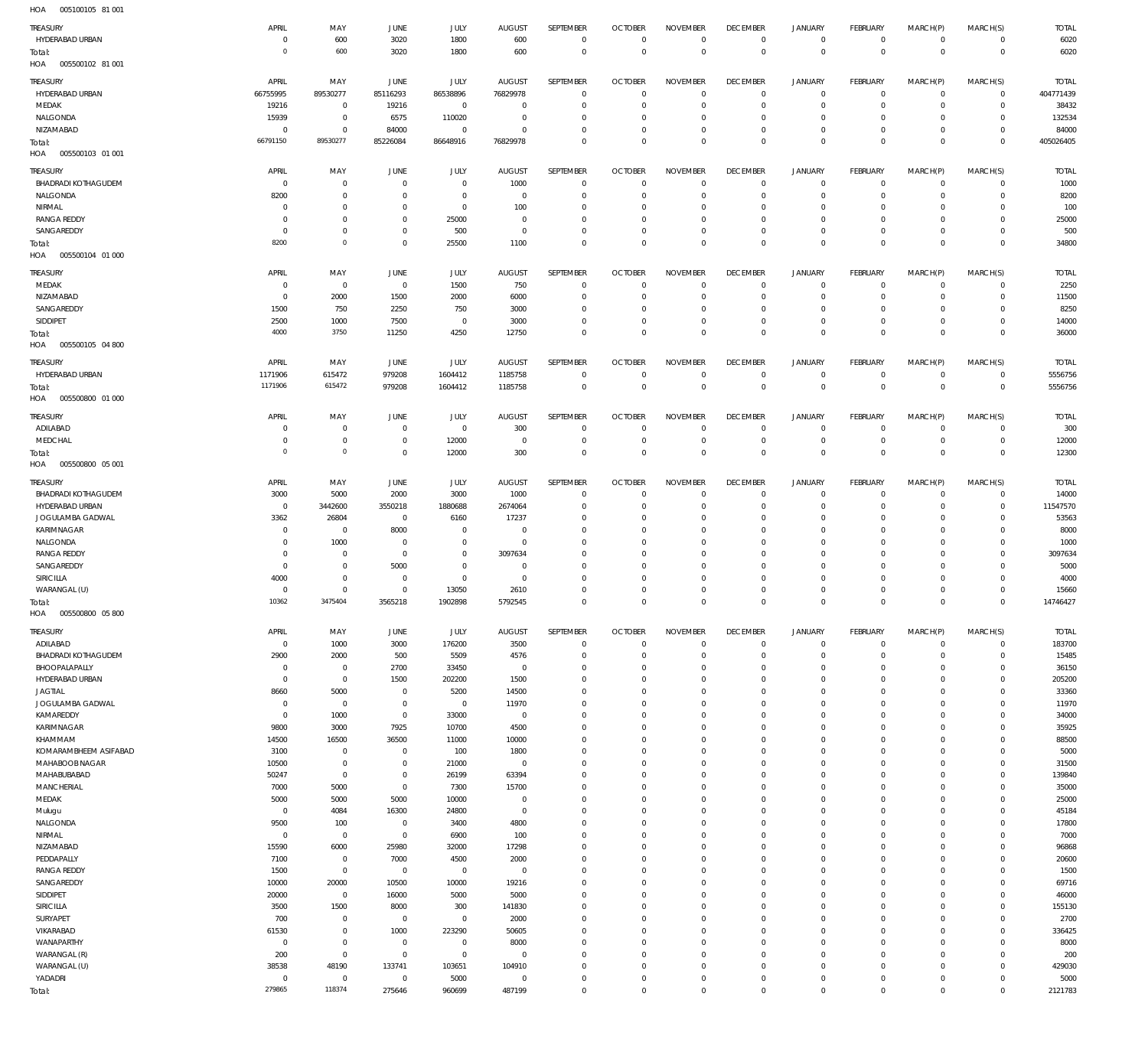005500800 06 001 HOA

| TREASURY                   | APRIL          | MAY              | JUNE           | <b>JULY</b> | <b>AUGUST</b>  | SEPTEMBER   | <b>OCTOBER</b> | <b>NOVEMBER</b> | <b>DECEMBER</b> | <b>JANUARY</b>      | FEBRUARY       | MARCH(P)       | MARCH(S)       | <b>TOTAL</b> |
|----------------------------|----------------|------------------|----------------|-------------|----------------|-------------|----------------|-----------------|-----------------|---------------------|----------------|----------------|----------------|--------------|
| <b>BHADRADI KOTHAGUDEM</b> | 90200          | 39000            | 48000          | 76000       | 85100          | $\mathbf 0$ | $\overline{0}$ | $\mathbf 0$     | $\overline{0}$  | $\overline{0}$      | $\overline{0}$ | $\mathbf 0$    | $\overline{0}$ | 338300       |
| HYDERABAD URBAN            | 21000          | 10500            | 50000          | 49000       | 29000          | $\mathbf 0$ | $\mathbf 0$    | $\mathbf 0$     | $\mathbf 0$     | $\mathbf 0$         | $\mathbf{0}$   | $\mathbf 0$    | $\mathbf{0}$   | 159500       |
|                            |                |                  |                |             |                |             |                |                 |                 |                     |                |                |                |              |
| <b>JAGTIAL</b>             | 6000           | $\overline{0}$   | 1000           | 8000        | 6000           | $\mathbf 0$ | $\mathbf 0$    | $\Omega$        | $\mathbf 0$     | $\mathbf 0$         | $\mathbf{0}$   | $\Omega$       | $\mathbf{0}$   | 21000        |
| KAMAREDDY                  | 1000           | $\overline{0}$   | $\overline{0}$ | $\mathbb O$ | $\overline{0}$ | $\mathbf 0$ | $\mathbf 0$    | $\mathbf 0$     | $\mathbf 0$     | $\mathbf 0$         | $\mathbf{0}$   | $\Omega$       | $\mathbf{0}$   | 1000         |
| KARIMNAGAR                 | 48330          | 1000             | 32050          | 62000       | 48000          | $\mathbf 0$ | $\Omega$       | $\Omega$        | $\Omega$        | $\mathbf 0$         | $\mathbf{0}$   | $\Omega$       | $\mathbf{0}$   | 191380       |
| KHAMMAM                    | $^{\circ}$     | 1000             | $\overline{0}$ | $\mathbb O$ | $\overline{0}$ | $\mathbf 0$ | $\mathbf 0$    | $\mathbf 0$     | $\mathbf 0$     | $\mathbf 0$         | $\mathbf{0}$   | $\Omega$       | $\mathbf{0}$   | 1000         |
|                            |                |                  |                |             |                |             |                |                 |                 |                     |                |                |                |              |
| <b>MANCHERIAL</b>          | 2000           | $\overline{0}$   | $\overline{0}$ | $\mathbb O$ | $\overline{0}$ | $\mathbf 0$ | $\mathbf 0$    | $\Omega$        | $\mathbf 0$     | $\mathbf 0$         | $\mathbf{0}$   | $\Omega$       | $\mathbf 0$    | 2000         |
| PEDDAPALLY                 | 163000         | 9500             | 9000           | 17000       | 8000           | $\Omega$    | $\Omega$       | $\Omega$        | $\Omega$        | $\Omega$            | $\mathbf{0}$   | $\Omega$       | $\mathbf{0}$   | 206500       |
| <b>RANGA REDDY</b>         | 46160          | 86000            | 309007         | 535006      | 543020         | $\mathbf 0$ | $\mathbf 0$    | $\mathbf 0$     | $\mathbf 0$     | $\mathbf 0$         | $\mathbf{0}$   | $\Omega$       | $\mathbf{0}$   | 1519193      |
| SIRICILLA                  | 25000          | 2000             | 12000          | 11000       | 14000          | $\mathbf 0$ | $\mathbf 0$    | $\mathbf 0$     | $\mathbf 0$     | $\mathbf 0$         | $\mathbf{0}$   | $\Omega$       | $\mathbf{0}$   | 64000        |
|                            |                |                  |                |             |                |             |                |                 |                 |                     |                |                |                |              |
| Total:                     | 402690         | 149000           | 461057         | 758006      | 733120         | $\mathbf 0$ | $\mathbf 0$    | $\mathbf 0$     | $\overline{0}$  | $\mathbf 0$         | $\overline{0}$ | $\mathbf 0$    | $\overline{0}$ | 2503873      |
| HOA<br>005500800 06 800    |                |                  |                |             |                |             |                |                 |                 |                     |                |                |                |              |
|                            |                |                  |                |             |                |             |                |                 |                 |                     |                |                |                |              |
| TREASURY                   | APRIL          | MAY              | <b>JUNE</b>    | <b>JULY</b> | <b>AUGUST</b>  | SEPTEMBER   | <b>OCTOBER</b> | <b>NOVEMBER</b> | <b>DECEMBER</b> | <b>JANUARY</b>      | FEBRUARY       | MARCH(P)       | MARCH(S)       | <b>TOTAL</b> |
| HYDERABAD URBAN            | 1000           | $^{\circ}$       | $^{\circ}$     | $\mathbf 0$ | $\overline{0}$ | $\mathbf 0$ | $\mathbf 0$    | $\Omega$        | $\mathbf 0$     | $\mathbf 0$         | $\mathbf{0}$   | $\circ$        | $\mathbf{0}$   | 1000         |
| <b>MANCHERIAL</b>          | $^{\circ}$     | $\mathbf 0$      | $^{\circ}$     | 100         | $\Omega$       | $\mathbf 0$ | $\mathbf 0$    | $\Omega$        | $\mathbf 0$     | $\mathbf 0$         | $\mathbf{0}$   | $\circ$        | $\mathbf{0}$   | 100          |
|                            |                |                  |                |             |                |             |                |                 |                 |                     |                |                |                |              |
| <b>RANGA REDDY</b>         | 13267          | $\mathbf 0$      | $^{\circ}$     | $^{\circ}$  | $\Omega$       | $\mathbf 0$ | $\mathbf 0$    | $\mathbf 0$     | $\mathbf 0$     | $\mathbf 0$         | $\mathbf 0$    | $\circ$        | $\mathbf 0$    | 13267        |
| Total:                     | 14267          | $\mathbb O$      | $\mathbf 0$    | 100         | $\Omega$       | $\Omega$    | $\mathbf 0$    | $\Omega$        | $\mathbf 0$     | $\mathbf 0$         | $\overline{0}$ | $\Omega$       | $\mathbf 0$    | 14367        |
| HOA<br>005500800 08 001    |                |                  |                |             |                |             |                |                 |                 |                     |                |                |                |              |
|                            |                |                  |                |             |                |             |                |                 |                 |                     |                |                |                |              |
| TREASURY                   | APRIL          | MAY              | <b>JUNE</b>    | JULY        | <b>AUGUST</b>  | SEPTEMBER   | <b>OCTOBER</b> | <b>NOVEMBER</b> | <b>DECEMBER</b> | <b>JANUARY</b>      | FEBRUARY       | MARCH(P)       | MARCH(S)       | <b>TOTAL</b> |
| HYDERABAD URBAN            | $^{\circ}$     | $\mathbb O$      | $\circ$        | $\mathbf 0$ | 5750           | $\bf 0$     | $\overline{0}$ | $\mathbf 0$     | $\overline{0}$  | $\overline{0}$      | $\overline{0}$ | $\mathbf 0$    | $\circ$        | 5750         |
|                            | $\overline{0}$ | $\mathbb O$      |                |             |                |             |                |                 |                 |                     |                |                |                |              |
| Total:                     |                |                  | $\overline{0}$ | $\mathbf 0$ | 5750           | $\mathbf 0$ | $\overline{0}$ | $\mathbf 0$     | $\overline{0}$  | $\mathbf 0$         | $\overline{0}$ | $\mathbf 0$    | $\overline{0}$ | 5750         |
| 005500800 08 800<br>HOA    |                |                  |                |             |                |             |                |                 |                 |                     |                |                |                |              |
|                            |                |                  |                |             |                |             |                |                 |                 |                     |                |                |                |              |
| TREASURY                   | APRIL          | MAY              | <b>JUNE</b>    | JULY        | <b>AUGUST</b>  | SEPTEMBER   | <b>OCTOBER</b> | <b>NOVEMBER</b> | <b>DECEMBER</b> | <b>JANUARY</b>      | FEBRUARY       | MARCH(P)       | MARCH(S)       | <b>TOTAL</b> |
| HYDERABAD URBAN            | 43600          | $\mathbf 0$      | $\mathbf 0$    | 48300       | $\overline{0}$ | $\mathbf 0$ | $\overline{0}$ | $\mathbf 0$     | $\overline{0}$  | $\mathbf 0$         | $\mathbf{0}$   | $\mathbf 0$    | $\circ$        | 91900        |
| Total:                     | 43600          | $\mathbb O$      | $\overline{0}$ | 48300       | $\overline{0}$ | $\mathbf 0$ | $\mathbf 0$    | $\mathbf 0$     | $\overline{0}$  | $\mathbf 0$         | $\overline{0}$ | $\overline{0}$ | $\overline{0}$ | 91900        |
| HOA<br>005500800 10 001    |                |                  |                |             |                |             |                |                 |                 |                     |                |                |                |              |
|                            |                |                  |                |             |                |             |                |                 |                 |                     |                |                |                |              |
| TREASURY                   | APRIL          | MAY              | JUNE           | JULY        | <b>AUGUST</b>  | SEPTEMBER   | <b>OCTOBER</b> | <b>NOVEMBER</b> | <b>DECEMBER</b> | <b>JANUARY</b>      | FEBRUARY       | MARCH(P)       | MARCH(S)       | <b>TOTAL</b> |
|                            |                |                  |                |             |                |             |                |                 |                 |                     |                |                |                |              |
| MEDCHAL                    | 546300         | 1271769          | 531775         | 1278228     | 487454         | $\mathbb O$ | $\overline{0}$ | $\mathbf 0$     | $\overline{0}$  | $\overline{0}$      | $\overline{0}$ | $\mathbf 0$    | $\overline{0}$ | 4115526      |
| <b>RANGA REDDY</b>         | 369720         | 127500           | 211700         | 770701      | 603054         | $\bf 0$     | $\mathbf 0$    | $\mathbf 0$     | $\mathbf 0$     | $\mathbf 0$         | $\mathbf{0}$   | $\mathbf 0$    | $\mathbf{0}$   | 2082675      |
| Total:                     | 916020         | 1399269          | 743475         | 2048929     | 1090508        | $\mathbf 0$ | $\overline{0}$ | $\mathbf 0$     | $\overline{0}$  | $\mathbf 0$         | $\overline{0}$ | $\mathbf 0$    | $\overline{0}$ | 6198201      |
| HOA<br>005500800 80 000    |                |                  |                |             |                |             |                |                 |                 |                     |                |                |                |              |
|                            |                |                  |                |             |                |             |                |                 |                 |                     |                |                |                |              |
| TREASURY                   | APRIL          | MAY              | JUNE           | <b>JULY</b> | <b>AUGUST</b>  | SEPTEMBER   | <b>OCTOBER</b> | <b>NOVEMBER</b> | <b>DECEMBER</b> | <b>JANUARY</b>      | FEBRUARY       | MARCH(P)       | MARCH(S)       | <b>TOTAL</b> |
| <b>BHADRADI KOTHAGUDEM</b> | $^{\circ}$     | $\mathbf 0$      |                | $\mathbf 0$ | $\mathbf 0$    | $\mathbf 0$ | $\mathbf 0$    | $\Omega$        | $\mathbf 0$     | $\mathbf 0$         | $\mathbf 0$    | $\Omega$       | $\mathbf 0$    |              |
|                            |                |                  | 319100         |             |                |             |                |                 |                 |                     |                |                |                | 319100       |
| HYDERABAD URBAN            | $\mathbf 0$    | 711000           | 61757          | 9394        | 6371           | $\mathbf 0$ | $\mathbf 0$    | $\Omega$        | $\mathbf 0$     | $\mathbf 0$         | $\mathbf{0}$   | $\Omega$       | $\mathbf{0}$   | 788522       |
| JOGULAMBA GADWAL           | 6500           | $\mathbf 0$      | $^{\circ}$     | 195370      | $\Omega$       | $\mathbf 0$ | $\mathbf 0$    | $\Omega$        | $\mathbf 0$     | $\mathbf 0$         | $\mathbf 0$    | $\Omega$       | $\mathbf 0$    | 201870       |
| KHAMMAM                    | 17000          | 128200           | $\mathbf 0$    | 34098       | $\Omega$       | $\Omega$    | $\Omega$       | $\Omega$        | $\Omega$        | $\mathbf 0$         | $\Omega$       | $\Omega$       | $\Omega$       | 179298       |
|                            |                |                  |                |             |                |             |                |                 |                 |                     |                |                |                |              |
| KOMARAMBHEEM ASIFABAD      | $\mathbf 0$    | $\mathbf 0$      | $^{\circ}$     | 60300       | $\Omega$       | $\Omega$    | $\Omega$       | $\Omega$        | $\mathbf 0$     | $\mathbf 0$         | $\mathbf 0$    | $\Omega$       | $\mathbf 0$    | 60300        |
| MAHABOOB NAGAR             | 370500         | $\mathbf 0$      | $^{\circ}$     | $^{\circ}$  | $\Omega$       | $\Omega$    | $\Omega$       | $\Omega$        | $\Omega$        | $\Omega$            | $\Omega$       | $\Omega$       | $\Omega$       | 370500       |
| MAHABUBABAD                | 10500          | $\mathbf 0$      | $\mathbf 0$    | $\Omega$    | $\Omega$       | $\Omega$    | $\Omega$       | $\Omega$        | $\Omega$        | $\Omega$            | $\mathbf 0$    | $\Omega$       | $\Omega$       | 10500        |
| MANCHERIAL                 | $^{\circ}$     | $\mathbf 0$      | 25200          | $\Omega$    | $\Omega$       | $\Omega$    | $\mathbf 0$    | $\Omega$        | $\mathbf 0$     | $\mathbf 0$         | $\Omega$       | $\Omega$       | $\mathbf 0$    | 25200        |
|                            |                |                  |                |             |                |             |                |                 |                 |                     |                |                |                |              |
| MEDAK                      | 54350          | $\mathbf 0$      | 33200          | $\Omega$    | $\Omega$       | $\Omega$    | $\Omega$       | $\Omega$        | $\Omega$        | $\Omega$            | $\mathbf 0$    | $\Omega$       | $\Omega$       | 87550        |
| MEDCHAL                    | $^{\circ}$     | 310000           | $^{\circ}$     | $\mathbf 0$ | $^{\circ}$     | $\mathbf 0$ | $\mathbf 0$    | $\Omega$        | $\mathbf 0$     | $\mathbf 0$         | $\mathbf 0$    | $\Omega$       | $\mathbf 0$    | 310000       |
| Mulugu                     | $\Omega$       | $^{\circ}$       | $^{\circ}$     | $\mathbf 0$ | 46500          | $\Omega$    | $\Omega$       | $\Omega$        | $\Omega$        | $\Omega$            | $\Omega$       | $\Omega$       | $\Omega$       | 46500        |
|                            | $\Omega$       | $\mathbf 0$      | $^{\circ}$     |             | $\Omega$       | $\mathbf 0$ | $\mathbf 0$    | $\Omega$        | $\Omega$        | $\Omega$            | $\Omega$       | $\Omega$       | $\mathbf 0$    |              |
| NALGONDA                   |                |                  |                | 54600       |                |             |                |                 |                 |                     |                |                |                | 54600        |
| NIZAMABAD                  | $\Omega$       | $\Omega$         | $\Omega$       | 92700       | $\Omega$       | $\Omega$    | $\Omega$       | $\Omega$        | $\Omega$        | $\Omega$            | $\Omega$       | $\Omega$       | $\Omega$       | 92700        |
| Narayanpet                 | $\Omega$       | $\Omega$         | $\Omega$       | 78200       | $\Omega$       | $\Omega$    | $\Omega$       | $\Omega$        | $\Omega$        | $\Omega$            | $\Omega$       | $\Omega$       | $\Omega$       | 78200        |
| <b>RANGA REDDY</b>         | $^{\circ}$     | $\mathbf 0$      | $\mathbf 0$    | 375000      | $\mathbf{0}$   | $\mathbf 0$ | $\mathbf 0$    | $\Omega$        | $\mathbf 0$     | $\mathbf 0$         | $\mathbf 0$    | $\Omega$       | $\mathbf 0$    | 375000       |
| SANGAREDDY                 | $\mathbf 0$    | $\mathbf 0$      | 5000           |             | $\Omega$       | $\mathbf 0$ | $\mathbf 0$    | $\Omega$        | $\mathbf 0$     | $\mathbf 0$         | $\mathbf 0$    | $\Omega$       | $\mathbf 0$    | 7100         |
|                            |                |                  |                | 2100        |                |             |                |                 |                 |                     |                |                |                |              |
| SIDDIPET                   | $\Omega$       | $\mathbf 0$      | 22500          | $\mathbf 0$ | $\Omega$       | $\mathbf 0$ | $\mathbf 0$    | $\Omega$        | $\mathbf 0$     | $\mathbf 0$         | $\mathbf 0$    | $\Omega$       | $\mathbf 0$    | 22500        |
| SIRICILLA                  | $\Omega$       | 54700            | $\mathbf 0$    | 29500       | $\Omega$       | $\Omega$    | $\mathbf 0$    | $\Omega$        | $\mathbf 0$     | $\mathbf 0$         | $\Omega$       | $\Omega$       | $\Omega$       | 84200        |
| SURYAPET                   | $\mathbf 0$    | $\mathbf 0$      | $\mathbf 0$    | 6800        | $\Omega$       | $\Omega$    | $\mathbf 0$    | $\Omega$        | $\mathbf 0$     | $\mathbf 0$         | $\mathbf 0$    | $\Omega$       | $\mathbf 0$    | 6800         |
| VIKARABAD                  | $\mathbf 0$    | 115000           | $^{\circ}$     | $^{\circ}$  | $^{\circ}$     | $\mathbf 0$ | $\mathbf 0$    | $\Omega$        | $\mathbf 0$     | $\mathbf 0$         | $\Omega$       | $\Omega$       | $\mathbf 0$    | 115000       |
|                            |                |                  |                |             |                |             |                |                 |                 |                     |                |                |                |              |
| WANAPARTHY                 | 6500           | $\mathbf 0$      | $\mathbf 0$    | $\mathbf 0$ | $\mathbf 0$    | $\mathbf 0$ | $\mathbf 0$    | $\Omega$        | $\mathbf 0$     | $\mathbf 0$         | $\mathbf 0$    | $\Omega$       | $\mathbf 0$    | 6500         |
| Total:                     | 465350         | 1318900          | 466757         | 938062      | 52871          | $\mathbf 0$ | $\mathbf 0$    | $\mathbf 0$     | $\mathbf 0$     | $\mathbf 0$         | $\overline{0}$ | $\Omega$       | $\mathbf 0$    | 3241940      |
| HOA<br>005500800 81 001    |                |                  |                |             |                |             |                |                 |                 |                     |                |                |                |              |
|                            |                |                  |                |             |                |             |                |                 |                 |                     |                |                |                |              |
| TREASURY                   | APRIL          | MAY              | JUNE           | JULY        | <b>AUGUST</b>  | SEPTEMBER   | <b>OCTOBER</b> | <b>NOVEMBER</b> | <b>DECEMBER</b> | <b>JANUARY</b>      | FEBRUARY       | MARCH(P)       | MARCH(S)       | <b>TOTAL</b> |
| ADILABAD                   | $\mathbf 0$    | 188208           | 293582         | 27381       | 26886          | $\mathbb O$ | $\overline{0}$ | $\mathbf 0$     | $\overline{0}$  | $\overline{0}$      | $\circ$        | $\mathbf 0$    | $\overline{0}$ | 536057       |
|                            |                |                  |                |             |                |             |                |                 |                 |                     |                |                |                |              |
| BHADRADI KOTHAGUDEM        | 4430           | 2856             | 2773           | 5000        | 21086          | $\mathbb O$ | $\mathbf 0$    | $\mathbf 0$     | $\mathbf 0$     | $\mathbf 0$         | $\circ$        | $\mathbf 0$    | $\circ$        | 36145        |
| HYDERABAD URBAN            | 3376145        | 8233332          | 2900670        | 20702559    | 3202966        | $\mathbf 0$ | $\mathbf 0$    | $\mathbf 0$     | $\mathbf 0$     | $\mathbf 0$         | $\mathbf{0}$   | $\mathbf 0$    | $\mathbf{0}$   | 38415672     |
| <b>JAGTIAL</b>             | 288000         | $\overline{0}$   | $\overline{0}$ | 14676       | $\,0\,$        | $\mathbf 0$ | $\mathbf 0$    | $\mathbf 0$     | $\mathbf 0$     | $\mathbf 0$         | $\mathbf{0}$   | $\Omega$       | $\mathbf{0}$   | 302676       |
| JOGULAMBA GADWAL           | 2500           | 47500            | 23000          | 4000        | 27300          | $\mathbf 0$ | $\mathbf 0$    | $\mathbf 0$     | $\mathbf 0$     | $\mathbf 0$         | $\mathbf 0$    | $\Omega$       | $\mathbf 0$    | 104300       |
|                            |                |                  |                |             |                |             |                | $\Omega$        |                 |                     |                |                |                |              |
| KARIMNAGAR                 | 1866000        | $\overline{0}$   | $\overline{0}$ | $\mathbb O$ | $\overline{0}$ | $\mathbf 0$ | $\mathbf 0$    |                 | $\mathbf 0$     | $\mathbf 0$         | $\mathbf{0}$   | $\Omega$       | $\mathbf{0}$   | 1866000      |
| KHAMMAM                    | 20000          | 30074            | 22030          | 2291        | 46715          | $\mathbf 0$ | $\mathbf 0$    | $\mathbf 0$     | $\mathbf 0$     | $\mathbf 0$         | $\mathbf 0$    | $\Omega$       | $\mathbf 0$    | 121110       |
| MAHABOOB NAGAR             | 6000           | $\mathbf 0$      | 2000           | 4500        | $\overline{0}$ | $\mathbf 0$ | $\mathbf 0$    | $\Omega$        | $\mathbf 0$     | $\mathbf 0$         | $\mathbf{0}$   | $\Omega$       | $\mathbf{0}$   | 12500        |
| MANCHERIAL                 | $\circ$        | $\mathbf 0$      | 4444           | 1971        | $^{\circ}$     | $\mathbf 0$ | $\mathbf 0$    | $\mathbf 0$     | $\mathbf 0$     | $\mathbf 0$         | $\mathbf{0}$   | $\Omega$       | $\mathbf{0}$   | 6415         |
|                            |                |                  |                |             |                |             |                |                 |                 |                     |                |                |                |              |
| MEDAK                      | 8718           | $\mathbf 0$      | 10885          | $\mathbb O$ | $\overline{0}$ | $\mathbf 0$ | $\mathbf 0$    | $\mathbf 0$     | $\mathbf 0$     | $\mathbf 0$         | $\mathbf 0$    | $\Omega$       | $\mathbf 0$    | 19603        |
| NAGARKURNOOL               | 2500           | $\mathbf 0$      | 8500           | 2500        | 2500           | $\mathbf 0$ | $\mathbf 0$    | $\mathbf 0$     | $\mathbf 0$     | $\mathbf 0$         | $\mathbf{0}$   | $\Omega$       | $\mathbf{0}$   | 16000        |
| NALGONDA                   | 29400          | 21000            | 31282          | 32561       | 22029          | $\mathbf 0$ | $\mathbf 0$    | $\mathbf 0$     | $\mathbf 0$     | $\mathbf 0$         | $\mathbf 0$    | $\Omega$       | $\mathbf 0$    | 136272       |
| NIRMAL                     | $\mathbf 0$    | 149624           | $\overline{0}$ | 95100       | $\mathbf 0$    | $\mathbf 0$ | $\mathbf 0$    | $\mathbf 0$     | $\mathbf 0$     | $\mathbf 0$         | $\mathbf{0}$   | $\Omega$       | $\mathbf{0}$   | 244724       |
|                            |                |                  |                |             |                |             |                |                 |                 |                     |                |                |                |              |
| Narayanpet                 | $^{\circ}$     | $\mathbf 0$      | $\overline{0}$ | 2000        | 4500           | $\mathbf 0$ | $\mathbf 0$    | $\mathbf 0$     | $\mathbf 0$     | $\mathbf 0$         | $\mathbf{0}$   | $\Omega$       | $\mathbf{0}$   | 6500         |
| PEDDAPALLY                 | $\mathbf 0$    | $\mathbb O$      | 56000          | $\mathbb O$ | $\mathbf 0$    | $\mathbf 0$ | $\mathbf 0$    | $\mathbf 0$     | $\mathbf 0$     | $\mathbf 0$         | $\mathbf 0$    | $\Omega$       | $\mathbf{0}$   | 56000        |
| <b>RANGA REDDY</b>         | 104767         | 4663684          | 2332200        | 135185      | 385578         | $\mathbf 0$ | $\mathbf 0$    | $\mathbf 0$     | $\mathbf 0$     | $\mathbf 0$         | $\mathbf{0}$   | $\Omega$       | $\mathbf{0}$   | 7621414      |
|                            |                |                  |                |             |                |             |                |                 |                 |                     |                |                |                |              |
| SANGAREDDY                 | 9500           | $\boldsymbol{0}$ | $\overline{0}$ | 16500       | $\mathbf 0$    | $\mathbf 0$ | $\mathbf 0$    | $\mathbf 0$     | $\mathbf 0$     | $\mathbf 0$         | $\mathbf 0$    | $\Omega$       | $\mathbf 0$    | 26000        |
| SIDDIPET                   | 4484           | 3830             | 3830           | 3830        | 3830           | $\mathbf 0$ | $\mathbf 0$    | $\Omega$        | $\mathbf 0$     | $\mathbf 0$         | $\mathbf{0}$   | $\Omega$       | $\mathbf{0}$   | 19804        |
| SURYAPET                   | 200            | $\mathsf 0$      | $\overline{0}$ | $\mathbb O$ | 500            | $\mathbf 0$ | $\mathbf 0$    | $\mathbf 0$     | $\mathbf 0$     | $\mathbf 0$         | $\mathbf 0$    | $\Omega$       | $\mathbf{0}$   | 700          |
| WANAPARTHY                 | 2500           | $\overline{0}$   | 2600           | 4200        | 1200           | $\mathbf 0$ | $\mathbf 0$    | $\mathbf 0$     | $\mathbf 0$     | $\mathbf 0$         | $\mathbf{0}$   | $\Omega$       | $\mathbf{0}$   | 10500        |
|                            |                |                  |                |             |                |             |                |                 |                 |                     |                |                |                |              |
| WARANGAL (U)               | 7315           | 23208            | 5460           | 20538       | 3899           | $\mathbb O$ | 0              | $\bf 0$         | $\overline{0}$  | $\mathsf{O}\xspace$ | $\circ$        | $\mathbf 0$    | $\mathbf{0}$   | 60420        |
| Total:                     | 5732459        | 13363316         | 5699256        | 21074792    | 3748989        | $\mathbf 0$ | $\mathbf 0$    | $\mathbf 0$     | $\mathbf 0$     | $\mathbf 0$         | $\overline{0}$ | $\mathbf 0$    | $\Omega$       | 49618812     |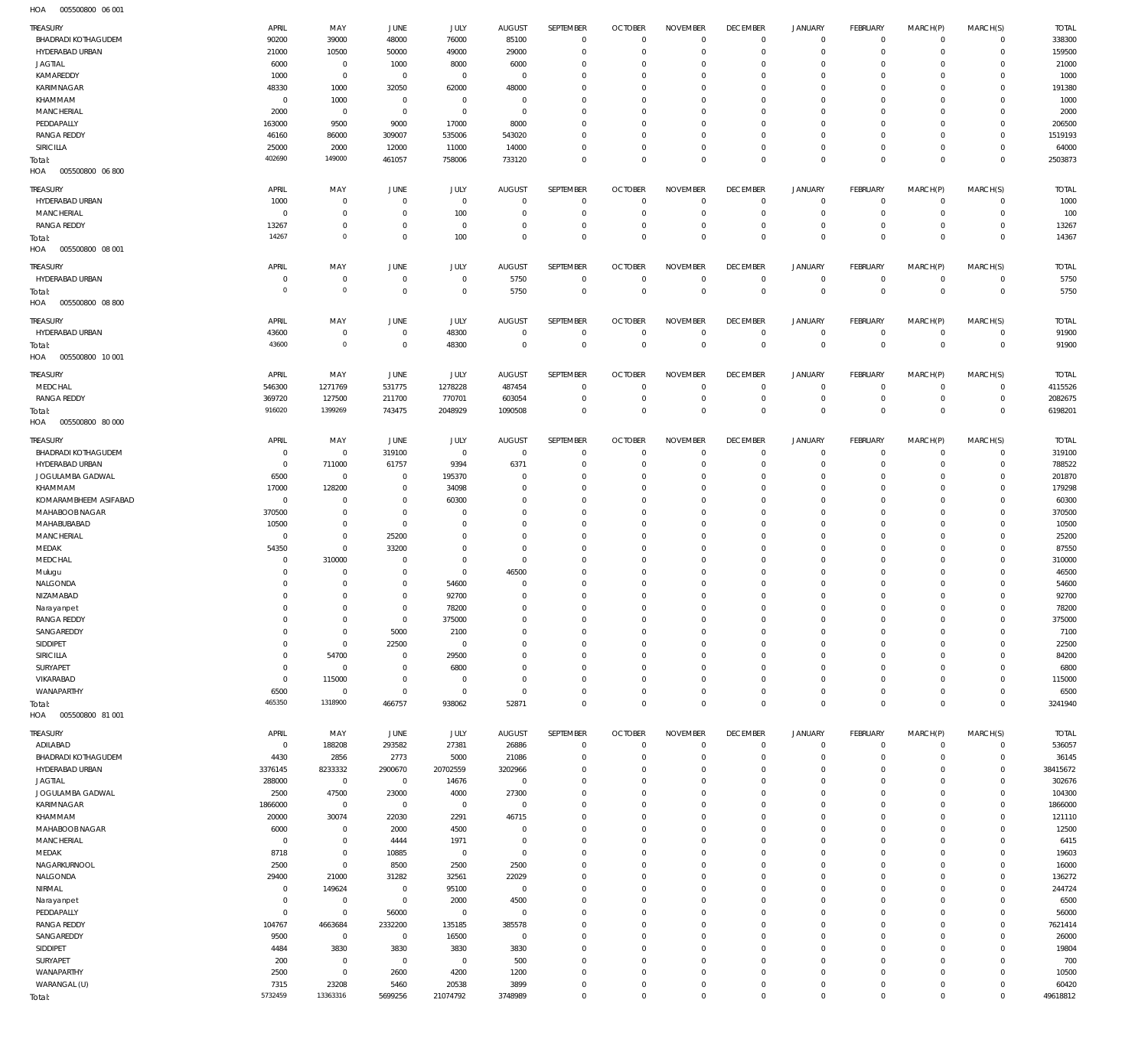005500800 81 800 HOA

| <b>TREASURY</b>                    | APRIL            | MAY                            | JUNE                          | JULY                       | <b>AUGUST</b>           | SEPTEMBER                  | <b>OCTOBER</b>                   | <b>NOVEMBER</b>             | <b>DECEMBER</b>                   | <b>JANUARY</b>             | FEBRUARY                     | MARCH(P)                | MARCH(S)                     | <b>TOTAL</b>           |
|------------------------------------|------------------|--------------------------------|-------------------------------|----------------------------|-------------------------|----------------------------|----------------------------------|-----------------------------|-----------------------------------|----------------------------|------------------------------|-------------------------|------------------------------|------------------------|
| BHOOPALAPALLY                      | $\mathbf 0$      | 30000                          | $\overline{0}$                | $\bf 0$                    | 10000                   | $\bf 0$                    | $\overline{0}$                   | $\mathbf 0$                 | $\overline{0}$                    | $\circ$                    | $\overline{0}$               | $\circ$                 | $\overline{0}$               | 40000                  |
| KHAMMAM<br>NALGONDA                | 0<br>$\Omega$    | $\bf 0$<br>$\mathsf{O}\xspace$ | 0<br>$\overline{0}$           | $\bf 0$<br>$\mathbf 0$     | 5000<br>100             | $\mathbf 0$<br>$\mathbf 0$ | $\overline{0}$<br>$\mathbf 0$    | $\Omega$<br>$\Omega$        | $\mathbf 0$<br>$\mathbf 0$        | $\mathbf 0$<br>$\mathbf 0$ | $\mathbf{0}$<br>$\mathbf{0}$ | $\mathbf 0$<br>$\Omega$ | $\mathbf{0}$<br>$\mathbf{0}$ | 5000<br>100            |
| PEDDAPALLY                         | 0                | $\mathsf{O}\xspace$            | $\overline{0}$                | 278784                     | $\overline{0}$          | $\mathbf 0$                | $\mathbf 0$                      | $\mathbf 0$                 | $\mathbf 0$                       | 0                          | $\mathbf{0}$                 | 0                       | $\mathbf{0}$                 | 278784                 |
| SIDDIPET                           | 0                | $\mathsf{O}\xspace$            | 19216                         | $\bf 0$                    | 19216                   | $\mathbf 0$                | $\mathbf 0$                      | $\Omega$                    | $\mathbf 0$                       | $\mathbf 0$                | $\mathbf 0$                  | $\Omega$                | $\Omega$                     | 38432                  |
| SURYAPET                           | $\mathbf 0$      | $\mathsf{O}\xspace$            | $\overline{0}$                | $\bf 0$                    | 700                     | $\mathbf 0$                | $\mathbf 0$                      | $\mathbf 0$                 | $\mathbf 0$                       | $\mathbf 0$                | $^{\circ}$                   | $\Omega$                | $\mathbf{0}$                 | 700                    |
| WARANGAL (U)                       | 6361             | 2911                           | 2911                          | 3450                       | 5822                    | $\mathbf 0$                | $\mathbf 0$                      | $\mathbf 0$                 | $\mathbf 0$                       | $\mathbf 0$                | $\mathbf{0}$                 | $\mathbf 0$             | $\mathbf{0}$                 | 21455                  |
| YADADRI                            | 2200             | $\bf 0$                        | $\overline{0}$                | 2200                       | 5600                    | $\mathbf 0$                | $\mathbf 0$                      | $\mathbf 0$                 | $\overline{0}$                    | $\mathbf 0$                | $\mathbf{0}$                 | $\mathbf 0$             | $\mathbf{0}$                 | 10000                  |
| Total:                             | 8561             | 32911                          | 22127                         | 284434                     | 46438                   | $\mathbf 0$                | $\overline{0}$                   | $\mathbf 0$                 | $\overline{0}$                    | $\mathbf 0$                | $\overline{0}$               | $\mathbf 0$             | $\overline{0}$               | 394471                 |
| HOA<br>005600800 01 000            |                  |                                |                               |                            |                         |                            |                                  |                             |                                   |                            |                              |                         |                              |                        |
| TREASURY                           | APRIL            | MAY                            | <b>JUNE</b>                   | JULY                       | <b>AUGUST</b>           | SEPTEMBER                  | <b>OCTOBER</b>                   | <b>NOVEMBER</b>             | <b>DECEMBER</b>                   | <b>JANUARY</b>             | FEBRUARY                     | MARCH(P)                | MARCH(S)                     | <b>TOTAL</b>           |
| KARIMNAGAR                         | $\mathbf 0$      | $\mathbf 0$                    | 130                           | $\mathbf 0$                | $\mathbf 0$             | $\mathbf 0$                | $\overline{0}$                   | $\Omega$                    | $\overline{0}$                    | $\mathbf 0$                | $\mathbf{0}$                 | $\mathbf 0$             | $\circ$                      | 130                    |
| WARANGAL (U)                       | $\mathbf 0$      | 625                            | $\overline{0}$                | $\mathbf 0$                | $\mathbf 0$             | $\mathbf 0$                | $\overline{0}$                   | $\mathbf 0$                 | $\overline{0}$                    | $\mathbf 0$                | $\overline{0}$               | $\mathbf 0$             | $\circ$                      | 625                    |
| Total:                             | $\circ$          | 625                            | 130                           | $\mathbf 0$                | $\mathbf 0$             | $\mathbf 0$                | $\overline{0}$                   | $\mathbf 0$                 | $\overline{0}$                    | $\mathbf 0$                | $\overline{0}$               | $\mathbf 0$             | $\mathbf 0$                  | 755                    |
| HOA<br>005600800 81 001            |                  |                                |                               |                            |                         |                            |                                  |                             |                                   |                            |                              |                         |                              |                        |
| TREASURY                           | APRIL            | MAY                            | <b>JUNE</b>                   | JULY                       | <b>AUGUST</b>           | SEPTEMBER                  | <b>OCTOBER</b>                   | <b>NOVEMBER</b>             | <b>DECEMBER</b>                   | <b>JANUARY</b>             | FEBRUARY                     | MARCH(P)                | MARCH(S)                     | <b>TOTAL</b>           |
| ADILABAD                           | $\mathbf 0$      | 0                              | 400                           | $\bf 0$                    | $\mathbf 0$             | 0                          | $\overline{0}$                   | $\mathbf 0$                 | $\overline{0}$                    | 0                          | $\overline{0}$               | $\mathbf 0$             | $\circ$                      | 400                    |
| HYDERABAD URBAN                    | 0                | $\mathsf{O}\xspace$            | 750                           | 26815                      | $\mathbf 0$             | $\mathbf 0$                | $\overline{0}$                   | $\mathbf 0$                 | $\overline{0}$                    | $\mathbf 0$                | $\circ$                      | $\mathbf 0$             | $\circ$                      | 27565                  |
| <b>JAGTIAL</b>                     | $\mathbf 0$      | $\bf 0$                        | $\overline{0}$                | 1764                       | $\mathbf 0$             | $\mathbf 0$                | $\mathbf 0$                      | $\mathbf 0$                 | $\mathbf 0$                       | $\mathbf 0$                | $\mathbf{0}$                 | $\Omega$                | $\mathbf{0}$                 | 1764                   |
| <b>JANGAON</b>                     | 0                | $\mathsf{O}\xspace$            | 517                           | 0                          | $\overline{0}$          | $\mathbf 0$                | $\mathbf 0$                      | $\mathbf 0$                 | $\overline{0}$                    | $\mathbf 0$                | $\mathbf{0}$                 | $\mathbf 0$             | $\mathbf{0}$                 | 517                    |
| KARIMNAGAR                         | 110              | 795                            | $\overline{0}$                | 130                        | 110                     | $\mathbf 0$                | $\mathbf 0$                      | $\mathbf 0$                 | $\mathbf 0$                       | $\mathbf 0$                | $\mathbf{0}$                 | $\Omega$                | $\mathbf 0$                  | 1145                   |
| KHAMMAM                            | $\mathbf 0$      | $\bf 0$                        | 8850                          | 900                        | $\overline{0}$          | $\mathbf 0$                | $\mathbf 0$                      | $\Omega$                    | $\mathbf 0$                       | $\mathbf 0$                | $\mathbf 0$                  | $\Omega$                | $\mathbf 0$                  | 9750                   |
| MANCHERIAL                         | $\mathbf 0$      | $\mathsf{O}\xspace$            | 1531                          | $\mathbf 0$                | 600                     | $\mathbf 0$                | $\mathbf 0$                      | $\mathbf 0$                 | $\mathbf 0$                       | $\mathbf 0$                | $\mathbf{0}$                 | $\Omega$                | $\mathbf 0$                  | 2131                   |
| MEDAK                              | 0                | $\bf 0$                        | $\mathbf 0$                   | $\bf 0$                    | 2524                    | $\mathbf 0$                | $\mathbf 0$                      | $\Omega$                    | $\mathbf 0$                       | $\mathbf 0$                | $\mathbf 0$                  | $\Omega$                | $\mathbf 0$                  | 2524                   |
| MEDCHAL                            | 447078           | 32000                          | 28400                         | 40400                      | 232142                  | $\mathbf 0$<br>$\mathbf 0$ | $\mathbf 0$                      | $\Omega$<br>$\Omega$        | $\mathbf 0$<br>$\mathbf 0$        | $\mathbf 0$                | $\mathbf{0}$<br>$\mathbf 0$  | 0<br>$\Omega$           | $\mathbf{0}$<br>$\mathbf 0$  | 780020                 |
| NALGONDA<br>SANGAREDDY             | 0<br>$\mathbf 0$ | 1475<br>1397                   | 0<br>$\overline{0}$           | $\mathbf 0$<br>$\mathbf 0$ | $\overline{0}$<br>383   | $\mathbf 0$                | $\mathbf 0$<br>$\mathbf 0$       | $\Omega$                    | $\mathbf 0$                       | $\mathbf 0$<br>$\mathbf 0$ | $\mathbf{0}$                 | $\Omega$                | $\mathbf{0}$                 | 1475<br>1780           |
| SURYAPET                           | 510              | $\mathbf 0$                    | $\mathbf 0$                   | $\mathbf 0$                | $\mathbf 0$             | $\mathbf 0$                | $\mathbf 0$                      | $\mathbf 0$                 | $\mathbf 0$                       | $\mathbf 0$                | $\mathbf 0$                  | $\mathbf 0$             | $\mathbf 0$                  | 510                    |
| WANAPARTHY                         | 0                | $\mathsf{O}\xspace$            | $\mathbf 0$                   | $\mathbf 0$                | 500                     | $\mathbf 0$                | $\mathbf 0$                      | $\Omega$                    | $\mathbf 0$                       | $\mathbf 0$                | $\mathbf{0}$                 | $\Omega$                | $\mathbf{0}$                 | 500                    |
| WARANGAL (U)                       | 55500            | 5778                           | 1171000                       | $\mathsf{O}\xspace$        | $\overline{0}$          | $\mathbf 0$                | $\overline{0}$                   | $\mathbf 0$                 | $\overline{0}$                    | $\mathbf 0$                | $\mathbf{0}$                 | $\mathbf 0$             | $\mathbf{0}$                 | 1232278                |
| Total:                             | 503198           | 41445                          | 1211448                       | 70009                      | 236259                  | $\mathbf 0$                | $\overline{0}$                   | $\mathbf 0$                 | $\overline{0}$                    | $\mathbf 0$                | $\overline{0}$               | $\mathbf 0$             | $\overline{0}$               | 2062359                |
| 005800102 01 000<br>HOA            |                  |                                |                               |                            |                         |                            |                                  |                             |                                   |                            |                              |                         |                              |                        |
|                                    | APRIL            |                                |                               |                            |                         |                            |                                  |                             |                                   |                            |                              |                         |                              |                        |
| <b>TREASURY</b><br>HYDERABAD URBAN | 38250            | MAY<br>32201                   | <b>JUNE</b><br>54044          | JULY<br>86875              | <b>AUGUST</b><br>114994 | SEPTEMBER<br>$\mathbf 0$   | <b>OCTOBER</b><br>$\overline{0}$ | <b>NOVEMBER</b><br>$\Omega$ | <b>DECEMBER</b><br>$\overline{0}$ | <b>JANUARY</b><br>0        | FEBRUARY<br>$^{\circ}$       | MARCH(P)<br>$\mathbf 0$ | MARCH(S)<br>$\mathbf{0}$     | <b>TOTAL</b><br>326364 |
| MEDCHAL                            | 550              | $\mathbf 0$                    | 1100                          | $\bf 0$                    | 1650                    | $\mathbf 0$                | $\overline{0}$                   | $\Omega$                    | $\mathbf 0$                       | $\mathbf 0$                | $\mathbf{0}$                 | $\mathbf 0$             | $\circ$                      | 3300                   |
| <b>RANGA REDDY</b>                 | 4400             | $\mathbf 0$                    | 4950                          | 3300                       | 1650                    | $\mathbf 0$                | $\mathbf 0$                      | $\Omega$                    | $\mathbf 0$                       | $\mathbf 0$                | $\mathbf{0}$                 | $\mathbf 0$             | $\mathbf{0}$                 | 14300                  |
| Total:                             | 43200            | 32201                          | 60094                         | 90175                      | 118294                  | $\mathbf 0$                | $\overline{0}$                   | $\Omega$                    | $\overline{0}$                    | $\mathbf 0$                | $\overline{0}$               | $\mathbf 0$             | $\overline{0}$               | 343964                 |
| HOA<br>005800200 01 000            |                  |                                |                               |                            |                         |                            |                                  |                             |                                   |                            |                              |                         |                              |                        |
|                                    |                  |                                |                               |                            |                         |                            |                                  |                             |                                   |                            |                              |                         |                              |                        |
| TREASURY                           | APRIL            | MAY                            | <b>JUNE</b>                   | JULY                       | <b>AUGUST</b>           | SEPTEMBER                  | <b>OCTOBER</b>                   | <b>NOVEMBER</b>             | <b>DECEMBER</b>                   | <b>JANUARY</b>             | FEBRUARY                     | MARCH(P)                | MARCH(S)                     | <b>TOTAL</b>           |
| MEDAK<br>SANGAREDDY                | 0<br>50          | 0<br>$\mathsf{O}\xspace$       | $\mathbf 0$<br>$\overline{0}$ | 0<br>$\bf 0$               | 50<br>$\overline{0}$    | 0<br>$\mathbf 0$           | $\mathbf 0$<br>$\overline{0}$    | $\mathbf 0$<br>$\mathbf 0$  | $\mathbf 0$<br>$\overline{0}$     | 0<br>$\mathbf 0$           | $\circ$<br>$\overline{0}$    | 0<br>$\mathbf 0$        | $\circ$<br>$\overline{0}$    | 50<br>50               |
| Total:                             | 50               | $\mathbf 0$                    | $\mathbf 0$                   | $\mathbf 0$                | 50                      | $\bf 0$                    | $\overline{0}$                   | $\mathbf 0$                 | $\overline{0}$                    | $\mathbf 0$                | $\overline{0}$               | $\mathbf 0$             | $\overline{0}$               | 100                    |
| 005800800 01 000<br>HOA            |                  |                                |                               |                            |                         |                            |                                  |                             |                                   |                            |                              |                         |                              |                        |
|                                    |                  |                                |                               |                            |                         |                            |                                  |                             |                                   |                            |                              |                         |                              |                        |
| <b>TREASURY</b>                    | APRIL            | MAY                            | <b>JUNE</b>                   | JULY                       | <b>AUGUST</b>           | SEPTEMBER                  | <b>OCTOBER</b>                   | <b>NOVEMBER</b>             | <b>DECEMBER</b>                   | <b>JANUARY</b>             | FEBRUARY                     | MARCH(P)                | MARCH(S)                     | <b>TOTAL</b>           |
| HYDERABAD URBAN                    | 4900<br>4900     | $\mathbf 0$<br>$\mathbf 0$     | 8985                          | $\mathbf 0$                | $\mathbf 0$             | $\mathbf 0$                | $\overline{0}$                   | $\mathbf 0$                 | $\overline{0}$                    | $\mathbf 0$                | $^{\circ}$                   | $\mathbf 0$             | $\mathbf{0}$                 | 13885                  |
| Total:                             |                  |                                | 8985                          | $\Omega$                   | $\mathbf 0$             | $\mathbf 0$                | $\overline{0}$                   | $\Omega$                    | $\overline{0}$                    | $\mathbf 0$                | $\overline{0}$               | $\mathbf 0$             | $\overline{0}$               | 13885                  |
| 005980011 01 000<br>HOA            |                  |                                |                               |                            |                         |                            |                                  |                             |                                   |                            |                              |                         |                              |                        |
| <b>TREASURY</b>                    | APRIL            | MAY                            | JUNE                          | JULY                       | AUGUST                  | SEPTEMBER                  | <b>OCTOBER</b>                   | <b>NOVEMBER</b>             | <b>DECEMBER</b>                   | <b>JANUARY</b>             | FEBRUARY                     | MARCH(P)                | MARCH(S)                     | <b>TOTAL</b>           |
| HYDERABAD URBAN                    | 0                | $\bf 0$                        | 300000                        | 300000                     | $\overline{0}$          | $\bf 0$                    | $\overline{0}$                   | $\mathbf 0$                 | $\overline{0}$                    | $\circ$                    | $\overline{0}$               | $\mathbf 0$             | $\overline{0}$               | 600000                 |
| Total:                             | $\overline{0}$   | $\mathbf 0$                    | 300000                        | 300000                     | $\overline{0}$          | $\mathsf{O}\xspace$        | $\overline{0}$                   | $\mathbf 0$                 | $\overline{0}$                    | $\mathbf 0$                | $\overline{0}$               | $\,0\,$                 | $\overline{0}$               | 600000                 |
| HOA<br>005980011 02 000            |                  |                                |                               |                            |                         |                            |                                  |                             |                                   |                            |                              |                         |                              |                        |
| <b>TREASURY</b>                    | APRIL            | MAY                            | JUNE                          | <b>JULY</b>                | <b>AUGUST</b>           | SEPTEMBER                  | <b>OCTOBER</b>                   | <b>NOVEMBER</b>             | <b>DECEMBER</b>                   | <b>JANUARY</b>             | FEBRUARY                     | MARCH(P)                | MARCH(S)                     | <b>TOTAL</b>           |
| HYDERABAD URBAN                    | 118000           | 162000                         | 57300                         | 1046313                    | 740000                  | $\mathbf 0$                | $\overline{0}$                   | $\Omega$                    | $\overline{0}$                    | $\circ$                    | $\overline{0}$               | $\mathbf 0$             | $\overline{0}$               | 2123613                |
| PAO -LEGISLATURE (TELANGANA)       | 618968           | 793000                         | 863000                        | 1223597                    | 888000                  | $\mathbf 0$                | $\overline{0}$                   | $\mathbf 0$                 | $\overline{0}$                    | $\mathbf 0$                | $\overline{0}$               | $\mathbf 0$             | $\overline{0}$               | 4386565                |
| Total:                             | 736968           | 955000                         | 920300                        | 2269910                    | 1628000                 | $\mathbf 0$                | $\overline{0}$                   | $\mathbf 0$                 | $\overline{0}$                    | $\mathbf 0$                | $\overline{0}$               | $\mathbf 0$             | $\overline{0}$               | 6510178                |
| HOA<br>005980800 81 000            |                  |                                |                               |                            |                         |                            |                                  |                             |                                   |                            |                              |                         |                              |                        |
| <b>TREASURY</b>                    | APRIL            | MAY                            | JUNE                          | JULY                       | <b>AUGUST</b>           | SEPTEMBER                  | <b>OCTOBER</b>                   | <b>NOVEMBER</b>             | <b>DECEMBER</b>                   | <b>JANUARY</b>             | FEBRUARY                     | MARCH(P)                | MARCH(S)                     | <b>TOTAL</b>           |
| HYDERABAD URBAN                    | 41075            | 40525                          | 386965                        | 373058                     | 130525                  | $\mathbf 0$                | $\overline{0}$                   | $\mathbf 0$                 | $\overline{0}$                    | $\circ$                    | $\overline{0}$               | $\mathbf 0$             | $\overline{0}$               | 972148                 |
| Total:                             | 41075            | 40525                          | 386965                        | 373058                     | 130525                  | $\mathbf 0$                | $\overline{0}$                   | $\mathbf 0$                 | $\overline{0}$                    | $\bf 0$                    | $\overline{0}$               | $\mathbf 0$             | $\overline{0}$               | 972148                 |
| HOA<br>007001102 01 000            |                  |                                |                               |                            |                         |                            |                                  |                             |                                   |                            |                              |                         |                              |                        |
| TREASURY                           | APRIL            | MAY                            | JUNE                          | JULY                       | <b>AUGUST</b>           | SEPTEMBER                  | <b>OCTOBER</b>                   | <b>NOVEMBER</b>             | <b>DECEMBER</b>                   | <b>JANUARY</b>             | FEBRUARY                     | MARCH(P)                | MARCH(S)                     | <b>TOTAL</b>           |
| ADILABAD                           | 781082           | 13000                          | 25200                         | 914570                     | 48005                   | $\mathbf 0$                | $\overline{0}$                   | $\Omega$                    | $\overline{0}$                    | $\mathbf 0$                | $\overline{0}$               | $\mathbf 0$             | $\overline{0}$               | 1781857                |
| BHADRADI KOTHAGUDEM                | 2367870          | 17012                          | 6900                          | 1828700                    | 89300                   | $\mathbf 0$                | $\overline{0}$                   | $\mathbf 0$                 | $\mathbf 0$                       | $\mathbf 0$                | $\mathbf{0}$                 | $\mathbf 0$             | $\circ$                      | 4309782                |
| HYDERABAD URBAN                    | 4578405          | 58118785                       | 13834133                      | 24558359                   | 11262310                | $\mathbf 0$                | $\mathbf 0$                      | $\Omega$                    | $\mathbf 0$                       | $\mathbf 0$                | $\mathbf{0}$                 | $\mathbf 0$             | $\circ$                      | 112351992              |
| JAGTIAL                            | 411700           | 11500                          | 19880                         | 1048090                    | 672130                  | $\mathbf 0$                | $\mathbf 0$                      | $\mathbf 0$                 | $\mathbf 0$                       | $\mathbf 0$                | $\mathbf 0$                  | $\Omega$                | $\mathbf{0}$                 | 2163300                |
| <b>JANGAON</b>                     | 104160           | $\mathbf{0}$                   | $\overline{0}$                | 778410                     | 229280                  | $\mathbf 0$                | $\mathbf 0$                      | $\Omega$                    | $\mathbf 0$                       | $\mathbf 0$                | $\mathbf 0$                  | $\Omega$                | $\mathbf 0$                  | 1111850                |
| JOGULAMBA GADWAL                   | 141800           | $\mathbb O$                    | 100                           | 436220                     | 357490                  | $\mathbf 0$                | $\mathbf 0$                      | $\mathbf 0$                 | $\mathbf 0$                       | $\mathbf 0$                | $\mathbf 0$                  | $\Omega$                | $\mathbf{0}$                 | 935610                 |
| KAMAREDDY                          | 487440           | 8300                           | 3300                          | 1440460                    | 113560                  | $\mathbf 0$                | $\mathbf 0$                      | $\Omega$                    | $\mathbf 0$                       | $\mathbf 0$                | $\mathbf 0$                  | $\Omega$                | $\mathbf 0$                  | 2053060                |
| KARIMNAGAR                         | 385310           | 81900                          | 348520                        | 4055775                    | 805565                  | $\mathbf 0$                | $\mathbf 0$                      | $\mathbf 0$                 | $\mathbf 0$                       | $\mathbf 0$                | $\mathbf{0}$                 | $\Omega$                | $\mathbf 0$                  | 5677070                |
| KHAMMAM                            | 3004350          | 2500                           | 200                           | 2485150                    | 728666                  | $\mathbf 0$                | $\mathbf 0$                      | $\Omega$                    | $\mathbf 0$                       | $\mathbf 0$                | $\mathbf 0$                  | $\Omega$                | $\mathbf 0$                  | 6220866                |
| KOMARAMBHEEM ASIFABAD              | 1566460          | 415314                         | 70000                         | 1421833                    | 292330                  | $\mathbf 0$                | $\mathbf 0$                      | $\mathbf 0$                 | $\mathbf 0$                       | $\mathbf 0$                | $\mathbf 0$                  | $\Omega$                | $\mathbf{0}$                 | 3765937                |
| MAHABOOB NAGAR                     | 319710           | 13800<br>$\bf 0$               | 56410                         | 721440                     | 847280                  | $\mathbf 0$<br>$\mathbf 0$ | $\mathbf 0$<br>$\mathbf 0$       | $\Omega$<br>$\mathbf 0$     | $\mathbf 0$<br>$\mathbf 0$        | $\mathbf 0$<br>$\mathbf 0$ | $\mathbf 0$<br>$\mathbf 0$   | $\Omega$<br>$\Omega$    | $\mathbf 0$<br>$\mathbf 0$   | 1958640                |
| MAHABUBABAD<br>MANCHERIAL          | 10050<br>1908990 | 2500                           | 280<br>21470                  | 1264300<br>1449480         | 19300<br>77658          | $\mathbf 0$                | $\mathbf 0$                      | $\Omega$                    | $\mathbf 0$                       | $\mathbf 0$                | $\mathbf{0}$                 | $\Omega$                | $\mathbf 0$                  | 1293930<br>3460098     |
| MEDAK                              | 597550           | 115780                         | 61310                         | 1530940                    | 150430                  | $\mathbf 0$                | $\mathbf 0$                      | $\mathbf 0$                 | $\mathbf 0$                       | $\mathbf 0$                | $\mathbf 0$                  | $\Omega$                | $\mathbf{0}$                 | 2456010                |
| MEDCHAL                            | 3985914          | 161250                         | 1117808                       | 9925015                    | 5984773                 | $\mathbf 0$                | $\mathbf 0$                      | $\mathbf 0$                 | $\mathbf 0$                       | $\mathbf 0$                | $\mathbf{0}$                 | $\Omega$                | $\mathbf{0}$                 | 21174760               |
| Mulugu                             | 102000           | $\mathbf 0$                    | $\overline{0}$                | 212200                     | $\overline{0}$          | $\bf 0$                    | $\mathbf 0$                      | $\mathbf 0$                 | $\mathbf 0$                       | $\mathbf 0$                | $\circ$                      | $\mathbf 0$             | $\circ$                      | 314200                 |
| NAGARKURNOOL                       | 303490           | 3000                           | 42200                         | 602173                     | 969420                  | $\mathbf 0$                | $\mathbf 0$                      | $\mathbf 0$                 | $\mathbf 0$                       | $\mathbf 0$                | $\mathbf 0$                  | $\mathbf 0$             | $\mathbf 0$                  | 1920283                |
|                                    |                  |                                |                               |                            |                         |                            |                                  |                             |                                   |                            |                              |                         |                              |                        |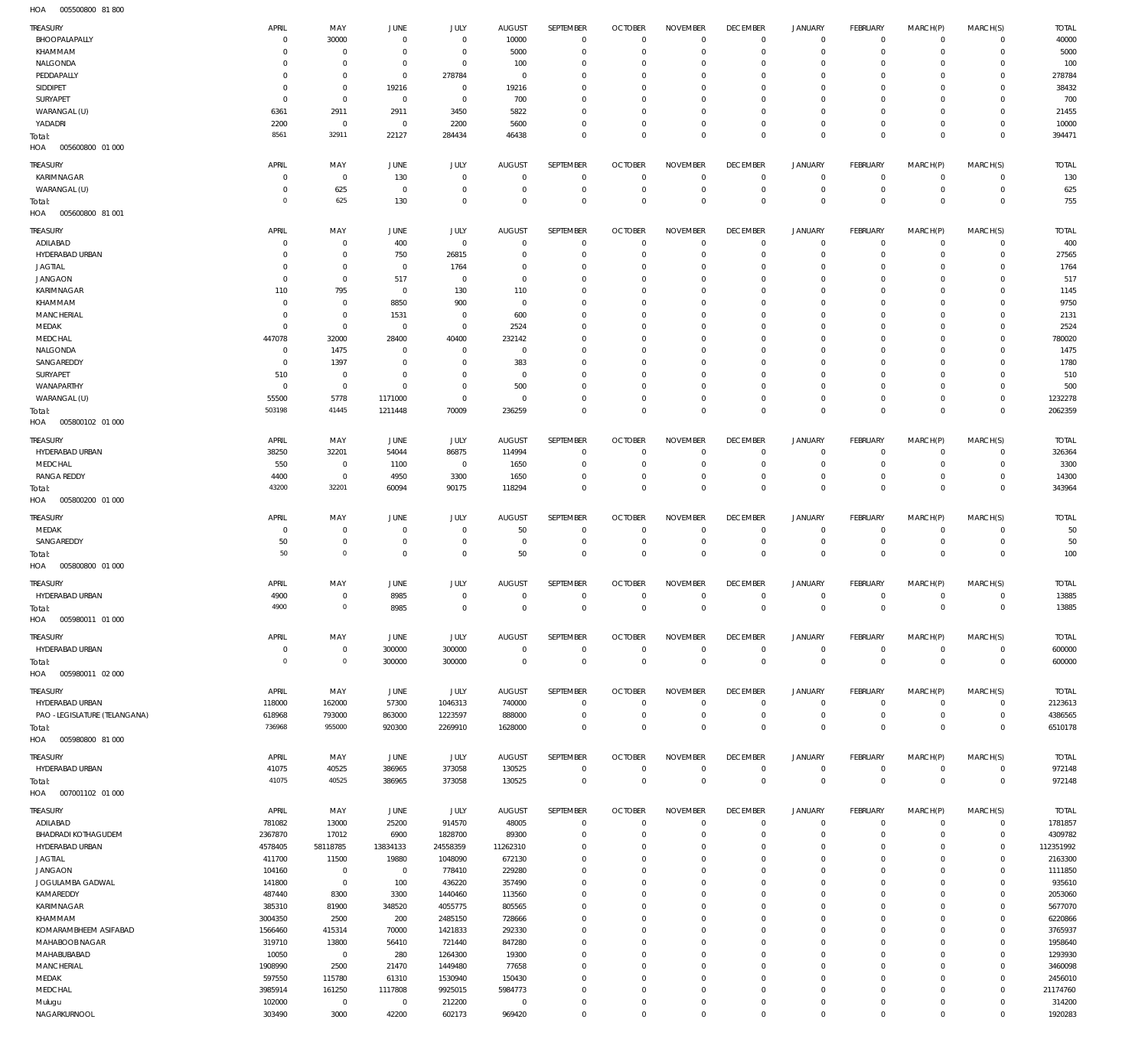| HOA<br>007001102 01 000    |                |             |                |             |                |                |                |                 |                 |                |                 |              |                     |              |
|----------------------------|----------------|-------------|----------------|-------------|----------------|----------------|----------------|-----------------|-----------------|----------------|-----------------|--------------|---------------------|--------------|
| TREASURY                   | APRIL          | MAY         | JUNE           | <b>JULY</b> | <b>AUGUST</b>  | SEPTEMBER      | <b>OCTOBER</b> | <b>NOVEMBER</b> | <b>DECEMBER</b> | JANUARY        | <b>FEBRUARY</b> | MARCH(P)     | MARCH(S)            | <b>TOTAL</b> |
| NALGONDA                   | 1285800        | 91354       | 1296960        | 3112370     | 992863         | $\overline{0}$ | $\overline{0}$ | $\mathbf 0$     | $\mathbf 0$     | $\circ$        | $\overline{0}$  | $\circ$      | $\circ$             | 6779347      |
| NIRMAL                     | 1286790        | 2000        | 30200          | 1402840     | 1127100        | $\mathbf 0$    | $\overline{0}$ | $\mathbf 0$     | $\mathbf 0$     | $^{\circ}$     | $\overline{0}$  | $^{\circ}$   | $\mathsf{O}\xspace$ | 3848930      |
| NIZAMABAD                  | 2893100        | 166150      | 167800         | 2450750     | 1623000        | $\mathbf 0$    | $\mathbf 0$    | 0               | $\mathbf 0$     | $^{\circ}$     | $\mathbf 0$     | $\Omega$     | $\mathbf 0$         | 7300800      |
|                            |                |             |                |             |                |                |                |                 |                 |                |                 |              |                     |              |
| Narayanpet                 | 41200          | $\mathbb O$ | $\mathbf 0$    | $\mathbf 0$ | 3400           | $\mathbf 0$    | $\mathbf 0$    | 0               | $\mathbf 0$     | $^{\circ}$     | $\Omega$        | $\Omega$     | $\mathbf 0$         | 44600        |
| PEDDAPALLY                 | 299070         | 26440       | 65400          | 1172890     | 473820         | $\mathbf 0$    | $\mathbf 0$    | $\Omega$        | $\overline{0}$  | $\Omega$       | $\Omega$        | $\Omega$     | $\mathbf 0$         | 2037620      |
| <b>RANGA REDDY</b>         | 9309722        | 1473170     | 2685206        | 18610019    | 9596818        | $\mathbf 0$    | $\mathbf 0$    | 0               | $\mathbf 0$     | $\Omega$       | $\circ$         | $\Omega$     | $\mathbf 0$         | 41674935     |
| SANGAREDDY                 | 2160620        | 1500        | 5300           | 4079265     | 564710         | $\mathbf 0$    | $\mathbf 0$    | $\Omega$        | $\mathbf 0$     | $\Omega$       | $\Omega$        | $\Omega$     | $\mathbf 0$         | 6811395      |
| SIDDIPET                   | 1436560        | 350         | 1200           | 2158170     | 473100         | $\mathbf 0$    | $\mathbf 0$    | 0               | $\mathbf 0$     | $^{\circ}$     | $\overline{0}$  | $\Omega$     | $\mathbf 0$         | 4069380      |
| SIRICILLA                  | 155450         | $\mathbb O$ | 1200           | 837690      | 64210          | $\mathbf 0$    | $\mathbf 0$    | $\Omega$        | $\overline{0}$  | $\Omega$       | $\Omega$        | $\Omega$     | $\mathbf 0$         | 1058550      |
| SURYAPET                   | 18700          | $\mathbb O$ | 158600         | 434950      | 159270         | $\mathbf 0$    | $\mathbf 0$    | 0               | $\mathbf 0$     | $^{\circ}$     | $\circ$         | $\Omega$     | $\mathbf 0$         | 771520       |
| VIKARABAD                  | 736620         | 147600      | 555190         | 2950480     | 342774         | $\mathbf 0$    | $\mathbf 0$    | $\Omega$        | $\mathbf 0$     | $\Omega$       | $\Omega$        | $\Omega$     | $\mathbf 0$         | 4732664      |
| WANAPARTHY                 | 582106         | 530         | 500            | 678024      | 349992         | $\mathbf 0$    | $\mathbf 0$    | 0               | $\mathbf 0$     | $^{\circ}$     | $\overline{0}$  | $\Omega$     | $\mathbf 0$         | 1611152      |
|                            |                |             |                |             |                |                |                | $\Omega$        |                 |                |                 |              |                     |              |
| WARANGAL (R)               | 587490         | $\mathbb O$ | 11000          | 867230      | 89000          | $\mathbf 0$    | $\mathbf 0$    |                 | $\overline{0}$  | $\Omega$       | $\Omega$        | $\Omega$     | $\mathbf 0$         | 1554720      |
| WARANGAL (U)               | 1084640        | 1100        | 20765          | 3193058     | 250000         | $\mathbf 0$    | $\mathbf 0$    | 0               | $\mathbf 0$     | $\mathbf 0$    | $\overline{0}$  | $\Omega$     | $\mathbf 0$         | 4549563      |
| YADADRI                    | 1505039        | 117300      | 272900         | 1223758     | 945550         | $\mathbf 0$    | $\mathbf 0$    | 0               | $\mathbf 0$     | $^{\circ}$     | $\mathbf 0$     | $\Omega$     | $\mathbf 0$         | 4064547      |
| Total:                     | 44439188       | 60992135    | 20879932       | 97844609    | 39703104       | $\mathbf 0$    | $\overline{0}$ | $\mathbf 0$     | $\mathbb O$     | $\mathbf 0$    | $\Omega$        | $\Omega$     | $\mathbb O$         | 263858968    |
| HOA<br>007001501 01 000    |                |             |                |             |                |                |                |                 |                 |                |                 |              |                     |              |
|                            |                |             |                |             |                |                |                |                 |                 |                |                 |              |                     |              |
| TREASURY                   | APRIL          | MAY         | JUNE           | <b>JULY</b> | <b>AUGUST</b>  | SEPTEMBER      | <b>OCTOBER</b> | <b>NOVEMBER</b> | <b>DECEMBER</b> | <b>JANUARY</b> | <b>FEBRUARY</b> | MARCH(P)     | MARCH(S)            | <b>TOTAL</b> |
| HYDERABAD URBAN            | 29465          | $\mathbb O$ | 44923          | 18750       | 7832           | $\mathbf 0$    | $\overline{0}$ | $\mathbf 0$     | $\mathbf 0$     | $^{\circ}$     | $\overline{0}$  | $^{\circ}$   | $\mathsf{O}\xspace$ | 100970       |
| KARIMNAGAR                 | 500            | $\mathbb O$ | $\mathbf 0$    | $\mathbf 0$ | 0              | $\mathbf 0$    | $\overline{0}$ | $\mathbf 0$     | $\mathbf 0$     | $\circ$        | $\overline{0}$  | $^{\circ}$   | $\mathsf{O}\xspace$ | 500          |
| PEDDAPALLY                 | 1000           | $\mathbb O$ | $\mathbf 0$    | $\mathbb O$ | $\mathbf 0$    | $\mathbf 0$    | $\overline{0}$ | 0               | $\overline{0}$  | $\Omega$       | $\Omega$        | $\Omega$     | $\mathbf 0$         | 1000         |
| <b>RANGA REDDY</b>         | 1000           | $\mathbb O$ | 6000           | $\mathbb O$ | $\mathbf 0$    | $\mathbf 0$    | $\overline{0}$ | 0               | $\mathbf 0$     | $\circ$        | $\overline{0}$  | $\Omega$     | $\mathbf 0$         | 7000         |
| SANGAREDDY                 | 1000           | $\mathbb O$ | 8000           | 1000        | 0              | $\mathbf 0$    | $\mathbf 0$    | 0               | $\overline{0}$  | $\Omega$       | $\Omega$        | $\Omega$     | $\mathbf 0$         | 10000        |
| SIDDIPET                   | $^{\circ}$     | 1000        | $\mathbf 0$    | 1000        | 1000           | $\mathbf 0$    | $\overline{0}$ | 0               | $\mathbf 0$     | $\circ$        | $\overline{0}$  | $\Omega$     | $\mathbf 0$         | 3000         |
| WARANGAL (U)               | 0              | $\mathbb O$ | $\overline{0}$ | 1000        | 0              | $\mathbf 0$    | $\overline{0}$ | 0               | $\mathbf 0$     | $^{\circ}$     | $\mathbf 0$     | $\mathbf 0$  | $\mathbf 0$         | 1000         |
|                            | 32965          | 1000        | 58923          | 21750       | 8832           | $\mathbf 0$    | $\overline{0}$ | $\mathbf 0$     | $\mathbb O$     | $\mathbf 0$    | $\overline{0}$  | $\Omega$     | $\mathbb O$         | 123470       |
| Total:                     |                |             |                |             |                |                |                |                 |                 |                |                 |              |                     |              |
| HOA<br>007001501 02 000    |                |             |                |             |                |                |                |                 |                 |                |                 |              |                     |              |
| TREASURY                   | APRIL          | MAY         | JUNE           | <b>JULY</b> | <b>AUGUST</b>  | SEPTEMBER      | <b>OCTOBER</b> | <b>NOVEMBER</b> | <b>DECEMBER</b> | JANUARY        | <b>FEBRUARY</b> | MARCH(P)     | MARCH(S)            | <b>TOTAL</b> |
| WARANGAL (U)               | 4613           | $\,0\,$     | $^{\circ}$     | 28800       | 9226           | $\mathbf 0$    | $\overline{0}$ | $\mathbf 0$     | $\mathbf 0$     | $^{\circ}$     | $\overline{0}$  | $\Omega$     | $\circ$             | 42639        |
|                            | 4613           | $\circ$     | $\mathbf 0$    | 28800       | 9226           | $\mathbf 0$    | $\overline{0}$ | $\overline{0}$  | $\,0\,$         | $\mathbf 0$    | $\overline{0}$  | $\mathbf 0$  | $\,0\,$             | 42639        |
| Total:                     |                |             |                |             |                |                |                |                 |                 |                |                 |              |                     |              |
| 007001501 81 000<br>HOA    |                |             |                |             |                |                |                |                 |                 |                |                 |              |                     |              |
| TREASURY                   | APRIL          | MAY         | JUNE           | <b>JULY</b> | <b>AUGUST</b>  | SEPTEMBER      | <b>OCTOBER</b> | <b>NOVEMBER</b> | <b>DECEMBER</b> | <b>JANUARY</b> | <b>FEBRUARY</b> | MARCH(P)     | MARCH(S)            | <b>TOTAL</b> |
| ADILABAD                   | 0              | $\,0\,$     | 2000           | 1000        | $\overline{0}$ | $\mathbf 0$    | $\overline{0}$ | $\mathbf 0$     | $\overline{0}$  | $\circ$        | $\circ$         | $^{\circ}$   | 0                   | 3000         |
| HYDERABAD URBAN            | 60288          | 73081       | 88448          | 112872      | 95821          | $\mathbf 0$    | $\overline{0}$ | 0               | $\overline{0}$  | $^{\circ}$     | $\circ$         | $^{\circ}$   | $\mathbf 0$         | 430510       |
|                            |                |             |                |             |                |                |                |                 |                 |                |                 |              |                     |              |
| <b>JAGTIAL</b>             | 3000           | 1000        | 2000           | 2000        | 5500           | $\mathbf 0$    | $\overline{0}$ | 0               | $\mathbf 0$     | $\circ$        | $\overline{0}$  | $\Omega$     | $\mathbf 0$         | 13500        |
| KARIMNAGAR                 | 2000           | 1000        | 7300           | 2000        | $\mathbf 0$    | $\mathbf 0$    | $\overline{0}$ | 0               | $\overline{0}$  | $\Omega$       | $\Omega$        | $\Omega$     | $\mathbf 0$         | 12300        |
| KOMARAMBHEEM ASIFABAD      | 0              | $\,0\,$     | $\mathbf 0$    | 2705        | $\mathbf 0$    | $\mathbf 0$    | $\overline{0}$ | 0               | $\mathbf 0$     | $\Omega$       | $\circ$         | $\Omega$     | $\mathbf 0$         | 2705         |
| MAHABOOB NAGAR             | 1000           | $\,0\,$     | $\mathbf 0$    | $\mathbf 0$ | $\mathbf 0$    | $\mathbf 0$    | $\overline{0}$ | 0               | $\overline{0}$  | $\Omega$       | $\Omega$        | $\Omega$     | $\mathbf 0$         | 1000         |
| MANCHERIAL                 | 1000           | $\,0\,$     | $\mathbf 0$    | $\mathbb O$ | $\mathbf 0$    | $\mathbf 0$    | $\overline{0}$ | 0               | $\mathbf 0$     | $\Omega$       | $\circ$         | $\Omega$     | $\mathbf 0$         | 1000         |
| NALGONDA                   | 3000           | $\,0\,$     | 3000           | 7500        | $\mathbf 0$    | $\mathbf 0$    | $\overline{0}$ | 0               | $\overline{0}$  | $\Omega$       | $\Omega$        | $\Omega$     | $\mathbf 0$         | 13500        |
| NIRMAL                     | 0              | 2000        | 1000           | 1000        | $\mathbf 0$    | $\mathbf 0$    | $\overline{0}$ | 0               | $\mathbf 0$     | $\Omega$       | $\circ$         | $\Omega$     | $\mathbf 0$         | 4000         |
| NIZAMABAD                  | 1000           | 1000        | 2000           | 3000        | 500            | $\mathbf 0$    | $\overline{0}$ | 0               | $\overline{0}$  | $\Omega$       | $\Omega$        | $\Omega$     | $\mathbf 0$         | 7500         |
| PEDDAPALLY                 | $^{\circ}$     | 1000        | 9000           | 8000        | 1000           | $\mathbf 0$    | $\overline{0}$ | 0               | $\mathbf 0$     | $\Omega$       | $\circ$         | $\Omega$     | $\mathbf 0$         | 19000        |
| <b>RANGA REDDY</b>         |                |             |                |             |                | $\mathbf 0$    | $\overline{0}$ |                 |                 |                | $\Omega$        |              |                     |              |
|                            | 5500           | $\mathbb O$ | 5000           | 9000        | 2000           |                |                | 0               | $\mathbf 0$     | $\Omega$       |                 | $\Omega$     | $\mathbf 0$         | 21500        |
| SANGAREDDY                 | 0              | $\mathbb O$ | 2000           | $\mathbf 0$ | $\mathbf 0$    | $\mathbf 0$    | $\overline{0}$ | 0               | $\mathbf 0$     | $\Omega$       | $\circ$         | $\Omega$     | $\mathbf 0$         | 2000         |
| SIDDIPET                   | 500            | $\mathbb O$ | 1000           | 2500        | $\mathbf 0$    | $\mathbf 0$    | $\overline{0}$ | 0               | $\mathbf 0$     | $\Omega$       | $\Omega$        | $\Omega$     | $\mathbf 0$         | 4000         |
| SIRICILLA                  |                | $\mathbb O$ | $\circ$        | 5000        | 0              | 0              | $\mathbf 0$    | 0               | 0               | - 0            | $\Omega$        |              | $\mathbf 0$         | 5000         |
| VIKARABAD                  | 0              | $\mathbb O$ | $\mathbf 0$    | 1000        | $\mathbf 0$    | $\bf 0$        | $\overline{0}$ | $\bf 0$         | $\mathbf 0$     | $\mathbf 0$    | $\overline{0}$  | $\mathbf 0$  | $\mathbf 0$         | 1000         |
| WARANGAL (U)               | $\overline{0}$ | 1000        | $\mathbf 0$    | $\mathbb O$ | $\mathbf 0$    | $\mathbf 0$    | $\overline{0}$ | $\bf 0$         | $\,0\,$         | $\mathbf 0$    | $\mathbf{0}$    | $\mathbf 0$  | $\mathsf{O}\xspace$ | 1000         |
| Total:                     | 77288          | 80081       | 122748         | 157577      | 104821         | $\mathbf 0$    | $\overline{0}$ | $\mathbf 0$     | $\mathbb O$     | $\mathbf 0$    | $\overline{0}$  | $\mathbf 0$  | $\mathbb O$         | 542515       |
| HOA<br>007001800 01 000    |                |             |                |             |                |                |                |                 |                 |                |                 |              |                     |              |
|                            |                |             |                |             |                |                |                |                 |                 |                |                 |              |                     |              |
| TREASURY                   | APRIL          | MAY         | JUNE           | <b>JULY</b> | AUGUST         | SEPTEMBER      | <b>OCTOBER</b> | <b>NOVEMBER</b> | <b>DECEMBER</b> | JANUARY        | <b>FEBRUARY</b> | MARCH(P)     | MARCH(S)            | <b>TOTAL</b> |
| <b>BHADRADI KOTHAGUDEM</b> | $\Omega$       | $\mathbb O$ | $^{\circ}$     | 2000        | $\mathbb O$    | $\overline{0}$ | $\overline{0}$ | $\mathbf 0$     | $\mathbf 0$     | $\mathbf 0$    | $\overline{0}$  | $\circ$      | $\mathbf 0$         | 2000         |
| HYDERABAD URBAN            | $\Omega$       | $\mathbb O$ | $^{\circ}$     | $\mathbf 0$ | 35749          | $\mathbf 0$    | $\overline{0}$ | $\mathbf 0$     | $\mathbf 0$     | $\mathbf 0$    | $\overline{0}$  | $^{\circ}$   | $\mathbf 0$         | 35749        |
| <b>JAGTIAL</b>             | $\mathbf 0$    | $\mathbb O$ | $^{\circ}$     | $\mathbb O$ | 300            | $\mathbf 0$    | $\mathbf 0$    | $\mathbf 0$     | $\mathbf 0$     | $\mathbf 0$    | $\mathbf 0$     | $\Omega$     | $\mathbf 0$         | 300          |
| KARIMNAGAR                 | 30             | $\mathbb O$ | $^{\circ}$     | $\mathbb O$ | $\overline{0}$ | $\mathbf 0$    | $\mathbf 0$    | $\mathbf 0$     | $\mathbf 0$     | $\mathbf 0$    | $\overline{0}$  | $\Omega$     | $\circ$             | 30           |
| KHAMMAM                    | 134920         | 128100      | $^{\circ}$     | 45450       | 31320          | $\mathbf 0$    | $\mathbf 0$    | $\Omega$        | $\mathbf 0$     | $\Omega$       | $\Omega$        | $\Omega$     | $\mathbf 0$         | 339790       |
| MAHABOOB NAGAR             | 768            | $\mathbb O$ | 116            | $\mathbf 0$ | $^{\circ}$     | $\mathbf 0$    | $\overline{0}$ | $\mathbf 0$     | $\mathbf 0$     | $\mathbf 0$    | $\circ$         | $\Omega$     | $\circ$             | 884          |
|                            |                |             |                |             |                |                |                |                 |                 |                |                 |              |                     |              |
| NAGARKURNOOL               | 978            | 1430        | 20028          | 29178       | 1348           | $\mathbf 0$    | $\mathbf 0$    | 0               | $\mathbf 0$     | $^{\circ}$     | $\Omega$        | $\Omega$     | $\Omega$            | 52962        |
| NALGONDA                   | $^{\circ}$     | $\mathbb O$ | $\mathbf 0$    | $\mathbb O$ | 10800          | $\mathbf 0$    | $\overline{0}$ | $\mathbf 0$     | $\mathbf 0$     | $\mathbf 0$    | $\overline{0}$  | $\Omega$     | $\circ$             | 10800        |
| NIZAMABAD                  | 54380          | 33975       | 326048         | 116260      | 375685         | $\mathbf 0$    | $\mathbf 0$    | $\Omega$        | $\mathbf 0$     | $\Omega$       | $\Omega$        | $\Omega$     | $\mathbf 0$         | 906348       |
| Narayanpet                 | $\mathbf 0$    | $\mathbb O$ | 2330           | $\mathbf 0$ | $\mathbf 0$    | $\mathbf 0$    | $\overline{0}$ | $\mathbf 0$     | $\mathbf 0$     | $\mathbf 0$    | $\overline{0}$  | $\Omega$     | $\mathbf 0$         | 2330         |
| SANGAREDDY                 | $\Omega$       | $\mathbb O$ | $^{\circ}$     | 81380       | $\mathbf 0$    | $\mathbf 0$    | $\mathbf 0$    | 0               | $\mathbf 0$     | $^{\circ}$     | $\Omega$        | $\Omega$     | $\Omega$            | 81380        |
| SIRICILLA                  | $^{\circ}$     | $\mathbb O$ | $\mathbf 0$    | 3100        | $\mathbf 0$    | $\mathbf 0$    | $\overline{0}$ | $\mathbf 0$     | $\mathbf 0$     | $\mathbf 0$    | $\circ$         | $\Omega$     | $\circ$             | 3100         |
| VIKARABAD                  | 3258           | 734         | $\mathbf{0}$   | 776         | 1615           | $\mathbf 0$    | $\mathbf 0$    | $\Omega$        | $\mathbf 0$     | $\Omega$       | $\Omega$        | $\Omega$     | $\mathbf 0$         | 6383         |
| WANAPARTHY                 | 656            | 378         | 110            | 49988       | 16444          | $\mathbf 0$    | $\overline{0}$ | $\mathbf 0$     | $\mathbf 0$     | $\mathbf 0$    | $\overline{0}$  | $\Omega$     | $\mathbf 0$         | 67576        |
| YADADRI                    | 66006          | $\mathbb O$ | 5000           | 19960       | 131508         | $\mathbf 0$    | $\mathbf 0$    | 0               | $\,0\,$         | $\mathbf 0$    | $\overline{0}$  | $\mathbf 0$  | $\mathbf 0$         | 222474       |
|                            | 260996         | 164617      | 353632         | 348092      |                | $\mathbf 0$    | $\overline{0}$ | $\mathbf 0$     | $\mathbb O$     | $\mathbf 0$    | $\overline{0}$  | $\Omega$     | $\mathbb O$         | 1732106      |
| Total:                     |                |             |                |             | 604769         |                |                |                 |                 |                |                 |              |                     |              |
| HOA<br>007001800 04 000    |                |             |                |             |                |                |                |                 |                 |                |                 |              |                     |              |
| TREASURY                   | APRIL          | MAY         | JUNE           | JULY        | <b>AUGUST</b>  | SEPTEMBER      | <b>OCTOBER</b> | <b>NOVEMBER</b> | <b>DECEMBER</b> | JANUARY        | <b>FEBRUARY</b> | MARCH(P)     | MARCH(S)            | <b>TOTAL</b> |
| <b>BHADRADI KOTHAGUDEM</b> | 60500          | $\mathbb O$ | $\mathbf 0$    | 405434      | 41390          | $\overline{0}$ | $\overline{0}$ | $\mathbf 0$     | $\mathbf 0$     | $^{\circ}$     | $\overline{0}$  | $\mathbf{0}$ | $\mathsf{O}\xspace$ | 507324       |
| KHAMMAM                    | $\overline{0}$ | 165025      | $\mathbf 0$    | 185000      | 170401         | $\mathbf 0$    | $\overline{0}$ | $\bf 0$         | $\,0\,$         | $^{\circ}$     | $\overline{0}$  | $\mathbf 0$  | $\mathsf{O}\xspace$ | 520426       |
|                            |                |             |                |             |                |                |                |                 |                 |                | $\Omega$        |              |                     |              |
| NALGONDA                   | 24334          | 2200        | 23116          | 17200       | 207100         | $\mathbf 0$    | $\overline{0}$ | $\mathbf 0$     | $\mathbf 0$     | $^{\circ}$     |                 | $\Omega$     | $\mathbf 0$         | 273950       |
| SANGAREDDY                 | 117560         | $\mathbb O$ | 500            | 30600       | 19210          | $\mathbf 0$    | $\overline{0}$ | $\mathbf 0$     | $\mathbf 0$     | $\mathbf 0$    | $\overline{0}$  | $\Omega$     | $\mathbf 0$         | 167870       |
| SURYAPET                   | $^{\circ}$     | $\,0\,$     | 30580          | 46948       | 27619          | $\mathbf 0$    | $\mathbf 0$    | 0               | $\mathbf 0$     | $^{\circ}$     | $\mathbf 0$     | $\Omega$     | $\mathbf 0$         | 105147       |
| Total:                     | 202394         | 167225      | 54196          | 685182      | 465720         | $\mathbf 0$    | $\overline{0}$ | $\bf 0$         | $\mathbb O$     | $\mathbf 0$    | $\mathbb O$     | $\Omega$     | $\mathbb O$         | 1574717      |
|                            |                |             |                |             |                |                |                |                 |                 |                |                 |              |                     |              |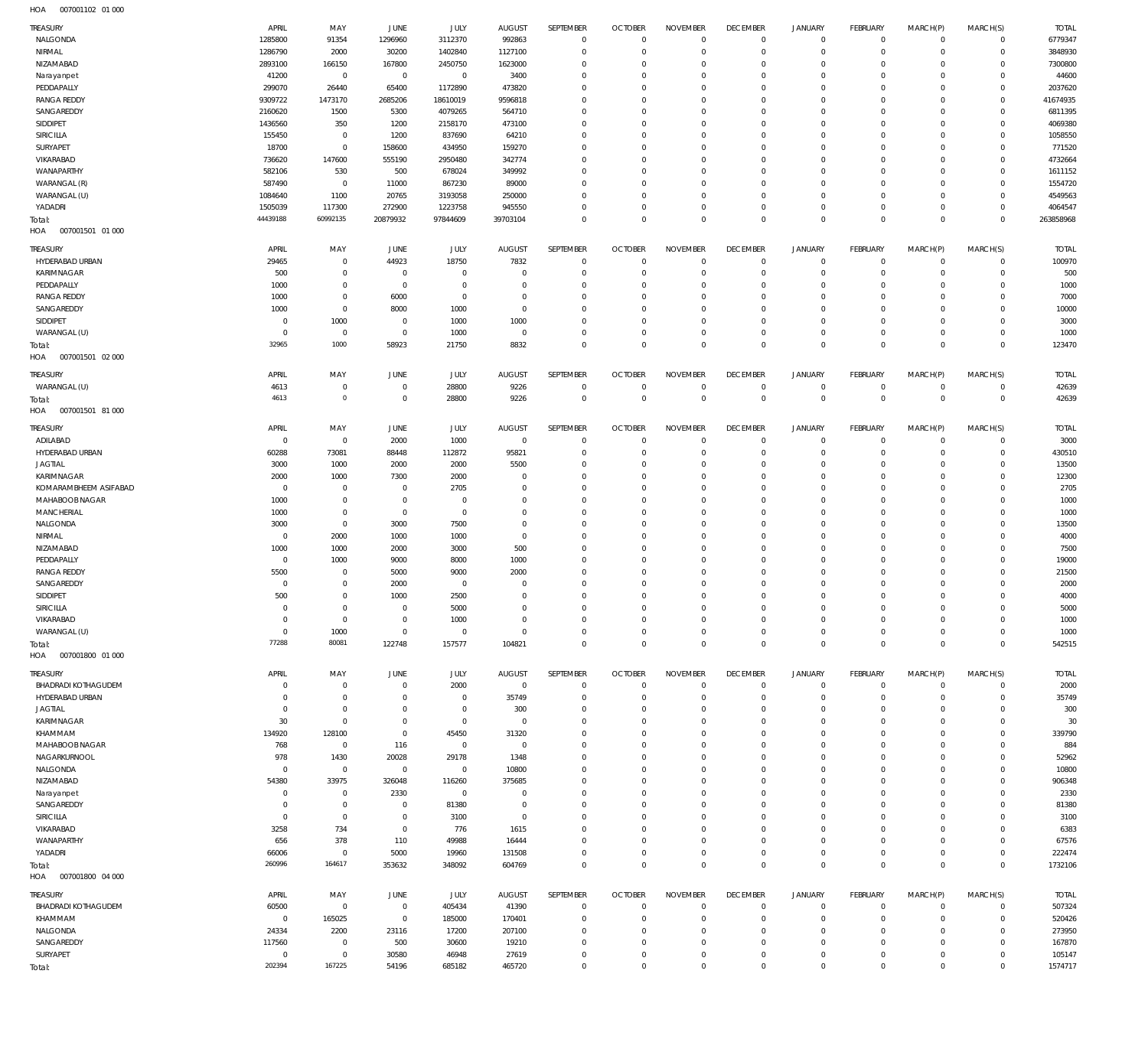007001800 80 000 HOA

|                                        | APRIL                 | MAY                           | <b>JUNE</b>        | <b>JULY</b>             | <b>AUGUST</b>         | SEPTEMBER                  | <b>OCTOBER</b>            | <b>NOVEMBER</b>            | <b>DECEMBER</b>        | <b>JANUARY</b>               | FEBRUARY                 | MARCH(P)                   | MARCH(S)                   | <b>TOTAL</b>  |
|----------------------------------------|-----------------------|-------------------------------|--------------------|-------------------------|-----------------------|----------------------------|---------------------------|----------------------------|------------------------|------------------------------|--------------------------|----------------------------|----------------------------|---------------|
| TREASURY<br><b>BHADRADI KOTHAGUDEM</b> | 65760                 | $\overline{0}$                | $^{\circ}$         | 41410                   | $\mathbf{0}$          | $\overline{0}$             | $\overline{0}$            | $\mathbb O$                | $^{\circ}$             | $\mathbf 0$                  | $\mathbf 0$              | $\mathbf 0$                | $\mathbf{0}$               | 107170        |
| HYDERABAD URBAN                        | $^{\circ}$            | 7500                          | $\overline{0}$     | 61000                   | $\Omega$              | $\mathbf 0$                | $\overline{0}$            | $\mathbb O$                | $^{\circ}$             | $\mathsf{O}$                 | $^{\circ}$               | $\mathbf 0$                | $\mathbf 0$                | 68500         |
| KOMARAMBHEEM ASIFABAD                  | 50                    | $\overline{0}$                | $^{\circ}$         | $\overline{0}$          | $^{\circ}$            | $\mathbf 0$                | 0                         | $\overline{0}$             | $\circ$                | $\circ$                      | 0                        | $\mathbf 0$                | $\mathbf 0$                | 50            |
| NIZAMABAD                              | $^{\circ}$            | $\overline{0}$                | 730                | $\overline{0}$          | 132                   | $\mathbf 0$                | $\Omega$                  | $\mathbb O$                | $^{\circ}$             | $\mathsf{O}$                 | $^{\circ}$               | $\mathbf 0$                | $\mathbf 0$                | 862           |
| Narayanpet                             | $\overline{0}$        | $\overline{0}$                | $\overline{0}$     | 1176                    | $\overline{0}$        | $\mathbf 0$                | $^{\circ}$                | $\mathbb O$                | $^{\circ}$             | $\mathsf{O}$                 | $\mathbf 0$              | $\mathbf 0$                | $\mathbf 0$                | 1176          |
| Total:                                 | 65810                 | 7500                          | 730                | 103586                  | 132                   | $\mathbf 0$                | $^{\circ}$                | $\mathbf 0$                | $\mathbf{0}$           | $\mathbb O$                  | $^{\circ}$               | $\mathbf 0$                | $\mathbf 0$                | 177758        |
| HOA<br>007001800 81 000                |                       |                               |                    |                         |                       |                            |                           |                            |                        |                              |                          |                            |                            |               |
| TREASURY                               | APRIL                 | MAY                           | JUNE               | JULY                    | <b>AUGUST</b>         | SEPTEMBER                  | <b>OCTOBER</b>            | <b>NOVEMBER</b>            | <b>DECEMBER</b>        | JANUARY                      | FEBRUARY                 | MARCH(P)                   | MARCH(S)                   | <b>TOTAL</b>  |
| ADILABAD                               | 77500                 | $\overline{0}$                | 32049              | 54470                   | 3343                  | $\overline{0}$             | $\overline{0}$            | $\mathbf 0$                | $^{\circ}$             | $\mathbf 0$                  | $\mathbf 0$              | $\mathbf 0$                | $^{\circ}$                 | 167362        |
| <b>BHADRADI KOTHAGUDEM</b>             | 898900                | 11780                         | 7950               | 1015950                 | 21700                 | $\mathbf 0$                | C                         | $\mathbf{0}$               | 0                      | $\mathbf 0$                  | $^{\circ}$               | $\mathbf 0$                | $\mathbf 0$                | 1956280       |
| HYDERABAD URBAN                        | 17864                 | 150851                        | 24304              | 57448                   | 3245554               | $\mathbf 0$                | 0                         | $\mathbf 0$                | $\circ$                | $\mathbf 0$                  | $^{\circ}$               | $\mathbf 0$                | 0                          | 3496021       |
| <b>JAGTIAL</b>                         | 73362                 | $\overline{0}$                | 33200              | 340740                  | 150141                | $\mathbf 0$                | 0                         | $\mathbf 0$                | 0                      | $\mathbf 0$                  | 0                        | $\mathbf 0$                | $^{\circ}$                 | 597443        |
| KAMAREDDY                              | 40130                 | $\,0\,$                       | 180                | 106422                  | 61780                 | $\mathbf 0$                | $\Omega$                  | $\mathbf 0$                | 0                      | $\mathbf 0$                  | $^{\circ}$               | $\mathbf 0$                | $^{\circ}$                 | 208512        |
| KARIMNAGAR                             | 31318                 | 2773                          | 300508             | 264679                  | 95452                 | $\mathbf 0$                | 0                         | $\mathbf 0$                | 0                      | $\mathbf 0$                  | 0                        | $\mathbf 0$                | $\mathbf 0$                | 694730        |
| KHAMMAM                                | $^{\circ}$            | $\overline{0}$                | 50                 | $\overline{0}$          | $\mathbf{0}$          | $\mathbf 0$                | $\Omega$                  | $\mathbf 0$                | 0                      | $\mathbf 0$                  | $^{\circ}$               | $\mathbf 0$                | $^{\circ}$                 | 50            |
| MAHABOOB NAGAR                         | 15078                 | 5202                          | 12045              | 12878                   | 12109858              | $\mathbf 0$                | 0                         | $\mathbf 0$                | 0                      | $\mathbf 0$                  | $^{\circ}$               | $\mathbf 0$                | $\mathbf 0$                | 12155061      |
| <b>MANCHERIAL</b>                      | 42140                 | $\mathbf 0$                   | 4960               | 17770                   | $\overline{0}$        | $\mathbf 0$                | $\Omega$                  | $\mathbf 0$                | 0                      | $\mathbf 0$                  | $^{\circ}$               | $\mathbf 0$                | $^{\circ}$                 | 64870         |
| MEDAK                                  | 1780                  | $\overline{0}$                | $^{\circ}$         | 142394                  | 201936                | $\mathbf 0$                | $\Omega$                  | $\mathbf 0$                | $\circ$                | $\mathbf 0$                  | $^{\circ}$               | $\mathbf 0$                | $\mathbf 0$                | 346110        |
| MEDCHAL                                | - 0                   | $\overline{0}$                | $\overline{0}$     | 11300                   | $^{\circ}$            | $\mathbf 0$                | 0                         | $\mathbf 0$                | 0                      | $\mathbf 0$                  | $^{\circ}$               | $\mathbf 0$                | $^{\circ}$                 | 11300         |
| NAGARKURNOOL                           | 6848                  | 3450                          | 37809              | 6840                    | 8408                  | $\mathbf 0$                | $\Omega$                  | $\mathbb O$                | $\circ$                | $\mathbf 0$                  | $^{\circ}$               | $\mathbf 0$                | $\mathbf 0$                | 63355         |
| NALGONDA                               | - 0                   | $\overline{0}$                | $^{\circ}$         | 30400                   | 15000                 | $\mathbf 0$<br>$\mathbf 0$ | 0                         | $\mathbb O$                | 0                      | $\mathbf 0$                  | $^{\circ}$               | $\mathbf 0$                | $^{\circ}$                 | 45400         |
| NIRMAL<br>NIZAMABAD                    | $^{\circ}$<br>43850   | 50<br>$\overline{0}$          | 50<br>$^{\circ}$   | $\overline{0}$<br>46470 | $\mathbf{0}$<br>37630 | $\mathbf 0$                | $\Omega$<br>0             | $\mathbb O$<br>$\mathbb O$ | 0<br>0                 | $\mathbf 0$<br>$\mathbf 0$   | $^{\circ}$<br>$^{\circ}$ | $\mathbf 0$<br>$\mathbf 0$ | $^{\circ}$<br>$^{\circ}$   | 100<br>127950 |
| PEDDAPALLY                             | 104901                | 23420                         | 7130               | 95440                   | 13065                 | $\mathbf 0$                | $\Omega$                  | $\mathbb O$                | 0                      | $\mathbf 0$                  | $^{\circ}$               | $\mathbf 0$                | $^{\circ}$                 | 243956        |
| <b>RANGA REDDY</b>                     | 302000                | $^{\circ}$                    | 68000              | $\overline{0}$          | 3000                  | $\mathbf 0$                | $\Omega$                  | $\mathbb O$                | 0                      | $\mathbf 0$                  | $^{\circ}$               | $\mathbf 0$                | $^{\circ}$                 | 373000        |
| SIDDIPET                               | 23958                 | $\mathbb O$                   | 8810               | 144529                  | 395678                | $\mathbf 0$                | $\Omega$                  | $\mathbb O$                | 0                      | $\mathbf 0$                  | $^{\circ}$               | $\mathbf 0$                | $\mathbf 0$                | 572975        |
| SIRICILLA                              | 41820                 | $\overline{0}$                | $^{\circ}$         | 72580                   | 4870                  | $\mathbf 0$                | 0                         | $\mathbb O$                | $\circ$                | $\mathbf 0$                  | $\mathbf 0$              | $\mathbf 0$                | $\mathbf 0$                | 119270        |
| VIKARABAD                              | 21240                 | $\overline{0}$                | $\circ$            | $^{\circ}$              | $\Omega$              | $\mathbf 0$                | 0                         | $\mathbb O$                | $\circ$                | $\mathbf 0$                  | $^{\circ}$               | $\mathbf 0$                | $\mathbf 0$                | 21240         |
| Total:                                 | 1742689               | 197526                        | 537045             | 2420310                 | 16367415              | $\mathbb O$                | $\Omega$                  | $\mathbb O$                | $^{\circ}$             | $\mathbb O$                  | $\mathbf 0$              | $\mathbf 0$                | $\mathbf 0$                | 21264985      |
| 007001900 01 000<br>HOA                |                       |                               |                    |                         |                       |                            |                           |                            |                        |                              |                          |                            |                            |               |
| TREASURY                               | APRIL                 | MAY                           | JUNE               | <b>JULY</b>             | <b>AUGUST</b>         | SEPTEMBER                  | <b>OCTOBER</b>            | <b>NOVEMBER</b>            | <b>DECEMBER</b>        | JANUARY                      | FEBRUARY                 | MARCH(P)                   | MARCH(S)                   | <b>TOTAL</b>  |
| SURYAPET                               | $-48900$              | $\overline{0}$                | $^{\circ}$         | $-39676$                | $-70578$              | $\overline{0}$             | $^{\circ}$                | $\overline{0}$             | $^{\circ}$             | $\mathbf 0$                  | $\mathbf 0$              | $\mathbf 0$                | $^{\circ}$                 | $-159154$     |
| Total:                                 | $-48900$              | $\circ$                       | $\mathbb O$        | $-39676$                | $-70578$              | $\mathbf 0$                | $\mathbf 0$               | $\mathbb O$                | $\mathbb O$            | $\mathbb O$                  | $\mathbf 0$              | $\mathbf 0$                | $\mathbf 0$                | $-159154$     |
| 007002104 01 000<br>HOA                |                       |                               |                    |                         |                       |                            |                           |                            |                        |                              |                          |                            |                            |               |
|                                        |                       |                               |                    |                         |                       |                            |                           |                            |                        |                              |                          |                            |                            |               |
| <b>TREASURY</b>                        | APRIL                 | MAY                           | JUNE               | JULY                    | <b>AUGUST</b>         | SEPTEMBER                  | <b>OCTOBER</b>            | <b>NOVEMBER</b>            | <b>DECEMBER</b>        | <b>JANUARY</b>               | <b>FEBRUARY</b>          | MARCH(P)                   | MARCH(S)                   | <b>TOTAL</b>  |
| NALGONDA                               | - 0<br>$\Omega$       | 555000                        | 270000             | $^{\circ}$              | $^{\circ}$            | $\mathbf 0$                | $^{\circ}$                | $^{\circ}$                 | $\mathbf 0$            | $\mathbf 0$                  | $\mathbf 0$              | 0                          | $\mathbf 0$                | 825000        |
| Total:<br>007060101 01 000             |                       | 555000                        | 270000             | $\overline{0}$          | $\mathbf{0}$          | $\mathbb O$                | $\mathbf 0$               | $\mathbb O$                | $\mathbb O$            | $\mathbb O$                  | $\mathbf 0$              | $\mathbf 0$                | $\mathbf 0$                | 825000        |
| HOA                                    |                       |                               |                    |                         |                       |                            |                           |                            |                        |                              |                          |                            |                            |               |
| TREASURY                               | APRIL                 | MAY                           | JUNE               | JULY                    | <b>AUGUST</b>         | SEPTEMBER                  | <b>OCTOBER</b>            | <b>NOVEMBER</b>            | <b>DECEMBER</b>        | <b>JANUARY</b>               | <b>FEBRUARY</b>          | MARCH(P)                   | MARCH(S)                   | <b>TOTAL</b>  |
| KAMAREDDY                              | - 0                   | $\overline{0}$                | $\overline{0}$     | $\overline{0}$          | 400                   | $\overline{0}$             | $\overline{0}$            | $^{\circ}$                 | $^{\circ}$             | $\mathbf 0$                  | $^{\circ}$               | $\mathbf 0$                | $\mathbf 0$                | 400           |
| MAHABOOB NAGAR                         | $\overline{0}$        | $\overline{0}$                | 1500               | 3000                    | 3000                  | $\mathbf 0$                | $\Omega$                  | $\mathbf{0}$               | $^{\circ}$             | $\mathbf 0$                  | $^{\circ}$               | $^{\circ}$                 | $\mathbf 0$                | 7500          |
| NALGONDA                               | 1000                  | 2500                          | 1000               | $\Omega$                | $\Omega$              | $\overline{0}$             | - 0                       | $\overline{0}$             | $\circ$                | $\mathbf 0$                  | 0                        | $\mathbf 0$                | $\mathbf 0$                | 4500          |
| Narayanpet                             | $\overline{0}$        | $\overline{0}$                | 500                | $^{\circ}$              | $^{\circ}$            | $\mathbf 0$                | 0                         | $\mathbb O$                | $^{\circ}$             | $\circ$                      | 0                        | $\mathbf 0$                | $\mathbf 0$                | 500           |
| YADADRI                                | 222842                | $\overline{0}$                | $\circ$            | $^{\circ}$              | $^{\circ}$            | $\overline{0}$             | - 0                       | $\overline{0}$             | $^{\circ}$             | $\mathbf 0$                  | 0                        | $\mathbf 0$                | $\mathbf 0$                | 222842        |
| Total:                                 | 223842                | 2500                          | 3000               | 3000                    | 3400                  | $\mathbf 0$                | $\Omega$                  | $\mathbb O$                | $\overline{0}$         | $\mathbb O$                  | $^{\circ}$               | $\mathbf 0$                | $^{\circ}$                 | 235742        |
| HOA<br>007060101 03 000                |                       |                               |                    |                         |                       |                            |                           |                            |                        |                              |                          |                            |                            |               |
| TREASURY                               | APRIL                 | MAY                           | JUNE               |                         |                       |                            |                           | <b>NOVEMBER</b>            | <b>DECEMBER</b>        |                              |                          |                            |                            | <b>TOTAL</b>  |
| ADILABAD                               |                       |                               |                    | <b>JULY</b>             | <b>AUGUST</b>         | SEPTEMBER                  | <b>OCTOBER</b>            |                            |                        | <b>JANUARY</b>               | FEBRUARY                 | MARCH(P)                   | MARCH(S)                   |               |
|                                        | $\overline{0}$        | 3500                          | 1500               | 500                     | 500                   | $\overline{0}$             | $^{\circ}$                | $\overline{0}$             | $\mathbf 0$            | 0                            | $\mathbf 0$              | $^{\circ}$                 | $\mathbf 0$                | 6000          |
| <b>BHADRADI KOTHAGUDEM</b>             | 1500                  | 1650                          | 1650               | 1000                    | 1000                  | $\mathbf 0$                | $\overline{0}$            | $\mathbb O$                | $^{\circ}$             | $\mathbf 0$                  | $\mathbf 0$              | $\mathbf 0$                | $\mathbf 0$                | 6800          |
| BHOOPALAPALLY                          | $\overline{0}$        | $\overline{0}$                | 1000               | $\overline{0}$          | $\overline{0}$        | $\overline{0}$             | 0                         | $\overline{0}$             | 0                      | $\mathsf{O}$                 | $^{\circ}$               | $\mathbf 0$                | $\mathbf 0$                | 1000          |
| HYDERABAD URBAN                        | 163800                | 69300                         | 259300             | 249650                  | 201700                | $\mathbf 0$                | $^{\circ}$                | $\mathbb O$                | $\circ$                | $\mathsf{O}$                 | $^{\circ}$               | $\mathbf 0$                | $\mathbf 0$                | 943750        |
| <b>JAGTIAL</b>                         | 5000                  | $\overline{0}$                | $^{\circ}$         | $\overline{0}$          | $\mathbf{0}$          | $\mathbf 0$                | $\Omega$                  | $\mathbb O$                | $\circ$                | $\mathsf{O}$                 | $^{\circ}$               | $\mathbf 0$                | $\mathbf 0$                | 5000          |
| JOGULAMBA GADWAL                       | 1000                  | $\overline{0}$                | $\overline{0}$     | $\overline{0}$          | 1500                  | $\mathbf 0$                | $^{\circ}$                | $\mathbb O$                | 0                      | $\mathsf{O}$                 | $^{\circ}$               | $\mathbf 0$                | $\mathbf 0$                | 2500          |
| KAMAREDDY                              | $\overline{0}$        | 1500                          | 1000               | 3500                    | 2500                  | $\mathbf 0$                | $\Omega$                  | $\mathbb O$                | 0                      | $\mathsf{O}$                 | $^{\circ}$               | $\mathbf 0$                | $\mathbf 0$                | 8500          |
| KARIMNAGAR                             | 3500                  | 13000                         | 26500              | 8500                    | 18500                 | $\mathbf 0$                | $^{\circ}$                | $\mathbb O$                | 0                      | $\mathsf{O}$                 | $\mathbf 0$              | $\mathbf 0$                | $\mathbf 0$                | 70000         |
| KOMARAMBHEEM ASIFABAD                  | $\overline{0}$        | $\mathbb O$                   | 1500               | $^{\circ}$              | 3000                  | $\mathbf 0$                | $\Omega$                  | $\mathbb O$                | 0                      | $\mathsf{O}$                 | $^{\circ}$               | $\mathbf 0$                | $\mathbf 0$                | 4500          |
| MAHABOOB NAGAR                         | 1500                  | $\overline{0}$                | $^{\circ}$         | $\overline{0}$          | 1500<br>0             | $\mathbf 0$                | $^{\circ}$<br>$\Omega$    | $\mathbb O$                | 0<br>0                 | $\mathsf{O}$                 | $^{\circ}$<br>$^{\circ}$ | $\mathbf 0$<br>$\mathbf 0$ | $\mathbf 0$<br>$\mathbf 0$ | 3000          |
| MAHABUBABAD                            | $\mathbf 0$           | $\mathbb O$<br>$\overline{0}$ | 2000<br>$^{\circ}$ | 4000                    | $^{\circ}$            | $\mathbf 0$<br>$\mathbf 0$ | $\Omega$                  | $\mathbb O$<br>$\mathbb O$ | 0                      | $\mathsf{O}$<br>$\mathsf{O}$ | $\mathbf 0$              | $\mathbf 0$                | $\mathbf 0$                | 6000          |
| <b>MANCHERIAL</b>                      | 500<br>$\overline{0}$ | $\overline{0}$                |                    | 2600<br>$^{\circ}$      |                       | $\mathbf 0$                | 0                         | $\mathbb O$                | $\circ$                | $\mathsf{O}$                 | $^{\circ}$               | $\mathbf 0$                | $\mathbf 0$                | 3100          |
| MEDAK<br>NAGARKURNOOL                  | 2500                  | 500                           | 300<br>$^{\circ}$  | $\overline{0}$          | 600<br>3500           | $\mathbf 0$                | $\Omega$                  | $\mathbb O$                | $\Omega$               | $\mathsf{O}$                 | $^{\circ}$               | $\mathbf 0$                | $\mathbf 0$                | 900<br>6500   |
| NALGONDA                               | 7500                  | $\overline{0}$                | 6500               | 6000                    | 10400                 | $\mathbf 0$                | 0                         | $\mathbb O$                | $\circ$                | $\mathsf{O}$                 | $^{\circ}$               | $\mathbf 0$                | $\mathbf 0$                | 30400         |
| NIRMAL                                 | $\overline{0}$        | $\overline{0}$                | 1000               | $\overline{0}$          | 500                   | $\mathbf 0$                | $\Omega$                  | $\mathbb O$                | 0                      | $\mathbf 0$                  | $^{\circ}$               | $\mathbf 0$                | $\mathbf 0$                | 1500          |
| PEDDAPALLY                             | 4500                  | 7500                          | 6100               | 2500                    | 3600                  | $\mathbf 0$                | 0                         | $\mathbb O$                | $\circ$                | $\mathsf{O}$                 | $^{\circ}$               | $\mathbf 0$                | $\mathbf 0$                | 24200         |
| SANGAREDDY                             | 2500                  | $\overline{0}$                | 1500               | 1500                    | 5500                  | $\mathbf 0$                | $\Omega$                  | $\mathbb O$                | 0                      | $\mathbf 0$                  | $^{\circ}$               | $\mathbf 0$                | $\mathbf 0$                | 11000         |
| SIRICILLA                              | $\overline{0}$        | $\overline{0}$                | $\overline{0}$     | $\overline{0}$          | 7000                  | $\mathbf 0$                | $\Omega$                  | $\mathbb O$                | $\circ$                | $\mathsf{O}$                 | $^{\circ}$               | $\mathbf 0$                | $\mathbf 0$                | 7000          |
| SURYAPET                               | 2500                  | 10000                         | 2500               | 11500                   | 1000                  | $\mathbf 0$                | 0                         | $\mathbb O$                | 0                      | $\mathbf 0$                  | $^{\circ}$               | $\mathbf 0$                | $\mathbf 0$                | 27500         |
| VIKARABAD                              | 18500                 | 5000                          | 19000              | 14500                   | 27500                 | $\mathbf 0$                | $\Omega$                  | $\mathbb O$                | $\circ$                | $\mathsf{O}$                 | $\mathbf 0$              | $\mathbf 0$                | $\mathbf 0$                | 84500         |
| WANAPARTHY                             | 2000                  | $\overline{0}$                | 500                | $\overline{0}$          | $\overline{0}$        | $\mathbf 0$                | $^{\circ}$                | $\mathbb O$                | $^{\circ}$             | $\mathbf 0$                  | $\mathbf 0$              | $\mathbf 0$                | $\mathbf 0$                | 2500          |
| Total:                                 | 216800                | 111950                        | 331850             | 305750                  | 289800                | $\mathbb O$                | $\Omega$                  | $\mathbb O$                | $\mathbb O$            | $\mathbb O$                  | $\mathbf 0$              | $\mathbf 0$                | $\mathbf 0$                | 1256150       |
| 007060101 05 000<br>HOA                |                       |                               |                    |                         |                       |                            |                           |                            |                        |                              |                          |                            |                            |               |
| <b>TREASURY</b>                        | APRIL                 | MAY                           | JUNE               | <b>JULY</b>             | <b>AUGUST</b>         | SEPTEMBER                  | <b>OCTOBER</b>            | <b>NOVEMBER</b>            | <b>DECEMBER</b>        | JANUARY                      | <b>FEBRUARY</b>          | MARCH(P)                   | MARCH(S)                   | <b>TOTAL</b>  |
| <b>BHADRADI KOTHAGUDEM</b>             | $\mathbf 0$           | $\overline{0}$                | 1000               | 4100                    | 3000                  | $\overline{0}$             | $^{\circ}$                | $\overline{0}$             | $^{\circ}$             | $\mathbf 0$                  | $\mathbf 0$              | $\mathbf 0$                | $\mathbf 0$                | 8100          |
| KAMAREDDY                              | $\mathbf 0$           | $\overline{0}$                | $\Omega$           | $^{\circ}$              | 1000                  | $\overline{0}$             | $^{\circ}$                | $\mathbf{0}$               | $^{\circ}$             | $\mathbf 0$                  | $^{\circ}$               | $\mathbf 0$                | $\mathbf 0$                | 1000          |
| MAHABOOB NAGAR                         | 1000                  | $\overline{0}$                | $^{\circ}$         | $^{\circ}$              | $^{\circ}$            | $\overline{0}$             | - 0                       | $\overline{0}$             | $\circ$                | $\mathbf 0$                  | $\mathbf 0$              | $\mathbf 0$                | $\mathbf 0$                | 1000          |
| NAGARKURNOOL                           | 1000                  | $\overline{0}$                | $\Omega$           | $^{\circ}$              | $\Omega$              | $\mathbf 0$                | $\Omega$                  | $\mathbb O$                | $^{\circ}$             | $\mathbf 0$                  | $^{\circ}$               | $\mathbf 0$                | $\mathbf 0$                | 1000          |
| NIRMAL                                 | $\overline{0}$        | 230                           | $\circ$            | $^{\circ}$              | $\Omega$              | $\overline{0}$             | $^{\circ}$                | $\mathbb O$                | $\overline{0}$         | $\mathbf 0$                  | $\mathbf 0$              | $\mathbf 0$                | $\mathbf 0$                | 230           |
| Narayanpet<br>Total:                   | 2000<br>4000          | $\overline{0}$<br>230         | $^{\circ}$<br>1000 | $^{\circ}$<br>4100      | $\mathbf{0}$<br>4000  | $\mathbf 0$<br>$\mathbb O$ | $^{\circ}$<br>$\mathbf 0$ | $\mathbb O$<br>$\mathbb O$ | $\circ$<br>$\mathbb O$ | $\mathbf 0$<br>$\mathbb O$   | 0<br>$\mathbf 0$         | $\mathbf 0$<br>$\mathbf 0$ | $\mathbf 0$<br>$\mathbf 0$ | 2000<br>13330 |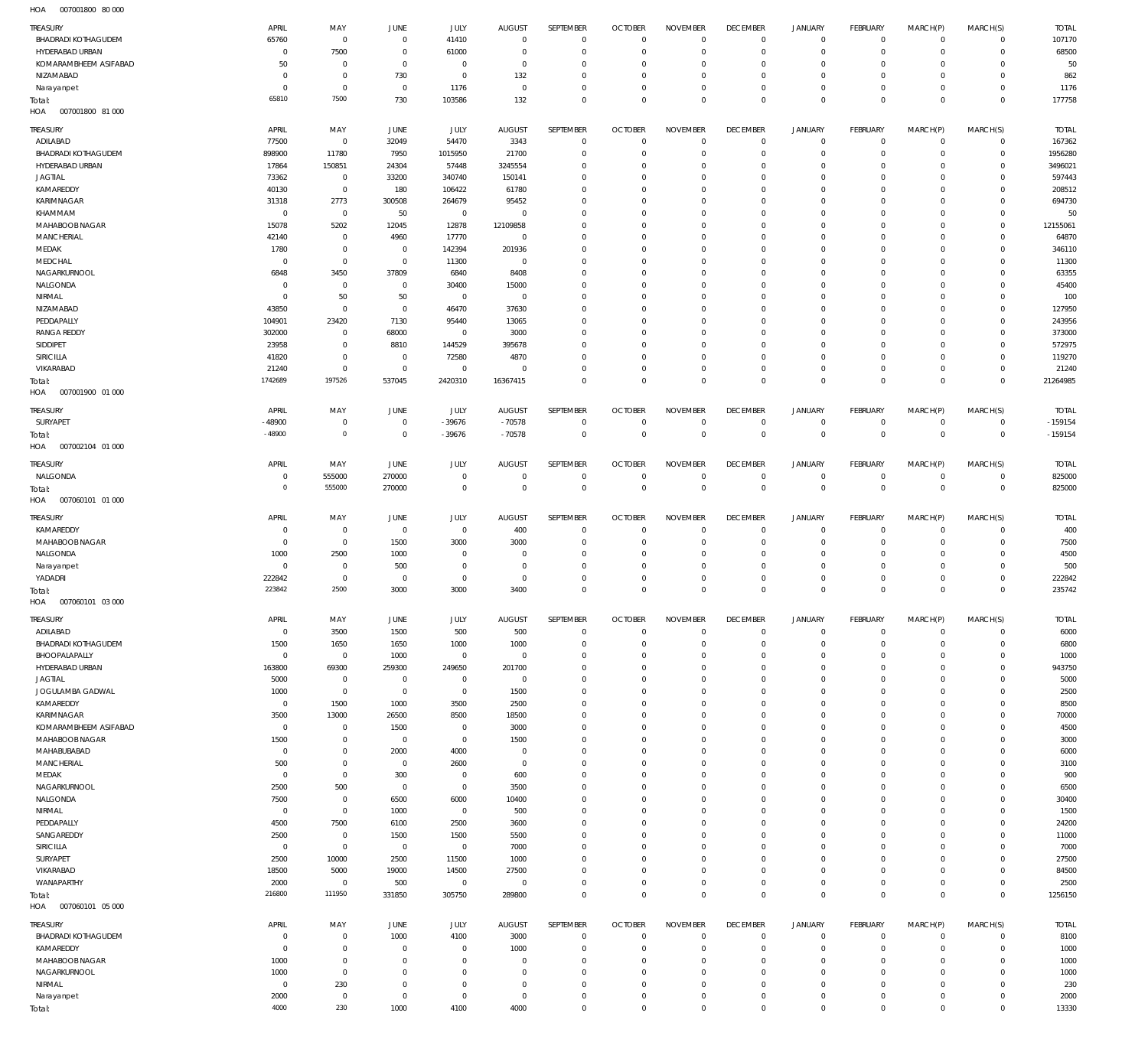007060101 07 000 HOA

| <b>TREASURY</b>                      | APRIL                            | MAY                        | <b>JUNE</b>                      | JULY                       | <b>AUGUST</b>                    | SEPTEMBER                  | <b>OCTOBER</b>                   | <b>NOVEMBER</b>                | <b>DECEMBER</b>                   | <b>JANUARY</b>                 | <b>FEBRUARY</b>                  | MARCH(P)                   | MARCH(S)                         | <b>TOTAL</b>            |
|--------------------------------------|----------------------------------|----------------------------|----------------------------------|----------------------------|----------------------------------|----------------------------|----------------------------------|--------------------------------|-----------------------------------|--------------------------------|----------------------------------|----------------------------|----------------------------------|-------------------------|
| HYDERABAD URBAN                      | 10000                            | $\mathbf 0$                | $\overline{0}$                   | 25000                      | $\overline{0}$                   | $\overline{0}$             | $\overline{0}$                   | $\mathbf 0$                    | $\overline{0}$                    | $\circ$                        | $\overline{0}$                   | $\mathbf{0}$               | $\overline{0}$                   | 35000                   |
| Total:                               | 10000                            | $\mathbf 0$                | $\overline{0}$                   | 25000                      | $\overline{0}$                   | $\mathbf 0$                | $\overline{0}$                   | $\mathbf 0$                    | $\overline{0}$                    | $\mathbf 0$                    | $\overline{0}$                   | $\mathbf 0$                | $\overline{0}$                   | 35000                   |
| HOA<br>007060109 01 800              |                                  |                            |                                  |                            |                                  |                            |                                  |                                |                                   |                                |                                  |                            |                                  |                         |
| <b>TREASURY</b>                      | APRIL                            | MAY                        | <b>JUNE</b>                      | JULY                       | <b>AUGUST</b>                    | SEPTEMBER                  | <b>OCTOBER</b>                   | <b>NOVEMBER</b>                | <b>DECEMBER</b>                   | <b>JANUARY</b>                 | FEBRUARY                         | MARCH(P)                   | MARCH(S)                         | <b>TOTAL</b>            |
| HYDERABAD URBAN<br>MEDCHAL           | 45000<br>2500                    | $\mathbf 0$<br>$\mathbf 0$ | 92510                            | $\mathbf 0$<br>$\mathbf 0$ | $\Omega$<br>$^{\circ}$           | $\mathbf 0$<br>$\mathbf 0$ | $\overline{0}$<br>$\overline{0}$ | $\Omega$<br>$\mathbf 0$        | $\mathbf 0$<br>$\mathbf 0$        | $^{\circ}$<br>$\mathbf 0$      | $\mathbf{0}$<br>$\mathbf{0}$     | $\Omega$<br>$\mathbf 0$    | $\mathbf{0}$<br>$\mathbf{0}$     | 137510<br>5000          |
| NIRMAL                               | $\mathbf 0$                      | $\mathbf 0$                | 2500<br>$\mathbf 0$              | 283000                     | $\mathbf 0$                      | $\Omega$                   | $\mathbf 0$                      | $\Omega$                       | $\mathbf 0$                       | $\mathbf 0$                    | $\mathbf 0$                      | $\Omega$                   | $\mathbf 0$                      | 283000                  |
| <b>RANGA REDDY</b>                   | 94880                            | 13120                      | 184400                           | 83440                      | 170240                           | $\Omega$                   | $\mathbf 0$                      | $\Omega$                       | $\mathbf 0$                       | $\mathbf 0$                    | $\mathbf{0}$                     | $\Omega$                   | $\mathbf{0}$                     | 546080                  |
| Total:                               | 142380                           | 13120                      | 279410                           | 366440                     | 170240                           | $\mathbf 0$                | $\mathbf 0$                      | $\Omega$                       | $\mathbf 0$                       | $\mathbf 0$                    | $\mathbf 0$                      | $\Omega$                   | $\mathbf 0$                      | 971590                  |
| HOA   007060109   02   001           |                                  |                            |                                  |                            |                                  |                            |                                  |                                |                                   |                                |                                  |                            |                                  |                         |
| <b>TREASURY</b>                      | APRIL                            | MAY                        | <b>JUNE</b>                      | JULY                       | <b>AUGUST</b>                    | SEPTEMBER                  | <b>OCTOBER</b>                   | <b>NOVEMBER</b>                | <b>DECEMBER</b>                   | <b>JANUARY</b>                 | <b>FEBRUARY</b>                  | MARCH(P)                   | MARCH(S)                         | <b>TOTAL</b>            |
| HYDERABAD URBAN                      | $\overline{0}$                   | $^{\circ}$                 | $\overline{0}$                   | $\mathbf 0$                | 10000                            | $\mathbf 0$                | $\overline{0}$                   | $\Omega$                       | $\overline{0}$                    | $\mathbf 0$                    | $\overline{0}$                   | $^{\circ}$                 | $\mathbf{0}$                     | 10000                   |
| KHAMMAM                              | $\overline{0}$                   | $\mathbf 0$                | 10000                            | $\mathbf 0$                | $\overline{0}$                   | $\mathbf 0$                | $\overline{0}$                   | $\mathbf 0$                    | $\overline{0}$                    | $\mathbf 0$                    | $\overline{0}$                   | $^{\circ}$                 | $\overline{0}$                   | 10000                   |
| RANGA REDDY                          | 30008534<br>30008534             | 28404134<br>28404134       | 18100639<br>18110639             | 38458434<br>38458434       | 24288173<br>24298173             | $\mathbf 0$<br>$\mathbf 0$ | $\overline{0}$<br>$\overline{0}$ | $\mathbf 0$<br>$\mathbf 0$     | $\mathbf 0$<br>$\overline{0}$     | $\mathbf 0$<br>$\mathbf 0$     | $\mathbf{0}$<br>$\overline{0}$   | 0<br>$\mathbf 0$           | $\overline{0}$<br>$\overline{0}$ | 139259914<br>139279914  |
| Total:<br>HOA<br>007060109 81 000    |                                  |                            |                                  |                            |                                  |                            |                                  |                                |                                   |                                |                                  |                            |                                  |                         |
| <b>TREASURY</b>                      | APRIL                            | MAY                        | <b>JUNE</b>                      | JULY                       | <b>AUGUST</b>                    | SEPTEMBER                  | <b>OCTOBER</b>                   | <b>NOVEMBER</b>                | <b>DECEMBER</b>                   | <b>JANUARY</b>                 | FEBRUARY                         | MARCH(P)                   | MARCH(S)                         | <b>TOTAL</b>            |
| <b>RANGA REDDY</b>                   | 5000                             | 10000                      | 12500                            | 2500                       | 11000                            | $\mathbf 0$                | $\mathbf 0$                      | $\mathbf 0$                    | $\mathbf 0$                       | $^{\circ}$                     | $\mathbf{0}$                     | $^{\circ}$                 | $\mathbf{0}$                     | 41000                   |
| YADADRI                              | $\mathbf 0$                      | $\mathbf 0$                | $\mathbf 0$                      | 100                        | 100                              | $\mathbf 0$                | $\overline{0}$                   | $\mathbf 0$                    | $\mathbf 0$                       | $\mathbf 0$                    | $\mathbf{0}$                     | $\mathbf 0$                | $\mathbf{0}$                     | 200                     |
| Total:                               | 5000                             | 10000                      | 12500                            | 2600                       | 11100                            | $\mathbf 0$                | $\overline{0}$                   | $\mathbf 0$                    | $\mathbf 0$                       | $\mathbf 0$                    | $\overline{0}$                   | $\mathbf 0$                | $\overline{0}$                   | 41200                   |
| HOA   007060110   01   000           |                                  |                            |                                  |                            |                                  |                            |                                  |                                |                                   |                                |                                  |                            |                                  |                         |
| <b>TREASURY</b>                      | APRIL                            | MAY                        | JUNE                             | JULY                       | <b>AUGUST</b>                    | SEPTEMBER                  | <b>OCTOBER</b>                   | <b>NOVEMBER</b>                | <b>DECEMBER</b>                   | <b>JANUARY</b>                 | <b>FEBRUARY</b>                  | MARCH(P)                   | MARCH(S)                         | <b>TOTAL</b>            |
| ADILABAD                             | 487523                           | 75000                      | 136168                           | $\mathbf 0$                | $\overline{0}$                   | $\mathbf 0$                | $\overline{0}$                   | $\Omega$                       | $\mathbf 0$                       | 0                              | $\overline{0}$                   | $^{\circ}$                 | $\mathbf{0}$                     | 698691                  |
| <b>BHADRADI KOTHAGUDEM</b>           | 298800                           | $\overline{0}$             | $\overline{0}$                   | 53259                      | $\overline{0}$                   | $\mathbf 0$                | $\overline{0}$                   | $\mathbf 0$                    | $\overline{0}$                    | $^{\circ}$                     | $\overline{0}$                   | $^{\circ}$                 | $\mathbf{0}$                     | 352059                  |
| HYDERABAD URBAN<br><b>JAGTIAL</b>    | $\overline{0}$<br>54342          | 538505<br>77180            | 49209<br>73517                   | $\mathbf 0$<br>$\mathbf 0$ | 2038018<br>$\mathbf 0$           | $\mathbf 0$<br>$\Omega$    | $\overline{0}$<br>$\mathbf 0$    | $\mathbf 0$<br>$\Omega$        | $\mathbf 0$<br>$\mathbf 0$        | 0<br>0                         | $\mathbf{0}$<br>$\mathbf{0}$     | $\Omega$<br>$\Omega$       | $\mathbf{0}$<br>$\Omega$         | 2625732<br>205039       |
| <b>JANGAON</b>                       | $\overline{0}$                   | 45331                      | $\overline{0}$                   | $\mathbf 0$                | $\overline{0}$                   | $\mathbf 0$                | $\overline{0}$                   | $\Omega$                       | $\mathbf 0$                       | 0                              | $\mathbf{0}$                     | $\Omega$                   | $\mathbf{0}$                     | 45331                   |
| JOGULAMBA GADWAL                     | $\overline{0}$                   | 362949                     | $\overline{0}$                   | $\mathbf 0$                | $\overline{0}$                   | $\Omega$                   | $\mathbf 0$                      | $\Omega$                       | $\mathbf 0$                       | $\mathbf 0$                    | $\mathbf{0}$                     | $\Omega$                   | $\mathbf 0$                      | 362949                  |
| KAMAREDDY                            | 183277                           | $\overline{0}$             | $\overline{0}$                   | $\mathbf 0$                | $\overline{0}$                   | $\Omega$                   | $\overline{0}$                   | $\Omega$                       | $\mathbf 0$                       | 0                              | $\mathbf{0}$                     | $\Omega$                   | $\mathbf{0}$                     | 183277                  |
| KARIMNAGAR                           | 805755                           | 29660                      | 109872                           | 216486                     | 101914                           | $\Omega$                   | $\mathbf 0$                      | $\Omega$                       | $\mathbf 0$                       | 0                              | $\mathbf{0}$                     | $\Omega$                   | $\mathbf 0$                      | 1263687                 |
| KHAMMAM<br>KOMARAMBHEEM ASIFABAD     | 116846<br>25345                  | 47344<br>$\mathbf 0$       | 74026<br>$\overline{0}$          | 152443<br>$\mathbf 0$      | 246093<br>$\overline{0}$         | $\mathbf 0$<br>$\mathbf 0$ | $\mathbf 0$<br>$\mathbf 0$       | $\Omega$<br>$\Omega$           | $\mathbf 0$<br>$\mathbf 0$        | 0<br>0                         | $\mathbf{0}$<br>$\mathbf{0}$     | $\Omega$<br>$\Omega$       | $\mathbf 0$<br>$\mathbf 0$       | 636752<br>25345         |
| MAHABOOB NAGAR                       | $\overline{0}$                   | 19511                      | $\overline{0}$                   | $\mathbf 0$                | $\mathbf 0$                      | $\Omega$                   | $\mathbf 0$                      | $\Omega$                       | $\mathbf 0$                       | 0                              | $\mathbf{0}$                     | $\Omega$                   | $\mathbf 0$                      | 19511                   |
| <b>MANCHERIAL</b>                    | 110570                           | 118851                     | $\overline{0}$                   | $\mathbf 0$                | $\Omega$                         | $\Omega$                   | $\mathbf 0$                      | $\Omega$                       | $\mathbf 0$                       | 0                              | $\mathbf{0}$                     | $\Omega$                   | $\Omega$                         | 229421                  |
| MEDAK                                | 116816                           | $\overline{0}$             | $\overline{0}$                   | $\mathbf 0$                | $\mathbf 0$                      | $\mathbf 0$                | $\mathbf 0$                      | $\Omega$                       | $\mathbf 0$                       | 0                              | $\mathbf{0}$                     | $\Omega$                   | $\mathbf 0$                      | 116816                  |
| NAGARKURNOOL                         | $\overline{0}$                   | 44625                      | $\overline{0}$                   | $\mathbf 0$                | $\Omega$                         | $\Omega$                   | $\mathbf 0$                      | $\Omega$                       | $\mathbf 0$                       | 0                              | $\mathbf{0}$                     | $\Omega$                   | $\Omega$                         | 44625                   |
| NALGONDA<br>NIRMAL                   | 326816<br>$\overline{0}$         | 618675<br>148160           | 73550<br>$\overline{0}$          | 48572<br>$\mathbf 0$       | $\overline{0}$<br>$\overline{0}$ | $\mathbf 0$<br>$\Omega$    | $\mathbf 0$<br>$\Omega$          | $\Omega$<br>$\Omega$           | $\mathbf 0$<br>$\mathbf 0$        | 0<br>$\mathbf 0$               | $\mathbf{0}$<br>$\mathbf 0$      | $\Omega$<br>$\Omega$       | $\mathbf{0}$<br>$\Omega$         | 1067613<br>148160       |
| NIZAMABAD                            | 211064                           | 235467                     | 20999                            | 127092                     | 708053                           | $\mathbf 0$                | $\overline{0}$                   | $\Omega$                       | $\mathbf 0$                       | 0                              | $\mathbf{0}$                     | $\Omega$                   | $\mathbf{0}$                     | 1302675                 |
| PEDDAPALLY                           | $\overline{0}$                   | $\mathbf 0$                | $\overline{0}$                   | $\mathbf 0$                | 10193                            | $\mathbf 0$                | $\mathbf 0$                      | $\Omega$                       | $\mathbf 0$                       | 0                              | $\mathbf{0}$                     | $\Omega$                   | $\mathbf 0$                      | 10193                   |
| <b>RANGA REDDY</b>                   | 652763                           | 364985                     | 51863                            | 282373                     | 79141                            | $\Omega$                   | $\mathbf 0$                      | $\Omega$                       | $\mathbf 0$                       | 0                              | $\mathbf{0}$                     | $\Omega$                   | $\mathbf 0$                      | 1431125                 |
| SANGAREDDY                           | 540105                           | 148596                     | 89557                            | $\mathbf 0$                | $\overline{0}$                   | $\mathbf 0$                | $\mathbf 0$                      | $\Omega$                       | $\mathbf 0$                       | 0                              | $\mathbf{0}$                     | $\Omega$                   | $\mathbf{0}$                     | 778258                  |
| SIDDIPET                             | $\overline{0}$<br>105006         | 874959<br>$\mathbf 0$      | $\overline{0}$<br>$\overline{0}$ | $\mathbf 0$<br>$\mathbf 0$ | $\overline{0}$<br>88000          | $\mathbf 0$<br>$\Omega$    | $\mathbf 0$<br>$\overline{0}$    | $\Omega$<br>$\Omega$           | $\mathbf 0$<br>$\mathbf 0$        | 0<br>0                         | $\mathbf{0}$<br>$\mathbf{0}$     | $\Omega$<br>$\Omega$       | $\mathbf 0$<br>$^{\circ}$        | 874959                  |
| SIRICILLA<br>SURYAPET                | 59701                            | $\mathbf 0$                | $\overline{0}$                   | $\mathbf 0$                | $\mathbf 0$                      | $\mathbf 0$                | $\mathbf 0$                      | $\Omega$                       | $\mathbf 0$                       | 0                              | $\mathbf{0}$                     | $\Omega$                   | $\mathbf{0}$                     | 193006<br>59701         |
| VIKARABAD                            | 62981                            | 200066                     | $\Omega$                         | $\Omega$                   | $\Omega$                         | $\Omega$                   | $\mathbf 0$                      | $\Omega$                       | $\Omega$                          | $\Omega$                       | $\Omega$                         | $\Omega$                   | $\Omega$                         | 263047                  |
| WANAPARTHY                           | 216557                           | $\overline{0}$             | $\overline{0}$                   | $\mathbf 0$                | $\mathbf 0$                      | $\mathbf 0$                | $^{\circ}$                       | $\Omega$                       | 0                                 | $^{\circ}$                     | $^{\circ}$                       | $\Omega$                   | $^{\circ}$                       | 216557                  |
| WARANGAL (R)                         | $\overline{0}$                   | $\mathbf 0$                | 132878                           | $\mathbf 0$                | $\overline{0}$                   | $\mathbf 0$                | $\overline{0}$                   | $\mathbf 0$                    | $\overline{0}$                    | $\mathbf 0$                    | $\mathbf{0}$                     | $^{\circ}$                 | $\mathbf{0}$                     | 132878                  |
| WARANGAL (U)                         | 2907<br>4377174                  | 66369<br>4016233           | $\overline{0}$                   | 128721                     | 820833                           | $\mathbf 0$<br>$\mathbf 0$ | $\overline{0}$<br>$\overline{0}$ | $\mathbf 0$<br>$\mathbf 0$     | $\overline{0}$<br>$\overline{0}$  | $\mathbf 0$<br>$\overline{0}$  | $\overline{0}$<br>$\overline{0}$ | $\mathbf 0$<br>$\mathbf 0$ | $\overline{0}$<br>$\overline{0}$ | 1018830<br>14306237     |
| Total:<br>HOA   007060115   01   800 |                                  |                            | 811639                           | 1008946                    | 4092245                          |                            |                                  |                                |                                   |                                |                                  |                            |                                  |                         |
|                                      |                                  |                            |                                  |                            |                                  |                            |                                  |                                |                                   |                                |                                  |                            |                                  |                         |
| TREASURY<br>PAO - TS NEW DELHI       | APRIL<br>82000                   | MAY<br>15900               | JUNE<br>821312                   | JULY<br>244041             | <b>AUGUST</b><br>412489          | SEPTEMBER<br>$\mathbf 0$   | <b>OCTOBER</b><br>$\overline{0}$ | <b>NOVEMBER</b><br>$\mathbf 0$ | <b>DECEMBER</b><br>$\overline{0}$ | <b>JANUARY</b><br>$\mathbf{0}$ | FEBRUARY<br>$\overline{0}$       | MARCH(P)<br>$\mathbf{0}$   | MARCH(S)<br>$\overline{0}$       | <b>TOTAL</b><br>1575742 |
| Total:                               | 82000                            | 15900                      | 821312                           | 244041                     | 412489                           | $\mathbf 0$                | $\overline{0}$                   | $\overline{0}$                 | $\overline{0}$                    | $\overline{0}$                 | $\overline{0}$                   | $\mathbf 0$                | $\overline{0}$                   | 1575742                 |
| HOA   007060117   01   000           |                                  |                            |                                  |                            |                                  |                            |                                  |                                |                                   |                                |                                  |                            |                                  |                         |
| TREASURY                             | APRIL                            | MAY                        | <b>JUNE</b>                      | JULY                       | <b>AUGUST</b>                    | SEPTEMBER                  | <b>OCTOBER</b>                   | <b>NOVEMBER</b>                | <b>DECEMBER</b>                   | <b>JANUARY</b>                 | FEBRUARY                         | MARCH(P)                   | MARCH(S)                         | <b>TOTAL</b>            |
| HYDERABAD URBAN                      | 500                              | 600                        | 300                              | 200                        | 100                              | $\mathbf 0$                | $\overline{0}$                   | $\overline{0}$                 | $\overline{0}$                    | $\circ$                        | $\overline{0}$                   | $\circ$                    | $\overline{0}$                   | 1700                    |
| Total:                               | 500                              | 600                        | 300                              | 200                        | 100                              | $\mathbb O$                | $\overline{0}$                   | $\overline{0}$                 | $\overline{0}$                    | $\overline{0}$                 | $\overline{0}$                   | $\overline{0}$             | $\overline{0}$                   | 1700                    |
| 007060117 01 001<br>HOA              |                                  |                            |                                  |                            |                                  |                            |                                  |                                |                                   |                                |                                  |                            |                                  |                         |
| TREASURY                             | APRIL                            | MAY                        | <b>JUNE</b>                      | JULY                       | <b>AUGUST</b>                    | SEPTEMBER                  | <b>OCTOBER</b>                   | <b>NOVEMBER</b>                | <b>DECEMBER</b>                   | <b>JANUARY</b>                 | <b>FEBRUARY</b>                  | MARCH(P)                   | MARCH(S)                         | <b>TOTAL</b>            |
| HYDERABAD URBAN                      | 12700                            | 400                        | 2100                             | 1500                       | 3800                             | $\mathbf 0$                | $\overline{0}$                   | $\mathbf 0$                    | $\overline{0}$                    | $\circ$                        | $\overline{0}$                   | $^{\circ}$                 | $\mathbf{0}$                     | 20500                   |
| RANGA REDDY                          | $\overline{0}$<br>12700          | $\overline{0}$<br>400      | $\overline{0}$<br>2100           | 1500<br>3000               | $\overline{0}$<br>3800           | $\mathbf 0$<br>$\mathbf 0$ | $\overline{0}$<br>$\overline{0}$ | $\mathbf 0$<br>$\mathbf 0$     | $\overline{0}$<br>$\overline{0}$  | $\circ$<br>$\overline{0}$      | $\overline{0}$<br>$\overline{0}$ | $\mathbf 0$<br>$\mathbf 0$ | $\circ$<br>$\overline{0}$        | 1500<br>22000           |
| Total:<br>HOA   007060117   01   800 |                                  |                            |                                  |                            |                                  |                            |                                  |                                |                                   |                                |                                  |                            |                                  |                         |
|                                      |                                  |                            |                                  |                            |                                  |                            |                                  |                                |                                   |                                |                                  |                            |                                  |                         |
| TREASURY<br>HYDERABAD URBAN          | APRIL<br>5000                    | MAY<br>1000                | <b>JUNE</b><br>2000              | JULY<br>1500               | <b>AUGUST</b><br>1500            | SEPTEMBER<br>$\mathbf 0$   | <b>OCTOBER</b><br>$\overline{0}$ | <b>NOVEMBER</b><br>$\mathbf 0$ | <b>DECEMBER</b><br>$\overline{0}$ | <b>JANUARY</b><br>$\circ$      | FEBRUARY<br>$\overline{0}$       | MARCH(P)<br>$\mathbf 0$    | MARCH(S)<br>$\circ$              | <b>TOTAL</b><br>11000   |
| <b>JAGTIAL</b>                       | 3500                             | $\overline{0}$             | $\overline{0}$                   | $\mathbf 0$                | $\overline{0}$                   | $\mathbf 0$                | $\overline{0}$                   | $\mathbf 0$                    | $\overline{0}$                    | 0                              | $\overline{0}$                   | $^{\circ}$                 | $\circ$                          | 3500                    |
| KAMAREDDY                            | 500                              | $\mathbf 0$                | $\overline{0}$                   | $\mathbf 0$                | $\overline{0}$                   | $\mathbf 0$                | $\overline{0}$                   | $\mathbf 0$                    | $\mathbf 0$                       | $\mathbf 0$                    | $\mathbf{0}$                     | 0                          | $\mathbf{0}$                     | 500                     |
| KARIMNAGAR                           | 500                              | $\mathbf 0$                | $\overline{0}$                   | $\mathbf 0$                | 500                              | $\mathbf 0$                | $\overline{0}$                   | $\Omega$                       | $\mathbf 0$                       | 0                              | $\mathbf{0}$                     | $\Omega$                   | $\mathbf{0}$                     | 1000                    |
| KHAMMAM                              | 7000                             | $\mathbf 0$                | 7000                             | 20000                      | 24100                            | $\mathbf 0$                | $\overline{0}$                   | $\mathbf 0$                    | $\mathbf 0$                       | 0                              | $\mathbf{0}$                     | 0                          | $\mathbf{0}$                     | 58100                   |
| MEDCHAL<br>NAGARKURNOOL              | $\overline{0}$<br>$\overline{0}$ | $\mathbf 0$<br>$\mathbf 0$ | $\overline{0}$<br>$\overline{0}$ | $\mathbf 0$<br>$\,0\,$     | 500<br>1000                      | $\mathbf 0$<br>$\mathbf 0$ | $\overline{0}$<br>$\overline{0}$ | $\Omega$<br>$\mathbf 0$        | $\mathbf 0$<br>$\mathbf 0$        | 0<br>0                         | $\mathbf{0}$<br>$\mathbf{0}$     | $\Omega$<br>$\Omega$       | $\mathbf{0}$<br>$\mathbf{0}$     | 500<br>1000             |
| NIZAMABAD                            | 5500                             | $\mathbf 0$                | $\overline{0}$                   | 500                        | $\overline{0}$                   | $\mathbf 0$                | $\mathbf 0$                      | $\Omega$                       | $\mathbf 0$                       | 0                              | $\mathbf{0}$                     | $\Omega$                   | $\mathbf{0}$                     | 6000                    |
| PEDDAPALLY                           | 1500                             | 500                        | $\overline{0}$                   | $\mathbf 0$                | $\overline{0}$                   | $\Omega$                   | $\mathbf 0$                      | $\Omega$                       | $\mathbf 0$                       | $\mathbf 0$                    | $\mathbf{0}$                     | $\Omega$                   | $\mathbf{0}$                     | 2000                    |
| <b>RANGA REDDY</b>                   | 27500                            | 54500                      | 43502                            | 39506                      | 58507                            | $\mathbf 0$                | $\overline{0}$                   | $\mathbf 0$                    | $\mathbf 0$                       | 0                              | $\mathbf{0}$                     | $\Omega$                   | $\mathbf{0}$                     | 223515                  |
| SIDDIPET                             | 500                              | $\overline{0}$             | $\overline{0}$                   | $\mathbf 0$                | $\overline{0}$                   | $\mathbf 0$                | $\mathbf 0$                      | $\mathbf 0$                    | $\mathbf 0$                       | $\mathbf 0$                    | $\mathbf{0}$                     | $\Omega$                   | $\mathbf{0}$                     | 500                     |
| SIRICILLA                            | 500<br>52000                     | 2000<br>58000              | $\overline{0}$                   | 500                        | 1000<br>87107                    | $\mathbf 0$<br>$\mathbf 0$ | $\overline{0}$<br>$\overline{0}$ | $\mathbf 0$<br>$\mathbf 0$     | $\overline{0}$<br>$\overline{0}$  | 0<br>$\mathbf 0$               | $\overline{0}$<br>$\overline{0}$ | 0<br>$\mathbf 0$           | $\mathbf{0}$<br>$\overline{0}$   | 4000                    |
| Total:                               |                                  |                            | 52502                            | 62006                      |                                  |                            |                                  |                                |                                   |                                |                                  |                            |                                  | 311615                  |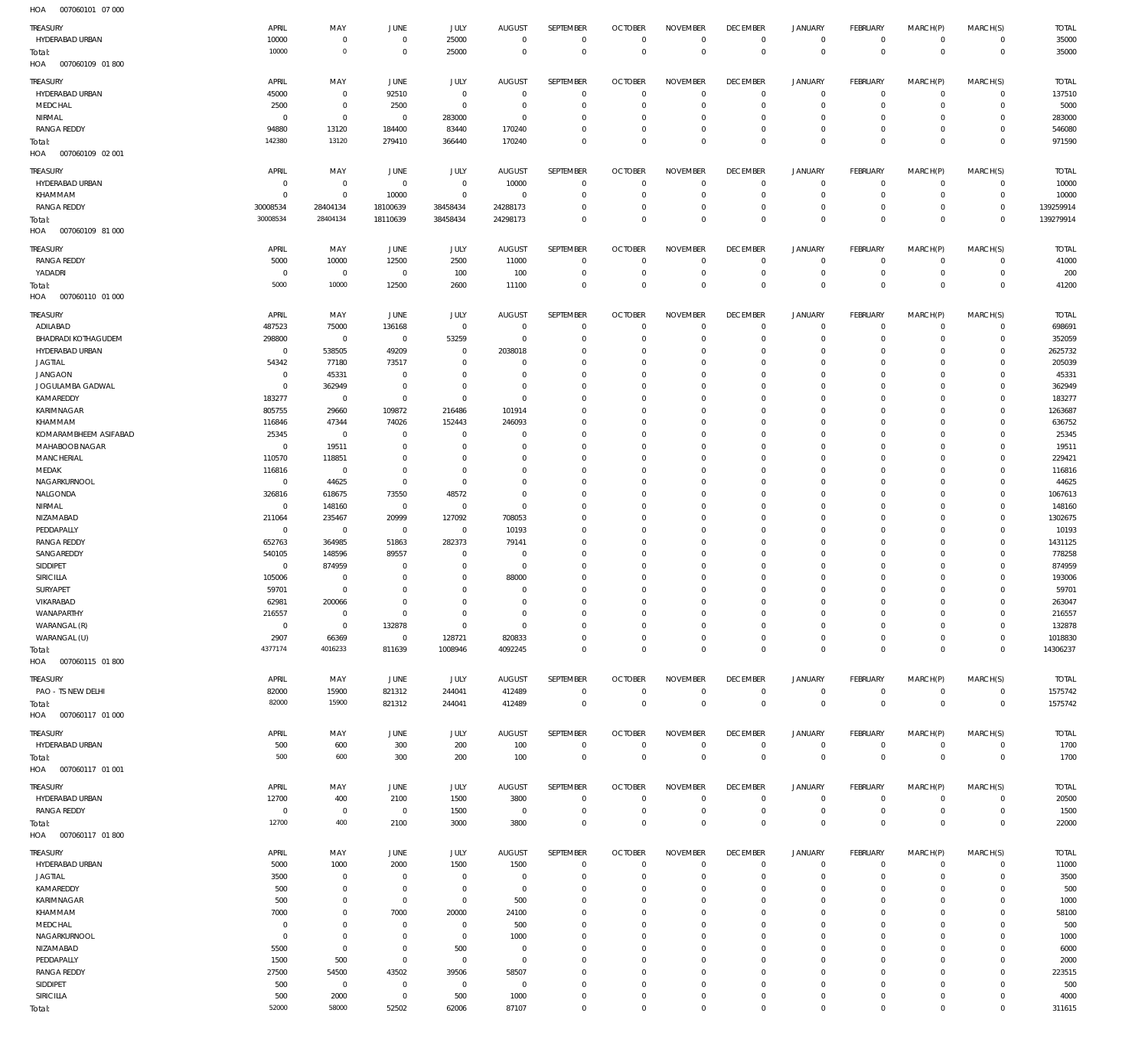| TREASURY<br>HYDERABAD URBAN             | APRIL<br>22290              | MAY<br>14275                     | JUNE<br>65301             | JULY<br>55457                 | <b>AUGUST</b><br>11268       | <b>SEPTEMBER</b><br>$^{\circ}$ | <b>OCTOBER</b><br>$\Omega$ | <b>NOVEMBER</b><br>$\Omega$ | <b>DECEMBER</b><br>$^{\circ}$ | <b>JANUARY</b><br>$\circ$  | FEBRUARY<br>$^{\circ}$    | MARCH(P)<br>$^{\circ}$     | MARCH(S)<br>$^{\circ}$     | <b>TOTAL</b><br>168591 |
|-----------------------------------------|-----------------------------|----------------------------------|---------------------------|-------------------------------|------------------------------|--------------------------------|----------------------------|-----------------------------|-------------------------------|----------------------------|---------------------------|----------------------------|----------------------------|------------------------|
| MEDCHAL<br>NAGARKURNOOL                 | $\mathbf{0}$<br>1500        | $\overline{0}$<br>$\overline{0}$ | $^{\circ}$<br>$\mathbf 0$ | 60<br>$^{\circ}$              | $\overline{0}$<br>$^{\circ}$ | $\mathbf{0}$<br>$^{\circ}$     | $\Omega$<br>$\Omega$       | $\mathbf 0$<br>$\mathbf 0$  | $^{\circ}$<br>$^{\circ}$      | $\circ$<br>$\circ$         | $\circ$<br>-0             | $^{\circ}$<br>$\mathbf 0$  | $^{\circ}$<br>$^{\circ}$   | 60<br>1500             |
| NALGONDA                                | $\mathbf{0}$                | $\overline{0}$                   | $^{\circ}$                | $^{\circ}$                    | 1000                         | $^{\circ}$                     | $\Omega$                   | $\mathbf 0$                 | $\mathbf 0$                   | $\circ$                    | -0                        | $^{\circ}$                 | $^{\circ}$                 | 1000                   |
| <b>RANGA REDDY</b>                      | $\mathbf 0$                 | $\overline{0}$                   | $^{\circ}$                | $^{\circ}$                    | 190                          | $^{\circ}$                     |                            | $\mathbf 0$                 | $\mathbf 0$                   | $\circ$                    | -0                        | $^{\circ}$                 | $^{\circ}$                 | 190                    |
| SIDDIPET                                | $\mathbf 0$                 | 2060                             | $^{\circ}$                | $\overline{0}$                | $^{\circ}$                   | $^{\circ}$                     | $\Omega$                   | $\mathbf 0$                 | $\mathbf 0$                   | $\circ$                    | -0                        | $^{\circ}$                 | $^{\circ}$                 | 2060                   |
| SURYAPET<br>Total:                      | $\mathbf 0$<br>23790        | $\overline{0}$<br>16335          | 1000<br>66301             | $\mathbf 0$<br>55517          | $^{\circ}$<br>12458          | $^{\circ}$<br>$\mathbf{0}$     | $\Omega$<br>$\Omega$       | $\mathbf 0$<br>$\mathbf 0$  | $^{\circ}$<br>$^{\circ}$      | $\circ$<br>$\mathbb O$     | $\circ$<br>$\overline{0}$ | $^{\circ}$<br>$\mathbf{0}$ | $^{\circ}$<br>$\mathbf 0$  | 1000<br>174401         |
| 007060118 25 000<br>HOA                 |                             |                                  |                           |                               |                              |                                |                            |                             |                               |                            |                           |                            |                            |                        |
| TREASURY                                | APRIL                       | MAY                              | JUNE                      | JULY                          | <b>AUGUST</b>                | SEPTEMBER                      | <b>OCTOBER</b>             | <b>NOVEMBER</b>             | <b>DECEMBER</b>               | <b>JANUARY</b>             | FEBRUARY                  | MARCH(P)                   | MARCH(S)                   | <b>TOTAL</b>           |
| HYDERABAD URBAN                         | 850                         | 8096                             | 2478                      | 545                           | 3398                         | $^{\circ}$                     | $\Omega$                   | $\mathbf 0$                 | $^{\circ}$                    | $\mathbf 0$                | $^{\circ}$                | $^{\circ}$                 | $^{\circ}$                 | 15367                  |
| MAHABOOB NAGAR                          | 0                           | $^{\circ}$                       | 448                       | $^{\circ}$                    | $^{\circ}$                   | $^{\circ}$                     |                            | $\Omega$                    | $\Omega$                      | $\mathbf 0$                | -0                        | $^{\circ}$                 | $^{\circ}$                 | 448                    |
| NIZAMABAD                               | $\mathbf{0}$                | $^{\circ}$                       | $^{\circ}$                | 500                           | 550                          | $^{\circ}$                     | $\Omega$                   | $\Omega$                    | $\Omega$                      | $\mathbf 0$                | -0                        | $^{\circ}$                 | $^{\circ}$                 | 1050                   |
| <b>RANGA REDDY</b><br>SANGAREDDY        | 180<br>$\mathbf{0}$         | $^{\circ}$<br>$^{\circ}$         | $\mathbf 0$<br>$^{\circ}$ | $^{\circ}$<br>1676            | $^{\circ}$<br>$^{\circ}$     | $^{\circ}$<br>$^{\circ}$       | $\Omega$                   | $\Omega$<br>$\mathbf 0$     | $\Omega$<br>$\Omega$          | $\mathbf 0$<br>$\mathbf 0$ | 0<br>-0                   | $^{\circ}$<br>$^{\circ}$   | $^{\circ}$<br>$^{\circ}$   | 180<br>1676            |
| SIRICILLA                               | 868                         | $^{\circ}$                       | 788                       | 788                           | 6274                         | $^{\circ}$                     |                            | $\Omega$                    | $\Omega$                      | $\mathbf 0$                | 0                         | $^{\circ}$                 | $^{\circ}$                 | 8718                   |
| WARANGAL (U)                            | $\mathbf{0}$                | $\overline{0}$                   | 122                       | $\overline{0}$                | $^{\circ}$                   | $^{\circ}$                     | $\Omega$                   | $\mathbf 0$                 | $\mathbf 0$                   | $\mathbf 0$                | $^{\circ}$                | $^{\circ}$                 | $^{\circ}$                 | 122                    |
| Total:                                  | 1898                        | 8096                             | 3836                      | 3509                          | 10222                        | $\mathbf{0}$                   | $\Omega$                   | $\mathbf 0$                 | $\overline{0}$                | $\mathbb O$                | $\mathbf 0$               | $\mathbf 0$                | $\mathbf 0$                | 27561                  |
| 007060800 01 000<br>HOA                 |                             |                                  |                           |                               |                              |                                |                            |                             |                               |                            |                           |                            |                            |                        |
| <b>TREASURY</b>                         | APRIL                       | MAY                              | JUNE                      | JULY                          | <b>AUGUST</b>                | SEPTEMBER                      | <b>OCTOBER</b>             | <b>NOVEMBER</b>             | <b>DECEMBER</b>               | <b>JANUARY</b>             | FEBRUARY                  | MARCH(P)                   | MARCH(S)                   | <b>TOTAL</b>           |
| HYDERABAD URBAN                         | 70754<br>550                | 105008                           | 20702<br>$\overline{0}$   | 34576<br>$^{\circ}$           | 726502<br>$^{\circ}$         | $^{\circ}$<br>$^{\circ}$       | $\Omega$<br>$\Omega$       | $\mathbf 0$<br>$\Omega$     | $^{\circ}$<br>$^{\circ}$      | $\circ$                    | $^{\circ}$<br>$\circ$     | $^{\circ}$<br>$^{\circ}$   | $^{\circ}$<br>$^{\circ}$   | 957542<br>550          |
| MAHABOOB NAGAR<br>NALGONDA              | 2475                        | $\overline{0}$<br>$\overline{0}$ | $^{\circ}$                | $\overline{0}$                | $\mathbf 0$                  | $^{\circ}$                     | $\Omega$                   | $\mathbf 0$                 | $\mathbf 0$                   | $\circ$<br>$\circ$         | $\circ$                   | $^{\circ}$                 | $^{\circ}$                 | 2475                   |
| PAO - TS NEW DELHI                      | $^{\circ}$                  | $\overline{0}$                   | $^{\circ}$                | $^{\circ}$                    | $^{\circ}$                   | $^{\circ}$                     | $\Omega$                   | $\mathbf 0$                 | $\mathbf 0$                   | $\circ$                    | -0                        | $^{\circ}$                 | $^{\circ}$                 | $\sqrt{ }$             |
| PPO - MOTIGALLY (TELANGANA)             | $\mathbf{0}$                | 1282753                          | $^{\circ}$                | $^{\circ}$                    | $^{\circ}$                   | $\Omega$                       | $\Omega$                   | $\mathbf 0$                 | $\Omega$                      | $\mathbf 0$                | -0                        | $^{\circ}$                 | $^{\circ}$                 | 1282753                |
| SIDDIPET                                | 150                         | 100                              | 350                       | 150                           | 250                          | $^{\circ}$                     | $\Omega$                   | $\mathbf 0$                 | $\mathbf 0$                   | $\circ$                    | -0                        | $^{\circ}$                 | $^{\circ}$                 | 1000                   |
| WANAPARTHY                              | $^{\circ}$<br>73929         | $\mathbf{0}$<br>1387861          | $^{\circ}$<br>21052       | 50<br>34776                   | $^{\circ}$<br>726752         | $\mathbf{0}$<br>$\mathbf{0}$   | $\Omega$<br>$\Omega$       | $\mathbf 0$<br>$\mathbf 0$  | $\mathbf 0$<br>$\mathbf 0$    | $\mathbf 0$<br>$\mathbb O$ | $\circ$<br>$^{\circ}$     | $^{\circ}$<br>$\mathbf 0$  | $^{\circ}$<br>$\mathbf 0$  | 50<br>2244370          |
| Total:<br>007060800 02 000<br>HOA       |                             |                                  |                           |                               |                              |                                |                            |                             |                               |                            |                           |                            |                            |                        |
| TREASURY                                | APRIL                       | MAY                              | JUNE                      | JULY                          | <b>AUGUST</b>                | SEPTEMBER                      | <b>OCTOBER</b>             | <b>NOVEMBER</b>             | <b>DECEMBER</b>               | JANUARY                    | FEBRUARY                  | MARCH(P)                   | MARCH(S)                   | <b>TOTAL</b>           |
| HYDERABAD URBAN                         | 0                           | $^{\circ}$                       | $\mathbf 0$               | 5000                          | - 0                          | $\circ$                        | $\Omega$                   | 0                           | $^{\circ}$                    | $\mathbf 0$                | -0                        | 0                          | $\mathbf 0$                | 5000                   |
| MEDCHAL                                 | $\mathbf 0$                 | $\overline{0}$                   | $^{\circ}$                | 5100                          | $^{\circ}$                   | $^{\circ}$                     | $\Omega$                   | $\mathbf 0$                 | $^{\circ}$                    | $\circ$                    | $\mathbf 0$               | $\mathbf 0$                | $\mathbf 0$                | 5100                   |
| <b>RANGA REDDY</b>                      | $\mathbf 0$                 | $\mathbf 0$                      | $\mathbf 0$               | 5000                          | $\mathbf 0$                  | $^{\circ}$                     | $\Omega$                   | $\mathbf 0$                 | $^{\circ}$                    | $\mathbf 0$                | $\circ$                   | $\mathbf 0$                | $\mathbf 0$                | 5000                   |
| Total:<br>007060800 14 000<br>HOA       | $\mathbf 0$                 | $\,0\,$                          | $\mathbf 0$               | 15100                         | $\mathbf 0$                  | $\mathbf{0}$                   | $\Omega$                   | $\mathbf 0$                 | $\overline{0}$                | $\mathbb O$                | $^{\circ}$                | $\mathbf 0$                | $\mathbf 0$                | 15100                  |
| <b>TREASURY</b>                         | APRIL                       | MAY                              | JUNE                      | JULY                          | <b>AUGUST</b>                | SEPTEMBER                      | <b>OCTOBER</b>             | <b>NOVEMBER</b>             | <b>DECEMBER</b>               | <b>JANUARY</b>             | FEBRUARY                  | MARCH(P)                   | MARCH(S)                   | <b>TOTAL</b>           |
| HYDERABAD URBAN                         | 12750<br>12750              | 4500<br>4500                     | 10212<br>10212            | 20710<br>20710                | 10500<br>10500               | $^{\circ}$<br>$\overline{0}$   | $\Omega$<br>$\overline{0}$ | $\mathbf 0$<br>$\,0\,$      | $\overline{0}$<br>$\mathbf 0$ | 0<br>$\mathbb O$           | $\circ$<br>$\mathbf{0}$   | $^{\circ}$<br>$\mathbf 0$  | $^{\circ}$<br>$^{\circ}$   | 58672<br>58672         |
| Total:<br>HOA<br>007060800 16 000       |                             |                                  |                           |                               |                              |                                |                            |                             |                               |                            |                           |                            |                            |                        |
| TREASURY                                | APRIL                       | MAY                              | JUNE                      | JULY                          | <b>AUGUST</b>                | SEPTEMBER                      | <b>OCTOBER</b>             | <b>NOVEMBER</b>             | <b>DECEMBER</b>               | <b>JANUARY</b>             | FEBRUARY                  | MARCH(P)                   | MARCH(S)                   | <b>TOTAL</b>           |
| ADILABAD                                | $\mathbf 0$                 | $\overline{0}$                   | $\mathbf 0$               | 991                           | $\overline{0}$               | $^{\circ}$                     | $\Omega$                   | $\mathbf 0$                 | $^{\circ}$                    | $\mathbf 0$                | $\circ$                   | $^{\circ}$                 | $\mathbf 0$                | 991                    |
|                                         |                             |                                  |                           |                               |                              |                                |                            |                             | $^{\circ}$                    |                            |                           |                            |                            |                        |
| HYDERABAD URBAN                         | 29577                       | 1265822                          | 25792                     | 1812375                       | 194649                       | $^{\circ}$                     | $\Omega$                   | $\Omega$                    |                               | $\mathbf 0$                | -0                        | $^{\circ}$                 | $\mathbf 0$                | 3328215                |
| KARIMNAGAR                              | $^{\circ}$                  | $^{\circ}$                       | $\overline{0}$            | $\overline{0}$                | 810                          | $^{\circ}$                     | $\Omega$                   | $\mathbf 0$                 | $\Omega$                      | $\mathbf 0$                | -0                        | $^{\circ}$                 | $^{\circ}$                 | 810                    |
| MAHABOOB NAGAR                          | 250                         | $\overline{0}$                   | 250                       | $\mathbf 0$                   | $^{\circ}$                   | $^{\circ}$                     |                            | $\Omega$                    | $\Omega$                      | $\mathbf 0$                | $\Omega$                  | $^{\circ}$                 | $^{\circ}$                 | 500                    |
| NIRMAL                                  | 250                         | 250                              | 250                       | 250                           | 250                          | $^{\circ}$                     | $\Omega$<br>$\Omega$       | $\Omega$                    | $\Omega$<br>$\Omega$          | 0                          | $\Omega$<br>$\Omega$      | $\mathbf 0$                | $\mathbf 0$                | 1250                   |
| Narayanpet<br>PAO - TELANGANA HYDERABAD | 250<br>10865                | 250<br>11091                     | 250<br>10615              | 250<br>10865                  | 250<br>10615                 | $\Omega$<br>$^{\circ}$         | $^{\circ}$                 | $\Omega$<br>$\mathbf 0$     | $\overline{0}$                | $\Omega$<br>$\circ$        | $\mathbf 0$               | $\Omega$<br>$\mathbf 0$    | $\Omega$<br>$\mathbf 0$    | 1250<br>54051          |
| Total:                                  | 41192                       | 1277413                          | 37157                     | 1824731                       | 206574                       | $\mathbf{0}$                   | $\mathbf{0}$               | $\mathbf 0$                 | $\mathbf 0$                   | $\mathbb O$                | $\mathbf{0}$              | $\mathbf 0$                | $\mathbf 0$                | 3387067                |
| 007060800 20 000<br>HOA                 |                             |                                  |                           |                               |                              |                                |                            |                             |                               |                            |                           |                            |                            |                        |
| <b>TREASURY</b>                         | APRIL                       | MAY                              | JUNE                      | JULY                          | <b>AUGUST</b>                | <b>SEPTEMBER</b>               | <b>OCTOBER</b>             | <b>NOVEMBER</b>             | <b>DECEMBER</b>               | <b>JANUARY</b>             | FEBRUARY                  | MARCH(P)                   | MARCH(S)                   | <b>TOTAL</b>           |
| HYDERABAD URBAN                         | $\mathbf{0}$                | $\overline{0}$                   | $\overline{0}$            | 5000                          | 11200                        | $^{\circ}$                     | $\Omega$                   | $\overline{0}$              | $\overline{0}$                | $\circ$                    | $\mathbf 0$               | $\mathbf 0$                | $\mathbf 0$                | 16200                  |
| MANCHERIAL                              | $\mathbf 0$                 | 1000                             | $^{\circ}$                | $\overline{0}$                | $\overline{0}$               | $^{\circ}$                     | $\Omega$                   | $\mathbf 0$                 | $^{\circ}$                    | $\circ$                    | $\circ$                   | $\mathbf 0$                | $\mathbf 0$                | 1000                   |
| NALGONDA<br>NIZAMABAD                   | $\mathbf 0$<br>$\mathbf{0}$ | $\overline{0}$<br>$\overline{0}$ | $^{\circ}$<br>2000        | $\mathbf 0$<br>$\overline{0}$ | 4000<br>3320                 | $^{\circ}$<br>$^{\circ}$       | $\Omega$<br>$\Omega$       | $\mathbf 0$<br>$\mathbf 0$  | $^{\circ}$<br>$\mathbf 0$     | $\circ$<br>$\circ$         | $\circ$<br>-0             | $\mathbf 0$<br>$\mathbf 0$ | $^{\circ}$<br>$^{\circ}$   | 4000<br>5320           |
| <b>RANGA REDDY</b>                      | 3000                        | $\mathbb O$                      | $^{\circ}$                | $\mathbf 0$                   | 13000                        | $\mathbf{0}$                   | $\Omega$                   | $\mathbf 0$                 | $^{\circ}$                    | $\mathbf 0$                | $\mathbf 0$               | $\mathbf 0$                | $\mathbf 0$                | 16000                  |
| Total:                                  | 3000                        | 1000                             | 2000                      | 5000                          | 31520                        | $\mathbf{0}$                   | $\Omega$                   | $\mathbf 0$                 | $\mathbf 0$                   | $\mathbb O$                | $^{\circ}$                | $\mathbf 0$                | $\mathbf 0$                | 42520                  |
| 007060800 25 000<br>HOA                 |                             |                                  |                           |                               |                              |                                |                            |                             |                               |                            |                           |                            |                            |                        |
| <b>TREASURY</b>                         | APRIL                       | MAY                              | JUNE                      | JULY                          | <b>AUGUST</b>                | <b>SEPTEMBER</b>               | <b>OCTOBER</b>             | <b>NOVEMBER</b>             | <b>DECEMBER</b>               | <b>JANUARY</b>             | FEBRUARY                  | MARCH(P)                   | MARCH(S)                   | <b>TOTAL</b>           |
| MAHABUBABAD                             | $\mathbf 0$                 | $^{\circ}$                       | $\mathbf 0$               | $\mathbf 0$                   | 50                           | $^{\circ}$                     | $\Omega$                   | $\mathbf 0$                 | $\overline{0}$                | $\mathbf 0$                | $\mathbf 0$               | 0                          | $\mathbf 0$                | 50                     |
| NALGONDA<br>YADADRI                     | $\mathbf{0}$<br>$\mathbf 0$ | $\overline{0}$<br>$\overline{0}$ | $^{\circ}$<br>0           | $\mathbf 0$<br>320            | 2106<br>$\overline{0}$       | $\overline{0}$<br>$^{\circ}$   | $\circ$<br>$\Omega$        | $\mathbf 0$<br>$\mathbf 0$  | $^{\circ}$<br>$^{\circ}$      | $\mathbf 0$<br>$\mathbf 0$ | $^{\circ}$<br>$\circ$     | $\mathbf 0$<br>$\mathbf 0$ | $\mathbf 0$<br>$\mathbf 0$ | 2106                   |
| Total:                                  | $\mathbf 0$                 | $\,0\,$                          | $\mathbf 0$               | 320                           | 2156                         | $^{\circ}$                     | $\Omega$                   | $\mathbf 0$                 | $\overline{0}$                | $\mathbb O$                | $^{\circ}$                | $\mathbf 0$                | $\mathbf 0$                | 320<br>2476            |
| HOA  007060800  25 001                  |                             |                                  |                           |                               |                              |                                |                            |                             |                               |                            |                           |                            |                            |                        |
| TREASURY                                | APRIL                       | MAY                              | <b>JUNE</b>               | JULY                          | <b>AUGUST</b>                | SEPTEMBER                      | <b>OCTOBER</b>             | <b>NOVEMBER</b>             | <b>DECEMBER</b>               | <b>JANUARY</b>             | FEBRUARY                  | MARCH(P)                   | MARCH(S)                   | <b>TOTAL</b>           |
| BHOOPALAPALLY                           | 80                          | $\overline{0}$                   | $\mathbf{0}$              | $\mathbf 0$                   | $^{\circ}$                   | $^{\circ}$                     | $\Omega$                   | $^{\circ}$                  | $^{\circ}$                    | $\circ$                    | $\circ$                   | $\mathbf 0$                | $\mathbf 0$                | 80                     |
| HYDERABAD URBAN<br><b>JAGTIAL</b>       | 1120<br>$\mathbf{0}$        | $\mathbb O$<br>$\mathbb O$       | 1370<br>20                | 2820<br>$^{\circ}$            | $\overline{0}$<br>10         | $\mathbf{0}$<br>$^{\circ}$     | $^{\circ}$<br>$\Omega$     | $\mathbf 0$<br>$\mathbf 0$  | $^{\circ}$<br>$^{\circ}$      | $\mathbf 0$<br>$\circ$     | $^{\circ}$<br>-0          | $\mathbf 0$<br>$\mathbf 0$ | $\mathbf 0$<br>$^{\circ}$  | 5310<br>30             |
| MAHABOOB NAGAR                          | $\mathbf{0}$                | 3060                             | $^{\circ}$                | $\overline{0}$                | $^{\circ}$                   | $^{\circ}$                     | $\Omega$                   | $\overline{0}$              | $^{\circ}$                    | $\circ$                    | $\circ$                   | $\mathbf 0$                | $^{\circ}$                 | 3060                   |
| <b>MANCHERIAL</b>                       | $\mathbf{0}$                | 50                               | $\mathbf 0$               | $\mathbf 0$                   | 10                           | $^{\circ}$                     | $\Omega$                   | $\mathbf 0$                 | $^{\circ}$                    | $\circ$                    | -0                        | $\mathbf 0$                | $^{\circ}$                 | 60                     |
| MEDCHAL                                 | 10                          | $\mathbb O$                      | $^{\circ}$                | 10                            | $^{\circ}$                   | $^{\circ}$                     | $\Omega$                   | $\overline{0}$              | $\Omega$                      | $\circ$                    | $\circ$                   | $\mathbf 0$                | $^{\circ}$                 | 20                     |
| NAGARKURNOOL                            | $^{\circ}$                  | 102                              | $\mathbf{0}$              | $\mathbf 0$                   | $\overline{0}$               | $^{\circ}$                     | $\Omega$                   | $\mathbf 0$                 | $^{\circ}$                    | $\circ$                    | -0                        | $\mathbf 0$                | $^{\circ}$                 | 102                    |
| NALGONDA<br>NIRMAL                      | 460<br>$\mathbf{0}$         | 758<br>$\mathbb O$               | 3950<br>$^{\circ}$        | 7662<br>600                   | 1700<br>$^{\circ}$           | $^{\circ}$<br>$^{\circ}$       | $\Omega$<br>$\Omega$       | $\mathbf 0$<br>$\mathbf 0$  | $\Omega$<br>$^{\circ}$        | $\circ$<br>$\circ$         | $\circ$<br>-0             | $\mathbf 0$<br>$\mathbf 0$ | $^{\circ}$<br>$^{\circ}$   | 14530<br>600           |
| NIZAMABAD                               | $\mathbf{0}$                | 320                              | $^{\circ}$                | 30                            | $^{\circ}$                   | $^{\circ}$                     | $\Omega$                   | $\mathbf 0$                 | $\Omega$                      | $\mathbf 0$                | $\circ$                   | $\mathbf 0$                | $^{\circ}$                 | 350                    |
| PEDDAPALLY                              | 65                          | $\overline{0}$                   | $\mathbf 0$               | $^{\circ}$                    | $^{\circ}$                   | $^{\circ}$                     | $\Omega$                   | $\overline{0}$              | $^{\circ}$                    | $\circ$                    | -0                        | $\mathbf 0$                | $^{\circ}$                 | 65                     |
| <b>RANGA REDDY</b>                      | $^{\circ}$                  | $\overline{0}$                   | 370                       | $^{\circ}$                    | $^{\circ}$                   | $^{\circ}$                     | $\Omega$                   | $\overline{0}$              | $^{\circ}$                    | $\circ$                    | $\circ$                   | $\mathbf 0$                | $^{\circ}$                 | 370                    |
| SIRICILLA<br>SURYAPET                   | 1200<br>700                 | $\overline{0}$<br>$\overline{0}$ | $\mathbf 0$<br>1050       | $\overline{0}$<br>$\mathbb O$ | $\mathbf 0$<br>$\mathbf 0$   | $\overline{0}$<br>$\mathbf 0$  | $\Omega$<br>$^{\circ}$     | $\overline{0}$<br>$\,0\,$   | $^{\circ}$<br>$\mathbf 0$     | $\circ$<br>$\mathbf 0$     | $^{\circ}$<br>$\mathbf 0$ | $\mathbf 0$<br>$\mathbf 0$ | $^{\circ}$<br>$\mathbf 0$  | 1200<br>1750           |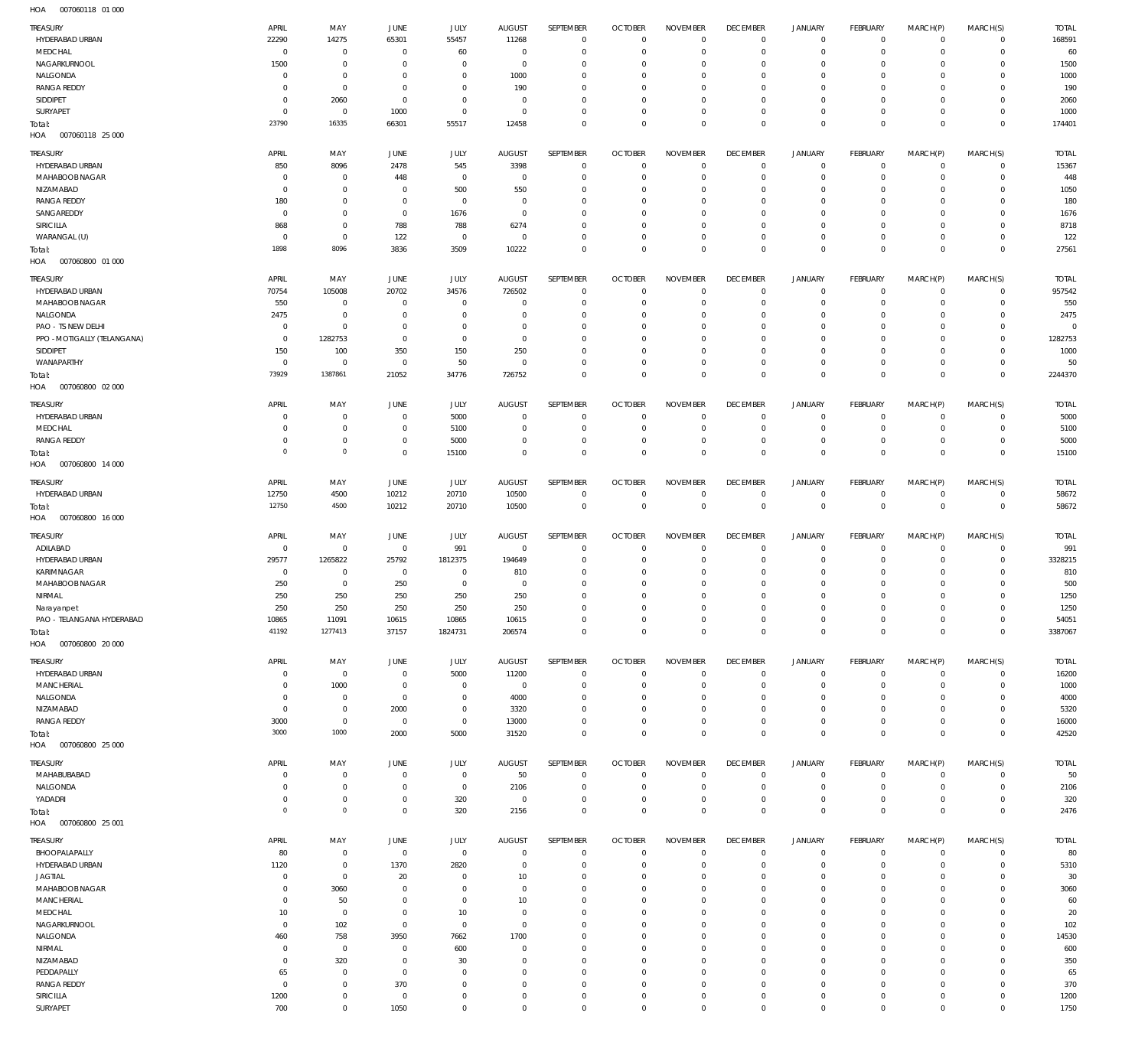007060800 25 001 HOA

| TREASURY                                       | APRIL                     | MAY                         | JUNE                     | JULY                       | <b>AUGUST</b>             | SEPTEMBER                  | <b>OCTOBER</b>                   | <b>NOVEMBER</b>                | <b>DECEMBER</b>                  | <b>JANUARY</b>                | FEBRUARY                         | MARCH(P)                   | MARCH(S)                       | <b>TOTAL</b>          |
|------------------------------------------------|---------------------------|-----------------------------|--------------------------|----------------------------|---------------------------|----------------------------|----------------------------------|--------------------------------|----------------------------------|-------------------------------|----------------------------------|----------------------------|--------------------------------|-----------------------|
| VIKARABAD<br>Total:<br>HOA<br>007060800 80 000 | 492<br>4127               | $^{\circ}$<br>4290          | $\overline{0}$<br>6760   | $\mathbf 0$<br>11122       | $\mathbf{0}$<br>1720      | $\mathbf 0$<br>$\mathbf 0$ | $\mathbf 0$<br>$\overline{0}$    | $\mathbf 0$<br>$\mathbf 0$     | $\mathbf 0$<br>$\mathbf 0$       | $\mathbf 0$<br>$\mathbf 0$    | $\mathbf{0}$<br>$\overline{0}$   | $\mathbf 0$<br>$\mathbf 0$ | $\mathbf{0}$<br>$\overline{0}$ | 492<br>28019          |
| TREASURY                                       | APRIL                     | MAY                         | JUNE                     | JULY                       | <b>AUGUST</b>             | <b>SEPTEMBER</b>           | <b>OCTOBER</b>                   | <b>NOVEMBER</b>                | <b>DECEMBER</b>                  | <b>JANUARY</b>                | FEBRUARY                         | MARCH(P)                   | MARCH(S)                       | <b>TOTAL</b>          |
| <b>BHADRADI KOTHAGUDEM</b><br>HYDERABAD URBAN  | $^{\circ}$<br>18382       | $^{\circ}$<br>$\mathbf 0$   | $\overline{0}$<br>200    | 3640<br>6750               | $^{\circ}$<br>$^{\circ}$  | $\mathbf 0$<br>$\mathbf 0$ | $\mathbf 0$<br>$\mathbf 0$       | $\mathbf 0$<br>$\mathbf 0$     | $\mathbf 0$<br>$\mathbf 0$       | $\mathbf 0$<br>$\mathbf 0$    | $\mathbf{0}$<br>$\mathbf{0}$     | $\mathbf 0$<br>$\mathbf 0$ | $^{\circ}$<br>$\mathbf{0}$     | 3640<br>25332         |
| KHAMMAM                                        | 60060                     | $\mathbf 0$                 | 0                        | $^{\circ}$                 | $^{\circ}$                | $\mathbf 0$                | $\mathbf 0$                      | $\mathbf 0$                    | $\mathbf 0$                      | $\mathbf 0$                   | $\mathbf 0$                      | $\Omega$                   | $\mathbf 0$                    | 60060                 |
| MAHABOOB NAGAR                                 | $^{\circ}$                | $\mathbf 0$                 | 2724                     | $^{\circ}$                 | 26840                     | $\mathbf 0$                | $\mathbf 0$                      | $\mathbf 0$                    | $\mathbf 0$                      | $\mathbf 0$                   | $\circ$                          | $\Omega$                   | $\mathbf 0$                    | 29564                 |
| NALGONDA                                       | 2834013                   | $\mathbf 0$                 | 0                        | $^{\circ}$                 | $^{\circ}$                | $\mathbf 0$                | $\mathbf 0$                      | $\mathbf 0$                    | $\mathbf 0$                      | $\mathbf 0$                   | $\mathbf 0$                      | $\Omega$                   | $\mathbf 0$                    | 2834013               |
| PEDDAPALLY                                     | $^{\circ}$                | $\mathbf 0$                 | 36400                    | $\mathbf 0$                | $^{\circ}$                | $\mathbf 0$                | $\mathbf 0$                      | $\mathbf 0$                    | $\mathbf 0$                      | $\mathbf 0$                   | $\circ$                          | $\Omega$                   | $\mathbf 0$                    | 36400                 |
| <b>RANGA REDDY</b>                             | $^{\circ}$                | $\mathbf 0$                 | 0                        | 6370                       | $^{\circ}$                | $\mathbf 0$                | $\mathbf 0$                      | $\mathbf 0$                    | $\mathbf 0$                      | $\mathbf 0$                   | $\mathbf 0$                      | $\Omega$                   | $\mathbf 0$                    | 6370                  |
| SANGAREDDY<br>Total:                           | 490<br>2912945            | $\mathbf 0$<br>$\mathbb O$  | 0<br>39324               | $^{\circ}$<br>16760        | $^{\circ}$<br>26840       | $\mathbf 0$<br>$\mathbf 0$ | $\mathbf 0$<br>$\mathbf 0$       | $\mathbf 0$<br>$\mathbf 0$     | $\mathbf 0$<br>$\mathbf 0$       | $\mathbf 0$<br>$\mathbf 0$    | $\mathbf 0$<br>$\overline{0}$    | $\mathbf 0$<br>$\Omega$    | $^{\circ}$<br>$\mathbf 0$      | 490<br>2995869        |
| HOA<br>007060800 81 000                        |                           |                             |                          |                            |                           |                            |                                  |                                |                                  |                               |                                  |                            |                                |                       |
| TREASURY                                       | APRIL                     | MAY                         | <b>JUNE</b>              | JULY                       | <b>AUGUST</b>             | SEPTEMBER                  | <b>OCTOBER</b>                   | <b>NOVEMBER</b>                | <b>DECEMBER</b>                  | <b>JANUARY</b>                | FEBRUARY                         | MARCH(P)                   | MARCH(S)                       | <b>TOTAL</b>          |
| ADILABAD                                       | 6000                      | 50                          | $^{\circ}$               | 26375                      | 6930                      | $\mathbf 0$                | $\mathbf 0$                      | $\mathbf 0$                    | $\mathbf 0$                      | $\mathbf 0$                   | $^{\circ}$                       | $\mathbf 0$                | $^{\circ}$                     | 39355                 |
| BHADRADI KOTHAGUDEM                            | 50                        | $\mathbf 0$                 | 300                      | 900                        | 100                       | $\mathbf 0$                | $\mathbf 0$                      | $\mathbf 0$                    | $\mathbf 0$                      | $\mathbf 0$                   | $\mathbf 0$                      | $\mathbf 0$                | $\mathbf 0$                    | 1350                  |
| HYDERABAD URBAN                                | 852100                    | 100150                      | 44300                    | 156049                     | 2531660                   | $\mathbf 0$                | $\mathbf 0$                      | $\mathbf 0$                    | $\mathbf 0$                      | $\mathbf 0$                   | $\mathbf 0$                      | $\Omega$                   | $^{\circ}$                     | 3684259               |
| <b>JAGTIAL</b>                                 | $^{\circ}$                | $^{\circ}$                  | $^{\circ}$               | $\mathbf 0$                | 50                        | $\mathbf 0$                | $\mathbf 0$                      | $\Omega$                       | $\mathbf 0$                      | $\mathbf 0$                   | $\mathbf 0$                      | 0                          | $\mathbf 0$                    | 50                    |
| JOGULAMBA GADWAL                               | $^{\circ}$                | $\mathbf 0$                 | $^{\circ}$               | 102                        | 10                        | $\mathbf 0$                | 0                                | $\Omega$                       | $\mathbf 0$                      | $\mathbf 0$                   | $\mathbf 0$                      | 0                          | $\mathbf 0$                    | 112                   |
| KAMAREDDY<br>KARIMNAGAR                        | 0<br>0                    | 14259<br>50                 | $^{\circ}$<br>365700     | $\mathbf 0$<br>100         | 100<br>$^{\circ}$         | $\mathbf 0$<br>$\mathbf 0$ | $\mathbf 0$<br>$\mathbf 0$       | 0<br>$\Omega$                  | $\mathbf 0$<br>$\mathbf 0$       | $\mathbf 0$<br>$\mathbf 0$    | $\mathbf 0$<br>$\Omega$          | 0<br>0                     | $\mathbf 0$<br>$\mathbf 0$     | 14359<br>365850       |
| KHAMMAM                                        | 50                        | $\mathbf 0$                 | 150                      | 200                        | 50                        | $\mathbf 0$                | $\mathbf 0$                      | $\Omega$                       | $\mathbf 0$                      | $\mathbf 0$                   | $\mathbf 0$                      | 0                          | $\mathbf 0$                    | 450                   |
| KOMARAMBHEEM ASIFABAD                          | 50                        | $\mathbf 0$                 | $^{\circ}$               | $^{\circ}$                 | 14687                     | $\mathbf 0$                | 0                                | 0                              | $\mathbf 0$                      | $\mathbf 0$                   | $\mathbf 0$                      | 0                          | $\mathbf 0$                    | 14737                 |
| MAHABUBABAD                                    | 2000                      | $\mathbf 0$                 | 50                       | $\mathbf 0$                | 113581                    | $\mathbf 0$                | $\mathbf 0$                      | $\Omega$                       | $\mathbf 0$                      | $\mathbf 0$                   | $\mathbf 0$                      | 0                          | $\mathbf 0$                    | 115631                |
| MANCHERIAL                                     | 47178                     | 40061                       | 21976                    | $\mathbf 0$                | 50                        | $\mathbf 0$                | 0                                | 0                              | $\mathbf 0$                      | $\mathbf 0$                   | $\mathbf 0$                      | 0                          | $\mathbf 0$                    | 109265                |
| MEDCHAL                                        | 11719                     | 4356                        | 10526                    | 19710                      | 16614                     | $\mathbf 0$                | $\mathbf 0$                      | $\Omega$                       | $\mathbf 0$                      | $\Omega$                      | $\Omega$                         | 0                          | $\mathbf 0$                    | 62925                 |
| NAGARKURNOOL<br>NALGONDA                       | 100<br>50                 | $\mathbf 0$<br>$\mathbf 0$  | 305<br>0                 | 204<br>50                  | $^{\circ}$<br>50          | $\mathbf 0$<br>$\mathbf 0$ | 0<br>$\mathbf 0$                 | $\mathbf 0$<br>$\Omega$        | $\mathbf 0$<br>$\mathbf 0$       | $\mathbf 0$<br>0              | $\mathbf 0$<br>$\Omega$          | 0                          | $\mathbf 0$<br>$\mathbf 0$     | 609<br>150            |
| NIRMAL                                         | 12550                     | $\mathbf 0$                 | 22050                    | $\mathbf 0$                | 100                       | $\mathbf 0$                | $\mathbf 0$                      | $\mathbf 0$                    | $\mathbf 0$                      | $\mathbf 0$                   | $\mathbf 0$                      | 0                          | $\mathbf 0$                    | 34700                 |
| NIZAMABAD                                      | 776                       | 771                         | 9424                     | 3675                       | 36929                     | $\mathbf 0$                | $\mathbf 0$                      | $\Omega$                       | $\mathbf 0$                      | 0                             | $\mathbf 0$                      | 0                          | $\mathbf 0$                    | 51575                 |
| Narayanpet                                     | $^{\circ}$                | $\mathbf 0$                 | 100                      | 100                        | 106612                    | $\mathbf 0$                | $\mathbf 0$                      | $\Omega$                       | $\mathbf 0$                      | $\mathbf 0$                   | $\mathbf 0$                      | 0                          | $\mathbf 0$                    | 106812                |
| PEDDAPALLY                                     | 150                       | $\mathbf 0$                 | 0                        | 50                         | $^{\circ}$                | $\mathbf 0$                | $\mathbf 0$                      | 0                              | $\mathbf 0$                      | $\mathbf 0$                   | $\mathbf 0$                      | 0                          | $\mathbf 0$                    | 200                   |
| <b>RANGA REDDY</b><br>SANGAREDDY               | 4956                      | 1934                        | 41338                    | 53067                      | 38074                     | $\mathbf 0$                | $\mathbf 0$                      | $\Omega$<br>$\Omega$           | $\mathbf 0$                      | $\mathbf 0$                   | $\Omega$                         | 0                          | $\mathbf 0$                    | 139369                |
| SIDDIPET                                       | 922900<br>1300            | $\mathbf 0$<br>400          | $^{\circ}$<br>2200       | $\mathbf 0$<br>194050      | $^{\circ}$<br>69000       | $\mathbf 0$<br>$\mathbf 0$ | $\mathbf 0$<br>0                 | 0                              | $\mathbf 0$<br>$\mathbf 0$       | $\mathbf 0$<br>$\mathbf 0$    | $\mathbf 0$<br>$\Omega$          | 0<br>0                     | $\mathbf 0$<br>$\mathbf 0$     | 922900<br>266950      |
| SURYAPET                                       | 50                        | 50                          | 410                      | 300                        | 100                       | $\mathbf 0$                | $\mathbf 0$                      | 0                              | $\mathbf 0$                      | $\mathbf 0$                   | $\mathbf 0$                      | 0                          | $\mathbf 0$                    | 910                   |
| WARANGAL (U)                                   | 777757                    | $\mathbf 0$                 | 700                      | 100                        | 400                       | $\mathbf 0$                | 0                                | $\mathbf 0$                    | $\mathbf 0$                      | $\mathbf 0$                   | $\mathbf 0$                      | 0                          | $\mathbf 0$                    | 778957                |
| YADADRI                                        | $^{\circ}$                | $\mathbf 0$                 | 150                      | 50                         | $^{\circ}$                | $\mathbf 0$                | $\mathbf 0$                      | 0                              | $\mathbf 0$                      | $\mathbf 0$                   | $\mathbf 0$                      | $\Omega$                   | $\mathbf 0$                    | 200                   |
| Total:                                         | 2639736                   | 162081                      | 519679                   | 455082                     | 2935097                   | $\mathbf 0$                | $\mathbf 0$                      | $\mathbf 0$                    | $\mathbf 0$                      | $\mathbf 0$                   | $\overline{0}$                   | $\mathbf 0$                | $\mathbf 0$                    | 6711675               |
| HOA<br>007101101 01 000                        |                           |                             |                          |                            |                           |                            |                                  |                                |                                  |                               |                                  |                            |                                |                       |
| TREASURY                                       | APRIL                     | MAY                         | JUNE                     | JULY                       | <b>AUGUST</b>             | <b>SEPTEMBER</b>           | <b>OCTOBER</b>                   | <b>NOVEMBER</b>                | <b>DECEMBER</b>                  | <b>JANUARY</b>                | FEBRUARY                         | MARCH(P)                   | MARCH(S)                       | <b>TOTAL</b>          |
| HYDERABAD URBAN                                | 353621                    | 284439                      | 1556018                  | 348762                     | 1691987                   | $\mathbf 0$                | $\mathbf 0$                      | $\mathbf 0$                    | $\mathbf 0$                      | $\mathbf 0$                   | $\mathbf 0$                      | $\mathbf 0$                | $\mathbf{0}$                   | 4234827               |
| KARIMNAGAR<br>KHAMMAM                          | $^{\circ}$<br>0           | 153636<br>236256            | $^{\circ}$<br>$^{\circ}$ | $^{\circ}$<br>$^{\circ}$   | $^{\circ}$<br>$^{\circ}$  | $\mathbf 0$<br>$\mathbf 0$ | $\mathbf 0$<br>$\mathbf 0$       | $\mathbf 0$<br>$\mathbf 0$     | $\mathbf 0$<br>$\mathbf 0$       | $\mathbf 0$<br>$\mathbf 0$    | $^{\circ}$<br>$\circ$            | $\mathbf 0$<br>$\mathbf 0$ | $\mathbf 0$<br>$\mathbf 0$     | 153636<br>236256      |
| NIZAMABAD                                      | $^{\circ}$                | 68219                       | $\mathbf 0$              | 84970                      | $\mathbf{0}$              | $\mathbf 0$                | $\mathbf 0$                      | $\mathbf 0$                    | $\mathbf 0$                      | $\mathbf 0$                   | $\mathbf{0}$                     | $\Omega$                   | $\mathbf{0}$                   | 153189                |
| SANGAREDDY                                     | $\Omega$                  | 208512                      | $\Omega$                 | $\Omega$                   | $\Omega$                  | $\Omega$                   | $\Omega$                         | $\Omega$                       | $\Omega$                         | $\Omega$                      | $\Omega$                         | $\Omega$                   | $\Omega$                       | 208512                |
| SIRICILLA                                      | $\mathbf 0$               | $\mathbf 0$                 | 329594                   | $\mathbf 0$                | $\mathbf 0$               | $\mathbf 0$                | $\mathbf{0}$                     | $\mathbf 0$                    | $\mathbf 0$                      | $\mathbf 0$                   | $\circ$                          | $\mathbf 0$                | $\mathbf{0}$                   | 329594                |
| Total:                                         | 353621                    | 951062                      | 1885612                  | 433732                     | 1691987                   | $\mathbf 0$                | $\mathbf{0}$                     | $\mathbf 0$                    | $\mathbf 0$                      | $\mathbf 0$                   | $\overline{0}$                   | $\mathbf 0$                | $\overline{0}$                 | 5316014               |
| HOA   007101101   81   000                     |                           |                             |                          |                            |                           |                            |                                  |                                |                                  |                               |                                  |                            |                                |                       |
| TREASURY                                       | APRIL                     | MAY                         | JUNE                     | JULY                       | <b>AUGUST</b>             | SEPTEMBER                  | <b>OCTOBER</b>                   | <b>NOVEMBER</b>                | <b>DECEMBER</b>                  | <b>JANUARY</b>                | FEBRUARY                         | MARCH(P)                   | MARCH(S)                       | <b>TOTAL</b>          |
| NIRMAL                                         | $^{\circ}$                | 50838                       | $\overline{0}$           | $\mathbb O$                | $\mathbf 0$               | $\mathbf 0$                | $\mathbf 0$                      | $\mathbf 0$                    | $\overline{0}$                   | $\overline{0}$                | $\mathbf{0}$                     | $\mathbf 0$                | $\circ$                        | 50838                 |
| Total:                                         | $\overline{0}$            | 50838                       | $\overline{0}$           | $\mathbf 0$                | $\mathbf 0$               | $\mathbf 0$                | $\overline{0}$                   | $\mathbf 0$                    | $\mathbf 0$                      | $\mathbb O$                   | $\overline{0}$                   | $\mathbf 0$                | $\overline{0}$                 | 50838                 |
| HOA<br>007500101 01 000                        |                           |                             |                          |                            |                           |                            |                                  |                                |                                  |                               |                                  |                            |                                |                       |
| TREASURY                                       | APRIL                     | MAY                         | JUNE                     | JULY                       | <b>AUGUST</b>             | <b>SEPTEMBER</b>           | <b>OCTOBER</b>                   | <b>NOVEMBER</b>                | <b>DECEMBER</b>                  | <b>JANUARY</b>                | FEBRUARY                         | MARCH(P)                   | MARCH(S)                       | <b>TOTAL</b>          |
| KARIMNAGAR                                     | $^{\circ}$                | $\mathbf 0$                 | $\overline{0}$           | $-26116$                   | $-657392$                 | $\bf 0$                    | $\overline{0}$                   | $\mathbf 0$                    | $\overline{0}$                   | $\mathbf 0$                   | $\mathbf{0}$                     | $\mathbf 0$                | $\mathbf{0}$                   | $-683508$             |
| NIRMAL                                         | $^{\circ}$<br>$\mathbf 0$ | $\mathbf{0}$<br>$\mathbb O$ | 30349<br>30349           | $\overline{0}$<br>$-26116$ | $\mathbf{0}$<br>$-657392$ | $\mathbf 0$<br>$\mathbf 0$ | $\overline{0}$<br>$\overline{0}$ | $\mathbf 0$<br>$\mathbf 0$     | $\overline{0}$<br>$\overline{0}$ | $\mathbf 0$<br>$\mathbf 0$    | $\overline{0}$<br>$\overline{0}$ | $\mathbf 0$<br>$\mathbf 0$ | $\mathbf{0}$<br>$\overline{0}$ | 30349<br>$-653159$    |
| Total:<br>007500105 01 000<br>HOA              |                           |                             |                          |                            |                           |                            |                                  |                                |                                  |                               |                                  |                            |                                |                       |
|                                                |                           |                             |                          |                            |                           |                            |                                  |                                |                                  |                               |                                  |                            |                                |                       |
| TREASURY<br><b>BHADRADI KOTHAGUDEM</b>         | APRIL<br>12873            | MAY<br>46882                | JUNE<br>$\overline{0}$   | JULY<br>1478               | <b>AUGUST</b><br>31512    | SEPTEMBER<br>$\mathbf 0$   | <b>OCTOBER</b><br>$\overline{0}$ | <b>NOVEMBER</b><br>$\mathbf 0$ | <b>DECEMBER</b><br>$\mathbf 0$   | <b>JANUARY</b><br>$\mathbf 0$ | FEBRUARY<br>$\mathbf{0}$         | MARCH(P)<br>$\mathbf 0$    | MARCH(S)<br>$\mathbf{0}$       | <b>TOTAL</b><br>92745 |
| HYDERABAD URBAN                                | 478458                    | $\mathbf 0$                 | $\overline{0}$           | 8083122000                 | $^{\circ}$                | $\mathbf 0$                | $\mathbf 0$                      | $\mathbf 0$                    | $\mathbf 0$                      | $\mathbf 0$                   | $\mathbf 0$                      | $\mathbf 0$                | $\mathbf{0}$                   | 8083600458            |
| MEDCHAL                                        | $\mathbf 0$               | $\mathbf 0$                 | 39000                    | 391450                     | 12569250                  | $\mathbf 0$                | $\mathbf 0$                      | $\mathbf 0$                    | $\mathbf 0$                      | $\mathbf 0$                   | $\mathbf 0$                      | $\mathbf 0$                | $^{\circ}$                     | 12999700              |
| NIZAMABAD                                      | $\mathbf 0$               | $\mathbf 0$                 | 67500                    | $\mathbf 0$                | $\mathbf{0}$              | $\mathbf 0$                | $\mathbf 0$                      | $\mathbf 0$                    | $\mathbf 0$                      | $\mathbf 0$                   | $\mathbf 0$                      | $\mathbf 0$                | $^{\circ}$                     | 67500                 |
| <b>RANGA REDDY</b>                             | 484000                    | 1100000                     | $\overline{0}$           | $\mathbf 0$                | $\mathbf 0$               | $\mathbf 0$                | $\mathbf 0$                      | $\mathbf 0$                    | $\mathbf 0$                      | $\mathbf 0$                   | $\mathbf 0$                      | $\mathbf 0$                | $\mathbf 0$                    | 1584000               |
| Total:                                         | 975331                    | 1146882                     | 106500                   | 8083514928                 | 12600762                  | $\mathbf 0$                | $\mathbf 0$                      | $\mathbf 0$                    | $\mathbf 0$                      | $\mathbf 0$                   | $\overline{0}$                   | $\mathbf 0$                | $\overline{0}$                 | 8098344403            |
| HOA  007500105  01  001                        |                           |                             |                          |                            |                           |                            |                                  |                                |                                  |                               |                                  |                            |                                |                       |
| TREASURY                                       | APRIL                     | MAY                         | <b>JUNE</b>              | JULY                       | <b>AUGUST</b>             | SEPTEMBER                  | <b>OCTOBER</b>                   | <b>NOVEMBER</b>                | <b>DECEMBER</b>                  | <b>JANUARY</b>                | FEBRUARY                         | MARCH(P)                   | MARCH(S)                       | <b>TOTAL</b>          |
| <b>BHADRADI KOTHAGUDEM</b>                     | 30552                     | 241581<br>$\mathbf 0$       | 85603                    | 44409                      | 106919                    | $\mathbf 0$<br>$\mathbf 0$ | $\mathbf 0$<br>$\mathbf 0$       | $\mathbf 0$<br>$\mathbf 0$     | $\mathbf 0$<br>$\mathbf 0$       | $\mathbf 0$<br>$\mathbf 0$    | $\mathbf{0}$<br>$\mathbf{0}$     | $\mathbf 0$<br>$\mathbf 0$ | $\mathbf{0}$<br>$\mathbf{0}$   | 509064<br>42837907    |
| HYDERABAD URBAN<br>MANCHERIAL                  | 42817907<br>$\mathbf 0$   | $\mathbf 0$                 | 5000<br>$\overline{0}$   | 3000<br>$\mathbb O$        | 12000<br>6525             | $\mathbf 0$                | $\mathbf 0$                      | $\mathbf 0$                    | $\mathbf 0$                      | $\mathbf 0$                   | $^{\circ}$                       | $\mathbf 0$                | $\mathbf{0}$                   | 6525                  |
| MEDCHAL                                        | 2364630                   | $\mathbb O$                 | 295937                   | 12029913                   | 11354640                  | $\mathbf 0$                | $\mathbf 0$                      | $\mathbf 0$                    | $\mathbf 0$                      | $\mathbf 0$                   | $\mathbf 0$                      | $\mathbf 0$                | $\mathbf{0}$                   | 26045120              |
| <b>RANGA REDDY</b>                             | 1224262                   | $\mathbf 0$                 | 14676832                 | 780000                     | 1237500                   | $\mathbf 0$                | $\mathbf 0$                      | $\mathbf 0$                    | $\mathbf 0$                      | $\mathbf 0$                   | $\mathbf{0}$                     | $\mathbf 0$                | $\mathbf{0}$                   | 17918594              |
| Total:                                         | 46437351                  | 241581                      | 15063372                 | 12857322                   | 12717584                  | $\mathbf 0$                | $\mathbf 0$                      | $\mathbf 0$                    | $\overline{0}$                   | $\mathbf 0$                   | $\overline{0}$                   | $\mathbf 0$                | $\overline{0}$                 | 87317210              |
| HOA   007500800  14 000                        |                           |                             |                          |                            |                           |                            |                                  |                                |                                  |                               |                                  |                            |                                |                       |
| TREASURY                                       | APRIL                     | MAY                         | JUNE                     | JULY                       | <b>AUGUST</b>             | SEPTEMBER                  | <b>OCTOBER</b>                   | <b>NOVEMBER</b>                | <b>DECEMBER</b>                  | <b>JANUARY</b>                | FEBRUARY                         | MARCH(P)                   | MARCH(S)                       | <b>TOTAL</b>          |
| HYDERABAD URBAN                                | $\mathbf 0$               | $\mathbf 0$                 | 425000                   | $\mathbf 0$                | 4168125                   | $\mathbf 0$                | $\mathbf 0$                      | $\mathbf 0$                    | $\mathbf 0$                      | $\mathbf 0$                   | $\mathbf{0}$                     | $\mathbf 0$                | $\mathbf{0}$                   | 4593125               |
| MEDCHAL                                        | 3180838                   | $\mathsf 0$                 | $\overline{0}$           | $\mathsf{O}\xspace$        | $\,0\,$                   | $\mathbb O$                | $\mathbf 0$                      | $\mathbf 0$                    | $\mathbf 0$                      | $\mathsf{O}\xspace$           | $\circ$                          | $\mathbf 0$                | $\mathbf{0}$                   | 3180838               |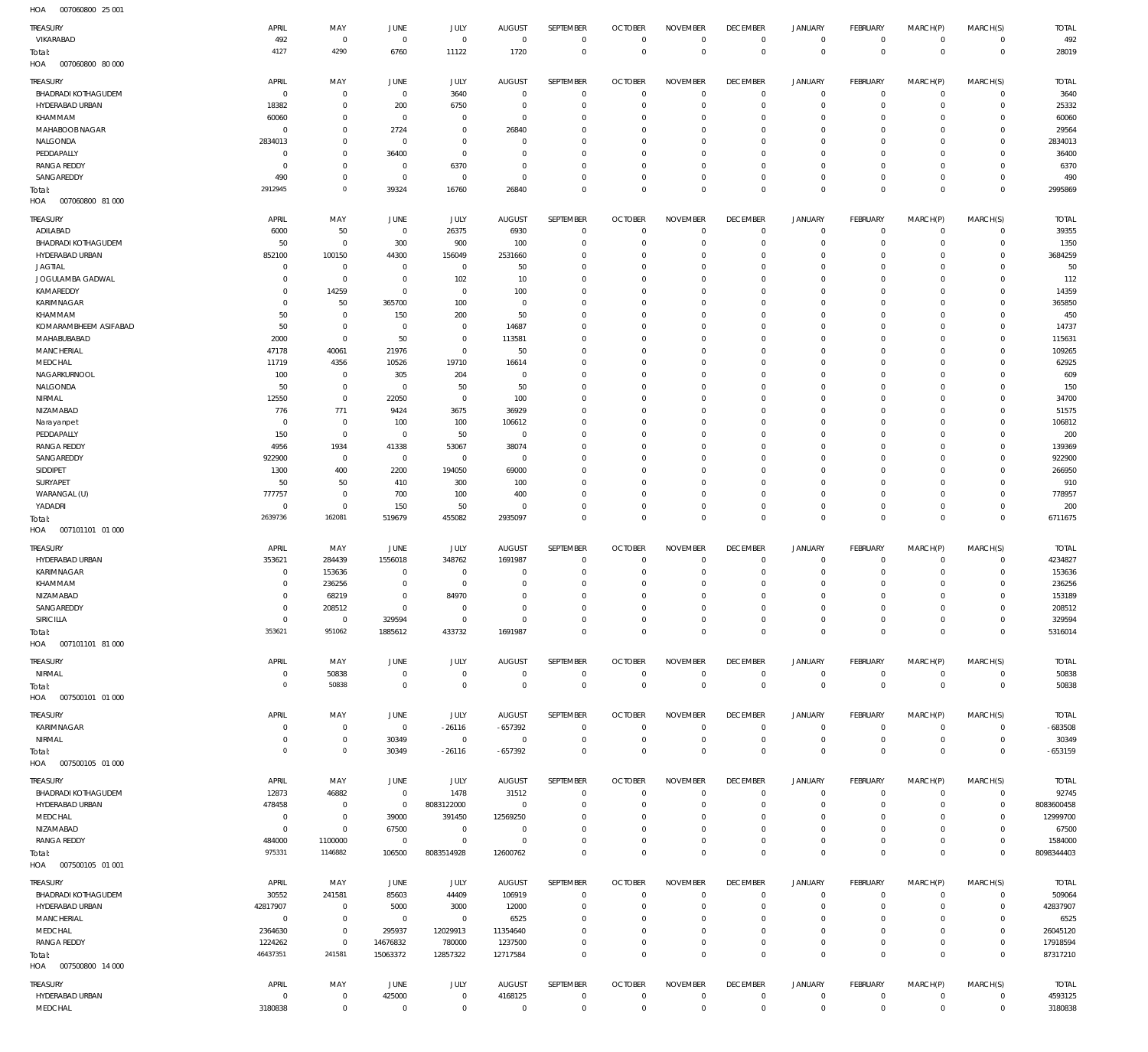007500800 14 000 HOA

| $\cdots$<br><b>OUTSOUGHOU</b><br>$1 + 000$ |                     |                            |                |                |                               |                        |                               |                                |                                  |                               |                                  |                         |                |              |
|--------------------------------------------|---------------------|----------------------------|----------------|----------------|-------------------------------|------------------------|-------------------------------|--------------------------------|----------------------------------|-------------------------------|----------------------------------|-------------------------|----------------|--------------|
| TREASURY                                   | APRIL               | MAY                        | JUNE           | JULY           | <b>AUGUST</b>                 | SEPTEMBER              | <b>OCTOBER</b>                | <b>NOVEMBER</b>                | <b>DECEMBER</b>                  | <b>JANUARY</b>                | FEBRUARY                         | MARCH(P)                | MARCH(S)       | <b>TOTAL</b> |
| <b>RANGA REDDY</b>                         | 1099250             | 7411500                    | 31500          | 11542000       | 450000                        | $\mathbf 0$            | $\mathbf{0}$                  | $\mathbf 0$                    | $\mathbf 0$                      | $\overline{0}$                | $\circ$                          | $\mathbf 0$             | $\overline{0}$ | 20534250     |
| Total:                                     | 4280088             | 7411500                    | 456500         | 11542000       | 4618125                       | $\mathbf 0$            | $\overline{0}$                | $\overline{0}$                 | $\mathbf 0$                      | $\mathbf 0$                   | $\overline{0}$                   | $\mathbf 0$             | $\,0\,$        | 28308213     |
| HOA<br>007500800 79 000                    |                     |                            |                |                |                               |                        |                               |                                |                                  |                               |                                  |                         |                |              |
| TREASURY                                   | APRIL               | MAY                        | <b>JUNE</b>    | JULY           | <b>AUGUST</b>                 | SEPTEMBER              | <b>OCTOBER</b>                | <b>NOVEMBER</b>                | <b>DECEMBER</b>                  | <b>JANUARY</b>                | FEBRUARY                         | MARCH(P)                | MARCH(S)       | <b>TOTAL</b> |
| NALGONDA                                   | 0                   | $\mathbb O$                | $\overline{0}$ | 109848         | $\overline{0}$                | 0                      | $\overline{0}$                | 0                              | $\overline{0}$                   | $\overline{0}$                | $\overline{0}$                   | 0                       | $\overline{0}$ | 109848       |
| Total:                                     | $\overline{0}$      | $\mathbf 0$                | $\overline{0}$ | 109848         | $\overline{0}$                | $\mathbf 0$            | $\overline{0}$                | $\bf 0$                        | $\overline{0}$                   | $\bf 0$                       | $\overline{0}$                   | $\mathbf 0$             | $\overline{0}$ | 109848       |
| HOA<br>007500800 81 000                    |                     |                            |                |                |                               |                        |                               |                                |                                  |                               |                                  |                         |                |              |
|                                            |                     |                            |                |                |                               |                        |                               |                                |                                  |                               |                                  |                         |                |              |
| TREASURY                                   | APRIL               | MAY                        | <b>JUNE</b>    | JULY           | <b>AUGUST</b>                 | SEPTEMBER              | <b>OCTOBER</b>                | <b>NOVEMBER</b>                | <b>DECEMBER</b>                  | <b>JANUARY</b>                | FEBRUARY                         | MARCH(P)                | MARCH(S)       | <b>TOTAL</b> |
| <b>BHADRADI KOTHAGUDEM</b>                 | $^{\circ}$          | $\mathbf 0$                | $\mathbf 0$    | 10657          | $\mathbf{0}$                  | $\mathbf 0$            | $\overline{0}$                | $\Omega$                       | $\mathbf 0$                      | $\overline{0}$                | $\overline{0}$                   | $\mathbf 0$             | $\circ$        | 10657        |
| BHOOPALAPALLY                              | 0                   | $\mathbf 0$                | 596625         | $\mathbf 0$    | $^{\circ}$                    | $\mathbf 0$            | $\mathbf 0$                   | $\Omega$                       | $\mathbf 0$                      | $\mathbf 0$                   | $\mathbf 0$                      | $\Omega$                | $\circ$        | 596625       |
| HYDERABAD URBAN                            | $^{\circ}$          | 15552000                   | 2700           | 6064           | 23696                         | $\mathbf 0$            | $\mathbf 0$                   | $\Omega$                       | $\mathbf 0$                      | $\mathbf 0$                   | $\mathbf 0$                      | $\Omega$                | $\mathbf{0}$   | 15584460     |
| <b>JAGTIAL</b>                             | 0                   | $\mathbf 0$                | $\mathbf 0$    | 11856          | 0                             | $\mathbf 0$            | $\mathbf 0$                   | $\mathbf 0$                    | $\mathbf 0$                      | $\mathbf 0$                   | $\mathbf 0$                      | $\Omega$                | $\mathbf 0$    | 11856        |
| KARIMNAGAR                                 | 0                   | $\mathbb O$                | $^{\circ}$     | 8157           | 0                             | $\mathbf 0$            | $\mathbf 0$                   | $\Omega$                       | $\mathbf 0$                      | $\mathbf 0$                   | $\mathbf 0$                      | $\Omega$                | $\mathbf 0$    | 8157         |
| NALGONDA                                   | $^{\circ}$          | $\mathbf 0$                | $\mathbf 0$    | 140            | $\mathbf{0}$                  | $\mathbf 0$            | $\mathbf 0$                   | $\mathbf 0$                    | $\mathbf 0$                      | $\mathbf 0$                   | $\mathbf 0$                      | $\Omega$                | $\mathbf 0$    | 140          |
| NIRMAL                                     | 0                   | $\mathbb O$                | $^{\circ}$     | 195688         | $\Omega$                      | $\mathbf 0$            | $\mathbf 0$                   | $\Omega$                       | $\mathbf 0$                      | $\mathbf 0$                   | $\mathbf 0$                      | $\Omega$                | $\mathbf 0$    | 195688       |
| PEDDAPALLY                                 | $\mathbf 0$         | $\mathbf 0$                | $\mathbb O$    | 365            | $\Omega$                      | $\mathbf 0$            | $\mathbf 0$                   | $\mathbf 0$                    | $\mathbf 0$                      | $\mathbf 0$                   | $\mathbf 0$                      | $\Omega$                | $\mathbf{0}$   | 365          |
| <b>RANGA REDDY</b>                         | $\mathbf 0$         | $\mathbb O$                | 17             | 1963055        | $^{\circ}$                    | $\mathbf 0$            | $\mathbf 0$                   | $\mathbf 0$                    | $\mathbf 0$                      | $\mathbf 0$                   | $\mathbf 0$                      | $\Omega$                | $\mathbf 0$    | 1963072      |
| SANGAREDDY                                 | $\mathbf 0$         | $\mathbf 0$                | $\circ$        | 2501           | $^{\circ}$                    | $\mathbf 0$            | $\mathbf 0$                   | $\mathbf 0$                    | $\mathbf 0$                      | $\mathbf 0$                   | $\mathbf 0$                      | $\mathbf 0$             | $\mathbf{0}$   | 2501         |
| Total:                                     | $\circ$             | 15552000                   | 599342         | 2198483        | 23696                         | $\mathbf 0$            | $\mathbf 0$                   | $\mathbf 0$                    | $\mathbf 0$                      | $\mathbf 0$                   | $\overline{0}$                   | $\mathbf 0$             | $\mathbf 0$    | 18373521     |
| HOA<br>020201101 01 000                    |                     |                            |                |                |                               |                        |                               |                                |                                  |                               |                                  |                         |                |              |
|                                            |                     |                            |                |                |                               |                        |                               |                                |                                  |                               |                                  |                         |                |              |
| TREASURY                                   | APRIL               | MAY                        | <b>JUNE</b>    | <b>JULY</b>    | <b>AUGUST</b>                 | SEPTEMBER              | <b>OCTOBER</b><br>$\mathbf 0$ | <b>NOVEMBER</b><br>$\mathbf 0$ | <b>DECEMBER</b>                  | <b>JANUARY</b>                | FEBRUARY                         | MARCH(P)<br>$\mathbf 0$ | MARCH(S)       | <b>TOTAL</b> |
| WARANGAL (R)                               | 300<br>300          | $\mathbf 0$<br>$\mathbf 0$ | $\circ$        | $\mathbf 0$    | $\mathbf 0$<br>$\overline{0}$ | $\bf 0$<br>$\mathbf 0$ | $\overline{0}$                | $\mathbf 0$                    | $\overline{0}$<br>$\overline{0}$ | $\overline{0}$                | $\overline{0}$<br>$\overline{0}$ | $\mathbf 0$             | $\overline{0}$ | 300          |
| Total:                                     |                     |                            | $\overline{0}$ | $\mathbf 0$    |                               |                        |                               |                                |                                  | $\bf 0$                       |                                  |                         | $\overline{0}$ | 300          |
| HOA<br>020201101 81 001                    |                     |                            |                |                |                               |                        |                               |                                |                                  |                               |                                  |                         |                |              |
| TREASURY                                   | APRIL               | MAY                        | <b>JUNE</b>    | <b>JULY</b>    | <b>AUGUST</b>                 | SEPTEMBER              | <b>OCTOBER</b>                | <b>NOVEMBER</b>                | <b>DECEMBER</b>                  | <b>JANUARY</b>                | FEBRUARY                         | MARCH(P)                | MARCH(S)       | <b>TOTAL</b> |
| BHOOPALAPALLY                              | 5000                | $\mathbf 0$                | 5000           | $\mathbf 0$    | $^{\circ}$                    | $\mathbf 0$            | $\mathbf 0$                   | $\Omega$                       | $\mathbf 0$                      | 0                             | $\mathbf 0$                      | $\mathbf 0$             | $\mathbf{0}$   | 10000        |
| <b>JAGTIAL</b>                             | 300                 | $\mathbf 0$                | 300            | 600            | $\mathbf{0}$                  | $\mathbf 0$            | $\mathbf 0$                   | $\mathbf 0$                    | $\mathbf 0$                      | $\mathbf 0$                   | $\mathbf{0}$                     | $\mathbf 0$             | $\mathbf{0}$   | 1200         |
| <b>JANGAON</b>                             | 900                 | $\mathbb O$                | 1200           | 900            | 2000                          | $\mathbf 0$            | $\mathbf 0$                   | $\mathbf 0$                    | $\mathbf 0$                      | $\mathbf 0$                   | $\mathbf 0$                      | $\Omega$                | $\mathbf 0$    | 5000         |
| JOGULAMBA GADWAL                           | $^{\circ}$          | $\mathbb O$                | 1548670        | 233053         | 7500                          | $\mathbf 0$            | $\mathbf 0$                   | $\mathbf 0$                    | $\mathbf 0$                      | $\mathbf 0$                   | $\mathbf 0$                      | $\Omega$                | $\mathbf 0$    | 1789223      |
| KAMAREDDY                                  | $\mathbf 0$         | $\mathbb O$                | $^{\circ}$     | 3046470        | $^{\circ}$                    | $\mathbf 0$            | $\mathbf 0$                   | $\Omega$                       | $\mathbf 0$                      | $\mathbf 0$                   | $\mathbf 0$                      | $\Omega$                | $\mathbf 0$    | 3046470      |
| KARIMNAGAR                                 | 100                 | $\mathbb O$                | $\overline{0}$ | 600            | 900                           | $\mathbf 0$            | $\mathbf 0$                   | $\Omega$                       | $\mathbf 0$                      | $\mathbf 0$                   | $\mathbf 0$                      | $\Omega$                | $\Omega$       | 1600         |
| KOMARAMBHEEM ASIFABAD                      | $^{\circ}$          | $\mathbb O$                | $\mathbf 0$    | 649092         | $\mathbf{0}$                  | $\mathbf 0$            | $\mathbf 0$                   | $\Omega$                       | $\mathbf 0$                      | $\mathbf 0$                   | $\mathbf 0$                      | $\Omega$                | $\mathbf 0$    | 649092       |
| MAHABOOB NAGAR                             | 0                   | $\mathbb O$                | 1232844        | $^{\circ}$     | $\mathbf{0}$                  | $\mathbf 0$            | $\mathbf 0$                   | $\Omega$                       | $\mathbf 0$                      | $\mathbf 0$                   | $\mathbf 0$                      | $\Omega$                | $\mathbf 0$    | 1232844      |
| MAHABUBABAD                                | $^{\circ}$          | 300                        | $\mathbf 0$    | 1500           | 900                           | $\mathbf 0$            | $\mathbf 0$                   | $\Omega$                       | $\mathbf 0$                      | $\mathbf 0$                   | $\mathbf 0$                      | $\Omega$                | $\mathbf 0$    | 2700         |
| MEDAK                                      | 890571              | 2500                       | 2500           | $\mathbf 0$    | $^{\circ}$                    | $\mathbf 0$            | $\mathbf 0$                   | $\mathbf 0$                    | $\mathbf 0$                      | $\mathbf 0$                   | $\mathbf 0$                      | $\Omega$                | $\mathbf 0$    | 895571       |
| MEDCHAL                                    | $^{\circ}$          | $\mathbf 0$                | 1924594        | $\mathbf 0$    | $\mathbf{0}$                  | $\mathbf 0$            | $\mathbf 0$                   | $\Omega$                       | $\mathbf 0$                      | $\mathbf 0$                   | $\mathbf 0$                      | $\Omega$                | $\mathbf 0$    | 1924594      |
| Mulugu                                     | $^{\circ}$          | $\mathbb O$                | $\mathbf 0$    | 10000          | 2500                          | $\mathbf 0$            | $\mathbf 0$                   | $\mathbf 0$                    | $\mathbf 0$                      | $\mathbf 0$                   | $\mathbf 0$                      | $\Omega$                | $\mathbf 0$    | 12500        |
| NAGARKURNOOL                               | 258438              | 2000                       | 6000           | 4000           | 4000                          | $\mathbf 0$            | $\mathbf 0$                   | $\Omega$                       | $\mathbf 0$                      | $\mathbf 0$                   | $\mathbf 0$                      | $\Omega$                | $\mathbf 0$    | 274438       |
| NALGONDA                                   | 0                   | $\mathbb O$                | $\mathbf 0$    | $\mathbf 0$    | 2696032                       | $\mathbf 0$            | $\mathbf 0$                   | $\mathbf 0$                    | $\mathbf 0$                      | $\mathbf 0$                   | $\mathbf 0$                      | $\Omega$                | $\mathbf 0$    | 2696032      |
| NIRMAL                                     | $^{\circ}$          | $\mathbb O$                | $^{\circ}$     | $\mathbf 0$    | 350000                        | $\mathbf 0$            | $\mathbf 0$                   | $\Omega$                       | $\mathbf 0$                      | $\mathbf 0$                   | $\mathbf 0$                      | $\Omega$                | $\mathbf 0$    | 350000       |
| NIZAMABAD                                  | 35000               | $\mathbf 0$                | $^{\circ}$     | $\mathbf 0$    | $\mathbf{0}$                  | $\mathbf 0$            | $\mathbf 0$                   | $\Omega$                       | $\mathbf 0$                      | $\mathbf 0$                   | $\mathbf 0$                      | $\Omega$                | $\mathbf 0$    | 35000        |
| Narayanpet                                 | 492000              | $\mathbb O$                | $^{\circ}$     | $\mathbf 0$    | $\mathbf 0$                   | $\mathbf 0$            | $\mathbf 0$                   | $\Omega$                       | $\mathbf 0$                      | $\mathbf 0$                   | $\mathbf 0$                      | $\Omega$                | $\mathbf 0$    | 492000       |
| PEDDAPALLY                                 | $^{\circ}$          | $\mathbb O$                | $^{\circ}$     | $\mathbf 0$    | 15900                         | $\mathbf 0$            | $\mathbf 0$                   | $\Omega$                       | $\mathbf 0$                      | $\mathbf 0$                   | $\mathbf 0$                      | $\Omega$                | $\mathbf 0$    | 15900        |
| <b>RANGA REDDY</b>                         | $^{\circ}$          | $\mathbb O$                | $\mathbf 0$    | $\mathbf 0$    | 3520398                       | $\mathbf 0$            | $\mathbf 0$                   | $\Omega$                       | $\mathbf 0$                      | $\mathbf 0$                   | $\mathbf 0$                      | $\Omega$                | $\mathbf 0$    | 3520398      |
| SANGAREDDY                                 | 2500                | 12500                      | 10000          | $\Omega$       | 7500                          | $\mathbf 0$            | $\mathbf 0$                   | $\Omega$                       | $\Omega$                         | $\mathbf 0$                   | $\Omega$                         | $\Omega$                | $\Omega$       | 32500        |
| SIDDIPET                                   | 2500                | $\mathbf 0$                | 5000           | $\Omega$       | 2500                          | $\Omega$               | $\Omega$                      | $\Omega$                       | $\Omega$                         | $\Omega$                      | $\Omega$                         | $\Omega$                | $\Omega$       | 10000        |
| SIRICILLA                                  | 300                 | 0                          | $^{\circ}$     | 300            | $\mathbf 0$                   | 0                      | 0                             | $\mathbf 0$                    | 0                                | $\mathsf{O}\xspace$           | $\mathbf{0}$                     | $\mathbf 0$             | $\circ$        | 600          |
| SURYAPET                                   | $\mathbf 0$         | $\mathbf 0$                | 1373984        | $^{\circ}$     | $\mathbf{0}$                  | $\mathbf 0$            | $\mathbf 0$                   | $\Omega$                       | $\mathbf 0$                      | $\mathbf 0$                   | $\mathbf 0$                      | $\mathbf 0$             | $\mathbf 0$    | 1373984      |
| VIKARABAD                                  | 3269250             | $\mathbf 0$                | $\overline{0}$ | $\mathbf 0$    | $\mathbf{0}$                  | $\mathbf 0$            | $\mathbf 0$                   | $\mathbf 0$                    | $\mathbf 0$                      | $\mathbf 0$                   | $^{\circ}$                       | $\mathbf 0$             | $\mathbf 0$    | 3269250      |
| WANAPARTHY                                 | 1280000             | $\mathbb O$                | 156120         | $\mathbf 0$    | $\mathbf{0}$                  | $\mathbf 0$            | $\mathbf 0$                   | $\Omega$                       | $\mathbf 0$                      | $\mathbf 0$                   | $^{\circ}$                       | $\Omega$                | $^{\circ}$     | 1436120      |
| WARANGAL (R)                               | $\mathbf 0$         | 2500                       | 600            | 600            | 700                           | $\mathbf 0$            | $\mathbf 0$                   | $\mathbf 0$                    | $\mathbf 0$                      | $\mathbf 0$                   | $^{\circ}$                       | $\Omega$                | $^{\circ}$     | 4400         |
| WARANGAL (U)                               | 7100                | 300                        | 5300           | 5000           | 1259714                       | $\mathbf 0$            | 0                             | $\Omega$                       | $\mathbf 0$                      | $\mathbf 0$                   | $^{\circ}$                       | $\Omega$                | $^{\circ}$     | 1277414      |
| YADADRI                                    | $\mathbf 0$         | $\overline{0}$             | 1640368        | $\mathbf 0$    | $\mathbb O$                   | $\mathbf 0$            | $\mathbf 0$                   | $\mathbf 0$                    | $\mathbf 0$                      | $\mathsf{O}\xspace$           | $\mathbf{0}$                     | $\mathbf 0$             | $\mathbf{0}$   | 1640368      |
|                                            | 6243959             | 20100                      | 7912480        | 3952115        | 7870544                       | $\mathbf 0$            | $\mathbf 0$                   | $\mathbf 0$                    | $\mathbf 0$                      | $\bf 0$                       | $\overline{0}$                   | $\mathbf 0$             | $\mathbf 0$    | 25999198     |
| Total:<br>HOA<br>020201102 01 000          |                     |                            |                |                |                               |                        |                               |                                |                                  |                               |                                  |                         |                |              |
|                                            |                     |                            |                |                |                               |                        |                               |                                |                                  |                               |                                  |                         |                |              |
| TREASURY                                   | APRIL               | MAY                        | <b>JUNE</b>    | JULY           | <b>AUGUST</b>                 | SEPTEMBER              | <b>OCTOBER</b>                | <b>NOVEMBER</b>                | <b>DECEMBER</b>                  | <b>JANUARY</b>                | FEBRUARY                         | MARCH(P)                | MARCH(S)       | <b>TOTAL</b> |
| <b>BHADRADI KOTHAGUDEM</b>                 | 0                   | $\mathbf 0$                | 2500           | 2800           | 300                           | 0                      | $\overline{0}$                | $\mathbf 0$                    | $\mathbf 0$                      | $\overline{0}$                | $\overline{0}$                   | $\mathbf 0$             | $\circ$        | 5600         |
| KHAMMAM                                    | 2100                | $\mathbf 0$                | 300            | 300            | $\mathbf 0$                   | $\mathbb O$            | $\overline{0}$                | $\mathbf 0$                    | $\overline{0}$                   | $\mathbf 0$                   | $\circ$                          | $\mathbf 0$             | $\circ$        | 2700         |
| Mulugu                                     | 0                   | $\mathbf 0$                | 2500           | $\mathbf 0$    | $^{\circ}$                    | 0                      | $\mathbf 0$                   | $\mathbf 0$                    | 0                                | $\mathbf 0$                   | $\mathbf{0}$                     | $\mathbf 0$             | $\mathbf{0}$   | 2500         |
| NAGARKURNOOL                               | $\mathbf 0$         | 8000                       | $\overline{0}$ | 8000           | 0                             | 0                      | 0                             | 0                              | $\mathbf 0$                      | $\mathbf 0$                   | $\circ$                          | $\mathbf 0$             | $\circ$        | 16000        |
| SANGAREDDY                                 | 10000               | $\overline{0}$             | $\overline{0}$ | $\mathbf 0$    | $\mathbf 0$                   | $\mathbb O$            | 0                             | $\bf 0$                        | $\overline{0}$                   | $\mathbf 0$                   | $\circ$                          | $\mathbf 0$             | $\circ$        | 10000        |
| Total:                                     | 12100               | 8000                       | 5300           | 11100          | 300                           | $\mathbf 0$            | $\mathbf 0$                   | $\mathsf{O}\xspace$            | $\mathbf 0$                      | $\mathbf 0$                   | $\overline{0}$                   | $\mathbf 0$             | $\overline{0}$ | 36800        |
| HOA<br>020201102 02 000                    |                     |                            |                |                |                               |                        |                               |                                |                                  |                               |                                  |                         |                |              |
|                                            |                     |                            |                |                |                               |                        |                               |                                |                                  |                               |                                  |                         |                |              |
| TREASURY                                   | APRIL               | MAY                        | JUNE           | <b>JULY</b>    | AUGUST                        | SEPTEMBER              | <b>OCTOBER</b>                | <b>NOVEMBER</b>                | <b>DECEMBER</b>                  | <b>JANUARY</b>                | FEBRUARY                         | MARCH(P)                | MARCH(S)       | <b>TOTAL</b> |
| KAMAREDDY                                  | 0<br>$\overline{0}$ | $\mathbb O$<br>$\mathbf 0$ | $\overline{0}$ | 300            | $\mathbf 0$                   | $\bf 0$<br>$\mathbf 0$ | $\mathbf 0$                   | $\mathbf 0$<br>$\mathbf 0$     | $\mathbf 0$                      | $\overline{0}$<br>$\mathbf 0$ | $\overline{0}$<br>$\overline{0}$ | $\mathbf 0$             | $\overline{0}$ | 300          |
| Total:                                     |                     |                            | $\mathbf 0$    | 300            | $\mathbf 0$                   |                        | $\mathbf 0$                   |                                | $\mathbf 0$                      |                               |                                  | $\mathbf 0$             | $\overline{0}$ | 300          |
| HOA<br>020201102 05 800                    |                     |                            |                |                |                               |                        |                               |                                |                                  |                               |                                  |                         |                |              |
| TREASURY                                   | APRIL               | MAY                        | JUNE           | <b>JULY</b>    | <b>AUGUST</b>                 | SEPTEMBER              | <b>OCTOBER</b>                | <b>NOVEMBER</b>                | <b>DECEMBER</b>                  | <b>JANUARY</b>                | FEBRUARY                         | MARCH(P)                | MARCH(S)       | <b>TOTAL</b> |
| HYDERABAD URBAN                            | 245000              | 46000                      | 299886         | 860271         | 299252                        | $\mathbb O$            | $\overline{0}$                | $\mathbf 0$                    | $\overline{0}$                   | $\overline{0}$                | $\overline{0}$                   | $\mathbf 0$             | $\overline{0}$ | 1750409      |
| <b>JAGTIAL</b>                             | 5000                | $\overline{0}$             | $\overline{0}$ | $\overline{0}$ | $\,0\,$                       | $\mathbb O$            | $\overline{0}$                | $\mathbf 0$                    | $\overline{0}$                   | $\overline{0}$                | $\overline{0}$                   | $\mathbf 0$             | $\overline{0}$ | 5000         |
| Total:                                     | 250000              | 46000                      | 299886         | 860271         | 299252                        | $\mathbb O$            | $\mathbf 0$                   | $\bf 0$                        | $\mathbf 0$                      | $\mathsf{O}\xspace$           | $\overline{0}$                   | $\mathbf 0$             | $\overline{0}$ | 1755409      |
| HOA<br>020201102 06 001                    |                     |                            |                |                |                               |                        |                               |                                |                                  |                               |                                  |                         |                |              |
|                                            |                     |                            |                |                |                               |                        |                               |                                |                                  |                               |                                  |                         |                |              |
| TREASURY                                   | APRIL               | MAY                        | <b>JUNE</b>    | <b>JULY</b>    | AUGUST                        | SEPTEMBER              | <b>OCTOBER</b>                | <b>NOVEMBER</b>                | <b>DECEMBER</b>                  | <b>JANUARY</b>                | FEBRUARY                         | MARCH(P)                | MARCH(S)       | <b>TOTAL</b> |
| <b>BHADRADI KOTHAGUDEM</b>                 | 600                 | $\mathbf 0$                | $\mathbf 0$    | $\mathbf 0$    | $\mathbf 0$                   | 0                      | $\mathbf 0$                   | $\Omega$                       | 0                                | $\mathbf 0$                   | $\mathbf{0}$                     | $\mathbf 0$             | $\circ$        | 600          |
| KARIMNAGAR                                 | 250                 | $\mathbf 0$                | $\mathbf 0$    | $\mathbb O$    | $\mathbf 0$                   | $\mathbf 0$            | $\overline{0}$                | $\mathbf 0$                    | $\mathbf 0$                      | $\mathbf 0$                   | $\circ$                          | $\mathbf 0$             | $\circ$        | 250          |
| NALGONDA                                   | 0                   | $\mathbf 0$                | $\overline{0}$ | $\mathbf 0$    | 7625                          | 0                      | 0                             | $\mathbf 0$                    | 0                                | $\mathbf 0$                   | $\mathbf 0$                      | $\mathbf 0$             | $\mathbf 0$    | 7625         |
| <b>RANGA REDDY</b>                         | $\mathbf 0$         | $\mathbf 0$                | 250            | 330            | 80                            | $\mathbb O$            | 0                             | $\bf 0$                        | $\bf 0$                          | $\mathsf{O}\xspace$           | $\mathbf 0$                      | $\mathbf 0$             | $\circ$        | 660          |
| SANGAREDDY                                 | 8150                | 6450                       | 6300           | 6300           | 4800                          | $\mathbf 0$            | $\mathbf 0$                   | $\mathbf 0$                    | $\mathbf 0$                      | $\mathbf 0$                   | $\mathbf 0$                      | $\mathbf 0$             | $\mathbf 0$    | 32000        |
|                                            |                     |                            |                |                |                               |                        |                               |                                |                                  |                               |                                  |                         |                |              |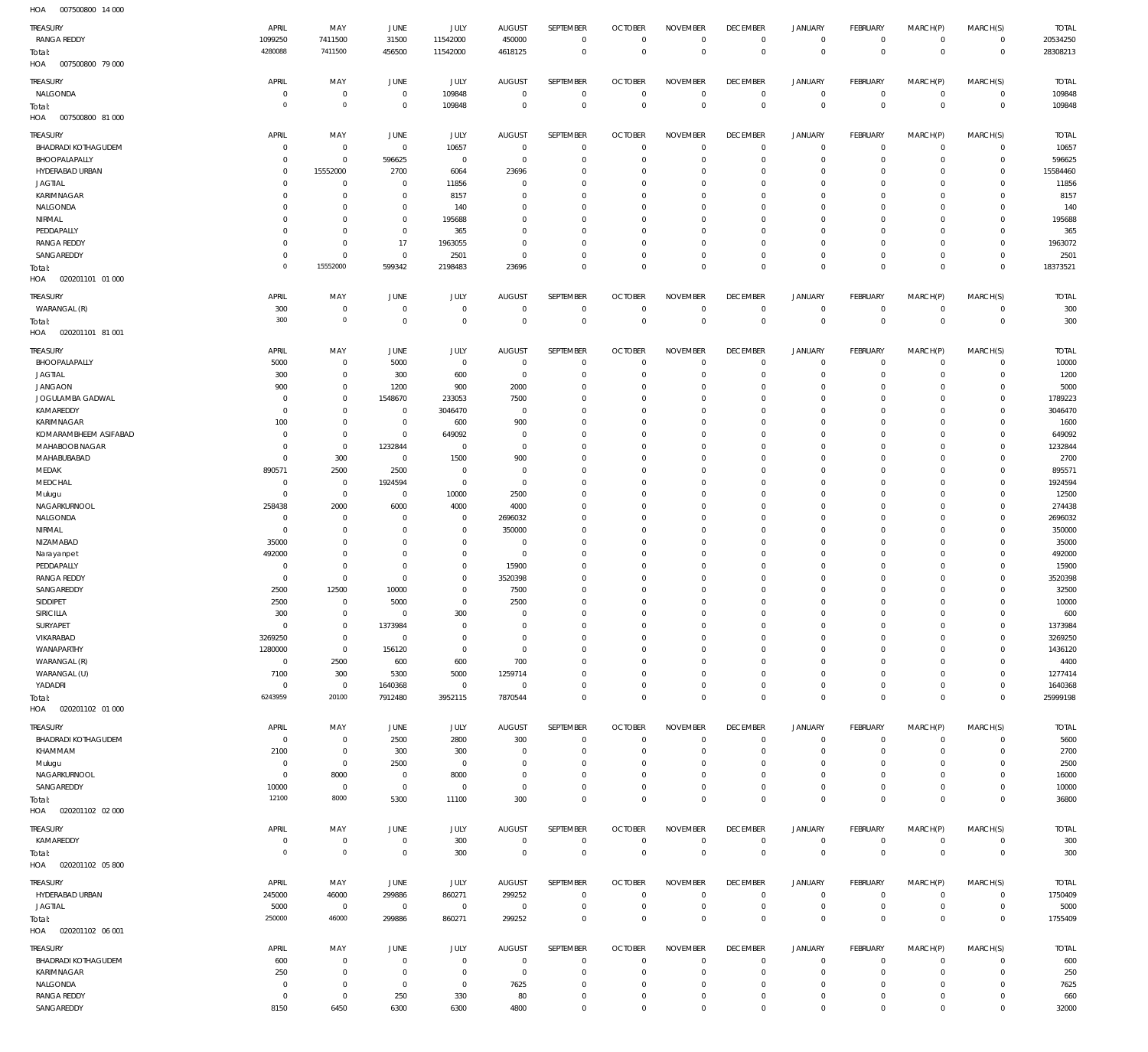| HOA | 020201102 06 001 |  |
|-----|------------------|--|

| TREASURY<br>Total:          | APRIL<br>9000  | MAY<br>6450               | JUNE<br>6550              | JULY<br>6630                     | <b>AUGUST</b><br>12505       | SEPTEMBER<br>$\mathbb O$   | <b>OCTOBER</b><br>$\mathbb O$ | <b>NOVEMBER</b><br>$\overline{0}$ | <b>DECEMBER</b><br>$\mathbb O$ | <b>JANUARY</b><br>$\,0\,$  | <b>FEBRUARY</b><br>$\mathbf 0$ | MARCH(P)<br>$\mathbf 0$    | MARCH(S)<br>$\overline{0}$ | <b>TOTAL</b><br>41135 |
|-----------------------------|----------------|---------------------------|---------------------------|----------------------------------|------------------------------|----------------------------|-------------------------------|-----------------------------------|--------------------------------|----------------------------|--------------------------------|----------------------------|----------------------------|-----------------------|
| HOA<br>020201102 06 800     |                |                           |                           |                                  |                              |                            |                               |                                   |                                |                            |                                |                            |                            |                       |
| TREASURY                    | APRIL          | MAY                       | JUNE                      | JULY                             | <b>AUGUST</b>                | SEPTEMBER                  | <b>OCTOBER</b>                | <b>NOVEMBER</b>                   | <b>DECEMBER</b>                | <b>JANUARY</b>             | FEBRUARY                       | MARCH(P)                   | MARCH(S)                   | <b>TOTAL</b>          |
| ADILABAD                    | 8100           | 200                       | 1000                      | 62150                            | 18780                        | $\overline{0}$             | $\mathbf{0}$                  | $\Omega$                          | $\,0\,$                        | 0                          | $\mathsf 0$                    | $\mathbf 0$                | $\circ$                    | 90230                 |
| <b>BHADRADI KOTHAGUDEM</b>  | 10300          | 8700                      | 8500                      | 30400                            | 35780                        | $^{\circ}$                 | $\mathbf{0}$                  | $^{\circ}$                        | $\mathbf 0$                    | 0                          | $\overline{0}$                 | 0                          | $\circ$                    | 93680                 |
| BHOOPALAPALLY               | 5500           | 250                       | 250                       | 550                              | 19400                        | $\Omega$                   | $^{\circ}$                    | $\Omega$                          | $^{\circ}$                     | $\mathbf 0$                | $\overline{0}$                 | $\Omega$                   | $\mathbf 0$                | 25950                 |
| HYDERABAD URBAN             | 165714         | 434819                    | 49450                     | 182930                           | 91565                        | $\Omega$                   | $^{\circ}$                    | $\Omega$                          | $\mathbf 0$                    | $\mathbf 0$                | $\circ$                        | $\Omega$                   | $\mathbf 0$                | 924478                |
| JAGTIAL                     | 2260           | 1500                      | 1700                      | 7175                             | 8900                         | $\Omega$                   | $^{\circ}$                    | $\Omega$                          | $^{\circ}$                     | $\mathbf 0$                | $\overline{0}$                 | $\Omega$                   | $\mathbf 0$                | 21535                 |
| <b>JANGAON</b>              | 3050           | 400                       | 5300                      | 2300                             | 14100                        | $\Omega$                   | $\mathbf{0}$                  | $\Omega$                          | $\mathbf 0$                    | $\mathbf 0$                | $\overline{0}$                 | $\Omega$                   | $\mathbf 0$                | 25150                 |
| JOGULAMBA GADWAL            | 2850           | $\overline{0}$            | 250                       | 5250                             | 8560                         | $\Omega$                   | $^{\circ}$                    | $\Omega$                          | $\mathbf 0$                    | $\mathbf 0$                | $\circ$                        | $\Omega$                   | $\mathbf 0$                | 16910                 |
| KAMAREDDY                   | 12250          | $\overline{0}$            | 19400                     | 28825                            | 2875                         | $\Omega$                   | $^{\circ}$                    | $\Omega$                          | $\mathbf 0$                    | $\mathbf 0$                | $\circ$                        | $\Omega$                   | $\mathbf 0$                | 63350                 |
| <b>KARIMNAGAR</b>           | 21243          | 3375                      | 4925                      | 41900                            | 99277                        | $\Omega$                   | $^{\circ}$                    | $\Omega$                          | $\mathbf 0$                    | $\mathbf 0$                | $\overline{0}$                 | $\Omega$                   | $\mathbf 0$                | 170720                |
| KHAMMAM                     | 11275          | 24000                     | 24630                     | 56100                            | 74492                        | $\Omega$                   | $^{\circ}$                    | $\Omega$                          | $\mathbf 0$                    | $\mathbf 0$                | $\overline{0}$                 | $\Omega$                   | $\mathbf 0$                | 190497                |
| KOMARAMBHEEM ASIFABAD       | 4875           | $\overline{0}$            | 2500                      | 1150                             | 12050                        | $\Omega$                   | $^{\circ}$                    | $\Omega$                          | $\overline{0}$                 | $\mathbf 0$                | $\overline{0}$                 | $\Omega$                   | $\mathbf 0$                | 20575                 |
| MAHABOOB NAGAR              | 2830           | $\overline{0}$            | 700                       | 38850                            | 49125                        | $\Omega$                   | $^{\circ}$                    | $\Omega$                          | $\mathbf 0$                    | $\mathbf 0$                | $\overline{0}$                 | $\Omega$                   | $\mathbf 0$                | 91505                 |
| MAHABUBABAD                 | 3650           | $\overline{0}$            | 1600                      | 10160                            | 11250                        | $\Omega$                   | $^{\circ}$                    | $\Omega$                          | $\overline{0}$                 | $\mathbf 0$                | $\overline{0}$                 | $\Omega$                   | $\mathbf 0$                | 26660                 |
| MANCHERIAL                  | 9850           | 9327                      | 4425                      | 21935                            | 15800                        | $\Omega$                   | $\mathbf{0}$                  | $\Omega$                          | $\mathbf 0$                    | $\mathbf 0$                | $\overline{0}$                 | $\Omega$                   | $\mathbf 0$                | 61337                 |
| MEDAK                       | 1000           | $\overline{0}$            | 1000                      | 39150                            | 2325                         | $\Omega$                   | $^{\circ}$                    | $\Omega$                          | $\mathbf 0$                    | $\mathbf 0$                | $\circ$                        | $\Omega$                   | $\mathbf 0$                | 43475                 |
| MEDCHAL                     | 5380           | 350<br>$\overline{0}$     | 5500                      | 51475                            | 114580                       | $\Omega$<br>$\Omega$       | $^{\circ}$<br>$^{\circ}$      | $\Omega$<br>$\Omega$              | $\mathbf 0$<br>$\mathbf 0$     | $\mathbf 0$<br>$\mathbf 0$ | $\circ$                        | $\Omega$<br>$\Omega$       | $\mathbf 0$<br>$\mathbf 0$ | 177285<br>8450        |
| Mulugu<br>NAGARKURNOOL      | 750<br>4750    | 4250                      | 5100<br>3450              | 1150<br>9350                     | 1450<br>16635                | $\Omega$                   | $^{\circ}$                    | $\Omega$                          | $\mathbf 0$                    | $\mathbf 0$                | $\circ$<br>$\overline{0}$      | $\Omega$                   | $\mathbf 0$                | 38435                 |
| NALGONDA                    | 7475           | 2900                      | 1780                      | 29655                            | 16000                        | $\Omega$                   | $^{\circ}$                    | $\Omega$                          | $\overline{0}$                 | $\mathbf 0$                | $\overline{0}$                 | $\Omega$                   | $\mathbf 0$                | 57810                 |
| NIRMAL                      | 2250           | 250                       | 1800                      | 20125                            | 2000                         | $\Omega$                   | $^{\circ}$                    | $\Omega$                          | $\mathbf 0$                    | $\mathbf 0$                | $\overline{0}$                 | $\Omega$                   | $\mathbf 0$                | 26425                 |
| NIZAMABAD                   | 6900           | 1000                      | 26900                     | 82085                            | 16275                        | $\Omega$                   | $^{\circ}$                    | $\Omega$                          | $\mathbf 0$                    | $\mathbf 0$                | $\overline{0}$                 | $\Omega$                   | $\mathbf 0$                | 133160                |
| Narayanpet                  | 1200           | $\overline{0}$            | $\mathbf 0$               | 13525                            | 5125                         | $\Omega$                   | $^{\circ}$                    | $\Omega$                          | $\mathbf 0$                    | $\mathbf 0$                | $\overline{0}$                 | $\Omega$                   | $\mathbf 0$                | 19850                 |
| PEDDAPALLY                  | 2050           | 1050                      | 3600                      | 21475                            | 15275                        | $\Omega$                   | $^{\circ}$                    | $\Omega$                          | $\mathbf 0$                    | $\mathbf 0$                | $\overline{0}$                 | $\Omega$                   | $\mathbf 0$                | 43450                 |
| <b>RANGA REDDY</b>          | 17275          | 11350                     | 350                       | 41575                            | 10770                        | $\Omega$                   | $^{\circ}$                    | $\Omega$                          | $\mathbf 0$                    | $\mathbf 0$                | $\overline{0}$                 | $\Omega$                   | $\mathbf 0$                | 81320                 |
| SANGAREDDY                  | 3680           | 7750                      | $\mathbf 0$               | 34375                            | 4100                         | $\Omega$                   | $^{\circ}$                    | $\Omega$                          | $\overline{0}$                 | $\mathbf 0$                | $\overline{0}$                 | $\Omega$                   | $\mathbf 0$                | 49905                 |
| SIDDIPET                    | 4600           | 3100                      | 2950                      | 22200                            | 4750                         | $\Omega$                   | $\mathbf 0$                   | $\Omega$                          | $\mathbf 0$                    | $\mathbf 0$                | $\overline{0}$                 | $\Omega$                   | $\mathbf 0$                | 37600                 |
| SIRICILLA                   | 3800           | $\overline{0}$            | 3500                      | 18475                            | 680                          | $\Omega$                   | $^{\circ}$                    | $\Omega$                          | $\overline{0}$                 | $\mathbf 0$                | $\overline{0}$                 | $\Omega$                   | $\mathbf 0$                | 26455                 |
| SURYAPET                    | 18130          | 17100                     | 3100                      | 13230                            | 12800                        | $\Omega$                   | $\Omega$                      | $\Omega$                          | $\mathbf 0$                    | $\mathbf 0$                | $\overline{0}$                 | $\Omega$                   | $\mathbf 0$                | 64360                 |
| VIKARABAD                   | 23225          | 2600                      | 2850                      | 80450                            | 13500                        | $\Omega$                   | $^{\circ}$                    | $\Omega$                          | $\mathbf 0$                    | $\mathbf 0$                | $\overline{0}$                 | $\Omega$                   | $\mathbf 0$                | 122625                |
| WANAPARTHY                  | 18700          | $\overline{0}$            | 650                       | 36975                            | 5525                         | $\Omega$                   | $^{\circ}$                    | $\Omega$                          | $\mathbf 0$                    | $\mathbf 0$                | $\overline{0}$                 | $\Omega$                   | $\mathbf 0$                | 61850                 |
| WARANGAL (R)                | 3600           | 5500                      | 14650                     | 22475                            | 18625                        | $\Omega$                   | $^{\circ}$                    | $\Omega$                          | $\overline{0}$                 | $\mathbf 0$                | $\overline{0}$                 | $\Omega$                   | $\mathbf 0$                | 64850                 |
| WARANGAL (U)                | 17650          | 5800                      | 28050                     | 56980                            | 40075                        | $\Omega$                   | $^{\circ}$                    | $\Omega$                          | $\mathbf 0$                    | $\mathbf 0$                | $\overline{0}$                 | $\Omega$                   | $\mathbf 0$                | 148555                |
| YADADRI                     | 1450           | 250                       | 100                       | 580                              | 16225                        | $\Omega$                   | $^{\circ}$                    | $\Omega$                          | $\mathbf 0$                    | 0                          | $\overline{0}$                 | 0                          | $\mathbf 0$                | 18605                 |
| lotal:                      | 407612         | 545821                    | 229960                    | 1084980                          | 778669                       | $\overline{0}$             | $\Omega$                      | $\overline{0}$                    | $\mathbf 0$                    | $\mathbf 0$                | $\overline{0}$                 | $\mathbf 0$                | $\overline{0}$             | 3047042               |
| 020201102 81 000<br>HOA     |                |                           |                           |                                  |                              |                            |                               |                                   |                                |                            |                                |                            |                            |                       |
| TREASURY                    | APRIL          | MAY                       | JUNE                      | JULY                             | <b>AUGUST</b>                | SEPTEMBER                  | <b>OCTOBER</b>                | <b>NOVEMBER</b>                   | <b>DECEMBER</b>                | <b>JANUARY</b>             | <b>FEBRUARY</b>                | MARCH(P)                   | MARCH(S)                   | <b>TOTAL</b>          |
| <b>BHADRADI KOTHAGUDEM</b>  | $^{\circ}$     | $\overline{0}$            | 5000                      | $\overline{0}$                   | $^{\circ}$                   | $^{\circ}$                 | $\mathbf{0}$                  | $^{\circ}$                        | $\,0\,$                        | 0                          | $\mathsf 0$                    | $\mathbf 0$                | $\circ$                    | 5000                  |
| HYDERABAD URBAN             | $^{\circ}$     | 0                         | 3885                      | $^{\circ}$                       | $^{\circ}$                   | $\circ$                    | $^{\circ}$                    | - 0                               | $^{\circ}$                     | 0                          | $\mathsf 0$                    | 0                          | $\circ$                    | 3885                  |
|                             |                |                           |                           |                                  |                              |                            |                               |                                   |                                |                            |                                |                            |                            |                       |
| KAMAREDDY                   | $\mathbf 0$    | $\overline{0}$            | 18000                     | $\overline{0}$                   | 8970                         | $\Omega$                   | $\mathbf{0}$                  | - 0                               | $^{\circ}$                     | $\circ$                    | $\overline{0}$                 | 0                          | $\mathbf 0$                | 26970                 |
| KHAMMAM                     | 3600           | 600                       | 1800                      | 3000                             | 600                          | $\circ$                    | $^{\circ}$                    | 0                                 | $\overline{0}$                 | 0                          | $\overline{0}$                 | 0                          | $\mathbf 0$                | 9600                  |
| KOMARAMBHEEM ASIFABAD       | $^{\circ}$     | $\overline{0}$            | $\overline{0}$            | 2500                             | $\Omega$                     | $\Omega$                   | $^{\circ}$                    | 0                                 | $^{\circ}$                     | $\mathbf 0$                | $\overline{0}$                 | $\Omega$                   | $\mathbf 0$                | 2500                  |
| MEDAK                       | $\overline{0}$ | $\overline{0}$            | $\overline{0}$            | $\overline{0}$                   | 4800                         | $\Omega$                   | $\mathbf{0}$                  | $\Omega$                          | $\mathbf 0$                    | $\mathbf 0$                | $\overline{0}$                 | $\Omega$                   | $\mathbf 0$                | 4800                  |
| NAGARKURNOOL                | 1000           | 1000                      | 1000                      | 1000                             | 1000                         | $\Omega$                   | $\mathbf 0$                   | $\Omega$                          | $\mathbf 0$                    | $\mathbf 0$                | $\mathbf 0$                    | $\mathbf 0$                | $\Omega$                   | 5000                  |
| NIZAMABAD                   | 74000          | 0                         | 41000                     | 60000                            | 55000                        | 0                          | $\circ$                       | 0                                 | 0                              | 0                          | $\mathbf 0$                    | 0                          | $\circ$                    | 230000                |
| <b>RANGA REDDY</b>          | $\mathbf 0$    | $\overline{0}$            | $\overline{0}$            | 2500                             | $\overline{0}$               | $\Omega$                   | $\mathbf 0$                   | $^{\circ}$                        | $\overline{0}$                 | $\mathbf 0$                | $\mathsf 0$                    | 0                          | $\mathbf 0$                | 2500                  |
| SANGAREDDY                  | 900            | $\overline{0}$            | 5300                      | 8300                             | 16900                        | $^{\circ}$                 | $\,0\,$                       | $^{\circ}$                        | $\mathbf 0$                    | 0                          | $\mathsf 0$                    | 0                          | $\circ$                    | 31400                 |
| SIDDIPET                    | 20000          | $\overline{0}$            | $\overline{0}$            | 7500                             | $\overline{0}$               | $\Omega$                   | $\mathbf 0$                   | $^{\circ}$                        | $\overline{0}$                 | $\circ$                    | $\overline{0}$                 | 0                          | $\mathbf 0$                | 27500                 |
| SURYAPET                    | $\mathbf 0$    | 10000                     | $\overline{0}$            | $\,0\,$                          | $\mathbf 0$                  | $\circ$                    | $\overline{0}$                | - 0                               | $\mathbf 0$                    | 0                          | $\overline{0}$                 | 0                          | $\mathbf 0$                | 10000                 |
| VIKARABAD                   | 5000           | 2500                      | $\overline{0}$            | 5000                             | 12500                        | $\Omega$                   | $\mathbf 0$                   | $^{\circ}$                        | $\mathbf 0$                    | $\circ$                    | $\overline{0}$                 | 0                          | $\mathbf 0$                | 25000                 |
| WARANGAL (U)                | $\mathbb O$    | $\,0\,$                   | $\overline{0}$            | 900                              | $\overline{0}$               | $\Omega$                   | $\mathbb O$                   | $^{\circ}$                        | $\mathbf 0$                    | $\mathbb O$                | $\overline{0}$                 | 0                          | $\circ$                    | 900                   |
| Total:                      | 104500         | 14100                     | 75985                     | 90700                            | 99770                        | $\Omega$                   | $\mathbf 0$                   | $^{\circ}$                        | $\mathbf 0$                    | $\mathbf 0$                | $\overline{0}$                 | $\mathbf 0$                | $\overline{0}$             | 385055                |
| HOA<br>020201103 01 000     |                |                           |                           |                                  |                              |                            |                               |                                   |                                |                            |                                |                            |                            |                       |
| TREASURY                    | APRIL          | MAY                       | JUNE                      | JULY                             | <b>AUGUST</b>                | SEPTEMBER                  | <b>OCTOBER</b>                | <b>NOVEMBER</b>                   | <b>DECEMBER</b>                | <b>JANUARY</b>             | FEBRUARY                       | MARCH(P)                   | MARCH(S)                   | <b>TOTAL</b>          |
| <b>BHADRADI KOTHAGUDEM</b>  | 0              | 10000                     | $\overline{0}$            | $\mathbf 0$                      | $\Omega$                     | $^{\circ}$                 | $^{\circ}$                    | $\Omega$                          | $\mathbf 0$                    | 0                          | $\overline{0}$                 | $\mathbf 0$                | $\circ$                    | 10000                 |
| KHAMMAM                     | $^{\circ}$     | $\overline{0}$            | 10000                     | $\Omega$                         | $\Omega$                     | $\overline{0}$             | $\mathbf 0$                   | $^{\circ}$                        | $\mathbf 0$                    | $\mathbf 0$                | $\overline{0}$                 | $\mathbf 0$                | $\circ$                    | 10000                 |
| SIDDIPET                    | $\overline{0}$ | $\overline{0}$            | 10000                     | $\Omega$                         | $\Omega$                     | $\circ$                    | $^{\circ}$                    | $^{\circ}$                        | $\overline{0}$                 | 0                          | $\overline{0}$                 | 0                          | $\circ$                    | 10000                 |
| SURYAPET                    | $\overline{0}$ | $\overline{0}$            | 10000                     | $\Omega$                         | $\Omega$                     | $^{\circ}$                 | $\mathbf 0$                   | $^{\circ}$                        | $\mathbf 0$                    | $\mathbb O$                | $\overline{0}$                 | 0                          | $\circ$                    | 10000                 |
| lotal:                      | $\mathbf 0$    | 10000                     | 30000                     | $\Omega$                         | $\overline{0}$               | $\overline{0}$             | $\mathbf 0$                   | $\overline{0}$                    | $\mathbf 0$                    | $\mathbf 0$                | $\overline{0}$                 | $\mathbf{0}$               | $\overline{0}$             | 40000                 |
| HOA   020201103   02   000  |                |                           |                           |                                  |                              |                            |                               |                                   |                                |                            |                                |                            |                            |                       |
|                             | APRIL          | MAY                       | JUNE                      | JULY                             | AUGUST                       | SEPTEMBER                  | <b>OCTOBER</b>                | <b>NOVEMBER</b>                   | <b>DECEMBER</b>                | JANUARY                    | <b>FEBRUARY</b>                | MARCH(P)                   | MARCH(S)                   | <b>TOTAL</b>          |
| <b>BHADRADI KOTHAGUDEM</b>  | $^{\circ}$     | $\mathbf 0$               | $\overline{0}$            | 500                              | 22500                        | $^{\circ}$                 | $\mathbf 0$                   | $^{\circ}$                        | $\mathbf 0$                    | 0                          | $\mathsf 0$                    | $\mathbf 0$                | $\circ$                    | 23000                 |
| TREASURY<br>HYDERABAD URBAN | $^{\circ}$     | $\overline{0}$            | $\mathbf 0$               | 622000                           | $\Omega$                     | $\Omega$                   | $\mathbf{0}$                  | $^{\circ}$                        | $\overline{0}$                 | 0                          | $\mathsf 0$                    | 0                          | $\circ$                    | 622000                |
| JANGAON                     | $\overline{0}$ | $\mathbf{0}$              | 594000                    | $\overline{0}$                   | $\overline{0}$               | $\circ$                    | $\mathbf 0$                   | - 0                               | $\mathbf 0$                    | 0                          | $\overline{0}$                 | 0                          | $\mathbf 0$                | 594000                |
| KAMAREDDY                   | $\mathbb O$    | $\mathbf{0}$              | 237500                    | $\,0\,$                          | $\overline{0}$               | $\Omega$                   | $\mathbf{0}$                  | - 0                               | $^{\circ}$                     | $\circ$                    | $\overline{0}$                 | 0                          | $\mathbf 0$                | 237500                |
| KHAMMAM                     | 145780         | $\overline{0}$            | 254570                    | 4500                             | 2500                         | $\Omega$                   | $\mathbb O$                   | - 0                               | $\mathbf 0$                    | 0                          | $\overline{0}$                 | $\Omega$                   | $\mathbf 0$                | 407350                |
| MAHABOOB NAGAR              | $\mathbf 0$    | $\overline{0}$            | $\overline{0}$            | 2000                             | $\Omega$                     | $\Omega$                   | $^{\circ}$                    | $^{\circ}$                        | $\overline{0}$                 | $\circ$                    | $\overline{0}$                 | 0                          | $\mathbf 0$                | 2000                  |
| MAHABUBABAD                 | 1070           | $\mathbf 0$               | $\overline{0}$            | $\overline{0}$                   | $\Omega$                     | $\circ$                    | $\overline{0}$                | - 0                               | $\mathbf 0$                    | 0                          | $\overline{0}$                 | 0                          | $\circ$                    | 1070                  |
| <b>MANCHERIAL</b>           | $\overline{0}$ | $\overline{0}$            | 125000                    | $\mathbf 0$                      | $\Omega$                     | $\Omega$                   | $\mathbb O$                   | $^{\circ}$                        | $\mathbf 0$                    | $\circ$                    | $\overline{0}$                 | 0                          | $\mathbf 0$                | 125000                |
| NIZAMABAD                   | 802410         | $\overline{0}$            | $\overline{0}$            | $\mathbf 0$                      | $\mathbf 0$                  | $\Omega$                   | $\mathbf 0$                   | $^{\circ}$                        | $\,0\,$                        | $\mathbb O$                | $\mathsf 0$                    | 0                          | $\circ$                    | 802410                |
| Total:                      | 949260         | $\circ$                   | 1211070                   | 629000                           | 25000                        | $\Omega$                   | $\mathbf{0}$                  | $^{\circ}$                        | $\mathbf 0$                    | $\mathbf 0$                | $\overline{0}$                 | $\mathbf 0$                | $\overline{0}$             | 2814330               |
| HOA<br>020201103 05 800     |                |                           |                           |                                  |                              |                            |                               |                                   |                                |                            |                                |                            |                            |                       |
| TREASURY                    | APRIL          | MAY                       | JUNE                      | JULY                             | <b>AUGUST</b>                | SEPTEMBER                  | <b>OCTOBER</b>                | <b>NOVEMBER</b>                   | <b>DECEMBER</b>                | <b>JANUARY</b>             | FEBRUARY                       | MARCH(P)                   | MARCH(S)                   | <b>TOTAL</b>          |
| <b>JAGTIAL</b><br>Total:    | 2860<br>2860   | $\overline{0}$<br>$\circ$ | $\overline{0}$<br>$\,0\,$ | $\overline{0}$<br>$\overline{0}$ | $^{\circ}$<br>$\overline{0}$ | $\mathbf 0$<br>$\mathbf 0$ | $^{\circ}$<br>$\mathbb O$     | $\overline{0}$<br>$\mathbf 0$     | $\overline{0}$<br>$\,0\,$      | 0<br>$\,0\,$               | $\overline{0}$<br>$\mathbf 0$  | $\mathbf 0$<br>$\mathbf 0$ | $\circ$<br>$\,0\,$         | 2860<br>2860          |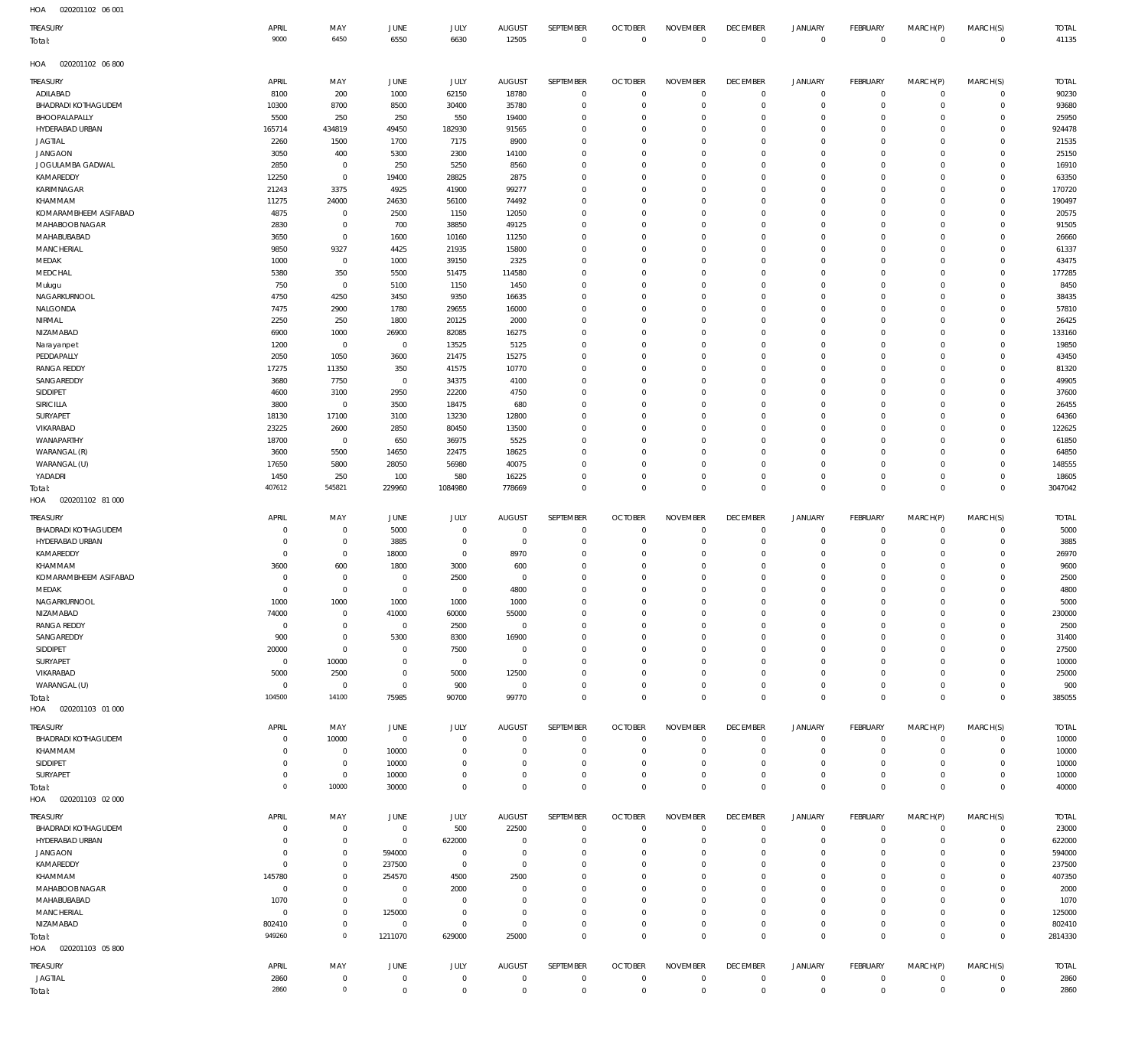020201103 06 800 HOA

| TREASURY                                      | APRIL                  | MAY                        | JUNE                             | JULY                       | <b>AUGUST</b>                   | SEPTEMBER                   | <b>OCTOBER</b>             | <b>NOVEMBER</b>                | <b>DECEMBER</b>                | JANUARY                                    | FEBRUARY                         | MARCH(P)                   | MARCH(S)                    | <b>TOTAL</b>          |
|-----------------------------------------------|------------------------|----------------------------|----------------------------------|----------------------------|---------------------------------|-----------------------------|----------------------------|--------------------------------|--------------------------------|--------------------------------------------|----------------------------------|----------------------------|-----------------------------|-----------------------|
| <b>BHADRADI KOTHAGUDEM</b>                    | 7000                   | $\,0\,$                    | $\mathbf{0}$                     | $\mathbf 0$                | $\mathbf 0$                     | $\mathbf 0$                 | $\mathbf 0$                | $\mathbb O$                    | $\mathbf 0$                    | $\mathsf{O}\xspace$                        | $\overline{0}$                   | $\overline{0}$             | $\overline{0}$              | 7000                  |
| HYDERABAD URBAN<br><b>JANGAON</b>             | C<br>0                 | $\,0\,$<br>$\mathbf 0$     | $\overline{0}$<br>$^{\circ}$     | 250<br>300                 | 0<br>$^{\circ}$                 | $\mathbf 0$<br>$\mathbf 0$  | $\circ$<br>$^{\circ}$      | $\circ$<br>$\mathbf 0$         | $\overline{0}$<br>$^{\circ}$   | $\mathsf{O}\xspace$<br>$\mathbf 0$         | $\overline{0}$<br>$\mathbf 0$    | $\mathbf 0$<br>$\mathbf 0$ | $\circ$<br>$\mathbf{0}$     | 250<br>300            |
| KARIMNAGAR                                    | 125                    | $\,0\,$                    | $^{\circ}$                       | $\mathbf 0$                | 341970                          | $\mathbf 0$                 | $^{\circ}$                 | $\mathbf 0$                    | $\mathbf 0$                    | $\mathsf{O}\xspace$                        | $\mathbf 0$                      | $\mathbf 0$                | $\circ$                     | 342095                |
| KHAMMAM                                       | 2500                   | $\,0\,$                    | $^{\circ}$                       | $\mathbf 0$                | $\mathbf 0$                     | $\mathbf 0$                 | $^{\circ}$                 | $\mathbf 0$                    | $\overline{0}$                 | $\mathsf{O}\xspace$                        | $\mathbf 0$                      | $\mathbf 0$                | $\mathbf{0}$                | 2500                  |
| Total:<br>HOA<br>020201103 81 000             | 9625                   | $\mathbb O$                | $\mathbf{0}$                     | 550                        | 341970                          | $\mathbf 0$                 | $\mathbf 0$                | $\mathbf 0$                    | $\mathbf 0$                    | $\bf 0$                                    | $\overline{0}$                   | $\mathbf 0$                | $\overline{0}$              | 352145                |
|                                               |                        |                            |                                  |                            |                                 |                             |                            |                                |                                |                                            |                                  |                            |                             |                       |
| TREASURY<br>HYDERABAD URBAN                   | APRIL<br>5550          | MAY<br>17800               | JUNE<br>$\mathbf{0}$             | JULY<br>250                | <b>AUGUST</b><br>$\overline{0}$ | SEPTEMBER<br>$\mathbf{0}$   | <b>OCTOBER</b><br>$\circ$  | <b>NOVEMBER</b><br>$\mathbf 0$ | <b>DECEMBER</b><br>$\mathbf 0$ | <b>JANUARY</b><br>$\mathbf 0$              | <b>FEBRUARY</b><br>$\mathbf 0$   | MARCH(P)<br>$\mathbf 0$    | MARCH(S)<br>$\mathbf{0}$    | <b>TOTAL</b><br>23600 |
| <b>JAGTIAL</b>                                | $^{\circ}$             | $\,0\,$                    | 10000                            | $\mathbf{0}$               | 0                               | $\mathbf 0$                 | $^{\circ}$                 | $\mathbf 0$                    | $\mathbf 0$                    | $\mathbf 0$                                | $\mathbf 0$                      | $\mathbf 0$                | $\mathbf{0}$                | 10000                 |
| MEDCHAL                                       | $\Omega$               | $\mathbb O$                | 10000                            | $\mathbf{0}$               | 0                               | $\mathbf 0$                 | $^{\circ}$                 | $\mathbf 0$                    | $\mathbf 0$                    | $\mathbf 0$                                | $\mathbf 0$                      | $\Omega$                   | $\mathbf 0$                 | 10000                 |
| NALGONDA                                      | $\Omega$               | $\mathbb O$                | $\mathbb O$                      | $\mathbf 0$                | 1000                            | $\mathbf 0$                 | $^{\circ}$                 | $\mathbf 0$                    | $\mathbf 0$                    | $\mathbf 0$                                | $\mathbf 0$                      | $\Omega$                   | $\mathbf 0$                 | 1000                  |
| <b>RANGA REDDY</b>                            | 10000                  | $\mathbb O$                | 10000                            | $\mathbf 0$                | $^{\circ}$                      | $\mathbf 0$                 | $^{\circ}$                 | $\mathbf 0$                    | $\mathbf 0$                    | $\mathbf 0$                                | $\mathbf 0$                      | $\Omega$                   | $\mathbf 0$                 | 20000                 |
| SANGAREDDY<br>SIRICILLA                       | 300<br>$\Omega$        | $\mathbb O$<br>$\mathbb O$ | 600<br>$\overline{0}$            | 1400<br>10000              | 600<br>$\overline{0}$           | $\mathbf 0$<br>$\mathbf 0$  | $^{\circ}$<br>$^{\circ}$   | $\mathbf 0$<br>$\mathbf 0$     | $\mathbf 0$<br>$\mathbf 0$     | $\mathbf 0$<br>$\mathbf 0$                 | $\mathbf 0$<br>$\mathbf 0$       | $\Omega$<br>$\mathbf 0$    | $\mathbf 0$<br>$\mathbf 0$  | 2900<br>10000         |
| Total:                                        | 15850                  | 17800                      | 30600                            | 11650                      | 1600                            | $\mathbf 0$                 | $\mathbf 0$                | $\mathbf 0$                    | $\mathbf 0$                    | $\mathbf 0$                                | $\mathbf 0$                      | $\Omega$                   | $\mathbf 0$                 | 77500                 |
| HOA<br>020201600 04 800                       |                        |                            |                                  |                            |                                 |                             |                            |                                |                                |                                            |                                  |                            |                             |                       |
| TREASURY                                      | APRIL                  | MAY                        | JUNE                             | JULY                       | <b>AUGUST</b>                   | SEPTEMBER                   | <b>OCTOBER</b>             | <b>NOVEMBER</b>                | <b>DECEMBER</b>                | <b>JANUARY</b>                             | <b>FEBRUARY</b>                  | MARCH(P)                   | MARCH(S)                    | <b>TOTAL</b>          |
| HYDERABAD URBAN                               | 0                      | $\mathbb O$                | $\mathbf 0$                      | 7150                       | $\overline{0}$                  | $\mathbf 0$                 | $\circ$                    | $^{\circ}$                     | $\mathbf 0$                    | $\mathbf 0$                                | $\overline{0}$                   | $\mathbf 0$                | $\circ$                     | 7150                  |
| JOGULAMBA GADWAL<br>NIZAMABAD                 | $\Omega$<br>$\Omega$   | $\mathbb O$<br>$\mathbb O$ | 4050<br>1000                     | $\mathbf 0$<br>$\mathbf 0$ | 0<br>$\overline{0}$             | $\mathbf 0$<br>$\mathbf 0$  | $^{\circ}$<br>$^{\circ}$   | $\mathbf 0$<br>$\mathbf 0$     | $\overline{0}$<br>$^{\circ}$   | $\mathsf{O}\xspace$<br>$\mathsf{O}\xspace$ | $\overline{0}$<br>$\mathbf 0$    | $\mathbf 0$<br>$\mathbf 0$ | $\circ$<br>$\circ$          | 4050<br>1000          |
| WARANGAL (U)                                  | 0                      | $\mathbb O$                | $\mathbf 0$                      | 150                        | $\Omega$                        | $\mathbf 0$                 | $^{\circ}$                 | $\mathbf 0$                    | $\mathbf 0$                    | $\mathsf{O}\xspace$                        | $\overline{0}$                   | $\mathbf 0$                | $\circ$                     | 150                   |
| Total:                                        | $\Omega$               | $\circ$                    | 5050                             | 7300                       | $\Omega$                        | $\mathsf 0$                 | $\mathbf 0$                | $\mathbf 0$                    | $\mathbf 0$                    | $\bf 0$                                    | $\overline{0}$                   | $\mathbf 0$                | $\overline{0}$              | 12350                 |
| HOA<br>020201600 81 001                       |                        |                            |                                  |                            |                                 |                             |                            |                                |                                |                                            |                                  |                            |                             |                       |
| TREASURY                                      | APRIL                  | MAY                        | JUNE                             | JULY                       | <b>AUGUST</b>                   | SEPTEMBER                   | <b>OCTOBER</b>             | <b>NOVEMBER</b>                | <b>DECEMBER</b>                | <b>JANUARY</b>                             | <b>FEBRUARY</b>                  | MARCH(P)                   | MARCH(S)                    | <b>TOTAL</b>          |
| ADILABAD                                      | $^{\circ}$             | 10000                      | 10000                            | 7500                       | 7500                            | $\mathbf 0$                 | $^{\circ}$                 | $\mathbf 0$                    | $\mathbf 0$                    | $\mathbf 0$                                | $\mathbf 0$                      | $\mathbf 0$                | $\mathbf{0}$                | 35000                 |
| <b>BHADRADI KOTHAGUDEM</b><br>HYDERABAD URBAN | 600<br>21000           | 2500<br>43060              | $\mathbf 0$<br>95560             | 900<br>96940               | 177250<br>258390                | $\mathbf 0$<br>$\mathbf 0$  | $^{\circ}$<br>$^{\circ}$   | $\circ$<br>$\mathbf 0$         | $^{\circ}$<br>$\mathbf 0$      | $\mathbf 0$<br>$\mathbf 0$                 | $\mathbf 0$<br>$\mathbf 0$       | $\Omega$<br>$\Omega$       | $\mathbf 0$<br>$\mathbf{0}$ | 181250<br>514950      |
| <b>JAGTIAL</b>                                | 6200                   | 22800                      | 17050                            | 14400                      | 52800                           | $\mathbf{0}$                | $^{\circ}$                 | $\mathbf 0$                    | $\mathbf 0$                    | $\mathbf 0$                                | $\mathbf 0$                      | $\Omega$                   | $\mathbf 0$                 | 113250                |
| JOGULAMBA GADWAL                              | 0                      | $\mathbb O$                | 2800                             | $\mathbf 0$                | 600                             | $\mathbf 0$                 | $^{\circ}$                 | $\mathbf 0$                    | $\mathbf 0$                    | $\mathbf 0$                                | $\Omega$                         | $\Omega$                   | $\mathbf 0$                 | 3400                  |
| KAMAREDDY                                     | 3300                   | 300                        | 37900                            | 8700                       | 5800                            | $\mathbf 0$                 | $^{\circ}$                 | $\mathbf 0$                    | $^{\circ}$                     | $\mathbf 0$                                | $\mathbf 0$                      | $\Omega$                   | $\mathbf 0$                 | 56000                 |
| KARIMNAGAR                                    | 6700                   | $\mathbb O$                | 22500                            | 16500                      | 13100                           | $\mathbf 0$                 | $\Omega$                   | $\mathbf 0$                    | $^{\circ}$                     | $\mathbf 0$                                | $\Omega$                         | $\Omega$                   | $\mathbf 0$                 | 58800                 |
| KHAMMAM                                       | $^{\circ}$<br>$\Omega$ | 300                        | $\mathbf 0$                      | $\mathbf 0$                | $\mathbf 0$                     | $\mathbf 0$<br>$\mathbf 0$  | $^{\circ}$                 | $\mathbf 0$<br>$\mathbf 0$     | $^{\circ}$                     | $\mathbf 0$<br>$\mathbf 0$                 | $\mathbf 0$<br>$\Omega$          | $\Omega$<br>$\Omega$       | $\mathbf 0$<br>$\mathbf 0$  | 300                   |
| KOMARAMBHEEM ASIFABAD<br>MAHABOOB NAGAR       | $\Omega$               | $\,0\,$<br>$\,0\,$         | $^{\circ}$<br>12500              | $\mathbf 0$<br>7500        | 2500<br>100000                  | $\mathbf 0$                 | $^{\circ}$<br>$\Omega$     | $\Omega$                       | $^{\circ}$<br>$\Omega$         | $\mathbf 0$                                | $\mathbf 0$                      | $\Omega$                   | $\mathbf 0$                 | 2500<br>120000        |
| MAHABUBABAD                                   | $^{\circ}$             | $\,0\,$                    | 300                              | $\mathbf 0$                | $^{\circ}$                      | $\mathbf 0$                 | $^{\circ}$                 | $\mathbf 0$                    | $^{\circ}$                     | $\mathbf 0$                                | $\Omega$                         | $\Omega$                   | $\mathbf 0$                 | 300                   |
| MANCHERIAL                                    | 9075                   | $\,0\,$                    | 5075                             | 2500                       | 2500                            | $\mathbf 0$                 | $\Omega$                   | $\Omega$                       | $^{\circ}$                     | $\mathbf 0$                                | $\mathbf 0$                      | $\Omega$                   | $\mathbf 0$                 | 19150                 |
| MEDAK                                         | $^{\circ}$             | $\,0\,$                    | $^{\circ}$                       | 5000                       | $\overline{0}$                  | $\mathbf 0$                 | $^{\circ}$                 | $\mathbf 0$                    | $\mathbf 0$                    | $\mathbf 0$                                | $\mathbf 0$                      | $\Omega$                   | $\mathbf 0$                 | 5000                  |
| MEDCHAL                                       | 27500                  | 30000                      | 27500                            | 52500                      | 30000                           | $\mathbf 0$                 | $\Omega$                   | $\Omega$                       | $^{\circ}$                     | $\mathbf 0$                                | $\Omega$                         | $\Omega$                   | $\mathbf 0$                 | 167500                |
| NAGARKURNOOL<br>NALGONDA                      | 2500<br>9600           | $\,0\,$<br>22800           | 10000<br>8500                    | 22500<br>25200             | 2500<br>29400                   | $\mathbf 0$<br>$\mathbf 0$  | $^{\circ}$<br>$^{\circ}$   | $\mathbf 0$<br>$\mathbf 0$     | $\mathbf 0$<br>$^{\circ}$      | $\mathbf 0$<br>$\mathbf 0$                 | $\Omega$<br>$\Omega$             | $\Omega$<br>$\Omega$       | $\mathbf 0$<br>$\mathbf 0$  | 37500<br>95500        |
| NIRMAL                                        | 300                    | $\,0\,$                    | 3400                             | 5000                       | 20000                           | $\mathbf 0$                 | $^{\circ}$                 | $\mathbf 0$                    | $\mathbf 0$                    | $\mathbf 0$                                | $\Omega$                         | $\Omega$                   | $\mathbf 0$                 | 28700                 |
| NIZAMABAD                                     | 6500                   | $\,0\,$                    | 63900                            | 27400                      | 31700                           | $\mathbf 0$                 | $^{\circ}$                 | $\mathbf 0$                    | $^{\circ}$                     | $\mathbf 0$                                | $\mathbf 0$                      | $\Omega$                   | $\mathbf 0$                 | 129500                |
| Narayanpet                                    | 5000                   | 10000                      | 5000                             | 2500                       | 10000                           | $\mathbf 0$                 | $^{\circ}$                 | $\mathbf 0$                    | $\mathbf 0$                    | $\mathbf 0$                                | $\Omega$                         | $\Omega$                   | $\mathbf 0$                 | 32500                 |
| PEDDAPALLY                                    | 3200                   | 900                        | $\mathbf 0$                      | 4900                       | 400                             | $\mathbf 0$                 | $^{\circ}$                 | $\mathbf 0$                    | $\mathbf 0$                    | $\mathbf 0$                                | $\mathbf 0$                      | $\Omega$                   | $\mathbf 0$                 | 9400                  |
| <b>RANGA REDDY</b><br>SIDDIPET                | 15000<br>1500          | 12500<br>900               | 65000<br>4200                    | 75300<br>4500              | 70000<br>10800                  | $\mathbf 0$<br>$\mathbf{0}$ | $^{\circ}$<br>$\Omega$     | $\mathbf 0$<br>$\Omega$        | $\Omega$<br>$\Omega$           | $\Omega$<br>$\Omega$                       | $\Omega$<br>$\Omega$             | $\Omega$<br>$\Omega$       | $\mathbf 0$<br>$\mathbf{0}$ | 237800<br>21900       |
| SIRICILLA                                     | 1200                   | $\mathbf 0$                | $\overline{0}$                   | 7500                       | 8100                            | 0                           | $\mathbf 0$                | $\mathbf 0$                    | $\mathbf 0$                    | 0                                          | $\mathbf 0$                      | $\mathbf 0$                | $\mathbf 0$                 | 16800                 |
| SURYAPET                                      | $^{\circ}$             | $\mathbb O$                | 2500                             | 3100                       | 5600                            | $\mathbf 0$                 | $^{\circ}$                 | $^{\circ}$                     | $\mathbf 0$                    | $\mathbf 0$                                | $\mathbf 0$                      | $\Omega$                   | $\mathbf 0$                 | 11200                 |
| VIKARABAD                                     | $^{\circ}$             | $\mathbb O$                | $\mathbb O$                      | 9600                       | 900                             | $\mathbf 0$                 | 0                          | $\mathbf 0$                    | $\mathbf 0$                    | $\mathbf 0$                                | $\mathbf 0$                      | $\mathbf 0$                | $\mathbf 0$                 | 10500                 |
| WANAPARTHY                                    | 2500                   | $\mathbb O$                | 5000                             | 7500                       | 10300                           | $\mathbf{0}$                | 0                          | $\mathbf 0$                    | $\mathbf 0$                    | $\mathbf 0$                                | $\mathbf 0$                      | $\Omega$                   | $\mathbf 0$                 | 25300                 |
| YADADRI                                       | 2500<br>124175         | $\mathbb O$<br>156060      | $\mathbb O$<br>398685            | 2500<br>409940             | 10000                           | $\mathbf 0$<br>$\mathbf 0$  | $\mathbf 0$<br>$\mathbf 0$ | $\mathbf 0$<br>$\mathbf 0$     | $\mathbf 0$<br>$\mathbf 0$     | $\mathsf{O}\xspace$<br>$\mathbf 0$         | $\mathbf 0$<br>$\mathbf 0$       | $\mathbf 0$<br>$\mathbf 0$ | $\circ$<br>$\mathbf 0$      | 15000<br>1949000      |
| Total:<br>HOA<br>020202101 01 000             |                        |                            |                                  |                            | 860140                          |                             |                            |                                |                                |                                            |                                  |                            |                             |                       |
| TREASURY                                      | APRIL                  | MAY                        | JUNE                             | JULY                       | <b>AUGUST</b>                   | SEPTEMBER                   | <b>OCTOBER</b>             | <b>NOVEMBER</b>                | <b>DECEMBER</b>                | JANUARY                                    | <b>FEBRUARY</b>                  | MARCH(P)                   | MARCH(S)                    | <b>TOTAL</b>          |
| ADILABAD                                      | 372100                 | $\mathbb O$                | $\mathbf 0$                      | $\mathbf 0$                | 2000                            | $\mathbf 0$                 | $\circ$                    | $\mathbf 0$                    | $\mathbf 0$                    | $\mathsf{O}\xspace$                        | $\overline{0}$                   | $\mathbf 0$                | $\circ$                     | 374100                |
| HYDERABAD URBAN                               | $^{\circ}$             | 1407500                    | $\mathbb O$                      | 114                        | 124000                          | $\mathbf 0$                 | $^{\circ}$                 | $\circ$                        | $\overline{0}$                 | $\mathsf{O}\xspace$                        | $\overline{0}$                   | $\mathbf 0$                | $\circ$                     | 1531614               |
| <b>JAGTIAL</b><br><b>JANGAON</b>              | 8000                   | $\mathbb O$                | 4000                             | $\mathbf 0$                | 180000                          | $\mathbf 0$                 | $^{\circ}$<br>$^{\circ}$   | $\mathbf 0$                    | $^{\circ}$<br>$\mathbf 0$      | $\mathsf{O}\xspace$<br>$\mathsf{O}\xspace$ | $\overline{0}$<br>$\overline{0}$ | $\mathbf 0$<br>$\mathbf 0$ | $\circ$<br>$\circ$          | 192000<br>66000       |
| JOGULAMBA GADWAL                              | 66000<br>6000          | $\,0\,$<br>$\,0\,$         | $\mathbf 0$<br>$\mathbf{0}$      | $\mathbf 0$<br>$\mathbf 0$ | $\mathbf 0$<br>34100            | $\mathbf 0$<br>$\mathbf 0$  | $^{\circ}$                 | $\mathbf 0$<br>$^{\circ}$      | $\overline{0}$                 | $\mathsf{O}\xspace$                        | $\mathbf 0$                      | $\mathbf 0$                | $\mathbf{0}$                | 40100                 |
| KARIMNAGAR                                    | 0                      | $\,0\,$                    | 14000                            | $\mathbf 0$                | 8000                            | $\mathbf 0$                 | $^{\circ}$                 | $\mathbf 0$                    | $^{\circ}$                     | $\mathbf 0$                                | $\mathbf 0$                      | $\mathbf 0$                | $\mathbf{0}$                | 22000                 |
| KHAMMAM                                       | 38000                  | $\,0\,$                    | $\mathbf 0$                      | $\mathbf 0$                | $\mathbf 0$                     | $\mathbf 0$                 | $^{\circ}$                 | $^{\circ}$                     | $\overline{0}$                 | $\mathsf{O}\xspace$                        | $\mathbf 0$                      | $\mathbf 0$                | $\mathbf 0$                 | 38000                 |
| <b>MANCHERIAL</b>                             | 0                      | $\,0\,$                    | $\mathbf 0$                      | 29176                      | 20000                           | $\mathbf 0$                 | $^{\circ}$                 | $\mathbf 0$                    | $^{\circ}$                     | $\mathbf 0$                                | $\mathbf 0$                      | $\mathbf 0$                | $\mathbf{0}$                | 49176                 |
| MEDCHAL                                       | 0                      | $\,0\,$                    | $^{\circ}$                       | $\mathbf 0$                | 214000                          | $\mathbf 0$                 | $^{\circ}$                 | $\mathbf 0$                    | $\overline{0}$                 | $\mathsf{O}\xspace$                        | $\mathbf 0$                      | $\mathbf 0$                | $\circ$                     | 214000                |
| NALGONDA<br>NIRMAL                            | $^{\circ}$<br>2100     | $\,0\,$<br>$\,0\,$         | $\overline{0}$<br>$\overline{0}$ | 20000<br>5000              | $\mathbf 0$<br>10000            | $\mathbf 0$<br>$\mathbf 0$  | $^{\circ}$<br>$^{\circ}$   | $\mathbb O$<br>$\mathbf 0$     | $^{\circ}$<br>$\mathbf 0$      | $\mathbf 0$<br>$\mathsf{O}\xspace$         | $\mathbf 0$<br>$\mathbf 0$       | $\mathbf 0$<br>$\mathbf 0$ | $\mathbf 0$<br>$\circ$      | 20000<br>17100        |
| NIZAMABAD                                     | 944900                 | $\,0\,$                    | 2000                             | $\mathbf 0$                | $\overline{0}$                  | $\mathbf 0$                 | $^{\circ}$                 | $\mathbf 0$                    | $^{\circ}$                     | $\mathbf 0$                                | $\mathbf 0$                      | $\mathbf 0$                | $\mathbf 0$                 | 946900                |
| Narayanpet                                    | 146000                 | $\,0\,$                    | $\,0\,$                          | $\mathbf 0$                | 0                               | $\mathbf 0$                 | $^{\circ}$                 | $\mathbf 0$                    | $\mathbf 0$                    | $\mathsf{O}\xspace$                        | $\mathbf 0$                      | $\mathbf 0$                | $\circ$                     | 146000                |
| SANGAREDDY                                    | 415900                 | $\,0\,$                    | 161500                           | $\mathbf 0$                | $\Omega$                        | $\mathbf 0$                 | $^{\circ}$                 | $\mathbf 0$                    | $\mathbf 0$                    | $\mathbf 0$                                | $\mathbf 0$                      | $\mathbf 0$                | $\mathbf 0$                 | 577400                |
| SIDDIPET                                      | 61000                  | $\,0\,$                    | $\mathbf 0$                      | $\mathbf 0$                | $\Omega$                        | $\mathbf 0$                 | $^{\circ}$                 | $\mathbf 0$                    | $^{\circ}$                     | $\mathbf 0$                                | $\mathbf 0$                      | $\mathbf 0$                | $\mathbf{0}$                | 61000                 |
| SIRICILLA<br>SURYAPET                         | 0<br>$\circ$           | $\mathbb O$<br>$\mathbb O$ | $\mathbb O$<br>154000            | 21708<br>$\mathbf 0$       | 0<br>$^{\circ}$                 | $\mathbf 0$<br>$\mathbf 0$  | $^{\circ}$<br>$^{\circ}$   | $\mathbf 0$<br>$\mathbf 0$     | $\mathbf 0$<br>$\mathbf 0$     | $\mathbf 0$<br>$\mathsf{O}\xspace$         | $\mathbf 0$<br>$\mathbf 0$       | $\mathbf 0$<br>$\mathbf 0$ | $\mathbf 0$<br>$\mathbf 0$  | 21708<br>154000       |
| WANAPARTHY                                    | 292600                 | $\mathbb O$                | $\mathbf 0$                      | $\mathbf 0$                | 30200                           | $\mathbf 0$                 | $\mathbf 0$                | $\mathbf 0$                    | $\mathbf 0$                    | $\mathsf{O}\xspace$                        | $\mathbf 0$                      | $\mathbf 0$                | $\circ$                     | 322800                |
| WARANGAL (R)                                  | $^{\circ}$             | 26400                      | $\mathbb O$                      | $\mathbf 0$                | $\mathbf 0$                     | $\mathbf 0$                 | $^{\circ}$                 | $\mathbf 0$                    | $\mathbf 0$                    | $\mathsf{O}\xspace$                        | $\mathbf 0$                      | $\mathbf 0$                | $\circ$                     | 26400                 |
| WARANGAL (U)                                  | 8000                   | 264600                     | 2000                             | 344000                     | 946000                          | $\mathbf 0$                 | $\mathbf 0$                | $\mathbb O$                    | $\mathbf 0$                    | $\mathsf{O}\xspace$                        | $\overline{0}$                   | $\mathbf 0$                | $\circ$                     | 1564600               |
| Total:                                        | 2360600                | 1698500                    | 337500                           | 419998                     | 1568300                         | $\mathbf 0$                 | $\mathbf 0$                | $\mathbb O$                    | $\mathbf 0$                    | $\mathsf{O}\xspace$                        | $\overline{0}$                   | $\mathbf 0$                | $\overline{0}$              | 6384898               |
| HOA<br>020202800 01 000                       |                        |                            |                                  |                            |                                 |                             |                            |                                |                                |                                            |                                  |                            |                             |                       |
| TREASURY                                      | APRIL                  | MAY                        | JUNE                             | JULY                       | <b>AUGUST</b>                   | SEPTEMBER                   | <b>OCTOBER</b>             | <b>NOVEMBER</b>                | <b>DECEMBER</b>                | <b>JANUARY</b>                             | <b>FEBRUARY</b>                  | MARCH(P)                   | MARCH(S)                    | <b>TOTAL</b>          |
| <b>BHADRADI KOTHAGUDEM</b>                    | $^{\circ}$             | $\mathbb O$                | $\mathbb O$                      | 5000                       | $^{\circ}$                      | 0                           | $\mathbf 0$<br>$\mathbf 0$ | $\mathbf 0$<br>$\mathbf 0$     | $\mathbf 0$<br>$\mathbf 0$     | $\mathsf{O}\xspace$<br>$\mathbf 0$         | $\overline{0}$<br>$\mathbf 0$    | $\mathbf 0$<br>$\mathbf 0$ | $\circ$                     | 5000                  |
| WARANGAL (U)                                  | $\overline{0}$         | 3595                       | 7690                             | $\mathbf 0$                | $^{\circ}$                      | $\mathbf 0$                 |                            |                                |                                |                                            |                                  |                            | $\circ$                     | 11285                 |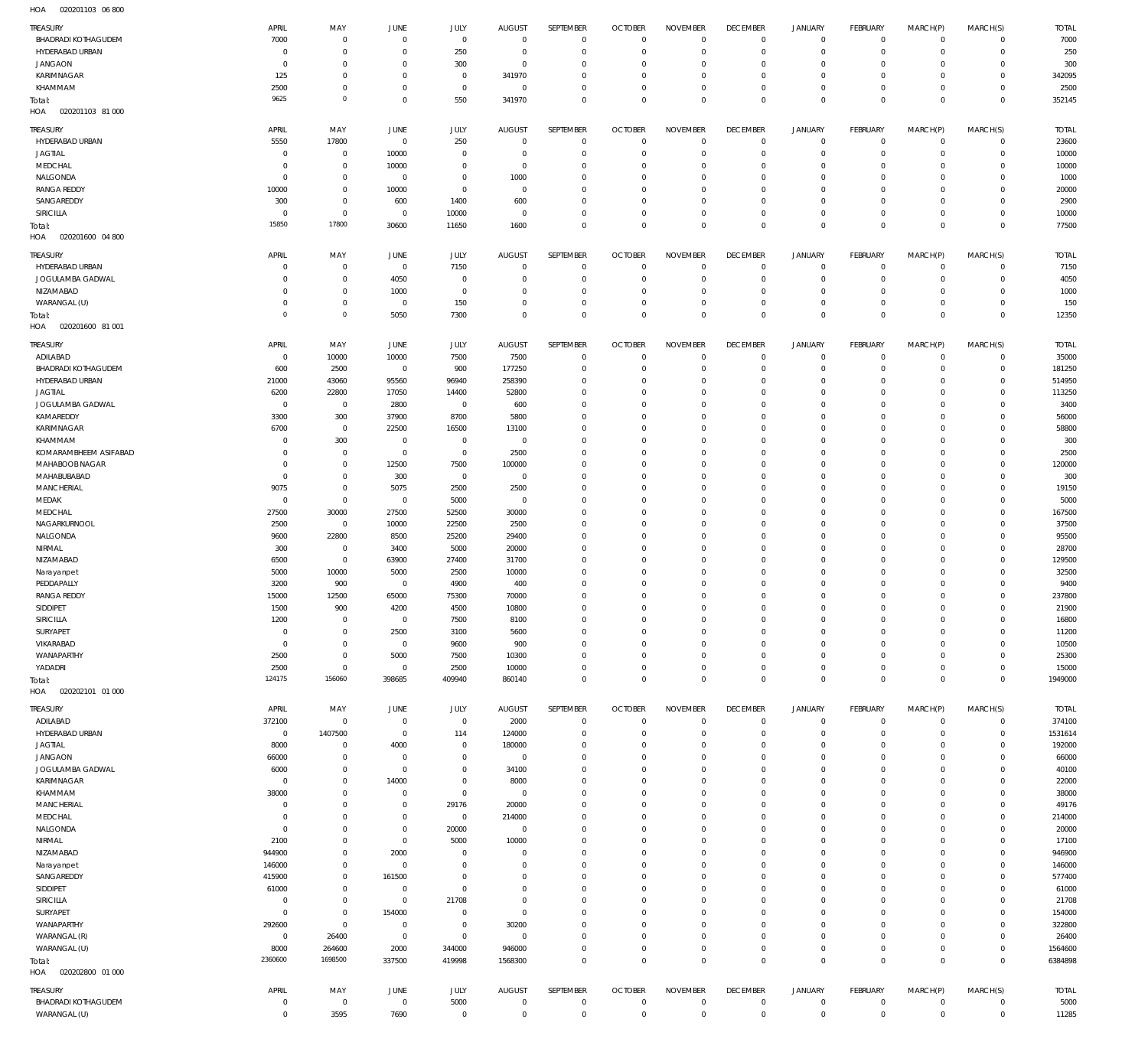| TREASURY<br>Total:                  | APRIL<br>$\overline{0}$ | MAY<br>3595                 | JUNE<br>7690                  | <b>JULY</b><br>5000        | <b>AUGUST</b><br>$\mathbb O$ | SEPTEMBER<br>$\mathbf 0$   | <b>OCTOBER</b><br>$\overline{0}$ | <b>NOVEMBER</b><br>$\mathsf 0$ | <b>DECEMBER</b><br>$\mathbf 0$ | <b>JANUARY</b><br>$\mathbf 0$ | FEBRUARY<br>$\overline{0}$ | MARCH(P)<br>$\mathsf 0$     | MARCH(S)<br>$\mathbf 0$    | <b>TOTAL</b><br>16285   |
|-------------------------------------|-------------------------|-----------------------------|-------------------------------|----------------------------|------------------------------|----------------------------|----------------------------------|--------------------------------|--------------------------------|-------------------------------|----------------------------|-----------------------------|----------------------------|-------------------------|
| 020202800 81 001<br>HOA             |                         |                             |                               |                            |                              |                            |                                  |                                |                                |                               |                            |                             |                            |                         |
| TREASURY                            | APRIL                   | MAY                         | JUNE                          | JULY                       | AUGUST                       | SEPTEMBER                  | <b>OCTOBER</b>                   | <b>NOVEMBER</b>                | <b>DECEMBER</b>                | <b>JANUARY</b>                | FEBRUARY                   | MARCH(P)                    | MARCH(S)                   | <b>TOTAL</b>            |
| HYDERABAD URBAN                     | $^{\circ}$              | 3000                        | 1000                          | 4150                       | $\mathbf 0$                  | $\mathbf 0$                | $^{\circ}$                       | $\mathbf 0$                    | $\mathbf 0$                    | 0                             | $^{\circ}$                 | $^{\circ}$                  | $\mathbf 0$                | 8150                    |
| <b>KARIMNAGAR</b>                   | 2730                    | $\mathbf 0$                 | 5460                          | $\mathbf 0$                | 5960                         | $\mathbf 0$                | $^{\circ}$                       | $\mathbf 0$                    | $\mathbf 0$                    | $\mathbf 0$                   | $^{\circ}$                 | $^{\circ}$                  | $\mathbf 0$                | 14150                   |
| NALGONDA                            | $^{\circ}$              | $\mathbf 0$                 | $\overline{0}$                | 1340                       | 0                            | $\mathbf 0$                | 0                                | $\mathbf 0$                    | 0                              | $^{\circ}$                    | 0                          | 0                           | 0                          | 1340                    |
| PEDDAPALLY                          | 0                       | $\mathbf 0$                 | 2500                          | $\mathbf 0$                | 0                            | $\mathbf 0$                | 0                                | $\mathbf 0$                    | $\mathbf{0}$                   | $\mathbf 0$                   | 0                          | 0                           | $^{\circ}$                 | 2500                    |
| SIDDIPET                            | 0                       | 3730                        | 0                             | $\mathbf 0$                | 0                            | $\mathbf 0$                | 0                                | $\mathbf 0$                    | 0                              | $\mathbf 0$                   | 0                          | 0                           | 0                          | 3730                    |
| SIRICILLA<br>VIKARABAD              | 19608<br>222200         | $\mathbf 0$<br>$\mathbf 0$  | $^{\circ}$<br>$\mathbf 0$     | 50875<br>$\mathbf 0$       | $\mathbf 0$<br>0             | $\mathbf 0$<br>$\mathbf 0$ | 0<br>0                           | $\mathbf 0$<br>$\mathbf 0$     | $\mathbf 0$<br>$\mathbf{0}$    | $\mathbf 0$<br>$\mathbf 0$    | 0<br>0                     | $\mathbf 0$<br>$^{\circ}$   | $^{\circ}$<br>0            | 70483<br>222200         |
| WANAPARTHY                          | 4169                    | $\mathbf 0$                 | $^{\circ}$                    | $\mathbf 0$                | $\mathbf 0$                  | $\mathbf 0$                | 0                                | $\mathbf 0$                    | $\mathbf 0$                    | $\mathbf 0$                   | $\mathbf 0$                | $\mathbf 0$                 | $\mathbf 0$                | 4169                    |
| Total:                              | 248707                  | 6730                        | 8960                          | 56365                      | 5960                         | $\mathbf 0$                | $\mathbf 0$                      | $\mathbf 0$                    | $\mathbf 0$                    | $\mathsf 0$                   | $\mathbf 0$                | $\mathbf 0$                 | $\mathbf 0$                | 326722                  |
| HOA<br>020202800 81 800             |                         |                             |                               |                            |                              |                            |                                  |                                |                                |                               |                            |                             |                            |                         |
| <b>TREASURY</b>                     | APRIL                   | MAY                         | <b>JUNE</b>                   | <b>JULY</b>                | <b>AUGUST</b>                | SEPTEMBER                  | <b>OCTOBER</b>                   | <b>NOVEMBER</b>                | <b>DECEMBER</b>                | <b>JANUARY</b>                | FEBRUARY                   | MARCH(P)                    | MARCH(S)                   | <b>TOTAL</b>            |
| <b>BHADRADI KOTHAGUDEM</b>          | 0                       | 5000                        | $\overline{0}$                | $\mathbf 0$                | $\mathbf 0$                  | $\mathbf 0$                | $\mathbf 0$                      | $\mathbf 0$                    | $\mathbb O$                    | 0                             | $\mathbf 0$                | $\mathbf 0$                 | 0                          | 5000                    |
| Total:                              | $\circ$                 | 5000                        | $\overline{0}$                | $\mathbf 0$                | $\mathbf 0$                  | $\mathsf 0$                | $\overline{0}$                   | $\mathbf 0$                    | $\mathbf 0$                    | $\mathsf 0$                   | $\mathbf 0$                | $\mathbf 0$                 | $\mathbf 0$                | 5000                    |
| HOA<br>020203101 02 000             |                         |                             |                               |                            |                              |                            |                                  |                                |                                |                               |                            |                             |                            |                         |
| TREASURY                            | APRIL                   | MAY                         | <b>JUNE</b>                   | <b>JULY</b>                | <b>AUGUST</b>                | SEPTEMBER                  | <b>OCTOBER</b>                   | <b>NOVEMBER</b>                | <b>DECEMBER</b>                | <b>JANUARY</b>                | FEBRUARY                   | MARCH(P)                    | MARCH(S)                   | <b>TOTAL</b>            |
| HYDERABAD URBAN                     | 38771                   | $\mathbf 0$                 | $\overline{0}$                | 301823                     | $^{\circ}$                   | $\mathbf 0$                | $^{\circ}$                       | $\mathbf 0$                    | $\mathbf 0$                    | 0                             | $^{\circ}$                 | $\mathbf 0$                 | $\circ$                    | 340594                  |
| Total:                              | 38771                   | $\mathbb O$                 | $\overline{0}$                | 301823                     | $\mathbf 0$                  | $\mathsf 0$                | $\overline{0}$                   | $\mathbf 0$                    | $\mathbf 0$                    | $\mathsf 0$                   | $\mathbf 0$                | $\mathbf 0$                 | $\mathbf 0$                | 340594                  |
| 020204101 01 001<br>HOA             |                         |                             |                               |                            |                              |                            |                                  |                                |                                |                               |                            |                             |                            |                         |
| TREASURY                            | APRIL                   | MAY                         | <b>JUNE</b>                   | <b>JULY</b>                | <b>AUGUST</b>                | SEPTEMBER                  | <b>OCTOBER</b>                   | <b>NOVEMBER</b>                | <b>DECEMBER</b>                | <b>JANUARY</b>                | FEBRUARY                   | MARCH(P)                    | MARCH(S)                   | <b>TOTAL</b>            |
| HYDERABAD URBAN                     | 19496                   | $\mathbf 0$                 | $\overline{0}$                | 6202                       | 21466                        | $\mathbb O$                | $\overline{0}$                   | $\mathbf 0$                    | $\mathbf 0$                    | 0                             | $\mathbf{0}$               | $\mathbf 0$                 | $\mathbb O$                | 47164                   |
| Total:                              | 19496                   | $\mathbb O$                 | $\overline{0}$                | 6202                       | 21466                        | $\mathbb O$                | $\overline{0}$                   | $\mathbf 0$                    | $\mathbf 0$                    | $\mathsf 0$                   | $\overline{0}$             | $\mathbf 0$                 | $\mathbf 0$                | 47164                   |
| 020204102 01 000<br>HOA             |                         |                             |                               |                            |                              |                            |                                  |                                |                                |                               |                            |                             |                            |                         |
| TREASURY                            | APRIL                   | MAY                         | <b>JUNE</b>                   | JULY                       | <b>AUGUST</b>                | SEPTEMBER                  | <b>OCTOBER</b>                   | <b>NOVEMBER</b>                | <b>DECEMBER</b>                | <b>JANUARY</b>                | FEBRUARY                   | MARCH(P)                    | MARCH(S)                   | <b>TOTAL</b>            |
| HYDERABAD URBAN                     | 1777                    | 113                         | $\mathbf 0$                   | 313                        | $\mathbf 0$                  | $\mathbf 0$                | $\mathbf 0$                      | $\mathbf 0$                    | $\mathbf 0$                    | $\mathbf 0$                   | $^{\circ}$                 | $\mathbf 0$                 | $\mathbf 0$                | 2203                    |
| Total:<br>HOA<br>020204800 01 001   | 1777                    | 113                         | $\mathbf 0$                   | 313                        | $\mathbf 0$                  | $\mathbf 0$                | $\overline{0}$                   | $\mathbf 0$                    | $\mathbf 0$                    | $\mathsf 0$                   | $\mathbf 0$                | $\mathsf 0$                 | $\mathbf 0$                | 2203                    |
|                                     |                         |                             |                               |                            |                              |                            |                                  |                                |                                |                               |                            |                             |                            |                         |
| <b>TREASURY</b>                     | APRIL                   | MAY                         | <b>JUNE</b>                   | JULY                       | <b>AUGUST</b>                | SEPTEMBER                  | <b>OCTOBER</b>                   | <b>NOVEMBER</b>                | <b>DECEMBER</b>                | <b>JANUARY</b>                | FEBRUARY                   | MARCH(P)                    | MARCH(S)                   | <b>TOTAL</b>            |
| HYDERABAD URBAN<br>JOGULAMBA GADWAL | 37581<br>$^{\circ}$     | $\mathbf 0$<br>$\mathbf{0}$ | $\overline{0}$<br>250         | 25401<br>671               | 11088                        | $\mathbf 0$<br>$\mathbf 0$ | $^{\circ}$<br>$^{\circ}$         | $^{\circ}$<br>$\mathbf 0$      | $\mathbf 0$<br>$\mathbf 0$     | 0<br>$\mathbf 0$              | 0<br>$^{\circ}$            | 0<br>$\mathbf 0$            | 0<br>$\mathbf 0$           | 74070<br>1431           |
| KARIMNAGAR                          | 0                       | $\mathbf 0$                 | $\overline{0}$                | 37000                      | 510<br>0                     | $\mathbf 0$                | 0                                | $\mathbf 0$                    | 0                              | 0                             | 0                          | 0                           | $\mathbf 0$                | 37000                   |
| MAHABOOB NAGAR                      | $\mathbf 0$             | $\mathbf 0$                 | $\overline{0}$                | 976                        | $\mathbf 0$                  | $\mathbf 0$                | $\mathbf 0$                      | $\mathbf 0$                    | $\mathbf 0$                    | $\mathsf{O}$                  | $\mathbf 0$                | $\mathbf 0$                 | $\mathbf 0$                | 976                     |
| Total:                              | 37581                   | $\mathbb O$                 | 250                           | 64048                      | 11598                        | $\mathbf 0$                | $\mathbf 0$                      | $\mathbf 0$                    | $\mathbf 0$                    | $\mathsf 0$                   | $\mathbf 0$                | $\mathbf 0$                 | $\mathbf 0$                | 113477                  |
| 020204800 01 800<br>HOA             |                         |                             |                               |                            |                              |                            |                                  |                                |                                |                               |                            |                             |                            |                         |
| TREASURY                            | APRIL                   | MAY                         | <b>JUNE</b>                   | JULY                       | <b>AUGUST</b>                | SEPTEMBER                  | <b>OCTOBER</b>                   | <b>NOVEMBER</b>                | <b>DECEMBER</b>                | <b>JANUARY</b>                | <b>FEBRUARY</b>            | MARCH(P)                    | MARCH(S)                   | <b>TOTAL</b>            |
| HYDERABAD URBAN                     | 132315                  | 10190                       | 36515                         | 138920                     | 221815                       | $\mathbf 0$                | $^{\circ}$                       | $\mathbf 0$                    | $\mathbf 0$                    | 0                             | $\mathbf 0$                | $\mathbf 0$                 | $\mathbf 0$                | 539755                  |
| JOGULAMBA GADWAL                    | 7635                    | 1745                        | 210                           | 6985                       | 4315                         | $\mathbf 0$                | 0                                | $\mathbf 0$                    | $\mathbf 0$                    | $\mathbf 0$                   | $^{\circ}$                 | $\mathbf 0$                 | 0                          | 20890                   |
| <b>KARIMNAGAR</b>                   | 10280                   | 3075                        | 290                           | 15550                      | 23095                        | $\mathbf 0$                | 0                                | $\mathbf 0$                    | $^{\circ}$                     | $\mathbf 0$                   | 0                          | 0                           | 0                          | 52290                   |
| NALGONDA                            | 4985                    | 1150                        | 160                           | 520                        | 2900                         | $\mathbf 0$                | 0                                | $\mathbf 0$                    | $\mathbf 0$                    | $\mathbf 0$                   | 0                          | 0                           | 0                          | 9715                    |
| WARANGAL (U)<br>YADADRI             | 265<br>22280            | $\mathbf 0$<br>5860         | $^{\circ}$<br>2675            | $\mathbf 0$<br>48395       | 615<br>62930                 | $\mathbf 0$<br>$\mathbf 0$ | 0<br>$\mathbf 0$                 | $\mathbf 0$<br>$\mathbf 0$     | $^{\circ}$<br>$\mathbf 0$      | $\mathbf 0$<br>$\mathbf 0$    | 0<br>$\mathbf 0$           | $\mathbf 0$<br>$\mathbf 0$  | $\mathbf 0$<br>$\mathbf 0$ | 880<br>142140           |
| Total:                              | 177760                  | 22020                       | 39850                         | 210370                     | 315670                       | $\mathbf 0$                | $\mathbf 0$                      | $\mathbf{0}$                   | $\mathbf 0$                    | $\mathbf{0}$                  | $\mathbf 0$                | $\mathbf{0}$                | $\mathbf 0$                | 765670                  |
| HOA<br>020204800 81 000             |                         |                             |                               |                            |                              |                            |                                  |                                |                                |                               |                            |                             |                            |                         |
| TREASURY                            | APRIL                   | MAY                         | <b>JUNE</b>                   | JULY                       | AUGUST                       | SEPTEMBER                  | <b>OCTOBER</b>                   | <b>NOVEMBER</b>                | <b>DECEMBER</b>                | <b>JANUARY</b>                | FEBRUARY                   | MARCH(P)                    | MARCH(S)                   | <b>TOTAL</b>            |
| WARANGAL (U)                        | 0                       | $\mathbb O$                 | $\overline{0}$                | $\mathbb O$                | 34500                        | $\mathbb O$                | $\overline{0}$                   | $\mathbb O$                    | $\,0\,$                        | $\mathbb O$                   | $\overline{0}$             | $\mathsf{O}$                | $\mathbb O$                | 34500                   |
| Total:                              | $\overline{0}$          | $\mathsf{O}\xspace$         | $\overline{0}$                | $\mathbf 0$                | 34500                        | $\mathsf 0$                | $\overline{0}$                   | $\mathsf 0$                    | $\mathbf 0$                    | $\mathsf 0$                   | $\overline{0}$             | $\mathbf 0$                 | $\mathbf 0$                | 34500                   |
| HOA  021001101  01  000             |                         |                             |                               |                            |                              |                            |                                  |                                |                                |                               |                            |                             |                            |                         |
| <b>TREASURY</b>                     | APRIL                   | MAY                         | <b>JUNE</b>                   | <b>JULY</b>                | <b>AUGUST</b>                | <b>SEPTEMBER</b>           | <b>OCTOBER</b>                   | <b>NOVEMBER</b>                | <b>DECEMBER</b>                | <b>JANUARY</b>                | FEBRUARY                   | MARCH(P)                    | MARCH(S)                   | <b>TOTAL</b>            |
| HYDERABAD URBAN                     | $^{\circ}$              | $\mathbf 0$                 | 1625645565                    | $\mathbf 0$                | $\mathbf 0$                  | $\mathbf{0}$               | $\overline{0}$                   | $\mathbf 0$                    | $\mathbf 0$                    | 0                             | $\circ$                    | $\mathbf 0$                 | $\overline{0}$             | 1625645565              |
| KOMARAMBHEEM ASIFABAD               | 0                       | 3550                        | $\overline{0}$                | $\mathbb O$                | 0                            | $\mathbf 0$                | $^{\circ}$                       | $^{\circ}$                     | $^{\circ}$                     | $\mathsf{O}$                  | 0                          | $\mathbf 0$                 | 0                          | 3550                    |
| SANGAREDDY                          | $^{\circ}$              | $\overline{0}$              | $^{\circ}$                    | 12500                      | $^{\circ}$                   | $\mathbb O$                | $^{\circ}$                       | $\mathbf 0$                    | $\mathbf 0$                    | $\mathbf 0$                   | $^{\circ}$                 | $\mathbf 0$                 | $\mathbf 0$                | 12500                   |
| Total:                              | $\mathbf 0$             | 3550                        | 1625645565                    | 12500                      | $\mathbf 0$                  | $\mathbf 0$                | $\mathbf 0$                      | $\mathbf 0$                    | $\mathbf 0$                    | $\mathsf 0$                   | $\mathbf 0$                | $\mathbf 0$                 | $\mathbf 0$                | 1625661615              |
| HOA  021003101  01  000             |                         |                             |                               |                            |                              |                            |                                  |                                |                                |                               |                            |                             |                            |                         |
| TREASURY                            | APRIL                   | MAY                         | JUNE                          | <b>JULY</b>                | AUGUST                       | SEPTEMBER                  | <b>OCTOBER</b>                   | <b>NOVEMBER</b>                | <b>DECEMBER</b>                | <b>JANUARY</b>                | FEBRUARY                   | MARCH(P)                    | MARCH(S)                   | <b>TOTAL</b>            |
| HYDERABAD URBAN                     | 0                       | $\overline{0}$              | 179191                        | $\mathbb O$                | $\mathbf 0$                  | $\mathbf 0$                | $\overline{0}$                   | $\mathbf 0$                    | $\mathbb O$                    | 0                             | $\mathbf 0$                | $^{\circ}$                  | $\mathbf 0$                | 179191                  |
| WARANGAL (U)                        | 0<br>$\mathbf 0$        | $\mathbf 0$<br>$\mathbf 0$  | 176841<br>356032              | $\mathbb O$<br>$\mathbf 0$ | $\mathbf 0$<br>$\mathbf 0$   | $\mathbf 0$<br>$\mathsf 0$ | $\overline{0}$<br>$\mathbf 0$    | $\mathbb O$<br>$\mathbf 0$     | $\mathbf 0$<br>$\mathbf 0$     | $\mathbf 0$<br>$\mathsf 0$    | $\circ$<br>$\mathbf 0$     | $\mathsf{O}$<br>$\mathbf 0$ | 0<br>$\mathbf 0$           | 176841<br>356032        |
| Total:<br>021003103 81 000<br>HOA   |                         |                             |                               |                            |                              |                            |                                  |                                |                                |                               |                            |                             |                            |                         |
|                                     |                         |                             |                               |                            |                              |                            |                                  |                                |                                |                               |                            |                             |                            |                         |
| <b>TREASURY</b><br>HYDERABAD URBAN  | APRIL<br>10             | MAY<br>$\mathbf 0$          | <b>JUNE</b><br>$\overline{0}$ | JULY<br>$\mathbf 0$        | <b>AUGUST</b><br>100000      | SEPTEMBER<br>$\mathbf 0$   | <b>OCTOBER</b><br>$\mathbf 0$    | <b>NOVEMBER</b><br>$\mathbf 0$ | <b>DECEMBER</b><br>$\mathbf 0$ | <b>JANUARY</b><br>0           | FEBRUARY<br>$\mathbf 0$    | MARCH(P)<br>$\mathbf 0$     | MARCH(S)<br>$\circ$        | <b>TOTAL</b><br>100010  |
| Total:                              | 10                      | $\mathbb O$                 | $\overline{0}$                | $\mathbf 0$                | 100000                       | $\mathbf 0$                | $\overline{0}$                   | $\mathsf 0$                    | $\mathbb O$                    | $\mathsf 0$                   | $\mathbf 0$                | $\mathsf 0$                 | $\mathbf 0$                | 100010                  |
| HOA  021003105  01  000             |                         |                             |                               |                            |                              |                            |                                  |                                |                                |                               |                            |                             |                            |                         |
| TREASURY                            | APRIL                   |                             |                               | JULY                       | AUGUST                       | SEPTEMBER                  | <b>OCTOBER</b>                   | <b>NOVEMBER</b>                | <b>DECEMBER</b>                |                               | FEBRUARY                   | MARCH(P)                    | MARCH(S)                   |                         |
| HYDERABAD URBAN                     | 356052                  | MAY<br>352533               | JUNE<br>743556                | 344761                     | 52786                        | $\mathbf 0$                | $^{\circ}$                       | $^{\circ}$                     | $\mathbf 0$                    | <b>JANUARY</b><br>0           | 0                          | $^{\circ}$                  | 0                          | <b>TOTAL</b><br>1849688 |
| <b>JANGAON</b>                      | $\overline{0}$          | $\overline{0}$              | $\overline{0}$                | $\overline{0}$             | 7000                         | $\mathbf 0$                | $\mathbf 0$                      | $\mathbf 0$                    | $\mathbf 0$                    | 0                             | $\mathbf 0$                | $^{\circ}$                  | $^{\circ}$                 | 7000                    |
| NIZAMABAD                           | 91000                   | $\overline{0}$              | 7000                          | 77000                      | 178500                       | $\mathbf 0$                | 0                                | $\mathbf 0$                    | $\mathbf 0$                    | $\mathsf{O}$                  | $^{\circ}$                 | $^{\circ}$                  | 0                          | 353500                  |
| WARANGAL (U)                        | 21000                   | $\overline{0}$              | $\overline{0}$                | 1582250                    | 826500                       | $\mathbf 0$                | $\mathbf 0$                      | $\mathbf 0$                    | $\mathbf 0$                    | $\mathbf 0$                   | $\mathbf 0$                | 0                           | 0                          | 2429750                 |
| Total:                              | 468052                  | 352533                      | 750556                        | 2004011                    | 1064786                      | $\mathbf 0$                | $\mathbf 0$                      | $\mathbf 0$                    | $\mathbf 0$                    | $\mathsf 0$                   | $\mathbf 0$                | $\mathbf 0$                 | $\mathbf 0$                | 4639938                 |
| HOA<br>021003105 81 001             |                         |                             |                               |                            |                              |                            |                                  |                                |                                |                               |                            |                             |                            |                         |
| <b>TREASURY</b>                     | APRIL                   | MAY                         | <b>JUNE</b>                   | JULY                       | <b>AUGUST</b>                | SEPTEMBER                  | <b>OCTOBER</b>                   | <b>NOVEMBER</b>                | <b>DECEMBER</b>                | <b>JANUARY</b>                | FEBRUARY                   | MARCH(P)                    | MARCH(S)                   | <b>TOTAL</b>            |
| BHADRADI KOTHAGUDEM                 | $^{\circ}$              | $\mathbb O$                 | $\overline{0}$                | $\mathbf 0$                | 8400                         | $\mathbf 0$                | $^{\circ}$                       | $\mathbf 0$                    | $\mathbf 0$                    | 0                             | $\circ$                    | $\mathbf 0$                 | $\mathbf 0$                | 8400                    |
| HYDERABAD URBAN                     | 29600                   | 21000                       | 59600                         | 84750                      | 354050                       | $\mathbf 0$                | $\overline{0}$                   | $\mathbb O$                    | $\mathbf 0$                    | $\mathbf 0$                   | $\mathbf 0$                | 0                           | 0                          | 549000                  |
| KARIMNAGAR                          | $\mathbf 0$             | $\mathbf 0$                 | $\overline{0}$                | 1450                       | 14000                        | $\mathbf 0$                | $\mathbf 0$                      | $\mathbf 0$                    | $\mathbf 0$                    | $\mathbf 0$                   | $^{\circ}$                 | 0                           | $\mathbf 0$                | 15450                   |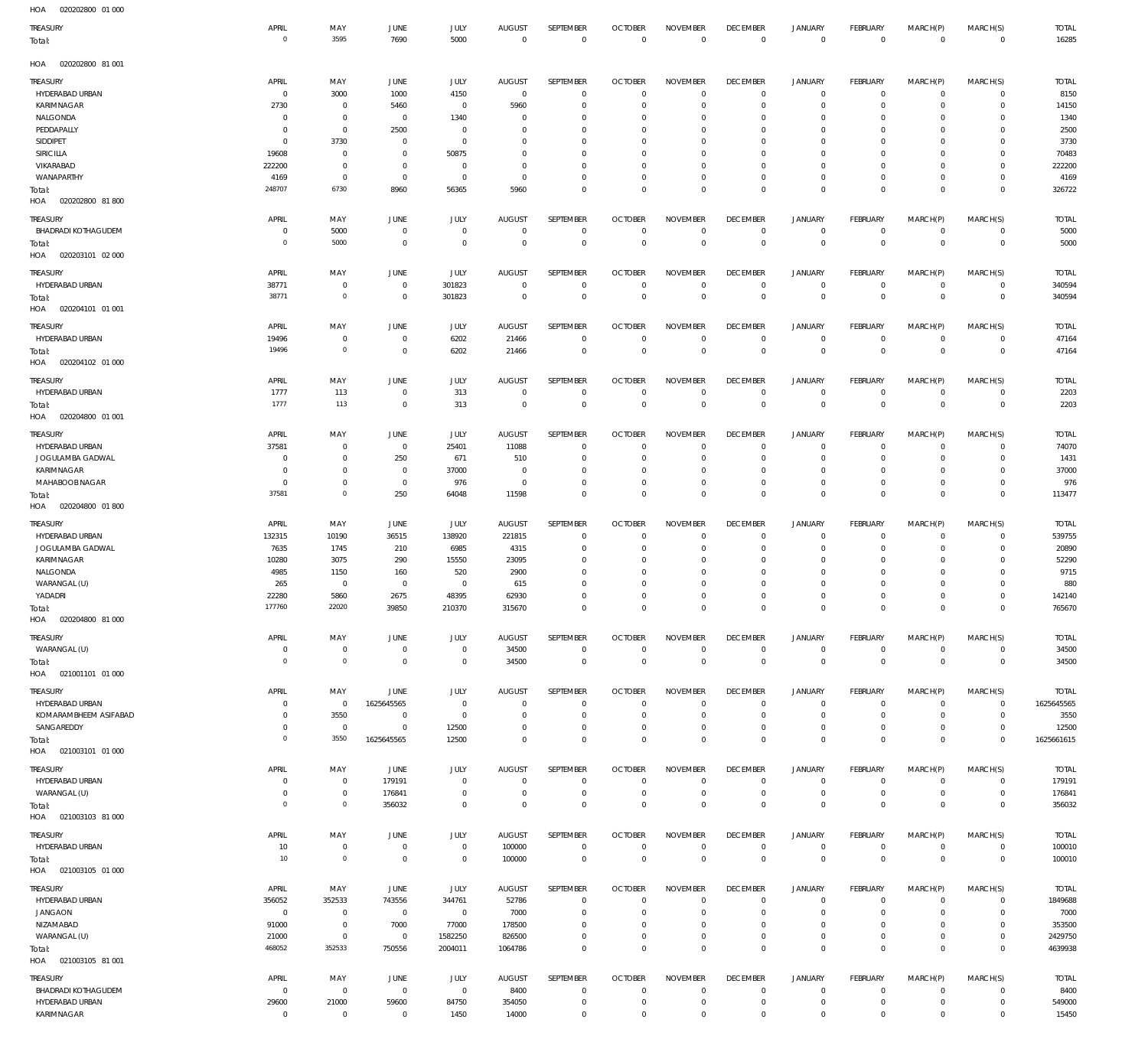021003105 81 001 HOA

| TREASURY                           | APRIL             | MAY                   | <b>JUNE</b>            | JULY                   | AUGUST                 | SEPTEMBER                  | <b>OCTOBER</b>   | <b>NOVEMBER</b>         | <b>DECEMBER</b>  | <b>JANUARY</b>   | FEBRUARY              | MARCH(P)               | MARCH(S)                | <b>TOTAL</b>   |
|------------------------------------|-------------------|-----------------------|------------------------|------------------------|------------------------|----------------------------|------------------|-------------------------|------------------|------------------|-----------------------|------------------------|-------------------------|----------------|
| KHAMMAM                            | 0                 | $\mathbf 0$           | $\circ$                | $\mathbb O$            | 23600                  | $\mathbf 0$                | $\overline{0}$   | $\mathbf 0$             | $\overline{0}$   | $\mathbf 0$      | $\overline{0}$        | $^{\circ}$             | $\mathbf 0$             | 23600          |
| MAHABOOB NAGAR                     | $\Omega$          | $\mathbf 0$           | $^{\circ}$             | 500                    | 58450                  | $\mathbf 0$                | $\mathbf 0$      | $\mathbf 0$             | $\mathbf 0$      | 0                | $\circ$               | $\mathbf 0$            | $\mathbf 0$             | 58950          |
| <b>MANCHERIAL</b>                  | $\Omega$          | $\mathbf 0$           | $^{\circ}$             | $\mathbf 0$            | 1400                   | $\mathbf 0$                | $\mathbf 0$      | $\Omega$                | $\mathbf 0$      | 0                | $\mathbf{0}$          | $\Omega$               | $\mathbf 0$             | 1400           |
| NAGARKURNOOL                       | $\Omega$          | $\mathbf 0$           | $^{\circ}$             | $\mathbf 0$            | 5250                   | $\mathbf 0$                | $\mathbf 0$      | $\mathbf 0$             | $\mathbf 0$      | 0                | $\mathbf{0}$          | $\Omega$               | $\mathbf 0$             | 5250           |
| NALGONDA                           | $\Omega$          | $\mathbf 0$           | $\Omega$               | $\mathbf 0$            | 22400                  | $\mathbf 0$                | $\mathbf 0$      | $\Omega$                | $\mathbf 0$      | 0                | $\mathbf{0}$          | $\Omega$               | $\mathbf 0$             | 22400          |
| NIRMAL                             | $\Omega$          | $\mathbf 0$           | $^{\circ}$             | $\mathbf 0$            | 6650                   | $\mathbf 0$                | $\mathbf 0$      | $\Omega$                | $\mathbf 0$      | 0                | $\mathbf{0}$          | $\Omega$               | $\mathbf 0$             | 6650           |
| NIZAMABAD                          | $\Omega$          | $\mathbf 0$           | $^{\circ}$             | $\mathbf 0$            | 23100                  | $\mathbf 0$                | $\mathbf 0$      | $\Omega$                | $\mathbf 0$      | 0                | $\mathbf{0}$          | $\Omega$               | $\mathbf 0$             | 23100          |
| PEDDAPALLY                         | $\Omega$          | $\mathbf 0$           | $^{\circ}$             | $\mathbf 0$            | 1750                   | $\mathbf 0$                | $\mathbf 0$      | $\Omega$                | $\mathbf 0$      | 0                | $\mathbf{0}$          | $\Omega$               | $\Omega$                | 1750           |
| SANGAREDDY                         | $\Omega$          | $\mathbf 0$           | $^{\circ}$             | $\mathbb O$            | 10500                  | $\mathbf 0$                | $\mathbf 0$      | $\Omega$                | $\mathbf 0$      | 0                | $\mathbf{0}$          | $\Omega$               | $\mathbf 0$             | 10500          |
| SIDDIPET                           | $\overline{0}$    | $\mathbf 0$           | $^{\circ}$             | $\mathbf 0$            | 2800                   | $\mathbf 0$                | $\mathbf 0$      | $\Omega$                | $\mathbf 0$      | 0                | $\mathbf{0}$          | $\Omega$               | $\Omega$                | 2800           |
| SURYAPET                           | 1900              | $\mathbf 0$           | $^{\circ}$             | 4100                   | 15750                  | $\mathbf 0$                | $\mathbf 0$      | $\Omega$                | $\mathbf 0$      | 0                | $\mathbf{0}$          | $\Omega$               | $\mathbf 0$             | 21750          |
| WANAPARTHY                         | 0                 | $\mathbf 0$           | $^{\circ}$             | $\mathbb O$            | 15750                  | $\mathbf 0$                | $\mathbf 0$      | $\Omega$                | $\mathbf 0$      | $\Omega$         | $\mathbf 0$           | $\Omega$               | $\Omega$                | 15750          |
| WARANGAL (U)                       | $\Omega$          | $\mathbf 0$           | $^{\circ}$             | 100                    | 22950                  | $\mathbf 0$                | $\mathbf 0$      | $\Omega$                | $\mathbf 0$      | 0                | $\mathbf{0}$          | $\Omega$               | $\mathbf 0$             | 23050          |
| YADADRI                            | - 0               | $\mathbf 0$           | $\circ$                | $\mathbb O$            | 700                    | $\mathbf 0$                | $\mathbf 0$      | $\mathbf 0$             | $\mathbf 0$      | 0                | $\mathbf{0}$          | 0                      | $\mathbf 0$             | 700            |
| Total:                             | 31500             | 21000                 | 59600                  | 90900                  | 587500                 | $\mathbf 0$                | $\mathbf 0$      | $\mathbf 0$             | $\overline{0}$   | $\mathbf 0$      | $\overline{0}$        | $\Omega$               | $\mathbf{0}$            | 790500         |
| HOA<br>021003200 81 001            |                   |                       |                        |                        |                        |                            |                  |                         |                  |                  |                       |                        |                         |                |
| TREASURY                           | APRIL             | MAY                   | JUNE                   | JULY                   | <b>AUGUST</b>          | SEPTEMBER                  | <b>OCTOBER</b>   | <b>NOVEMBER</b>         | <b>DECEMBER</b>  | <b>JANUARY</b>   | <b>FEBRUARY</b>       | MARCH(P)               |                         | <b>TOTAL</b>   |
|                                    |                   |                       |                        |                        |                        | $\mathbf 0$                | $\mathbf 0$      | $\mathbf 0$             | $\mathbf 0$      |                  | $\overline{0}$        | $^{\circ}$             | MARCH(S)<br>$\mathbf 0$ |                |
| HYDERABAD URBAN                    | 11400             | 4750                  | 29200                  | 12250                  | 27800                  |                            |                  | $\Omega$                | $\mathbf 0$      | 0<br>$\mathbf 0$ | $\mathbf{0}$          | $\mathbf 0$            | $\mathbf 0$             | 85400          |
| KHAMMAM                            | $\Omega$          | $\mathbf{0}$          | $\mathbf 0$            | $\mathbf 0$            | 250                    | $\mathbf 0$                | $\mathbf 0$      |                         |                  |                  |                       |                        |                         | 250            |
| MEDCHAL                            | $\Omega$<br>11400 | $\mathbf 0$<br>4750   | $\mathbf 0$            | 1000                   | $^{\circ}$             | $\mathbf 0$                | $\mathbf 0$      | $\mathbf 0$<br>$\Omega$ | $\mathbf 0$      | 0                | $^{\circ}$            | $^{\circ}$<br>$\Omega$ | $\mathbf 0$             | 1000           |
| Total:                             |                   |                       | 29200                  | 13250                  | 28050                  | $\mathbf 0$                | $\mathbf 0$      |                         | $\mathbf 0$      | $\mathbf 0$      | $\overline{0}$        |                        | $\mathbf 0$             | 86650          |
| HOA  021004104  01  000            |                   |                       |                        |                        |                        |                            |                  |                         |                  |                  |                       |                        |                         |                |
| TREASURY                           | APRIL             | MAY                   | <b>JUNE</b>            | JULY                   | <b>AUGUST</b>          | SEPTEMBER                  | <b>OCTOBER</b>   | <b>NOVEMBER</b>         | <b>DECEMBER</b>  | <b>JANUARY</b>   | FEBRUARY              | MARCH(P)               | MARCH(S)                | <b>TOTAL</b>   |
| ADILABAD                           | 0                 | $\mathbf 0$           | 7500                   | $\mathbb O$            | $\overline{0}$         | $\mathbf 0$                | $\overline{0}$   | $\mathbf 0$             | $\mathbf 0$      | $\mathbf 0$      | $\overline{0}$        | $^{\circ}$             | $\mathbf 0$             | 7500           |
| BHADRADI KOTHAGUDEM                | -0                | $\mathbf 0$           | $\circ$                | 6600                   | $^{\circ}$             | $\mathbf 0$                | $\mathbf 0$      | $\mathbf 0$             | $\mathbf 0$      | $\mathbf 0$      | $\mathbf{0}$          | $^{\circ}$             | $\mathbf 0$             | 6600           |
| BHOOPALAPALLY                      | $\Omega$          | 7500                  | $\circ$                | $\mathbb O$            | $^{\circ}$             | $\mathbf 0$                | $\mathbf 0$      | $\Omega$                | $\mathbf 0$      | 0                | $\overline{0}$        | $\Omega$               | $\mathbf 0$             | 7500           |
| HYDERABAD URBAN                    | 112300            | 64700                 | 114300                 | 104900                 | 243000                 | $\mathbf 0$                | $\mathbf 0$      | $\mathbf 0$             | $\mathbf 0$      | 0                | $\mathbf{0}$          | $\Omega$               | $\mathbf 0$             | 639200         |
| <b>JAGTIAL</b>                     | 10560             | $\mathbf 0$           | $\mathbf 0$            | 7800                   | $\overline{0}$         | $\mathbf 0$                | $\mathbf 0$      | $\Omega$                | $\mathbf 0$      | 0                | $\mathbf{0}$          | $\Omega$               | $\mathbf 0$             | 18360          |
| KAMAREDDY                          | 6780              | 50                    | 230                    | 3760                   | 6920                   | $\mathbf 0$                | $\mathbf 0$      | $\mathbf 0$             | $\mathbf 0$      | 0                | $\mathbf{0}$          | $\Omega$               | $\mathbf 0$             | 17740          |
| KARIMNAGAR                         | 300               | 3000                  | $^{\circ}$             | 7500                   | $^{\circ}$             | $\mathbf 0$                | $\mathbf 0$      | $\Omega$                | $\mathbf 0$      | 0                | $\mathbf{0}$          | $\Omega$               | $\mathbf 0$             | 10800          |
| KHAMMAM                            | 0                 | $\mathbf 0$           | $^{\circ}$             | 6720                   | 14220                  | $\mathbf 0$                | $\mathbf 0$      | $\Omega$                | $\mathbf 0$      | 0                | $\mathbf{0}$          | $\Omega$               | $\mathbf 0$             | 20940          |
| MAHABOOB NAGAR                     | $\Omega$          | 8500                  | $^{\circ}$             | $\mathbf 0$            | $^{\circ}$             | $\mathbf 0$                | $\mathbf 0$      | $\Omega$                | $\mathbf 0$      | 0                | $\mathbf{0}$          | $\Omega$               | $\mathbf 0$             | 8500           |
| MANCHERIAL                         | $\overline{0}$    | 8000                  | $\mathbf 0$            | $\mathbf 0$            | 3060                   | $\mathbf 0$                | $\mathbf 0$      | $\Omega$                | $\mathbf 0$      | 0                | $\mathbf{0}$          | $\Omega$               | $\Omega$                | 11060          |
| MEDCHAL                            | 600               | 1800                  | 8000                   | 1000                   | 500                    | $\mathbf 0$                | $\mathbf 0$      | $\Omega$                | $\mathbf 0$      | 0                | $\mathbf{0}$          | $\Omega$               | $\mathbf 0$             | 11900          |
| NALGONDA                           | 500               | 4100                  | 1500                   | $\mathbf 0$            | $\Omega$               | $\mathbf 0$                | $\mathbf 0$      | $\Omega$                | $\mathbf 0$      | $\Omega$         | $\mathbf{0}$          | $\Omega$               | $\Omega$                | 6100           |
| NIRMAL                             | $\overline{0}$    | 980                   | 300                    | $\mathbf 0$            | $^{\circ}$             | $\mathbf 0$                | $\mathbf 0$      | $\Omega$                | $\mathbf 0$      | 0                | $\mathbf{0}$          | $\Omega$               | $\mathbf 0$             | 1280           |
| NIZAMABAD                          | 3660              | 600                   | 10180                  | 150                    | $^{\circ}$             | $\mathbf 0$                | $\mathbf 0$      | $\Omega$                | $\mathbf 0$      | 0                | $\mathbf 0$           | $\Omega$               | $\Omega$                | 14590          |
| <b>RANGA REDDY</b>                 | 4188986           | 3517954               | 4416558                | 4675751                | 4421870                | $\mathbf 0$                | $\mathbf 0$      | $\Omega$                | $\mathbf 0$      | 0                | $\mathbf{0}$          | $\Omega$               | $\mathbf 0$             | 21221119       |
| SANGAREDDY                         | $\overline{0}$    | $\mathbf 0$           | 7800                   | $\mathbb O$            | $^{\circ}$             | $\mathbf 0$                | $\mathbf 0$      | $\Omega$                | $\mathbf 0$      | 0                | $\mathbf 0$           | $\Omega$               | $\Omega$                | 7800           |
| SIDDIPET                           | 3500              | 7800                  | $^{\circ}$             | 7500                   | $^{\circ}$             | $\mathbf 0$                | $\mathbf 0$      | $\Omega$                | $\mathbf 0$      | 0                | $\mathbf{0}$          | $\Omega$               | $\mathbf 0$             | 18800          |
| SURYAPET                           | $\overline{0}$    | $\mathbf 0$           | $\mathbf 0$            |                        | $^{\circ}$             | $\mathbf 0$                | $\mathbf 0$      | $\mathbf 0$             | $\mathbf 0$      | 0                | $\mathbf{0}$          | 0                      | $\mathbf 0$             | 3240           |
|                                    |                   |                       | $^{\circ}$             | 3240<br>$\mathbb O$    |                        | $\mathbf 0$                | $\mathbf 0$      | $\mathbf 0$             | $\mathbf 0$      | $\mathbf 0$      | $\mathbf{0}$          | $\Omega$               | $\mathbf 0$             | 4900           |
| WARANGAL (U)                       | 1000<br>4328186   | 3300<br>3628284       |                        |                        | 600                    | $\mathbf 0$                | $\overline{0}$   | $\mathbf 0$             | $\overline{0}$   | $\mathbf 0$      | $\overline{0}$        | $\mathbf 0$            | $\overline{0}$          |                |
| Total:                             |                   |                       | 4566368                | 4824921                | 4690170                |                            |                  |                         |                  |                  |                       |                        |                         | 22037929       |
| HOA<br>021004105 01 000            |                   |                       |                        |                        |                        |                            |                  |                         |                  |                  |                       |                        |                         |                |
| TREASURY                           | APRIL             | MAY                   | JUNE                   | <b>JULY</b>            | <b>AUGUST</b>          | SEPTEMBER                  | <b>OCTOBER</b>   | <b>NOVEMBER</b>         | <b>DECEMBER</b>  | <b>JANUARY</b>   | FEBRUARY              | MARCH(P)               | MARCH(S)                | <b>TOTAL</b>   |
| <b>BHADRADI KOTHAGUDEM</b>         | 2000              | $\mathbf 0$           | $\mathbf 0$            | $\mathbf 0$            | $\mathbf 0$            | $\mathbf 0$                | $\mathbf{0}$     | $\mathbf 0$             | $\mathbf 0$      | $\mathbf{0}$     | $\overline{0}$        | $\mathbf{0}$           | $\mathbf 0$             | 2000           |
| HYDERABAD URBAN                    | 12200             | $\mathbf{0}$          | $\Omega$               | 14080                  | 2100                   | $\Omega$                   | $\Omega$         | $\mathbf 0$             | $\boldsymbol{0}$ | $\mathbf 0$      | $\mathbf{0}$          | $\mathbf 0$            | $\mathbf 0$             | 28380          |
| <b>JAGTIAL</b>                     | $\overline{0}$    | $\mathbf{0}$          | 36000                  | $\mathbf 0$            | $\mathbf 0$            | $\mathbf 0$                | $\mathbf 0$      | $\Omega$                | $\mathbf 0$      | 0                | $^{\circ}$            | $\Omega$               | 0                       | 36000          |
| <b>JANGAON</b>                     | 3400              | $\mathbf 0$           | $\mathbf 0$            | 2000                   | $\Omega$               | $\mathbf 0$                | $\mathbf 0$      | $\Omega$                | $\mathbf 0$      | 0                | $\mathbf{0}$          | $\Omega$               | 0                       | 5400           |
| JOGULAMBA GADWAL                   | - 0               | $\mathbf{0}$          | $\mathbf 0$            | 2000                   | $\mathbf 0$            | $\mathbf 0$                | $\mathbf 0$      | $\Omega$                | $\mathbf 0$      | 0                | $^{\circ}$            | $\Omega$               | 0                       | 2000           |
| KAMAREDDY                          | -0                | $\mathbf 0$           | $\mathbf 0$            | $\mathbf 0$            | 2000                   | $\mathbf 0$                | $\mathbf 0$      | $\Omega$                | $\Omega$         | 0                | $^{\circ}$            | $\Omega$               | $\Omega$                | 2000           |
| KARIMNAGAR                         | $^{\circ}$        | $\mathbf{0}$          | $\mathbf 0$            | $\mathbf 0$            | 2000                   | $\mathbf 0$                | $\mathbf 0$      | $\Omega$                | $\mathbf 0$      | 0                | $^{\circ}$            | $\Omega$               | 0                       | 2000           |
| KHAMMAM                            | 2100              | $\mathbf 0$           | $\mathbf 0$            | $\mathbf 0$            | $\Omega$               | $\mathbf 0$                | $\mathbf 0$      | $\Omega$                | $\mathbf 0$      | 0                | $^{\circ}$            | $\Omega$               | $\Omega$                | 2100           |
| <b>MANCHERIAL</b>                  | $\overline{0}$    | $\mathbf{0}$          | $^{\circ}$             | 2000                   | $\Omega$               | $\Omega$                   | $\Omega$         | $\Omega$                | $\Omega$         | 0                | $^{\circ}$            | $\Omega$               | $\Omega$                | 2000           |
| MEDCHAL                            | 500               | $\mathbf 0$           | $^{\circ}$             | 2000                   | $\Omega$               | $\mathbf 0$                | $\mathbf 0$      | $\Omega$                | $\mathbf 0$      | 0                | $^{\circ}$            | $\Omega$               | 0                       | 2500           |
| NALGONDA                           | $\Omega$          | $\mathbf 0$           | 100000                 | $\Omega$               | $\Omega$               | $\Omega$                   | $\Omega$         | $\Omega$                | $\Omega$         | 0                | $\mathbf 0$           | $\Omega$               | 0                       | 100000         |
| NIRMAL                             | $\Omega$          | 200                   | $^{\circ}$             | $^{\circ}$             | $^{\circ}$             | $\mathbf 0$                | $\mathbf 0$      | $\Omega$                | $\mathbf 0$      | 0                | $^{\circ}$            | $\Omega$               | 0                       | 200            |
| SURYAPET                           | $\Omega$          | $\mathbf 0$           | 4000                   | $\mathbf 0$            | $^{\circ}$             | $\Omega$                   | $\Omega$         | $\Omega$                | $\Omega$         | $\mathbf 0$      | $\mathbf 0$           | $\Omega$               | 0                       | 4000           |
| WARANGAL (U)                       | 2000              | 3490                  | 7540                   | $\mathbf 0$            | 11210                  | $\mathbf 0$                | $\mathbf 0$      | $\mathbf 0$             | $\mathbf 0$      | $\mathbf 0$      | $\mathbf{0}$          | $\mathbf 0$            | $\mathbf 0$             | 24240          |
| Total:                             | 22200             | 3690                  | 147540                 | 22080                  | 17310                  | $\mathbf 0$                | $\mathbf 0$      | $\mathbf 0$             | $\mathbf 0$      | $\mathbf 0$      | $\overline{0}$        | $\mathbf 0$            | $\mathbf{0}$            | 212820         |
| HOA  021004800  01 000             |                   |                       |                        |                        |                        |                            |                  |                         |                  |                  |                       |                        |                         |                |
|                                    |                   |                       |                        |                        |                        |                            |                  |                         |                  |                  |                       |                        |                         |                |
| TREASURY                           | APRIL             | MAY                   | JUNE                   | JULY                   | AUGUST                 | SEPTEMBER                  | <b>OCTOBER</b>   | <b>NOVEMBER</b>         | <b>DECEMBER</b>  | JANUARY          | FEBRUARY              | MARCH(P)               | MARCH(S)                | <b>TOTAL</b>   |
| HYDERABAD URBAN                    | 500               | $\mathbf 0$           | $\overline{0}$         | $\mathbb O$            | $\overline{0}$         | $\mathbb O$                | $\overline{0}$   | $\mathbf 0$             | $\overline{0}$   | $\circ$          | $\overline{0}$        | $\mathbf 0$            | $\mathbf 0$             | 500            |
| Total:                             | 500               | $\mathsf{O}\xspace$   | $\overline{0}$         | $\mathbf 0$            | $\mathbf 0$            | $\mathsf 0$                | $\mathbf 0$      | $\mathbf 0$             | $\overline{0}$   | $\mathbf 0$      | $\overline{0}$        | $\overline{0}$         | $\mathbf 0$             | 500            |
| HOA  021004800  81 001             |                   |                       |                        |                        |                        |                            |                  |                         |                  |                  |                       |                        |                         |                |
| TREASURY                           | APRIL             | MAY                   | JUNE                   | JULY                   | AUGUST                 | SEPTEMBER                  | <b>OCTOBER</b>   | <b>NOVEMBER</b>         | <b>DECEMBER</b>  | JANUARY          | FEBRUARY              | MARCH(P)               | MARCH(S)                | <b>TOTAL</b>   |
| ADILABAD                           | $\overline{0}$    | $\mathbf 0$           | $\mathbf 0$            | 500                    | $\overline{0}$         | $\mathbf 0$                | $\overline{0}$   | $\Omega$                | $\mathbf 0$      | $\mathbf{0}$     | $\overline{0}$        | $\mathbf 0$            | $\mathbf 0$             | 500            |
| BHADRADI KOTHAGUDEM                | $\Omega$          | 1000                  | $\overline{0}$         | $\mathbf 0$            | $\mathbf 0$            | $\mathbf 0$                | $\mathbf 0$      | $\Omega$                | $\mathbf 0$      | 0                | $^{\circ}$            | $\mathbf 0$            | $\mathbf 0$             | 1000           |
| HYDERABAD URBAN                    | 81800             | 18200                 | 26700                  | 30100                  | 63900                  | $\mathbf 0$                | $\mathbf 0$      | $\Omega$                | $\Omega$         | 0                | $\mathbf{0}$          | $\Omega$               | $\mathbf 0$             | 220700         |
| MAHABOOB NAGAR                     | 0                 | $\mathbf{0}$          | $\mathbf 0$            | 53000                  | $\mathbf 0$            | $\mathbf 0$                | $\mathbf 0$      | $\Omega$                | $\mathbf 0$      | $^{\circ}$       | $^{\circ}$            | $\Omega$               | $\mathbf 0$             | 53000          |
| <b>MANCHERIAL</b>                  | $\Omega$          | $\mathbf 0$           | $\mathbf 0$            | $\mathbb O$            | 50                     | $\mathbf 0$                | $\mathbf 0$      | $\Omega$                | $\mathbf 0$      | 0                | $^{\circ}$            | $\Omega$               | 0                       | 50             |
|                                    | $\Omega$          | $\mathbf 0$           |                        |                        |                        | $\Omega$                   | $\mathbf 0$      | $\Omega$                | $\mathbf 0$      | 0                | $^{\circ}$            | $\Omega$               | 0                       |                |
| MEDCHAL                            |                   |                       | 200<br>$\mathbf 0$     | 11700                  | 34800<br>$\mathbf 0$   |                            |                  | $\Omega$                | $\mathbf 0$      |                  |                       | $\Omega$               |                         | 46700          |
| NAGARKURNOOL                       | $^{\circ}$        | 3500                  |                        | $\mathbb O$            |                        | $\mathbf 0$<br>$\mathbf 0$ | $\mathbf 0$      | $\Omega$                | $\mathbf 0$      | 0<br>$\mathbf 0$ | $^{\circ}$            | $\Omega$               | 0<br>$\Omega$           | 3500           |
| <b>RANGA REDDY</b><br>WARANGAL (U) | 468500            | 748510                | 1054800<br>$\mathbf 0$ | 1476650<br>$\mathbf 0$ | 1379650<br>$\mathbf 0$ | $\mathbf 0$                | $\mathbf 0$      | $\mathbf 0$             | $\mathbf 0$      | $\mathbf 0$      | $^{\circ}$<br>$\circ$ | 0                      | 0                       | 5128110<br>500 |
|                                    |                   |                       |                        |                        |                        |                            |                  |                         |                  |                  |                       |                        |                         |                |
| Total:                             | 500<br>550800     | $\mathbf 0$<br>771210 | 1081700                | 1571950                | 1478400                | $\mathbf 0$                | 0<br>$\mathbf 0$ | $\mathbf 0$             | $\mathbf 0$      | $\mathbf 0$      | $\mathbf 0$           | $\mathbf 0$            | $\mathbf 0$             | 5454060        |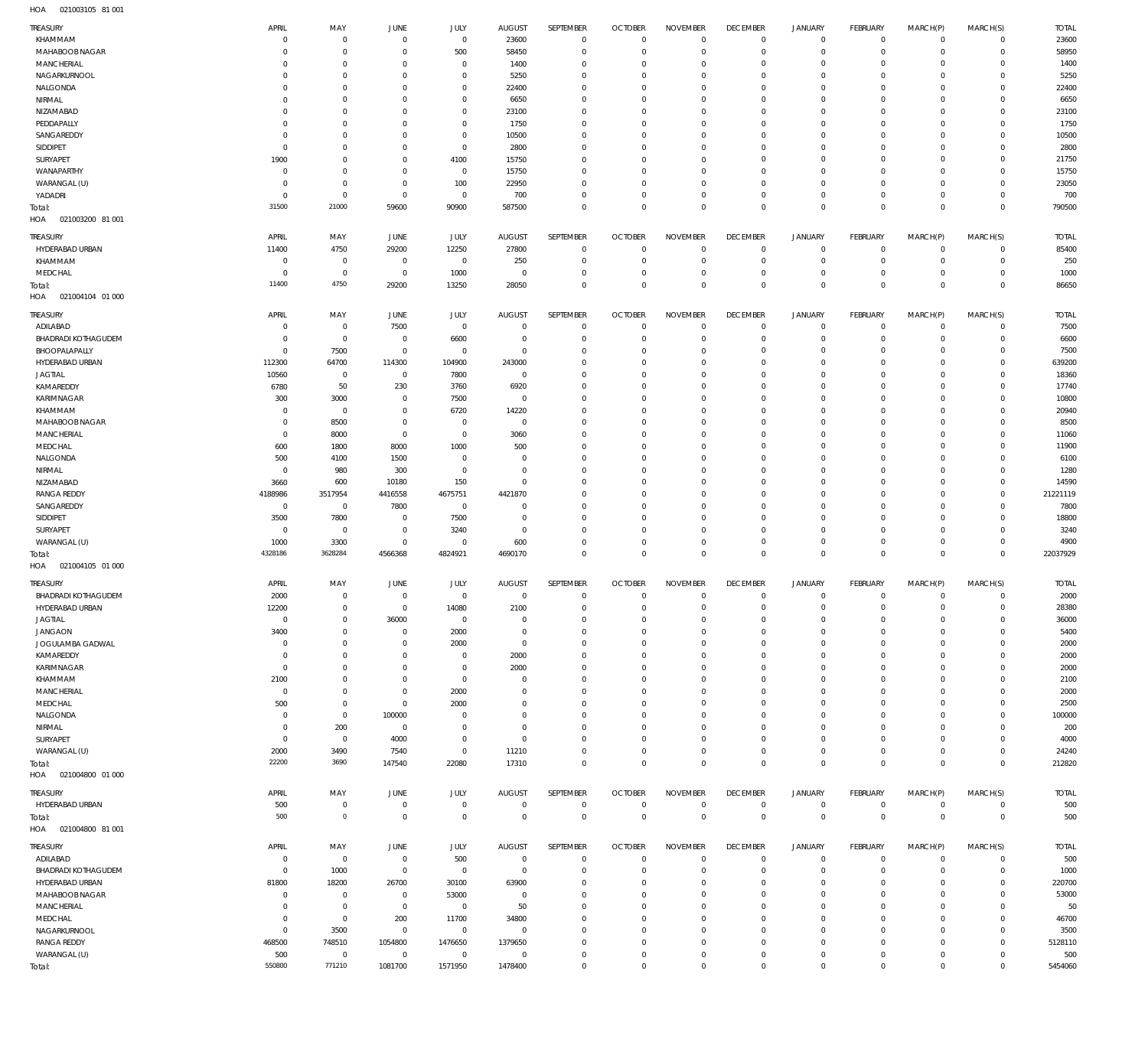| 110 <sub>m</sub><br><b>DETODOOOO</b> UT OOO |                |                     |                |              |                |              |                |                 |                 |                     |              |             |             |              |
|---------------------------------------------|----------------|---------------------|----------------|--------------|----------------|--------------|----------------|-----------------|-----------------|---------------------|--------------|-------------|-------------|--------------|
| TREASURY                                    | APRIL          | MAY                 | JUNE           | JULY         | <b>AUGUST</b>  | SEPTEMBER    | <b>OCTOBER</b> | <b>NOVEMBER</b> | <b>DECEMBER</b> | JANUARY             | FEBRUARY     | MARCH(P)    | MARCH(S)    | <b>TOTAL</b> |
| HYDERABAD URBAN                             | $\overline{0}$ | $\mathbf 0$         | 43950          | $\mathbf 0$  | $^{\circ}$     | $\mathbf 0$  | $\mathbf{0}$   | $\mathbf 0$     | $\mathbf 0$     | $\circ$             | $\circ$      | $\mathbf 0$ | $\mathbf 0$ | 43950        |
| Total:                                      | $\Omega$       | $\mathsf{O}\xspace$ | 43950          | $\mathbf 0$  | $^{\circ}$     | $\mathbf 0$  | $\mathbf{0}$   | $\mathbb O$     | $\mathbf 0$     | $\mathsf 0$         | $\mathbf 0$  | $\mathbf 0$ | $\mathbf 0$ | 43950        |
| HOA<br>021080800 80 000                     |                |                     |                |              |                |              |                |                 |                 |                     |              |             |             |              |
|                                             |                |                     |                |              |                |              |                |                 |                 |                     |              |             |             |              |
| TREASURY                                    | APRIL          | MAY                 | JUNE           | JULY         | AUGUST         | SEPTEMBER    | <b>OCTOBER</b> | <b>NOVEMBER</b> | <b>DECEMBER</b> | <b>JANUARY</b>      | FEBRUARY     | MARCH(P)    | MARCH(S)    | <b>TOTAL</b> |
| HYDERABAD URBAN                             | - 0            | $\mathbf 0$         | 4436           | $\mathbf{0}$ | $\overline{0}$ | $\mathbf 0$  | 0              | $\overline{0}$  | $\mathbf 0$     | 0                   | 0            | 0           | $\mathbf 0$ | 4436         |
| Total:                                      | $\overline{0}$ | $\mathbf 0$         | 4436           | $\mathbf 0$  | $\mathbf{0}$   | $\mathbb O$  | $\mathbf{0}$   | $\mathbb O$     | $\mathbf 0$     | $\mathsf 0$         | $\mathbf 0$  | $\mathsf 0$ | $\mathbf 0$ | 4436         |
| HOA<br>021080800 81 000                     |                |                     |                |              |                |              |                |                 |                 |                     |              |             |             |              |
|                                             |                |                     |                |              |                |              |                |                 |                 |                     |              |             |             |              |
| TREASURY                                    | APRIL          | MAY                 | JUNE           | JULY         | <b>AUGUST</b>  | SEPTEMBER    | <b>OCTOBER</b> | <b>NOVEMBER</b> | <b>DECEMBER</b> | <b>JANUARY</b>      | FEBRUARY     | MARCH(P)    | MARCH(S)    | <b>TOTAL</b> |
| HYDERABAD URBAN                             | 13835          | 10736               | 90761          | 13193        | 1372           | $\mathbf{0}$ | $\overline{0}$ | $^{\circ}$      | $\mathbf{0}$    | 0                   | $\mathbf 0$  | $\mathbf 0$ | $\mathbf 0$ | 129897       |
| NALGONDA                                    | $\overline{0}$ | 900                 | 450            | 1200         | 150            | $\mathbf 0$  | $\overline{0}$ | $\mathbf{0}$    | $\mathbf{0}$    | $\mathbf 0$         | $\mathbf 0$  | $\mathbf 0$ | $\mathbf 0$ | 2700         |
| WARANGAL (U)                                | 0              | $\mathbf 0$         | 312            | 400          | 340            | $\mathbf{0}$ | $\overline{0}$ | $^{\circ}$      | $\mathbf{0}$    | $\mathbf 0$         | $\mathbf 0$  | $\mathbf 0$ | $\mathbf 0$ | 1052         |
| Total:                                      | 13835          | 11636               | 91523          | 14793        | 1862           | $\mathbb O$  | $^{\circ}$     | $\mathbf 0$     | $\mathbf 0$     | $\mathsf 0$         | $\mathbf{0}$ | $\mathbf 0$ | $\mathbf 0$ | 133649       |
| 021100800 01 000<br>HOA                     |                |                     |                |              |                |              |                |                 |                 |                     |              |             |             |              |
|                                             |                |                     |                |              |                |              |                |                 |                 |                     |              |             |             |              |
| TREASURY                                    | APRIL          | MAY                 | JUNE           | JULY         | AUGUST         | SEPTEMBER    | <b>OCTOBER</b> | <b>NOVEMBER</b> | <b>DECEMBER</b> | <b>JANUARY</b>      | FEBRUARY     | MARCH(P)    | MARCH(S)    | <b>TOTAL</b> |
| HYDERABAD URBAN                             | 0              | $\mathbf 0$         | 126294         | $\mathbf 0$  | $\overline{0}$ | $\mathbf 0$  | $\mathbf{0}$   | $\mathbf{0}$    | $\mathbf 0$     | $\mathbf 0$         | $\mathbf 0$  | 0           | $\mathbb O$ | 126294       |
| Total:                                      | $^{\circ}$     | $\mathbf 0$         | 126294         | $\mathbf 0$  | $\overline{0}$ | $\mathbb O$  | $\overline{0}$ | $\mathbf{0}$    | $\mathbf 0$     | $\mathsf 0$         | $\mathbf 0$  | $\mathbf 0$ | $\mathbf 0$ | 126294       |
| 021100800 81 000<br>HOA                     |                |                     |                |              |                |              |                |                 |                 |                     |              |             |             |              |
|                                             |                |                     |                |              |                |              |                |                 |                 |                     |              |             |             |              |
| TREASURY                                    | APRIL          | MAY                 | JUNE           | JULY         | <b>AUGUST</b>  | SEPTEMBER    | <b>OCTOBER</b> | <b>NOVEMBER</b> | <b>DECEMBER</b> | <b>JANUARY</b>      | FEBRUARY     | MARCH(P)    | MARCH(S)    | <b>TOTAL</b> |
| HYDERABAD URBAN                             | 0              | 1160                | $^{\circ}$     | $\mathbf{0}$ | $^{\circ}$     | $\mathbf{0}$ | $^{\circ}$     | $^{\circ}$      | $\mathbf 0$     | $\mathbf 0$         | $\mathbf 0$  | $\mathbf 0$ | $\mathbf 0$ | 1160         |
| Total:                                      | $\Omega$       | 1160                | $^{\circ}$     | $\mathbf 0$  | $^{\circ}$     | $\mathbb O$  | $\mathbf{0}$   | $\mathbb O$     | $\mathbf 0$     | $\mathsf 0$         | $\mathbf 0$  | $\mathsf 0$ | $\mathbf 0$ | 1160         |
| HOA<br>021501102 01 000                     |                |                     |                |              |                |              |                |                 |                 |                     |              |             |             |              |
|                                             |                |                     |                |              |                |              |                |                 |                 |                     |              |             |             |              |
| TREASURY                                    | APRIL          | MAY                 | JUNE           | JULY         | AUGUST         | SEPTEMBER    | <b>OCTOBER</b> | <b>NOVEMBER</b> | <b>DECEMBER</b> | <b>JANUARY</b>      | FEBRUARY     | MARCH(P)    | MARCH(S)    | <b>TOTAL</b> |
| PEDDAPALLY                                  | 10000          | $\mathbf 0$         | $\overline{0}$ | $\mathbf 0$  | 0              | $\mathbf 0$  | 0              | $\overline{0}$  | $\mathbf 0$     | 0                   | 0            | 0           | $\mathbf 0$ | 10000        |
| Total:                                      | 10000          | $\mathsf{O}\xspace$ | $\mathbf{0}$   | $\mathbb O$  | $\mathbf{0}$   | $\mathbb O$  | $\mathbf{0}$   | $\mathbb O$     | $\mathbf 0$     | $\mathsf 0$         | $\mathbf 0$  | $\mathbf 0$ | $\mathbf 0$ | 10000        |
| HOA<br>021601106 01 000                     |                |                     |                |              |                |              |                |                 |                 |                     |              |             |             |              |
|                                             |                |                     |                |              |                |              |                |                 |                 |                     |              |             |             |              |
| TREASURY                                    | APRIL          | MAY                 | JUNE           | JULY         | <b>AUGUST</b>  | SEPTEMBER    | <b>OCTOBER</b> | <b>NOVEMBER</b> | <b>DECEMBER</b> | <b>JANUARY</b>      | FEBRUARY     | MARCH(P)    | MARCH(S)    | <b>TOTAL</b> |
| ADILABAD                                    | 541            | 541                 | 639            | 1750         | 1995           | $\mathbf{0}$ | $\overline{0}$ | $^{\circ}$      | $\mathbf{0}$    | 0                   | $^{\circ}$   | $\mathbf 0$ | $\mathbf 0$ | 5466         |
| <b>BHADRADI KOTHAGUDEM</b>                  | 581            | 581                 | 581            | 528          | 634            | $\mathbf 0$  | $\overline{0}$ | $^{\circ}$      | $\mathbf 0$     | $\mathbf 0$         | $^{\circ}$   | $\mathbf 0$ | $\mathbf 0$ | 2905         |
| HYDERABAD URBAN                             | 341050         | 1130459             | 895790         | 959176       | 354246         | $\mathbf{0}$ | 0              | $^{\circ}$      | $^{\circ}$      | $\circ$             | $^{\circ}$   | $\mathbf 0$ | $\mathbf 0$ | 3680721      |
| <b>JAGTIAL</b>                              | 352            | 352                 | 352            | 352          | 352            | $\mathbf 0$  | 0              | $^{\circ}$      | $\mathbf{0}$    | $\mathbf 0$         | $^{\circ}$   | $\mathbf 0$ | $\mathbf 0$ | 1760         |
| JOGULAMBA GADWAL                            | 13205          | 13473               | 13545          | 13545        | 13493          | $\mathbf{0}$ | 0              | $\mathbf{0}$    | $\mathbf{0}$    | $\mathbf 0$         | $^{\circ}$   | $\mathbf 0$ | $\mathbf 0$ | 67261        |
| KAMAREDDY                                   | 529            | 652                 | 529            | 529          | 529            | $\mathbf 0$  | 0              | $\mathbf{0}$    | $\mathbf{0}$    | $\mathbf 0$         | $^{\circ}$   | $\mathbf 0$ | $\mathbf 0$ | 2768         |
|                                             |                |                     |                |              |                |              |                |                 |                 | $\mathbf 0$         |              |             |             |              |
| KARIMNAGAR                                  | 90             | 90                  | 90             | 90           | 2276           | $\mathbf 0$  | 0              | $^{\circ}$      | $\mathbf{0}$    |                     | $^{\circ}$   | $\mathbf 0$ | $\mathbf 0$ | 2636         |
| KHAMMAM                                     | 21109          | 10239               | 14335          | 16631        | 12745          | $\mathbf 0$  | 0              | $\mathbf{0}$    | $\mathbf{0}$    | $\mathbf 0$         | $\mathbf 0$  | $\mathbf 0$ | $\mathbf 0$ | 75059        |
| KOMARAMBHEEM ASIFABAD                       | 1107           | 1107                | 1107           | 1050         | 4599           | $\mathbf{0}$ | 0              | $^{\circ}$      | $^{\circ}$      | $\mathbf 0$         | $^{\circ}$   | $\mathbf 0$ | $\mathbf 0$ | 8970         |
| MAHABOOB NAGAR                              | 1859           | 1829                | 1811           | 1705         | 1705           | $\mathbf 0$  | 0              | $\mathbf{0}$    | $\mathbf{0}$    | $\mathbf 0$         | $\mathbf 0$  | $\mathbf 0$ | $\mathbf 0$ | 8909         |
| MAHABUBABAD                                 | 355            | 320                 | 320            | 320          | 320            | $\mathbf{0}$ | - 0            | $^{\circ}$      | $^{\circ}$      | $\mathbf 0$         | $^{\circ}$   | $\mathbf 0$ | $\mathbf 0$ | 1635         |
| MANCHERIAL                                  | 8430           | 8773                | 8015           | 11979        | 12962          | $\mathbf 0$  | 0              | $\mathbf{0}$    | $\mathbf{0}$    | $\mathbf 0$         | $^{\circ}$   | $\mathbf 0$ | $\mathbf 0$ | 50159        |
| MEDCHAL                                     | 989            | 895                 | 895            | 1655         | 1229           | $\mathbf{0}$ | 0              | $\mathbf{0}$    | $^{\circ}$      | $\mathbf 0$         | $^{\circ}$   | $\mathbf 0$ | $\mathbf 0$ | 5663         |
| Mulugu                                      | 887            | 887                 | 887            | 887          | 887            | $\mathbf 0$  | 0              | $\mathbf{0}$    | $\mathbf{0}$    | $\mathbf 0$         | $^{\circ}$   | $\mathbf 0$ | $\mathbf 0$ | 4435         |
| NAGARKURNOOL                                | 50             | 50                  | 50             | 50           | 50             | $\mathbf 0$  | 0              | $\mathbf{0}$    | $\mathbf{0}$    | $\mathbf 0$         | $^{\circ}$   | $\mathbf 0$ | $\mathbf 0$ | 250          |
| NALGONDA                                    | 3950           | 10255               | 13000          | 12654        | 8506           | $\mathbf 0$  | 0              | $\mathbf{0}$    | $\mathbf{0}$    | $\circ$             | 0            | $\mathbf 0$ | $\mathbf 0$ | 48365        |
| NIRMAL                                      | 15258          | 7629                | 7629           | 7629         | 7629           | $^{\circ}$   | 0              | $^{\circ}$      | $\mathbf{0}$    | $\mathbf 0$         | $^{\circ}$   | $\mathbf 0$ | 0           | 45774        |
|                                             |                |                     |                |              |                |              |                |                 |                 |                     |              |             |             |              |
| NIZAMABAD                                   | 1163           | 1091                | 1091           | 1091         | 427811         | $\mathbf 0$  | $^{\circ}$     | $\mathbf{0}$    | $\mathbf{0}$    | $\mathbf 0$         | $\mathbf 0$  | $\mathbf 0$ | $\mathbf 0$ | 432247       |
| Narayanpet                                  | 45             | 45                  | 45             | 45           | $\mathbf 0$    | $\mathbb O$  | $\Omega$       | $\mathbb O$     | $\mathbf 0$     | $\mathsf{O}\xspace$ | $\Omega$     | $\mathbf 0$ | $\mathbf 0$ | 180          |
| PAO - TELANGANA HYDERABAD                   | 97492          | 97972               | 96940          | 93218        | 100540         | $\mathbf 0$  | $\mathbf{0}$   | $\mathbf{0}$    | $\mathbf{0}$    | $\circ$             | $\mathbf 0$  | $\circ$     | $\circ$     | 486162       |
| PPO - MOTIGALLY (TELANGANA)                 | 10000          | 10000               | 10000          | 10000        | 10000          | $\mathbf 0$  | $\overline{0}$ | $\mathbf 0$     | $\mathbf{0}$    | $\mathbf 0$         | $\mathbf 0$  | $\mathbf 0$ | $\mathbf 0$ | 50000        |
| <b>RANGA REDDY</b>                          | 15189          | 14972               | 8831           | 4132         | 3982           | $\mathbf 0$  | $^{\circ}$     | $\mathbf 0$     | $\mathbf{0}$    | $\mathbf 0$         | $\mathbf 0$  | $\mathbf 0$ | $\mathbf 0$ | 47106        |
| SANGAREDDY                                  | 10687          | 472                 | 472            | 10472        | 472            | $\mathbf{0}$ | 0              | $\mathbf 0$     | $\mathbf{0}$    | $\mathbf 0$         | $\mathbf 0$  | $\mathbf 0$ | $\mathbf 0$ | 22575        |
| SIDDIPET                                    | 380            | 380                 | 380            | 380          | 380            | $\mathbf 0$  | 0              | $\mathbf 0$     | $\mathbf{0}$    | $\mathbf 0$         | $^{\circ}$   | $\mathbf 0$ | $\mathbf 0$ | 1900         |
| SURYAPET                                    | 150            | 493                 | 493            | 493          | 493            | $\mathbf 0$  | $\overline{0}$ | $\mathbf 0$     | $\mathbf{0}$    | $\mathbf 0$         | $\mathbf 0$  | $\mathbf 0$ | $\mathbf 0$ | 2122         |
| VIKARABAD                                   | 62             | 62                  | 62             | 62           | 62             | $\mathbf 0$  | 0              | $\mathbf{0}$    | $\mathbf{0}$    | $\mathbf 0$         | $\mathbf 0$  | $\mathbf 0$ | $\mathbf 0$ | 310          |
| WANAPARTHY                                  | 452            | 452                 | 452            | 109          | 109            | $\mathbf{0}$ | 0              | $^{\circ}$      | $\mathbf{0}$    | $\mathbf 0$         | $^{\circ}$   | $\mathbf 0$ | $\mathbf 0$ | 1574         |
| WARANGAL (U)                                | 3364           | 49252               | 3514           | 4842         | 4014           | $\mathbf 0$  | $^{\circ}$     | $\mathbf 0$     | $\mathbf{0}$    | $\mathbf 0$         | $\mathbf 0$  | $\mathbf 0$ | $\mathbf 0$ | 64986        |
|                                             |                | 679                 | 10679          |              |                | $\mathbf 0$  | $\overline{0}$ | $\mathbf 0$     | $\mathbf{0}$    |                     | $\mathbf 0$  | $\mathbf 0$ | $\mathbf 0$ | 28253        |
| YADADRI                                     | 6329           |                     |                | 4243         | 6323           |              |                |                 |                 | $\mathbf 0$         |              |             |             |              |
| Total:                                      | 555655         | 1364002             | 1092534        | 1159617      | 978343         | $\mathbb O$  | $\mathbf 0$    | $\mathbf 0$     | $\mathbf 0$     | $\mathsf 0$         | $\mathbf 0$  | $\mathbf 0$ | $\mathbf 0$ | 5150151      |
| HOA  021601106  81  000                     |                |                     |                |              |                |              |                |                 |                 |                     |              |             |             |              |
| TREASURY                                    | APRIL          | MAY                 | JUNE           | JULY         | AUGUST         | SEPTEMBER    | <b>OCTOBER</b> | <b>NOVEMBER</b> | <b>DECEMBER</b> | <b>JANUARY</b>      | FEBRUARY     | MARCH(P)    | MARCH(S)    | TOTAL        |
| HYDERABAD URBAN                             | 17395          | 8139                | 18631          | 62965        | 2674           | $\mathbf 0$  | $\mathbf 0$    | $\mathbf 0$     | $\mathbf 0$     | $\mathbf 0$         | $\mathbb O$  | $\mathbf 0$ | $\mathbb O$ | 109804       |
|                                             | 17395          | 8139                | 18631          | 62965        | 2674           | $\mathbf 0$  | $\mathbf 0$    | $\mathbb O$     | $\mathsf 0$     | $\mathsf 0$         | $\mathbf 0$  | $\mathbf 0$ | $\mathbf 0$ | 109804       |
| Total:                                      |                |                     |                |              |                |              |                |                 |                 |                     |              |             |             |              |
| 021760800 01 000<br>HOA                     |                |                     |                |              |                |              |                |                 |                 |                     |              |             |             |              |
| TREASURY                                    | APRIL          | MAY                 | JUNE           | JULY         | AUGUST         | SEPTEMBER    | <b>OCTOBER</b> | <b>NOVEMBER</b> | <b>DECEMBER</b> | <b>JANUARY</b>      | FEBRUARY     | MARCH(P)    | MARCH(S)    | <b>TOTAL</b> |
|                                             | $^{\circ}$     |                     | $\mathbf 0$    |              | $^{\circ}$     |              | $\mathbf 0$    | $^{\circ}$      | $\mathbf 0$     |                     |              | $\mathbf 0$ | $\circ$     | 6000         |
| ADILABAD                                    |                | 6000                |                | $\mathbf{0}$ |                | $\mathbf{0}$ |                |                 |                 | 0                   | $\circ$      |             |             |              |
| BHADRADI KOTHAGUDEM                         | $^{\circ}$     | $\mathbf 0$         | 20000          | $^{\circ}$   | $\overline{0}$ | $\mathbf 0$  | 0              | $\mathbf{0}$    | $\mathbf 0$     | $\mathbf 0$         | $^{\circ}$   | $\mathbf 0$ | $\mathbf 0$ | 20000        |
| <b>JAGTIAL</b>                              | 10000          | $\mathbf 0$         | $^{\circ}$     | $\mathbf 0$  | $^{\circ}$     | $\mathbf 0$  | $^{\circ}$     | $\mathbf 0$     | $\mathbf{0}$    | $\mathbf 0$         | $\mathbf 0$  | $\mathbf 0$ | $\mathbf 0$ | 10000        |
| KAMAREDDY                                   | $\mathbf{0}$   | 18000               | $\overline{0}$ | $\mathbf{0}$ | 18000          | $\mathbf{0}$ | 0              | $^{\circ}$      | $\mathbf{0}$    | $\mathbf 0$         | $^{\circ}$   | $\mathbf 0$ | $\mathbf 0$ | 36000        |
| MAHABUBABAD                                 | 20000          | $\mathbf 0$         | $^{\circ}$     | $\mathbf{0}$ | $^{\circ}$     | $\mathbf 0$  | $\overline{0}$ | $\mathbf 0$     | $\mathbf{0}$    | $\mathbf 0$         | $\mathbf 0$  | $\mathbf 0$ | $\mathbf 0$ | 20000        |
| MANCHERIAL                                  | $^{\circ}$     | 6000                | $^{\circ}$     | $^{\circ}$   | 0              | $\mathbf 0$  | 0              | $\mathbf{0}$    | $\mathbf{0}$    | $\mathbf 0$         | $\mathbf 0$  | $\mathbf 0$ | $\mathbf 0$ | 6000         |
| NIRMAL                                      | $\overline{0}$ | $\mathbf 0$         | 6000           | $\mathbf{0}$ | $\overline{0}$ | $\mathbf 0$  | $\overline{0}$ | $\mathbf 0$     | $\mathbf{0}$    | $\mathbf 0$         | $^{\circ}$   | $\mathbf 0$ | $\mathbf 0$ | 6000         |
| NIZAMABAD                                   | 12000          | 10000               | $^{\circ}$     | $\mathbf 0$  | $\mathbf{0}$   | $\mathbf 0$  | $\overline{0}$ | $\mathbf 0$     | $\mathbf{0}$    | $\mathbf 0$         | $\mathbf 0$  | $\mathbf 0$ | $\mathbf 0$ | 22000        |
| PEDDAPALLY                                  | 7000           | $\mathbf 0$         | $^{\circ}$     | 1400         | 5900           | $\mathbf 0$  | $^{\circ}$     | $\mathbf{0}$    | $\mathbf{0}$    | $\mathbf 0$         | $\mathbf 0$  | $\mathbf 0$ | $\mathbf 0$ | 14300        |
| SIRICILLA                                   | $\mathbf{0}$   | $\mathbf 0$         | 10000          | $\mathbf 0$  | $\mathbf{0}$   | $\mathbf 0$  | $^{\circ}$     | $\mathbf 0$     | $\mathbf{0}$    | $\mathbf 0$         | $\mathbf 0$  | $\mathbf 0$ | $\mathbf 0$ | 10000        |
|                                             |                |                     |                |              |                |              |                |                 |                 |                     |              |             |             |              |
| Total:                                      | 49000          | 40000               | 36000          | 1400         | 23900          | $\mathbb O$  | $\mathbf{0}$   | $\mathbf 0$     | $\mathbf 0$     | $\mathsf 0$         | $\mathbf 0$  | $\mathbf 0$ | $\mathbf 0$ | 150300       |
| 021760800 79 000<br>HOA                     |                |                     |                |              |                |              |                |                 |                 |                     |              |             |             |              |
| TREASURY                                    | APRIL          | MAY                 | JUNE           | JULY         | AUGUST         | SEPTEMBER    | <b>OCTOBER</b> | <b>NOVEMBER</b> | <b>DECEMBER</b> | JANUARY             | FEBRUARY     | MARCH(P)    | MARCH(S)    | <b>TOTAL</b> |
| KHAMMAM                                     | $\overline{0}$ | $\mathbf 0$         | $\mathbf 0$    | 3413866      | $\overline{0}$ | $\mathbf 0$  | $^{\circ}$     | $\mathbf 0$     | $\mathbf 0$     | $\mathbf 0$         | 0            | $\mathbf 0$ | 0           | 3413866      |
|                                             | $\mathbf 0$    | $\mathsf{O}\xspace$ |                |              |                |              |                |                 |                 |                     |              |             |             |              |
| Total:                                      |                |                     | $\mathbf 0$    | 3413866      | $\mathbf 0$    | $\mathbf 0$  | $\mathbf 0$    | $\mathbb O$     | $\mathbf 0$     | $\mathsf 0$         | $\mathbf 0$  | $\mathbf 0$ | $\mathbf 0$ | 3413866      |
|                                             |                |                     |                |              |                |              |                |                 |                 |                     |              |             |             |              |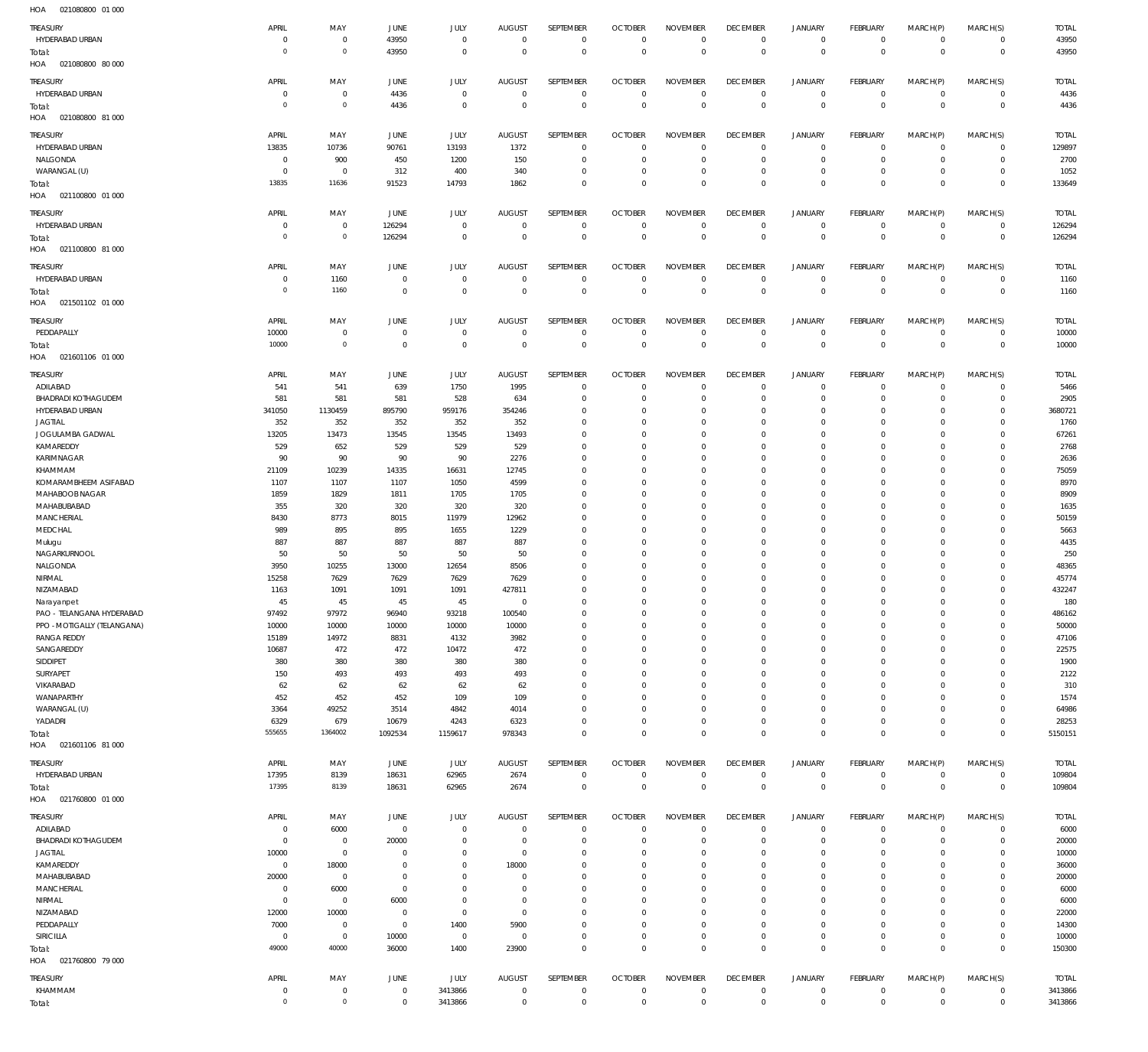021760800 81 000 HOA

| TREASURY<br>ADILABAD               | APRIL<br>52000             | MAY<br>16000                       | JUNE<br>73000                    | JULY<br>18000              | <b>AUGUST</b><br>12000           | <b>SEPTEMBER</b><br>$\overline{0}$ | <b>OCTOBER</b><br>$\mathbb O$    | <b>NOVEMBER</b><br>$\mathbf{0}$ | <b>DECEMBER</b><br>$\mathbf 0$ | <b>JANUARY</b><br>0        | FEBRUARY<br>$\circ$          | MARCH(P)<br>$\mathbf 0$ | MARCH(S)<br>$\Omega$       | <b>TOTAL</b><br>171000 |
|------------------------------------|----------------------------|------------------------------------|----------------------------------|----------------------------|----------------------------------|------------------------------------|----------------------------------|---------------------------------|--------------------------------|----------------------------|------------------------------|-------------------------|----------------------------|------------------------|
| BHADRADI KOTHAGUDEM                | 38000                      | 46000                              | 60000                            | 18000                      | 34000                            | $\mathbf 0$                        | $\overline{0}$                   | $\mathbf{0}$                    | $\mathbf 0$                    | $\mathbf 0$                | $\mathbf 0$                  | $\Omega$                | $\Omega$                   | 196000                 |
| BHOOPALAPALLY                      | 10000                      | $\mathbf 0$                        | $\overline{0}$                   | $\mathbf 0$                | $\overline{0}$                   | $\mathbf 0$                        | $\mathbf 0$                      | 0                               | $\mathbf 0$                    | $^{\circ}$                 | $\mathbf{0}$                 | $\Omega$                | $\Omega$                   | 10000                  |
| HYDERABAD URBAN                    | 349000                     | 246500                             | 306540                           | 304400                     | 253919                           | $\mathbf 0$                        | $\mathbf 0$                      | 0                               | $\mathbf 0$                    | $^{\circ}$                 | $\mathbf{0}$                 | $\Omega$                | $\Omega$                   | 1460359                |
| <b>JAGTIAL</b><br><b>JANGAON</b>   | 63335<br>$\overline{0}$    | 52000<br>$\overline{0}$            | 83000<br>$\overline{0}$          | 100776<br>12000            | 49000<br>6000                    | $\mathbf 0$<br>$\mathbf 0$         | $\mathbf 0$<br>$\mathbf 0$       | 0<br>0                          | $\mathbf 0$<br>$\mathbf 0$     | $^{\circ}$<br>$^{\circ}$   | $\mathbf{0}$<br>$\mathbf{0}$ | $\Omega$<br>$\Omega$    | $\Omega$<br>$\Omega$       | 348111<br>18000        |
| JOGULAMBA GADWAL                   | 98000                      | 60000                              | 52000                            | 54000                      | 36000                            | $\mathbf 0$                        | $\mathbf 0$                      | 0                               | $\mathbf 0$                    | $^{\circ}$                 | $\mathbf{0}$                 | $\Omega$                | $\Omega$                   | 300000                 |
| KAMAREDDY                          | 130000                     | 61000                              | 12100                            | 35000                      | 37400                            | $\Omega$                           | $\mathbf 0$                      | $\Omega$                        | $\Omega$                       | $\Omega$                   | $\mathbf{0}$                 | $\Omega$                | $\Omega$                   | 275500                 |
| KARIMNAGAR                         | 165865                     | 42000                              | 60000                            | 106000                     | 50000                            | $\mathbf 0$                        | $\mathbf{0}$                     | 0                               | $\mathbf 0$                    | $^{\circ}$                 | $\mathbf{0}$                 | $\Omega$                | $\Omega$                   | 423865                 |
| KHAMMAM                            | 112000                     | 90000                              | 70000                            | 36000                      | 11000                            | $\mathbf 0$                        | $\mathbf 0$                      | 0                               | $\overline{0}$                 | $^{\circ}$                 | $\mathbf{0}$                 | $\Omega$                | $\Omega$                   | 319000                 |
| KOMARAMBHEEM ASIFABAD              | 12000                      | $\mathbf 0$                        | 18000                            | $\overline{0}$             | 5000                             | $\mathbf 0$                        | $\mathbf{0}$                     | 0                               | $\mathbf 0$                    | $^{\circ}$                 | $\mathbf{0}$                 | $\Omega$                | $\Omega$                   | 35000                  |
| MAHABOOB NAGAR<br>MAHABUBABAD      | 62010<br>32000             | 54000<br>6000                      | 106000<br>32000                  | 84000<br>24000             | 94200<br>12100                   | $\mathbf 0$<br>$\mathbf 0$         | $\mathbf{0}$<br>$\mathbf{0}$     | 0<br>0                          | $\overline{0}$<br>$\mathbf 0$  | $^{\circ}$<br>$^{\circ}$   | $\mathbf{0}$<br>$\mathbf{0}$ | $\Omega$<br>$\Omega$    | $\Omega$<br>$\Omega$       | 400210<br>106100       |
| MANCHERIAL                         | 48582                      | 22000                              | 30000                            | $\overline{0}$             | 18000                            | $\mathbf 0$                        | $\mathbf{0}$                     | 0                               | $\overline{0}$                 | $^{\circ}$                 | $\mathbf{0}$                 | $\Omega$                | $\Omega$                   | 118582                 |
| MEDAK                              | 44811                      | 12000                              | 22000                            | 31000                      | 12000                            | $\mathbf 0$                        | $\mathbf{0}$                     | $\Omega$                        | $\mathbf 0$                    | $^{\circ}$                 | $\mathbf{0}$                 | $\Omega$                | $\Omega$                   | 121811                 |
| Mulugu                             | $\overline{0}$             | $\mathbf 0$                        | 12000                            | $\overline{0}$             | $\overline{0}$                   | $\mathbf 0$                        | $\mathbf 0$                      | 0                               | $\mathbf 0$                    | $^{\circ}$                 | $\mathbf{0}$                 | $\Omega$                | $\Omega$                   | 12000                  |
| NAGARKURNOOL                       | 12000                      | 59044                              | 54000                            | 12000                      | 54000                            | $\mathbf 0$                        | $\mathbf 0$                      | $\Omega$                        | $\mathbf 0$                    | $^{\circ}$                 | $\mathbf{0}$                 | $\Omega$                | $\Omega$                   | 191044                 |
| NALGONDA                           | 114800                     | 69600                              | 38000                            | 46800                      | 42700                            | $\mathbf 0$                        | $\mathbf 0$                      | $\mathbf 0$                     | $\mathbf 0$                    | $^{\circ}$                 | $\mathbf{0}$                 | $\Omega$                | $\Omega$                   | 311900                 |
| NIRMAL<br>NIZAMABAD                | 84000<br>181000            | 44841<br>110000                    | 24122<br>62000                   | 36000<br>154000            | 24000<br>42000                   | $\mathbf 0$<br>$\mathbf 0$         | $\mathbf 0$<br>$\mathbf 0$       | $\Omega$<br>0                   | $\mathbf 0$<br>$\mathbf 0$     | $^{\circ}$<br>$^{\circ}$   | $\mathbf{0}$<br>$\mathbf{0}$ | $\Omega$<br>$\Omega$    | $\Omega$<br>$\Omega$       | 212963<br>549000       |
| PEDDAPALLY                         | 63000                      | 26000                              | 32339                            | 24000                      | 6000                             | $\mathbf 0$                        | $\mathbf{0}$                     | 0                               | $\mathbf 0$                    | $^{\circ}$                 | $\mathbf{0}$                 | $\Omega$                | $\Omega$                   | 151339                 |
| <b>RANGA REDDY</b>                 | 18638                      | $\overline{0}$                     | $\overline{0}$                   | 7000                       | 7000                             | $\mathbf 0$                        | $\mathbf{0}$                     | 0                               | $\mathbf 0$                    | $^{\circ}$                 | $\mathbf{0}$                 | $\Omega$                | $\Omega$                   | 32638                  |
| SANGAREDDY                         | 73940                      | 16000                              | 93000                            | 18000                      | 24500                            | $\mathbf 0$                        | $\mathbf{0}$                     | 0                               | $\mathbf 0$                    | $^{\circ}$                 | $\mathbf{0}$                 | $\Omega$                | $\Omega$                   | 225440                 |
| SIDDIPET                           | 71200                      | 42000                              | 38000                            | 46000                      | 32000                            | $\Omega$                           | $\mathbf 0$                      | $\Omega$                        | $\Omega$                       | $\Omega$                   | $\mathbf{0}$                 | $\Omega$                | $\Omega$                   | 229200                 |
| SIRICILLA                          | 12000                      | 6000                               | 20000                            | 18000                      | 10000                            | $\mathbf 0$                        | $\mathbf{0}$                     | 0                               | $\mathbf 0$                    | $^{\circ}$                 | $\mathbf{0}$                 | $\Omega$                | $\Omega$                   | 66000                  |
| SURYAPET<br>VIKARABAD              | 68000<br>12800             | 34000<br>6000                      | 46000<br>36417                   | 26000<br>12000             | 14000<br>24000                   | $\mathbf 0$<br>$\mathbf 0$         | $\mathbf 0$<br>$\mathbf{0}$      | 0<br>0                          | $\overline{0}$<br>$\mathbf 0$  | $^{\circ}$<br>$^{\circ}$   | $\mathbf{0}$<br>$\mathbf{0}$ | $\Omega$<br>$\Omega$    | $\Omega$<br>$\Omega$       | 188000<br>91217        |
| WANAPARTHY                         | 42000                      | 18000                              | 18000                            | 72100                      | 60000                            | $\mathbf 0$                        | $\mathbf 0$                      | 0                               | $\overline{0}$                 | $\mathbf 0$                | $\mathbf{0}$                 | $\Omega$                | $\Omega$                   | 210100                 |
| WARANGAL (R)                       | 16000                      | 22000                              | 68000                            | 24000                      | 26000                            | $\mathbf 0$                        | $\mathbf{0}$                     | 0                               | $\mathbf 0$                    | $^{\circ}$                 | $\mathbf{0}$                 | $\Omega$                | $\Omega$                   | 156000                 |
| WARANGAL (U)                       | 6000                       | $\overline{0}$                     | 10000                            | 16000                      | 6000                             | $\mathbf 0$                        | $\mathbf{0}$                     | 0                               | $\mathbf 0$                    | $^{\circ}$                 | $\mathbf{0}$                 | $\Omega$                | $\Omega$                   | 38000                  |
| YADADRI                            | 62000                      | 30000                              | 12000                            | 36000                      | 18000                            | $\mathbf 0$                        | $\mathbf{0}$                     | 0                               | $\mathbf 0$                    | $\circ$                    | $\mathbf 0$                  | $\Omega$                | $\Omega$                   | 158000                 |
| Total:<br>HOA<br>022060113 02 000  | 2054981                    | 1190985                            | 1488518                          | 1371076                    | 1020819                          | $\mathbf 0$                        | $\overline{0}$                   | $\mathbf 0$                     | $\,0\,$                        | $\mathbf 0$                | $\overline{0}$               | $\Omega$                | $\overline{0}$             | 7126379                |
| TREASURY                           | APRIL                      | MAY                                | JUNE                             | JULY                       | <b>AUGUST</b>                    | SEPTEMBER                          | <b>OCTOBER</b>                   | <b>NOVEMBER</b>                 | <b>DECEMBER</b>                | <b>JANUARY</b>             | FEBRUARY                     | MARCH(P)                | MARCH(S)                   | <b>TOTAL</b>           |
| HYDERABAD URBAN                    | 880<br>880                 | $\mathbf 0$<br>$\mathbf 0$         | $\overline{0}$<br>$\overline{0}$ | $\mathbf 0$<br>$\mathbf 0$ | $\overline{0}$<br>$\overline{0}$ | $\mathbf 0$<br>$\overline{0}$      | $\overline{0}$<br>$\mathbb O$    | $\mathbf{0}$<br>$\mathbf{0}$    | $\,0\,$<br>$\,0\,$             | 0<br>$\,0\,$               | $\mathbf{0}$<br>$\mathbb O$  | $\mathbf 0$<br>$\Omega$ | $\mathbf 0$                | 880                    |
| Total:<br>HOA<br>022060800 81 000  |                            |                                    |                                  |                            |                                  |                                    |                                  |                                 |                                |                            |                              |                         | $\mathbf 0$                | 880                    |
| TREASURY                           | APRIL                      | MAY                                | JUNE                             | JULY                       | <b>AUGUST</b>                    | SEPTEMBER                          | <b>OCTOBER</b>                   | <b>NOVEMBER</b>                 | <b>DECEMBER</b>                | <b>JANUARY</b>             | FEBRUARY                     | MARCH(P)                | MARCH(S)                   | <b>TOTAL</b>           |
| HYDERABAD URBAN<br>VIKARABAD       | 1000<br>$\mathbf 0$        | $\mathbf 0$<br>$\bf 0$             | $\overline{0}$<br>$\overline{0}$ | $\mathbf 0$<br>$\mathbf 0$ | $\overline{0}$<br>1240           | $\overline{0}$<br>$\mathbf 0$      | $\overline{0}$<br>$\overline{0}$ | $\mathbf 0$<br>$\bf 0$          | $\mathbf 0$<br>$\,0\,$         | $\mathbf 0$<br>$\mathbb O$ | $\mathbf{0}$<br>$\mathbf 0$  | $\mathbf 0$<br>$\circ$  | $\mathbf 0$<br>$\mathbf 0$ | 1000<br>1240           |
| Total:<br>HOA<br>023000101 01 001  | 1000                       | $\mathbf 0$                        | $\overline{0}$                   | $\mathbf 0$                | 1240                             | $\mathbf 0$                        | $\overline{0}$                   | $\mathbf 0$                     | $\mathbb O$                    | $\mathbf 0$                | $\mathbb O$                  | $^{\circ}$              | $\mathbf{0}$               | 2240                   |
| TREASURY                           | APRIL                      | MAY                                | JUNE                             | JULY                       | <b>AUGUST</b>                    | SEPTEMBER                          | <b>OCTOBER</b>                   | <b>NOVEMBER</b>                 | <b>DECEMBER</b>                | <b>JANUARY</b>             | FEBRUARY                     | MARCH(P)                | MARCH(S)                   | <b>TOTAL</b>           |
| ADILABAD                           | 600                        | 505                                | $\overline{0}$                   | 150                        | 4500                             | $^{\circ}$                         | $\overline{0}$                   | $\mathbf{0}$                    | $\,0\,$                        | $^{\circ}$                 | $^{\circ}$                   | $\Omega$                | $\mathbf 0$                | 5755                   |
| <b>BHADRADI KOTHAGUDEM</b>         | $\Omega$                   | 8466                               | 3579                             | 8600                       | 300                              | $\mathbf 0$                        | $\mathbf{0}$                     | $\mathbf 0$                     | $\mathbf 0$                    | $\mathbf 0$                | $\mathbf{0}$                 | $\Omega$                | $\Omega$                   | 20945                  |
| HYDERABAD URBAN                    | 1714                       | 41177845                           | 550                              | 22100400                   | $\overline{0}$                   | $\mathbf 0$                        | $\mathbf 0$                      | $\mathbf 0$                     | $\mathbf 0$                    | $\mathbf 0$                | $\circ$                      | $\circ$                 | $\circ$                    | 63280509               |
| <b>JAGTIAL</b>                     | 36345                      | 67213                              | 11400                            | 21534                      | 12390                            | $\Omega$                           | $\Omega$                         | $\bf 0$                         | $\,0\,$                        | $\mathbb O$                | $\mathbf 0$                  | $\mathsf{O}\xspace$     | $\mathsf{O}\xspace$        | 148882                 |
| <b>JANGAON</b><br>JOGULAMBA GADWAL | $\mathbf 0$<br>$\mathbf 0$ | $\mathbf 0$<br>100                 | 600<br>$\overline{0}$            | $\mathbf 0$<br>$\mathbf 0$ | $\mathbf 0$<br>$\mathbf 0$       | $\mathbf 0$<br>$\mathbf 0$         | $\mathbf 0$<br>$\mathbf 0$       | $\mathbf 0$<br>$\mathbf 0$      | $\mathbf 0$<br>$\mathbf 0$     | $\circ$<br>$\circ$         | $\mathbf{0}$<br>$\mathbf{0}$ | $\Omega$<br>$\Omega$    | $\Omega$<br>$\Omega$       | 600<br>100             |
| KAMAREDDY                          | 3300                       | 2100                               | $\overline{0}$                   | 1200                       | $\overline{0}$                   | $\mathbf 0$                        | $\mathbf 0$                      | 0                               | $\mathbf 0$                    | $\circ$                    | $^{\circ}$                   | $\Omega$                | $\Omega$                   | 6600                   |
| KARIMNAGAR                         | 500                        | 7200                               | $\overline{0}$                   | $\mathbf 0$                | 250                              | $\mathbf 0$                        | $\mathbf 0$                      | $\mathbf 0$                     | $\mathbf 0$                    | $\circ$                    | $^{\circ}$                   | $\Omega$                | $\Omega$                   | 7950                   |
| KHAMMAM                            | 100                        | 200                                | 200                              | $\mathbf 0$                | 200                              | $\mathbf 0$                        | $\mathbf 0$                      | $\Omega$                        | $\overline{0}$                 | $^{\circ}$                 | $^{\circ}$                   | $\Omega$                | $\Omega$                   | 700                    |
| MAHABOOB NAGAR                     | 500                        | 2700                               | 600                              | 350                        | 2050                             | $\mathbf 0$                        | $\mathbf{0}$                     | $\mathbf 0$                     | $\mathbf 0$                    | $\circ$                    | $^{\circ}$                   | $\Omega$                | $\Omega$                   | 6200                   |
| MEDCHAL                            | 10000                      | $\mathbf 0$<br>$\mathbf 0$         | $\overline{0}$                   | $\mathbf 0$                | 10000                            | $\Omega$<br>$\mathbf 0$            | $\mathbf 0$<br>$\mathbf 0$       | $\Omega$<br>$\mathbf 0$         | $\mathbf{0}$                   | $^{\circ}$                 | $^{\circ}$<br>$\mathbf{0}$   | $\Omega$                | $\Omega$<br>$\Omega$       | 20000                  |
| NAGARKURNOOL<br>NALGONDA           | $^{\circ}$<br>250          | $\bf 0$                            | $\overline{0}$<br>50             | $\mathbf 0$<br>450         | 100<br>550                       | $\mathbf 0$                        | $\mathbf 0$                      | $\Omega$                        | $\mathbf 0$<br>$\overline{0}$  | $\circ$<br>$^{\circ}$      | $^{\circ}$                   | $\Omega$<br>$\Omega$    | $\Omega$                   | 100<br>1300            |
| NIRMAL                             | 2150                       | 3600                               | 6850                             | 3050                       | 1800                             | $\mathbf 0$                        | $\mathbf 0$                      | $\mathbf 0$                     | $\mathbf 0$                    | $\circ$                    | $^{\circ}$                   | $\Omega$                | $\Omega$                   | 17450                  |
| NIZAMABAD                          | 40650                      | 5100                               | 9000                             | $\mathbf 0$                | 1200                             | $\mathbf 0$                        | $\mathbf 0$                      | $\Omega$                        | $\mathbf 0$                    | $^{\circ}$                 | $^{\circ}$                   | $\Omega$                | $\Omega$                   | 55950                  |
| <b>RANGA REDDY</b>                 | 388747                     | 83935                              | 525001                           | 320121                     | 1193839                          | $\Omega$                           | $\mathbf 0$                      | $\Omega$                        | $\mathbf 0$                    | $\circ$                    | $\mathbf{0}$                 | $\Omega$                | $\Omega$                   | 2511643                |
| SANGAREDDY                         | 1000                       | 100                                | 15100                            | 200                        | 700                              | $\mathbf 0$                        | $\mathbf 0$                      | 0                               | $\mathbf 0$                    | $\circ$                    | $^{\circ}$                   | $\Omega$                | $\Omega$                   | 17100                  |
| SIDDIPET<br>SIRICILLA              | $\mathbf 0$<br>1200        | $\mathbf 0$<br>$\mathsf{O}\xspace$ | $\overline{0}$<br>600            | 1200<br>$\mathbf 0$        | 600<br>$^{\circ}$                | $\mathbf 0$<br>$\mathbf 0$         | $\mathbf 0$<br>$\mathbf{0}$      | 0<br>$\Omega$                   | $\mathbf 0$<br>$\mathbf 0$     | $^{\circ}$<br>$\circ$      | $^{\circ}$<br>$^{\circ}$     | $\Omega$<br>$\Omega$    | $\Omega$<br>$\Omega$       | 1800<br>1800           |
| WANAPARTHY                         | $\mathbf 0$                | $\bf 0$                            | $\overline{0}$                   | 36000                      | $\overline{0}$                   | $\Omega$                           | $\mathbf 0$                      | 0                               | $\mathbf 0$                    | $\circ$                    | $^{\circ}$                   | $\Omega$                | $\Omega$                   | 36000                  |
| WARANGAL (U)                       | 1500                       | $\bf 0$                            | 1528                             | 200                        | 200                              | $\mathbf 0$                        | $\mathbf 0$                      | $\mathbf 0$                     | $\mathbf 0$                    | $\mathbf 0$                | $\mathbf 0$                  | $\Omega$                | $\mathbf 0$                | 3428                   |
| Total:<br>HOA<br>023000103 01 000  | 488556                     | 41359064                           | 575058                           | 22493455                   | 1228679                          | $\mathbf 0$                        | $\mathbf{0}$                     | $\mathbf 0$                     | $\mathbf 0$                    | $\mathbf 0$                | $\mathbf 0$                  | $\Omega$                | $\Omega$                   | 66144812               |
| TREASURY                           | APRIL                      | MAY                                | JUNE                             | JULY                       | AUGUST                           | SEPTEMBER                          | <b>OCTOBER</b>                   | <b>NOVEMBER</b>                 | <b>DECEMBER</b>                | <b>JANUARY</b>             | FEBRUARY                     | MARCH(P)                | MARCH(S)                   | <b>TOTAL</b>           |
| HYDERABAD URBAN                    | $\overline{0}$             | $\mathbf 0$                        | $\overline{0}$                   | 17945270                   | $\overline{0}$                   | $\overline{0}$                     | $\overline{0}$                   | $\mathbf{0}$                    | $\mathbf 0$                    | 0                          | $\mathbf 0$                  | $\mathbf 0$             | $\mathbf 0$                | 17945270               |
| MAHABOOB NAGAR                     | $\mathbf 0$                | $\mathbf 0$                        | $\overline{0}$                   | $\overline{0}$             | 1000                             | 0                                  | $\overline{0}$                   | 0                               | $\,0\,$                        | 0                          | 0                            | $\circ$                 | $\mathbf 0$                | 1000                   |
| RANGA REDDY                        | 680088<br>680088           | 656206<br>656206                   | 1273611<br>1273611               | 1750487<br>19695757        | 921281<br>922281                 | $\mathbf 0$<br>$\mathbf 0$         | $\mathbf 0$<br>$\mathbb O$       | $\mathbf 0$<br>$\mathbf{0}$     | $\,0\,$<br>$\,0\,$             | 0<br>$\,0\,$               | $\mathbf 0$<br>$\mathbb O$   | $\circ$<br>$^{\circ}$   | $\Omega$<br>$\Omega$       | 5281673<br>23227943    |
| Total:<br>HOA<br>023000104 01 000  |                            |                                    |                                  |                            |                                  |                                    |                                  |                                 |                                |                            |                              |                         |                            |                        |
| <b>TREASURY</b>                    | APRIL                      | MAY                                | JUNE                             | JULY                       | <b>AUGUST</b>                    | SEPTEMBER                          | <b>OCTOBER</b>                   | <b>NOVEMBER</b>                 | <b>DECEMBER</b>                | <b>JANUARY</b>             | FEBRUARY                     | MARCH(P)                | MARCH(S)                   | <b>TOTAL</b>           |
| HYDERABAD URBAN<br>MAHABOOB NAGAR  | 8937337<br>$\mathbf 0$     | 44508<br>$\mathbf 0$               | 70000<br>$\overline{0}$          | 138904<br>$\mathbf 0$      | 141750<br>1000                   | $\overline{0}$<br>$\mathbf 0$      | $\overline{0}$<br>$\mathbf 0$    | $\mathbf{0}$<br>$\mathbf 0$     | $\mathbf 0$<br>$\mathbf 0$     | $\circ$<br>$\circ$         | $^{\circ}$<br>$\mathbf 0$    | $\Omega$<br>$\Omega$    | $\mathbf 0$<br>$\mathbf 0$ | 9332499<br>1000        |
| NIZAMABAD                          | $\mathbf 0$                | 2000                               | 1000                             | $\mathbf 0$                | 1000                             | $\mathbf 0$                        | $\mathbf{0}$                     | $\mathbf 0$                     | $\mathbf 0$                    | $\circ$                    | $^{\circ}$                   | $\Omega$                | $\Omega$                   | 4000                   |
| <b>RANGA REDDY</b>                 | 2951514                    | 2444298                            | 3550248                          | 4280081                    | 4140224                          | $\mathbf 0$                        | $\mathbf 0$                      | $\mathbf 0$                     | $\mathbf 0$                    | $\circ$                    | $^{\circ}$                   | $\Omega$                | $\mathbf 0$                | 17366365               |
| Total:                             | 11888851                   | 2490806                            | 3621248                          | 4418985                    | 4283974                          | $\mathbf 0$                        | $\mathbf{0}$                     | $\mathbf 0$                     | $\,0\,$                        | $\mathbf 0$                | $\mathbf 0$                  | $\mathbf 0$             | $\mathbb O$                | 26703864               |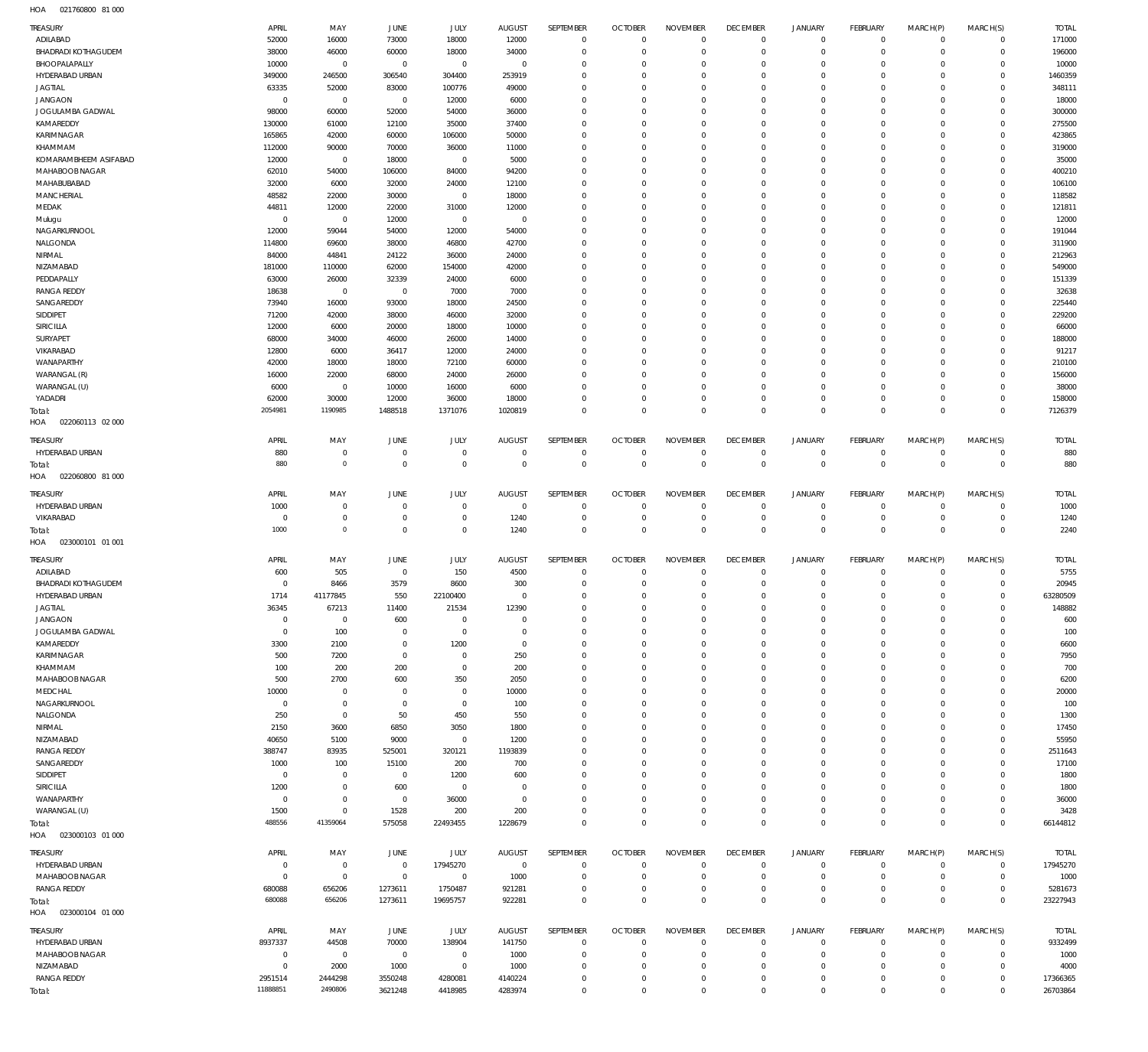023000800 02 000 HOA

| <b>TREASURY</b>                    | APRIL                      | MAY                        | JUNE                          | JULY                        | <b>AUGUST</b>                   | SEPTEMBER                    | <b>OCTOBER</b>                | <b>NOVEMBER</b>                | <b>DECEMBER</b>                   | <b>JANUARY</b>                             | FEBRUARY                         | MARCH(P)                      | MARCH(S)                   | <b>TOTAL</b>             |
|------------------------------------|----------------------------|----------------------------|-------------------------------|-----------------------------|---------------------------------|------------------------------|-------------------------------|--------------------------------|-----------------------------------|--------------------------------------------|----------------------------------|-------------------------------|----------------------------|--------------------------|
| HYDERABAD URBAN                    | 0                          | $\,0\,$                    | 3100                          | $\mathbf 0$                 | 144                             | $\mathbf 0$                  | $\mathbf 0$                   | $\mathbf 0$                    | $\mathbf 0$                       | $\mathsf{O}\xspace$                        | $\overline{0}$                   | $\overline{0}$                | $\overline{0}$             | 3244                     |
| Total:                             | $\Omega$                   | $\circ$                    | 3100                          | $\mathbf 0$                 | 144                             | $\mathbf 0$                  | $\mathbf 0$                   | $\mathbf 0$                    | $\overline{0}$                    | $\mathbf 0$                                | $\overline{0}$                   | $\mathbf 0$                   | $\overline{0}$             | 3244                     |
| HOA<br>023000800 04 000            |                            |                            |                               |                             |                                 |                              |                               |                                |                                   |                                            |                                  |                               |                            |                          |
| TREASURY                           | APRIL                      | MAY                        | JUNE                          | JULY                        | <b>AUGUST</b>                   | <b>SEPTEMBER</b>             | <b>OCTOBER</b>                | <b>NOVEMBER</b>                | <b>DECEMBER</b>                   | <b>JANUARY</b>                             | FEBRUARY                         | MARCH(P)                      | MARCH(S)                   | <b>TOTAL</b>             |
| <b>BHADRADI KOTHAGUDEM</b>         | 45128                      | $\,0\,$                    | $^{\circ}$                    | $\mathbf{0}$                | $^{\circ}$                      | $\mathbf{0}$                 | $^{\circ}$                    | $^{\circ}$                     | $\mathbf 0$                       | $\mathbf 0$                                | $^{\circ}$                       | $\mathbf 0$                   | $\mathbf 0$                | 45128                    |
| MEDCHAL                            | 100                        | $\,0\,$                    | $\overline{0}$                | $\mathbf 0$                 | 0                               | $\mathbf 0$                  | $^{\circ}$                    | $\mathbf 0$                    | $^{\circ}$                        | $\mathbf 0$                                | $\mathbf 0$                      | $\mathbf 0$                   | $\mathbf{0}$               | 100                      |
| Mulugu                             | $^{\circ}$                 | $\,0\,$                    | $\mathbb O$                   | 101796                      | $\circ$                         | $\mathbf{0}$                 | 0                             | $^{\circ}$                     | 0                                 | $\mathbf 0$                                | $\mathbf 0$                      | $\Omega$                      | $\mathbf 0$                | 101796                   |
| NIZAMABAD<br>PEDDAPALLY            | 6000                       | 6000                       | 6000<br>$^{\circ}$            | 6000                        | 6000<br>$^{\circ}$              | $\mathbf{0}$<br>$\mathbf{0}$ | 0<br>$\Omega$                 | $^{\circ}$<br>$^{\circ}$       | $^{\circ}$<br>$^{\circ}$          | $\mathbf 0$<br>$\mathbf 0$                 | $\Omega$<br>$\mathbf 0$          | $\Omega$<br>$\Omega$          | $\mathbf 0$<br>$\mathbf 0$ | 30000<br>50              |
| <b>RANGA REDDY</b>                 | 50<br>$\Omega$             | $\mathbf 0$<br>$\mathbb O$ | $\overline{0}$                | $\mathbf{0}$<br>$\mathbf 0$ | 15500                           | $\mathbf 0$                  | 0                             | $^{\circ}$                     | $^{\circ}$                        | $\mathbf 0$                                | $\mathbf 0$                      | $\Omega$                      | $\mathbf 0$                | 15500                    |
| WARANGAL (U)                       | $^{\circ}$                 | $\,0\,$                    | 50                            | $\mathbf 0$                 | 110                             | $\mathbf 0$                  | $\mathbf 0$                   | $\mathbf 0$                    | $\mathbf 0$                       | $\mathbf 0$                                | $\mathbf 0$                      | $\mathbf 0$                   | $\mathbf 0$                | 160                      |
| Total:                             | 51278                      | 6000                       | 6050                          | 107796                      | 21610                           | $\mathbf 0$                  | $\mathbf 0$                   | $\mathbf 0$                    | $\mathbf 0$                       | $\mathbf 0$                                | $\mathbf 0$                      | $\mathbf 0$                   | $\mathbf 0$                | 192734                   |
| HOA<br>023000800 81 000            |                            |                            |                               |                             |                                 |                              |                               |                                |                                   |                                            |                                  |                               |                            |                          |
| TREASURY                           | APRIL                      | MAY                        | JUNE                          | JULY                        | <b>AUGUST</b>                   | SEPTEMBER                    | <b>OCTOBER</b>                | <b>NOVEMBER</b>                | <b>DECEMBER</b>                   | <b>JANUARY</b>                             | FEBRUARY                         | MARCH(P)                      | MARCH(S)                   | <b>TOTAL</b>             |
| HYDERABAD URBAN                    | 1321                       | 1664                       | 3448                          | 3648                        | 289                             | $\mathbf 0$                  | $\mathbf 0$                   | $\mathbf 0$                    | $\mathbf 0$                       | $\mathsf{O}\xspace$                        | $\overline{0}$                   | $\overline{0}$                | $\overline{0}$             | 10370                    |
| Total:                             | 1321                       | 1664                       | 3448                          | 3648                        | 289                             | $\mathbf 0$                  | $\overline{0}$                | $\mathbf 0$                    | $\overline{0}$                    | $\mathbb O$                                | $\overline{0}$                   | $\mathbf 0$                   | $\overline{0}$             | 10370                    |
| HOA<br>023560800 01 000            |                            |                            |                               |                             |                                 |                              |                               |                                |                                   |                                            |                                  |                               |                            |                          |
|                                    |                            |                            |                               |                             |                                 |                              |                               |                                |                                   |                                            |                                  |                               |                            |                          |
| TREASURY<br>ADILABAD               | APRIL<br>$\Omega$          | MAY                        | JUNE                          | JULY<br>20702               | <b>AUGUST</b><br>$^{\circ}$     | SEPTEMBER<br>$\mathbf 0$     | <b>OCTOBER</b><br>$^{\circ}$  | <b>NOVEMBER</b><br>$^{\circ}$  | <b>DECEMBER</b><br>$\mathbf 0$    | <b>JANUARY</b><br>$\mathbf 0$              | FEBRUARY<br>$^{\circ}$           | MARCH(P)<br>$\mathbf 0$       | MARCH(S)<br>$\mathbf{0}$   | <b>TOTAL</b><br>20702    |
| <b>BHADRADI KOTHAGUDEM</b>         | $\Omega$                   | $\mathbf 0$<br>$\,0\,$     | $\mathbf 0$<br>$\mathbb O$    | $\mathbf 0$                 | 451736                          | $\mathbf 0$                  | $^{\circ}$                    | $\Omega$                       | $^{\circ}$                        | $\mathbf 0$                                | $\mathbf 0$                      | $\mathbf 0$                   | $\mathbf 0$                | 451736                   |
| BHOOPALAPALLY                      | $\Omega$                   | 3251                       | 1976                          | $\mathbf 0$                 | 0                               | $\mathbf{0}$                 | $\Omega$                      | $^{\circ}$                     | 0                                 | $\mathbf 0$                                | $\mathbf 0$                      | $\Omega$                      | $\mathbf 0$                | 5227                     |
| HYDERABAD URBAN                    | 559951                     | $\,0\,$                    | 76419                         | 41720                       | 77942                           | $\mathbf{0}$                 | 0                             | $\mathbf 0$                    | $\mathbf 0$                       | $\mathbf 0$                                | $\mathbf 0$                      | $\Omega$                      | $\mathbf 0$                | 756032                   |
| KOMARAMBHEEM ASIFABAD              | 14200                      | $\,0\,$                    | 9000                          | $^{\circ}$                  | $\Omega$                        | $\mathbf{0}$                 | 0                             | $\mathbf 0$                    | $^{\circ}$                        | $\mathbf 0$                                | $\Omega$                         | $\Omega$                      | $\mathbf 0$                | 23200                    |
| MAHABOOB NAGAR                     | 3500                       | $\,0\,$                    | $^{\circ}$                    | $\mathbf 0$                 | $\Omega$                        | $\mathbf{0}$                 | $\Omega$                      | $\Omega$                       | $\Omega$                          | $\mathbf 0$                                | $\mathbf 0$                      | $\Omega$                      | $\mathbf 0$                | 3500                     |
| <b>MANCHERIAL</b>                  | $\Omega$                   | 15650                      | $\overline{0}$                | $\mathbf 0$                 | $\Omega$                        | $\mathbf 0$                  | 0                             | $^{\circ}$                     | $^{\circ}$                        | $\mathbf 0$                                | $\mathbf 0$                      | $\Omega$                      | $\mathbf 0$                | 15650                    |
| NALGONDA                           | -0                         | $\overline{0}$             | $\overline{0}$                | 8500                        | $\Omega$                        | $^{\circ}$                   | $\Omega$                      | $\Omega$                       | 0                                 | $\mathbf 0$                                | $\mathbf 0$                      | $\Omega$                      | $\mathbf 0$                | 8500                     |
| NIRMAL                             | $\Omega$                   | $\,0\,$                    | 44000                         | $\mathbf{0}$                | $\circ$                         | $\mathbf 0$                  | 0                             | $^{\circ}$                     | $^{\circ}$                        | $\mathbf 0$                                | $\mathbf 0$                      | $\Omega$                      | $\mathbf 0$                | 44000                    |
| Narayanpet                         | $\Omega$                   | $\mathbb O$                | 6000                          | $\mathbf 0$                 | $^{\circ}$                      | $\mathbf{0}$                 | $\Omega$                      | $\Omega$                       | 0                                 | $\mathbf 0$                                | $\mathbf 0$                      | $\Omega$                      | $\mathbf 0$                | 6000                     |
| SANGAREDDY                         | $\Omega$                   | $\mathbb O$                | $\overline{0}$                | 57053                       | 6216                            | $\mathbf 0$                  | $\Omega$                      | $^{\circ}$                     | $^{\circ}$                        | $\mathbf 0$                                | $\Omega$                         | $\Omega$                      | $\mathbf 0$                | 63269                    |
| SIDDIPET<br>WARANGAL (R)           | $\Omega$<br>$\Omega$       | $\,0\,$<br>$\,0\,$         | $\overline{0}$<br>$^{\circ}$  | 287380<br>$\mathbf 0$       | $^{\circ}$<br>12000             | $\mathbf{0}$<br>$\mathbf 0$  | $\Omega$<br>0                 | $^{\circ}$<br>$^{\circ}$       | $^{\circ}$<br>$^{\circ}$          | $\mathbf 0$<br>$\mathbf 0$                 | $\mathbf 0$<br>$\mathbf 0$       | $\Omega$<br>$\Omega$          | $\mathbf 0$<br>$\mathbf 0$ | 287380<br>12000          |
| WARANGAL (U)                       | $\Omega$                   | $\mathbb O$                | $\mathbb O$                   | $\mathbf 0$                 | 325                             | $\mathbf 0$                  | $^{\circ}$                    | $^{\circ}$                     | $^{\circ}$                        | $\mathbf 0$                                | $\mathbf 0$                      | $\mathbf 0$                   | $\mathbf 0$                | 325                      |
| Total:                             | 577651                     | 18901                      | 137395                        | 415355                      | 548219                          | $\mathbf 0$                  | $\Omega$                      | $\mathbf 0$                    | $\mathbf 0$                       | $\mathbf 0$                                | $\mathbf 0$                      | $\mathbf 0$                   | $\mathbf 0$                | 1697521                  |
| HOA<br>025000102 01 000            |                            |                            |                               |                             |                                 |                              |                               |                                |                                   |                                            |                                  |                               |                            |                          |
|                                    |                            |                            |                               |                             |                                 |                              |                               |                                |                                   |                                            |                                  |                               |                            |                          |
| TREASURY<br>HYDERABAD URBAN        | APRIL<br>- 0               | MAY<br>$\,0\,$             | JUNE<br>18592174              | <b>JULY</b><br>$\mathbf 0$  | <b>AUGUST</b><br>$\overline{0}$ | SEPTEMBER<br>$\mathbf 0$     | <b>OCTOBER</b><br>$^{\circ}$  | <b>NOVEMBER</b><br>$\mathbf 0$ | <b>DECEMBER</b><br>$\overline{0}$ | <b>JANUARY</b><br>0                        | FEBRUARY<br>$\overline{0}$       | MARCH(P)<br>0                 | MARCH(S)<br>$\overline{0}$ | <b>TOTAL</b><br>18592174 |
| <b>RANGA REDDY</b>                 | -C                         | $\,0\,$                    | $\mathbf 0$                   | 12700                       | - 0                             | $\mathbf 0$                  | $^{\circ}$                    | 0                              | $\overline{0}$                    | $\mathbf 0$                                | $\overline{0}$                   | 0                             | $\circ$                    | 12700                    |
| Total:                             | $^{\circ}$                 | $\circ$                    | 18592174                      | 12700                       | $^{\circ}$                      | $\mathbf 0$                  | $\mathbf 0$                   | $\mathbf 0$                    | $\mathbf 0$                       | $\mathbb O$                                | $\overline{0}$                   | $\mathbf 0$                   | $\overline{0}$             | 18604874                 |
| HOA<br>025000102 01 001            |                            |                            |                               |                             |                                 |                              |                               |                                |                                   |                                            |                                  |                               |                            |                          |
|                                    |                            |                            |                               |                             |                                 |                              |                               |                                |                                   |                                            |                                  |                               |                            |                          |
| TREASURY<br>HYDERABAD URBAN        | APRIL                      | MAY                        | JUNE                          | JULY                        | <b>AUGUST</b>                   | SEPTEMBER                    | <b>OCTOBER</b>                | <b>NOVEMBER</b>                | <b>DECEMBER</b>                   | <b>JANUARY</b>                             | FEBRUARY                         | MARCH(P)                      | MARCH(S)                   | <b>TOTAL</b>             |
| NIZAMABAD                          | 45126564<br>$\Omega$       | $\mathbf 0$<br>$\mathbb O$ | $\mathbf 0$<br>$\overline{0}$ | 228500<br>$\mathbf 0$       | 33000<br>21110                  | $\mathbf 0$<br>$\mathbf 0$   | $^{\circ}$<br>$^{\circ}$      | $^{\circ}$<br>$\mathbf 0$      | $\mathbf 0$<br>$\mathbf 0$        | 0<br>$\mathbf 0$                           | $^{\circ}$<br>$^{\circ}$         | $\mathbf 0$<br>$\mathbf 0$    | $\circ$<br>$\circ$         | 45388064<br>21110        |
|                                    |                            |                            |                               |                             |                                 |                              |                               |                                |                                   |                                            |                                  |                               |                            |                          |
|                                    |                            |                            |                               |                             |                                 |                              |                               |                                |                                   |                                            |                                  |                               |                            |                          |
| <b>RANGA REDDY</b>                 | -C<br>45126564             | $\,0\,$<br>$\circ$         | $\overline{0}$<br>$\Omega$    | 13140                       | 0                               | $\mathbf 0$                  | 0<br>$\mathbf 0$              | $\mathbf 0$<br>$\mathbf 0$     | $\mathbf 0$<br>$\mathbf 0$        | $\mathsf{O}\xspace$<br>$\mathbf 0$         | $\mathbf 0$<br>$\mathbf 0$       | $\mathbf 0$<br>$\mathbf 0$    | $\mathbf 0$<br>$\Omega$    | 13140                    |
| Total:<br>HOA<br>025000102 02 001  |                            |                            |                               | 241640                      | 54110                           | $\mathbf 0$                  |                               |                                |                                   |                                            |                                  |                               |                            | 45422314                 |
|                                    |                            |                            |                               |                             |                                 |                              |                               |                                |                                   |                                            |                                  |                               |                            |                          |
| TREASURY                           | APRIL                      | MAY                        | JUNE                          | JULY                        | <b>AUGUST</b>                   | SEPTEMBER                    | <b>OCTOBER</b>                | <b>NOVEMBER</b>                | <b>DECEMBER</b>                   | <b>JANUARY</b>                             | <b>FEBRUARY</b>                  | MARCH(P)                      | MARCH(S)                   | <b>TOTAL</b>             |
| NIZAMABAD                          | $\overline{0}$<br>$\Omega$ | $\,0\,$                    | $\,0\,$                       | $\mathbf 0$                 | 7570                            | $\mathbf 0$                  | $^{\circ}$                    | $\mathbf 0$                    | $\overline{0}$                    | $\mathsf{O}\xspace$                        | $\overline{0}$                   | $\mathbf 0$                   | $\overline{0}$             | 7570                     |
| Total:                             |                            | $\mathbb O$                | $\mathbf 0$                   | $\mathbf 0$                 | 7570                            | $\mathsf 0$                  | $\overline{0}$                | $\mathbb O$                    | $\mathbf 0$                       | $\bf 0$                                    | $\overline{0}$                   | $\mathbf 0$                   | $\overline{0}$             | 7570                     |
| HOA<br>025000102 03 001            |                            |                            |                               |                             |                                 |                              |                               |                                |                                   |                                            |                                  |                               |                            |                          |
| TREASURY                           | APRIL                      | MAY                        | JUNE                          | JULY                        | <b>AUGUST</b>                   | SEPTEMBER                    | <b>OCTOBER</b>                | <b>NOVEMBER</b>                | <b>DECEMBER</b>                   | JANUARY                                    | FEBRUARY                         | MARCH(P)                      | MARCH(S)                   | <b>TOTAL</b>             |
| KAMAREDDY                          | 1000                       | $\,0\,$                    | $\,0\,$                       | $\mathbf 0$                 | $\mathbf 0$                     | 0                            | $\mathbf 0$                   | $\mathbf 0$                    | $\mathbb O$                       | $\mathsf{O}\xspace$                        | $\overline{0}$                   | $\mathbf 0$                   | $\mathbf{0}$               | 1000                     |
| NIZAMABAD                          | $\overline{0}$             | $\,0\,$                    | $\,0\,$                       | $\mathbf 0$                 | 71920                           | $\mathbf 0$                  | $^{\circ}$                    | $^{\circ}$                     | $\mathbf 0$                       | $\mathsf{O}\xspace$                        | $\mathbf 0$                      | $\mathbf 0$                   | $\mathbf 0$                | 71920                    |
| <b>RANGA REDDY</b>                 | 15450<br>$\overline{0}$    | $\,0\,$                    | 60340                         | 11000                       | $^{\circ}$<br>$\mathbf 0$       | $\mathbf 0$<br>$\mathbf 0$   | $\mathbf 0$<br>$\mathbf 0$    | $\mathbf 0$<br>$\mathbf 0$     | $\mathbf 0$<br>$\mathbf 0$        | $\mathbf 0$<br>$\mathsf{O}\xspace$         | $\mathbf 0$<br>$\overline{0}$    | $\mathbf 0$<br>$\mathbf 0$    | $\mathbf{0}$<br>$\circ$    | 86790                    |
| WARANGAL (U)<br>Total:             | 16450                      | $\,0\,$<br>$\circ$         | $\,0\,$<br>60340              | 4996<br>15996               | 71920                           | $\mathbf 0$                  | $\mathbf 0$                   | $\mathbf 0$                    | $\mathbf 0$                       | $\mathbf 0$                                | $\mathbf 0$                      | $\mathbf 0$                   | $\mathbf 0$                | 4996<br>164706           |
| HOA<br>025000800 81 001            |                            |                            |                               |                             |                                 |                              |                               |                                |                                   |                                            |                                  |                               |                            |                          |
|                                    |                            |                            |                               |                             |                                 |                              |                               |                                |                                   |                                            |                                  |                               |                            |                          |
| TREASURY                           | APRIL                      | MAY                        | JUNE                          | JULY                        | <b>AUGUST</b>                   | SEPTEMBER                    | <b>OCTOBER</b><br>$\mathbf 0$ | <b>NOVEMBER</b>                | <b>DECEMBER</b>                   | JANUARY                                    | FEBRUARY                         | MARCH(P)                      | MARCH(S)                   | <b>TOTAL</b>             |
| JOGULAMBA GADWAL                   | 2000                       | $\,0\,$                    | $\,0\,$                       | $\mathbf 0$                 | $\mathbf 0$<br>$\mathbf 0$      | $\mathbf 0$                  | $^{\circ}$                    | $\mathbf 0$<br>0               | $\mathbf 0$<br>$\overline{0}$     | $\mathsf{O}\xspace$<br>$\mathsf{O}\xspace$ | $\overline{0}$<br>$\overline{0}$ | $\overline{0}$<br>$\mathbf 0$ | $\circ$<br>$\circ$         | 2000                     |
| KAMAREDDY<br>MAHABOOB NAGAR        | 2000<br>1000               | 1000<br>1000               | 1000<br>1000                  | $\mathbf 0$<br>1000         | 1000                            | $\mathbf 0$<br>$\mathbf 0$   | $^{\circ}$                    | $\mathbf 0$                    | $^{\circ}$                        | $\mathsf{O}\xspace$                        | $\overline{0}$                   | $\mathbf 0$                   | $\circ$                    | 4000                     |
| NAGARKURNOOL                       | $\overline{0}$             | 6000                       | $\,0\,$                       | $\mathbf 0$                 | $\mathbf 0$                     | $\mathbf 0$                  | $^{\circ}$                    | $\mathbf 0$                    | $\mathbf 0$                       | $\mathsf{O}\xspace$                        | $\mathbf 0$                      | $\mathbf 0$                   | $\circ$                    | 5000<br>6000             |
| WANAPARTHY                         | 1000                       | 1000                       | 1000                          | 1000                        | 1000                            | $\mathbf 0$                  | $^{\circ}$                    | $\mathbb O$                    | $\mathbf 0$                       | $\mathsf{O}\xspace$                        | $\overline{0}$                   | $\mathbf 0$                   | $\circ$                    | 5000                     |
| Total:                             | 6000                       | 9000                       | 3000                          | 2000                        | 2000                            | $\mathsf 0$                  | $\mathbf 0$                   | $\mathbf 0$                    | $\mathbf 0$                       | $\mathsf 0$                                | $\mathbf 0$                      | $\mathbf 0$                   | $\overline{0}$             | 22000                    |
| HOA<br>040100104 01 000            |                            |                            |                               |                             |                                 |                              |                               |                                |                                   |                                            |                                  |                               |                            |                          |
| TREASURY                           | APRIL                      | MAY                        | JUNE                          | JULY                        | <b>AUGUST</b>                   | SEPTEMBER                    | <b>OCTOBER</b>                | <b>NOVEMBER</b>                | <b>DECEMBER</b>                   | <b>JANUARY</b>                             | FEBRUARY                         | MARCH(P)                      | MARCH(S)                   | <b>TOTAL</b>             |
| <b>BHADRADI KOTHAGUDEM</b>         | $^{\circ}$                 | 1000                       | 500                           | $\mathbf 0$                 | $\mathbf 0$                     | $\mathbf 0$                  | $^{\circ}$                    | $^{\circ}$                     | $\mathbf 0$                       | $\mathbf 0$                                | $\mathbf 0$                      | $\mathbf 0$                   | $\mathbf{0}$               | 1500                     |
| MEDAK                              | 7500                       | 500                        | 2300                          | 2500                        | 4600                            | $\mathbf 0$                  | $\mathbf 0$                   | $\mathbf 0$                    | $\mathbf 0$                       | $\mathsf{O}\xspace$                        | $\overline{0}$                   | $\mathbf 0$                   | $\circ$                    | 17400                    |
| Total:                             | 7500                       | 1500                       | 2800                          | 2500                        | 4600                            | $\mathbf 0$                  | $\mathbf 0$                   | $\mathbf 0$                    | $\mathbf 0$                       | $\mathbf 0$                                | $\mathbf 0$                      | $\mathbf 0$                   | $\overline{0}$             | 18900                    |
| HOA<br>040100107 01 000            |                            |                            |                               |                             |                                 |                              |                               |                                |                                   |                                            |                                  |                               |                            |                          |
| TREASURY                           | APRIL                      | MAY                        | JUNE                          | JULY                        | <b>AUGUST</b>                   | SEPTEMBER                    | <b>OCTOBER</b>                | <b>NOVEMBER</b>                | <b>DECEMBER</b>                   | JANUARY                                    | FEBRUARY                         | MARCH(P)                      | MARCH(S)                   | <b>TOTAL</b>             |
| ADILABAD                           | 51700                      | 82500                      | 162300                        | 126900                      | 43500                           | $\mathbf 0$                  | $\mathbf 0$                   | $\mathbf 0$                    | $\overline{0}$                    | $\mathsf{O}\xspace$                        | $\overline{0}$                   | $\mathbf 0$                   | $\overline{0}$             | 466900                   |
| <b>BHADRADI KOTHAGUDEM</b>         | 36500                      | 22500                      | 50500                         | 67500                       | 92500                           | $\mathbf 0$                  | $^{\circ}$                    | 0                              | $\overline{0}$                    | $\mathsf{O}\xspace$                        | $\overline{0}$                   | $\mathbf 0$                   | $\circ$                    | 269500                   |
| BHOOPALAPALLY                      | 14000                      | 29500                      | 21000                         | 22050                       | 13900                           | $\mathbf 0$                  | $^{\circ}$                    | $^{\circ}$                     | $^{\circ}$                        | $\mathsf{O}\xspace$                        | $\overline{0}$                   | $\mathbf 0$                   | $\circ$                    | 100450                   |
| HYDERABAD URBAN                    | 45000                      | 100000                     | $\,0\,$                       | 27000                       | 20000                           | $\mathbf 0$                  | $^{\circ}$                    | $\mathbf 0$                    | $\mathbf 0$                       | $\mathsf{O}\xspace$                        | $\mathbf 0$                      | $\mathbf 0$                   | $\circ$                    | 192000                   |
| JAGTIAL                            | 11000                      | 24000                      | 46500                         | 30000                       | 6500                            | $\mathbf 0$                  | $\mathbf 0$                   | $\mathbb O$                    | $\mathbf 0$                       | $\mathbf 0$                                | $\mathbf 0$                      | $\mathbf 0$                   | $\mathbf{0}$               | 118000                   |
| <b>JANGAON</b><br>JOGULAMBA GADWAL | 5700<br>22500              | 6500<br>45500              | 19700<br>142800               | 11600<br>113409             | 22000<br>106100                 | $\mathbf 0$<br>$\mathbf 0$   | $\mathbf 0$<br>$\mathbf 0$    | $\mathbb O$<br>$\mathbf 0$     | $\mathbf 0$<br>$\mathbb O$        | $\mathsf{O}\xspace$<br>$\mathsf{O}\xspace$ | $\overline{0}$<br>$\overline{0}$ | 0<br>$\mathbf 0$              | $\circ$<br>$\circ$         | 65500<br>430309          |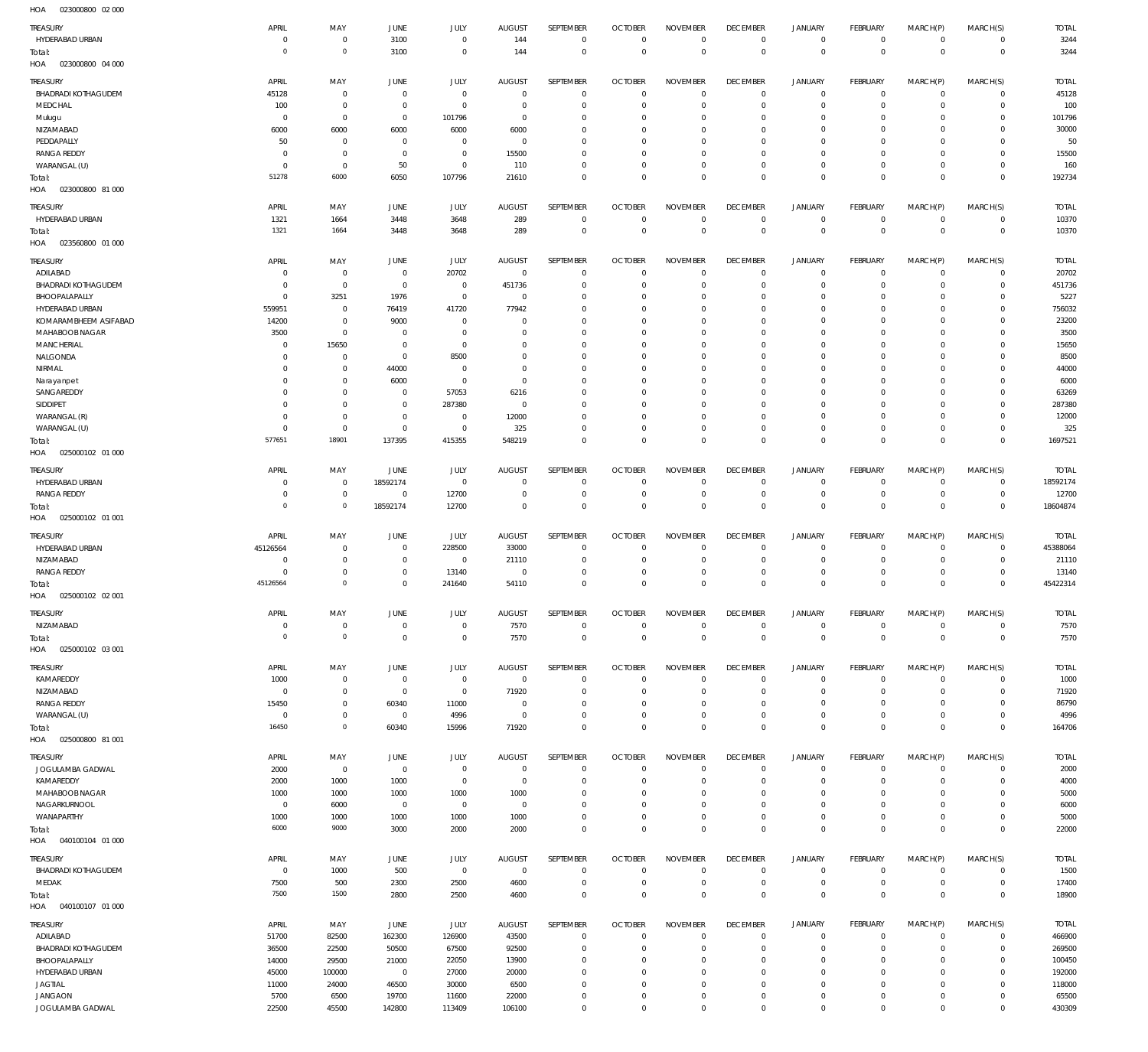| TREASURY                   | APRIL       | MAY                 | JUNE           | <b>JULY</b> | <b>AUGUST</b>  | SEPTEMBER      | <b>OCTOBER</b> | <b>NOVEMBER</b> | <b>DECEMBER</b> | <b>JANUARY</b> | <b>FEBRUARY</b> | MARCH(P)       | MARCH(S)     | <b>TOTAL</b> |
|----------------------------|-------------|---------------------|----------------|-------------|----------------|----------------|----------------|-----------------|-----------------|----------------|-----------------|----------------|--------------|--------------|
| KARIMNAGAR                 | 19000       | 37000               | 113500         | 34000       | 28000          | $\overline{0}$ | $\overline{0}$ | $\mathbf{0}$    | $\overline{0}$  | $\mathbb O$    | $\circ$         | $^{\circ}$     | $\Omega$     | 231500       |
| KHAMMAM                    | 47750       | 43500               | 140600         | 148000      | 147000         | $\mathbf 0$    | $\overline{0}$ | $\mathbf 0$     | $\overline{0}$  | $\mathbf 0$    | $\mathbf 0$     | $\Omega$       | $\circ$      | 526850       |
| KOMARAMBHEEM ASIFABAD      | 37320       | 47000               | 95480          | 57240       | 39500          | $\mathbf 0$    | $\overline{0}$ | $\mathbf 0$     | $\mathbf{0}$    | $\mathbf 0$    | $\mathbf 0$     | $\Omega$       | $\circ$      | 276540       |
| MAHABOOB NAGAR             | 3500        | 23400               | 24000          | 15000       | 9800           | $\mathbf 0$    | $\overline{0}$ | $\mathbf 0$     | $\mathbf 0$     | $\mathbf 0$    | $\mathbf 0$     | $\Omega$       | $\Omega$     | 75700        |
| MAHABUBABAD                | 55100       | 77500               | 77100          | 87500       | 92600          | $\mathbf 0$    | $\overline{0}$ | $\Omega$        | $\mathbf 0$     | $\mathbf 0$    | $\mathbf 0$     | $\Omega$       | $\circ$      | 389800       |
| MANCHERIAL                 | 17000       | 14000               | 37200          | 72500       | 15000          | $\mathbf 0$    | $\overline{0}$ | $\mathbf 0$     | $\mathbf 0$     | $\mathbf 0$    | $\mathbf{0}$    | $\Omega$       | $\Omega$     | 155700       |
| MEDAK                      | 12000       | 15700               | 19500          | 13100       | 5100           | $\mathbf 0$    | $\overline{0}$ | $\Omega$        | $\mathbf 0$     | $\circ$        | $\mathbf 0$     | $\Omega$       | $\Omega$     | 65400        |
| MEDCHAL                    | $\mathbf 0$ | $\overline{0}$      | 22000          | 12000       | 17500          | $\mathbf 0$    | $\overline{0}$ | $\mathbf 0$     | $\mathbf 0$     | $\Omega$       | $\mathbf 0$     | $\Omega$       | $\Omega$     | 51500        |
| Mulugu                     | 4500        | 4500                | 18800          | 13500       | 11500          | $\mathbf 0$    | $\overline{0}$ | $\Omega$        | $\mathbf{0}$    | $\mathbf 0$    | $\mathbf 0$     | $\Omega$       | $\Omega$     | 52800        |
| NAGARKURNOOL               | 40000       | 42850               | 126500         | 80500       | 73500          | $\mathbf 0$    | $\overline{0}$ | $\mathbf 0$     | $\mathbf{0}$    | $\circ$        | $\mathbf 0$     | $\Omega$       | $\Omega$     | 363350       |
| NALGONDA                   | 58150       | 59050               | 127700         | 79800       | 55000          | $\mathbf 0$    | $\overline{0}$ | $\Omega$        | $\mathbf{0}$    | $\mathbf 0$    | $\mathbf 0$     | $\Omega$       | $\Omega$     | 379700       |
| NIRMAL                     | 28000       | 29500               | 77600          | 29000       | 35500          | $\mathbf 0$    | $\overline{0}$ | $\Omega$        | $\Omega$        | $\circ$        | $\mathbf 0$     | $\Omega$       | $\Omega$     | 199600       |
| Narayanpet                 | 2500        | 12500               | 9300           | 16250       | 45000          | $\mathbf 0$    | $\overline{0}$ | $\mathbf 0$     | $\mathbf{0}$    | $\mathbf 0$    | $\mathbf 0$     | $\Omega$       | $\Omega$     | 85550        |
| PEDDAPALLY                 | 16000       | 14000               | 43000          | 27000       | 40000          | $\Omega$       | $\overline{0}$ | $\Omega$        | $\Omega$        | $\circ$        | $\mathbf 0$     | $\Omega$       | $\Omega$     | 140000       |
| <b>RANGA REDDY</b>         | 47500       | 5500                | 54502          |             | 34000          | $\mathbf 0$    | $\overline{0}$ | $\mathbf 0$     | $\mathbf{0}$    | $\mathbf 0$    | $\mathbf 0$     | $\Omega$       | $\Omega$     | 278104       |
|                            |             |                     |                | 136602      |                |                |                |                 |                 |                |                 |                |              |              |
| SANGAREDDY                 | 49500       | 27700               | 70900          | 84500       | 65200          | $\Omega$       | $\overline{0}$ | $\Omega$        | $\Omega$        | $\Omega$       | $\mathbf 0$     | $\Omega$       | $\Omega$     | 297800       |
| SIDDIPET                   | 78200       | 34200               | 211550         | 124600      | 19300          | $\mathbf 0$    | $\overline{0}$ | $\mathbf 0$     | $\mathbf 0$     | $\circ$        | $\mathbf 0$     | $\Omega$       | $\Omega$     | 467850       |
| SIRICILLA                  | 12000       | 14000               | 24450          | 29000       | 10800          | $\mathbf 0$    | $\mathbf 0$    | $\mathbf 0$     | $\mathbf 0$     | $\Omega$       | $\mathbf{0}$    | $\Omega$       | $\Omega$     | 90250        |
| SURYAPET                   | 27150       | 47050               | 69300          | 80850       | 133150         | $\mathbf 0$    | $\overline{0}$ | $\Omega$        | $\mathbf 0$     | $\circ$        | $\mathbf 0$     | $\Omega$       | $\circ$      | 357500       |
| VIKARABAD                  | 2500        | 1500                | 3500           | 4000        | 8500           | $\mathbf 0$    | $\mathbf 0$    | $\mathbf 0$     | $\mathbf 0$     | $\Omega$       | $\mathbf{0}$    | $\Omega$       | $\Omega$     | 20000        |
| WANAPARTHY                 | 17500       | 8500                | 23500          | 29000       | 24000          | $\mathbf 0$    | $\overline{0}$ | $\Omega$        | $\mathbf 0$     | $\circ$        | $\mathbf 0$     | $\Omega$       | $\circ$      | 102500       |
| WARANGAL (R)               | 26100       | 22700               | 69500          | 75300       | 29000          | $\mathbf 0$    | $\overline{0}$ | $\mathbf 0$     | $\mathbf 0$     | $\mathbf 0$    | $\mathbf 0$     | $\Omega$       | $\Omega$     | 222600       |
| WARANGAL (U)               | 46700       | 23000               | 45600          | 66100       | 24000          | $\Omega$       | $\overline{0}$ | $\Omega$        | $\mathbf 0$     | $\mathbf 0$    | $\mathbf 0$     | $\Omega$       | $\circ$      | 205400       |
| YADADRI                    | 14000       | 9500                | 66000          | 43000       | 25500          | $\mathbf 0$    | $\overline{0}$ | $\mathbf 0$     | $\mathbf{0}$    | $\mathbf 0$    | $\mathbf 0$     | $\Omega$       | $\circ$      | 158000       |
| Total:                     | 848370      | 924650              | 2013882        | 1756801     | 1292950        | $\mathbf 0$    | $\Omega$       | $\Omega$        | $\overline{0}$  | $\overline{0}$ | $\mathbf{0}$    | $\Omega$       | $\mathbf{0}$ | 6836653      |
| HOA<br>040100800 01 000    |             |                     |                |             |                |                |                |                 |                 |                |                 |                |              |              |
|                            |             |                     |                |             |                |                |                |                 |                 |                |                 |                |              |              |
| TREASURY                   | APRIL       | MAY                 | JUNE           | JULY        | <b>AUGUST</b>  | SEPTEMBER      | <b>OCTOBER</b> | <b>NOVEMBER</b> | <b>DECEMBER</b> | <b>JANUARY</b> | <b>FEBRUARY</b> | MARCH(P)       | MARCH(S)     | <b>TOTAL</b> |
| ADILABAD                   | $\mathbf 0$ | $\mathbf 0$         | 2500           | $\bf 0$     | $\overline{0}$ | $\mathbf 0$    | $\overline{0}$ | $^{\circ}$      | $\overline{0}$  | 0              | $\mathbf 0$     | $\Omega$       | $\circ$      | 2500         |
| <b>BHADRADI KOTHAGUDEM</b> | 17000       | 24000               | 15000          | 20500       | 9500           | $\mathbf 0$    | $\overline{0}$ | $\Omega$        | $\Omega$        | $\mathbf 0$    | $\mathbf 0$     | $\Omega$       | $\Omega$     | 86000        |
| BHOOPALAPALLY              | $\mathbf 0$ | 2500                | $\overline{0}$ | 3000        | $\mathbf 0$    | $\mathbf 0$    | $\overline{0}$ | $\Omega$        | $\mathbf{0}$    | $\circ$        | $\mathbf 0$     | $\Omega$       | $\Omega$     | 5500         |
| HYDERABAD URBAN            | 3000        | $\mathbf 0$         | 4000           | $\Omega$    | $\Omega$       | $\Omega$       | $\mathbf 0$    | $\Omega$        | $\mathbf 0$     | $\Omega$       | $\Omega$        | $\Omega$       | $\Omega$     | 7000         |
| <b>JAGTIAL</b>             | $\mathbf 0$ | $\mathbf 0$         | 2500           | $\mathbf 0$ | $\Omega$       | $\Omega$       | $\overline{0}$ | $\Omega$        | $\Omega$        | $\Omega$       | $\circ$         | $\Omega$       | $\Omega$     | 2500         |
| <b>JANGAON</b>             | $^{\circ}$  | $\mathbf 0$         | 2500           | $\mathbf 0$ | $\Omega$       | $\Omega$       | $\mathbf 0$    | $\Omega$        | $\Omega$        | $\Omega$       | $\Omega$        | $\Omega$       | $\Omega$     | 2500         |
|                            |             |                     |                |             | $\Omega$       | $\Omega$       | $\Omega$       | $\Omega$        | $\Omega$        | $\Omega$       | $\circ$         | $\Omega$       | $\Omega$     |              |
| JOGULAMBA GADWAL           | 500         | 2250                | 3500           | 2500        |                |                |                |                 |                 |                |                 |                |              | 8750         |
| KAMAREDDY                  | $^{\circ}$  | 1100                | 100            | 700         | 1500           | $\mathbf 0$    | $\mathbf 0$    | $\Omega$        | $\Omega$        | $\Omega$       | $\Omega$        | $\Omega$       | $\Omega$     | 3400         |
| KARIMNAGAR                 | $\Omega$    | 1500                | $\overline{0}$ | $\Omega$    | $\mathbf 0$    | $\Omega$       | $\mathbf 0$    | $\Omega$        | $\Omega$        | $\Omega$       | $\Omega$        | $\Omega$       | $\Omega$     | 1500         |
| KHAMMAM                    | 2000        | 8000                | 10000          | $\Omega$    | $\overline{0}$ | $\Omega$       | $\mathbf 0$    | $\Omega$        | $\Omega$        | $\Omega$       | $\Omega$        | $\Omega$       | $\Omega$     | 20000        |
| KOMARAMBHEEM ASIFABAD      | 1500        | 13500               | 17000          | $\Omega$    | 4500           | $\Omega$       | $\mathbf 0$    | $\Omega$        | $\Omega$        | $\Omega$       | $\Omega$        | $\Omega$       | $\Omega$     | 36500        |
| MAHABOOB NAGAR             | $^{\circ}$  | $\mathbf 0$         | 500            | $\Omega$    | 500            | $\Omega$       | $\overline{0}$ | $\Omega$        | $\Omega$        | $\Omega$       | $\Omega$        | $\Omega$       | $\Omega$     | 1000         |
| MAHABUBABAD                | 1000        | $\mathbf 0$         | $\overline{0}$ | $\Omega$    | $\Omega$       | $\Omega$       | $\mathbf 0$    | $\Omega$        | $\Omega$        | $\Omega$       | $\Omega$        | $\Omega$       | $\Omega$     | 1000         |
| Mulugu                     | $\Omega$    | $\mathbf 0$         | 2500           | 2500        | $\Omega$       | $\Omega$       | $\Omega$       | $\Omega$        | $\Omega$        | $\Omega$       | $\Omega$        | $\Omega$       | $\Omega$     | 5000         |
| NAGARKURNOOL               | $^{\circ}$  | $\mathbf 0$         | 3000           | $\mathbf 0$ | $\Omega$       | $\mathbf 0$    | $\mathbf 0$    | $\Omega$        | $\mathbf 0$     | $\Omega$       | $\mathbf{0}$    | $\Omega$       | $\Omega$     | 3000         |
| NALGONDA                   | $^{\circ}$  | $\mathbf 0$         | 500            | 2500        | $\Omega$       | $\Omega$       | $\Omega$       | $\Omega$        | $\Omega$        | $\Omega$       | $\Omega$        | $\Omega$       | $\Omega$     | 3000         |
| NIRMAL                     | 1000        | $\mathbf 0$         | $\mathbf 0$    | $\mathbf 0$ | $\mathbf 0$    | $\mathbf 0$    | $\overline{0}$ | $\Omega$        | $\mathbf{0}$    | $\Omega$       | $\circ$         | $\Omega$       | $\Omega$     | 1000         |
| NIZAMABAD                  | $^{\circ}$  | $\mathbf 0$         | $\mathbf 0$    | 4000        | $\mathbf 0$    | $\Omega$       | $\Omega$       | $\Omega$        | $\Omega$        | $\Omega$       | $\Omega$        | $\Omega$       | $\Omega$     | 4000         |
| Narayanpet                 | 4000        | $\mathbf 0$         | 13000          | 2500        | 500            | $\Omega$       | $\overline{0}$ | $\Omega$        | $\Omega$        | $\Omega$       | $\Omega$        | $\Omega$       | $\Omega$     | 20000        |
| <b>RANGA REDDY</b>         | 50          | 1550                | 19500          | 8500        | 2000           | $\Omega$       | $\Omega$       | $\Omega$        | $\Omega$        | $\Omega$       | $\circ$         | $\Omega$       | $\circ$      | 31600        |
|                            | $\Omega$    | 5500                | $\Omega$       | 6000        | $\Omega$       | $\Omega$       | $\Omega$       | $\Omega$        | $\Omega$        | $\Omega$       | $\Omega$        |                | $\circ$      |              |
| SANGAREDDY                 |             |                     |                |             |                |                |                |                 |                 |                |                 | $\mathbf{0}$   |              | 11500        |
| SIDDIPET                   | 7500        | 3500                | 2850           | $\mathbf 0$ | 1550           | $\mathbf 0$    | $\mathbf 0$    | 0               | 0               | $\mathbf 0$    | $^{\circ}$      | $\Omega$       | $\Omega$     | 15400        |
| SIRICILLA                  | 6000        | 2500                | 4000           | 500         | 500            | $\mathbf 0$    | $\overline{0}$ | $\mathbf 0$     | $^{\circ}$      | $\circ$        | $\mathbf 0$     | $\Omega$       | $\Omega$     | 13500        |
| SURYAPET                   | $^{\circ}$  | 1000                | $\overline{0}$ | 2000        | $\overline{0}$ | $\mathbf 0$    | $\mathbf 0$    | $\mathbf 0$     | $\mathbf 0$     | $\mathbf 0$    | $^{\circ}$      | $\Omega$       | $\Omega$     | 3000         |
| VIKARABAD                  | $\Omega$    | 1000                | $\overline{0}$ | $\mathbf 0$ | 4000           | $\Omega$       | $\mathbf 0$    | $\Omega$        | $\mathbf 0$     | $\mathbf 0$    | $\mathbf 0$     | $\Omega$       | $\Omega$     | 5000         |
| WANAPARTHY                 | $\mathbf 0$ | $\overline{0}$      | 5500           | $\mathbf 0$ | $^{\circ}$     | $\mathbf 0$    | $\mathbf 0$    | $\Omega$        | $\mathbf 0$     | $\mathbf 0$    | $^{\circ}$      | $\Omega$       | $\Omega$     | 5500         |
| YADADRI                    | 500         | 11000               | 2000           | 1500        | $\overline{0}$ | $\mathbf 0$    | $\mathbf 0$    | $\mathbf 0$     | $\mathbf 0$     | $\mathbf 0$    | $\mathbf 0$     | $\Omega$       | $\Omega$     | 15000        |
| Total:                     | 44050       | 78900               | 110450         | 56700       | 24550          | $\mathbf 0$    | $\overline{0}$ | $\mathbf 0$     | $\mathbf 0$     | $\mathbf 0$    | $\mathbf 0$     | $\Omega$       | $\mathbb O$  | 314650       |
| HOA  040100800  02  001    |             |                     |                |             |                |                |                |                 |                 |                |                 |                |              |              |
|                            |             |                     |                |             |                |                |                |                 |                 |                |                 |                |              |              |
| TREASURY                   | APRIL       | MAY                 | JUNE           | <b>JULY</b> | <b>AUGUST</b>  | SEPTEMBER      | <b>OCTOBER</b> | <b>NOVEMBER</b> | <b>DECEMBER</b> | <b>JANUARY</b> | FEBRUARY        | MARCH(P)       | MARCH(S)     | <b>TOTAL</b> |
| <b>BHADRADI KOTHAGUDEM</b> | 225         | $\mathbb O$         | $\overline{0}$ | $\mathbf 0$ | $\overline{0}$ | $\overline{0}$ | $\overline{0}$ | $\mathbf 0$     | $\mathbf 0$     | 0              | $\mathbf 0$     | $^{\circ}$     | $\Omega$     | 225          |
| KHAMMAM                    | 1555        | $\mathbf 0$         | $\overline{0}$ | 4970        | $\overline{0}$ | $\mathbf 0$    | $\overline{0}$ | $\mathbf 0$     | $\overline{0}$  | $\mathbb O$    | $\mathbf 0$     | $^{\circ}$     | $\mathbf 0$  | 6525         |
| Total:                     | 1780        | $\mathsf{O}\xspace$ | $\mathbf{0}$   | 4970        | $\overline{0}$ | $\mathbf 0$    | $\overline{0}$ | $\mathbf 0$     | $\mathbf 0$     | $\,0\,$        | $\mathbb O$     | $\overline{0}$ | $\mathbf{0}$ | 6750         |
| 040100800 02800<br>HOA     |             |                     |                |             |                |                |                |                 |                 |                |                 |                |              |              |
| TREASURY                   | APRIL       | MAY                 | <b>JUNE</b>    | JULY        | <b>AUGUST</b>  | SEPTEMBER      | <b>OCTOBER</b> | <b>NOVEMBER</b> | <b>DECEMBER</b> | <b>JANUARY</b> | <b>FEBRUARY</b> | MARCH(P)       | MARCH(S)     | <b>TOTAL</b> |
|                            |             |                     |                |             |                |                |                |                 |                 |                |                 |                |              |              |
| <b>BHADRADI KOTHAGUDEM</b> | 40000       | 42500               | 42150          | 26500       | 16000          | $\mathbf 0$    | $\overline{0}$ | $\mathbf{0}$    | $\mathbf 0$     | 0              | $\mathbf 0$     | $\Omega$       | $\mathbf 0$  | 167150       |
| KARIMNAGAR                 | 9100        | $\mathbf 0$         | $\mathbf 0$    | 1555        | $\overline{0}$ | $\mathbf 0$    | $\overline{0}$ | $\mathbf 0$     | $\mathbf 0$     | $\circ$        | $\mathbf{0}$    | $\Omega$       | $\mathbf 0$  | 10655        |
| KHAMMAM                    | 34100       | 76300               | 56600          | 21100       | 15600          | $\mathbf 0$    | $^{\circ}$     | $\Omega$        | $^{\circ}$      | $\circ$        | $^{\circ}$      | $\Omega$       | $\Omega$     | 203700       |
| MAHABOOB NAGAR             | 575         | $\mathbf 0$         | 615            | 0           | 2100           | $\mathbf 0$    | $\mathbf 0$    | $\Omega$        | $\mathbf 0$     | $\mathbf 0$    | $^{\circ}$      | $\Omega$       | $\Omega$     | 3290         |
| NIZAMABAD                  | 200         | $\mathbf 0$         | 3200           | $\mathbf 0$ | $\overline{0}$ | $\Omega$       | $\mathbf 0$    | $\Omega$        | $\mathbf 0$     | $\mathbf 0$    | $\mathbf 0$     | $\Omega$       | $\Omega$     | 3400         |
| <b>RANGA REDDY</b>         | 7150        | 3405                | 480            | 6250        | 11220          | $\mathbf 0$    | $\mathbf 0$    | $\Omega$        | $\mathbf 0$     | $\mathbf 0$    | $^{\circ}$      | $\Omega$       | $\Omega$     | 28505        |
| SANGAREDDY                 | 590         | $\mathbf 0$         | $\overline{0}$ | $\mathbf 0$ | $\overline{0}$ | $\mathbf 0$    | $\mathbf 0$    | $\Omega$        | $\mathbf 0$     | $\mathbf 0$    | $\mathbf 0$     | $\Omega$       | $\Omega$     | 590          |
| WARANGAL (R)               | $^{\circ}$  | $\mathbf 0$         | 2280           | $\mathbf 0$ | 540            | $\mathbf 0$    | $\overline{0}$ | $\mathbf 0$     | $\mathbf{0}$    | $\circ$        | $\mathbf 0$     | $\Omega$       | $\mathbf 0$  | 2820         |
| Total:                     | 91715       | 122205              | 105325         | 55405       | 45460          | $\mathbf 0$    | $\overline{0}$ | $\mathbf 0$     | $\mathbf{0}$    | $\overline{0}$ | $\mathbf 0$     | $\overline{0}$ | $\mathbf 0$  | 420110       |
| HOA  040100800  81 000     |             |                     |                |             |                |                |                |                 |                 |                |                 |                |              |              |
|                            |             |                     |                |             |                |                |                |                 |                 |                |                 |                |              |              |
| TREASURY                   | APRIL       | MAY                 | JUNE           | <b>JULY</b> | <b>AUGUST</b>  | SEPTEMBER      | <b>OCTOBER</b> | <b>NOVEMBER</b> | <b>DECEMBER</b> | <b>JANUARY</b> | <b>FEBRUARY</b> | MARCH(P)       | MARCH(S)     | <b>TOTAL</b> |
| ADILABAD                   | 125000      | 203050              | 154400         | 46500       | 31500          | $\overline{0}$ | $\overline{0}$ | $\mathbf 0$     | $\overline{0}$  | 0              | $\mathbf 0$     | $^{\circ}$     | $\mathbf 0$  | 560450       |
| <b>BHADRADI KOTHAGUDEM</b> | 64550       | 147300              | 132850         | 121800      | 122500         | $\mathbf 0$    | $\overline{0}$ | 0               | $\mathbf 0$     | $\circ$        | $\mathbf{0}$    | $\Omega$       | $\mathbf 0$  | 589000       |
| BHOOPALAPALLY              | 41100       | 68850               | 105550         | 77700       | 46500          | $\mathbf 0$    | $\overline{0}$ | $\mathbf 0$     | $^{\circ}$      | $\circ$        | $\mathbf 0$     | $\Omega$       | $\Omega$     | 339700       |
| HYDERABAD URBAN            | 125700      | 54350               | 132100         | 77300       | 65850          | $\mathbf 0$    | $\overline{0}$ | $\mathbf 0$     | $\mathbf{0}$    | $\circ$        | $\mathbf 0$     | $\Omega$       | $\Omega$     | 455300       |
| <b>JAGTIAL</b>             | 48000       | 83500               | 166500         | 76000       | 21000          | $\Omega$       | $\overline{0}$ | $\mathbf 0$     | $\mathbf{0}$    | $\circ$        | $\mathbf 0$     | $\Omega$       | $\Omega$     | 395000       |
| <b>JANGAON</b>             | 19300       | 56500               | 121600         | 37693       | 30000          | 0              | $\overline{0}$ | 0               | $\mathbf 0$     | 0              | $\mathbf 0$     | $\Omega$       | $\mathbf 0$  | 265093       |
| JOGULAMBA GADWAL           | 71100       | 132000              | 179000         | 108550      | 59600          | $\mathbf 0$    | $\mathbf 0$    | $\mathbf 0$     | $\overline{0}$  | $\mathbf 0$    | $\mathbf 0$     | $\Omega$       | $\mathbf 0$  | 550250       |
|                            |             |                     |                |             |                |                |                |                 |                 |                |                 |                |              |              |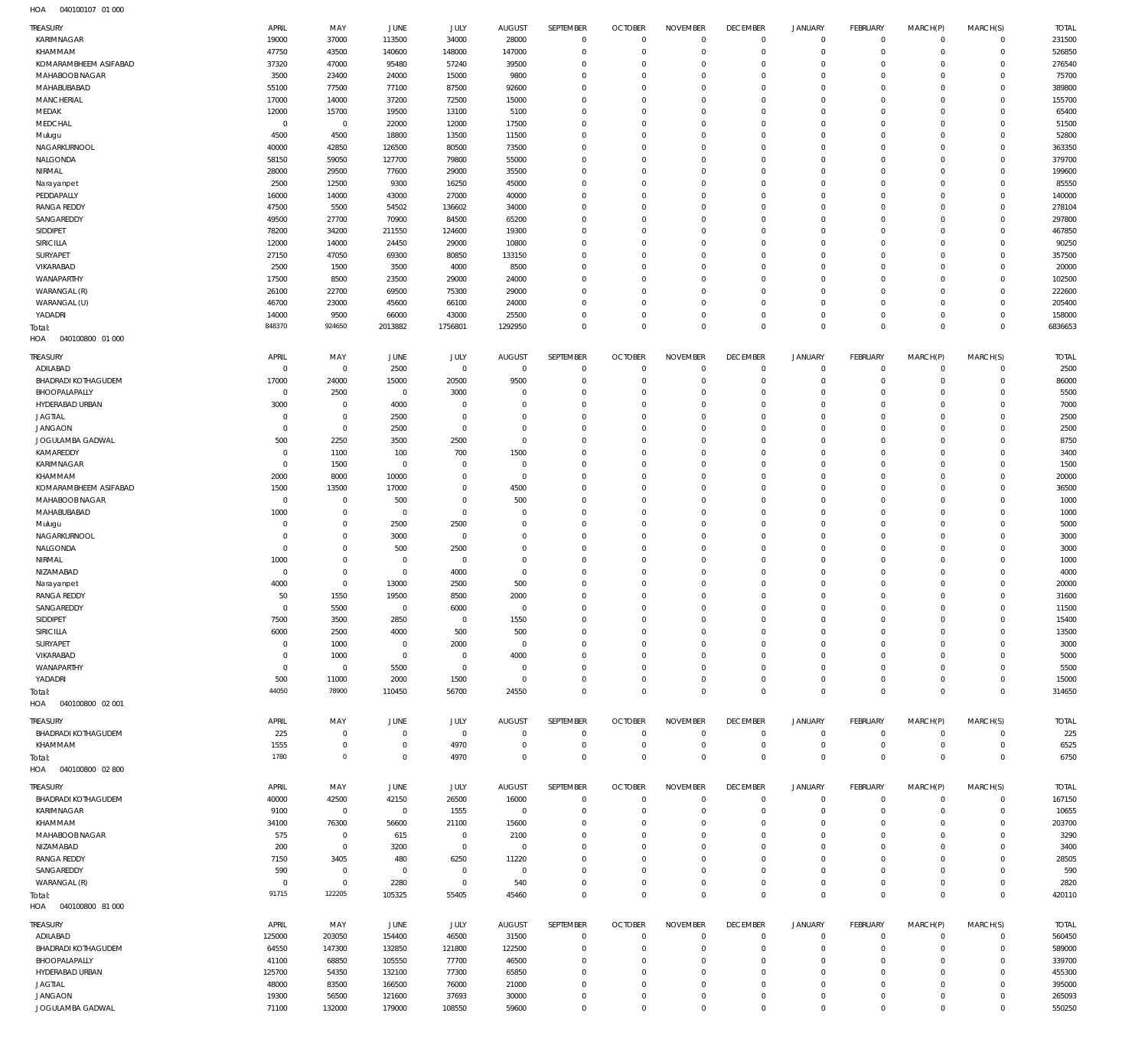| HOA | 040100800 81000 |  |
|-----|-----------------|--|

| TREASURY                                    | APRIL                   | MAY                           | JUNE                     | JULY                          | AUGUST                          | SEPTEMBER                  | <b>OCTOBER</b>                   | <b>NOVEMBER</b>                | <b>DECEMBER</b>                  | <b>JANUARY</b>                   | FEBRUARY                         | MARCH(P)                   | MARCH(S)                   | <b>TOTAL</b>          |
|---------------------------------------------|-------------------------|-------------------------------|--------------------------|-------------------------------|---------------------------------|----------------------------|----------------------------------|--------------------------------|----------------------------------|----------------------------------|----------------------------------|----------------------------|----------------------------|-----------------------|
| KAMAREDDY                                   | 87000                   | 117200                        | 165400                   | 82800                         | 56000                           | $\mathbf 0$                | $\overline{0}$                   | $\mathbf 0$                    | $\overline{0}$                   | $\mathbf 0$                      | $\overline{0}$                   | $\mathbf 0$                | $\mathbf 0$                | 508400                |
| KARIMNAGAR                                  | 91000                   | 117100                        | 153250                   | 81950                         | 40000                           | $\mathbf 0$                | $\overline{0}$                   | $\mathbf 0$                    | $\mathbf 0$                      | $\mathbf 0$                      | $\overline{0}$                   | $\mathbf 0$                | $\mathbf 0$                | 483300                |
| KHAMMAM                                     | 61050                   | 127150                        | 384700                   | 236800                        | 86500                           | $\mathbf 0$                | $\overline{0}$                   | $\mathbf 0$                    | $\mathbf 0$                      | $\mathbf 0$                      | $\mathbf 0$                      | $\mathbf 0$                | $\mathbf 0$                | 896200                |
| KOMARAMBHEEM ASIFABAD                       | 147000                  | 144000                        | 225500                   | 69450                         | 22050                           | $\mathbf 0$                | $\overline{0}$                   | $\mathbf 0$                    | $\mathbf 0$                      | $\mathbf 0$                      | $\mathbf 0$                      | $\mathbf 0$                | $\mathbf 0$                | 608000                |
| MAHABOOB NAGAR<br>MAHABUBABAD               | 42200<br>128500         | 63550<br>112000               | 83200<br>329000          | 34500<br>147000               | 21715294<br>71000               | $\mathbf 0$<br>$\mathbf 0$ | $\overline{0}$<br>$\mathbf 0$    | $\mathbf 0$<br>$\Omega$        | $\mathbf 0$<br>$\mathbf 0$       | $\mathbf 0$<br>$\mathbf 0$       | $\mathbf 0$<br>$\mathbf 0$       | $\mathbf 0$<br>$\mathbf 0$ | $\mathbf 0$<br>$\mathbf 0$ | 21938744<br>787500    |
| MANCHERIAL                                  | 35500                   | 72500                         | 106050                   | 87200                         | 41600                           | $\mathbf 0$                | $\overline{0}$                   | $\mathbf 0$                    | $\mathbf 0$                      | $\mathbf 0$                      | $\mathbf 0$                      | $\mathbf 0$                | $\mathbf 0$                | 342850                |
| MEDAK                                       | 46000                   | 32500                         | 68050                    | 49100                         | 34300                           | $\mathbf 0$                | $\overline{0}$                   | $\mathbf 0$                    | $\mathbf 0$                      | $\mathbf 0$                      | $\mathbf 0$                      | $\mathbf 0$                | $\mathbf 0$                | 229950                |
| MEDCHAL                                     | 33750                   | 29050                         | 51200                    | 65350                         | 31350                           | $\mathbf 0$                | $\overline{0}$                   | $\mathbf 0$                    | $\mathbf 0$                      | $\mathbf 0$                      | $\mathbf 0$                      | $\mathbf 0$                | $\mathbf 0$                | 210700                |
| Mulugu                                      | 13500                   | 43250                         | 74950                    | 59100                         | 27500                           | $\mathbf 0$                | $\overline{0}$                   | $\Omega$                       | $\mathbf 0$                      | $\mathbf 0$                      | $\mathbf 0$                      | $\mathbf 0$                | $\mathbf 0$                | 218300                |
| NAGARKURNOOL                                | 72200                   | 107500                        | 211650                   | 86250                         | 35750                           | $\mathbf 0$                | $\overline{0}$                   | $\mathbf 0$                    | $\mathbf 0$                      | $\mathbf 0$                      | $\mathbf 0$                      | $\mathbf 0$                | $\mathbf 0$                | 513350                |
| NALGONDA                                    | 174150                  | 251500                        | 316800                   | 226450                        | 120600                          | $\mathbf 0$                | $\mathbf 0$                      | $\Omega$                       | $\mathbf 0$                      | $\mathbf 0$                      | $\mathbf 0$                      | $\mathbf 0$                | $\mathbf 0$                | 1089500               |
| NIRMAL                                      | 64500                   | 96100                         | 149800                   | 52200                         | 48200                           | $\mathbf 0$                | $\overline{0}$                   | $\mathbf 0$                    | $\mathbf 0$                      | $\mathbf 0$                      | $\mathbf 0$                      | $\mathbf 0$                | $\mathbf 0$                | 410800                |
| NIZAMABAD                                   | 77600                   | 131800                        | 166200                   | 145500                        | 54600                           | $\mathbf 0$                | $\mathbf 0$                      | $\mathbf 0$                    | $\mathbf 0$                      | $\mathbf 0$                      | $\mathbf 0$                      | $\mathbf 0$                | $\mathbf 0$                | 575700                |
| Narayanpet<br>PEDDAPALLY                    | 31500<br>38800          | 38600<br>29700                | 62000<br>82500           | 45000<br>88600                | 23500<br>33500                  | $\mathbf 0$<br>$\mathbf 0$ | $\overline{0}$<br>$\overline{0}$ | $\mathbf 0$<br>$\mathbf 0$     | $\mathbf 0$<br>$\mathbf 0$       | $\mathbf 0$<br>$\mathbf 0$       | $\mathbf 0$<br>$\mathbf 0$       | $\mathbf 0$<br>$\mathbf 0$ | $\mathbf 0$<br>$\mathbf 0$ | 200600<br>273100      |
| <b>RANGA REDDY</b>                          | 274750                  | 172900                        | 572900                   | 213749                        | 437591                          | $\mathbf 0$                | $\overline{0}$                   | $\mathbf 0$                    | $\mathbf 0$                      | $\mathbf 0$                      | $\mathbf 0$                      | $\mathbf 0$                | $\mathbf 0$                | 1671890               |
| SANGAREDDY                                  | 123500                  | 132600                        | 164600                   | 55600                         | 37500                           | $\mathbf 0$                | $\overline{0}$                   | $\Omega$                       | $\mathbf 0$                      | $\mathbf 0$                      | $\mathbf 0$                      | $\mathbf 0$                | $\mathbf 0$                | 513800                |
| SIDDIPET                                    | 69250                   | 99200                         | 189500                   | 66300                         | 18250                           | $\mathbf 0$                | $\overline{0}$                   | $\mathbf 0$                    | $\mathbf 0$                      | $\mathbf 0$                      | $\mathbf 0$                      | $\mathbf 0$                | $\mathbf 0$                | 442500                |
| SIRICILLA                                   | 39500                   | 65000                         | 73000                    | 29000                         | 19000                           | $\mathbf 0$                | $\mathbf 0$                      | $\mathbf 0$                    | $\mathbf 0$                      | $\mathbf 0$                      | $\mathbf 0$                      | $\mathbf 0$                | $\mathbf 0$                | 225500                |
| SURYAPET                                    | 50950                   | 136850                        | 261800                   | 139650                        | 75100                           | $\mathbf 0$                | $\overline{0}$                   | $\mathbf 0$                    | $\mathbf 0$                      | $\mathbf 0$                      | $\mathbf 0$                      | $\mathbf 0$                | $\mathbf 0$                | 664350                |
| VIKARABAD                                   | 122500                  | 135650                        | 192100                   | 71029                         | 62200                           | $\mathbf 0$                | $\overline{0}$                   | $\mathbf 0$                    | $\mathbf 0$                      | $\mathbf 0$                      | $\mathbf 0$                      | $\mathbf 0$                | $\mathbf 0$                | 583479                |
| WANAPARTHY                                  | 70500                   | 44000                         | 98500                    | 93600                         | 59000                           | $\mathbf 0$                | $\mathbf 0$                      | $\mathbf 0$                    | $\mathbf 0$                      | $\mathbf 0$                      | $\mathbf 0$                      | $\mathbf 0$                | $\mathbf 0$                | 365600                |
| WARANGAL (R)                                | 102200                  | 84800                         | 144950                   | 126950                        | 38200                           | $\mathbf 0$                | $\mathbf 0$                      | $\mathbf 0$                    | $\mathbf 0$                      | $\mathbf 0$                      | $\mathbf 0$                      | $\mathbf 0$                | $\mathbf 0$                | 497100                |
| WARANGAL (U)                                | 51700                   | 30400                         | 116400                   | 61300                         | 18500                           | $\mathbf 0$                | $\mathbf 0$                      | $\mathbf 0$                    | $\mathbf 0$                      | $\mathbf 0$                      | $\mathbf 0$                      | $\mathbf 0$                | $\mathbf 0$                | 278300                |
| YADADRI                                     | 38550<br>2582400        | 42000<br>3202450              | 102550<br>5538550        | 36000<br>2995971              | 25750<br>23609785               | $\mathbf 0$<br>$\mathbf 0$ | $\mathbf 0$<br>$\Omega$          | $\mathbf 0$<br>$\mathbf 0$     | $\mathbf 0$<br>$\overline{0}$    | $\mathbf 0$<br>$\mathbf 0$       | $\mathbf 0$<br>$\mathbf 0$       | $\mathbf 0$<br>$\mathbf 0$ | $\mathbf 0$<br>$\mathbf 0$ | 244850<br>37929156    |
| Total:<br>HOA<br>040300501 01800            |                         |                               |                          |                               |                                 |                            |                                  |                                |                                  |                                  |                                  |                            |                            |                       |
|                                             |                         |                               |                          |                               |                                 |                            |                                  |                                |                                  |                                  |                                  |                            |                            |                       |
| <b>TREASURY</b>                             | APRIL                   | MAY                           | JUNE                     | JULY                          | AUGUST                          | SEPTEMBER                  | <b>OCTOBER</b>                   | <b>NOVEMBER</b>                | <b>DECEMBER</b>                  | <b>JANUARY</b>                   | FEBRUARY                         | MARCH(P)                   | MARCH(S)                   | TOTAL                 |
| HYDERABAD URBAN                             | 244899<br>244899        | 201372<br>201372              | 149498<br>149498         | $\mathbf 0$<br>$\mathbf 0$    | 586154<br>586154                | $\mathbf 0$<br>$\mathbf 0$ | $\overline{0}$<br>$\overline{0}$ | $\mathbf 0$<br>$\overline{0}$  | $\overline{0}$<br>$\overline{0}$ | $\overline{0}$<br>$\mathbf 0$    | $\overline{0}$<br>$\overline{0}$ | $\mathbf 0$<br>$\mathbf 0$ | $\mathbf 0$<br>$\mathbf 0$ | 1181923<br>1181923    |
| Total:<br>040300800 01 000<br>HOA           |                         |                               |                          |                               |                                 |                            |                                  |                                |                                  |                                  |                                  |                            |                            |                       |
|                                             |                         |                               |                          |                               |                                 |                            |                                  |                                |                                  |                                  |                                  |                            |                            |                       |
| <b>TREASURY</b>                             | APRIL                   | MAY                           | JUNE                     | JULY                          | <b>AUGUST</b>                   | SEPTEMBER                  | <b>OCTOBER</b>                   | <b>NOVEMBER</b>                | <b>DECEMBER</b>                  | <b>JANUARY</b>                   | FEBRUARY                         | MARCH(P)                   | MARCH(S)                   | <b>TOTAL</b>          |
| HYDERABAD URBAN<br><b>RANGA REDDY</b>       | 13580<br>$\overline{0}$ | $\overline{0}$<br>11200       | 340730<br>$\overline{0}$ | $^{\circ}$<br>$^{\circ}$      | $\mathbf 0$<br>$\overline{0}$   | $\mathbf 0$<br>$\bf 0$     | $\overline{0}$<br>$\overline{0}$ | $\mathbf 0$<br>$\mathbf 0$     | $\overline{0}$<br>$\overline{0}$ | $\mathbf 0$<br>$\overline{0}$    | $\mathbf 0$<br>$\overline{0}$    | $\mathbf 0$<br>$\mathbf 0$ | $\mathbf 0$<br>0           | 354310<br>11200       |
| Total:                                      | 13580                   | 11200                         | 340730                   | $\mathbf 0$                   | $\overline{0}$                  | $\mathbf 0$                | $\overline{0}$                   | $\mathbf 0$                    | $\overline{0}$                   | $\mathbf 0$                      | $\overline{0}$                   | $\mathbf 0$                | $\mathbf 0$                | 365510                |
| HOA<br>040300800 81 001                     |                         |                               |                          |                               |                                 |                            |                                  |                                |                                  |                                  |                                  |                            |                            |                       |
|                                             |                         |                               |                          |                               |                                 |                            |                                  |                                |                                  |                                  |                                  |                            |                            |                       |
| <b>TREASURY</b><br>KARIMNAGAR               | APRIL<br>$\overline{0}$ | MAY                           | JUNE<br>$\mathbf 0$      | JULY<br>21735                 | AUGUST<br>$\mathbf 0$           | SEPTEMBER<br>$^{\circ}$    | <b>OCTOBER</b><br>$\overline{0}$ | <b>NOVEMBER</b><br>$\mathbf 0$ | <b>DECEMBER</b><br>$\mathbf 0$   | <b>JANUARY</b><br>$\overline{0}$ | FEBRUARY<br>$\mathbf 0$          | MARCH(P)<br>$\mathbf 0$    | MARCH(S)<br>$\mathbf 0$    | <b>TOTAL</b><br>21735 |
| KHAMMAM                                     | 166                     | $\mathbf 0$<br>170            | $\,0\,$                  | $\overline{0}$                | $\overline{0}$                  | $\mathbf 0$                | $\overline{0}$                   | $\mathbf 0$                    | $\mathbf 0$                      | $\mathbf 0$                      | $\overline{0}$                   | $\mathbf 0$                | 0                          | 336                   |
| Total:                                      | 166                     | 170                           | $\mathbb O$              | 21735                         | $\overline{0}$                  | $\mathbf 0$                | $\overline{0}$                   | $\mathbf 0$                    | $\overline{0}$                   | $\mathbf 0$                      | $\mathbf 0$                      | $\mathbf 0$                | $\mathbf 0$                | 22071                 |
| 040300800 81 002<br>HOA                     |                         |                               |                          |                               |                                 |                            |                                  |                                |                                  |                                  |                                  |                            |                            |                       |
|                                             |                         |                               |                          |                               |                                 |                            |                                  |                                |                                  |                                  |                                  |                            |                            |                       |
| <b>TREASURY</b><br>VIKARABAD                | APRIL<br>0              | MAY<br>850                    | JUNE<br>$\mathbf 0$      | JULY<br>$^{\circ}$            | <b>AUGUST</b><br>$\mathbf{0}$   | SEPTEMBER<br>$\mathbf 0$   | <b>OCTOBER</b><br>$\overline{0}$ | <b>NOVEMBER</b><br>$\mathbf 0$ | <b>DECEMBER</b><br>$\mathbf 0$   | <b>JANUARY</b><br>$\mathbf 0$    | FEBRUARY<br>$^{\circ}$           | MARCH(P)<br>$^{\circ}$     | MARCH(S)<br>$^{\circ}$     | <b>TOTAL</b><br>850   |
| Total:                                      | $\Omega$                | 850                           | $\mathbb O$              | $\mathbf{0}$                  | $\overline{0}$                  | $\overline{0}$             | $\overline{0}$                   | $\overline{0}$                 | $\overline{0}$                   | $\mathbf 0$                      | $\overline{0}$                   | $\mathbf 0$                | $\mathbf 0$                | 850                   |
| HOA<br>040300800 81 003                     |                         |                               |                          |                               |                                 |                            |                                  |                                |                                  |                                  |                                  |                            |                            |                       |
|                                             |                         |                               |                          |                               |                                 |                            |                                  |                                |                                  |                                  |                                  |                            |                            |                       |
| treasury<br>HYDERABAD URBAN                 | APRIL<br>945            | MAY                           | JUNE<br>$\,0\,$          | JULY                          | <b>AUGUST</b><br>$\overline{0}$ | SEPTEMBER<br>$\mathbf 0$   | <b>OCTOBER</b><br>$\overline{0}$ | <b>NOVEMBER</b><br>$\mathbf 0$ | <b>DECEMBER</b><br>$\mathbf 0$   | <b>JANUARY</b><br>$\overline{0}$ | FEBRUARY<br>$\overline{0}$       | MARCH(P)<br>$\mathbf 0$    | MARCH(S)<br>0              | <b>TOTAL</b><br>945   |
| Total:                                      | 945                     | $\mathbf 0$<br>$\mathbf{0}$   | $\overline{0}$           | $\overline{0}$<br>$\mathbf 0$ | $\mathbb O$                     | $\mathbf{0}$               | $\overline{0}$                   | $\mathbf 0$                    | $\overline{0}$                   | $\mathbf 0$                      | $\overline{0}$                   | $\mathbf 0$                | $\mathbf 0$                | 945                   |
| 040500011 01 000<br>HOA                     |                         |                               |                          |                               |                                 |                            |                                  |                                |                                  |                                  |                                  |                            |                            |                       |
|                                             |                         |                               |                          |                               |                                 |                            |                                  |                                |                                  |                                  |                                  |                            |                            |                       |
| <b>TREASURY</b><br>ADILABAD                 | APRIL                   |                               |                          |                               |                                 |                            |                                  |                                |                                  |                                  |                                  |                            |                            |                       |
|                                             |                         | MAY                           | JUNE                     | JULY                          | AUGUST                          | SEPTEMBER                  | <b>OCTOBER</b>                   | <b>NOVEMBER</b>                | <b>DECEMBER</b>                  | <b>JANUARY</b>                   | FEBRUARY                         | MARCH(P)                   | MARCH(S)                   | <b>TOTAL</b>          |
|                                             | 18892                   | $\mathbf 0$                   | 69866                    | 31727                         | 46347                           | $\mathbf 0$                | $\overline{0}$                   | $\mathbf 0$                    | $\overline{0}$                   | $\mathbf 0$                      | $\mathbf 0$                      | $^{\circ}$                 | $\mathbf 0$                | 166832                |
| <b>BHADRADI KOTHAGUDEM</b><br>BHOOPALAPALLY | 6824<br>5200            | $\overline{0}$<br>$\mathbf 0$ | 17093<br>14845           | $\,0\,$<br>15080              | $\overline{0}$<br>1323          | $\mathbf 0$<br>$\mathbf 0$ | $\overline{0}$<br>$\overline{0}$ | $\mathbf 0$<br>$\mathbf 0$     | $\mathbf 0$<br>$\mathbf 0$       | $\mathbf 0$<br>$\mathbf 0$       | $\mathbf 0$<br>$\mathbf 0$       | $\mathbf 0$<br>$^{\circ}$  | $^{\circ}$<br>$\mathbf 0$  | 23917<br>36448        |
| HYDERABAD URBAN                             | $\overline{0}$          | $\mathbf 0$                   | 28550                    | $\mathbf 0$                   | $\overline{0}$                  | $\mathbf 0$                | $\overline{0}$                   | $\mathbf 0$                    | $\mathbf 0$                      | $\mathbf 0$                      | $\mathbf 0$                      | $^{\circ}$                 | $\mathbf 0$                | 28550                 |
| <b>JAGTIAL</b>                              | 39011                   | $\mathbf 0$                   | 199883                   | 12734                         | 7380                            | $\mathbf 0$                | $\overline{0}$                   | $\mathbf 0$                    | $\mathbf 0$                      | $\mathbf 0$                      | $\mathbf 0$                      | $\mathbf 0$                | $\mathbf 0$                | 259008                |
| <b>JANGAON</b>                              | $\overline{0}$          | $\mathbf 0$                   | 236101                   | 52622                         | 19258                           | $\mathbf 0$                | $\overline{0}$                   | $\Omega$                       | $\mathbf 0$                      | $\mathbf 0$                      | $\mathbf 0$                      | $\mathbf 0$                | $\mathbf 0$                | 307981                |
| JOGULAMBA GADWAL                            | $\overline{0}$          | 4072                          | 12714                    | 92121                         | $\mathbf{0}$                    | $\mathbf 0$                | $\overline{0}$                   | $\mathbf 0$                    | $\mathbf 0$                      | $\mathbf 0$                      | $\mathbf 0$                      | $\mathbf 0$                | $\mathbf 0$                | 108907                |
| KARIMNAGAR                                  | 40702                   | $\overline{0}$                | 43658                    | 54323                         | $\overline{0}$                  | $\mathbf 0$                | $\mathbf 0$                      | $\Omega$                       | $\mathbf 0$                      | $\mathbf 0$                      | $\mathbf 0$                      | $\mathbf 0$                | $\mathbf 0$                | 138683                |
| KHAMMAM                                     | 57672                   | 108517                        | 110123                   | 7022                          | $\mathbf{0}$                    | $\mathbf 0$                | $\overline{0}$                   | $\mathbf 0$                    | $\mathbf 0$                      | $\mathbf 0$                      | $\mathbf 0$                      | $\mathbf 0$                | $\mathbf 0$                | 283334                |
| KOMARAMBHEEM ASIFABAD                       | 30514                   | $\overline{0}$                | 115773                   | $\mathbf 0$                   | $\mathbb O$                     | $\mathbf 0$                | $\mathbf 0$                      | $\mathbf 0$                    | $\mathbf 0$                      | $\mathbf 0$                      | $\mathbf 0$                      | $\mathbf 0$                | $\mathbf 0$                | 146287                |
| MAHABOOB NAGAR                              | $\mathbb O$             | $\overline{0}$                | 6405                     | 6805                          | 795                             | $\mathbf 0$                | $\overline{0}$                   | $\Omega$                       | $\mathbf 0$                      | $\mathbf 0$                      | $\mathbf 0$                      | $\mathbf 0$                | $\mathbf 0$                | 14005                 |
| MAHABUBABAD                                 | 77566                   | 36512                         | 11672                    | $\mathbf 0$                   | $\overline{0}$                  | $\mathbf 0$<br>$\mathbf 0$ | $\overline{0}$<br>$\mathbf 0$    | $\mathbf 0$<br>$\mathbf 0$     | $\mathbf 0$<br>$\mathbf 0$       | $\mathbf 0$<br>$\mathbf 0$       | $\mathbf 0$<br>$\mathbf 0$       | $\mathbf 0$<br>$\mathbf 0$ | $\mathbf 0$<br>$\mathbf 0$ | 125750                |
| MANCHERIAL<br>MEDAK                         | 41098<br>31903          | 14303<br>3801                 | 277796<br>75966          | 68796<br>27457                | 9244<br>9824                    | $\mathbf 0$                | $\overline{0}$                   | $\Omega$                       | $\mathbf 0$                      | $\mathbf 0$                      | $\mathbf 0$                      | $\mathbf 0$                | $\mathbf 0$                | 411237<br>148951      |
| MEDCHAL                                     | 1148                    | 482                           | 22111                    | 9630                          | $\overline{0}$                  | $\mathbf 0$                | $\overline{0}$                   | $\mathbf 0$                    | $\mathbf 0$                      | $\mathbf 0$                      | $\mathbf 0$                      | $\mathbf 0$                | $\mathbf 0$                | 33371                 |
| Mulugu                                      | $\mathbb O$             | $\overline{0}$                | 30603                    | 6085                          | 1982                            | $\mathbf 0$                | $\mathbf 0$                      | $\mathbf 0$                    | $\mathbf 0$                      | $\mathbf 0$                      | $\mathbf 0$                      | $\mathbf 0$                | $\mathbf 0$                | 38670                 |
| NAGARKURNOOL                                | 23284                   | 66885                         | 247909                   | $\mathbf{0}$                  | $\overline{0}$                  | $\mathbf 0$                | $\overline{0}$                   | $\mathbf 0$                    | $\mathbf 0$                      | $\mathbf 0$                      | $\mathbf 0$                      | $\mathbf 0$                | $\mathbf 0$                | 338078                |
| NALGONDA                                    | 405264                  | 92503                         | 136217                   | 118950                        | 795369                          | $\mathbf 0$                | $\overline{0}$                   | $\mathbf 0$                    | $\mathbf 0$                      | $\mathbf 0$                      | $\mathbf 0$                      | $^{\circ}$                 | $^{\circ}$                 | 1548303               |
| NIRMAL                                      | 71700                   | 92020                         | 54406                    | 115032                        | 79281                           | $\mathbf 0$                | $\overline{0}$                   | $\mathbf 0$                    | $\mathbf 0$                      | $\mathbf 0$                      | $\mathbf 0$                      | $\mathbf 0$                | $\mathbf 0$                | 412439                |
| NIZAMABAD                                   | 55418                   | 49260                         | 140572                   | 655                           | $\overline{0}$                  | $\mathbf 0$                | $\overline{0}$                   | $\mathbf 0$                    | $\mathbf 0$                      | $\mathbf 0$                      | $\mathbf 0$                      | $\mathbf 0$                | $^{\circ}$                 | 245905                |
| Narayanpet                                  | 31659<br>$\overline{0}$ | $\mathbf 0$                   | 25610                    | 3528                          | 4083                            | $\mathbf 0$<br>$\mathbf 0$ | $\overline{0}$<br>$\mathbf 0$    | $\mathbf 0$<br>$\Omega$        | $\mathbf 0$<br>$\mathbf 0$       | $\mathbf 0$<br>$\mathbf 0$       | $\mathbf 0$<br>$\mathbf 0$       | $^{\circ}$<br>$\mathbf 0$  | $^{\circ}$<br>$^{\circ}$   | 64880                 |
| PEDDAPALLY<br><b>RANGA REDDY</b>            | 9040                    | 5945<br>3079                  | 296263<br>42020          | 288566<br>57603               | 331542<br>20635                 | $\mathbf 0$                | $\overline{0}$                   | $\mathbf 0$                    | $\mathbf 0$                      | $\mathbf 0$                      | $\mathbf 0$                      | $\mathbf 0$                | $\mathbf 0$                | 922316<br>132377      |
| SANGAREDDY                                  | 8232                    | $\overline{0}$                | 72304                    | 1410                          | 1670                            | $\mathbf 0$                | $\mathbf 0$                      | $\mathbf 0$                    | $\mathbf 0$                      | $\mathbf 0$                      | $\mathbf 0$                      | $\mathbf 0$                | $^{\circ}$                 | 83616                 |
| SIDDIPET                                    | $\overline{0}$          | $\mathbf 0$                   | $\mathbf 0$              | $\,0\,$                       | 31056                           | $\mathbf 0$                | $\overline{0}$                   | $\mathbf 0$                    | $\mathbf 0$                      | $\mathbf 0$                      | $\mathbf 0$                      | $\mathbf 0$                | $^{\circ}$                 | 31056                 |
| SIRICILLA                                   | $\mathbb O$             | $\mathbf 0$                   | 26589                    | 85294                         | $\overline{0}$                  | $\mathbf 0$                | $\overline{0}$                   | $\mathbf 0$                    | $\mathbf 0$                      | $\mathbf 0$                      | $\mathbf 0$                      | $\mathbf 0$                | $^{\circ}$                 | 111883                |
| SURYAPET<br>VIKARABAD                       | 35828<br>23254          | 128703<br>6965                | 119424<br>91526          | 39048<br>57670                | 83881<br>$\mathbb O$            | $\mathbf 0$<br>$\mathbf 0$ | $\mathbf 0$<br>$\overline{0}$    | $\mathbf 0$<br>$\mathbf 0$     | $\mathbf 0$<br>$\mathsf 0$       | $\mathbf 0$<br>$\mathbf 0$       | $\mathbf 0$<br>$\mathbf 0$       | $^{\circ}$<br>$\mathbf 0$  | $^{\circ}$<br>$\mathbf 0$  | 406884<br>179415      |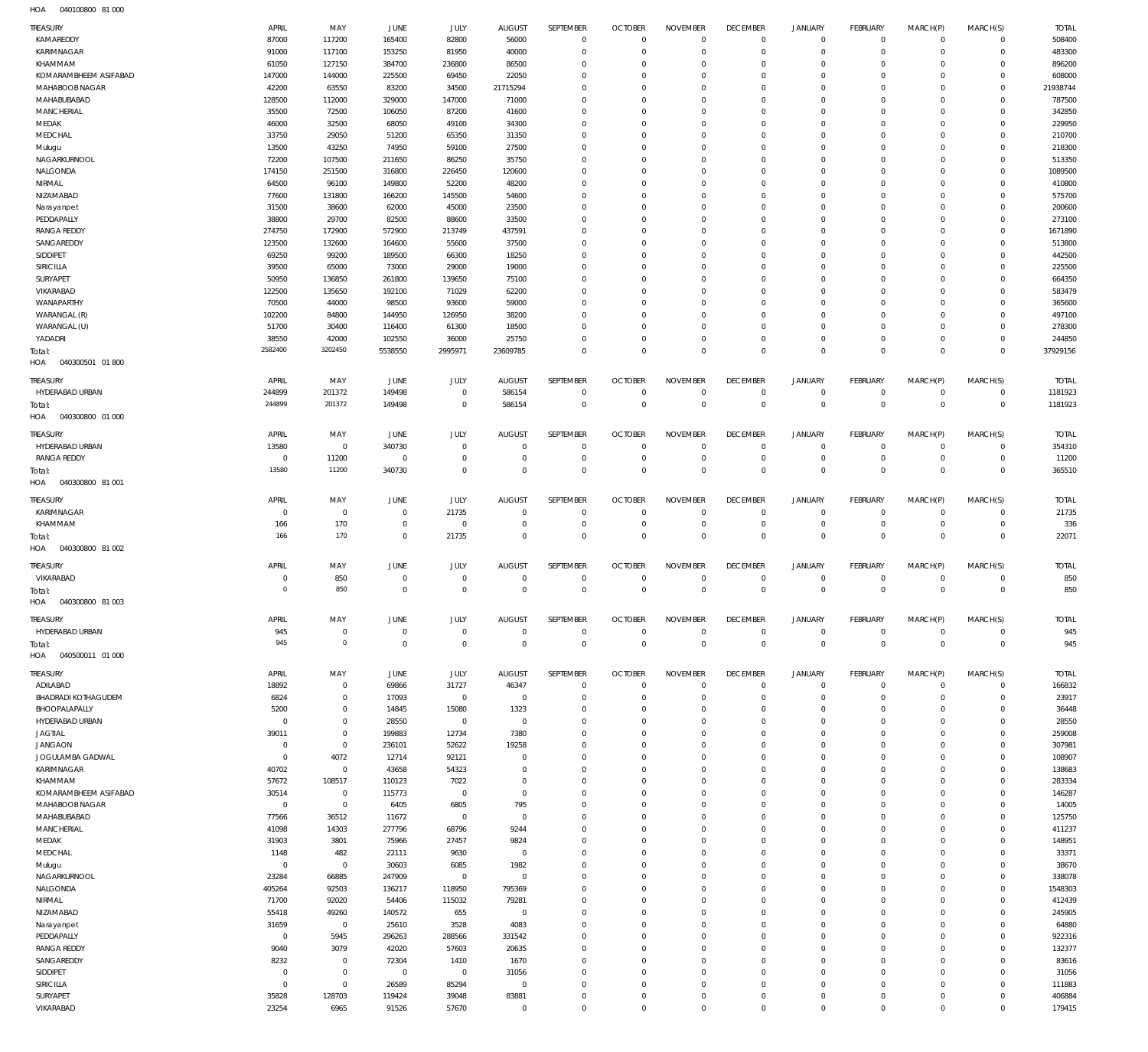|                                   | APRIL                 | MAY                              | JUNE                   | <b>JULY</b>                   | <b>AUGUST</b>      | SEPTEMBER                     | <b>OCTOBER</b>             | <b>NOVEMBER</b>            | <b>DECEMBER</b>               | <b>JANUARY</b>                             | <b>FEBRUARY</b>      | MARCH(P)               |                            | <b>TOTAL</b>      |
|-----------------------------------|-----------------------|----------------------------------|------------------------|-------------------------------|--------------------|-------------------------------|----------------------------|----------------------------|-------------------------------|--------------------------------------------|----------------------|------------------------|----------------------------|-------------------|
| TREASURY<br>WANAPARTHY            | 26693                 |                                  | 76580                  | 17460                         | 1200               | $\Omega$                      | $\Omega$                   | $\Omega$                   | $\Omega$                      | $\circ$                                    | $\mathbf 0$          | $\mathbf 0$            | MARCH(S)<br>$\mathbf 0$    | 121933            |
|                                   |                       | $\overline{0}$<br>$\overline{0}$ |                        |                               |                    | $\overline{0}$                | $\Omega$                   | $\Omega$                   | $\Omega$                      | $\mathbf 0$                                | $\Omega$             | $\Omega$               | $\Omega$                   |                   |
| WARANGAL (R)                      | 10632                 |                                  | 26724                  | 121606                        | 15402              | $\Omega$                      |                            | $\Omega$                   | $\Omega$                      |                                            |                      | $\Omega$               |                            | 174364            |
| WARANGAL (U)                      | 2335                  | $\overline{0}$                   | 88791                  | 271686                        | $\overline{0}$     | $\Omega$                      | $\Omega$                   | $\Omega$                   | $\Omega$                      | $\circ$                                    | $\Omega$             | $\Omega$               | $\Omega$<br>$\Omega$       | 362812            |
| YADADRI                           | 101410<br>1155279     | 41675<br>654722                  | 137585                 | 117387                        | 69344              | $\Omega$                      | $\Omega$<br>$\Omega$       | $\overline{0}$             | $\overline{0}$                | $\mathbf 0$<br>$\mathbf 0$                 | $\Omega$<br>$\Omega$ | $\Omega$               | $\Omega$                   | 467401<br>7875593 |
| Total:<br>HOA<br>040500102 01 000 |                       |                                  | 2855679                | 1680297                       | 1529616            |                               |                            |                            |                               |                                            |                      |                        |                            |                   |
|                                   |                       |                                  |                        |                               |                    |                               |                            |                            |                               |                                            |                      |                        |                            |                   |
| TREASURY                          | APRIL                 | MAY                              | JUNE                   | <b>JULY</b>                   | <b>AUGUST</b>      | SEPTEMBER                     | <b>OCTOBER</b>             | <b>NOVEMBER</b>            | <b>DECEMBER</b>               | <b>JANUARY</b>                             | FEBRUARY             | MARCH(P)               | MARCH(S)                   | <b>TOTAL</b>      |
| ADILABAD                          | 21165                 | $\overline{0}$                   | $\overline{0}$         | $\mathbf 0$                   | $\Omega$           | $\Omega$                      | $\Omega$                   | $\Omega$                   | $^{\circ}$                    | 0                                          | $\mathbf 0$          | $\mathbf 0$            | $\mathbf 0$                | 21165             |
| <b>BHADRADI KOTHAGUDEM</b>        | 27700                 | 46600                            | 19000                  | $\mathbf{0}$                  | $\Omega$           | $\overline{0}$                | $\Omega$                   | $\overline{0}$             | $\Omega$                      | $\mathbf 0$                                | $^{\circ}$           | $\mathbf 0$            | $\mathbf 0$                | 93300             |
| BHOOPALAPALLY                     | 1275                  | $\overline{0}$                   | $\overline{0}$         | $\mathbf 0$                   | $\Omega$           | $\Omega$                      | $\Omega$                   | $\overline{0}$             | $\Omega$                      | $\circ$                                    | O                    | $\mathbf 0$            | $^{\circ}$                 | 1275              |
| <b>JAGTIAL</b>                    | 9700                  | $\overline{0}$                   | 29955                  | 500                           | $\Omega$           | $\Omega$                      | $\Omega$                   | $\overline{0}$             | $\Omega$                      | $\circ$                                    | $\Omega$             | $\Omega$               | $\Omega$                   | 40155             |
| <b>JANGAON</b>                    | $^{\circ}$            | $\overline{0}$                   | 2800                   | $\Omega$                      | $\Omega$           | $\Omega$                      | $\Omega$                   | $\overline{0}$             | $\Omega$                      | $\circ$                                    | O                    | $\Omega$               | $\Omega$                   | 2800              |
| JOGULAMBA GADWAL                  | $^{\circ}$            | 69130                            | 12710                  | $\mathbb O$                   | $\Omega$           | $\Omega$                      | $\Omega$                   | $\Omega$                   | $\Omega$                      | $\mathbf 0$                                | O                    | $\Omega$               | $\Omega$                   | 81840             |
| KAMAREDDY                         | 7790                  | $\overline{0}$                   | 9430                   | 14555                         | $\Omega$           | $\Omega$                      | $\Omega$                   | $\overline{0}$             | $\Omega$                      | $\circ$                                    | O                    | $\Omega$               | $\Omega$                   | 31775             |
| KARIMNAGAR                        | 28670                 | $\mathbf 0$                      | $\overline{0}$         | $\overline{0}$                | $\Omega$           | $\Omega$                      | $\Omega$                   | $\overline{0}$             | $\Omega$                      | $\circ$                                    | O                    | $\mathbf 0$            | $\Omega$                   | 28670             |
| KHAMMAM                           | 76500                 | $\overline{0}$                   | $\overline{0}$         | $\overline{0}$                | $\Omega$           | $\Omega$                      | $\Omega$                   | $\overline{0}$             | $\Omega$                      | $\circ$                                    | O                    | $\Omega$               | $\Omega$                   | 76500             |
| KOMARAMBHEEM ASIFABAD             | 3740                  | $\mathbf 0$                      | 500                    | 1500                          | $\Omega$           | $\Omega$                      | $\Omega$                   | $\overline{0}$             | $\Omega$                      | $\circ$                                    | O                    | $\Omega$               | $\Omega$                   | 5740              |
| MAHABOOB NAGAR                    | 600                   | $\overline{0}$                   | $\Omega$               | 2400                          | $\Omega$           | $\Omega$                      | $\Omega$                   | $\overline{0}$             | $\Omega$                      | $\circ$                                    | O                    | $\Omega$               | $\Omega$                   | 300C              |
| MANCHERIAL                        | $^{\circ}$            |                                  | $\overline{0}$         | $\overline{0}$                | $\Omega$           | $\Omega$                      | $\Omega$                   | $\overline{0}$             | $\Omega$                      | $\circ$                                    | O                    | $\Omega$               | $\Omega$                   |                   |
|                                   |                       | 6375                             |                        |                               |                    | $\Omega$                      |                            |                            |                               |                                            |                      |                        |                            | 6375              |
| MEDAK                             | 12095                 | $\overline{0}$                   | 15785                  | $\mathbb O$                   | $\Omega$           |                               | $\Omega$                   | $\overline{0}$             | $\Omega$                      | $\circ$                                    | O                    | $\Omega$               | $\Omega$                   | 27880             |
| Mulugu                            | 500                   | 2800                             | $\Omega$               | 4800                          | $\Omega$           | $\Omega$                      | $\Omega$                   | $\overline{0}$             | $\Omega$                      | $\circ$                                    | O                    | $\Omega$               | $\Omega$                   | 8100              |
| NAGARKURNOOL                      | $^{\circ}$            | 6200                             | $\overline{0}$         | $\Omega$                      | $\Omega$           | $\Omega$                      | $\Omega$                   | $\overline{0}$             | $\Omega$                      | $\circ$                                    | O                    | $\Omega$               | $\Omega$                   | 6200              |
| NALGONDA                          | 51260                 | $\overline{0}$                   | 29480                  | $\Omega$                      | $\Omega$           | $\Omega$                      | $\Omega$                   | $\overline{0}$             | $\Omega$                      | $\circ$                                    | O                    | $\Omega$               | $\Omega$                   | 80740             |
| NIRMAL                            | $\overline{0}$        | $\overline{0}$                   | 310                    | $\Omega$                      | $\Omega$           | $\Omega$                      | $\Omega$                   | $\overline{0}$             | $\Omega$                      | $\circ$                                    | O                    | $\Omega$               | $\Omega$                   | 310               |
| NIZAMABAD                         | 6865                  | 7085                             | 12385                  | $\Omega$                      | $\Omega$           | $\Omega$                      | $\Omega$                   | $\overline{0}$             | $\Omega$                      | $\mathbf 0$                                | O                    | $\Omega$               | $\Omega$                   | 26335             |
| PEDDAPALLY                        | - 0                   | $\overline{0}$                   | 20590                  | $\Omega$                      | $\Omega$           | $\Omega$                      | $\Omega$                   | $\overline{0}$             | $\Omega$                      | $\circ$                                    | O                    | $\Omega$               | $\Omega$                   | 20590             |
| SANGAREDDY                        | $\mathbf 0$           | $\overline{0}$                   | 77695                  | $\Omega$                      | $\Omega$           | $\Omega$                      | $\Omega$                   | $\Omega$                   | $\Omega$                      | $\circ$                                    | O                    | $\Omega$               | $\Omega$                   | 77695             |
| SIDDIPET                          | $^{\circ}$            | 6355                             | 10250                  | $\Omega$                      | $\Omega$           | $\Omega$                      | $\Omega$                   | $\overline{0}$             | $\Omega$                      | $\circ$                                    | O                    | $\Omega$               | $\Omega$                   | 16605             |
| SIRICILLA                         | 74195                 | $\mathbf 0$                      | $\overline{0}$         | $\Omega$                      | $\Omega$           | $\Omega$                      | $\Omega$                   | $\overline{0}$             | $\Omega$                      | $\circ$                                    | O                    | $\Omega$               | $\Omega$                   | 74195             |
| SURYAPET                          | 1100                  | $\overline{0}$                   | $\overline{0}$         | $\overline{0}$                | $\Omega$           | $\Omega$                      | $\Omega$                   | $\overline{0}$             | $\Omega$                      | $\circ$                                    | O                    | $\Omega$               | $\Omega$                   | 1100              |
| VIKARABAD                         | 4450                  | $\overline{0}$                   | $\overline{0}$         | 4200                          | $\Omega$           | $\Omega$                      | $\Omega$                   | $\overline{0}$             | $\Omega$                      | $\circ$                                    | O                    | $\mathbf 0$            | $\Omega$                   | 8650              |
| WANAPARTHY                        | $^{\circ}$            | $\overline{0}$                   | 310                    | $\overline{0}$                | $\Omega$           | $\Omega$                      | $\Omega$                   | $\Omega$                   | $\Omega$                      | $\circ$                                    | O                    | $\mathbf 0$            | $\Omega$                   | 310               |
| WARANGAL (U)                      | $\Omega$              | $\overline{0}$                   | $\Omega$               | 1000                          | 500                | $\Omega$                      | $\Omega$                   | $\overline{0}$             | $\Omega$                      | $\mathbf 0$                                | $\Omega$             | $\mathbf 0$            | $\mathbf 0$                | 1500              |
| Total:                            | 327605                | 144545                           | 241200                 | 28955                         | 500                | $\Omega$                      | $\Omega$                   | $\overline{0}$             | $\Omega$                      | $\mathbf 0$                                | $\Omega$             | $\mathbf 0$            | $\mathbf{0}$               | 742805            |
| 040500800 01800<br>HOA            |                       |                                  |                        |                               |                    |                               |                            |                            |                               |                                            |                      |                        |                            |                   |
|                                   |                       |                                  |                        |                               |                    |                               |                            |                            |                               |                                            |                      |                        |                            |                   |
| TREASURY                          | APRIL                 | MAY                              | JUNE                   | <b>JULY</b>                   | <b>AUGUST</b>      | SEPTEMBER                     | <b>OCTOBER</b>             | <b>NOVEMBER</b>            | <b>DECEMBER</b>               | <b>JANUARY</b>                             | <b>FEBRUARY</b>      | MARCH(P)               | MARCH(S)                   | <b>TOTAL</b>      |
| KAMAREDDY                         | 8996                  | $\mathbf 0$                      | 72737                  | 19986                         | $\Omega$           | $\overline{0}$                | $\Omega$                   | $^{\circ}$                 | $\overline{0}$                | $\circ$                                    | $\mathbf 0$          | 0                      | $\mathbf 0$                | 101719            |
| Total:                            | 8996                  | $\overline{0}$                   | 72737                  | 19986                         | $\Omega$           | $\mathbf 0$                   | $\overline{0}$             | $\mathbf 0$                | $\mathbf 0$                   | $\mathbf 0$                                | $\mathbf{0}$         | $\mathbf{0}$           | $\mathbf{0}$               | 101719            |
| HOA<br>040500800 81800            |                       |                                  |                        |                               |                    |                               |                            |                            |                               |                                            |                      |                        |                            |                   |
|                                   |                       |                                  |                        |                               |                    |                               |                            |                            |                               |                                            |                      |                        |                            |                   |
| TREASURY                          | APRIL                 | MAY                              | JUNE                   | JULY                          | <b>AUGUST</b>      | SEPTEMBER                     | <b>OCTOBER</b>             | <b>NOVEMBER</b>            | <b>DECEMBER</b>               | <b>JANUARY</b>                             | <b>FEBRUARY</b>      | MARCH(P)               | MARCH(S)                   | <b>TOTAL</b>      |
| KHAMMAM                           | $\overline{0}$        | $\overline{0}$                   | $\overline{0}$         | 100                           | $\Omega$           | $\overline{0}$                | $\Omega$                   | $\mathbf 0$                | $^{\circ}$                    | $\mathsf{O}\xspace$                        | $\mathbf 0$          | $\mathbf 0$            | $\mathbf 0$                | 100               |
| Total:                            | $\mathbf{0}$          | $\circ$                          | $\overline{0}$         | 100                           | $\Omega$           | $\overline{0}$                | $\overline{0}$             | $\mathbf 0$                | $\mathbf 0$                   | $\,0\,$                                    | $\mathbf{0}$         | $\mathbf 0$            | $\mathbf 0$                | 100               |
| 042500101 01 000<br>HOA           |                       |                                  |                        |                               |                    |                               |                            |                            |                               |                                            |                      |                        |                            |                   |
|                                   |                       |                                  |                        |                               |                    |                               | <b>OCTOBER</b>             | <b>NOVEMBER</b>            | <b>DECEMBER</b>               | JANUARY                                    |                      |                        |                            |                   |
|                                   |                       |                                  |                        |                               |                    |                               |                            |                            |                               |                                            |                      |                        |                            |                   |
| TREASURY                          | APRIL                 | MAY                              | JUNE                   | JULY                          | <b>AUGUST</b>      | SEPTEMBER                     |                            |                            |                               |                                            | FEBRUARY             | MARCH(P)               | MARCH(S)                   | <b>TOTAL</b>      |
| ADILABAD                          | 214600                | 1200                             | 1600                   | $\overline{0}$                | $\Omega$           | $\Omega$                      | $\Omega$                   | $\Omega$                   | $\Omega$                      | $\mathbf 0$                                | $\Omega$             | $\Omega$               | $\mathbf 0$                | 217400            |
| <b>BHADRADI KOTHAGUDEM</b>        | 2800                  | $\overline{0}$                   | 200                    | 1316                          | 800                | $\overline{0}$                | $\Omega$                   | $\overline{0}$             | $^{\circ}$                    | $\mathbf 0$                                | $\circ$              | $\circ$                | $\circ$                    | 5116              |
| HYDERABAD URBAN                   | 81963                 | 2100                             | 4700                   | 5700                          | 7100               |                               |                            |                            |                               |                                            |                      |                        | $\Omega$                   | 101563            |
| JAGTIAL                           | 7200                  | $\overline{0}$                   | 3600                   | 1600                          | $\mathbf{0}$       | $^{\circ}$                    | $\Omega$                   | $\Omega$                   | $\Omega$                      | $\circ$                                    | $\Omega$             | $\Omega$               | $\mathbf 0$                | 12400             |
| KAMAREDDY                         | 4800                  | 400                              | 3800                   | 3000                          | 800                | $\mathbf{0}$                  | $\Omega$                   | $\overline{0}$             | $\Omega$                      | $\circ$                                    | $\mathbf 0$          | $\mathbf 0$            | $\Omega$                   | 12800             |
| KARIMNAGAR                        | 18350                 | 800                              | 600                    | $\overline{0}$                | $\mathbf{0}$       | $\Omega$                      | $\Omega$                   | $\overline{0}$             | $\Omega$                      | $\circ$                                    | $\Omega$             | $\Omega$               | $\Omega$                   | 19750             |
| KHAMMAM                           | 16800                 | 2000                             | 1600                   | 4600                          | 200                | $\Omega$                      | $\Omega$                   | $\overline{0}$             | $\Omega$                      | $\circ$                                    | $\Omega$             | $\Omega$               | $\Omega$                   | 25200             |
| KOMARAMBHEEM ASIFABAD             | $\overline{0}$        | $\overline{0}$                   | 1900                   | $\overline{0}$                | $\Omega$           | $\Omega$                      | $\Omega$                   | $\overline{0}$             | $\Omega$                      | $\circ$                                    | $\Omega$             | $\Omega$               | $\Omega$                   | 1900              |
| <b>MANCHERIAL</b>                 | 2600                  | $\overline{0}$                   | 400                    | 200                           | $\mathbf{0}$       | $\Omega$                      | $\Omega$                   | $\overline{0}$             | $\Omega$                      | $\circ$                                    | $\Omega$             | $\Omega$               | $\Omega$                   | 3200              |
| NALGONDA                          | 6200                  | 400                              | 2800                   | 200                           | 600                | $\Omega$                      | $\Omega$                   | $\overline{0}$             | $\Omega$                      | $\circ$                                    | $\Omega$             | $\Omega$               | $\Omega$                   | 10200             |
| NIRMAL                            | 49870                 | 257524                           | 404199                 | 400                           | $\mathbf{0}$       | $\Omega$                      | $\Omega$                   | $\overline{0}$             | $\Omega$                      | $\Omega$                                   | $\Omega$             | $\Omega$               | $\Omega$                   | 711993            |
| NIZAMABAD                         | 400                   | $\overline{0}$                   | 6800                   | 3200                          | 400                | $\overline{0}$                | $\Omega$                   | $\overline{0}$             | $\Omega$                      | $\circ$                                    | $\Omega$             | $\Omega$               | $\Omega$                   | 10800             |
| PEDDAPALLY                        | 5800                  | 2600                             | 253587                 | $\Omega$                      | $\mathbf{0}$       | $\Omega$                      | $\Omega$                   | $\Omega$                   | $\Omega$                      | $\Omega$                                   | O                    | $\Omega$               | $\Omega$                   | 261987            |
| SANGAREDDY                        | $\overline{0}$        | $\overline{0}$                   | $\overline{0}$         | $\overline{0}$                | 1150               | $\overline{0}$                | $\Omega$                   | $\overline{0}$             | $^{\circ}$                    | $\circ$                                    | $\Omega$             | $\Omega$               | $\Omega$                   | 1150              |
| SIDDIPET                          | $\mathbf 0$           | $\overline{0}$                   | 400                    | $\overline{0}$                | $\mathbf{0}$       | $\Omega$                      | $\Omega$                   | $\Omega$                   | $\Omega$                      | $\Omega$                                   | O                    | $\Omega$               | $\Omega$                   | 400               |
| SIRICILLA                         | 6400                  | 200                              | 200                    | $\overline{0}$                | 50000              | $\overline{0}$                | $\Omega$                   | $\overline{0}$             | $^{\circ}$                    | $\circ$                                    | $\Omega$             | $\Omega$               | $\Omega$                   | 56800             |
| SURYAPET                          | 5050                  | 2400                             | 800                    | 100                           | $\Omega$           | $\Omega$                      | $\Omega$                   | $\Omega$                   | $\Omega$                      | $\mathbf 0$                                | O                    | $\Omega$               | $\Omega$                   | 8350              |
| WANAPARTHY                        | 600                   | $\overline{0}$                   | 600                    | $\mathbf{0}$                  | $\Omega$           | $\overline{0}$                | $\Omega$                   | $\overline{0}$             | $^{\circ}$                    | $\circ$                                    | $\Omega$             | $\Omega$               | $\Omega$                   |                   |
|                                   | 5400                  |                                  |                        | $\overline{0}$                |                    | $\Omega$                      | $\Omega$                   | $\overline{0}$             | $^{\circ}$                    | $\mathbf 0$                                | 0                    | $\mathbf 0$            | $^{\circ}$                 | 1200              |
| YADADRI                           | 428833                | $\overline{0}$<br>269624         | 400                    |                               | 500                | $\Omega$                      | $\Omega$                   | $\overline{0}$             | $\overline{0}$                | $\mathbf 0$                                | $\Omega$             | $\circ$                | $\mathbf{0}$               | 6300              |
| Total:<br>042500800 01 000<br>HOA |                       |                                  | 688186                 | 20316                         | 61550              |                               |                            |                            |                               |                                            |                      |                        |                            | 1468509           |
|                                   |                       |                                  |                        |                               |                    |                               |                            |                            |                               |                                            |                      |                        |                            |                   |
| <b>TREASURY</b>                   | APRIL                 | MAY                              | JUNE                   | JULY                          | <b>AUGUST</b>      | SEPTEMBER                     | <b>OCTOBER</b>             | <b>NOVEMBER</b>            | <b>DECEMBER</b>               | <b>JANUARY</b>                             | <b>FEBRUARY</b>      | MARCH(P)               | MARCH(S)                   | <b>TOTAL</b>      |
| ADILABAD                          | $\mathbf 0$           | 4300                             | 15250                  | 14550                         | 800                | $\overline{0}$                | $\overline{0}$             | $\mathbf 0$                | $\mathbf 0$                   | $\mathsf{O}\xspace$                        | $\mathbf 0$          | $\mathbf 0$            | $\mathbf 0$                | 34900             |
| HYDERABAD URBAN                   | 163727                | 96041                            | 139468                 | 176921                        | 254725             | $\mathbf 0$                   | $\Omega$                   | $\Omega$                   | $\Omega$                      | $\mathsf{O}\xspace$                        | $\Omega$             | $\mathbf 0$            | $\mathbf 0$                | 830882            |
| KHAMMAM                           | 2000                  | $\overline{0}$                   | 1000                   | $\overline{0}$                | $\mathbf{0}$       | $\overline{0}$                | $\Omega$                   | $\overline{0}$             | $\Omega$                      | $\mathbf 0$                                | $\Omega$             | $\mathbf 0$            | $\mathbf 0$                | 3000              |
| MAHABOOB NAGAR                    | $\overline{0}$        | $\overline{0}$                   | $\overline{0}$         | 200                           | $\circ$            | $\overline{0}$                | $\Omega$                   | $\overline{0}$             | $\Omega$                      | $\mathsf{O}\xspace$                        | $\Omega$             | $\mathbf 0$            | $^{\circ}$                 | 200               |
| MEDAK                             | 400                   | $\overline{0}$                   | $\overline{0}$         | $\overline{0}$                | $\Omega$           | $\Omega$                      | $\Omega$                   | $\overline{0}$             | $^{\circ}$                    | $\mathbf 0$                                | $\Omega$             | $\Omega$               | $\Omega$                   | 400               |
| Mulugu                            | $\mathbf 0$           | $\overline{0}$                   | $\overline{0}$         | $\overline{0}$                | 2850               | $\overline{0}$                | $\Omega$                   | $\overline{0}$             | $\Omega$                      | $\mathbf 0$                                | $\Omega$             | $\mathbf 0$            | $^{\circ}$                 | 2850              |
| NALGONDA                          | $\overline{0}$        | $\overline{0}$                   | 200                    | 1000                          | $\Omega$           | $\mathbf{0}$                  | $\Omega$                   | $\overline{0}$             | $\Omega$                      | $\mathbf 0$                                | $\Omega$             | $\Omega$               | $\Omega$                   | 1200              |
| NIRMAL                            | $\overline{0}$        | 54612                            | $\overline{0}$         | $\overline{0}$                | $\Omega$           | $\overline{0}$                | $\Omega$                   | $\overline{0}$             | $^{\circ}$                    | $\mathbf 0$                                | $\Omega$             | $\Omega$               | $\Omega$                   | 54612             |
| NIZAMABAD                         | $\overline{0}$        | 47109                            |                        | 56938                         | $\Omega$           | $\Omega$                      | $\Omega$                   | $\overline{0}$             | $\Omega$                      | $\mathbf 0$                                | $\Omega$             | $\mathbf 0$            | $\Omega$                   |                   |
|                                   |                       |                                  | 1000<br>$\overline{0}$ | $\overline{0}$                | $\mathbf{0}$       | $\overline{0}$                | $\Omega$                   | $\overline{0}$             | $^{\circ}$                    | $\mathbf 0$                                | $\Omega$             | $\Omega$               | $\Omega$                   | 105047            |
| PEDDAPALLY                        | 200                   | $\overline{0}$                   |                        |                               |                    | $\mathbf{0}$                  | $\Omega$                   | $\overline{0}$             | $\Omega$                      |                                            | $\Omega$             | $\mathbf 0$            | $\Omega$                   | 200               |
| <b>RANGA REDDY</b>                | 20600                 | $\overline{0}$                   | 100                    | 1900                          | 6700               |                               | $\Omega$                   |                            |                               | $\mathbf 0$                                | $\Omega$             |                        |                            | 29300             |
| SANGAREDDY                        | 11600                 | 149184                           | 5100                   | 400                           | 800                | $\overline{0}$                |                            | $\overline{0}$             | $^{\circ}$                    | $\mathbf 0$                                |                      | $\mathbf 0$            | $\mathbf 0$                | 167084            |
| SIDDIPET<br>SURYAPET              | 400<br>$\overline{0}$ | 1800<br>$\overline{0}$           | 200<br>1000            | $\overline{0}$<br>$\mathbb O$ | 200<br>$\mathbf 0$ | $\overline{0}$<br>$\mathbb O$ | $\overline{0}$<br>$\Omega$ | $\mathbf 0$<br>$\mathbb O$ | $\overline{0}$<br>$\mathbf 0$ | $\mathsf{O}\xspace$<br>$\mathsf{O}\xspace$ | 0<br>$\mathbf 0$     | $\circ$<br>$\mathbf 0$ | $\mathbf 0$<br>$\mathbf 0$ | 2600<br>1000      |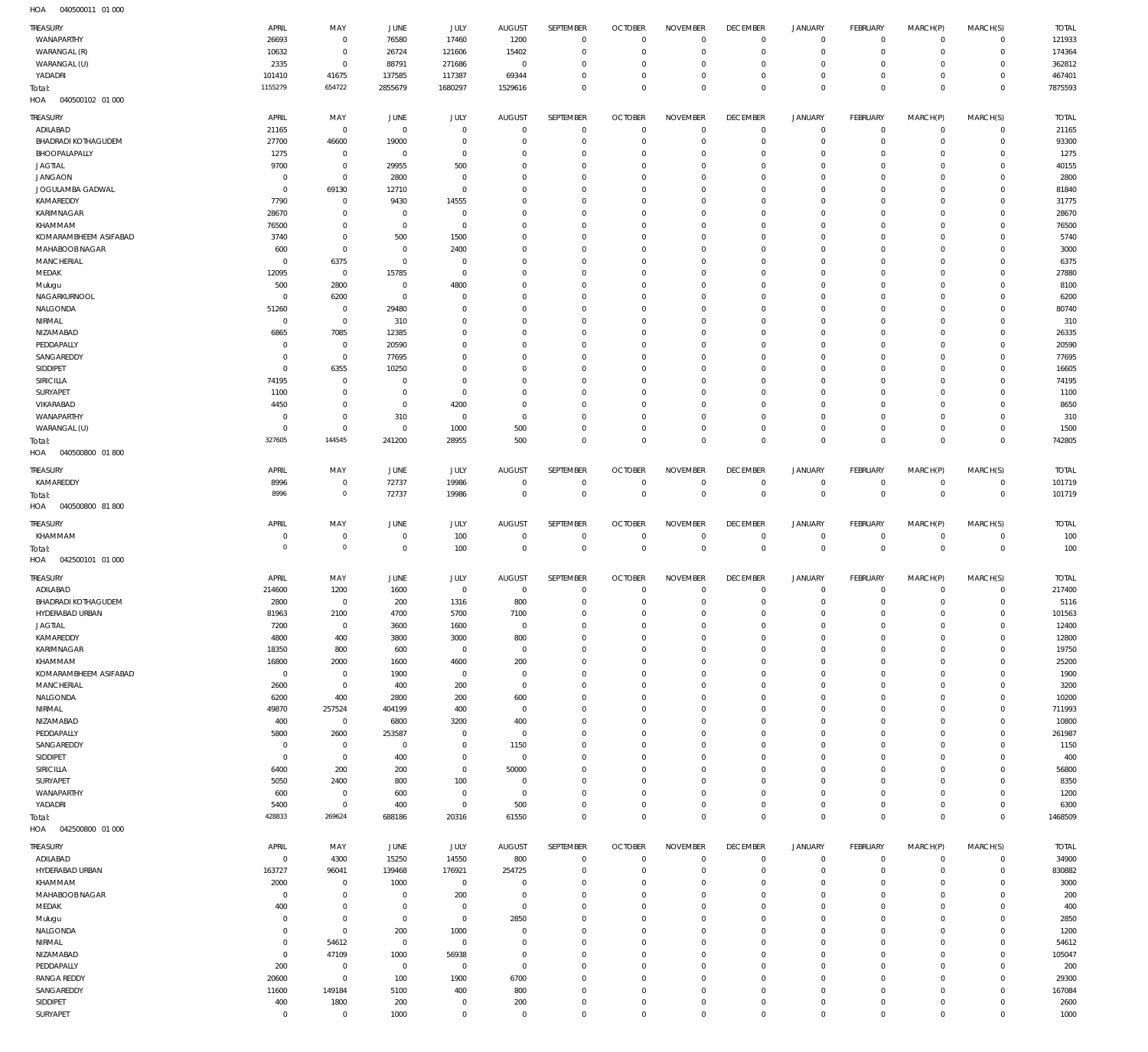| <b>TREASURY</b>                               | APRIL                            | MAY                              | <b>JUNE</b>                      | JULY                  | <b>AUGUST</b>                 | SEPTEMBER                  | <b>OCTOBER</b>                   | <b>NOVEMBER</b>                | <b>DECEMBER</b>                   | <b>JANUARY</b>             | FEBRUARY                       | MARCH(P)                | MARCH(S)                     | <b>TOTAL</b>          |
|-----------------------------------------------|----------------------------------|----------------------------------|----------------------------------|-----------------------|-------------------------------|----------------------------|----------------------------------|--------------------------------|-----------------------------------|----------------------------|--------------------------------|-------------------------|------------------------------|-----------------------|
| WARANGAL (U)                                  | $\overline{0}$                   | $\overline{0}$                   | 1000                             | 1000                  | $\overline{0}$                | $\mathbf 0$                | $\overline{0}$                   | $\mathbf 0$                    | $\overline{0}$                    | $\circ$                    | $\overline{0}$                 | $\circ$                 | $\overline{0}$               | 2000                  |
| Total:                                        | 198927                           | 353046                           | 164318                           | 252909                | 266075                        | $\mathbf 0$                | $\overline{0}$                   | $\mathbf 0$                    | $\overline{0}$                    | $\mathbf 0$                | $\overline{0}$                 | $\mathbf 0$             | $\overline{0}$               | 1235275               |
| HOA<br>042500800 02 000                       |                                  |                                  |                                  |                       |                               |                            |                                  |                                |                                   |                            |                                |                         |                              |                       |
| <b>TREASURY</b>                               | APRIL                            | MAY                              | JUNE                             | JULY<br>$\mathbf 0$   | <b>AUGUST</b>                 | SEPTEMBER                  | <b>OCTOBER</b><br>$\overline{0}$ | <b>NOVEMBER</b><br>$\mathbf 0$ | <b>DECEMBER</b><br>$\overline{0}$ | <b>JANUARY</b><br>$\circ$  | FEBRUARY                       | MARCH(P)<br>$\mathbf 0$ | MARCH(S)<br>$\circ$          | <b>TOTAL</b><br>29220 |
| <b>BHADRADI KOTHAGUDEM</b><br>HYDERABAD URBAN | $\overline{0}$<br>11900          | $\mathbf 0$<br>$\mathbf 0$       | 16270<br>4200                    | 1000                  | 12950<br>3500                 | $\mathbf 0$<br>$\mathbf 0$ | $\overline{0}$                   | $\mathbf 0$                    | $\mathbf 0$                       | $\mathbf 0$                | $\overline{0}$<br>$\mathbf{0}$ | $\mathbf 0$             | $\mathbf{0}$                 | 20600                 |
| KAMAREDDY                                     | 400                              | $\mathbf 0$                      | $\overline{0}$                   | 7000                  | $\overline{0}$                | $\mathbf 0$                | $\mathbf 0$                      | $\mathbf 0$                    | $\mathbf 0$                       | 0                          | $\mathbf{0}$                   | $\Omega$                | $\mathbf 0$                  | 7400                  |
| KARIMNAGAR                                    | $^{\circ}$                       | $\mathbf 0$                      | $\overline{0}$                   | 16650                 | 24950                         | $\mathbf 0$                | $\mathbf 0$                      | $\mathbf 0$                    | $\mathbf 0$                       | $\mathbf 0$                | $\mathbf 0$                    | $\Omega$                | $\mathbf 0$                  | 41600                 |
| KHAMMAM                                       | 47300                            | $\mathbf 0$                      | $\overline{0}$                   | 1400                  | 54805                         | $\mathbf 0$<br>$\mathbf 0$ | $\mathbf 0$                      | $\Omega$                       | $\mathbf 0$<br>$\mathbf 0$        | $\mathbf 0$<br>$\mathbf 0$ | $\mathbf 0$                    | $\Omega$<br>$\Omega$    | $\mathbf 0$<br>$\mathbf 0$   | 103505                |
| MAHABOOB NAGAR<br>NALGONDA                    | $\mathbf 0$<br>$\mathbf 0$       | $\mathbf 0$<br>1100              | $\overline{0}$<br>2750           | 6050<br>$\mathbf 0$   | 64300<br>$\mathbf 0$          | $\mathbf 0$                | $\mathbf 0$<br>$\mathbf 0$       | $\mathbf 0$<br>$\Omega$        | $\mathbf 0$                       | $\mathbf 0$                | $^{\circ}$<br>$\mathbf 0$      | $\Omega$                | $\mathbf 0$                  | 70350<br>3850         |
| NIZAMABAD                                     | $\mathbf 0$                      | $\mathbf 0$                      | $\overline{0}$                   | 550                   | $^{\circ}$                    | $\mathbf 0$                | $\mathbf 0$                      | $\mathbf 0$                    | $\mathbf 0$                       | $\mathbf 0$                | $^{\circ}$                     | $\Omega$                | $\mathbf 0$                  | 550                   |
| <b>RANGA REDDY</b>                            | 4000                             | $\mathbf 0$                      | $\overline{0}$                   | $\mathbf 0$           | $\mathbf 0$                   | $\mathbf 0$                | $\mathbf 0$                      | $\Omega$                       | $\mathbf 0$                       | $\mathbf 0$                | $\mathbf 0$                    | $\Omega$                | $\mathbf 0$                  | 4000                  |
| SURYAPET                                      | $\mathbf 0$                      | $\mathbf 0$                      | 1000                             | 6600                  | 18123                         | $\mathbf 0$                | $\mathbf 0$                      | $\mathbf 0$                    | $\mathbf 0$                       | $\mathbf 0$                | $\mathbf{0}$                   | $\Omega$                | $\mathbf{0}$                 | 25723                 |
| VIKARABAD<br>YADADRI                          | 39500<br>$\mathbf 0$             | $\mathbf 0$<br>$\mathbf 0$       | $\overline{0}$<br>$\overline{0}$ | $\mathbf 0$<br>13750  | $\overline{0}$<br>$\mathbf 0$ | $\mathbf 0$<br>$\mathbf 0$ | $\mathbf 0$<br>$\mathbf 0$       | $\mathbf 0$<br>$\mathbf 0$     | $\mathbf 0$<br>$\mathbf 0$        | $\mathbf 0$<br>$\mathbf 0$ | $\mathbf 0$<br>$\mathbf 0$     | $\Omega$<br>0           | $\mathbf 0$<br>$\mathbf 0$   | 39500<br>13750        |
| Total:                                        | 103100                           | 1100                             | 24220                            | 53000                 | 178628                        | $\mathbf 0$                | $\mathbf 0$                      | $\mathbf 0$                    | $\overline{0}$                    | $\mathbf 0$                | $\overline{0}$                 | $\mathbf 0$             | $\mathbf 0$                  | 360048                |
| HOA<br>042500800 04 000                       |                                  |                                  |                                  |                       |                               |                            |                                  |                                |                                   |                            |                                |                         |                              |                       |
| <b>TREASURY</b>                               | APRIL                            | MAY                              | <b>JUNE</b>                      | JULY                  | <b>AUGUST</b>                 | SEPTEMBER                  | <b>OCTOBER</b>                   | <b>NOVEMBER</b>                | <b>DECEMBER</b>                   | <b>JANUARY</b>             | FEBRUARY                       | MARCH(P)                | MARCH(S)                     | <b>TOTAL</b>          |
| <b>BHADRADI KOTHAGUDEM</b>                    | 94583                            | $\overline{0}$                   | $\overline{0}$                   | 22894                 | 93587                         | $\mathbf 0$                | $\overline{0}$                   | $\mathbf 0$                    | $\overline{0}$                    | $\circ$                    | $\overline{0}$                 | $\mathbf 0$             | $\circ$                      | 211064                |
| HYDERABAD URBAN                               | 4200<br>$\mathbf 0$              | 1000<br>$\overline{0}$           | 32440<br>$\overline{0}$          | 8800<br>57000         | 8000<br>$\overline{0}$        | $\mathbf 0$<br>$\mathbf 0$ | $\overline{0}$<br>$\overline{0}$ | $\mathbf 0$<br>$\mathbf 0$     | $\overline{0}$<br>$\mathbf 0$     | $\mathbf 0$<br>0           | $\overline{0}$<br>$\circ$      | $\mathbf 0$<br>0        | $\overline{0}$<br>$\circ$    | 54440<br>57000        |
| KAMAREDDY<br>KHAMMAM                          | 86410                            | 7995                             | 91550                            | 320965                | 527962                        | $\mathbf 0$                | $\mathbf 0$                      | $\Omega$                       | $\mathbf 0$                       | $\mathbf 0$                | $\mathbf{0}$                   | $\Omega$                | $\mathbf{0}$                 | 1034882               |
| MAHABOOB NAGAR                                | $\mathbf 0$                      | $\mathbf 0$                      | 5000                             | 113583                | 348915                        | $\mathbf 0$                | $\overline{0}$                   | $\mathbf 0$                    | $\mathbf 0$                       | 0                          | $\mathbf{0}$                   | 0                       | $\mathbf{0}$                 | 467498                |
| MEDCHAL                                       | $\mathbf 0$                      | $\mathbf 0$                      | $\overline{0}$                   | 44610                 | $\overline{0}$                | $\mathbf 0$                | $\mathbf 0$                      | $\mathbf 0$                    | $\mathbf 0$                       | 0                          | $\mathbf{0}$                   | $\Omega$                | $\mathbf 0$                  | 44610                 |
| NAGARKURNOOL                                  | $\mathbf 0$                      | $\mathbf 0$                      | $\overline{0}$                   | $\mathbf 0$           | 52840                         | $\mathbf 0$                | $\mathbf 0$                      | $\mathbf 0$                    | $\mathbf 0$                       | 0                          | $\mathbf{0}$                   | 0                       | $\mathbf{0}$                 | 52840                 |
| NALGONDA                                      | 800                              | 200<br>$\mathbf 0$               | 8780                             | 1836<br>$\mathbf 0$   | 911                           | $\mathbf 0$<br>$\mathbf 0$ | $\mathbf 0$<br>$\mathbf 0$       | $\mathbf 0$<br>$\mathbf 0$     | $\mathbf 0$<br>$\mathbf 0$        | 0<br>0                     | $\mathbf{0}$<br>$\mathbf{0}$   | 0<br>$\Omega$           | $\mathbf{0}$<br>$\mathbf{0}$ | 12527<br>25485        |
| NIZAMABAD<br><b>RANGA REDDY</b>               | 15000<br>221130                  | $\mathbf 0$                      | $\overline{0}$<br>$\overline{0}$ | 261462                | 10485<br>$\overline{0}$       | $\mathbf 0$                | $\mathbf 0$                      | $\mathbf 0$                    | $\mathbf 0$                       | 0                          | $\mathbf{0}$                   | 0                       | $\mathbf{0}$                 | 482592                |
| SURYAPET                                      | 1000                             | $\mathbf 0$                      | $\overline{0}$                   | 1000                  | 1000                          | $\mathbf 0$                | $\mathbf 0$                      | $\mathbf 0$                    | $\mathbf 0$                       | 0                          | $\mathbf{0}$                   | $\Omega$                | $\mathbf{0}$                 | 3000                  |
| VIKARABAD                                     | 143440                           | 200                              | $\overline{0}$                   | 46390                 | $\overline{0}$                | $\mathbf 0$                | $\mathbf 0$                      | $\mathbf 0$                    | $\mathbf 0$                       | $\mathbf 0$                | $\mathbf{0}$                   | 0                       | $\mathbf{0}$                 | 190030                |
| YADADRI                                       | 1992                             | 1709                             | $\overline{0}$                   | 4400                  | 1000                          | $\mathbf 0$                | $\mathbf 0$                      | $\mathbf 0$                    | $\mathbf 0$                       | 0                          | $\circ$                        | 0                       | $\circ$                      | 9101                  |
| Total:<br>HOA<br>042500800 05 000             | 568555                           | 11104                            | 137770                           | 882940                | 1044700                       | $\mathbf 0$                | $\mathbf 0$                      | $\mathbf 0$                    | $\overline{0}$                    | $\mathbf 0$                | $\overline{0}$                 | $\mathbf 0$             | $\overline{0}$               | 2645069               |
| <b>TREASURY</b>                               | APRIL                            | MAY                              | JUNE                             | JULY                  | <b>AUGUST</b>                 | SEPTEMBER                  | <b>OCTOBER</b>                   | <b>NOVEMBER</b>                | <b>DECEMBER</b>                   | <b>JANUARY</b>             | FEBRUARY                       | MARCH(P)                | MARCH(S)                     | <b>TOTAL</b>          |
| HYDERABAD URBAN                               | 1323348                          | 873103                           | 1200428                          | 1549822               | 2321662                       | $\mathbf 0$                | $\overline{0}$                   | $\mathbf 0$                    | $\mathbf 0$                       | $\mathbf 0$                | $\mathbf{0}$                   | $\mathbf 0$             | $\circ$                      | 7268363               |
| KARIMNAGAR                                    | $\overline{0}$                   | 1545202                          | $\overline{0}$                   | $\mathbf 0$           | $\mathbf 0$                   | $\mathbf 0$                | $\mathbf 0$                      | $\mathbf 0$                    | $\mathbf 0$                       | $\mathbf 0$                | $\mathbf{0}$                   | $\mathbf 0$             | $\mathbf{0}$                 | 1545202               |
| NIRMAL                                        | $\mathbf 0$                      | 498474                           | $\overline{0}$                   | $\mathbf 0$           | $\mathbf 0$                   | $\mathbf 0$                | $\mathbf 0$                      | $\mathbf 0$                    | $\mathbf 0$                       | $\mathbf 0$                | $^{\circ}$                     | $\Omega$                | $\mathbf 0$                  | 498474                |
| NIZAMABAD<br>SIRICILLA                        | $\mathbf 0$                      | 428264                           | $\overline{0}$                   | 517620<br>$\mathbf 0$ | $\mathbf 0$<br>$\mathbf 0$    | $\mathbf 0$<br>$\mathbf 0$ | $\mathbf 0$<br>$\mathbf 0$       | $\mathbf 0$<br>$\mathbf 0$     | $\mathbf 0$<br>$\mathbf 0$        | $\mathbf 0$<br>$\mathbf 0$ | $^{\circ}$<br>$\mathbf{0}$     | $\Omega$<br>$\mathbf 0$ | $\mathbf{0}$<br>$\mathbf 0$  | 945884<br>2564979     |
|                                               | $\mathbf 0$                      | $\mathbf 0$                      | 2564979                          |                       |                               |                            |                                  |                                |                                   |                            |                                |                         |                              |                       |
|                                               |                                  |                                  |                                  |                       |                               |                            |                                  |                                |                                   |                            |                                |                         |                              |                       |
| Total:<br>042500800 06 001<br>HOA             | 1323348                          | 3345043                          | 3765407                          | 2067442               | 2321662                       | $\mathbf 0$                | $\mathbf 0$                      | $\mathbf 0$                    | $\overline{0}$                    | $\mathbf 0$                | $\overline{0}$                 | $\mathbf 0$             | $\overline{0}$               | 12822902              |
|                                               | APRIL                            | MAY                              | <b>JUNE</b>                      | JULY                  | <b>AUGUST</b>                 | SEPTEMBER                  | <b>OCTOBER</b>                   | <b>NOVEMBER</b>                | <b>DECEMBER</b>                   | <b>JANUARY</b>             | FEBRUARY                       | MARCH(P)                |                              | <b>TOTAL</b>          |
| <b>TREASURY</b><br>KHAMMAM                    | 4000000                          | $\mathbf 0$                      | $\overline{0}$                   | $\mathbf 0$           | $\overline{0}$                | $\mathbf 0$                | $\overline{0}$                   | $\mathbf 0$                    | $\overline{0}$                    | $\circ$                    | $\overline{0}$                 | 0                       | MARCH(S)<br>$\overline{0}$   | 4000000               |
| Total:                                        | 4000000                          | $\mathbf 0$                      | $\overline{0}$                   | $\mathbf 0$           | $\mathbf 0$                   | $\mathbf 0$                | $\overline{0}$                   | $\mathbf 0$                    | $\overline{0}$                    | $\mathbf 0$                | $\overline{0}$                 | $\mathbf 0$             | $\overline{0}$               | 4000000               |
| HOA<br>042500800 81 001                       |                                  |                                  |                                  |                       |                               |                            |                                  |                                |                                   |                            |                                |                         |                              |                       |
| <b>TREASURY</b>                               | <b>APRIL</b>                     | MAY                              | JUNE                             | JULY                  | <b>AUGUST</b>                 | SEPTEMBER                  | <b>OCTOBER</b>                   | <b>NOVEMBER</b>                | <b>DECEMBER</b>                   | <b>JANUARY</b>             | FEBRUARY                       | MARCH(P)                | MARCH(S)                     | <b>TOTAL</b>          |
| ADILABAD                                      | $\overline{0}$                   | 4300                             | 2100                             | 2050                  | 50                            | $\mathbb O$                | $\overline{0}$                   | $\mathbf 0$                    | $\overline{0}$                    | $\overline{0}$             | $\overline{0}$                 | $\circ$                 | $\overline{0}$               | 8500                  |
| <b>BHADRADI KOTHAGUDEM</b>                    | 3750<br>$\overline{0}$           | 3450                             | 5000                             | 14350                 | 16050                         | $\mathbf 0$<br>$\mathbf 0$ | $\overline{0}$<br>$\mathbf 0$    | $\Omega$<br>$\mathbf 0$        | $\mathbf 0$<br>$\mathbf 0$        | $\mathbf 0$<br>$\mathbf 0$ | $\overline{0}$<br>$\mathbf{0}$ | $\mathbf 0$<br>$\Omega$ | $\mathbf{0}$<br>$\mathbf{0}$ | 42600                 |
| BHOOPALAPALLY<br>HYDERABAD URBAN              | 23250                            | $\mathbf 0$<br>5800              | $\overline{0}$<br>5400           | 6450<br>14841         | 8100<br>21750                 | $\mathbf 0$                | $\mathbf 0$                      | $\mathbf 0$                    | $\mathbf 0$                       | $\mathbf 0$                | $\mathbf{0}$                   | $\Omega$                | $\mathbf 0$                  | 14550<br>71041        |
| <b>JAGTIAL</b>                                | 3200                             | $\mathbf 0$                      | $\overline{0}$                   | 19000                 | 10950                         | $\mathbf 0$                | $\mathbf 0$                      | $\mathbf 0$                    | $\mathbf 0$                       | $\mathbf 0$                | $\mathbf{0}$                   | $\Omega$                | $\mathbf{0}$                 | 33150                 |
| <b>JANGAON</b>                                | 1000                             | $\bf 0$                          | $\overline{0}$                   | $\mathbb O$           | 1700                          | $\mathbf 0$                | $\mathbf 0$                      | $\mathbf 0$                    | $\mathbf 0$                       | $\mathbf 0$                | $\mathbf{0}$                   | $\Omega$                | $\mathbf 0$                  | 2700                  |
| JOGULAMBA GADWAL                              | 2850                             | $\mathbf 0$                      | 750                              | 1900                  | 1750                          | $\mathbf 0$                | $\mathbf 0$                      | $\Omega$                       | $\mathbf 0$                       | $\mathbf 0$                | $\mathbf{0}$                   | $\Omega$<br>$\Omega$    | $\mathbf{0}$                 | 7250                  |
| KAMAREDDY                                     | $\overline{0}$                   | $\bf 0$<br>50                    | 2450                             | 19100<br>7600         | 21900<br>16750                | $\mathbf 0$<br>$\mathbf 0$ | $\mathbf 0$<br>$\mathbf 0$       | $\mathbf 0$<br>$\mathbf 0$     | $\mathbf 0$<br>$\mathbf 0$        | $\mathbf 0$<br>$\mathbf 0$ | $\mathbf{0}$<br>$\mathbf{0}$   | $\Omega$                | $\mathbf{0}$<br>$\mathbf{0}$ | 43450<br>31100        |
| KARIMNAGAR<br>KHAMMAM                         | 6250<br>1000                     | $\mathbf 0$                      | 450<br>$\overline{0}$            | 22400                 | 5400                          | $\mathbf 0$                | $\mathbf 0$                      | $\Omega$                       | $\mathbf 0$                       | $\mathbf 0$                | $\mathbf{0}$                   | $\Omega$                | $\mathbf{0}$                 | 28800                 |
| KOMARAMBHEEM ASIFABAD                         | 1000                             | $\overline{0}$                   | $\overline{0}$                   | 6250                  | 5800                          | $\mathbf 0$                | $\mathbf 0$                      | $\mathbf 0$                    | $\mathbf 0$                       | $\mathbf 0$                | $\mathbf{0}$                   | $\Omega$                | $\mathbf{0}$                 | 13050                 |
| MAHABOOB NAGAR                                | 5100                             | 150                              | 2150                             | 7850                  | 7650                          | $\mathbf 0$                | $\mathbf 0$                      | $\mathbf 0$                    | $\mathbf 0$                       | $\mathbf 0$                | $\mathbf{0}$                   | $\Omega$                | $\mathbf 0$                  | 22900                 |
| MAHABUBABAD                                   | 1400                             | 2000                             | $\overline{0}$                   | 10550                 | 17750                         | $\mathbf 0$                | $\mathbf 0$                      | $\mathbf 0$                    | $\mathbf 0$                       | $\mathbf 0$                | $\mathbf{0}$                   | $\Omega$                | $\mathbf{0}$                 | 31700                 |
| MANCHERIAL                                    | 1000                             | 1100<br>$\overline{0}$           | 2500                             | 4650<br>4350          | 13500<br>22150                | $\mathbf 0$<br>$\mathbf 0$ | $\mathbf 0$<br>$\mathbf 0$       | $\Omega$<br>$\mathbf 0$        | $\mathbf 0$<br>$\mathbf 0$        | $\mathbf 0$<br>$\mathbf 0$ | $\mathbf{0}$<br>$\mathbf{0}$   | $\Omega$<br>$\Omega$    | $\mathbf 0$<br>$\mathbf{0}$  | 22750<br>30300        |
| MEDAK<br>MEDCHAL                              | 3300<br>18300                    | 7600                             | 500<br>11300                     | 26350                 | 53050                         | $\mathbf 0$                | $\mathbf 0$                      | $\mathbf 0$                    | $\mathbf 0$                       | $\mathbf 0$                | $\mathbf{0}$                   | $\Omega$                | $\mathbf 0$                  | 116600                |
| Mulugu                                        | 23100                            | 3100                             | 400                              | 4700                  | 14650                         | $\mathbf 0$                | $\mathbf 0$                      | $\mathbf 0$                    | $\mathbf 0$                       | $\mathbf 0$                | $\mathbf{0}$                   | $\Omega$                | $\Omega$                     | 45950                 |
| NAGARKURNOOL                                  | 4000                             | 1000                             | 10850                            | 14150                 | 15400                         | $\mathbf 0$                | $\mathbf 0$                      | $\Omega$                       | $\mathbf 0$                       | $\mathbf 0$                | $\mathbf{0}$                   | $\Omega$                | $\mathbf{0}$                 | 45400                 |
| NALGONDA                                      | 16100                            | 1000                             | 1100                             | 24200                 | 15550                         | $\mathbf 0$                | $\mathbf 0$                      | $\mathbf 0$                    | $\mathbf 0$                       | $\mathbf 0$                | $\mathbf{0}$                   | $\Omega$                | $\mathbf{0}$                 | 57950                 |
| NIRMAL<br>NIZAMABAD                           | $\overline{0}$<br>$\overline{0}$ | $\overline{0}$<br>$\overline{0}$ | $\overline{0}$<br>3700           | 6200<br>7150          | 2100<br>42100                 | $\mathbf 0$<br>$\mathbf 0$ | $\mathbf 0$<br>$\mathbf 0$       | $\mathbf 0$<br>$\mathbf 0$     | $\mathbf 0$<br>$\mathbf 0$        | $\mathbf 0$<br>$\mathbf 0$ | $\mathbf{0}$<br>$\mathbf{0}$   | $\Omega$<br>$\Omega$    | $\mathbf{0}$<br>$\mathbf{0}$ | 8300<br>52950         |
| Narayanpet                                    | 1200                             | 1000                             | 1500                             | 3750                  | 1000                          | $\mathbf 0$                | $\mathbf 0$                      | $\Omega$                       | $\mathbf 0$                       | $\mathbf 0$                | $\mathbf{0}$                   | $\Omega$                | $\mathbf 0$                  | 8450                  |
| PEDDAPALLY                                    | $\overline{0}$                   | 1400                             | 500                              | 1500                  | 4105                          | $\mathbf 0$                | $\mathbf 0$                      | $\mathbf 0$                    | $\mathbf 0$                       | $\mathbf 0$                | $\mathbf{0}$                   | $\Omega$                | $\mathbf{0}$                 | 7505                  |
| <b>RANGA REDDY</b>                            | 10750                            | 8600                             | 14312                            | 16251                 | 91934                         | $\mathbf 0$                | $\mathbf 0$                      | $\mathbf 0$                    | $\mathbf 0$                       | $\mathbf 0$                | $\mathbf 0$                    | $\Omega$                | $\mathbf 0$                  | 141847                |
| SANGAREDDY                                    | 9950                             | 1032314                          | 6200                             | 14200                 | 9400                          | $\mathbf 0$                | $\mathbf 0$                      | $\mathbf 0$                    | $\mathbf 0$                       | $\mathbf 0$                | $\mathbf{0}$                   | $\Omega$                | $\mathbf{0}$                 | 1072064               |
| SIDDIPET                                      | 4500                             | 100                              | 4150                             | 34100                 | 2550                          | $\mathbf 0$<br>$\mathbf 0$ | $\mathbf 0$<br>$\mathbf 0$       | $\mathbf 0$<br>$\mathbf 0$     | $\mathbf 0$<br>$\mathbf 0$        | $\mathbf 0$<br>$\mathbf 0$ | $\mathbf{0}$<br>$\mathbf{0}$   | $\Omega$<br>$\Omega$    | $\mathbf{0}$<br>$\mathbf{0}$ | 45400                 |
| SIRICILLA<br>SURYAPET                         | 3800<br>50                       | 400<br>$\mathbf 0$               | 100<br>$\overline{0}$            | 7700<br>1800          | 11000<br>$\overline{0}$       | $\mathbf 0$                | $\mathbf 0$                      | $\mathbf 0$                    | $\mathbf 0$                       | $\mathbf 0$                | $\mathbf{0}$                   | $\Omega$                | $\mathbf{0}$                 | 23000<br>1850         |
| VIKARABAD                                     | 4050                             | $\mathbf 0$                      | $\overline{0}$                   | 25800                 | 23350                         | $\mathbf 0$                | $\mathbf 0$                      | $\mathbf 0$                    | $\mathbf 0$                       | $\mathbf 0$                | $\mathbf{0}$                   | $\Omega$                | $\mathbf{0}$                 | 53200                 |
| WANAPARTHY                                    | 1200                             | $\mathbf 0$                      | 2450                             | 7350                  | 11100                         | $\mathbf 0$                | $\mathbf 0$                      | $\Omega$                       | $\mathbf 0$                       | $\mathbf 0$                | $\mathbf{0}$                   | $\Omega$                | $\mathbf{0}$                 | 22100                 |
| WARANGAL (R)                                  | 3550                             | 400                              | 2000                             | 3650                  | 10650                         | $\mathbf 0$                | $\mathbf 0$                      | $\mathbf 0$                    | $\mathbf 0$                       | $\mathbf 0$                | $\mathbf{0}$                   | $\Omega$                | $\mathbf{0}$                 | 20250                 |
| WARANGAL (U)<br>YADADRI                       | 23400<br>1000                    | 2000<br>$\mathbf 0$              | 16171<br>3950                    | 17644<br>18850        | 66291<br>24350                | $\mathbf 0$<br>$\mathbf 0$ | $\mathbf 0$<br>$\mathbf 0$       | $\mathbf 0$<br>$\mathbf 0$     | $\mathbf 0$<br>$\mathbf 0$        | 0<br>$\mathbf 0$           | $\mathbf{0}$<br>$\circ$        | $\Omega$<br>$\mathbf 0$ | $\mathbf{0}$<br>$\circ$      | 125506<br>48150       |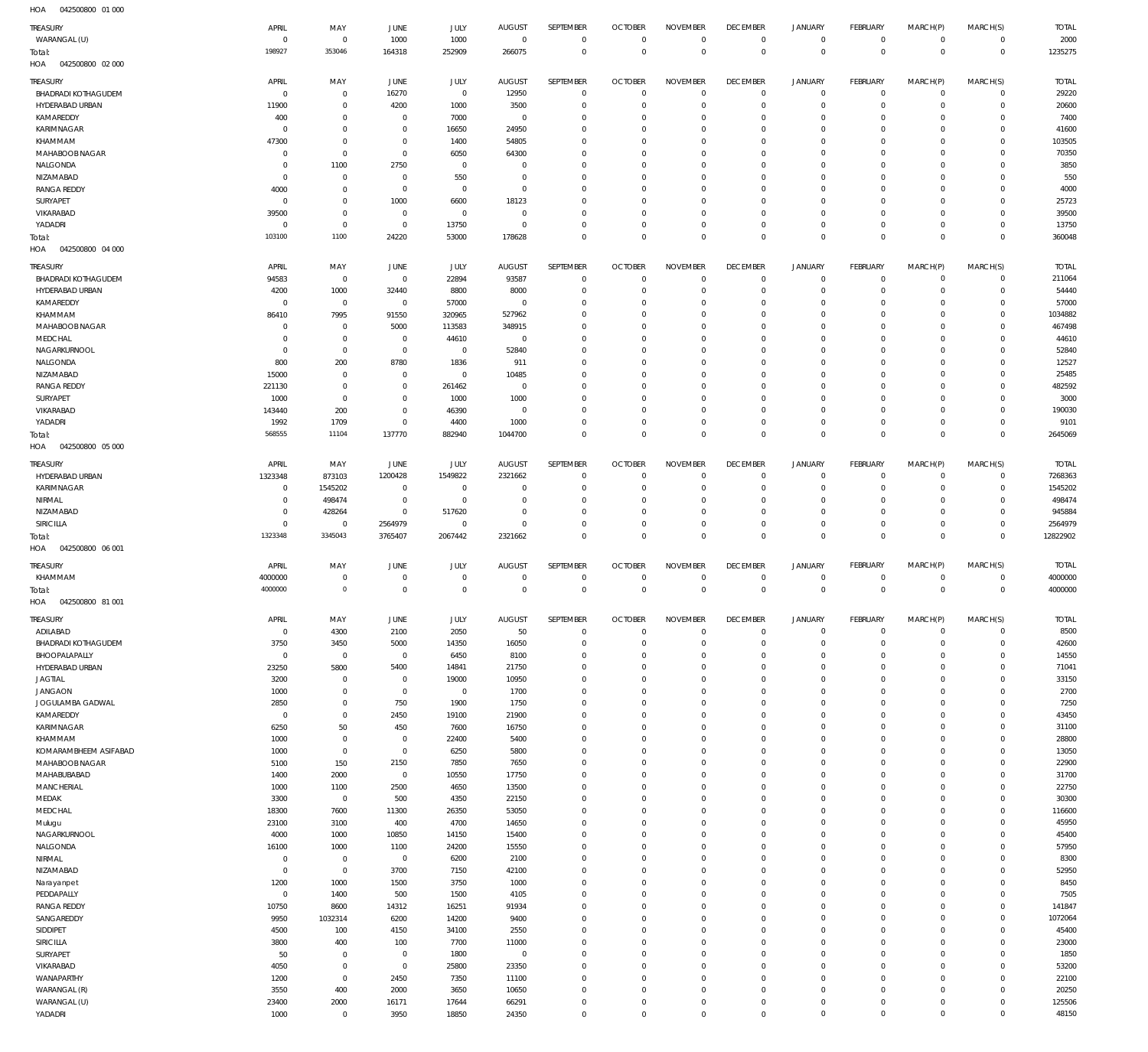| HOA<br>042500800 81 001           |                 |                     |                     |             |                |                            |                                  |                 |                            |                            |                  |              |               |              |
|-----------------------------------|-----------------|---------------------|---------------------|-------------|----------------|----------------------------|----------------------------------|-----------------|----------------------------|----------------------------|------------------|--------------|---------------|--------------|
| TREASURY                          | APRIL           | MAY                 | JUNE                | JULY        | <b>AUGUST</b>  | SEPTEMBER                  | <b>OCTOBER</b>                   | <b>NOVEMBER</b> | <b>DECEMBER</b>            | JANUARY                    | <b>FEBRUARY</b>  | MARCH(P)     | MARCH(S)      | <b>TOTAL</b> |
| Total:                            | 178050          | 1075764             | 99983               | 376686      | 569830         | $\mathbb O$                | $\mathbb O$                      | $\mathbf 0$     | $\mathbb O$                | $\mathbb O$                | $\mathbf 0$      | $\mathbb O$  | $\mathbf 0$   | 2300313      |
|                                   |                 |                     |                     |             |                |                            |                                  |                 |                            |                            |                  |              |               |              |
| 042500800 81 800<br>HOA           |                 |                     |                     |             |                |                            |                                  |                 |                            |                            |                  |              |               |              |
| <b>TREASURY</b>                   | APRIL           | MAY                 | <b>JUNE</b>         | JULY        | <b>AUGUST</b>  | SEPTEMBER                  | <b>OCTOBER</b>                   | <b>NOVEMBER</b> | <b>DECEMBER</b>            | JANUARY                    | <b>FEBRUARY</b>  | MARCH(P)     | MARCH(S)      | <b>TOTAL</b> |
| ADILABAD                          | $\mathbf 0$     | 0                   | $\mathbf 0$         | 2200        | $\mathbf 0$    | $\mathbf 0$                | $\overline{0}$                   | $\mathbf 0$     | $\mathbf 0$                | 0                          | $\circ$          | 0            | 0             | 2200         |
| <b>BHADRADI KOTHAGUDEM</b>        | $\overline{0}$  | $\bf 0$             | $\mathbf 0$         | 3265        | 6300           | $\mathbb O$                | $^{\circ}$                       | $\overline{0}$  | $^{\circ}$                 | $\mathbf 0$                | $^{\circ}$       | $\mathbf 0$  | 0             | 9565         |
| BHOOPALAPALLY                     | 1000            | $\bf 0$             | $\mathbf 0$         | 2100        | 3000           | $\mathbf 0$                | $^{\circ}$                       | $\mathbf 0$     | $^{\circ}$                 | $\mathsf{O}$               | $^{\circ}$       | $\mathbf 0$  | $\mathbf 0$   | 6100         |
| JAGTIAL                           | $\mathbf 0$     | $\bf 0$             | $\mathbf 0$         | 100         | $\overline{0}$ | $\mathbf 0$                | $^{\circ}$                       | $\mathbf 0$     | 0                          | $\mathsf{O}$               | $^{\circ}$       | $\mathbf 0$  | $\mathbf 0$   | 100          |
| <b>JANGAON</b>                    | 300             | $\mathsf{O}\xspace$ | $\overline{0}$      | 7250        | 15150          | $\mathbf 0$                | $^{\circ}$                       | $\mathbf 0$     | $\mathbf 0$                | $\mathbf 0$                | $^{\circ}$       | $\mathbf 0$  | $\mathbf 0$   | 22700        |
| JOGULAMBA GADWAL                  | 10500           | $\mathsf{O}\xspace$ | 5300                | 4300        | 3550           | $\mathbb O$                | $^{\circ}$                       | $\mathbf 0$     | $^{\circ}$                 | $\mathsf{O}$               | $^{\circ}$       | $\mathbf 0$  | $\mathbf 0$   | 23650        |
| KARIMNAGAR                        | $\mathbf 0$     | $\bf 0$             | $\mathbf 0$         | 1950        | 1650           | $\mathbf 0$                | $^{\circ}$                       | $\mathbf 0$     | $^{\circ}$                 | $\mathbf 0$                | $^{\circ}$       | $\mathbf 0$  | $\mathbf 0$   | 3600         |
| KHAMMAM                           | $\mathbf 0$     | $\bf 0$             | $\mathbf 0$         | 23809       | 21100          | $\mathbf 0$                | $^{\circ}$                       | $\mathbf 0$     | $^{\circ}$                 | $\mathbf 0$                | $^{\circ}$       | $\mathbf 0$  | $\mathbf 0$   | 44909        |
| MAHABUBABAD                       | 0               | 600                 | 0                   | 1000        | $\overline{0}$ | $\mathbf 0$                | $^{\circ}$                       | $\mathbf 0$     | $^{\circ}$                 | $\mathbf 0$                | $^{\circ}$       | $\mathbf 0$  | $^{\circ}$    | 1600         |
| <b>MANCHERIAL</b>                 | 50              | $\mathbf 0$         | 0                   | 1150        | 3750           | $\mathbf 0$                | $^{\circ}$                       | $\mathbf 0$     | $^{\circ}$                 | $\mathbf 0$                | $^{\circ}$       | $\mathbf 0$  | $\mathbf 0$   | 4950         |
|                                   | $\mathbf 0$     | $\mathsf{O}\xspace$ | $\mathbf 0$         |             |                | $\mathbf 0$                | $^{\circ}$                       | $\mathbf 0$     | $^{\circ}$                 | $\mathbf 0$                | $^{\circ}$       | $\mathbf 0$  | $\mathbf 0$   |              |
| MEDCHAL                           |                 |                     |                     | 4500        | 4550           |                            |                                  |                 |                            |                            |                  |              |               | 9050         |
| Mulugu                            | $\mathbf 0$     | $\bf 0$             | $\mathbf 0$         | 0           | 2150           | $\mathbb O$<br>$\mathbf 0$ | $^{\circ}$                       | $\mathbf 0$     | $^{\circ}$                 | $\mathbf 0$<br>$\mathbf 0$ | $^{\circ}$       | $\mathbf 0$  | $\mathbf 0$   | 2150         |
| NAGARKURNOOL                      | $\mathbf 0$     | $\mathsf{O}\xspace$ | $\overline{0}$      | 1800        | 1750           |                            | $^{\circ}$                       | $\mathbf 0$     | $\mathbf 0$                |                            | $^{\circ}$       | $\mathbf 0$  | $\mathbf 0$   | 3550         |
| NIRMAL                            | $\mathbf 0$     | $\mathsf{O}\xspace$ | 4350                | 14650       | 4550           | $\mathbb O$                | $^{\circ}$                       | $\mathbf 0$     | $^{\circ}$                 | $\mathsf{O}$               | $^{\circ}$       | $\mathbf 0$  | $\mathbf 0$   | 23550        |
| SANGAREDDY                        | $\mathbf 0$     | $\bf 0$             | $\overline{0}$      | 1550        | 2050           | $\mathbf 0$                | $^{\circ}$                       | $\mathbf 0$     | $^{\circ}$                 | $\mathbf 0$                | $^{\circ}$       | $^{\circ}$   | $^{\circ}$    | 3600         |
| SIDDIPET                          | 50              | $\mathsf{O}\xspace$ | 700                 | 0           | $\mathbf 0$    | $\mathbf 0$                | $^{\circ}$                       | $\mathbf 0$     | $^{\circ}$                 | $\mathsf{O}$               | $^{\circ}$       | $^{\circ}$   | $^{\circ}$    | 750          |
| SIRICILLA                         | 50              | $\bf 0$             | $\overline{0}$      | 800         | 2350           | $\mathbf 0$                | $^{\circ}$                       | $\mathbf 0$     | $^{\circ}$                 | $\mathbf 0$                | $^{\circ}$       | $^{\circ}$   | $^{\circ}$    | 3200         |
| SURYAPET                          | $\overline{0}$  | $\bf 0$             | $\overline{0}$      | 0           | 2300           | $\mathbf 0$                | $^{\circ}$                       | $\mathbf 0$     | $^{\circ}$                 | $\mathbf 0$                | $^{\circ}$       | $^{\circ}$   | $^{\circ}$    | 2300         |
| WARANGAL (R)                      | 12400           | 1200                | 1400                | 700         | 3150           | $\mathbf 0$                | $^{\circ}$                       | $\mathbf 0$     | $\mathbf 0$                | $\mathsf{O}$               | $^{\circ}$       | $\mathbf 0$  | $^{\circ}$    | 18850        |
| WARANGAL (U)                      | 3300            | 600                 | 500                 | $\bf 0$     | $\mathbf 0$    | $\mathbf 0$                | $^{\circ}$                       | $\mathbf 0$     | 0                          | $\mathsf{O}$               | $^{\circ}$       | $\mathbf 0$  | $^{\circ}$    | 4400         |
| Total:                            | 27650           | 2400                | 12250               | 71124       | 77350          | $\mathbf 0$                | $\overline{0}$                   | $\mathbf 0$     | $\mathbf 0$                | $\mathbf 0$                | $\mathbf 0$      | $\mathbf 0$  | $\mathbf 0$   | 190774       |
| HOA<br>050600800 81 001           |                 |                     |                     |             |                |                            |                                  |                 |                            |                            |                  |              |               |              |
| <b>TREASURY</b>                   | APRIL           | MAY                 | <b>JUNE</b>         | JULY        | <b>AUGUST</b>  | SEPTEMBER                  | <b>OCTOBER</b>                   | <b>NOVEMBER</b> | <b>DECEMBER</b>            | JANUARY                    | <b>FEBRUARY</b>  | MARCH(P)     | MARCH(S)      | <b>TOTAL</b> |
| ADILABAD                          | 5980            | 1460                | 6252                | 5910        | 9760           | $\mathbf{0}$               | $^{\circ}$                       | $^{\circ}$      | $\mathbf 0$                | 0                          | $^{\circ}$       | $^{\circ}$   | $\mathbf 0$   | 29362        |
| <b>BHADRADI KOTHAGUDEM</b>        | 1050            | $\mathbf 0$         | 410                 | 1400        | $\mathbf 0$    | $\mathbf 0$                | $^{\circ}$                       | $\overline{0}$  | $\mathbf 0$                | $\mathbf 0$                | $^{\circ}$       | $\mathbf 0$  | $\mathbf 0$   | 2860         |
| BHOOPALAPALLY                     | 7085            | 3000                | 6300                | 6325        | 16000          | $\mathbf{0}$               | $^{\circ}$                       | $\mathbf 0$     | 0                          | $\mathbf 0$                | $^{\circ}$       | $\mathbf 0$  | $\mathbf 0$   | 38710        |
| HYDERABAD URBAN                   | 750             | $\mathbf 0$         | $\mathbf 0$         | 0           | $\overline{0}$ | $\mathbf{0}$               | $^{\circ}$                       | $\mathbf 0$     | $\mathbf 0$                | $\mathbf 0$                | 0                | $\mathbf 0$  | $\mathbf 0$   | 750          |
| <b>JANGAON</b>                    | 20475           | 6150                | 18200               | 22250       | 13275          | $\mathbf{0}$               | $\Omega$                         | $\Omega$        | $\mathbf 0$                | $\mathbf 0$                | $^{\circ}$       | $\Omega$     | $\mathbf 0$   | 80350        |
| KOMARAMBHEEM ASIFABAD             | 360             | $\mathbf 0$         | 1080                | $\mathbf 0$ | $\mathbf{0}$   | $\mathbf 0$                | $^{\circ}$                       | $\mathbf 0$     | $\mathbf 0$                | $\mathbf 0$                | $^{\circ}$       | $\mathbf 0$  | $\mathbf 0$   | 1440         |
| MANCHERIAL                        | 35575           | 14530               | 19400               | 27430       | 19565          | $\mathbf{0}$               | $^{\circ}$                       | $\Omega$        | 0                          | $\mathbf 0$                | 0                | $\Omega$     | 0             | 116500       |
| MEDAK                             | 5600            | 3500                | 11550               | 6650        | 4200           | $\mathbf 0$                | $^{\circ}$                       | $\mathbf 0$     | $\mathbf 0$                | $\mathbf 0$                | $^{\circ}$       | $\Omega$     | $\mathbf 0$   | 31500        |
| Mulugu                            | 750             | $\mathbf 0$         | 2675                | 1125        | 1175           | $\mathbf{0}$               | $^{\circ}$                       | $^{\circ}$      | $^{\circ}$                 | $\mathbf 0$                | $^{\circ}$       | $\Omega$     | $\mathbf 0$   | 5725         |
| NAGARKURNOOL                      | 19600           | 4350                | 23000               | 9750        | 3700           | $\mathbf 0$                | $^{\circ}$                       | $\mathbf 0$     | $\mathbf 0$                | $\mathbf 0$                | $\Omega$         | $\Omega$     | $\mathbf 0$   | 60400        |
| NALGONDA                          | 375             | 550                 | 275                 | $\mathbf 0$ | 300            | $\mathbf{0}$               | $^{\circ}$                       | $\mathbf 0$     | $\mathbf 0$                | $\mathbf 0$                | $^{\circ}$       | $\Omega$     | $\mathbf 0$   | 1500         |
| NIRMAL                            | 17040           | 6460                | 31170               | 23490       | 21830          | $\mathbf 0$                | $^{\circ}$                       | $\mathbf 0$     | $\mathbf 0$                | $\mathbf 0$                | $^{\circ}$       | $\mathbf 0$  | $\mathbf 0$   | 99990        |
| <b>RANGA REDDY</b>                | $\mathbf 0$     | 0                   | $\overline{0}$      | 700         | $^{\circ}$     | $\mathbf{0}$               | $^{\circ}$                       | $\Omega$        | $^{\circ}$                 | $\mathbf 0$                | $^{\circ}$       | $\Omega$     | $\mathbf 0$   | 700          |
| SANGAREDDY                        | $\overline{0}$  | $\bf 0$             | $\overline{0}$      | 100         | $\mathbf{0}$   | $\mathbf 0$                | $^{\circ}$                       | $^{\circ}$      | $^{\circ}$                 | $\mathbf 0$                | $^{\circ}$       | $\mathbf 0$  | $\mathbf 0$   | 100          |
| SIDDIPET                          | 2700            | 1000                | 4200                | 1500        | 4200           | $\mathbf{0}$               | $^{\circ}$                       | $^{\circ}$      | $^{\circ}$                 | $\mathbf 0$                | 0                | $\Omega$     | $\mathbf 0$   | 13600        |
| SIRICILLA                         | 3290            | 1800                | 770                 | 5040        | 1440           | $\mathbf 0$                | $^{\circ}$                       | $\mathbf 0$     | $\mathbf 0$                | $\mathbf 0$                | $^{\circ}$       | $\mathbf 0$  | $\mathbf 0$   | 12340        |
| SURYAPET                          | 750             | $\mathbf 0$         | $\mathbf 0$         | 0           | $^{\circ}$     | $\mathbf{0}$               | $^{\circ}$                       | $\mathbf 0$     | $\mathbf 0$                | $\mathbf 0$                | $^{\circ}$       | $\mathbf 0$  | 0             | 750          |
| WARANGAL (R)                      | 4725            | 2175                | 13450               | 12950       | 5325           | $\mathbf 0$                | $^{\circ}$                       | $\mathbf 0$     | $\mathbf 0$                | $\mathbf 0$                | $\Omega$         | $\Omega$     | $\mathbf 0$   | 38625        |
| WARANGAL (U)                      | 24220           | 6750                | 25500               | 30810       | 38824          | $\Omega$                   | $\Omega$                         | $\Omega$        | $\Omega$                   | $\Omega$                   | $\Omega$         | $\Omega$     | $\mathbf 0$   | 126104       |
| YADADRI                           | 250             | $\bf 0$             | $\mathsf{O}\xspace$ | $\mathbb O$ | $\Omega$       | $\Omega$                   | $\Omega$                         | $\Omega$        | $\Omega$                   | $\Omega$                   | $\Omega$         | $\Omega$     | $\mathsf{O}$  | 250          |
|                                   | 150575          | 51725               | 164232              | 155430      | 139594         | $\mathbf 0$                | $\mathbf 0$                      | $\mathbf 0$     | $\mathbb O$                | $\mathsf 0$                | $\mathbf 0$      | $\mathbf 0$  | $\mathbf 0$   | 661556       |
| Total:<br>HOA<br>050600800 81 800 |                 |                     |                     |             |                |                            |                                  |                 |                            |                            |                  |              |               |              |
|                                   |                 |                     |                     |             |                |                            |                                  |                 |                            |                            |                  |              |               |              |
| <b>TREASURY</b>                   | APRIL           | MAY                 | JUNE                | JULY        | <b>AUGUST</b>  | SEPTEMBER                  | <b>OCTOBER</b>                   | <b>NOVEMBER</b> | <b>DECEMBER</b>            | <b>JANUARY</b>             | FEBRUARY         | MARCH(P)     | MARCH(S)      | <b>TOTAL</b> |
| ADILABAD                          | $\overline{0}$  | 360                 | $\overline{0}$      | $\mathbf 0$ | $\mathbb O$    | $\mathbb O$                | $\overline{0}$                   | $\mathbf 0$     | $\mathbf 0$                | $\mathsf{O}$               | $\circ$          | 0            | $\mathsf{O}$  | 360          |
| <b>BHADRADI KOTHAGUDEM</b>        | 16950           | 4550                | 11450               | 7360        | 3800           | $\mathbb O$                | $\mathbf 0$                      | $\mathbf 0$     | $\mathbf 0$                | $\mathsf{O}$               | $\mathbf 0$      | $\mathsf{O}$ | $\mathsf{O}$  | 44110        |
| BHOOPALAPALLY                     | $\overline{0}$  | $\mathbb O$         | 740                 | $\mathbb O$ | $\mathbf 0$    | $\mathbb O$                | $^{\circ}$                       | $\mathbf 0$     | $\mathbf 0$                | $\mathsf{O}$               | $^{\circ}$       | $\mathbf 0$  | $\mathbf 0$   | 740          |
| HYDERABAD URBAN                   | 8350            | 61950               | 15400               | 32750       | 22850          | $\mathbb O$                | $^{\circ}$                       | $\mathbf 0$     | $\mathbf 0$                | $\mathsf{O}$               | $^{\circ}$       | $\mathbf 0$  | $\mathbf 0$   | 141300       |
| <b>JAGTIAL</b>                    | 2975            | 5755                | 14125               | 29335       | 10300          | $\mathbb O$                | $^{\circ}$                       | $\mathbf 0$     | $\mathbf 0$                | $\mathsf{O}$               | $^{\circ}$       | $\mathbf 0$  | $\mathbf 0$   | 62490        |
| <b>JANGAON</b>                    | $\overline{0}$  | $\mathbb O$         | $\overline{0}$      | $\mathbf 0$ | 375            | $\mathbf 0$                | $\overline{0}$                   | $\mathbf 0$     | $\mathbf 0$                | $\mathbf 0$                | $^{\circ}$       | $\mathbf 0$  | $\mathbf 0$   | 375          |
| KAMAREDDY                         | 42550           | 24150               | 29800               | 44500       | 24350          | $\mathbb O$                | $^{\circ}$                       | $\mathbf 0$     | $\mathbf 0$                | $\mathsf{O}$               | $^{\circ}$       | $\mathbf 0$  | $\mathbf 0$   | 165350       |
| KARIMNAGAR                        | 52763           | 10899               | 30975               | 29435       | 15350          | $\mathbf 0$                | $\overline{0}$                   | $\mathbf 0$     | $\mathbf 0$                | $\mathbf 0$                | $\mathbf 0$      | $\mathbf 0$  | $^{\circ}$    | 139422       |
| KHAMMAM                           | 9730            | 4602                | 10850               | 17853       | 21698          | $\mathbb O$                | $^{\circ}$                       | $\mathbf 0$     | $\mathbf 0$                | $\mathsf{O}$               | $^{\circ}$       | $\mathbf 0$  | $\mathbf 0$   | 64733        |
| KOMARAMBHEEM ASIFABAD             | 18820           | 1570                | 12250               | 9890        | 6290           | $\mathbf 0$                | $\overline{0}$                   | $\mathbf 0$     | $\mathbf 0$                | $\mathbf 0$                | $\mathbf 0$      | $\mathbf 0$  | $\mathbf 0$   | 48820        |
| MAHABOOB NAGAR                    | $\overline{0}$  | $\mathbb O$         | 300                 | $\mathbf 0$ | 5000           | $\mathbb O$                | $\overline{0}$                   | $\mathbf 0$     | $\mathbf 0$                | $\mathsf{O}$               | $^{\circ}$       | $\mathbf 0$  | $\mathbf 0$   | 5300         |
| MAHABUBABAD                       | 3900            | 6470                | 10875               | 11295       | 11045          | $\mathbf 0$                | $\overline{0}$                   | $\mathbf 0$     | $\mathbf 0$                | $\mathsf{O}$               | $^{\circ}$       | $\mathbf 0$  | $^{\circ}$    | 43585        |
| MANCHERIAL                        | 2250            | 4530                | 2770                | 2390        | 3540           | $\mathbf 0$                | $\overline{0}$                   | $\mathbf 0$     | $\mathbf 0$                | $\mathsf{O}$               | $^{\circ}$       | $\mathbf 0$  | $^{\circ}$    | 15480        |
| MEDAK                             | 18800           | 4750                | 18000               | 21800       | 22500          | $\mathbf 0$                | $\overline{0}$                   | $\mathbf 0$     | $\mathbf 0$                | $\mathbf 0$                | $\mathbf 0$      | $\mathbf 0$  | $\mathbf 0$   | 85850        |
| MEDCHAL                           | $\overline{0}$  | $\mathbf 0$         | $\overline{0}$      | $\mathbf 0$ | 1410           | $\mathbb O$                | $^{\circ}$                       | $\mathbf 0$     | $\mathbf 0$                | $\mathsf{O}$               | $^{\circ}$       | $\mathbf 0$  | $\mathbf 0$   | 1410         |
| NAGARKURNOOL                      | 53695           | 22315               | 61085               | 44178       | 29571          | $\mathbf 0$                | $\overline{0}$                   | $\mathbf 0$     | $\mathbf 0$                | $\mathbf 0$                | $\mathbf 0$      | $\mathbf 0$  | $\mathbf 0$   | 210844       |
| NALGONDA                          | 20825           | 2700                | 29270               | 32325       | 34060          | $\mathbb O$                | $\overline{0}$                   | $\mathbf 0$     | $\mathbf 0$                | $\mathsf{O}$               | $^{\circ}$       | $\mathbf 0$  | $\mathbf 0$   | 119180       |
| NIRMAL                            | 3410            | 310                 | 930                 | 930         | 930            | $\mathbf 0$                | $\overline{0}$                   | $\mathbf 0$     | $\mathbf 0$                | $\mathbf 0$                | $\mathbf 0$      | $\mathbf 0$  | $\mathbf 0$   | 6510         |
| NIZAMABAD                         | 27075           | 20825               | 75575               | 36450       | 34200          | $\mathbb O$                | $^{\circ}$                       | $\mathbf 0$     | $\mathbf 0$                | $\mathsf{O}$               | $^{\circ}$       | $\mathbf 0$  | $\mathbf 0$   | 194125       |
| PEDDAPALLY                        | 28350           | 6175                | 11900               | 10150       | 7150           | $\mathbf 0$                | $\overline{0}$                   | $\mathbf 0$     | $\mathbf 0$                | $\mathsf{O}$               | $\mathbf 0$      | $\mathbf 0$  | $\mathbf 0$   | 63725        |
| SANGAREDDY                        | 61500           | 18600               | 53900               | 55650       | 43300          | $\mathbf 0$                | $\overline{0}$                   | $\mathbf 0$     | $\mathbf 0$                | $\mathsf{O}$               | $^{\circ}$       | $\mathbf 0$  | $\mathbf 0$   | 232950       |
| SIDDIPET                          | 33500           | 14600               | 30150               | 40550       | 37495          | $\mathbf 0$                | $\overline{0}$                   | $\mathbf 0$     | $^{\circ}$                 | $\mathbf 0$                | $\mathbf 0$      | $\mathbf 0$  | $\mathbf 0$   | 156295       |
| SIRICILLA                         | 18345           | 11860               | 34380               | 26900       | 18660          | $\mathbb O$                | $^{\circ}$                       | $\mathbf 0$     | $\mathbf 0$                | $\mathsf{O}$               | $^{\circ}$       | $\mathbf 0$  | $\mathbf 0$   | 110145       |
| SURYAPET                          | 20265           | 13650               | 30541               | 52375       | 37470          | $\mathbf 0$                | $\overline{0}$                   | $\mathbf 0$     | $\mathbf 0$                | $\mathbf 0$                | $\mathbf 0$      | $\mathbf 0$  | $\mathbf 0$   | 154301       |
| WANAPARTHY                        | 3750            | 1250                | 2050                | 4850        | 4400           | $\mathbb O$                | $\overline{0}$                   | $\mathbf 0$     | $\mathbf 0$                | $\mathsf{O}$               | $^{\circ}$       | $\mathbf 0$  | $\mathsf{O}$  | 16300        |
|                                   |                 |                     |                     |             |                | $\mathbf 0$                | $\overline{0}$                   | $\mathbf 0$     | $\mathbf 0$                | $\mathbf 0$                | $\mathbf 0$      | $\mathbf 0$  | $\mathbf 0$   |              |
| WARANGAL (R)                      | 3600            | 1200                | 6000                | 6000        | 9600           |                            |                                  |                 | $\mathbf 0$                |                            |                  | $\mathbf 0$  | $\mathbf 0$   | 26400        |
| WARANGAL (U)                      | 300             | $\,0\,$             | $\overline{0}$      | $\mathbb O$ | 475            | $\mathbb O$                | $^{\circ}$                       | $\mathbb O$     |                            | $\mathsf{O}$               | $^{\circ}$       |              |               | 775          |
| YADADRI                           | 20014<br>471717 | 7888<br>250959      | 21965               | 52565       | 23260          | $\mathbb O$<br>$\mathbf 0$ | $\overline{0}$<br>$\overline{0}$ | $\mathbb O$     | $\mathbf 0$<br>$\mathbf 0$ | $\mathsf{O}$               | 0<br>$\mathbf 0$ | $\mathsf{O}$ | 0<br>$\Omega$ | 125692       |
| Total:                            |                 |                     | 515281              | 569531      | 429079         |                            |                                  | $\mathbf 0$     |                            | $\mathsf 0$                |                  | $\mathbf 0$  |               | 2236567      |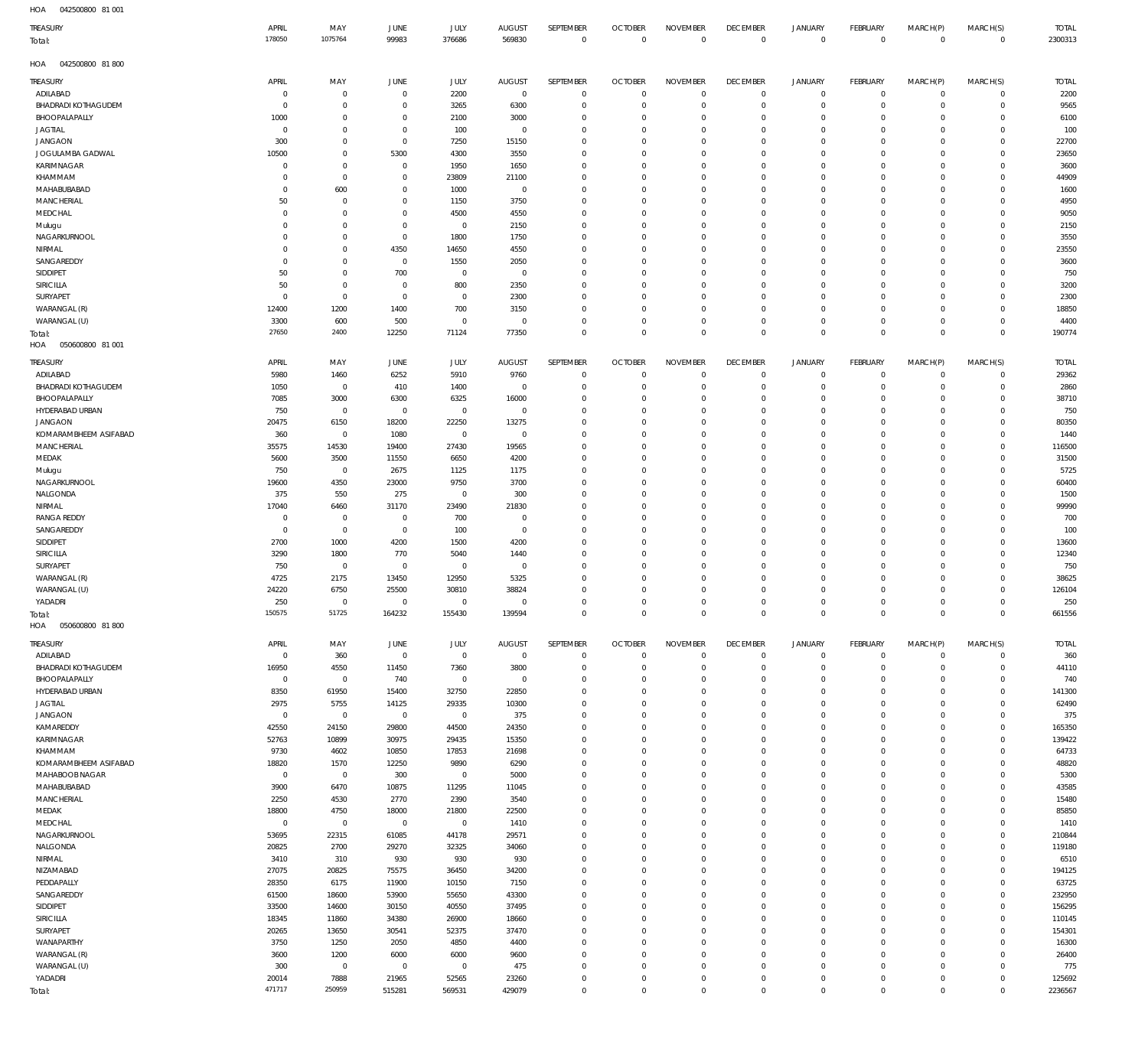| <b>TREASURY</b>                        | APRIL                  | MAY                       | <b>JUNE</b>                | JULY                          | <b>AUGUST</b>              | SEPTEMBER                   | <b>OCTOBER</b>                   | <b>NOVEMBER</b>            | <b>DECEMBER</b>                | JANUARY                      | FEBRUARY                         | MARCH(P)                | MARCH(S)                         | <b>TOTAL</b>     |
|----------------------------------------|------------------------|---------------------------|----------------------------|-------------------------------|----------------------------|-----------------------------|----------------------------------|----------------------------|--------------------------------|------------------------------|----------------------------------|-------------------------|----------------------------------|------------------|
| <b>BHADRADI KOTHAGUDEM</b>             | $\mathbf 0$            | 30000                     | $^{\circ}$                 | $\mathbf{0}$                  | $\overline{0}$             | $\overline{0}$              | $\Omega$                         | $^{\circ}$                 | $\mathbf 0$                    | $\mathbf 0$                  | $\overline{0}$                   | $\mathbf 0$             | $\mathbf 0$                      | 30000            |
| KHAMMAM                                | 0                      | 25000                     | $\Omega$                   | $\Omega$                      | $\Omega$                   | $\mathbf 0$                 | $\overline{0}$                   | $\overline{0}$             | $^{\circ}$                     | $\mathbf 0$                  | $\overline{0}$                   | $\mathbf 0$             | $\circ$                          | 25000            |
| Total:                                 | 0                      | 55000                     | $\overline{0}$             | $\Omega$                      | $\Omega$                   | $\overline{0}$              | $\Omega$                         | $\Omega$                   | $\Omega$                       | $\Omega$                     | $\Omega$                         | $\Omega$                | $\Omega$                         | 55000            |
| 051500800 79 000<br>HOA                |                        |                           |                            |                               |                            |                             |                                  |                            |                                |                              |                                  |                         |                                  |                  |
| TREASURY                               | APRIL                  | MAY                       | JUNE                       | JULY                          | <b>AUGUST</b>              | SEPTEMBER                   | <b>OCTOBER</b>                   | <b>NOVEMBER</b>            | <b>DECEMBER</b>                | <b>JANUARY</b>               | <b>FEBRUARY</b>                  | MARCH(P)                | MARCH(S)                         | <b>TOTAL</b>     |
| <b>BHADRADI KOTHAGUDEM</b>             | $\mathbf 0$            | $\,0\,$                   | $^{\circ}$                 | $\overline{0}$                | 64634                      | $\mathbf 0$                 | $\overline{0}$                   | $^{\circ}$                 | $\mathbf 0$                    | $\mathbf 0$                  | $\mathbf 0$                      | $\mathbf 0$             | $\mathbf{0}$                     | 64634            |
| BHOOPALAPALLY                          | $\mathbf 0$            | $\mathbf 0$               | 2877656                    | $\overline{0}$                | $\overline{0}$             | $\mathbf 0$                 | $\Omega$                         | $\mathbf 0$                | $^{\circ}$                     | $\mathbf 0$                  | $\overline{0}$                   | $\Omega$                | $\mathbf{0}$                     | 2877656          |
| KHAMMAM                                | $\mathbf 0$            | $\mathbf 0$               | 67102                      | $\overline{0}$                | $\Omega$                   | $^{\circ}$                  | $\overline{0}$                   | $^{\circ}$                 | $^{\circ}$                     | $\mathbf 0$                  | $\mathbf 0$                      | $\Omega$                | $\mathbf{0}$                     | 67102            |
| NALGONDA                               | $\mathbf 0$            | $\mathbf 0$               | $\Omega$                   | 8977                          | $\Omega$                   | $\overline{0}$              | $\Omega$                         | $^{\circ}$                 | $\Omega$                       | $\mathbf 0$                  | $\Omega$                         | $\Omega$                | $\mathbf{0}$                     | 8977             |
| YADADRI                                | $\bf 0$                | 1436027                   | $^{\circ}$                 | $\overline{0}$                | $\Omega$                   | $\overline{0}$              | $\overline{0}$                   | $\mathbf{0}$               | $\mathbf 0$                    | $\mathbf 0$                  | $\mathbf 0$                      | $\mathbf 0$             | $\mathbf{0}$                     | 1436027          |
| Total:                                 | $\mathbf 0$            | 1436027                   | 2944758                    | 8977                          | 64634                      | $\overline{0}$              | $\Omega$                         | $\mathbf 0$                | $\mathbf 0$                    | $\mathbf 0$                  | $\Omega$                         | $\Omega$                | $\Omega$                         | 4454396          |
| 051500800 81 000<br>HOA                |                        |                           |                            |                               |                            |                             |                                  |                            |                                |                              |                                  |                         |                                  |                  |
|                                        |                        |                           |                            |                               |                            |                             |                                  | <b>NOVEMBER</b>            |                                |                              |                                  |                         |                                  |                  |
| TREASURY<br><b>BHADRADI KOTHAGUDEM</b> | APRIL                  | MAY                       | JUNE<br>20700              | JULY                          | <b>AUGUST</b>              | SEPTEMBER<br>$\overline{0}$ | <b>OCTOBER</b><br>$\overline{0}$ | $\Omega$                   | <b>DECEMBER</b><br>$\mathbf 0$ | <b>JANUARY</b><br>$^{\circ}$ | FEBRUARY<br>$\mathbf 0$          | MARCH(P)<br>$\mathbf 0$ | MARCH(S)<br>$\mathbf{0}$         | <b>TOTAL</b>     |
| BHOOPALAPALLY                          | 145920<br>$\mathbf{0}$ | 74850<br>$\mathbf 0$      | 285654                     | 14800<br>$\overline{0}$       | 25900<br>$\overline{0}$    | $\overline{0}$              | $\Omega$                         | $\Omega$                   | $\Omega$                       | $\mathbf 0$                  | $\mathbf 0$                      | $\Omega$                | $\mathbf{0}$                     | 282170<br>285654 |
| HYDERABAD URBAN                        | 38000                  | 103000                    | 142000                     | 72000                         | 96500                      | $^{\circ}$                  | $\Omega$                         | $\Omega$                   | $\Omega$                       | $^{\circ}$                   | $\mathbf 0$                      | $\Omega$                | $\mathbf 0$                      | 451500           |
| KARIMNAGAR                             | 800                    | 1200                      | 153210                     | 1600                          | 100                        | $\Omega$                    | $\Omega$                         | $\Omega$                   | $\Omega$                       | $\Omega$                     | $\Omega$                         | $\Omega$                | $\Omega$                         | 156910           |
| KHAMMAM                                | 56933                  | 125600                    | 76400                      | 30300                         | 20200                      | $^{\circ}$                  | $\Omega$                         | $\Omega$                   | $\Omega$                       | $\Omega$                     | $\Omega$                         | $\Omega$                | $\mathbf 0$                      | 309433           |
| MAHABUBABAD                            | $^{\circ}$             | $\overline{0}$            | $^{\circ}$                 | 2000                          | $\Omega$                   | $\Omega$                    | $\Omega$                         | $\Omega$                   | $\Omega$                       | $\Omega$                     | $\Omega$                         | $\Omega$                | $\Omega$                         | 2000             |
| <b>MANCHERIAL</b>                      | 300                    | $\mathbf 0$               | 300                        | $\overline{0}$                | $\Omega$                   | $^{\circ}$                  | $\Omega$                         | $\Omega$                   | $\Omega$                       | $\Omega$                     | $\Omega$                         | $\Omega$                | $\Omega$                         | 600              |
| MEDAK                                  | $\mathbf 0$            | $\mathbf 0$               | 35000                      | $\mathbf{0}$                  | 5000                       | $\Omega$                    | $\Omega$                         | $\Omega$                   | $\Omega$                       | $\Omega$                     | $\Omega$                         | $\Omega$                | $\Omega$                         | 40000            |
| Mulugu                                 | $\mathbf 0$            | 35000                     | 25000                      | 16000                         | 10000                      | $^{\circ}$                  | $\Omega$                         | $\Omega$                   | $\Omega$                       | $\Omega$                     | $\Omega$                         | $\Omega$                | $\Omega$                         | 86000            |
| NAGARKURNOOL                           | 1000                   | $\overline{0}$            | $\Omega$                   | $\Omega$                      | $\Omega$                   | $\Omega$                    | $\mathsf{C}$                     | $\Omega$                   | $\Omega$                       | $\Omega$                     | $\Omega$                         | $\Omega$                | $\Omega$                         | 1000             |
| NALGONDA                               | 3000                   | $\overline{0}$            | $^{\circ}$                 | $\Omega$                      | $\Omega$                   | $^{\circ}$                  | $\Omega$                         | $\Omega$                   | $\Omega$                       | $\Omega$                     | $\Omega$                         | $\Omega$                | $\Omega$                         | 3000             |
| NIRMAL                                 | $^{\circ}$             | 2000                      | 7000                       | $\Omega$                      | $\Omega$                   | $\Omega$                    | $\Omega$                         | $\Omega$                   | $\Omega$                       | $\Omega$                     | $\Omega$                         | $\Omega$                | $\Omega$                         | 9000             |
| NIZAMABAD                              | 3000                   | $\overline{0}$            | $\Omega$                   | $\Omega$                      | $\Omega$                   | $^{\circ}$                  | $\Omega$                         | $\Omega$                   | $\Omega$                       | $\Omega$                     | $\Omega$                         | $\Omega$                | $\Omega$                         | 3000             |
| PEDDAPALLY                             | 1700                   | 2100                      | 1100                       | 300                           | 600                        | $\Omega$                    | $\mathsf{C}$                     | $\Omega$                   | $\Omega$                       | $\Omega$                     | $\Omega$                         | $\Omega$                | $\mathbf 0$                      | 5800             |
| <b>RANGA REDDY</b>                     | 15000                  | 12000                     | $\Omega$                   | 3050                          | 1550                       | $^{\circ}$                  | $\Omega$                         | $\Omega$                   | $\Omega$                       | $\Omega$                     | $\Omega$                         | $\Omega$                | $\Omega$                         | 31600            |
| SIDDIPET                               | 100                    | $\overline{0}$            | $\Omega$                   | $\mathbf{0}$                  | $\Omega$                   | $\Omega$                    | $\Omega$                         | $\Omega$                   | $\Omega$                       | $\Omega$                     | $\Omega$                         | $\Omega$                | $\Omega$                         | 100              |
| SIRICILLA                              | 700                    | 500                       | 700                        | 100                           | $\Omega$                   | $\Omega$                    | $\Omega$                         | $\Omega$                   | $\Omega$                       | $\Omega$                     | $\Omega$                         | $\Omega$                | $\Omega$                         | 2000             |
| VIKARABAD                              | $^{\circ}$             | 25000                     | 200                        | $\Omega$                      | 5000                       | $\Omega$                    | $\mathsf{C}$                     | $\Omega$                   | $\Omega$                       | $\Omega$                     | $\Omega$                         | $\Omega$                | $\mathbf 0$                      | 30200            |
| WARANGAL (R)                           | 6000                   | $\overline{0}$            | $\Omega$                   | $\Omega$                      | $\Omega$                   | $\Omega$                    | $\Omega$                         | $\Omega$                   | $\Omega$                       | $\Omega$                     | $\Omega$                         | $\Omega$                | $\Omega$                         | 6000             |
| WARANGAL (U)                           | 100                    | $\overline{0}$            | $^{\circ}$                 | $\overline{0}$                | $\Omega$                   | $\overline{0}$              | $\Omega$                         | $^{\circ}$                 | $\mathbf 0$                    | $\mathbf 0$                  | $\mathbf 0$                      | $\Omega$                | $\mathbf{0}$                     | 100              |
| Total:                                 | 272553                 | 381250                    | 747264                     | 140150                        | 164850                     | $\overline{0}$              | $\Omega$                         | $\mathbf{0}$               | $\Omega$                       | $\Omega$                     | $\Omega$                         | $\Omega$                | $\Omega$                         | 1706067          |
| 070202800 02 000<br>HOA                |                        |                           |                            |                               |                            |                             |                                  |                            |                                |                              |                                  |                         |                                  |                  |
| <b>TREASURY</b>                        | APRIL                  | MAY                       | <b>JUNE</b>                | JULY                          | <b>AUGUST</b>              | SEPTEMBER                   | <b>OCTOBER</b>                   | <b>NOVEMBER</b>            | <b>DECEMBER</b>                | <b>JANUARY</b>               | <b>FEBRUARY</b>                  | MARCH(P)                | MARCH(S)                         | <b>TOTAL</b>     |
| ADILABAD                               | 1000                   | 3000                      | $\overline{0}$             | $\overline{0}$                | $\overline{0}$             | $^{\circ}$                  | $\Omega$                         | $^{\circ}$                 | $^{\circ}$                     | $\mathbf 0$                  | $\overline{0}$                   | $\mathbf 0$             | $\mathbf 0$                      | 4000             |
|                                        |                        |                           |                            |                               |                            |                             |                                  |                            |                                |                              |                                  |                         |                                  |                  |
|                                        |                        |                           |                            | $\mathbf{0}$                  |                            |                             | $\Omega$                         | $\mathbf{0}$               | $^{\circ}$                     |                              | $\overline{0}$                   | $\Omega$                | $\mathbf{0}$                     |                  |
| HYDERABAD URBAN<br><b>JAGTIAL</b>      | 17300<br>$\mathbf 0$   | 65259                     | 15270                      | $\Omega$                      | 6900<br>$\Omega$           | $\mathbf 0$<br>$^{\circ}$   | $\Omega$                         | $^{\circ}$                 | $\Omega$                       | $\mathbf 0$<br>$\mathbf 0$   | $\mathbf 0$                      | $\Omega$                | $\mathbf{0}$                     | 104729           |
| KAMAREDDY                              | 0                      | $\overline{0}$<br>1000    | 3678<br>1000               | $\overline{0}$                | $\Omega$                   | $\Omega$                    | $\mathsf{C}$                     | $^{\circ}$                 | $^{\circ}$                     | $\mathbf 0$                  | $\mathbf 0$                      | $\Omega$                | $\mathbf 0$                      | 3678             |
| MAHABOOB NAGAR                         | $\mathbf 0$            | $\mathbf 0$               | 2927                       | $\mathbf{0}$                  | $\Omega$                   | $^{\circ}$                  | $\Omega$                         | $\Omega$                   | $\Omega$                       | $\mathbf 0$                  | $\Omega$                         | $\Omega$                | $\mathbf{0}$                     | 2000<br>2927     |
| MEDAK                                  | 3000                   | $\,0\,$                   | $^{\circ}$                 | $\overline{0}$                | $\Omega$                   | $\Omega$                    | $\mathsf{C}$                     | $^{\circ}$                 | $^{\circ}$                     | $\mathbf 0$                  | $\mathbf 0$                      | $\Omega$                | $\mathbf 0$                      | 3000             |
| MEDCHAL                                | 24200                  | 28000                     | 7000                       | 24000                         | 5000                       | $\overline{0}$              | $\Omega$                         | $^{\circ}$                 | $\Omega$                       | $\mathbf 0$                  | $\Omega$                         | $\Omega$                | $\mathbf{0}$                     | 88200            |
| Mulugu                                 | $\mathbf 0$            | $\overline{0}$            | $^{\circ}$                 | $\overline{0}$                | 4000                       | $^{\circ}$                  | $\Omega$                         | $^{\circ}$                 | $\Omega$                       | $\mathbf 0$                  | $\mathbf 0$                      | $\Omega$                | $\mathbf 0$                      | 4000             |
| NAGARKURNOOL                           | $\Omega$               | $\mathbf 0$               | $\overline{0}$             | 500                           | $\Omega$                   | $\overline{0}$              | $\Omega$                         | $^{\circ}$                 | $\Omega$                       | $\Omega$                     | $\Omega$                         | $\Omega$                | $\mathbf{0}$                     | 500              |
| NIRMAL                                 | $\mathbf 0$            | $\mathbf 0$               | 2000                       | $\mathbb O$                   | $\Omega$                   | $\overline{0}$              | $\Omega$                         | $\mathbf 0$                | $\Omega$                       | $\mathbf 0$                  | $\Omega$                         | $\Omega$                | $\mathbf{0}$                     | 2000             |
| NIZAMARAD                              | $\Omega$               | $\Omega$                  | 13543                      | $\Omega$                      | 8547                       | $\Omega$                    | $\Omega$                         | $\Omega$                   | $\Omega$                       | $\Omega$                     | $\Omega$                         | $\Omega$                | $\Omega$                         | 22090            |
| PEDDAPALLY                             | 2500                   | 8000                      | $\mathbf 0$                | 16000                         | $\Omega$                   | $\overline{0}$              | $^{\circ}$                       | $^{\circ}$                 | $^{\circ}$                     | $\mathsf{O}$                 | $\mathbf 0$                      | $\mathbf 0$             | $\circ$                          | 26500            |
| <b>RANGA REDDY</b>                     | 46600                  | 25000                     | 21000                      | $\mathbb O$                   | $\Omega$                   | $\mathbf 0$                 | $^{\circ}$                       | $\mathbf 0$                | $^{\circ}$                     | $\mathbf 0$                  | $\mathbf 0$                      | $\mathbf 0$             | $\mathbf{0}$                     | 92600            |
| SANGAREDDY                             | 0                      | 3000                      | 2000                       | $\mathbb O$                   | $\overline{0}$             | $\overline{0}$              | $\Omega$                         | $\mathbf 0$                | $\Omega$                       | $\mathbf 0$                  | $\mathbf 0$                      | $\Omega$                | $\mathbf{0}$                     | 5000             |
| SIDDIPET                               | 0                      | $\,0\,$                   | 2000                       | $\mathbb O$                   | 1000                       | $\Omega$                    | $\Omega$                         | $\mathbf 0$                | $\Omega$                       | $\mathbf 0$                  | $\mathbf 0$                      | $\Omega$                | $\mathbf{0}$                     | 3000             |
| SIRICILLA                              | 0                      | $\,0\,$                   | 3678                       | $\overline{0}$                | $\overline{0}$             | $\overline{0}$              | $\Omega$                         | $\mathbf 0$                | $^{\circ}$                     | $\mathbf 0$                  | $\mathbf 0$                      | $\Omega$                | $\mathbf{0}$                     | 3678             |
| SURYAPET                               | 0                      | $\,0\,$                   | 500                        | 2346                          | $\Omega$                   | $\Omega$                    | $^{\circ}$                       | $\mathbf 0$                | $^{\circ}$                     | $\mathbf 0$                  | $\mathbf 0$                      | $\Omega$                | $\mathbf 0$                      | 2846             |
| VIKARABAD                              | $\mathbf 0$            | $\,0\,$                   | 3000                       | $\mathbf{0}$                  | $\Omega$                   | $\overline{0}$              | $\Omega$                         | $\mathbf 0$                | $\Omega$                       | $\mathbf 0$                  | $\mathbf 0$                      | $\Omega$                | $\mathbf{0}$                     | 3000             |
| WARANGAL (R)                           | $\bf 0$                | $\,0\,$                   | 4000                       | $\overline{0}$                | $\Omega$                   | $\Omega$                    | $\Omega$                         | $\mathbf 0$                | $^{\circ}$                     | $\mathbf 0$                  | $\mathbf 0$                      | $\Omega$                | $\mathbf{0}$                     | 4000             |
| WARANGAL (U)                           | 3150                   | $\,0\,$                   | 9000                       | $\mathbb O$                   | $\overline{0}$             | $\overline{0}$              | $\Omega$                         | $\mathbf 0$                | $^{\circ}$                     | $\mathbf 0$                  | $\mathbf 0$                      | $\Omega$                | $\mathbf{0}$                     | 12150            |
| YADADRI                                | $\overline{0}$         | 12005                     | 1000                       | $\overline{0}$                | 1000                       | $\mathbf 0$                 | $^{\circ}$                       | $\mathbf 0$                | $^{\circ}$                     | $\mathsf{O}$                 | $\mathbf 0$                      | $\mathbf 0$             | $\circ$                          | 14005            |
| Total:                                 | 97750                  | 145264                    | 91596                      | 42846                         | 26447                      | $\mathbf 0$                 | $\Omega$                         | $\mathbf 0$                | $\mathbf 0$                    | $\mathbf 0$                  | $\overline{0}$                   | $\Omega$                | $\overline{0}$                   | 403903           |
| 080105800 81 000<br>HOA                |                        |                           |                            |                               |                            |                             |                                  |                            |                                |                              |                                  |                         |                                  |                  |
| <b>TREASURY</b>                        | APRIL                  | MAY                       | JUNE                       | <b>JULY</b>                   | <b>AUGUST</b>              | SEPTEMBER                   | <b>OCTOBER</b>                   | <b>NOVEMBER</b>            | <b>DECEMBER</b>                | <b>JANUARY</b>               | FEBRUARY                         | MARCH(P)                | MARCH(S)                         | <b>TOTAL</b>     |
| ADILABAD                               | 391000                 | 270000                    | 366500                     | 359500                        | 698000                     | $\mathbf 0$                 | $\mathbf{0}$                     | $\overline{0}$             | $\mathbf 0$                    | $\mathbf 0$                  | $\mathbf 0$                      | $\mathbf 0$             | $\circ$                          | 2085000          |
| HYDERABAD URBAN                        | 712000                 | 295500                    | 869500                     | 886500                        | 916000                     | $\mathbf 0$                 | $\Omega$                         | $\Omega$                   | $^{\circ}$                     | $\mathbf 0$                  | $\mathbf 0$                      | $\Omega$                | $\mathbf{0}$                     | 3679500          |
| KARIMNAGAR                             | 638000                 | 439500                    | 563500                     | 514000                        | 501000                     | $\mathbf 0$                 | $^{\circ}$                       | $^{\circ}$                 | $^{\circ}$                     | $\mathbf 0$                  | $\mathbf 0$                      | $\Omega$                | $\mathbf 0$                      | 2656000          |
| MAHABOOB NAGAR                         | 1088500                | 967500                    | 1070500                    | 1388000                       | 1027000                    | $\overline{0}$              | $\Omega$                         | $\Omega$                   | $\Omega$                       | $\Omega$                     | $\Omega$                         | $\Omega$                | $\mathbf 0$                      | 5541500          |
| MEDCHAL                                | 281500                 | 165500                    | 212000                     | 441000                        | 303000                     | $\mathbf 0$                 | $\Omega$                         | $\Omega$                   | $^{\circ}$                     | $\mathbf 0$                  | $\mathbf 0$                      | $\Omega$                | $\mathbf 0$                      | 1403000          |
| NALGONDA                               | 1146500                | 267000                    | 523500                     | 1566000                       | 1530000                    | $\Omega$                    | $\Omega$                         | $\Omega$                   | $\Omega$                       | $\Omega$                     | $\Omega$                         | $\Omega$                | $\Omega$                         | 5033000          |
| NIZAMABAD                              | 321000                 | 180000                    | 302000                     | 878000                        | 474500                     | $\overline{0}$              | $\Omega$                         | $\Omega$                   | $\Omega$                       | $\mathbf 0$                  | $\mathbf 0$                      | $\Omega$                | $\mathbf 0$                      | 2155500          |
| <b>RANGA REDDY</b>                     | 1233500                | 762000                    | 1077500                    | 1681000                       | 965000                     | $\Omega$                    | $\Omega$                         | $\Omega$                   | $\Omega$                       | $\Omega$                     | $\Omega$                         | $\Omega$                | $\Omega$                         | 5719000          |
| SANGAREDDY                             | 778500                 | 507000                    | 656000                     | 661500                        | 691500                     | $\mathbf 0$                 | $\Omega$                         | $\Omega$                   | $\Omega$                       | $\mathbf 0$                  | $\Omega$                         | $\Omega$                | $\mathbf 0$                      | 3294500          |
| SIDDIPET                               | 356500                 | 110500                    | 335000                     | 301500                        | 233500                     | $\Omega$                    | $\Omega$                         | $\Omega$                   | $\Omega$                       | $\mathbf 0$                  | $\Omega$                         | $\Omega$                | $\mathbf 0$                      | 1337000          |
| VIKARABAD                              | 262000                 | 200000                    | 219500                     | 224000                        | 164000                     | $^{\circ}$                  | $\Omega$                         | $\Omega$                   | $\mathbf 0$                    | $\mathbf 0$                  | $\Omega$                         | $\Omega$                | $^{\circ}$                       | 1069500          |
| WARANGAL (U)                           | 830000                 | 871500                    | 798500                     | 1000500                       | 889000                     | $\Omega$                    | $^{\circ}$                       | $\mathbf{0}$               | $^{\circ}$                     | $\mathbf 0$<br>$\Omega$      | $\mathbf 0$<br>$\Omega$          | $\Omega$<br>$\Omega$    | $\mathbf 0$<br>$\Omega$          | 4389500          |
| Total:                                 | 8039000                | 5036000                   | 6994000                    | 9901500                       | 8392500                    | $\overline{0}$              | $\overline{0}$                   | $\mathbf{0}$               | $\mathbf{0}$                   |                              |                                  |                         |                                  | 38363000         |
| HOA  085100102  81  800                |                        |                           |                            |                               |                            |                             |                                  |                            |                                |                              |                                  |                         |                                  |                  |
| <b>TREASURY</b>                        | APRIL                  | MAY                       | JUNE                       | <b>JULY</b>                   | <b>AUGUST</b>              | SEPTEMBER                   | <b>OCTOBER</b>                   | <b>NOVEMBER</b>            | <b>DECEMBER</b>                | <b>JANUARY</b>               | FEBRUARY                         | MARCH(P)                | MARCH(S)                         | <b>TOTAL</b>     |
| NALGONDA<br>Total:                     | 5171<br>5171           | $\overline{0}$<br>$\,0\,$ | $\mathbf 0$<br>$\mathbf 0$ | $\overline{0}$<br>$\mathbb O$ | $\overline{0}$<br>$\Omega$ | $\mathbf 0$<br>$\mathbf 0$  | $\mathbf 0$<br>$\mathbf{0}$      | $\mathbf 0$<br>$\mathbb O$ | $\mathbf 0$<br>$\mathbf 0$     | $\mathbf 0$<br>$\mathbf 0$   | $\overline{0}$<br>$\overline{0}$ | 0<br>$\mathbf 0$        | $\overline{0}$<br>$\overline{0}$ | 5171<br>5171     |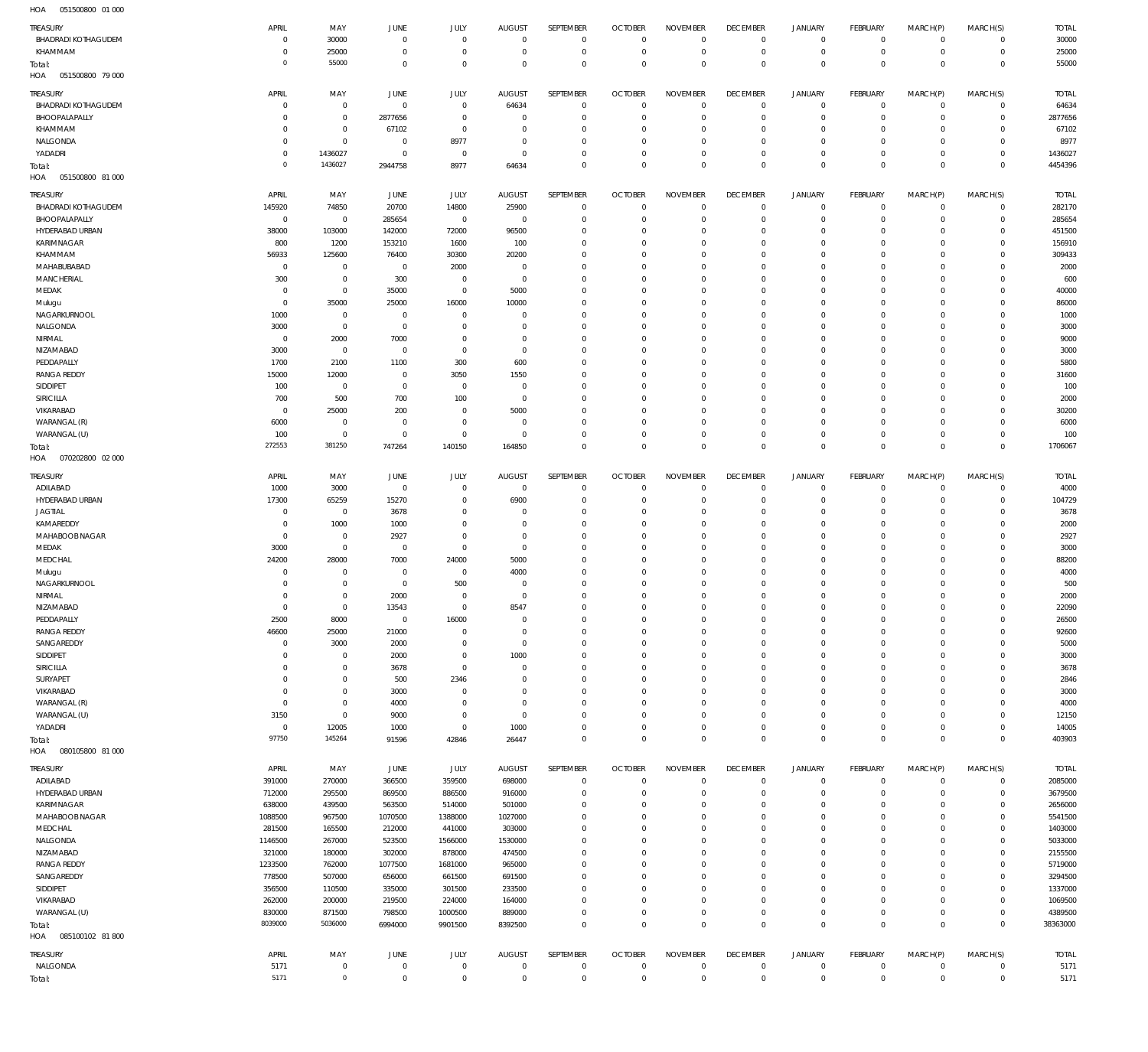085100103 81 000 HOA

| $\sim$<br>000100100        |                |                |                |                |                |              |                |                 |                 |                |                 |             |              |              |
|----------------------------|----------------|----------------|----------------|----------------|----------------|--------------|----------------|-----------------|-----------------|----------------|-----------------|-------------|--------------|--------------|
| TREASURY                   | APRIL          | MAY            | JUNE           | <b>JULY</b>    | <b>AUGUST</b>  | SEPTEMBER    | <b>OCTOBER</b> | <b>NOVEMBER</b> | <b>DECEMBER</b> | <b>JANUARY</b> | <b>FEBRUARY</b> | MARCH(P)    | MARCH(S)     | <b>TOTAL</b> |
| HYDERABAD URBAN            | $^{\circ}$     | $\overline{0}$ | $\overline{0}$ | 217036         | $\overline{0}$ | $\mathbf 0$  | $\mathbf{0}$   | $^{\circ}$      | $^{\circ}$      | $\mathbf 0$    | $\mathbf 0$     | $\Omega$    | $\mathbf 0$  | 217036       |
|                            | $\Omega$       | $\overline{0}$ |                |                | $\Omega$       | $\Omega$     | $\Omega$       | $\Omega$        | $\Omega$        | $\Omega$       | $\Omega$        | $\Omega$    | $\mathbf 0$  |              |
| Total:                     |                |                | $\mathbf 0$    | 217036         |                |              |                |                 |                 |                |                 |             |              | 217036       |
| HOA<br>085100107 02 000    |                |                |                |                |                |              |                |                 |                 |                |                 |             |              |              |
|                            |                |                |                |                |                |              |                |                 |                 |                |                 |             |              |              |
| TREASURY                   | APRIL          | MAY            | JUNE           | JULY           | <b>AUGUST</b>  | SEPTEMBER    | <b>OCTOBER</b> | <b>NOVEMBER</b> | <b>DECEMBER</b> | JANUARY        | <b>FEBRUARY</b> | MARCH(P)    | MARCH(S)     | <b>TOTAL</b> |
| <b>JANGAON</b>             | 166255         | 82755          | 7875           | 59575          | 98860          | $^{\circ}$   | $^{\circ}$     | $\Omega$        | $^{\circ}$      | $\circ$        | $\mathbf 0$     | $\Omega$    | $\Omega$     | 415320       |
| <b>RANGA REDDY</b>         | 154094         | 39830          | $\overline{0}$ | $\overline{0}$ | 79506          | $^{\circ}$   | $\mathbf 0$    | $\circ$         | $^{\circ}$      | $\Omega$       | $\mathbf 0$     | $\Omega$    | $\mathbf 0$  | 273430       |
| Total:                     | 320349         | 122585         | 7875           | 59575          | 178366         | $\Omega$     | $\Omega$       | $\Omega$        | $\Omega$        | $\Omega$       | $\Omega$        | $\Omega$    | $\Omega$     | 688750       |
|                            |                |                |                |                |                |              |                |                 |                 |                |                 |             |              |              |
| HOA<br>085100107 04 000    |                |                |                |                |                |              |                |                 |                 |                |                 |             |              |              |
| TREASURY                   | APRIL          | MAY            | <b>JUNE</b>    | <b>JULY</b>    | <b>AUGUST</b>  | SEPTEMBER    | <b>OCTOBER</b> | <b>NOVEMBER</b> | <b>DECEMBER</b> | <b>JANUARY</b> | <b>FEBRUARY</b> | MARCH(P)    | MARCH(S)     | <b>TOTAL</b> |
|                            |                |                |                |                |                |              |                |                 |                 |                |                 |             |              |              |
| <b>MANCHERIAL</b>          | $^{\circ}$     | 100588         | $\mathbf 0$    | $\overline{0}$ | $\overline{0}$ | $^{\circ}$   | $^{\circ}$     | $\circ$         | $^{\circ}$      | $\Omega$       | $\mathbf 0$     | $\Omega$    | $\mathbf 0$  | 100588       |
| Total:                     | $\Omega$       | 100588         | $\overline{0}$ | $\overline{0}$ | $\Omega$       | $\mathbf{0}$ | $\mathbf{0}$   | $\Omega$        | $\mathbf{0}$    | $\Omega$       | $\Omega$        | $\Omega$    | $\mathbf{0}$ | 100588       |
| HOA<br>085100107 81 001    |                |                |                |                |                |              |                |                 |                 |                |                 |             |              |              |
|                            |                |                |                |                |                |              |                |                 |                 |                |                 |             |              |              |
| TREASURY                   | APRIL          | MAY            | JUNE           | <b>JULY</b>    | <b>AUGUST</b>  | SEPTEMBER    | <b>OCTOBER</b> | <b>NOVEMBER</b> | <b>DECEMBER</b> | <b>JANUARY</b> | <b>FEBRUARY</b> | MARCH(P)    | MARCH(S)     | <b>TOTAL</b> |
| <b>JANGAON</b>             | - 0            | $\overline{0}$ | $\overline{0}$ | $\overline{0}$ | 500            | $^{\circ}$   | $\mathbf{0}$   | $\Omega$        | $^{\circ}$      | $\mathbf 0$    | $\mathbf 0$     | $\Omega$    | $\mathbf 0$  | 500          |
|                            | $\overline{0}$ | $\overline{0}$ | $\overline{0}$ | $\overline{0}$ | 500            | $^{\circ}$   | $\mathbf{0}$   | $^{\circ}$      | $\mathbf{0}$    | $\Omega$       | $\mathbf{0}$    | $\Omega$    | $\mathbf{0}$ | 500          |
| Total:                     |                |                |                |                |                |              |                |                 |                 |                |                 |             |              |              |
| HOA<br>085300102 01 000    |                |                |                |                |                |              |                |                 |                 |                |                 |             |              |              |
|                            | APRIL          | MAY            | JUNE           | <b>JULY</b>    | <b>AUGUST</b>  | SEPTEMBER    | <b>OCTOBER</b> | <b>NOVEMBER</b> | <b>DECEMBER</b> | <b>JANUARY</b> | <b>FEBRUARY</b> | MARCH(P)    | MARCH(S)     | <b>TOTAL</b> |
| TREASURY                   |                |                |                |                |                |              |                |                 |                 |                |                 |             |              |              |
| ADILABAD                   | 5000           | 8000           | 5000           | 2000           | 15000          | $^{\circ}$   | $\Omega$       | $\Omega$        | $\Omega$        | $\Omega$       | $\Omega$        | $\Omega$    | $\Omega$     | 35000        |
| <b>BHADRADI KOTHAGUDEM</b> | 43600          | 87600          | 23100          | 118100         | 47000          | $\Omega$     | $^{\circ}$     | $\Omega$        | $^{\circ}$      | $\Omega$       | $\mathbf 0$     | $\Omega$    | $\mathbf 0$  | 319400       |
| BHOOPALAPALLY              | 215106         | $\mathbf 0$    | 271815         | 182320         | $\Omega$       | $\Omega$     | $\Omega$       | $\Omega$        | $\Omega$        | $\Omega$       | $\Omega$        |             | $\Omega$     | 669241       |
| HYDERABAD URBAN            | $^{\circ}$     | 1000           | 900000000      | $\overline{0}$ | $\Omega$       | $\Omega$     | $\Omega$       | $\Omega$        | $\Omega$        | $\Omega$       | $\Omega$        | $\Omega$    | $\Omega$     | 900001000    |
|                            |                |                |                |                |                |              |                |                 |                 |                |                 |             |              |              |
| <b>JAGTIAL</b>             | $^{\circ}$     | $^{\circ}$     | $\overline{0}$ | 30000          | $\Omega$       | $\Omega$     | $\Omega$       | $\Omega$        | $\Omega$        | $\Omega$       | $\Omega$        |             | $\Omega$     | 30000        |
| <b>JANGAON</b>             | 6500           | $\overline{0}$ | 14000          | 11500          | $\Omega$       | $\Omega$     | $\Omega$       | $\Omega$        | $\Omega$        | $\Omega$       | $\Omega$        | $\Omega$    | $\Omega$     | 32000        |
| KARIMNAGAR                 | - 0            | $\mathbf 0$    | $^{\circ}$     | 0              | 5000           | $\Omega$     | $^{\circ}$     | $\Omega$        | $\Omega$        | $\Omega$       | $\Omega$        |             | $\Omega$     | 5000         |
| KHAMMAM                    | 8000           | 6000           | $\overline{0}$ | $\overline{0}$ | 10000          | $\Omega$     | $\Omega$       | $\Omega$        | $\Omega$        | $\Omega$       | $\Omega$        |             | $\Omega$     | 24000        |
|                            |                |                |                |                |                |              |                |                 |                 |                |                 |             |              |              |
| KOMARAMBHEEM ASIFABAD      | 50000          | $^{\circ}$     | 30000          | $\Omega$       | $\Omega$       | $\Omega$     | $\Omega$       | $\Omega$        | $\Omega$        | $\Omega$       | $\Omega$        | $\Omega$    | $\Omega$     | 80000        |
| MAHABOOB NAGAR             | $^{\circ}$     | $^{\circ}$     | 18000          | $\overline{0}$ | $\overline{0}$ | $\Omega$     | $\Omega$       | $\Omega$        | $\Omega$        | $\Omega$       | $\Omega$        |             | $\Omega$     | 18000        |
| MAHABUBABAD                | $\overline{0}$ | 10000          | $^{\circ}$     | 10000          | 28000          | $\Omega$     | $\Omega$       | $\Omega$        | $\Omega$        | $\Omega$       | $\Omega$        |             | $\Omega$     | 48000        |
| <b>MANCHERIAL</b>          | 61262          | 145306         | 133779         | 132510         | 99228          | $\Omega$     | $\Omega$       | $\Omega$        | $\Omega$        | $\Omega$       | $\Omega$        | $\Omega$    | $\Omega$     | 572085       |
|                            |                |                |                |                |                |              |                |                 |                 |                |                 |             |              |              |
| Mulugu                     | $^{\circ}$     | 31000          | 67000          | $\Omega$       | $\Omega$       | $\Omega$     | $\Omega$       | $\Omega$        | $\Omega$        | $\Omega$       | $\Omega$        |             | $\Omega$     | 98000        |
| NALGONDA                   | 5000           | 5000           | $\overline{0}$ | $\Omega$       | $\Omega$       | $\Omega$     | $\Omega$       | $\Omega$        | $\Omega$        | $\Omega$       | $\Omega$        | $\Omega$    | $\Omega$     | 10000        |
| NIRMAL                     | 15000          | $^{\circ}$     | 8000           | $\overline{0}$ | $\Omega$       | $\Omega$     | $\Omega$       | $\Omega$        | $\Omega$        | $\Omega$       | $\Omega$        |             | $\Omega$     | 23000        |
| PEDDAPALLY                 | 45000          | 5000           | 10000          | 25000          | $\Omega$       | $\Omega$     | $\Omega$       | $\Omega$        | $\Omega$        | $\Omega$       | $\Omega$        | $\Omega$    | $\Omega$     | 85000        |
|                            |                |                |                |                |                |              |                |                 |                 |                |                 |             |              |              |
| <b>RANGA REDDY</b>         | 187335008      | 201470998      | 186419903      | 179911575      | 201185000      | $\Omega$     | $\Omega$       | $\Omega$        | $\Omega$        | $\Omega$       | $\Omega$        |             | $\Omega$     | 956322484    |
| SURYAPET                   | 1800           | $^{\circ}$     | 5000           | $\overline{0}$ | 1048570        | $\Omega$     | $\Omega$       | $\Omega$        | $\Omega$        | $\Omega$       | $\Omega$        |             | $\Omega$     | 1055370      |
| WARANGAL (R)               | $\Omega$       | $\overline{0}$ | $^{\circ}$     | $\overline{0}$ | 11000          | $\Omega$     | $\Omega$       | $\Omega$        | $\Omega$        | $\Omega$       | $\Omega$        | $\Omega$    | $\Omega$     | 11000        |
| WARANGAL (U)               | $\Omega$       | $\Omega$       | $\Omega$       | 2000           | $\Omega$       | $\Omega$     | $^{\circ}$     | $\Omega$        | $\Omega$        | $\Omega$       | $\Omega$        | $\Omega$    | $\Omega$     | 2000         |
|                            |                |                |                |                |                |              |                |                 |                 |                |                 |             |              |              |
| Total:                     | 187791276      | 201769904      | 1087005597     | 180425005      | 202448798      | $\Omega$     | $\Omega$       | $\Omega$        | $\Omega$        | $\Omega$       | $\Omega$        | $\Omega$    | $\Omega$     | 1859440580   |
|                            |                |                |                |                |                |              |                |                 |                 |                |                 |             |              |              |
| HOA<br>085300102 02 000    |                |                |                |                |                |              |                |                 |                 |                |                 |             |              |              |
|                            |                |                |                |                |                |              |                |                 |                 |                |                 |             |              |              |
| TREASURY                   | APRIL          | MAY            | JUNE           | JULY           | <b>AUGUST</b>  | SEPTEMBER    | <b>OCTOBER</b> | <b>NOVEMBER</b> | <b>DECEMBER</b> | JANUARY        | <b>FEBRUARY</b> | MARCH(P)    | MARCH(S)     | <b>TOTAL</b> |
| ADILABAD                   | 527075         | 6494645        | 3372806        | 1173373        | 920161         | $\circ$      | $^{\circ}$     | $\Omega$        | $\circ$         | $\circ$        | $\mathbf 0$     | - 0         | $\mathbf 0$  | 12488060     |
|                            |                |                |                |                |                | $\Omega$     |                | $\Omega$        |                 | $\Omega$       | $\Omega$        | - 0         |              |              |
| <b>BHADRADI KOTHAGUDEM</b> | 20610040       | 13500383       | 23361032       | 32959815       | 46486390       |              | $^{\circ}$     |                 | $^{\circ}$      |                |                 |             | $\mathbf 0$  | 136917660    |
| BHOOPALAPALLY              | 2680505        | 8698357        | 8932564        | 449060         | 11642240       | $\Omega$     | $^{\circ}$     | $\Omega$        | $^{\circ}$      | $\Omega$       | $\Omega$        | $\Omega$    | $\mathbf 0$  | 32402726     |
| HYDERABAD URBAN            | $^{\circ}$     | 33459          | 64152          | 69987          | $\overline{0}$ | $\Omega$     | $\Omega$       | $\Omega$        | $\Omega$        |                | $\Omega$        |             | $\Omega$     | 167598       |
| <b>JAGTIAL</b>             | 1212275        | 4188463        | 3574837        | 1780296        | 2222029        | $\Omega$     | $\Omega$       | $\Omega$        | $\Omega$        | $\Omega$       | $\Omega$        | $\Omega$    | $\Omega$     | 12977900     |
|                            | 200000         | 577170         | 451434         |                |                |              | $\cap$         |                 | $\cap$          |                | $\cap$          |             | $\Omega$     |              |
| <b>JANGAON</b>             |                |                |                | 756716         | 1951930        |              |                |                 |                 |                |                 |             |              | 3937250      |
| JOGULAMBA GADWAL           | 101700         | 108475         | 123855         | 50489          | 630498         | $^{\circ}$   | $\mathbf{0}$   | $^{\circ}$      | $^{\circ}$      | $\Omega$       | $\mathbf 0$     | $\Omega$    | $\Omega$     | 1015017      |
| KAMAREDDY                  | 2859750        | 3600772        | 9248321        | 1346943        | 7338983        | $\mathbf{0}$ | $\mathbf{0}$   | $^{\circ}$      | $\mathbf{0}$    | $\Omega$       | $\mathbf 0$     | $\Omega$    | $\mathbf 0$  | 24394769     |
| KARIMNAGAR                 | 11217457       | 11142013       | 17441992       | 12948464       | 12200183       | $^{\circ}$   | $\mathbf{0}$   | $\Omega$        | $\mathbf{0}$    | $\Omega$       | $\mathbf 0$     |             | $\Omega$     | 64950109     |
| KHAMMAM                    |                | 28369347       | 20710936       | 28617523       | 22617310       | $\Omega$     | $\mathbf{0}$   | $\Omega$        | $\Omega$        | $\Omega$       | $\Omega$        | $\Omega$    | $\Omega$     | 122332661    |
|                            | 22017545       |                |                |                |                |              |                |                 |                 |                |                 |             |              |              |
| KOMARAMBHEEM ASIFABAD      | 1271778        | 3396708        | 15214353       | 1678987        | 801475         | $\mathbf{0}$ | $\mathbf{0}$   | $\Omega$        | $\mathbf{0}$    | $\Omega$       | $\mathbf 0$     |             | $\mathbf 0$  | 22363301     |
| MAHABOOB NAGAR             | 8689964        | 4616210        | 9190566        | 1783036        | 2030614        | $\Omega$     | $\mathbf 0$    | $\Omega$        | $\Omega$        | $\Omega$       | $\Omega$        |             | $\Omega$     | 26310390     |
| MAHABUBABAD                | 1551250        | 3044212        | 2807965        | 969302         | 176369         | $^{\circ}$   | $\mathbf 0$    | $\Omega$        | $\mathbf 0$     | $\Omega$       | $\Omega$        | $\Omega$    | $\Omega$     | 8549098      |
| <b>MANCHERIAL</b>          | 7012415        | 5377910        | 2196801        | 3002844        | 1637108        | $\Omega$     | $\mathbf 0$    | $\Omega$        | $\Omega$        | $\Omega$       | $\Omega$        |             | $\Omega$     | 19227078     |
| MEDAK                      |                | 2627392        | 1749419        | 5396136        | 167469         | $\mathbf{0}$ | $\mathbf 0$    | $\Omega$        | $\mathbf 0$     | $\Omega$       | $\Omega$        |             | $\Omega$     | 10407183     |
|                            | 466767         |                |                |                |                |              |                |                 |                 |                |                 |             |              |              |
| MEDCHAL                    | 4867799        | 2315618        | 17071871       | 17871612       | 1639026        | $\mathbf{0}$ | $\mathbf 0$    | $\Omega$        | $^{\circ}$      | $\Omega$       | $\Omega$        |             | $\Omega$     | 43765926     |
| Mulugu                     | 3314           | 806842         | 6315224        | 192242         | 5253           | $^{\circ}$   | $\mathbf{0}$   | $\Omega$        | $\mathbf{0}$    | $\Omega$       | $\Omega$        |             | $\Omega$     | 7322875      |
| NAGARKURNOOL               | 183145         | 4348761        | 6029194        | 3385660        | 515062         | $\Omega$     | $\mathbf{0}$   | $\Omega$        | $\Omega$        | $\Omega$       | $\Omega$        | $\Omega$    | $\Omega$     | 14461822     |
| NALGONDA                   | 5097452        | 10282280       | 668729         | 767514         | 6009984        | $^{\circ}$   | $\mathbf{0}$   | $\Omega$        | $\mathbf{0}$    | $\Omega$       | $\mathbf 0$     |             | $\mathbf 0$  | 22825959     |
|                            |                |                |                |                |                | $\Omega$     | $\mathbf{0}$   | $\Omega$        | $\Omega$        | $\Omega$       | $\Omega$        |             | $\Omega$     |              |
| NIRMAL                     | 9532608        | 4755468        | 3086037        | 1796087        | 1086621        |              |                |                 |                 |                |                 |             |              | 20256821     |
| NIZAMABAD                  | 9174800        | 1927178        | 6417804        | 5879432        | 12281578       | $^{\circ}$   | $\mathbf{0}$   | $\Omega$        | $\mathbf{0}$    | $\Omega$       | $\mathbf 0$     |             | $\Omega$     | 35680792     |
| Narayanpet                 | 42000          | 1395233        | 122864         | 155070         | 29591          | $\Omega$     | $\mathbf{0}$   | $\Omega$        | $\Omega$        | $\Omega$       | $\Omega$        |             | $\Omega$     | 1744758      |
| PEDDAPALLY                 | 39498084       | 8817380        | 5087404        | 20779066       | 2544665        | $\mathbf{0}$ | $\mathbf{0}$   | $\Omega$        | $\mathbf{0}$    | $\Omega$       | $\mathbf 0$     |             | $\mathbf 0$  | 76726599     |
| <b>RANGA REDDY</b>         | 379236460      | 349071679      | 436520660      | 326786362      | 377768079      | $\Omega$     | $\mathbf{0}$   | $\Omega$        | $\mathbf{0}$    | $\Omega$       | $\Omega$        |             | $\mathbf 0$  | 1869383240   |
|                            |                |                |                |                |                |              |                |                 |                 |                |                 |             |              |              |
| SANGAREDDY                 | 3747565        | 5568825        | 8226419        | 3727756        | 6652440        | $\mathbf{0}$ | $\mathbf{0}$   | $\Omega$        | $\mathbf{0}$    | $\Omega$       | $\Omega$        |             | $\Omega$     | 27923005     |
| SIDDIPET                   | 16801952       | 33411065       | 19084156       | 32182751       | 7105086        | $\Omega$     | $\mathbf{0}$   | $\Omega$        | $\Omega$        | $\Omega$       | $\Omega$        |             | $\Omega$     | 108585010    |
| SIRICILLA                  | 66000          | 7044734        | 326965         | 1323986        | 337399         | $^{\circ}$   | $\mathbf{0}$   | $\Omega$        | $\mathbf{0}$    | $\Omega$       | $\Omega$        |             | $\Omega$     | 9099084      |
| SURYAPET                   | 2858678        | 4263219        | 116973         | 3117188        | 4453208        | $\Omega$     | $\mathbf 0$    | $\Omega$        | $^{\circ}$      | $\Omega$       | $\Omega$        | $\Omega$    | $\Omega$     | 14809266     |
|                            |                |                |                |                |                | $^{\circ}$   | $\mathbf 0$    | $\Omega$        | $\mathbf 0$     | $\Omega$       | $\Omega$        |             | $\Omega$     |              |
| VIKARABAD                  | 137982         | 3189931        | 2189190        | 258570         | 6702358        |              |                |                 |                 |                |                 |             |              | 12478031     |
| WANAPARTHY                 | 18000          | 2050603        | 525231         | 977199         | 37500          | $\Omega$     | $\mathbf 0$    | $\Omega$        | $\Omega$        | $\Omega$       | $\Omega$        | $\Omega$    | $\Omega$     | 3608533      |
| WARANGAL (R)               | 502880         | 3506756        | 266301         | 1409798        | 7992275        | $^{\circ}$   | $^{\circ}$     | $\Omega$        | $^{\circ}$      | $\Omega$       | $\mathbf 0$     |             | $\mathbf 0$  | 13678010     |
| WARANGAL (U)               | 14274458       | 11499212       | 13460416       | 12253509       | 24635942       | $\Omega$     | $\mathbf 0$    | $\Omega$        | $\mathbf 0$     | $\Omega$       | $\Omega$        |             | $\Omega$     | 76123537     |
|                            |                |                |                |                |                | $\mathbf{0}$ | $\mathbf 0$    | $^{\circ}$      | $\mathbf 0$     | $\mathbf 0$    | $\mathbf 0$     | $\Omega$    | $\mathbf 0$  |              |
| YADADRI                    | 640285         | 1293817        | 484874         | 4491101        | 1871787        |              |                |                 |                 |                |                 |             |              | 8781864      |
| Total:                     | 567101983      | 551324117      | 644441345      | 530337874      | 572490613      | $\mathbf 0$  | $\mathbf 0$    | $^{\circ}$      | $\mathbf 0$     | $\mathbf 0$    | $\mathbf 0$     | $\Omega$    | $\Omega$     | 2865695932   |
| HOA<br>085300102 03 000    |                |                |                |                |                |              |                |                 |                 |                |                 |             |              |              |
|                            |                |                |                |                |                |              |                |                 |                 |                |                 |             |              |              |
| TREASURY                   | APRIL          | MAY            | JUNE           | <b>JULY</b>    | <b>AUGUST</b>  | SEPTEMBER    | <b>OCTOBER</b> | <b>NOVEMBER</b> | <b>DECEMBER</b> | <b>JANUARY</b> | <b>FEBRUARY</b> | MARCH(P)    | MARCH(S)     | <b>TOTAL</b> |
| <b>BHADRADI KOTHAGUDEM</b> | $^{\circ}$     | 115958         | $\overline{0}$ | $\overline{0}$ | $\overline{0}$ | $\mathbf 0$  | $\mathbf 0$    | $\mathbf 0$     | $^{\circ}$      | $\mathbf 0$    | $\mathbf 0$     | $\Omega$    | $\mathbf 0$  | 115958       |
| HYDERABAD URBAN            | $\overline{0}$ | $\overline{0}$ | 52738          | $\overline{0}$ | $\overline{0}$ | $\mathbf 0$  | $\mathbf 0$    | $^{\circ}$      | $\mathbf 0$     | $\mathbf 0$    | $\mathbf 0$     | $\mathbf 0$ | $\mathbf 0$  | 52738        |
| <b>JANGAON</b>             | 89807          | $\overline{0}$ | $\overline{0}$ | 111474         | $\mathbf 0$    | $\mathbf{0}$ | $\mathbf{0}$   | $\mathbf{0}$    | $\mathbf 0$     | $\mathbf 0$    | $\mathbf 0$     | $\Omega$    | $\mathbf 0$  | 201281       |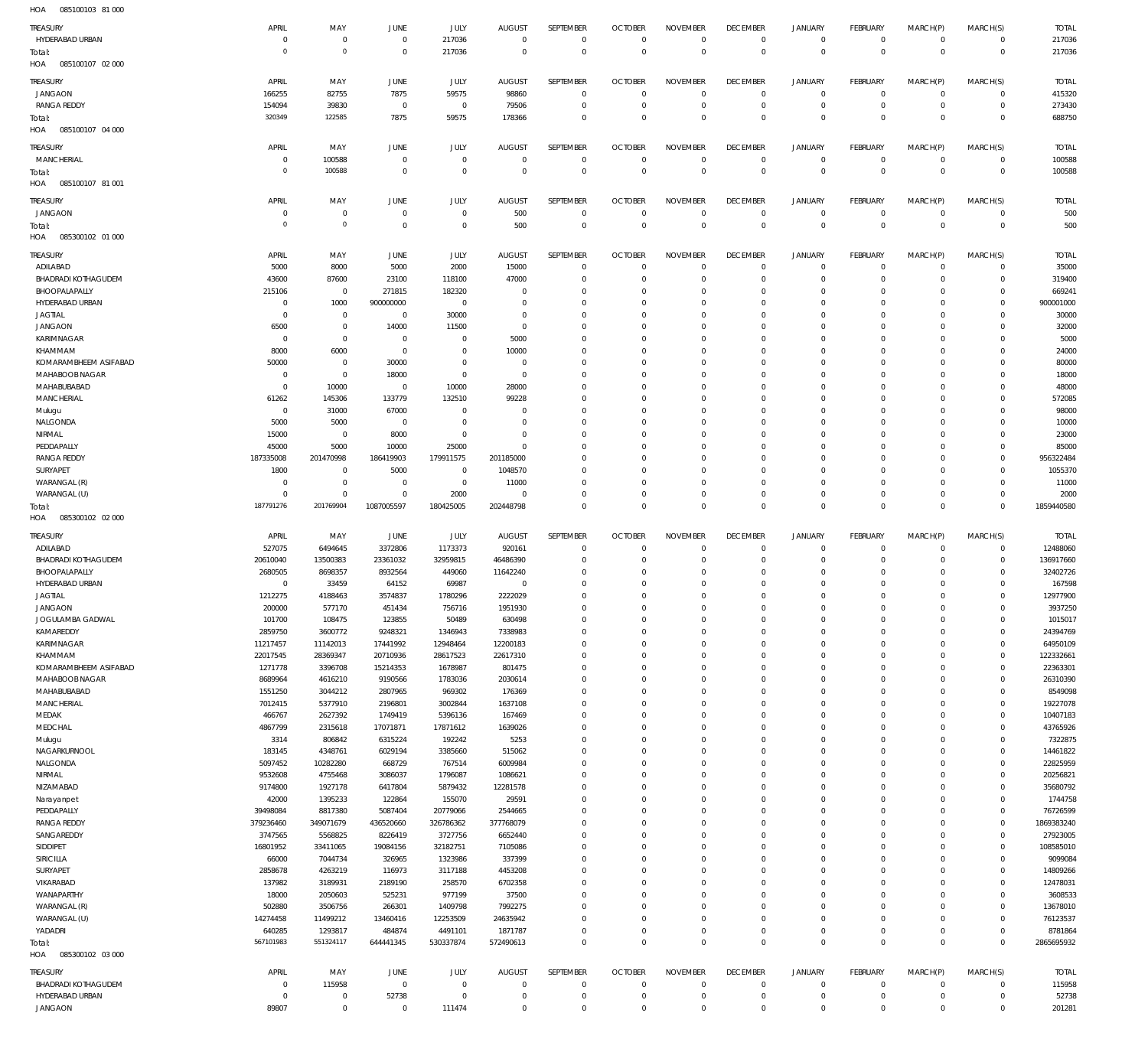085300102 03 000 HOA

| <b>TREASURY</b>                        | APRIL                         | MAY                       | <b>JUNE</b>             | JULY                       | <b>AUGUST</b>              | SEPTEMBER                  | <b>OCTOBER</b>                | <b>NOVEMBER</b>            | <b>DECEMBER</b>            | <b>JANUARY</b>             | <b>FEBRUARY</b>            | MARCH(P)                   | MARCH(S)                   | <b>TOTAL</b>        |
|----------------------------------------|-------------------------------|---------------------------|-------------------------|----------------------------|----------------------------|----------------------------|-------------------------------|----------------------------|----------------------------|----------------------------|----------------------------|----------------------------|----------------------------|---------------------|
| KARIMNAGAR                             | 394751                        | 247590                    | 140955                  | $\mathbf 0$                | 226835                     | $\mathbf 0$                | $\overline{0}$                | $\mathbf 0$                | $\overline{0}$             | $\mathbf 0$                | $\overline{0}$             | $\mathbf 0$                | $\mathbf 0$                | 1010131             |
| KHAMMAM                                | 40536                         | 311255                    | 90042                   | $\mathbf 0$                | $\overline{0}$             | $\mathbf 0$                | $\overline{0}$                | $\mathbf 0$                | $\mathbf 0$                | $\mathbf 0$                | $\overline{0}$             | $\mathbf 0$                | $\mathbf 0$                | 441833              |
| MAHABOOB NAGAR<br>NAGARKURNOOL         | $\overline{0}$                | $\mathbf 0$               | $\overline{0}$          | 561070                     | 267143<br>$\mathbf 0$      | $\mathbf 0$<br>$\mathbf 0$ | $\mathbf 0$<br>$\mathbf 0$    | $\mathbf 0$<br>$\mathbf 0$ | $\mathbf 0$<br>$\mathbf 0$ | $\mathbf 0$<br>$\mathbf 0$ | $\mathbf 0$<br>$\mathbf 0$ | $\Omega$<br>$\Omega$       | $\mathbf 0$<br>$\mathbf 0$ | 828213              |
| NALGONDA                               | 106790<br>143766              | 1692<br>$\mathbf 0$       | 42120<br>$\overline{0}$ | 13760<br>$\mathbf 0$       | $\mathbf 0$                | $\mathbf 0$                | $\mathbf 0$                   | $\mathbf 0$                | $\mathbf 0$                | $\mathbf 0$                | $\mathbf 0$                | $\Omega$                   | $\mathbf 0$                | 164362<br>143766    |
| NIRMAL                                 | $\overline{0}$                | 46188                     | $\overline{0}$          | $\mathbf 0$                | $\mathbf 0$                | $\mathbf 0$                | $\mathbf 0$                   | $\mathbf 0$                | $\mathbf 0$                | $\mathbf 0$                | $\mathbf 0$                | $\Omega$                   | $\mathbf 0$                | 46188               |
| PEDDAPALLY                             | $\overline{0}$                | 101518                    | $\overline{0}$          | $\mathbf 0$                | $\mathbf 0$                | $\mathbf 0$                | $\mathbf 0$                   | $\Omega$                   | $\mathbf 0$                | $\mathbf 0$                | $\mathbf 0$                | $\Omega$                   | $\mathbf 0$                | 101518              |
| <b>RANGA REDDY</b>                     | 7653560                       | 6531532                   | 29543200                | 53739825                   | 4172347                    | $\mathbf 0$                | $\mathbf 0$                   | $\mathbf 0$                | $\mathbf 0$                | $\mathbf 0$                | $\mathbf 0$                | $\mathbf 0$                | $\mathbf 0$                | 101640464           |
| SIDDIPET                               | $\mathbf 0$                   | $\mathbf 0$               | $\overline{0}$          | 407838                     | $\mathbf{0}$               | $\mathbf 0$                | $\mathbf 0$                   | $\Omega$                   | $\mathbf 0$                | $\mathbf 0$                | $\mathbf 0$                | $\Omega$                   | $\mathbf 0$                | 407838              |
| <b>SIRICILLA</b>                       | 140568                        | $\mathbf 0$               | 81660                   | $\mathbf 0$                | 48858                      | $\mathbf 0$                | $\mathbf 0$                   | $\mathbf 0$                | $\mathbf 0$                | $\mathbf 0$                | $\mathbf 0$                | $\mathbf 0$                | $\mathbf 0$                | 271086              |
| Total:<br>085300102 81 000             | 8569778                       | 7355733                   | 29950715                | 54833967                   | 4715183                    | $\mathbf 0$                | $\overline{0}$                | $\mathbf 0$                | $\mathbf 0$                | $\mathbf 0$                | $\overline{0}$             | $\mathbf 0$                | $\mathbf 0$                | 105425376           |
| HOA                                    |                               |                           |                         |                            |                            |                            |                               |                            |                            |                            |                            |                            |                            |                     |
| <b>TREASURY</b>                        | APRIL                         | MAY                       | JUNE                    | JULY                       | <b>AUGUST</b>              | SEPTEMBER                  | <b>OCTOBER</b>                | <b>NOVEMBER</b>            | <b>DECEMBER</b>            | <b>JANUARY</b>             | <b>FEBRUARY</b>            | MARCH(P)                   | MARCH(S)                   | <b>TOTAL</b>        |
| ADILABAD<br><b>BHADRADI KOTHAGUDEM</b> | 24450<br>309600               | 269025<br>121450          | 251610<br>439270        | 262200<br>478350           | 27000<br>241990            | $\mathbf 0$<br>$\mathbf 0$ | $\overline{0}$<br>$\mathbf 0$ | $\mathbf 0$<br>$\mathbf 0$ | $\mathbf 0$<br>$\mathbf 0$ | $\mathbf 0$<br>$\mathbf 0$ | $\mathbf 0$<br>$\mathbf 0$ | $\mathbf 0$<br>$\mathbf 0$ | 0<br>$\mathbf 0$           | 834285<br>1590660   |
| BHOOPALAPALLY                          | 1018160                       | 298900                    | 369920                  | 238920                     | 204180                     | $\mathbf 0$                | $\mathbf 0$                   | $\mathbf 0$                | $\mathbf 0$                | $\mathbf 0$                | $\mathbf 0$                | $\Omega$                   | $\mathbf 0$                | 2130080             |
| HYDERABAD URBAN                        | 3000                          | $\overline{0}$            | 2500                    | 6500                       | 5500                       | $\mathbf 0$                | $\mathbf 0$                   | $\Omega$                   | $\mathbf 0$                | $\mathbf 0$                | $\mathbf 0$                | $\Omega$                   | $\mathbf 0$                | 17500               |
| <b>JAGTIAL</b>                         | 1148700                       | 188750                    | 109600                  | 658400                     | 164900                     | $\mathbf 0$                | $\mathbf 0$                   | $\Omega$                   | $\mathbf 0$                | $\mathbf 0$                | $\Omega$                   | $\Omega$                   | $\mathbf 0$                | 2270350             |
| <b>JANGAON</b>                         | 157100                        | 195260                    | 142500                  | 360580                     | 146135                     | $\mathbf 0$                | $\mathbf 0$                   | $\Omega$                   | $\mathbf 0$                | $\mathbf 0$                | $\mathbf 0$                | $\Omega$                   | $\mathbf 0$                | 1001575             |
| JOGULAMBA GADWAL                       | $\mathbf{0}$                  | 544400                    | 295100                  | 239500                     | 341000                     | $\mathbf 0$                | $\mathbf 0$                   | $\Omega$                   | $\mathbf 0$                | $\mathbf 0$                | $\mathbf 0$                | $\Omega$                   | $\mathbf 0$                | 1420000             |
| KAMAREDDY<br>KARIMNAGAR                | 282400                        | $\mathbf{0}$              | 391650                  | 660500                     | 31000<br>2117149           | $\mathbf 0$<br>$\mathbf 0$ | $\mathbf 0$<br>$\mathbf 0$    | $\Omega$<br>0              | $\Omega$<br>$\mathbf 0$    | $\Omega$<br>$\mathbf 0$    | $\Omega$<br>$\mathbf 0$    | $\Omega$<br>$\Omega$       | $\Omega$<br>$\mathbf 0$    | 1365550<br>6703814  |
| KHAMMAM                                | 270196<br>1930636             | 602447<br>108640          | 2504421<br>346480       | 1209601<br>946534          | 222980                     | $\mathbf 0$                | $\mathbf 0$                   | $\Omega$                   | $\mathbf 0$                | $\mathbf 0$                | $\Omega$                   | $\Omega$                   | $\Omega$                   | 3555270             |
| KOMARAMBHEEM ASIFABAD                  | 49480                         | 5000                      | 110000                  | 84500                      | 35000                      | $\mathbf 0$                | $\mathbf 0$                   | $\Omega$                   | $\mathbf 0$                | $\mathbf 0$                | $\mathbf 0$                | $\Omega$                   | $\mathbf 0$                | 283980              |
| MAHABOOB NAGAR                         | 85300                         | 80000                     | 191580                  | 184372                     | 51400                      | $\mathbf 0$                | $\mathbf 0$                   | $\Omega$                   | $\mathbf 0$                | $\mathbf 0$                | $\Omega$                   | $\Omega$                   | $\mathbf 0$                | 592652              |
| MAHABUBABAD                            | 234800                        | 173600                    | 211460                  | 68500                      | 49986                      | $\mathbf 0$                | $\mathbf 0$                   | $\Omega$                   | $\mathbf 0$                | $\mathbf 0$                | $\Omega$                   | $\Omega$                   | $\mathbf 0$                | 738346              |
| <b>MANCHERIAL</b>                      | 765030                        | 393030                    | 506251                  | 124410                     | 182250                     | $\mathbf 0$                | $\mathbf 0$                   | $\Omega$                   | $\mathbf 0$                | $\mathbf 0$                | $\mathbf 0$                | $\Omega$                   | $\mathbf 0$                | 1970971             |
| MEDAK                                  | 245500                        | 244372                    | 160000                  | 29000                      | $\overline{0}$             | $\mathbf 0$                | $\mathbf 0$                   | $\Omega$                   | $\mathbf 0$                | $\mathbf 0$                | $\Omega$                   | $\Omega$                   | $\mathbf 0$                | 678872              |
| MEDCHAL<br>Mulugu                      | 544350<br>30000               | 117150<br>25000           | 57050<br>$\overline{0}$ | 136300<br>15000            | 426725<br>20000            | $\mathbf 0$<br>$\mathbf 0$ | $\mathbf 0$<br>$\mathbf 0$    | $\Omega$<br>$\Omega$       | $\mathbf 0$<br>$\mathbf 0$ | $\mathbf 0$<br>$\mathbf 0$ | $\Omega$<br>O              | $\Omega$<br>$\Omega$       | $\mathbf 0$<br>$\mathbf 0$ | 1281575<br>90000    |
| NAGARKURNOOL                           | 155000                        | 65000                     | 98920                   | 11960                      | 8880                       | $\mathbf 0$                | $\mathbf 0$                   | $\Omega$                   | $\mathbf 0$                | $\Omega$                   | $\Omega$                   | $\Omega$                   | $\Omega$                   | 339760              |
| NALGONDA                               | 347783                        | 95240                     | 255000                  | 526280                     | 260210                     | $\mathbf 0$                | $\mathbf 0$                   | 0                          | $\mathbf 0$                | $\mathbf 0$                | $\mathbf 0$                | $\Omega$                   | $\mathbf 0$                | 1484513             |
| NIRMAL                                 | 177430                        | 189320                    | 248179                  | 28600                      | 185260                     | $\mathbf 0$                | $\mathbf 0$                   | $\Omega$                   | $\mathbf 0$                | $\Omega$                   | $\Omega$                   | $\Omega$                   | $\mathbf 0$                | 828789              |
| NIZAMABAD                              | 144140                        | 63220                     | 131580                  | 57920                      | 104800                     | $\mathbf 0$                | $\mathbf 0$                   | $\mathbf 0$                | $\mathbf 0$                | $\mathbf 0$                | $\mathbf 0$                | $\Omega$                   | $\mathbf 0$                | 501660              |
| Narayanpet                             | 5000                          | 70000                     | 126000                  | 55000                      | 150000                     | $\mathbf 0$                | $\mathbf 0$                   | $\Omega$                   | $\mathbf 0$                | $\mathbf 0$                | $\mathbf C$                | $\Omega$                   | $\mathbf 0$                | 406000              |
| PEDDAPALLY<br><b>RANGA REDDY</b>       | 1662250<br>2856268            | 97000<br>903330           | 284870<br>1892794       | 472890<br>2551371          | 143464<br>2835696          | $\mathbf 0$<br>$\mathbf 0$ | $\mathbf 0$<br>$\mathbf 0$    | $\Omega$<br>$\Omega$       | $\mathbf 0$<br>$\mathbf 0$ | $\mathbf 0$<br>$\mathbf 0$ | $\Omega$<br>$\mathbf 0$    | $\Omega$<br>$\Omega$       | $\mathbf 0$<br>$\mathbf 0$ | 2660474<br>11039459 |
| SANGAREDDY                             | 500                           | 145000                    | 51500                   | 3929970                    | 25000                      | $\mathbf 0$                | $\mathbf 0$                   | $\Omega$                   | $\mathbf 0$                | $\mathbf 0$                | $\Omega$                   | $\Omega$                   | $\mathbf 0$                | 4151970             |
| SIDDIPET                               | 25050                         | 71160                     | 242120                  | 199932                     | 236095                     | $\mathbf 0$                | $\mathbf 0$                   | $\Omega$                   | $\mathbf 0$                | $\mathbf 0$                | $\mathbf 0$                | $\Omega$                   | $\mathbf 0$                | 774357              |
| SIRICILLA                              | 544600                        | 1201200                   | 446500                  | 287600                     | 294700                     | $\mathbf 0$                | $\mathbf 0$                   | $\Omega$                   | $\mathbf 0$                | $\mathbf 0$                | $\mathbf 0$                | $\Omega$                   | $\mathbf 0$                | 2774600             |
| SURYAPET                               | 87700                         | 207920                    | 283470                  | 246530                     | 562034                     | $\mathbf 0$                | $\mathbf 0$                   | $\Omega$                   | $\Omega$                   | $\Omega$                   | $\Omega$                   | $\Omega$                   | $\Omega$                   | 1387654             |
| VIKARABAD                              | 488150                        | 160000                    | 465980                  | 422200                     | 147500                     | $\mathbf 0$                | $\mathbf 0$                   | $\mathbf 0$                | $\mathbf 0$                | $\mathbf 0$                | $\mathbf 0$                | $\Omega$                   | $\mathbf 0$                | 1683830             |
| WANAPARTHY                             | 40000                         | 10000                     | 65000                   | 20000                      | 852945                     | $\mathbf 0$                | $\mathbf 0$                   | $\Omega$                   | $\mathbf 0$                | $\Omega$                   | $\Omega$                   | $\Omega$                   | $\mathbf 0$                | 987945              |
| WARANGAL (R)<br>WARANGAL (U)           | 292200<br>728010              | 178000<br>216250          | 95810<br>159320         | 166320<br>222650           | 255450<br>180609           | $\mathbf 0$<br>$\mathbf 0$ | $\mathbf 0$<br>$\mathbf 0$    | $\mathbf 0$<br>$\Omega$    | $\mathbf 0$<br>$\mathbf 0$ | $\mathbf 0$<br>$\mathbf 0$ | $\mathbf 0$<br>$\Omega$    | $\Omega$<br>$\Omega$       | $\mathbf 0$<br>$\mathbf 0$ | 987780<br>1506839   |
| YADADRI                                | 588320                        | 864990                    | 838704                  | 454311                     | 29870                      | $\mathbf 0$                | $\mathbf 0$                   | $\Omega$                   | $\mathbf 0$                | $\mathbf 0$                | $\mathbf 0$                | $\Omega$                   | $\mathbf 0$                | 2776195             |
| Total:                                 | 15241103                      | 7904654                   | 11775139                | 15356701                   | 10539708                   | $\mathbf 0$                | $\mathbf 0$                   | $\mathbf 0$                | $\mathbf 0$                | $\mathbf 0$                | $\mathbf 0$                | $\Omega$                   | $\mathbf 0$                | 60817305            |
| HOA<br>085300103 01 000                |                               |                           |                         |                            |                            |                            |                               |                            |                            |                            |                            |                            |                            |                     |
| <b>TREASURY</b>                        | APRIL                         | MAY                       | JUNE                    | JULY                       | <b>AUGUST</b>              | SEPTEMBER                  | <b>OCTOBER</b>                | <b>NOVEMBER</b>            | <b>DECEMBER</b>            | <b>JANUARY</b>             | <b>FEBRUARY</b>            | MARCH(P)                   | MARCH(S)                   | <b>TOTAL</b>        |
| <b>RANGA REDDY</b>                     | $\mathbf 0$                   | 5500                      | $\overline{0}$          | $\mathbf 0$                | $\overline{0}$             | $\mathbf 0$                | $\overline{0}$                | $\mathbf 0$                | $\overline{0}$             | $\mathbf 0$                | $\overline{0}$             | $\mathbf 0$                | $\mathbf 0$                | 5500                |
| Total:                                 | $\mathbf 0$                   | 5500                      | $\overline{0}$          | $\mathbf 0$                | $\overline{0}$             | $\mathbf 0$                | $\overline{0}$                | $\mathbf 0$                | $\overline{0}$             | $\mathbf 0$                | $\overline{0}$             | $\mathbf 0$                | $\mathbf 0$                | 5500                |
| HOA<br>085300800 03 000                |                               |                           |                         |                            |                            |                            |                               |                            |                            |                            |                            |                            |                            |                     |
| <b>TREASURY</b>                        | APRIL                         | MAY                       | JUNE                    | JULY                       | <b>AUGUST</b>              | SEPTEMBER                  | <b>OCTOBER</b>                | <b>NOVEMBER</b>            | <b>DECEMBER</b>            | <b>JANUARY</b>             | <b>FEBRUARY</b>            | MARCH(P)                   | MARCH(S)                   | <b>TOTAL</b>        |
| <b>BHADRADI KOTHAGUDEM</b>             | 4000                          | $\mathbf 0$               | $\overline{0}$          | $\mathbf 0$                | 11600                      | $\mathbf 0$                | $\mathbf 0$                   | $\mathbf 0$                | $\mathbf 0$                | $\mathbf 0$                | $\mathbf 0$                | $\mathbf 0$                | $\mathbf 0$                | 15600               |
| HYDERABAD URBAN                        | 512893200                     | 923193500                 | 863042800               | 668478000                  | 269959800                  | $\mathbf 0$                | $\mathbf 0$                   | $\mathbf 0$                | $\mathbf 0$                | $\mathbf 0$                | $\mathbf 0$                | $\mathbf 0$                | $\mathbf 0$                | 3237567300          |
| KHAMMAM                                | 2024066                       | 20000                     | 35000                   | 11720                      | 346048                     | $\mathbf 0$                | $\mathbf 0$                   | 0                          | $\mathbf 0$                | $\mathbf 0$                | $\mathbf 0$                | C                          | $\mathbf 0$                | 2436834             |
| MEDAK                                  | $\mathbf 0$<br>$\overline{0}$ | $\mathbf 0$<br>5000       | $\overline{0}$<br>20000 | $\mathbf 0$<br>$\mathbf 0$ | 222378<br>$\mathbf 0$      | $\mathbf 0$<br>$\mathbf 0$ | $\mathbf 0$<br>$\mathbf 0$    | 0<br>$\mathbf 0$           | $\mathbf 0$<br>$\mathbf 0$ | $\mathbf 0$<br>$\mathbf 0$ | $\mathbf 0$<br>$\mathbf 0$ | $\Omega$<br>0              | $\mathbf 0$<br>$\mathbf 0$ | 222378<br>25000     |
| Narayanpet<br>Total:                   | 514921266                     | 923218500                 | 863097800               | 668489720                  | 270539826                  | $\mathbf 0$                | $\mathbf 0$                   | $\mathbf 0$                | $\mathbf 0$                | $\mathbf 0$                | $\mathbf 0$                | $\mathbf 0$                | $\mathbf 0$                | 3240267112          |
| 085300800 04 000<br>HOA                |                               |                           |                         |                            |                            |                            |                               |                            |                            |                            |                            |                            |                            |                     |
| <b>TREASURY</b>                        | APRIL                         | MAY                       | JUNE                    | JULY                       | <b>AUGUST</b>              | SEPTEMBER                  | <b>OCTOBER</b>                | <b>NOVEMBER</b>            | <b>DECEMBER</b>            | <b>JANUARY</b>             | <b>FEBRUARY</b>            | MARCH(P)                   | MARCH(S)                   | <b>TOTAL</b>        |
| HYDERABAD URBAN                        | $\overline{0}$                | $\overline{0}$            | 100000000               | $\mathbf 0$                | $\overline{0}$             | $\mathbf 0$                | $\mathbf 0$                   | $\mathbf 0$                | $\mathbf 0$                | $\mathbf 0$                | $\mathbf 0$                | $\mathbf 0$                | $\overline{0}$             | 100000000           |
| <b>JANGAON</b>                         | 5200                          | 5200                      | 5200                    | 5200                       | 5200                       | $\mathbf 0$                | $\mathbf 0$                   | $\mathbf 0$                | $\mathbf 0$                | $\mathbf 0$                | $\mathbf 0$                | $\mathbf 0$                | $\mathbf 0$                | 26000               |
| KARIMNAGAR                             | 247680                        | 169000                    | 283400                  | 324790                     | 256600                     | $\mathbf 0$                | $\mathbf 0$                   | $\mathbf 0$                | $\mathbf 0$                | $\mathbf 0$                | $\mathbf 0$                | $\mathbf 0$                | $\mathbf 0$                | 1281470             |
| KHAMMAM                                | 531062                        | 250290                    | 489868                  | 557191                     | 567546                     | $\mathbf 0$                | $\mathbf 0$                   | $\mathbf 0$                | $\mathbf 0$                | $\mathbf 0$                | $\mathbf 0$                | $\Omega$                   | $\mathbf 0$                | 2395957             |
| MAHABUBABAD                            | 2210                          | 1530                      | 2890                    | 2890                       | 2210                       | $\mathbf 0$                | $\mathbf 0$                   | $\mathbf 0$                | $\mathbf 0$                | $\mathbf 0$                | O                          | 0                          | $\mathbf 0$                | 11730               |
| MEDCHAL                                | 9600                          | 4400                      | 7600                    | 4400                       | 7600                       | $\mathbf 0$                | $\mathbf 0$                   | $\Omega$                   | $\mathbf 0$                | $\mathbf 0$                | $\mathbf 0$                | $\Omega$                   | $\mathbf 0$                | 33600               |
| <b>RANGA REDDY</b><br>SANGAREDDY       | 2658998<br>1200               | 3410061<br>$\overline{0}$ | 3316130<br>2400         | 2119117<br>$\mathbf 0$     | 3060375<br>$\overline{0}$  | $\mathbf 0$<br>$\mathbf 0$ | $\mathbf 0$<br>$\mathbf 0$    | $\mathbf 0$<br>0           | $\mathbf 0$<br>$\mathbf 0$ | $\mathbf 0$<br>$\mathbf 0$ | $\mathbf 0$<br>O           | 0<br>$\Omega$              | $\mathbf 0$<br>$\mathbf 0$ | 14564681<br>3600    |
| SURYAPET                               | $\overline{0}$                | $\mathbf 0$               | $\overline{0}$          | 25                         | $\overline{0}$             | $\mathbf 0$                | $\mathbf 0$                   | $\mathbf 0$                | $\mathbf 0$                | $\mathbf 0$                | $\mathbf 0$                | 0                          | $\mathbf 0$                | 25                  |
| WARANGAL (R)                           | 2400                          | $\mathbf 0$               | 4000                    | 2400                       | 1600                       | $\mathbf 0$                | $\mathbf 0$                   | 0                          | $\mathbf 0$                | $\mathbf 0$                | $\mathbf 0$                | $\Omega$                   | $\mathbf 0$                | 10400               |
| WARANGAL (U)                           | 123600                        | 120000                    | 128800                  | 204700                     | 108600                     | $\mathbf 0$                | $\mathbf 0$                   | $\mathbf 0$                | $\mathbf 0$                | $\mathbf 0$                | $\mathbf 0$                | $\mathbf 0$                | $\mathbf 0$                | 685700              |
| YADADRI                                | 4000                          | 4000                      | 4000                    | 4000                       | 4000                       | $\mathbf 0$                | $\mathbf 0$                   | $\mathbf 0$                | $\mathbf 0$                | $\mathbf 0$                | $\mathbf 0$                | 0                          | $\mathbf 0$                | 20000               |
| Total:                                 | 3585950                       | 3964481                   | 104244288               | 3224713                    | 4013731                    | $\mathbf 0$                | $\mathbf 0$                   | $\mathbf 0$                | $\mathbf 0$                | $\mathbf 0$                | $\mathbf 0$                | $\mathbf 0$                | $\mathbf 0$                | 119033163           |
| HOA<br>085300800 81 000                |                               |                           |                         |                            |                            |                            |                               |                            |                            |                            |                            |                            |                            |                     |
|                                        |                               |                           |                         |                            |                            |                            |                               |                            |                            |                            |                            |                            |                            |                     |
| <b>TREASURY</b>                        | APRIL                         | MAY                       | JUNE                    | JULY                       | <b>AUGUST</b>              | SEPTEMBER                  | <b>OCTOBER</b>                | <b>NOVEMBER</b>            | <b>DECEMBER</b>            | <b>JANUARY</b>             | <b>FEBRUARY</b>            | MARCH(P)                   | MARCH(S)                   | <b>TOTAL</b>        |
| MAHABUBABAD                            | 12000                         | 20000                     | 5000                    | $\mathbf 0$                | $\mathbf 0$                | $\mathbf 0$                | $\mathbf 0$                   | $\mathbf 0$                | $\mathbf 0$                | $\mathbf 0$                | $^{\circ}$                 | $\mathbf 0$                | $\mathbf 0$                | 37000               |
| MANCHERIAL<br>Total:                   | 13100<br>25100                | $\mathbf 0$<br>20000      | $\overline{0}$<br>5000  | $\mathbf 0$<br>$\mathbf 0$ | $\mathbf 0$<br>$\mathbf 0$ | $\mathbf 0$<br>$\mathbf 0$ | $\mathbf 0$<br>$\mathbf 0$    | $\mathbf 0$<br>$\mathbf 0$ | $\mathbf 0$<br>$\mathbf 0$ | $\mathbf 0$<br>$\mathbf 0$ | $^{\circ}$<br>$\mathbf 0$  | $\mathbf 0$<br>$\mathbf 0$ | $\mathbf 0$<br>$\mathbf 0$ | 13100<br>50100      |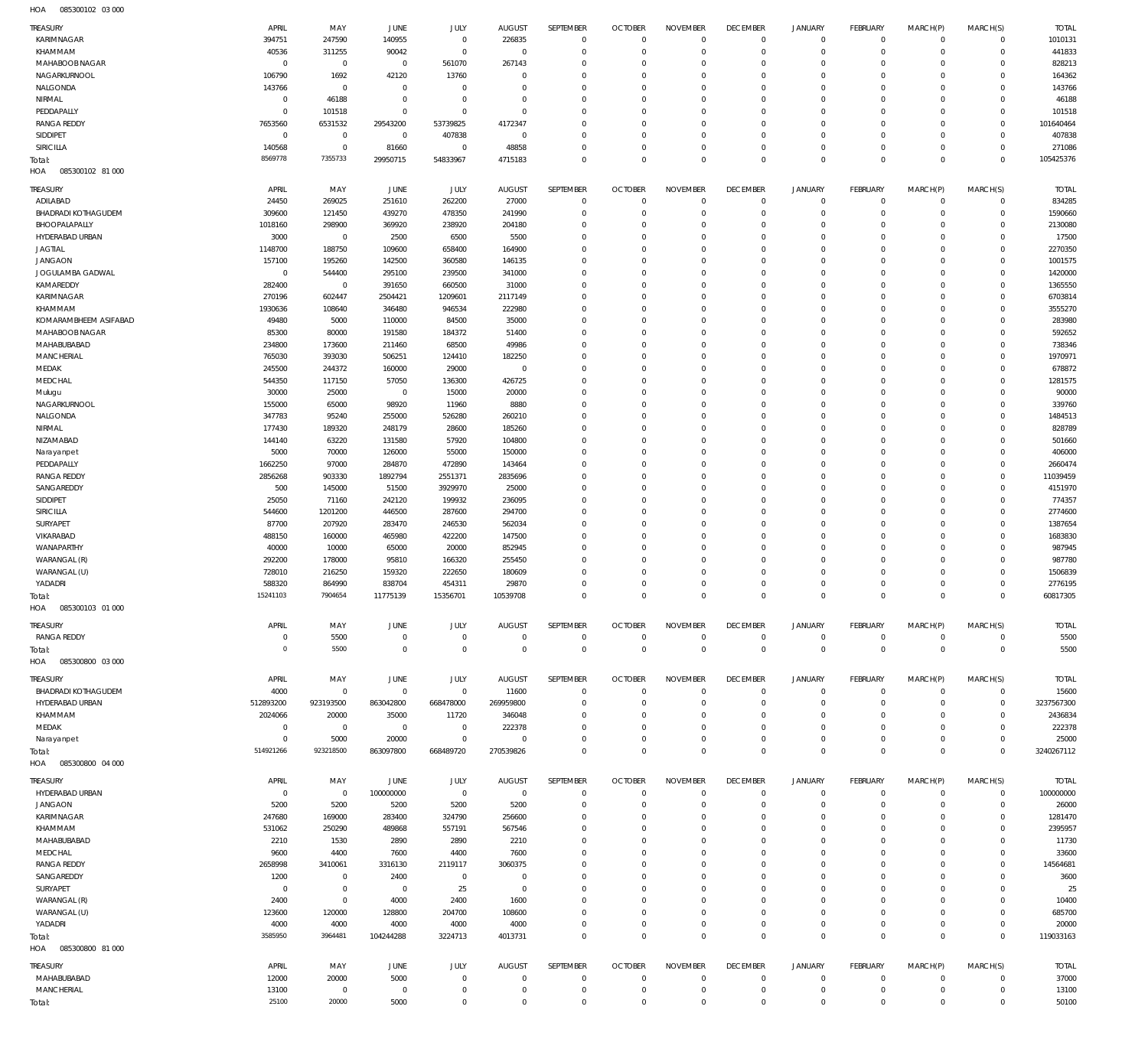087502800 04 000 HOA

| TREASURY<br>KAMAREDDY      |                |                         |                |                |                |                  |                            |                 |                            |                                    |                            |                  |                            |                  |
|----------------------------|----------------|-------------------------|----------------|----------------|----------------|------------------|----------------------------|-----------------|----------------------------|------------------------------------|----------------------------|------------------|----------------------------|------------------|
|                            | APRIL          | MAY                     | JUNE           | JULY           | <b>AUGUST</b>  | SEPTEMBER        | <b>OCTOBER</b>             | <b>NOVEMBER</b> | <b>DECEMBER</b>            | <b>JANUARY</b>                     | <b>FEBRUARY</b>            | MARCH(P)         | MARCH(S)                   | <b>TOTAL</b>     |
|                            | $\mathbf 0$    | $\mathbf 0$             | $\overline{0}$ | $\mathbf 0$    | 15000          | $\mathbf 0$      | $\overline{0}$             | $\Omega$        | $\mathbf 0$                | $\mathbf 0$                        | $\circ$                    | $\Omega$         | $\mathbf 0$                | 15000            |
| <b>RANGA REDDY</b>         | $\mathbf 0$    | 0                       |                | $\mathbf 0$    | 15000          | $\mathbf 0$      | $^{\circ}$                 | 0               | $^{\circ}$                 | 0                                  | $\overline{0}$             | $\Omega$         | $\mathbf 0$                | 15000            |
|                            |                |                         | $\overline{0}$ |                |                |                  |                            |                 |                            |                                    |                            |                  |                            |                  |
| SANGAREDDY                 | $\mathbf 0$    | $\mathbf 0$             | 15000          | $\mathbf 0$    | $^{\circ}$     | $\mathbf 0$      | $\mathbf 0$                | 0               | $\mathbf 0$                | 0                                  | $\mathbf 0$                | $\Omega$         | $^{\circ}$                 | 15000            |
| Total:                     | $\circ$        | $\mathbf 0$             | 15000          | $\mathbf 0$    | 30000          | $\Omega$         | $\mathbf 0$                | $\Omega$        | $\mathbf 0$                | $\mathbf 0$                        | $\mathbf 0$                | $\Omega$         | $\mathbf 0$                | 45000            |
| HOA<br>105300800 81 000    |                |                         |                |                |                |                  |                            |                 |                            |                                    |                            |                  |                            |                  |
|                            |                |                         |                |                |                |                  |                            |                 |                            |                                    |                            |                  |                            |                  |
| TREASURY                   | APRIL          | MAY                     | JUNE           | JULY           | <b>AUGUST</b>  | SEPTEMBER        | <b>OCTOBER</b>             | <b>NOVEMBER</b> | <b>DECEMBER</b>            | <b>JANUARY</b>                     | <b>FEBRUARY</b>            | MARCH(P)         | MARCH(S)                   | <b>TOTAL</b>     |
| HYDERABAD URBAN            | $\mathbf 0$    | 0                       | $\overline{0}$ | $\mathbf 0$    | 46686380       | $\mathbf 0$      | $\overline{0}$             | $\mathbf 0$     | $\mathbf 0$                | $\mathbf 0$                        | $\mathsf 0$                | $\mathbf 0$      | $\mathsf 0$                | 46686380         |
| Total:                     | $\overline{0}$ | $\mathbf 0$             | $\overline{0}$ | $\mathbf 0$    | 46686380       | $\mathbf 0$      | $\overline{0}$             | $\mathbf 0$     | $\overline{0}$             | $\mathbf 0$                        | $\mathbb O$                | $\mathbf 0$      | $\overline{0}$             | 46686380         |
| 105400101 81 000<br>HOA    |                |                         |                |                |                |                  |                            |                 |                            |                                    |                            |                  |                            |                  |
|                            |                |                         |                |                |                |                  |                            |                 |                            |                                    |                            |                  |                            |                  |
| TREASURY                   | APRIL          | MAY                     | <b>JUNE</b>    | JULY           | <b>AUGUST</b>  | SEPTEMBER        | <b>OCTOBER</b>             | <b>NOVEMBER</b> | <b>DECEMBER</b>            | <b>JANUARY</b>                     | <b>FEBRUARY</b>            | MARCH(P)         | MARCH(S)                   | <b>TOTAL</b>     |
| PEDDAPALLY                 | 9600           | $\mathbf 0$             | $\overline{0}$ | $\mathbf 0$    | 6400           | $\mathbf 0$      | $\overline{0}$             | $\mathbf 0$     | $\mathbf 0$                | $\mathbf 0$                        | $\overline{0}$             | $\mathbf 0$      | $\overline{0}$             | 16000            |
|                            |                |                         |                |                |                |                  |                            |                 |                            |                                    |                            |                  |                            |                  |
| Total:                     | 9600           | $\mathbf 0$             | $\mathsf 0$    | $\mathbf 0$    | 6400           | $\mathbf 0$      | $\mathbb O$                | $\mathbf 0$     | $\overline{0}$             | $\mathbf 0$                        | $\mathbb O$                | $\mathbf 0$      | $\mathbf 0$                | 16000            |
| 145200800 01800<br>HOA     |                |                         |                |                |                |                  |                            |                 |                            |                                    |                            |                  |                            |                  |
|                            |                |                         |                |                |                |                  |                            |                 |                            |                                    |                            |                  |                            |                  |
| TREASURY                   | APRIL          | MAY                     | <b>JUNE</b>    | JULY           | <b>AUGUST</b>  | SEPTEMBER        | <b>OCTOBER</b>             | <b>NOVEMBER</b> | <b>DECEMBER</b>            | <b>JANUARY</b>                     | <b>FEBRUARY</b>            | MARCH(P)         | MARCH(S)                   | <b>TOTAL</b>     |
| HYDERABAD URBAN            | 1194790        | 1194790                 | $\overline{0}$ | $\mathbf 0$    | $\mathbf 0$    | $\mathbf 0$      | $\overline{0}$             | $\mathbf 0$     | $\overline{0}$             | $\mathbf 0$                        | $\mathsf 0$                | $\mathbf 0$      | $\mathsf 0$                | 2389580          |
| Total:                     | 1194790        | 1194790                 | $\mathsf 0$    | $\mathbf 0$    | $\mathbf 0$    | $\mathbf 0$      | $\mathbb O$                | $\mathbf 0$     | $\mathbf 0$                | $\bf 0$                            | $\mathbb O$                | $\mathbf 0$      | $\mathbf 0$                | 2389580          |
| 145600800 02 000<br>HOA    |                |                         |                |                |                |                  |                            |                 |                            |                                    |                            |                  |                            |                  |
|                            |                |                         |                |                |                |                  |                            |                 |                            |                                    |                            |                  |                            |                  |
| TREASURY                   | APRIL          | MAY                     | <b>JUNE</b>    | JULY           | <b>AUGUST</b>  | SEPTEMBER        | <b>OCTOBER</b>             | <b>NOVEMBER</b> | <b>DECEMBER</b>            | <b>JANUARY</b>                     | <b>FEBRUARY</b>            | MARCH(P)         | MARCH(S)                   | <b>TOTAL</b>     |
| SIDDIPET                   | $\mathbf 0$    | $\mathbf 0$             | $\overline{0}$ | $\mathbf 0$    | 50             | $\mathbf 0$      | $\mathbf 0$                | $\mathbf 0$     | $\mathbf 0$                | $\mathbf 0$                        | $\circ$                    | 0                | $\mathbf 0$                | 50               |
|                            |                |                         |                |                |                |                  |                            |                 |                            |                                    |                            |                  |                            |                  |
| Total:                     | $\overline{0}$ | $\mathbf 0$             | $\mathsf 0$    | $\mathbf 0$    | 50             | $\mathbf 0$      | $\overline{0}$             | $\mathbf 0$     | $\mathbf 0$                | $\mathbf 0$                        | $\overline{0}$             | $\mathbf 0$      | $\overline{0}$             | 50               |
| 145600800 05800<br>HOA     |                |                         |                |                |                |                  |                            |                 |                            |                                    |                            |                  |                            |                  |
|                            |                |                         |                |                |                |                  |                            |                 |                            |                                    |                            |                  |                            |                  |
| TREASURY                   | APRIL          | MAY                     | <b>JUNE</b>    | JULY           | <b>AUGUST</b>  | SEPTEMBER        | <b>OCTOBER</b>             | <b>NOVEMBER</b> | <b>DECEMBER</b>            | <b>JANUARY</b>                     | <b>FEBRUARY</b>            | MARCH(P)         | MARCH(S)                   | <b>TOTAL</b>     |
| <b>JANGAON</b>             | $\mathbf 0$    | 0                       | $\overline{0}$ | 0              | 250            | 0                | $\mathbf 0$                | 0               | $\mathbf 0$                | $\mathbf 0$                        | $\overline{0}$             | $\mathbf 0$      | $^{\circ}$                 | 250              |
| Total:                     | $\overline{0}$ | $\mathbf 0$             | $\mathsf 0$    | $\mathbf 0$    | 250            | $\mathbf 0$      | $\mathbb O$                | $\mathbf 0$     | $\mathbf 0$                | $\mathbf 0$                        | $\mathbf 0$                | $\mathbf 0$      | $\overline{0}$             | 250              |
|                            |                |                         |                |                |                |                  |                            |                 |                            |                                    |                            |                  |                            |                  |
| 145600800 06 000<br>HOA    |                |                         |                |                |                |                  |                            |                 |                            |                                    |                            |                  |                            |                  |
| TREASURY                   | APRIL          | MAY                     | <b>JUNE</b>    | JULY           | <b>AUGUST</b>  | <b>SEPTEMBER</b> | <b>OCTOBER</b>             | <b>NOVEMBER</b> | <b>DECEMBER</b>            | <b>JANUARY</b>                     | <b>FEBRUARY</b>            | MARCH(P)         | MARCH(S)                   | <b>TOTAL</b>     |
|                            |                |                         |                |                |                |                  |                            |                 |                            |                                    |                            |                  |                            |                  |
| KOMARAMBHEEM ASIFABAD      | $^{\circ}$     | $\mathbf 0$             | $\overline{0}$ | $\mathbf 0$    | 1000           | $\mathbf 0$      | $^{\circ}$                 | $\mathbf 0$     | $\mathbf 0$                | $\mathbf 0$                        | $^{\circ}$                 | $\Omega$         | $^{\circ}$                 | 1000             |
| WARANGAL (R)               | 1000           | 1000                    | $\overline{0}$ | $\mathbf 0$    | $^{\circ}$     | $\mathbf 0$      | $^{\circ}$                 | $\Omega$        | $\mathbf 0$                | 0                                  | $\overline{0}$             | $\Omega$         | $\mathbf 0$                | 2000             |
| WARANGAL (U)               | 2000           | $\mathbf 0$             | 2000           | $\mathbf 0$    | 2000           | $\mathbf 0$      | $\mathbf 0$                | $\mathbf 0$     | $^{\circ}$                 | 0                                  | $\overline{0}$             | $\mathbf 0$      | $^{\circ}$                 | 6000             |
|                            | 3000           | 1000                    | 2000           | 0              | 3000           | $\mathbf 0$      | $\mathbf 0$                | $\mathbf 0$     | $\mathbf 0$                | $\mathbf 0$                        | $\mathbf 0$                | $\Omega$         | $\mathbf 0$                | 9000             |
| Total:                     |                |                         |                |                |                |                  |                            |                 |                            |                                    |                            |                  |                            |                  |
| 145600800 81 000<br>HOA    |                |                         |                |                |                |                  |                            |                 |                            |                                    |                            |                  |                            |                  |
|                            | APRIL          | MAY                     | JUNE           |                | <b>AUGUST</b>  | SEPTEMBER        | <b>OCTOBER</b>             | <b>NOVEMBER</b> | <b>DECEMBER</b>            | <b>JANUARY</b>                     | <b>FEBRUARY</b>            | MARCH(P)         | MARCH(S)                   | <b>TOTAL</b>     |
| TREASURY                   |                |                         |                | <b>JULY</b>    |                |                  |                            |                 |                            |                                    |                            |                  |                            |                  |
| ADILABAD                   | 6106           | 23807                   | 31584          | 9563           | 5880           | $^{\circ}$       | $\mathbf{0}$               | $\mathbf 0$     | $^{\circ}$                 | $\mathbf 0$                        | $\overline{0}$             | $\mathbf 0$      | $\overline{0}$             | 76940            |
| <b>BHADRADI KOTHAGUDEM</b> | 399750         | 18000                   | 604590         | 34000          | 3500           | $\mathbf 0$      | $\overline{0}$             | 0               | $\mathbf 0$                | 0                                  | $\overline{0}$             | $\Omega$         | $\mathbf 0$                | 1059840          |
| BHOOPALAPALLY              | 1630206        | 14250                   | 99010          | 32615          | 114080         | $\Omega$         | $^{\circ}$                 | $\Omega$        | $\mathbf 0$                | 0                                  | $^{\circ}$                 | $\Omega$         | $\mathbf 0$                | 1890161          |
| HYDERABAD URBAN            |                | 228925                  | 5766524        | 6107974        | 937684         | $\mathbf 0$      | $^{\circ}$                 | $\Omega$        | $^{\circ}$                 | 0                                  | $\overline{0}$             | 0                | $\mathbf 0$                | 13165039         |
|                            | 123932         |                         |                |                |                |                  |                            |                 |                            |                                    |                            |                  |                            |                  |
| <b>JAGTIAL</b>             | 163450         | 11727                   | 11500          | 54840          | 34048          | $\Omega$         | $\mathbf 0$                | $\Omega$        | $\mathbf 0$                | 0                                  | $^{\circ}$                 | 0                | $\Omega$                   | 275565           |
| <b>JANGAON</b>             | 1500           | 239500                  | 5000           | 1000           | 412500         | $\mathbf 0$      | $^{\circ}$                 | $\Omega$        | $\mathbf 0$                | 0                                  | $\overline{0}$             | 0                | $\mathbf 0$                | 659500           |
| JOGULAMBA GADWAL           | 80715          | $\overline{0}$          | 374963         | 278500         | 155395         | $\Omega$         | $\mathbf 0$                | 0               | $\mathbf 0$                | 0                                  | $^{\circ}$                 | 0                | $^{\circ}$                 | 889573           |
|                            |                |                         |                |                |                | $\mathbf 0$      |                            |                 |                            |                                    |                            |                  |                            |                  |
|                            |                |                         |                |                |                |                  | $^{\circ}$                 | $\Omega$        | $\mathbf 0$                | 0                                  | $^{\circ}$                 | 0                | $^{\circ}$                 | 108150           |
| KAMAREDDY                  | 92000          | 3500                    | 6350           | 3800           | 2500           |                  |                            |                 |                            |                                    |                            |                  |                            |                  |
| KARIMNAGAR                 | 217527         | 189680                  | 58430          | 40700          | 60680          | $\Omega$         | $\mathbf 0$                | 0               | $\mathbf 0$                | 0                                  | $^{\circ}$                 | 0                | $^{\circ}$                 | 567017           |
|                            |                |                         |                |                |                | $\Omega$         | $\mathbf 0$                | $\Omega$        | $\mathbf 0$                | 0                                  | $^{\circ}$                 | 0                | $^{\circ}$                 |                  |
| KHAMMAM                    | 106501         | 4200                    | 166200         | 1021934        | 149370         |                  |                            |                 |                            |                                    |                            |                  |                            | 1448205          |
| KOMARAMBHEEM ASIFABAD      | $\mathbf{0}$   | 3500                    | 6000           | 29000          | 14000          | $\Omega$         | $\mathbf 0$                | $\mathbf 0$     | $\mathbf 0$                | $\Omega$                           | $\mathbf 0$                | $\Omega$         | $\Omega$                   | 52500            |
| MAHABOOB NAGAR             | 36400          | 2000                    | 6400           | 5849           | 11814          | $\mathbf 0$      | $\Omega$                   | $\Omega$        | $\mathbf 0$                | $\mathbf 0$                        | $\Omega$                   | $\Omega$         | $\mathbf 0$                | 62463            |
| MAHABURARAD                | 36069          | 7500                    | 1000           | 201516         | 534500         | $\Omega$         | $\Omega$                   | $\Omega$        | $\Omega$                   | $\Omega$                           | $\Omega$                   | $\Omega$         | $\Omega$                   | 780585           |
|                            |                |                         |                |                |                | 0                | $\mathbf 0$                | $\mathbf 0$     | 0                          | 0                                  |                            | $\mathbf 0$      | $\mathbf 0$                |                  |
| MANCHERIAL                 | 340810         | 12000                   | 478431         | 38000          | 487250         |                  |                            |                 |                            |                                    | $\mathsf 0$                |                  |                            | 1356491          |
| MEDAK                      | 268750         | 1000                    | 44300          | 92000          | 18500          | $\mathbf 0$      | $\mathbf 0$                | $\mathbf 0$     | $\bf 0$                    | $\mathsf{O}\xspace$                | $\mathbf 0$                | 0                | $\mathbf 0$                | 424550           |
| MEDCHAL                    | 251000         | 16500                   | 28200          | 216500         | 233320         | $\mathbf 0$      | $\mathbf{0}$               | $\mathbf 0$     | $\mathbf 0$                | 0                                  | $\mathbf 0$                | $\Omega$         | $\mathbf 0$                | 745520           |
| Mulugu                     | 2000           | 33000                   | 27000          | 4000           | 1000           | $\mathbf 0$      | $\bf 0$                    | $\mathbf 0$     | $\mathbf 0$                | 0                                  | $\mathbf 0$                | $\Omega$         | $\mathbf 0$                | 67000            |
| NAGARKURNOOL               | 22000          | 14100                   | 13470          | 44000          | 103300         | $\mathbf 0$      | $\mathbf{0}$               | $\mathbf 0$     | $\mathbf 0$                | 0                                  | $\mathbf 0$                | $\Omega$         | $\mathbf 0$                | 196870           |
|                            |                |                         |                |                |                |                  |                            |                 |                            |                                    |                            |                  |                            |                  |
| NALGONDA                   | 72731          | 40620                   | 9800           | 34804          | 337634         | $\mathbf 0$      | $\mathbf 0$                | $\mathbf 0$     | $\bf 0$                    | 0                                  | $^{\circ}$                 | 0                | $\mathbf 0$                | 495589           |
| NIRMAL                     | 1733655        | 252580                  | 56300          | 121440         | 39160          | $\mathbf 0$      | $\mathbf{0}$               | $\mathbf 0$     | $\mathbf 0$                | 0                                  | $\mathbf 0$                | $\Omega$         | $\mathbf 0$                | 2203135          |
| NIZAMABAD                  | 131410         | 6000                    | 316416         | 191758         | 285017         | $\mathbf 0$      | $\mathbf{0}$               | $\mathbf 0$     | $\mathbf 0$                | 0                                  | $\mathbf 0$                | $\Omega$         | $\Omega$                   | 930601           |
| Narayanpet                 | 396430         | 1750                    | 12640          | 96000          | 9500           | 0                | $\mathbf 0$                | $\mathbf 0$     | $\bf 0$                    | 0                                  | $\mathbf 0$                | $\Omega$         | $\mathbf 0$                | 516320           |
| PEDDAPALLY                 | 304895         | 5000                    | 1812456        | 5000           | 32000          | $\mathbf 0$      | $\mathbf 0$                | $\mathbf 0$     | $\mathbf 0$                | 0                                  | $\mathbf 0$                | $\Omega$         | $\Omega$                   | 2159351          |
|                            |                |                         |                |                |                | $\mathbf 0$      |                            | $\mathbf 0$     | $\mathbf 0$                | 0                                  | $\mathbf 0$                | $\Omega$         | $\mathbf 0$                |                  |
| <b>RANGA REDDY</b>         | 214625         | 176249                  | 160617         | 135723         | 1955634        |                  | $\mathbf 0$                |                 |                            |                                    |                            |                  |                            | 2642848          |
| SANGAREDDY                 | 130950         | 26330                   | 640251         | 19700          | 290025         | $\mathbf 0$      | $\mathbf 0$                | $\mathbf 0$     | $\mathbf 0$                | 0                                  | $\mathbf 0$                | $\Omega$         | $\Omega$                   | 1107256          |
| SIDDIPET                   | 3000           | 3250                    | 17440          | 605419         | 48550          | $\mathbf 0$      | $\mathbf{0}$               | $\mathbf 0$     | $\mathbf 0$                | 0                                  | $\mathbf 0$                | $\Omega$         | $\mathbf 0$                | 677659           |
| SIRICILLA                  | 4000           | 2250                    | 36250          | 95500          | 462000         | $\mathbf 0$      | $\mathbf 0$                | $\mathbf 0$     | $\bf 0$                    | 0                                  | $\mathbf 0$                | 0                | $^{\circ}$                 | 600000           |
|                            |                |                         |                |                |                | $\mathbf 0$      | $\mathbf{0}$               | $\Omega$        | $\mathbf 0$                | 0                                  | $\mathbf 0$                | $\Omega$         | $\mathbf 0$                |                  |
| SURYAPET                   | 640727         | 98500                   | 126350         | 679427         | 370301         |                  |                            |                 |                            |                                    |                            |                  |                            | 1915305          |
| VIKARABAD                  | 25409          | 7000                    | 10500          | 216450         | 107170         | $\mathbf 0$      | $\mathbf{0}$               | $\mathbf 0$     | $\mathbf 0$                | 0                                  | $\mathbf 0$                | $\Omega$         | $\Omega$                   | 366529           |
| WANAPARTHY                 | 21500          | 13000                   | 113000         | $\mathbf 0$    | $\overline{0}$ | $\mathbf 0$      | $\mathbf 0$                | $\mathbf 0$     | $\bf 0$                    | 0                                  | $\mathbf 0$                | $\Omega$         | $\mathbf 0$                | 147500           |
| WARANGAL (R)               | $-116800$      | 1000                    | 18000          | $\overline{0}$ | 2500           | $\mathbf 0$      | $\mathbf 0$                | $\mathbf 0$     | $\mathbf 0$                | 0                                  | $\mathbf 0$                | $\Omega$         | $\Omega$                   | $-95300$         |
| WARANGAL (U)               | 29009          | 3500                    | 59580          | 63700          | 9540           | $\mathbf 0$      | $\mathbf 0$                | $\mathbf 0$     | $\mathbf 0$                | 0                                  | $\mathbf 0$                | $\Omega$         | $\mathbf 0$                | 165329           |
|                            |                |                         |                |                |                |                  |                            |                 |                            |                                    |                            |                  |                            |                  |
| YADADRI                    | 139840         | 23860                   | 1971870        | 21113          | 5500           | $\mathbf 0$      | $\mathbf 0$                | $\bf 0$         | $\mathbf 0$                | $\mathbf 0$                        | $\mathbf 0$                | 0                | $\overline{0}$             | 2162183          |
| Total:                     | 7510097        | 1484078                 | 13090422       | 10501825       | 7233852        | $\mathbf 0$      | $\overline{0}$             | $\mathbf 0$     | $\overline{0}$             | $\mathbf 0$                        | $\mathbb O$                | 0                | $\mathbf 0$                | 39820274         |
| 147500105 01 000<br>HOA    |                |                         |                |                |                |                  |                            |                 |                            |                                    |                            |                  |                            |                  |
|                            |                |                         |                |                |                |                  |                            |                 |                            |                                    |                            |                  |                            |                  |
| TREASURY                   | APRIL          | MAY                     | <b>JUNE</b>    | JULY           | <b>AUGUST</b>  | SEPTEMBER        | <b>OCTOBER</b>             | <b>NOVEMBER</b> | <b>DECEMBER</b>            | <b>JANUARY</b>                     | <b>FEBRUARY</b>            | MARCH(P)         | MARCH(S)                   | <b>TOTAL</b>     |
| KARIMNAGAR                 | 74137          | 0                       | $\mathbf 0$    | 0              | $\bf 0$        | $\bf 0$          | $\mathbf 0$                | $\bf 0$         | $\mathbf 0$                | $\mathbf 0$                        | $\overline{0}$             | 0                | $\mathsf 0$                | 74137            |
|                            |                | $\mathbb O$             |                |                |                |                  |                            |                 |                            |                                    |                            |                  |                            |                  |
| Total:                     | 74137          |                         | $\mathsf 0$    | $\mathbf 0$    | $\overline{0}$ | $\overline{0}$   | $\mathbf 0$                | $\overline{0}$  | $\mathbf 0$                | $\overline{0}$                     | $\mathbf 0$                | $\mathbf{0}$     | $\overline{0}$             | 74137            |
| HOA  147500106  01 000     |                |                         |                |                |                |                  |                            |                 |                            |                                    |                            |                  |                            |                  |
|                            |                |                         |                |                |                |                  |                            |                 |                            |                                    |                            |                  |                            |                  |
| TREASURY                   | APRIL          | MAY                     | JUNE           | JULY           | <b>AUGUST</b>  | SEPTEMBER        | <b>OCTOBER</b>             | <b>NOVEMBER</b> | <b>DECEMBER</b>            | <b>JANUARY</b>                     | <b>FEBRUARY</b>            | MARCH(P)         | MARCH(S)                   | <b>TOTAL</b>     |
| ADILABAD                   | 125593         | 135945                  | 470886         | 360628         | 413974         | $\mathbf 0$      | $\overline{0}$             | 0               | $\mathbf 0$                | $\mathbf 0$                        | $\mathsf 0$                | $\mathbf 0$      | $\mathbf 0$                | 1507026          |
| <b>BHADRADI KOTHAGUDEM</b> | $\overline{0}$ | 56770                   | 33440          | 40350          | 153131         | $\mathbf 0$      | $\mathbf{0}$               | $\mathbf 0$     | $\mathbf{0}$               | $\mathbf 0$                        | $\overline{0}$             | 0                | $\overline{0}$             | 283691           |
| BHOOPALAPALLY              | 7200           | $\overline{0}$          | $\overline{0}$ | 28000          | 10000          | 0                | $\mathbf 0$                | $\mathbf 0$     | $\mathbf 0$                | 0                                  | $\circ$                    | $\Omega$         | $\mathbf 0$                | 45200            |
|                            |                |                         |                |                |                |                  |                            |                 |                            |                                    |                            |                  |                            |                  |
| HYDERABAD URBAN            | 460667         | 558860                  | 640508         | 1212697        | 1809242        | $\mathbf 0$      | $\mathbf 0$                | $\mathbf 0$     | $\mathbf 0$                | $\mathbf 0$                        | $\mathbf 0$                | $\Omega$         | $\mathbf 0$                | 4681974          |
| JAGTIAL<br><b>JANGAON</b>  | 21927<br>37550 | $\overline{0}$<br>21000 | 5500<br>20700  | 40985<br>58000 | 70750<br>38120 | 0<br>$\mathbf 0$ | $\mathbf 0$<br>$\mathbf 0$ | 0<br>$\bf 0$    | $\mathbf 0$<br>$\mathbf 0$ | $\mathsf{O}\xspace$<br>$\mathbf 0$ | $\mathsf 0$<br>$\mathbf 0$ | 0<br>$\mathbf 0$ | $\mathbf 0$<br>$\mathbf 0$ | 139162<br>175370 |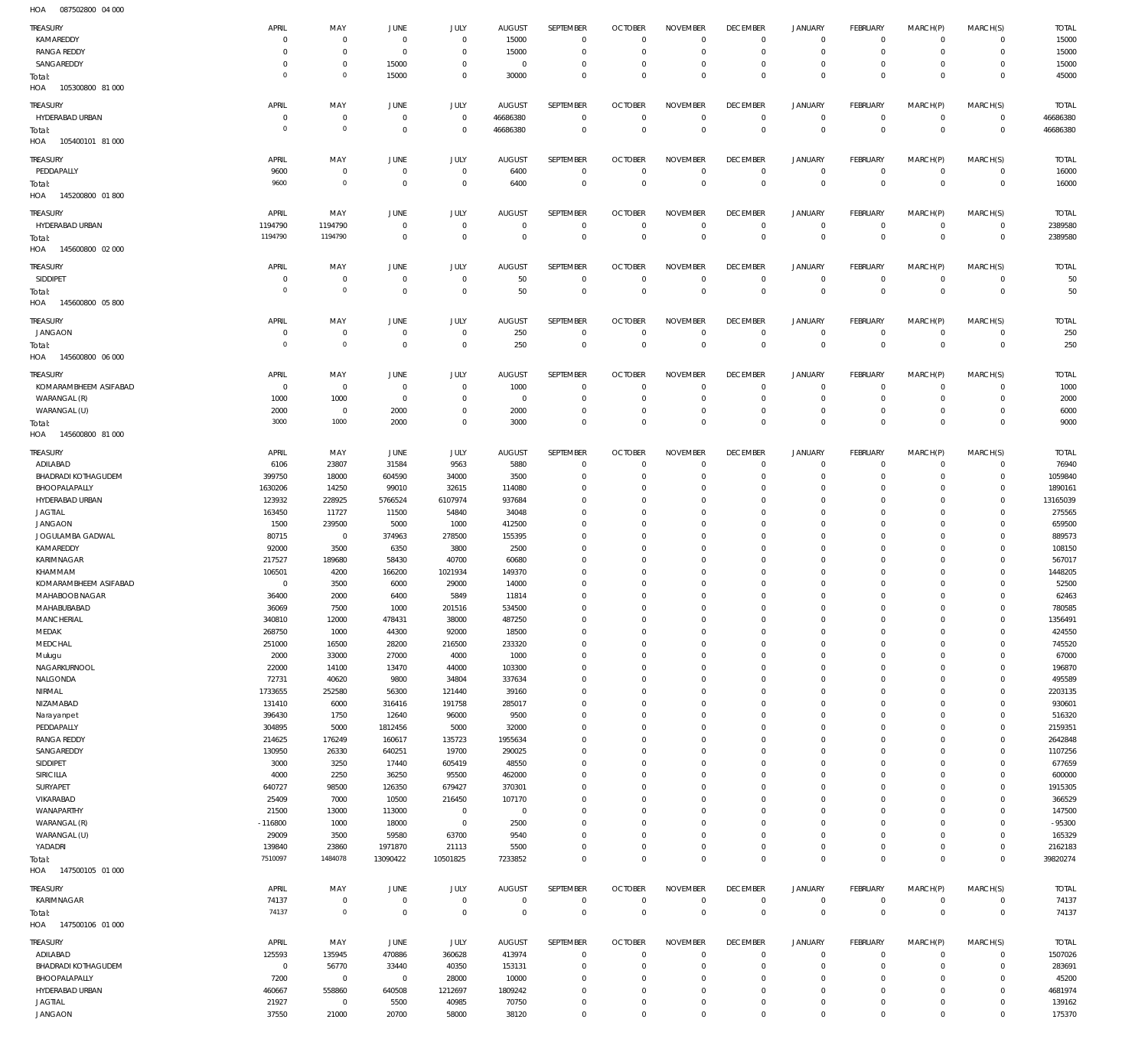| TREASURY                        | APRIL                  | MAY                     | <b>JUNE</b>              | JULY                   | <b>AUGUST</b>    | SEPTEMBER                  | <b>OCTOBER</b>                   | <b>NOVEMBER</b>           | <b>DECEMBER</b>              | <b>JANUARY</b>              | <b>FEBRUARY</b>            | MARCH(P)                  | MARCH(S)                   | <b>TOTAL</b>      |
|---------------------------------|------------------------|-------------------------|--------------------------|------------------------|------------------|----------------------------|----------------------------------|---------------------------|------------------------------|-----------------------------|----------------------------|---------------------------|----------------------------|-------------------|
| JOGULAMBA GADWAL                | 76622                  | $\overline{0}$          | 42975                    | 49880                  | 63575            | $\mathbf 0$                | $\mathbf 0$                      | $^{\circ}$                | $\mathbf{0}$                 | $\mathbf 0$                 | $\mathbf 0$                | $\mathbf 0$               | $\mathbf 0$                | 233052            |
| KAMAREDDY                       | $\overline{0}$         | 42650                   | 20605                    | 94485                  | 96460            | $\mathbf 0$                | $\overline{0}$                   | $^{\circ}$                | $\mathbf{0}$                 | $\mathbf 0$                 | $\mathbf 0$                | $\mathbf 0$               | $\mathbf 0$                | 254200            |
| KARIMNAGAR                      | 814529                 | 371349                  | 873337                   | 779078                 | 485656           | $\mathbf 0$                | $\overline{0}$                   | $^{\circ}$                | $\mathbf{0}$                 | $\mathbf 0$                 | $\mathbf 0$                | $\Omega$                  | $\mathbf 0$                | 3323949           |
| KHAMMAM                         | 319427                 | 358683                  | 456252                   | 668179                 | 586762           | $\mathbf 0$                | $\overline{0}$                   | $\Omega$                  | $\Omega$                     | $\Omega$                    | $\mathbf 0$                | 0                         | $\mathbf 0$                | 2389303           |
| KOMARAMBHEEM ASIFABAD           | $\mathbf 0$            | 15850                   | $\overline{0}$           | 2000                   | 24070            | $\mathbf 0$                | $\overline{0}$                   | $\Omega$                  | $\Omega$                     | $\Omega$                    | $\mathbf 0$                | $\Omega$                  | $\mathbf 0$                | 41920             |
| MAHABOOB NAGAR<br>MAHABUBABAD   | 138732<br>22950        | 437220<br>13300         | 192448<br>35150          | 1153402<br>41850       | 398418<br>41850  | $\mathbf 0$<br>$\mathbf 0$ | $\overline{0}$<br>$\overline{0}$ | $\circ$<br>$\Omega$       | $\Omega$<br>$\Omega$         | $\Omega$<br>$\Omega$        | $\mathbf 0$<br>$\mathbf 0$ | 0<br>$\Omega$             | $\mathbf 0$<br>$\mathbf 0$ | 2320220<br>155100 |
| MANCHERIAL                      | $\overline{0}$         | 79913                   | 33375                    | 50653                  | 100354           | $\mathbf 0$                | $\overline{0}$                   | $\Omega$                  | $\Omega$                     | $\Omega$                    | $\mathbf 0$                | $\Omega$                  | $\mathbf 0$                | 264295            |
| MEDAK                           | 27000                  | 77498                   | 23700                    | 63215                  | 27600            | $\mathbf 0$                | $\overline{0}$                   | $\Omega$                  | $\Omega$                     | $\Omega$                    | $\mathbf 0$                | $\Omega$                  | $\mathbf 0$                | 219013            |
| MEDCHAL                         | 996593                 | 541477                  | 1915267                  | 2348071                | 2369983          | $\mathbf 0$                | $\overline{0}$                   | $\Omega$                  | $\Omega$                     | $\Omega$                    | $\mathbf 0$                | $\Omega$                  | $\mathbf 0$                | 8171391           |
| Mulugu                          | 27700                  | $\overline{0}$          | $\overline{0}$           | 20000                  | 12000            | $\mathbf 0$                | $\overline{0}$                   | $\Omega$                  | $\Omega$                     | $\Omega$                    | $\mathbf 0$                | $\Omega$                  | $\mathbf 0$                | 59700             |
| NAGARKURNOOL                    | 54200                  | 19250                   | 45800                    | $\mathbf{0}$           | 64300            | $\mathbf 0$                | $\overline{0}$                   | $\Omega$                  | $\Omega$                     | $\Omega$                    | $\mathbf 0$                | $\Omega$                  | $\mathbf 0$                | 183550            |
| NALGONDA                        | 414156                 | 1404339                 | 1598764                  | 1186343                | 1126071          | $\mathbf 0$                | $\overline{0}$                   | $^{\circ}$                | $\mathbf{0}$                 | $\Omega$                    | $\mathbf 0$                | 0                         | $\mathbf 0$                | 5729673           |
| NIZAMABAD                       | 391934                 | 97570                   | 600582                   | 898836                 | 205402           | $\mathbf 0$                | $\overline{0}$                   | $\Omega$                  | $\Omega$                     | $\Omega$                    | $\mathbf 0$                | $\Omega$                  | $\mathbf 0$                | 2194324           |
| Narayanpet                      | 101719                 | $\overline{0}$          | $\overline{0}$           | 45970                  | 38935            | $\mathbf 0$                | $\overline{0}$                   | $\Omega$                  | $\mathbf{0}$                 | $\Omega$                    | $\mathbf 0$                | 0                         | $\mathbf 0$                | 186624            |
| PEDDAPALLY                      | $\overline{0}$         | 30205                   | 38655                    | 155261                 | $\overline{0}$   | $\mathbf 0$                | $\overline{0}$                   | $\Omega$                  | $\Omega$                     | $\Omega$                    | $\mathbf 0$                | $\Omega$                  | $\mathbf 0$                | 224121            |
| <b>RANGA REDDY</b>              | 590637                 | 946648                  | 1203045                  | 1808890                | 2036284          | $\mathbf 0$                | $\overline{0}$                   | $\Omega$                  | $\mathbf{0}$<br>$\Omega$     | $\Omega$                    | $\mathbf 0$                | $\Omega$                  | $\mathbf 0$                | 6585504           |
| SANGAREDDY<br>SIDDIPET          | 904176<br>14800        | 1240887<br>37615        | 1472026<br>157509        | 1431032<br>99602       | 1252502<br>55030 | $\mathbf 0$<br>$\mathbf 0$ | $\overline{0}$<br>$\overline{0}$ | $\Omega$<br>$\Omega$      | $\Omega$                     | $\Omega$<br>$\Omega$        | $\mathbf 0$<br>$\mathbf 0$ | $\Omega$<br>$\Omega$      | $\mathbf 0$<br>$\mathbf 0$ | 6300623<br>364556 |
| SURYAPET                        | $\overline{0}$         | 43725                   | 61675                    | 136100                 | $\overline{0}$   | $\mathbf 0$                | $\overline{0}$                   | $\Omega$                  | $\Omega$                     | $\Omega$                    | $\mathbf 0$                | $\Omega$                  | $\mathbf 0$                | 241500            |
| VIKARABAD                       | 136766                 | 25024                   | 107818                   | 303589                 | 180648           | $\mathbf 0$                | $\overline{0}$                   | $\Omega$                  | $\Omega$                     | $\Omega$                    | $\mathbf 0$                | $\Omega$                  | $\mathbf 0$                | 753845            |
| WANAPARTHY                      | 31050                  | 5110                    | 14200                    | 116225                 | $\overline{0}$   | $\mathbf 0$                | $\overline{0}$                   | $^{\circ}$                | $\Omega$                     | $\Omega$                    | $\mathbf 0$                | 0                         | $\mathbf 0$                | 166585            |
| WARANGAL (R)                    | 114423                 | 301041                  | 370039                   | 287163                 | 223780           | $\mathbf 0$                | $\overline{0}$                   | $\Omega$                  | $\Omega$                     | $\Omega$                    | $\mathbf 0$                | $\Omega$                  | $\mathbf 0$                | 1296446           |
| WARANGAL (U)                    | $\overline{0}$         | 358084                  | 644742                   | 633058                 | 664965           | $\mathbf 0$                | $\overline{0}$                   | $\Omega$                  | $\Omega$                     | $\Omega$                    | $\mathbf 0$                | 0                         | $\mathbf 0$                | 2300849           |
| YADADRI                         | 27699                  | 25450                   | 29650                    | 11150                  | 130839           | $\mathbf 0$                | $\overline{0}$                   | $\mathbf{0}$              | $\mathbf{0}$                 | $\Omega$                    | $\mathbb O$                | $\Omega$                  | $\mathbf 0$                | 224788            |
| Total:                          | 5858050                | 7245463                 | 11108648                 | 14124692               | 12680701         | $\mathbf 0$                | $\overline{0}$                   | $\Omega$                  | $\Omega$                     | $\Omega$                    | $\mathbb O$                | $\mathbf 0$               | $\mathbb O$                | 51017554          |
| HOA<br>147500106 02 800         |                        |                         |                          |                        |                  |                            |                                  |                           |                              |                             |                            |                           |                            |                   |
| TREASURY                        | APRIL                  | MAY                     | JUNE                     | JULY                   | AUGUST           | SEPTEMBER                  | <b>OCTOBER</b>                   | <b>NOVEMBER</b>           | <b>DECEMBER</b>              | <b>JANUARY</b>              | <b>FEBRUARY</b>            | MARCH(P)                  | MARCH(S)                   | <b>TOTAL</b>      |
| ADILABAD<br>BHADRADI KOTHAGUDEM | 70000                  | 10000                   | 153000                   | 95000                  | 117000           | $\mathbf 0$                | $\overline{0}$                   | $\Omega$                  | $\mathbf{0}$                 | $\mathbf 0$                 | $\mathbf 0$                | $\mathbf 0$               | $\mathbf 0$                | 445000            |
| BHOOPALAPALLY                   | $\overline{0}$<br>6000 | 50000<br>$\overline{0}$ | 126000<br>31000          | 50000<br>17000         | 56000<br>15000   | $\mathbf 0$<br>$\mathbf 0$ | $\overline{0}$<br>$\overline{0}$ | $\mathbf{0}$<br>$\Omega$  | $\mathbf{0}$<br>$\mathbf{0}$ | $\circ$<br>$\mathbf 0$      | $\mathbf 0$<br>$\mathbf 0$ | $\mathbf 0$<br>$^{\circ}$ | $\mathbf 0$<br>$\mathbf 0$ | 282000<br>69000   |
| HYDERABAD URBAN                 | 282000                 | 1072000                 | 1354500                  | 1119000                | 697500           | $\mathbf 0$                | $\overline{0}$                   | $\Omega$                  | $\Omega$                     | $\Omega$                    | $\mathbf 0$                | $\Omega$                  | $\mathbf 0$                | 4525000           |
| <b>JAGTIAL</b>                  | 15000                  | $\overline{0}$          | 31000                    | 20000                  | 11000            | $\mathbf 0$                | $\overline{0}$                   | $\Omega$                  | $\mathbf 0$                  | $\Omega$                    | $\mathbf 0$                | $^{\circ}$                | $\mathbf 0$                | 77000             |
| <b>JANGAON</b>                  | 15000                  | 104500                  | 24000                    | 46000                  | 20000            | $\mathbf 0$                | $\overline{0}$                   | $\Omega$                  | $\Omega$                     | $\Omega$                    | $\mathbf 0$                | $\Omega$                  | $\mathbf 0$                | 209500            |
| JOGULAMBA GADWAL                | $\overline{0}$         | 23000                   | 24000                    | 28000                  | 37000            | $\mathbf 0$                | $\overline{0}$                   | $\Omega$                  | $\mathbf 0$                  | $\circ$                     | $\mathbf 0$                | $^{\circ}$                | $\mathbf 0$                | 112000            |
| KAMAREDDY                       | $\overline{0}$         | 42500                   | 67500                    | 5000                   | 32000            | $\mathbf 0$                | $\overline{0}$                   | $\Omega$                  | $\Omega$                     | $\Omega$                    | $\mathbf 0$                | $\Omega$                  | $\mathbf 0$                | 147000            |
| KARIMNAGAR                      | $\overline{0}$         | 27000                   | 108500                   | 30000                  | 25000            | $\mathbf 0$                | $\overline{0}$                   | $\Omega$                  | $\Omega$                     | $\Omega$                    | $\mathbf 0$                | $^{\circ}$                | $\mathbf 0$                | 190500            |
| KHAMMAM                         | 5000                   | 220000                  | 142000                   | 283000                 | 200000           | $\mathbf 0$                | $\overline{0}$                   | $\Omega$                  | $\Omega$                     | $\Omega$                    | $\mathbf 0$                | $\Omega$                  | $\mathbf 0$                | 850000            |
| MAHABOOB NAGAR                  | 65000                  | 84000                   | 46000                    | 181000                 | 52000            | $\mathbf 0$                | $\overline{0}$                   | $\Omega$                  | $\mathbf{0}$                 | $\Omega$                    | $\mathbf 0$                | $\Omega$                  | $\mathbf 0$                | 428000            |
| MAHABUBABAD                     | 53500                  | 51000                   | 22000                    | $\overline{0}$         | $\overline{0}$   | $\mathbf 0$                | $\overline{0}$                   | $^{\circ}$                | $\mathbf{0}$                 | $\Omega$                    | $\mathbf 0$                | $^{\circ}$                | $\mathbf 0$                | 126500            |
| MANCHERIAL                      | 6000                   | 5000                    | 56000                    | $\mathbf{0}$           | 27500            | $\mathbf 0$                | $\overline{0}$                   | $\Omega$                  | $\Omega$                     | $\Omega$                    | $\mathbf 0$                | $\Omega$                  | $\mathbf 0$                | 94500             |
| MEDAK                           | 22000                  | 45000                   | 34000                    | 52000                  | 25000            | $\mathbf 0$<br>$\mathbf 0$ | $\overline{0}$<br>$\overline{0}$ | $^{\circ}$<br>$\Omega$    | $\mathbf{0}$<br>$\mathbf{0}$ | $\Omega$<br>$\Omega$        | $\mathbf 0$<br>$\mathbf 0$ | $\mathbf 0$<br>$\Omega$   | $\mathbf 0$<br>$\mathbf 0$ | 178000            |
| MEDCHAL<br>Mulugu               | 337000<br>10000        | 202000<br>27500         | 962000<br>$\overline{0}$ | 771000<br>14500        | 569000<br>6000   | $\mathbf 0$                | $\overline{0}$                   | $^{\circ}$                | $\mathbf{0}$                 | $\Omega$                    | $\mathbf 0$                | $\mathbf 0$               | $\mathbf 0$                | 2841000<br>58000  |
| NAGARKURNOOL                    | 20000                  | 10000                   | 27000                    | $\mathbf 0$            | 61500            | $\mathbf 0$                | $\overline{0}$                   | $\Omega$                  | $\Omega$                     | $\Omega$                    | $\mathbf 0$                | $\Omega$                  | $\mathbf 0$                | 118500            |
| NALGONDA                        | 165000                 | 510000                  | 537000                   | 285000                 | 175000           | $\mathbf 0$                | $\overline{0}$                   | $^{\circ}$                | $\mathbf{0}$                 | $\Omega$                    | $\mathbf 0$                | $\mathbf 0$               | $\mathbf 0$                | 1672000           |
| NIRMAL                          | $\overline{0}$         | $\mathbf 0$             | 20000                    | $\mathbf{0}$           | $\mathbb O$      | $\mathbf 0$                | $\mathbb O$                      | $\mathbf 0$               | $\mathbb O$                  | $\Omega$                    | $\mathbf 0$                | $\Omega$                  | $\mathbf 0$                | 20000             |
| NIZAMABAD                       | 47500                  | 62500                   | 436000                   | 220164                 | 111842           | $\mathbf 0$                | $\mathbf 0$                      | $\mathbf 0$               | $\mathbf 0$                  | $\mathbf 0$                 | $\mathbf 0$                | $\mathbf 0$               | $\mathbf 0$                | 878006            |
| Narayanpet                      | 15000                  | $\mathbf 0$             | 11000                    | 25000                  | 18500            | $\mathbf 0$                | $\overline{0}$                   | $^{\circ}$                | $^{\circ}$                   | $\circ$                     | $\mathbf 0$                | $\mathbf 0$               | 0                          | 69500             |
| PEDDAPALLY                      | 25000                  | 62000                   | 104500                   | 39000                  | 29500            | $\mathbf 0$                | $\overline{0}$                   | $^{\circ}$                | $\mathbf{0}$                 | $\mathbf 0$                 | $\mathbf 0$                | $\mathbf 0$               | $\mathbf 0$                | 260000            |
| <b>RANGA REDDY</b>              | 403000                 | 668000                  | 672600                   | 404000                 | 840025           | $\mathbf 0$                | $^{\circ}$                       | $\circ$                   | $^{\circ}$                   | $\circ$                     | $\mathbf 0$                | 0                         | 0                          | 2987625           |
| SANGAREDDY                      | 47000                  | 65000                   | 277000                   | 2000                   | $\overline{0}$   | $\mathbf 0$                | $\overline{0}$                   | $^{\circ}$                | $\mathbf{0}$                 | $\Omega$                    | $\mathbf 0$                | $\Omega$                  | 0                          | 391000            |
| SIDDIPET                        | 26000                  | 13500                   | 52500                    | 36000                  | 29000            | $^{\circ}$                 | $^{\circ}$                       | $^{\circ}$                | $^{\circ}$                   | $\circ$                     | $\mathbf 0$                | 0                         | 0                          | 157000            |
| SIRICILLA                       | $\overline{0}$         | $\mathbf 0$             | 15000                    | 23000                  | $\overline{0}$   | $\mathbf 0$                | $^{\circ}$                       | $^{\circ}$                | $\mathbf{0}$                 | $\Omega$                    | $\mathbf 0$                | $\Omega$                  | 0                          | 38000             |
| SURYAPET<br>VIKARABAD           | 31000<br>1000          | 90000<br>27000          | 134000<br>43000          | 206000<br>2000         | 93000<br>52000   | $\mathbf 0$<br>$\mathbf 0$ | $^{\circ}$<br>$\overline{0}$     | $\circ$<br>$^{\circ}$     | $^{\circ}$<br>$\mathbf{0}$   | $\Omega$<br>$\Omega$        | $\mathbf 0$<br>$\mathbf 0$ | 0<br>0                    | 0<br>0                     | 554000<br>125000  |
| WANAPARTHY                      | 49500                  | 38500                   | 22000                    | 58000                  | 39000            | $\mathbf 0$                | $^{\circ}$                       | $^{\circ}$                | $^{\circ}$                   | $\Omega$                    | $\mathbf 0$                | 0                         | 0                          | 207000            |
| WARANGAL (R)                    | 16000                  | 84000                   | 119000                   | 53000                  | 21000            | $\mathbf 0$                | $^{\circ}$                       | $^{\circ}$                | $^{\circ}$                   | $\circ$                     | $\mathbf 0$                | 0                         | 0                          | 293000            |
| WARANGAL (U)                    | $\overline{0}$         | 10000                   | 212500                   | $\mathbf{0}$           | $\overline{0}$   | $\mathbf 0$                | $^{\circ}$                       | $^{\circ}$                | $\mathbf{0}$                 | $\Omega$                    | $\mathbf 0$                | 0                         | 0                          | 222500            |
| YADADRI                         | $\overline{0}$         | 7000                    | 10500                    | $\overline{0}$         | 2000             | $\mathbf 0$                | $\overline{0}$                   | $^{\circ}$                | $\mathbf{0}$                 | $\mathbf 0$                 | $\mathbf 0$                | 0                         | $\circ$                    | 19500             |
| Total:                          | 1732500                | 3611000                 | 5875100                  | 4064664                | 3362367          | $\mathbf 0$                | $\overline{0}$                   | $\mathbf{0}$              | $\mathbf{0}$                 | $\Omega$                    | $\mathbf 0$                | $\Omega$                  | $\mathbf 0$                | 18645631          |
| HOA<br>147500107 01 000         |                        |                         |                          |                        |                  |                            |                                  |                           |                              |                             |                            |                           |                            |                   |
| TREASURY                        | APRIL                  | MAY                     | JUNE                     | JULY                   | <b>AUGUST</b>    | SEPTEMBER                  | <b>OCTOBER</b>                   | <b>NOVEMBER</b>           | <b>DECEMBER</b>              | <b>JANUARY</b>              | <b>FEBRUARY</b>            | MARCH(P)                  | MARCH(S)                   | <b>TOTAL</b>      |
| KARIMNAGAR                      | $\mathbf 0$            | $\mathbf 0$             | $\overline{0}$           | 50                     | $\overline{0}$   | $\overline{0}$             | $^{\circ}$                       | $\circ$                   | $^{\circ}$                   | $\mathbf 0$                 | 0                          | $\mathbf 0$               | 0                          | 50                |
| Total:<br>HOA 147500200 01 000  | $\overline{0}$         | $\mathbf 0$             | $\mathbf 0$              | 50                     | $\mathbb O$      | $\,0\,$                    | $\mathbb O$                      | $\mathbf{0}$              | $\overline{0}$               | $\mathbf{0}$                | $\mathbb O$                | $\overline{0}$            | $\,0\,$                    | 50                |
| TREASURY                        | APRIL                  | MAY                     | JUNE                     | JULY                   | AUGUST           | SEPTEMBER                  | <b>OCTOBER</b>                   | <b>NOVEMBER</b>           | <b>DECEMBER</b>              | <b>JANUARY</b>              | <b>FEBRUARY</b>            | MARCH(P)                  | MARCH(S)                   | <b>TOTAL</b>      |
| HYDERABAD URBAN                 | 7400                   | 1139500                 | 168400                   | 419000                 | $\overline{0}$   | $\overline{0}$             | $\overline{0}$                   | $^{\circ}$                | $^{\circ}$                   | $\mathbf 0$                 | $\mathbf 0$                | $\mathbf 0$               | $\circ$                    | 1734300           |
| KARIMNAGAR                      | $\overline{0}$         | $\mathbf 0$             | 100                      | $\mathbf 0$            | $\overline{0}$   | $\mathbf 0$                | $\overline{0}$                   | $^{\circ}$                | $\mathbf{0}$                 | 0                           | $\mathbf 0$                | $^{\circ}$                | $\mathbf 0$                | 100               |
| MEDCHAL                         | 1000                   | $\mathbf 0$             | $\overline{0}$           | $^{\circ}$             | $\overline{0}$   | $\mathbf 0$                | $^{\circ}$                       | $\circ$                   | $^{\circ}$                   | $\circ$                     | $\mathbf 0$                | 0                         | 0                          | 1000              |
| NAGARKURNOOL                    | $\overline{0}$         | $\mathbf 0$             | $\overline{0}$           | 500                    | 500              | $\mathbf 0$                | $^{\circ}$                       | $^{\circ}$                | $^{\circ}$                   | $\circ$                     | $\mathbf 0$                | 0                         | 0                          | 1000              |
| SIDDIPET                        | $\overline{0}$         | $\mathbf 0$             | $\overline{0}$           | $^{\circ}$             | 800              | $\mathbf 0$                | $^{\circ}$                       | $\circ$                   | $^{\circ}$                   | $\circ$                     | $\mathbf 0$                | 0                         | 0                          | 800               |
| YADADRI                         | $\overline{0}$<br>8400 | $\mathbf 0$<br>1139500  | $\overline{0}$<br>168500 | $\mathbf{0}$<br>419500 | 250<br>1550      | $\mathbf 0$<br>$\mathbf 0$ | $\overline{0}$<br>$\mathbb O$    | $^{\circ}$<br>$\mathbf 0$ | $\mathbf{0}$<br>$\mathbb O$  | $\mathbf 0$<br>$\mathbf{0}$ | $\mathbf 0$<br>$\mathbb O$ | 0<br>$\overline{0}$       | $\mathbf 0$<br>$\mathbf 0$ | 250<br>1737450    |
| Total:<br>HOA 147500200 03 000  |                        |                         |                          |                        |                  |                            |                                  |                           |                              |                             |                            |                           |                            |                   |
| TREASURY                        | APRIL                  | MAY                     | JUNE                     | JULY                   | <b>AUGUST</b>    | SEPTEMBER                  | <b>OCTOBER</b>                   | <b>NOVEMBER</b>           | <b>DECEMBER</b>              | <b>JANUARY</b>              | <b>FEBRUARY</b>            | MARCH(P)                  | MARCH(S)                   | <b>TOTAL</b>      |
| HYDERABAD URBAN                 | 135600                 | 56000                   | $\overline{0}$           | $\mathbf 0$            | $\overline{0}$   | $\overline{0}$             | $\overline{0}$                   | $^{\circ}$                | $^{\circ}$                   | $\mathbf 0$                 | $\mathbf 0$                | $\mathbf 0$               | 0                          | 191600            |
| Total:                          | 135600                 | 56000                   | $\overline{0}$           | $\mathbf 0$            | $\mathbf{0}$     | $\,0\,$                    | $\mathbb O$                      | $\mathbf 0$               | $\mathbf 0$                  | $\mathbf{0}$                | $\mathbf 0$                | $\overline{0}$            | $\mathbf 0$                | 191600            |
|                                 |                        |                         |                          |                        |                  |                            |                                  |                           |                              |                             |                            |                           |                            |                   |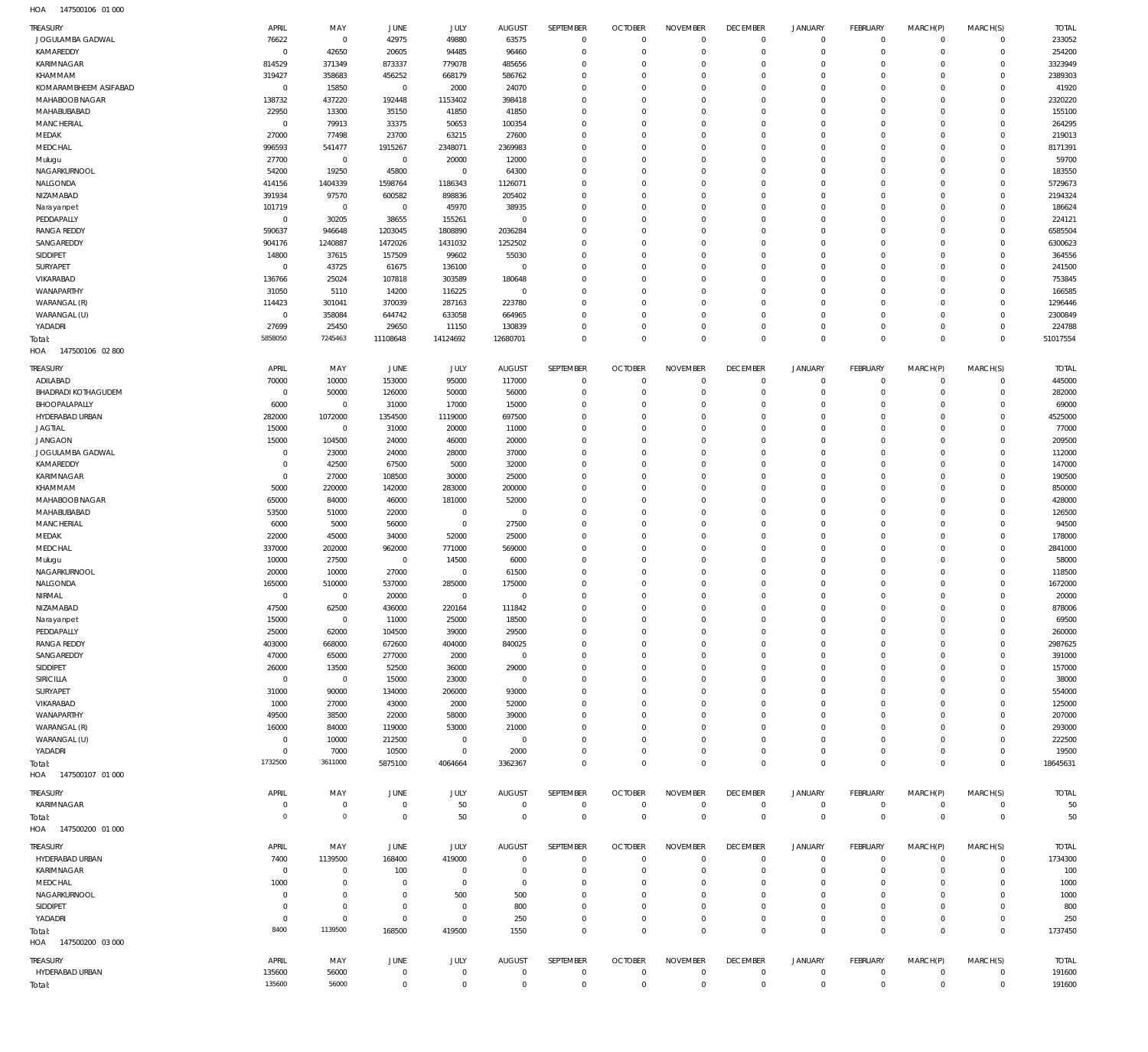147500200 04 000 HOA

| TREASURY                   | APRIL          | MAY            | JUNE           | JULY           | <b>AUGUST</b>  | <b>SEPTEMBER</b> | <b>OCTOBER</b> | <b>NOVEMBER</b> | <b>DECEMBER</b> | <b>JANUARY</b>      | <b>FEBRUARY</b> | MARCH(P)    | MARCH(S)       | <b>TOTAL</b> |
|----------------------------|----------------|----------------|----------------|----------------|----------------|------------------|----------------|-----------------|-----------------|---------------------|-----------------|-------------|----------------|--------------|
| ADILABAD                   | $^{\circ}$     | $^{\circ}$     | 1000           | 750            | $\overline{0}$ | $\mathbf 0$      | $\overline{0}$ | $\mathbf 0$     | $\mathbf 0$     | $\mathbf 0$         | $\mathbf 0$     | $^{\circ}$  | $^{\circ}$     | 1750         |
| <b>BHADRADI KOTHAGUDEM</b> | 1350           | $\mathbf 0$    | $\overline{0}$ | $\mathbf{0}$   | $\overline{0}$ | $\mathbf 0$      | $\overline{0}$ | $\mathbf 0$     | $\mathbf 0$     | $\mathbf 0$         | $\mathbf 0$     | $^{\circ}$  | $^{\circ}$     | 1350         |
| HYDERABAD URBAN            | 5500           | 2250           | 10500          | 5750           | 11750          | $\mathbf 0$      | $\mathbf 0$    | $\mathbf 0$     | $\mathbf 0$     | 0                   | $\mathbf 0$     | $^{\circ}$  | $^{\circ}$     | 35750        |
| <b>JAGTIAL</b>             | $^{\circ}$     | $^{\circ}$     | 200000         | $\mathbf 0$    | $\overline{0}$ | $\mathbf 0$      | $^{\circ}$     | $\Omega$        | $\mathbf 0$     | $\mathbf 0$         | $\mathbf 0$     | $\mathbf 0$ | $\mathbf 0$    | 200000       |
| <b>JANGAON</b>             | 6000           | $\mathbf 0$    | 750            | 150            | 350            | $\mathbf 0$      | $\mathbf 0$    | $\Omega$        | $\mathbf 0$     | 0                   | $\mathbf 0$     | $\mathbf 0$ | $^{\circ}$     | 7250         |
| JOGULAMBA GADWAL           | 250            | $\mathbf 0$    | $\overline{0}$ | $\mathbf 0$    | $\overline{0}$ | $\mathbf 0$      | $^{\circ}$     | $\Omega$        | $\mathbf 0$     | $\mathbf 0$         | $\mathbf 0$     | $^{\circ}$  | $^{\circ}$     | 250          |
| KAMAREDDY                  | 100            | 1000           | $\overline{0}$ | 3000           | $\mathbf 0$    | $\mathbf 0$      | $^{\circ}$     | $\Omega$        | $\mathbf 0$     | $\mathbf 0$         | $\mathbf 0$     | $\mathbf 0$ | $^{\circ}$     | 4100         |
| KARIMNAGAR                 | $^{\circ}$     | $^{\circ}$     | 650            | $\mathbf 0$    | $\overline{0}$ | $\mathbf 0$      | $\mathbf 0$    | $\mathbf 0$     | $\mathbf 0$     | $\mathbf 0$         | $\mathbf 0$     | $\mathbf 0$ | $^{\circ}$     | 650          |
| KHAMMAM                    | 100            | $^{\circ}$     | $\overline{0}$ | $\mathbf 0$    | $\overline{0}$ | $\mathbf 0$      | $^{\circ}$     | $\Omega$        | $\mathbf 0$     | $\mathbf 0$         | $\mathbf 0$     | 0           | $^{\circ}$     | 100          |
| <b>MANCHERIAL</b>          | 900            | $\mathbf 0$    | 300            | 350            | 2300           | $\mathbf 0$      | $\mathbf 0$    | $\mathbf 0$     | $\mathbf 0$     | $\mathbf 0$         | $\mathbf 0$     | $\mathbf 0$ | $^{\circ}$     | 3850         |
|                            |                |                |                |                |                |                  |                | $\Omega$        |                 | $\mathbf 0$         |                 |             |                |              |
| MEDAK                      | 2250           | 1500           | $\overline{0}$ | $\mathbf 0$    | $\overline{0}$ | $\mathbf 0$      | $^{\circ}$     |                 | $\mathbf 0$     |                     | $\mathbf 0$     | $\mathbf 0$ | $^{\circ}$     | 3750         |
| MEDCHAL                    | 3000           | 7000           | 6750           | 9000           | 12750          | $\mathbf 0$      | $\mathbf 0$    | $\Omega$        | $\mathbf 0$     | $\mathbf 0$         | $\mathbf 0$     | $\mathbf 0$ | $^{\circ}$     | 38500        |
| NAGARKURNOOL               | 2000           | $\overline{0}$ | $\overline{0}$ | 50             | 500            | $\mathbf 0$      | $\mathbf 0$    | $\Omega$        | $\mathbf 0$     | $\mathbf 0$         | $\mathbf 0$     | $\mathbf 0$ | $^{\circ}$     | 2550         |
| NALGONDA                   | 150            | 500            | 1350           | 300            | 250            | $\mathbf 0$      | $^{\circ}$     | $\Omega$        | $\mathbf 0$     | $\mathbf 0$         | $\mathbf 0$     | $^{\circ}$  | $^{\circ}$     | 255C         |
| NIZAMABAD                  | 5450           | 2250           | 2750           | 2850           | 2800           | $\mathbf 0$      | $\mathbf 0$    | $\Omega$        | $\mathbf 0$     | $\mathbf 0$         | $\mathbf 0$     | $\mathbf 0$ | $^{\circ}$     | 16100        |
| PEDDAPALLY                 | $^{\circ}$     | $\overline{0}$ | $\overline{0}$ | 100            | $\overline{0}$ | $\mathbf 0$      | $^{\circ}$     | $\mathbf 0$     | $\mathbf 0$     | $\mathbf 0$         | $\mathbf 0$     | $\mathbf 0$ | $^{\circ}$     | 100          |
| <b>RANGA REDDY</b>         | 250            | 750            | 1070           | 1100           | 2200           | $\mathbf 0$      | $^{\circ}$     | $\Omega$        | $\mathbf 0$     | $\mathbf 0$         | $\mathbf 0$     | 0           | $^{\circ}$     | 5370         |
| SANGAREDDY                 | 5000           | $\overline{0}$ | $\overline{0}$ | 4250           | 1750           | $\mathbf 0$      | $\mathbf 0$    | $\mathbf 0$     | $\mathbf 0$     | $\mathbf 0$         | $\mathbf 0$     | $\mathbf 0$ | $^{\circ}$     | 11000        |
| SIDDIPET                   | 16850          | 100            | 600            | 950            | $\overline{0}$ | $\mathbf 0$      | $^{\circ}$     | $\Omega$        | $\mathbf 0$     | $\mathbf 0$         | $\mathbf 0$     | $\mathbf 0$ | $^{\circ}$     | 18500        |
| SURYAPET                   | $^{\circ}$     | $\overline{0}$ | 250            | 250            | $\overline{0}$ | $\mathbf 0$      | $\mathbf 0$    | $\Omega$        | $\mathbf 0$     | $\mathbf 0$         | $\mathbf 0$     | $\mathbf 0$ | $^{\circ}$     | 500          |
| VIKARABAD                  | 900            | 400            | $\overline{0}$ | $^{\circ}$     | $\overline{0}$ | $\mathbf 0$      | $\mathbf 0$    | $\Omega$        | $\mathbf 0$     | $\mathbf 0$         | $\mathbf 0$     | $\mathbf 0$ | $^{\circ}$     | 1300         |
| WANAPARTHY                 | $^{\circ}$     | $^{\circ}$     | $\overline{0}$ | 100            | $\overline{0}$ | $\mathbf 0$      | 0              | $\Omega$        | $\mathbf 0$     | $\mathbf 0$         | $\mathbf 0$     | $^{\circ}$  | $^{\circ}$     | 100          |
| WARANGAL (R)               | $\overline{0}$ | $\mathbf 0$    | $\overline{0}$ | $\mathbf{0}$   | 1000           | $\mathbf 0$      | $^{\circ}$     | $\Omega$        | $\mathbf 0$     | $\mathbf 0$         | $\mathbf 0$     | $\mathbf 0$ | $^{\circ}$     | 1000         |
| WARANGAL (U)               | 900            | 1000           | 1400           | 2200           | 700            | $\mathbf 0$      | $^{\circ}$     | $\mathbf 0$     | $\mathbf 0$     | $\mathbf 0$         | $\mathbf 0$     | $\mathbf 0$ | $^{\circ}$     | 6200         |
|                            | 300            | $\overline{0}$ | $\overline{0}$ | $\mathbf 0$    | 2000           | $\mathbf 0$      | $\mathbf 0$    | $\mathbf 0$     | $\mathbf 0$     | $\mathbf 0$         | $\mathbf 0$     | $\mathbf 0$ | $^{\circ}$     | 2300         |
| YADADRI                    | 51250          | 16750          |                |                | 38350          | $\mathbf 0$      | $\overline{0}$ | $\mathbf 0$     | $\mathbf 0$     | $\mathbf 0$         | $\mathbf 0$     | $\mathbf 0$ | $\mathbf 0$    | 364870       |
| Total:                     |                |                | 227370         | 31150          |                |                  |                |                 |                 |                     |                 |             |                |              |
| HOA<br>147500200 05 000    |                |                |                |                |                |                  |                |                 |                 |                     |                 |             |                |              |
| TREASURY                   | APRIL          | MAY            | <b>JUNE</b>    | JULY           | <b>AUGUST</b>  | SEPTEMBER        | <b>OCTOBER</b> | <b>NOVEMBER</b> | <b>DECEMBER</b> | JANUARY             | FEBRUARY        | MARCH(P)    | MARCH(S)       | <b>TOTAL</b> |
| MAHABUBABAD                | 150            | $\mathbf 0$    | $\overline{0}$ | $\mathbf 0$    | $\overline{0}$ | $\mathbf 0$      | $\mathbf 0$    | $\mathbf 0$     | $\mathbf 0$     | $\mathbf 0$         | $\mathbf 0$     | $^{\circ}$  | $\mathbf 0$    | 150          |
| <b>RANGA REDDY</b>         | $^{\circ}$     | $\mathbf 0$    | 3000           | 1000           | $\mathbf 0$    | $\mathbf 0$      | $\mathbf 0$    | $\mathbf 0$     | $\mathbf 0$     | $\mathbf 0$         | $\mathbf 0$     | $^{\circ}$  | $^{\circ}$     | 4000         |
| Total:                     | 150            | $\mathbf 0$    | 3000           | 1000           | $\overline{0}$ | $\mathbf 0$      | $\overline{0}$ | $\mathbf 0$     | $\mathbf 0$     | $\mathbf 0$         | $\mathbf 0$     | $\mathbf 0$ | $\mathbf 0$    | 4150         |
| HOA<br>147500200 06 000    |                |                |                |                |                |                  |                |                 |                 |                     |                 |             |                |              |
|                            |                |                |                |                |                |                  |                |                 |                 |                     |                 |             |                |              |
| TREASURY                   | APRIL          | MAY            | JUNE           | JULY           | <b>AUGUST</b>  | SEPTEMBER        | <b>OCTOBER</b> | <b>NOVEMBER</b> | <b>DECEMBER</b> | <b>JANUARY</b>      | <b>FEBRUARY</b> | MARCH(P)    | MARCH(S)       | TOTAL        |
| HYDERABAD URBAN            | $\overline{0}$ | 1288900        | 154000         | 370000         | $\mathbf 0$    | $\mathbf 0$      | $^{\circ}$     | 0               | $\mathbf 0$     | $\mathbf 0$         | $\mathbf 0$     | $^{\circ}$  | $\mathbf 0$    | 1812900      |
| NIZAMABAD                  | 100            | $^{\circ}$     | $\overline{0}$ | 500            | $\overline{0}$ | $\mathbf 0$      | $\overline{0}$ | $\mathbf 0$     | $\overline{0}$  | $\mathbf 0$         | $\mathbf 0$     | $\mathbf 0$ | $\mathbf 0$    | 600          |
| Total:                     | 100            | 1288900        | 154000         | 370500         | $\overline{0}$ | $\mathbf 0$      | $\overline{0}$ | $\mathbf 0$     | $\overline{0}$  | $\mathbf 0$         | $\overline{0}$  | $\mathbf 0$ | $\mathbf 0$    | 1813500      |
| HOA<br>147500800 01 000    |                |                |                |                |                |                  |                |                 |                 |                     |                 |             |                |              |
|                            |                |                |                |                |                |                  |                |                 |                 |                     |                 |             |                |              |
| TREASURY                   | APRIL          | MAY            | <b>JUNE</b>    | JULY           | <b>AUGUST</b>  | SEPTEMBER        | <b>OCTOBER</b> | <b>NOVEMBER</b> | <b>DECEMBER</b> | <b>JANUARY</b>      | <b>FEBRUARY</b> | MARCH(P)    | MARCH(S)       | <b>TOTAL</b> |
| <b>BHADRADI KOTHAGUDEM</b> | $^{\circ}$     | $\mathbf 0$    | 50             | 300            | 450            | $\mathbf 0$      | $\mathbf 0$    | 0               | $\mathbf 0$     | $\mathbf 0$         | $\mathbf 0$     | $^{\circ}$  | $\mathbf 0$    | 800          |
| KARIMNAGAR                 | $^{\circ}$     | $^{\circ}$     | $\overline{0}$ | 50             | 50             | $\mathbf 0$      | $\mathbf 0$    | $\Omega$        | $\mathbf 0$     | $\mathbf 0$         | $\mathbf 0$     | $^{\circ}$  | $^{\circ}$     | 100          |
| KOMARAMBHEEM ASIFABAD      | 1000           | 1000           | 1000           | 1000           | 1000           | $\mathbf 0$      | $\mathbf 0$    | $\mathbf 0$     | $\mathbf 0$     | $\mathbf 0$         | $\mathbf 0$     | $^{\circ}$  | $^{\circ}$     | 5000         |
| <b>MANCHERIAL</b>          | 1000           | 1000           | 1000           | 1000           | 1000           | $\mathbf 0$      | 0              | $\Omega$        | $\mathbf 0$     | $\mathbf 0$         | $\mathbf 0$     | $^{\circ}$  | $^{\circ}$     | 5000         |
| SIDDIPET                   | 50             | $^{\circ}$     | 200            | 400            | 200            | $\mathbf 0$      | $\mathbf 0$    | $\mathbf 0$     | $\mathbf 0$     | $\mathbf 0$         | $\mathbf 0$     | $^{\circ}$  | $^{\circ}$     | 850          |
| WARANGAL (U)               | $^{\circ}$     | $\mathbf 0$    | 120            | $\mathbf 0$    | 240            | $\mathbf 0$      | $\mathbf 0$    | 0               | $\mathbf 0$     | $\mathbf 0$         | $\mathbf 0$     | $^{\circ}$  | $^{\circ}$     | 360          |
|                            | 2050           | 2000           |                |                |                | $\mathbf 0$      | $\mathbf 0$    | $\mathbf 0$     | $\mathbf 0$     | $\mathbf 0$         |                 | $\mathbf 0$ |                |              |
| Total:                     |                |                | 2370           | 2750           | 2940           |                  |                |                 |                 |                     | $\mathbf 0$     |             | $\mathbf 0$    | 12110        |
| HOA 147500800 02 000       |                |                |                |                |                |                  |                |                 |                 |                     |                 |             |                |              |
| TREASURY                   | APRIL          | MAY            | JUNE           | JULY           | AUGUST         | SEPTEMBER        | OCTOBER        | <b>NOVEMBER</b> | <b>DECEMBER</b> | JANUAR'             | FEBRUARY        | MARCH(P)    | MARCH(S)       | total        |
| KHAMMAM                    | $\overline{0}$ | $\,0\,$        | 200            | $^{\circ}$     | $\overline{0}$ | $\mathbf 0$      | $\overline{0}$ | $\mathbf 0$     | $\overline{0}$  | 0                   | $\mathbf 0$     | $\mathbf 0$ | $^{\circ}$     | 200          |
| Total:                     | $\mathbb O$    | $\,0\,$        | 200            | $\mathbf{0}$   | $\overline{0}$ | $\overline{0}$   | $\overline{0}$ | $\overline{0}$  | $\overline{0}$  | $\mathsf{O}\xspace$ | $\overline{0}$  | $\mathbf 0$ | $\mathbf 0$    | 200          |
| HOA<br>147500800 05 000    |                |                |                |                |                |                  |                |                 |                 |                     |                 |             |                |              |
|                            |                |                |                |                |                |                  |                |                 |                 |                     |                 |             |                |              |
| <b>TREASURY</b>            | APRIL          | MAY            | JUNE           | JULY           | <b>AUGUST</b>  | SEPTEMBER        | <b>OCTOBER</b> | <b>NOVEMBER</b> | <b>DECEMBER</b> | <b>JANUARY</b>      | <b>FEBRUARY</b> | MARCH(P)    | MARCH(S)       | <b>TOTAL</b> |
| SIDDIPET                   | $\overline{0}$ | $\mathbf 0$    | 50             | $\mathbf{0}$   | $\overline{0}$ | $\mathbf 0$      | $\overline{0}$ | $\mathbf 0$     | $\overline{0}$  | $\mathbf 0$         | $\mathbf 0$     | $^{\circ}$  | $\mathbf 0$    | 50           |
| Total:                     | $\mathbb O$    | $\mathbb O$    | 50             | $\overline{0}$ | $\overline{0}$ | $\mathbb O$      | $\overline{0}$ | $\overline{0}$  | $\,0\,$         | $\mathbf 0$         | $\overline{0}$  | $\mathbf 0$ | $\overline{0}$ | 50           |
| HOA<br>147500800 07 000    |                |                |                |                |                |                  |                |                 |                 |                     |                 |             |                |              |
|                            |                |                |                |                |                |                  |                |                 |                 |                     |                 |             |                |              |
| TREASURY                   | APRIL          | MAY            | JUNE           | JULY           | <b>AUGUST</b>  | SEPTEMBER        | <b>OCTOBER</b> | <b>NOVEMBER</b> | <b>DECEMBER</b> | <b>JANUARY</b>      | <b>FEBRUARY</b> | MARCH(P)    | MARCH(S)       | <b>TOTAL</b> |
| <b>BHADRADI KOTHAGUDEM</b> | 9400           | 12550          | 8200           | 11650          | 16100          | $\overline{0}$   | $\overline{0}$ | $\mathbf 0$     | $\mathbf 0$     | $\mathbf 0$         | $\mathbf 0$     | $\mathbf 0$ | $\mathbf 0$    | 57900        |
| HYDERABAD URBAN            | 5383060        | 1016355        | 50             | 50             | 50             | $\mathbf 0$      | $\overline{0}$ | $\mathbf 0$     | $\mathbf 0$     | $\mathbf 0$         | $\mathbf 0$     | $\mathbf 0$ | $\mathbf 0$    | 6399565      |
| JANGAON                    | 400            | 100            | 250            | 300            | 850            | $\mathbf 0$      | $\overline{0}$ | $\mathbf 0$     | $\mathbf 0$     | $\mathbf 0$         | $\mathbf 0$     | $\mathbf 0$ | $^{\circ}$     | 1900         |
| JOGULAMBA GADWAL           | 950            | 500            | 1050           | 1950           | 1400           | $\mathbf 0$      | $\mathbf 0$    | $\mathbf 0$     | $\mathbf 0$     | $\mathbf 0$         | $\mathbf 0$     | $\mathbf 0$ | $^{\circ}$     | 5850         |
| KARIMNAGAR                 | 1250           | 200            | 1250           | 1050           | 1900           | $\mathbf 0$      | $\overline{0}$ | $\mathbf 0$     | $\mathbf 0$     | 0                   | $\mathbf 0$     | $\mathbf 0$ | $^{\circ}$     | 5650         |
| KHAMMAM                    | 3450           | 6250           | 3300           | 5100           | 3300           | $\mathbf 0$      | $\mathbf 0$    | $\mathbf 0$     | $\mathbf 0$     | $\mathbf 0$         | $\mathbf 0$     | $\mathbf 0$ | $^{\circ}$     | 21400        |
| NIZAMABAD                  | 100            | $\,0\,$        | 50             | $\overline{0}$ | $\overline{0}$ | $\mathbf 0$      | $\mathbf 0$    | $\mathbf 0$     | $\mathbf 0$     | $\mathbf 0$         | $\mathbf 0$     | $\mathbf 0$ | $^{\circ}$     | 150          |
| <b>RANGA REDDY</b>         | 2550           | 700            | 1500           | 3100           | 3400           | $\mathbf 0$      | $\mathbf 0$    | $\mathbf 0$     | $\mathbf 0$     | $\mathbf 0$         | $\mathbf 0$     | $\mathbf 0$ | $\mathbf 0$    | 11250        |
| SIDDIPET                   | 8850           | 1600           | 2750           | 3500           | 4350           | $\mathbf 0$      | $\mathbf 0$    | $\mathbf 0$     | $\mathbf 0$     | $\mathbf 0$         | $\mathbf 0$     | $\mathbf 0$ | $^{\circ}$     | 21050        |
| WANAPARTHY                 | 100            | 50             | 250            | $\overline{0}$ | 200            | $\mathbf 0$      | $\mathbf 0$    | $\mathbf 0$     | $\mathbf 0$     | $\mathbf 0$         | $\mathbf 0$     | $\mathbf 0$ | $^{\circ}$     | 600          |
| WARANGAL (U)               | 100            | 100            | 100            | 150            | 100            | $\mathbf 0$      | $\overline{0}$ | $\mathbf 0$     | $\mathbf 0$     | $\mathbf 0$         | $\mathbf 0$     | $\mathbf 0$ | $\mathbf 0$    | 550          |
| Total:                     | 5410210        | 1038405        | 18750          | 26850          | 31650          | $\overline{0}$   | $\overline{0}$ | $\mathbf 0$     | $\overline{0}$  | $\mathbf 0$         | $\mathbf{0}$    | $\mathbf 0$ | $\mathbf 0$    | 6525865      |
| HOA<br>147500800 81 001    |                |                |                |                |                |                  |                |                 |                 |                     |                 |             |                |              |
|                            |                |                |                |                |                |                  |                |                 |                 |                     |                 |             |                |              |
| TREASURY                   | APRIL          | MAY            | JUNE           | JULY           | <b>AUGUST</b>  | SEPTEMBER        | <b>OCTOBER</b> | <b>NOVEMBER</b> | <b>DECEMBER</b> | <b>JANUARY</b>      | <b>FEBRUARY</b> | MARCH(P)    | MARCH(S)       | <b>TOTAL</b> |
| KARIMNAGAR                 | 183599         | $^{\circ}$     | $\overline{0}$ | $\mathbf{0}$   | $\overline{0}$ | $^{\circ}$       | $\overline{0}$ | $\mathbf 0$     | $\overline{0}$  | $\mathbf 0$         | $\mathbf 0$     | $\mathbf 0$ | $\mathbf 0$    | 183599       |
| WARANGAL (U)               | $^{\circ}$     | $\bf 0$        | $\overline{0}$ | $\bf 0$        | 3000           | $\mathbf 0$      | $\overline{0}$ | $\mathbf 0$     | $\mathbf 0$     | $\mathbf 0$         | $\mathbf 0$     | $\mathbf 0$ | $\mathbf 0$    | 3000         |
| Total:                     | 183599         | $\,0\,$        | $\mathbf 0$    | $\mathbf{0}$   | 3000           | $\mathbf 0$      | $\overline{0}$ | $\mathbf 0$     | $\mathbf{0}$    | $\mathbf 0$         | $\mathbf{0}$    | $\mathbf 0$ | $\mathbf 0$    | 186599       |
| HOA  147500800 81800       |                |                |                |                |                |                  |                |                 |                 |                     |                 |             |                |              |
|                            |                |                |                |                |                |                  |                |                 |                 |                     |                 |             |                |              |
| TREASURY                   | APRIL          | MAY            | JUNE           | JULY           | <b>AUGUST</b>  | SEPTEMBER        | <b>OCTOBER</b> | <b>NOVEMBER</b> | <b>DECEMBER</b> | <b>JANUARY</b>      | <b>FEBRUARY</b> | MARCH(P)    | MARCH(S)       | TOTAL        |
| KHAMMAM                    | $^{\circ}$     | $\overline{0}$ | $\overline{0}$ | 50             | $\overline{0}$ | $^{\circ}$       | $\overline{0}$ | $\mathbf 0$     | $\overline{0}$  | $^{\circ}$          | $\mathbf 0$     | $\mathbf 0$ | $^{\circ}$     | 50           |
| WANAPARTHY                 | $\overline{0}$ | $\mathbf 0$    | 100            | $\mathbf 0$    | $\overline{0}$ | $\mathbf 0$      | $\overline{0}$ | $\mathbf 0$     | $\overline{0}$  | $\mathsf{O}\xspace$ | $\overline{0}$  | $\mathbf 0$ | $\mathbf 0$    | 100          |
| Total:                     | $\mathbb O$    | $\,0\,$        | 100            | 50             | $\overline{0}$ | $\mathbf 0$      | $\overline{0}$ | $\mathbf 0$     | $\mathbb O$     | $\mathbf 0$         | $\mathbb O$     | $\mathbf 0$ | $\mathbf 0$    | 150          |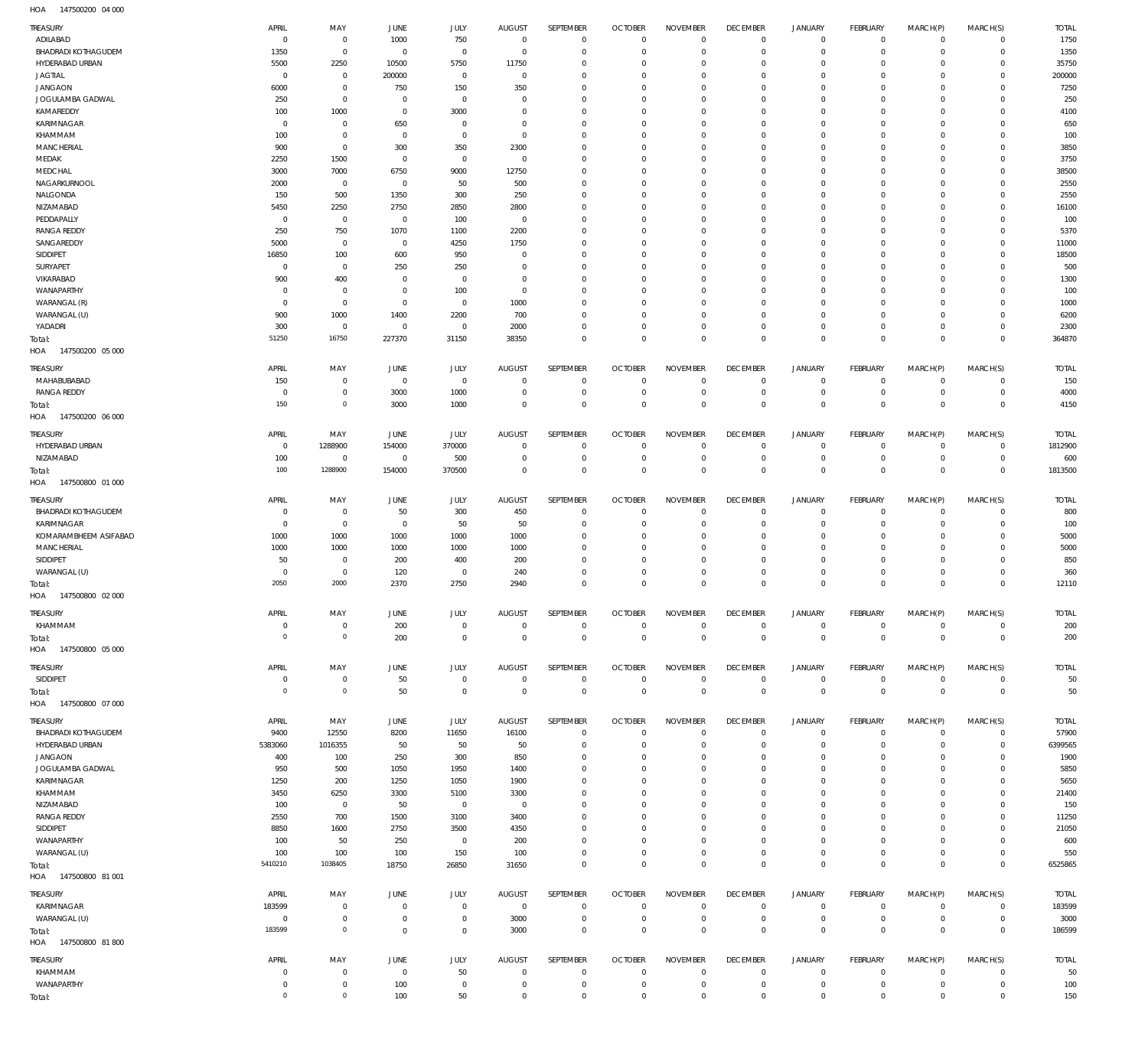| HOA<br>600300101 01 318           |                            |                                |                                  |                              |                               |                                     |                                  |                                |                                 |                                            |                                |                                            |                               |                                    |
|-----------------------------------|----------------------------|--------------------------------|----------------------------------|------------------------------|-------------------------------|-------------------------------------|----------------------------------|--------------------------------|---------------------------------|--------------------------------------------|--------------------------------|--------------------------------------------|-------------------------------|------------------------------------|
| TREASURY                          | APRIL                      | MAY                            | JUNE                             | JULY                         | <b>AUGUST</b>                 | SEPTEMBER                           | <b>OCTOBER</b>                   | <b>NOVEMBER</b>                | <b>DECEMBER</b>                 | JANUARY                                    | FEBRUARY                       | MARCH(P)                                   | MARCH(S)                      | <b>TOTAL</b>                       |
| <b>TRANSFER ENTRY</b>             | 15000000000                | $\mathsf{O}$                   | $\overline{0}$                   | $\mathbf 0$                  | $\mathbf 0$                   | $\mathbf 0$                         | $\mathbf{0}$                     | $\mathbf 0$                    | 0                               | $\mathsf{O}\xspace$                        | $\circ$                        | $\mathbf 0$                                | $\mathbf 0$                   | 15000000000                        |
| Total:                            | 15000000000                | $\mathsf{O}\xspace$            | $\overline{0}$                   | $\mathbf 0$                  | $\circ$                       | $\circ$                             | $\mathbf 0$                      | $\mathbf 0$                    | $\mathbf 0$                     | $\mathsf{O}\xspace$                        | $\mathbf 0$                    | $\mathsf{O}\xspace$                        | $\circ$                       | 15000000000                        |
| HOA 600300101 01 319              |                            |                                |                                  |                              |                               |                                     |                                  |                                |                                 |                                            |                                |                                            |                               |                                    |
| TREASURY                          | APRIL                      | MAY                            | JUNE                             | JULY                         | <b>AUGUST</b>                 | SEPTEMBER                           | <b>OCTOBER</b>                   | <b>NOVEMBER</b>                | <b>DECEMBER</b>                 | JANUARY                                    | FEBRUARY                       | MARCH(P)                                   | MARCH(S)                      | <b>TOTAL</b>                       |
| <b>TRANSFER ENTRY</b>             | 0                          | 15000000000                    | $\overline{0}$                   | $\mathsf{O}$                 | $\circ$                       | $\mathsf{O}$                        | $\mathbf{0}$                     | $\mathbf 0$                    | $\circ$                         | $\mathsf{O}\xspace$                        | $\circ$                        | $\mathbf 0$                                | $\overline{0}$                | 15000000000                        |
| Total:                            | $\circ$                    | 15000000000                    | $\overline{0}$                   | $\mathbf 0$                  | $\mathbf{0}$                  | $\mathbf 0$                         | $\mathbf 0$                      | $\mathbf 0$                    | $\mathbf{0}$                    | $\mathbf 0$                                | $\overline{0}$                 | $\mathbf 0$                                | $\mathbf 0$                   | 15000000000                        |
| HOA 600300101 01 320              |                            |                                |                                  |                              |                               |                                     |                                  |                                |                                 |                                            |                                |                                            |                               |                                    |
| TREASURY                          | APRIL                      | MAY                            | JUNE                             | JULY                         | <b>AUGUST</b>                 | SEPTEMBER                           | <b>OCTOBER</b>                   | <b>NOVEMBER</b>                | <b>DECEMBER</b>                 | <b>JANUARY</b>                             | FEBRUARY                       | MARCH(P)                                   | MARCH(S)                      | <b>TOTAL</b>                       |
| <b>TRANSFER ENTRY</b>             | $\mathbf 0$                | 20000000000                    | $\circ$                          | $\mathbf 0$                  | $\mathbf 0$                   | $\mathbf 0$                         | $\mathbf{0}$                     | $\mathbf 0$                    | $\mathbf 0$                     | $\mathbf 0$                                | $\mathbf 0$                    | $\Omega$                                   | $\mathbf 0$                   | 20000000000                        |
| Total:                            | $^{\circ}$                 | 20000000000                    | $\overline{0}$                   | $\mathbf 0$                  | $\mathbf 0$                   | $\mathbf 0$                         | $\circ$                          | $\mathbf 0$                    | $\mathbf 0$                     | $\mathbf 0$                                | $\mathbf 0$                    | $\mathbf 0$                                | $\circ$                       | 20000000000                        |
| HOA 600300101 01 321              |                            |                                |                                  |                              |                               |                                     |                                  |                                |                                 |                                            |                                |                                            |                               |                                    |
|                                   |                            |                                |                                  |                              |                               |                                     |                                  |                                |                                 |                                            |                                |                                            |                               |                                    |
| TREASURY<br><b>TRANSFER ENTRY</b> | APRIL<br>$\mathbf 0$       | MAY<br>$\mathbf 0$             | JUNE<br>10000000000              | JULY<br>$\mathbf 0$          | <b>AUGUST</b><br>$\circ$      | SEPTEMBER<br>0                      | <b>OCTOBER</b><br>$\overline{0}$ | <b>NOVEMBER</b><br>$\mathbf 0$ | <b>DECEMBER</b><br>$\mathbf 0$  | JANUARY<br>$\mathsf{O}\xspace$             | FEBRUARY<br>$\overline{0}$     | MARCH(P)<br>$\mathbf 0$                    | MARCH(S)<br>$\overline{0}$    | <b>TOTAL</b><br>10000000000        |
| Total:                            | $\mathbf 0$                | $\mathbf 0$                    | 10000000000                      | $\mathsf{O}$                 | $\mathbf{0}$                  | $\mathsf{O}\xspace$                 | $\mathbf 0$                      | $\mathbf 0$                    | $\mathbf 0$                     | $\mathsf{O}\xspace$                        | $\mathbf 0$                    | $\mathbf 0$                                | $\overline{0}$                | 10000000000                        |
| HOA 600300101 01 322              |                            |                                |                                  |                              |                               |                                     |                                  |                                |                                 |                                            |                                |                                            |                               |                                    |
|                                   |                            |                                |                                  |                              |                               |                                     |                                  |                                |                                 |                                            |                                |                                            |                               |                                    |
| TREASURY<br><b>TRANSFER ENTRY</b> | APRIL<br>$\circ$           | MAY<br>$\circ$                 | JUNE<br>25000000000              | JULY<br>$\mathbf 0$          | <b>AUGUST</b><br>$\mathbf 0$  | SEPTEMBER<br>$\mathbf 0$            | <b>OCTOBER</b><br>$\mathbf{0}$   | <b>NOVEMBER</b><br>$\Omega$    | <b>DECEMBER</b><br>$\mathbf{0}$ | <b>JANUARY</b><br>$\mathbf 0$              | FEBRUARY<br>$\mathbf 0$        | MARCH(P)<br>$\mathbf 0$                    | MARCH(S)<br>$\mathbf 0$       | <b>TOTAL</b><br>25000000000        |
| Total:                            | $^{\circ}$                 | $\circ$                        | 25000000000                      | $\mathbf 0$                  | $\mathbf 0$                   | $\mathbf 0$                         | $\mathbf{0}$                     | $\mathbf 0$                    | $\mathbf 0$                     | $\mathbf 0$                                | $\mathbf 0$                    | $\mathbf 0$                                | $\mathbf 0$                   | 25000000000                        |
| HOA 600300101 01 323              |                            |                                |                                  |                              |                               |                                     |                                  |                                |                                 |                                            |                                |                                            |                               |                                    |
|                                   |                            |                                |                                  |                              |                               |                                     |                                  |                                |                                 |                                            |                                |                                            |                               |                                    |
| TREASURY                          | APRIL                      | MAY                            | JUNE                             | JULY                         | <b>AUGUST</b><br>$\mathbf{0}$ | <b>SEPTEMBER</b><br>$\mathbf 0$     | <b>OCTOBER</b><br>$\mathbf{0}$   | <b>NOVEMBER</b>                | <b>DECEMBER</b>                 | JANUARY                                    | FEBRUARY                       | MARCH(P)<br>$\mathbf 0$                    | MARCH(S)                      | <b>TOTAL</b>                       |
| <b>TRANSFER ENTRY</b><br>Total:   | $\circ$<br>$\mathbf 0$     | 0<br>$\mathbf 0$               | 30000000000<br>30000000000       | $\mathsf{O}$<br>$\mathbf 0$  | $\mathbf{0}$                  | $\circ$                             | $\circ$                          | $\mathbf 0$<br>$\mathbb O$     | $\circ$<br>$\mathbf{0}$         | $\mathsf{O}\xspace$<br>$\mathsf{O}\xspace$ | $\mathbf 0$<br>$\mathbf 0$     | $\mathbf 0$                                | $\overline{0}$<br>$\mathbf 0$ | 30000000000<br>30000000000         |
| HOA 600300101 01 324              |                            |                                |                                  |                              |                               |                                     |                                  |                                |                                 |                                            |                                |                                            |                               |                                    |
|                                   |                            |                                |                                  |                              |                               |                                     |                                  |                                |                                 |                                            |                                |                                            |                               |                                    |
| TREASURY                          | APRIL<br>$\mathbf 0$       | MAY                            | JUNE                             | JULY<br>$\mathbf 0$          | <b>AUGUST</b><br>$\mathbf 0$  | SEPTEMBER<br>$\mathbf 0$            | <b>OCTOBER</b><br>$^{\circ}$     | <b>NOVEMBER</b><br>$\mathbf 0$ | <b>DECEMBER</b>                 | JANUARY<br>$\mathbf 0$                     | FEBRUARY<br>$\mathbf 0$        | MARCH(P)<br>$\mathbf 0$                    | MARCH(S)<br>$\mathbf 0$       | <b>TOTAL</b>                       |
| <b>TRANSFER ENTRY</b>             | $\mathbf 0$                | $\circ$<br>$\mathbb O$         | 10000000000<br>10000000000       | $\mathbf 0$                  | $\mathbf 0$                   | $\mathbf 0$                         | $\circ$                          | $\mathbf 0$                    | $\mathbf 0$<br>$\mathbf 0$      | $\mathbf 0$                                | $\mathbf 0$                    | $\mathbf 0$                                | $\mathbf 0$                   | 10000000000<br>10000000000         |
| Total:<br>HOA 600300101 01 325    |                            |                                |                                  |                              |                               |                                     |                                  |                                |                                 |                                            |                                |                                            |                               |                                    |
|                                   |                            |                                |                                  |                              |                               |                                     |                                  |                                |                                 |                                            |                                |                                            |                               |                                    |
| TREASURY                          | APRIL                      | MAY                            | JUNE                             | JULY<br>$\mathbf 0$          | <b>AUGUST</b><br>$\mathbf{0}$ | SEPTEMBER                           | <b>OCTOBER</b><br>$\overline{0}$ | <b>NOVEMBER</b><br>$\mathbf 0$ | <b>DECEMBER</b>                 | JANUARY                                    | <b>FEBRUARY</b><br>$\mathbf 0$ | MARCH(P)                                   | MARCH(S)                      | <b>TOTAL</b>                       |
| <b>TRANSFER ENTRY</b><br>Total:   | 0<br>$^{\circ}$            | $\mathbf 0$<br>$\mathbf 0$     | 10000000000<br>10000000000       | $\mathbf 0$                  | $\mathbf{0}$                  | $\mathsf{O}$<br>$\mathsf{O}\xspace$ | $\mathbf{0}$                     | $\mathbf 0$                    | $\mathbf 0$<br>$\mathbf{0}$     | $\mathsf{O}$<br>$\mathbf 0$                | $\mathbf 0$                    | $\mathbf 0$<br>$\mathbf 0$                 | $\overline{0}$<br>$\mathbf 0$ | 10000000000<br>10000000000         |
| HOA 600300101 01 326              |                            |                                |                                  |                              |                               |                                     |                                  |                                |                                 |                                            |                                |                                            |                               |                                    |
|                                   |                            |                                |                                  |                              |                               |                                     |                                  |                                |                                 |                                            |                                |                                            |                               |                                    |
| TREASURY<br><b>TRANSFER ENTRY</b> | APRIL<br>$^{\circ}$        | MAY<br>$\mathbf 0$             | JUNE<br>$\circ$                  | JULY<br>20000000000          | <b>AUGUST</b><br>$\mathbf{0}$ | SEPTEMBER<br>$\mathbf 0$            | <b>OCTOBER</b><br>$\mathbf{0}$   | <b>NOVEMBER</b><br>$\mathbf 0$ | <b>DECEMBER</b><br>$^{\circ}$   | JANUARY<br>$\mathbf 0$                     | FEBRUARY<br>$\mathbf 0$        | MARCH(P)<br>$\mathbf 0$                    | MARCH(S)<br>$\mathbf 0$       | <b>TOTAL</b><br>20000000000        |
|                                   |                            | $\circ$                        | $\mathbf{0}$                     |                              |                               | $\mathbf 0$                         | $\circ$                          | $\mathbf 0$                    | $\mathbf 0$                     | $\mathsf{O}\xspace$                        | $\mathbf 0$                    | $\mathbf 0$                                | $\mathbf 0$                   | 20000000000                        |
|                                   | $\mathbf 0$                |                                |                                  |                              |                               |                                     |                                  |                                |                                 |                                            |                                |                                            |                               |                                    |
| Total:<br>HOA 600300101 01 327    |                            |                                |                                  | 20000000000                  | $\mathbf 0$                   |                                     |                                  |                                |                                 |                                            |                                |                                            |                               |                                    |
|                                   |                            |                                |                                  |                              |                               |                                     |                                  |                                |                                 |                                            |                                |                                            |                               |                                    |
| TREASURY                          | APRIL                      | MAY                            | JUNE                             | JULY                         | <b>AUGUST</b>                 | SEPTEMBER                           | <b>OCTOBER</b>                   | <b>NOVEMBER</b>                | <b>DECEMBER</b>                 | <b>JANUARY</b>                             | FEBRUARY                       | MARCH(P)                                   | MARCH(S)                      | <b>TOTAL</b>                       |
| <b>TRANSFER ENTRY</b>             | $\mathbf 0$<br>$\mathbf 0$ | $\circ$                        | $\circ$                          | 10000000000                  | $\mathbf{0}$                  | $\mathbf 0$                         | $\mathbf 0$                      | $\mathsf{O}$                   | $\circ$                         | $\mathsf{O}\xspace$                        | $\overline{0}$                 | $\mathbf 0$                                | $\overline{0}$                | 10000000000                        |
| Total:<br>HOA 600300101 01 328    |                            | $\mathbf 0$                    | $\mathbf 0$                      | 10000000000                  | $\mathbf{0}$                  | $\mathbf 0$                         | $\mathbf 0$                      | $\mathbf 0$                    | $\mathbf{0}$                    | $\mathsf{O}\xspace$                        | $\mathbf 0$                    | $\mathbf 0$                                | $\mathbf 0$                   | 10000000000                        |
|                                   |                            |                                |                                  |                              |                               |                                     |                                  |                                |                                 |                                            |                                |                                            |                               |                                    |
| TREASURY                          | APRIL                      | MAY                            | JUNE                             | JULY                         | <b>AUGUST</b>                 | SEPTEMBER                           | <b>OCTOBER</b>                   | <b>NOVEMBER</b>                | <b>DECEMBER</b>                 | JANUARY                                    | FEBRUARY                       | MARCH(P)                                   | MARCH(S)                      | <b>TOTAL</b>                       |
| <b>TRANSFER ENTRY</b>             | $\mathbf 0$<br>$\mathbf 0$ | $\mathbf 0$<br>$\circ$         | $\mathbf 0$<br>$\overline{0}$    | $\mathbf 0$<br>$\circ$       | 15000000000                   | $\mathbf 0$<br>$\mathbf 0$          | $^{\circ}$<br>$\circ$            | $\mathbf 0$<br>$\Omega$        | $\mathbf 0$                     | $\mathbf 0$<br>$\mathbf 0$                 | $\mathbf 0$                    | $\Omega$<br>$\Omega$                       | $\mathbf 0$<br>$\mathbf 0$    | 15000000000<br>15000000000         |
| Total:<br>HOA 600300101 01 329    |                            |                                |                                  |                              | 15000000000                   |                                     |                                  |                                | $\mathbf 0$                     |                                            | $\circ$                        |                                            |                               |                                    |
|                                   |                            |                                |                                  |                              |                               |                                     |                                  |                                |                                 |                                            |                                |                                            |                               |                                    |
| TREASURY                          | APRIL                      | MAY                            | JUNE                             | JULY                         | <b>AUGUST</b>                 | SEPTEMBER                           | <b>OCTOBER</b>                   | <b>NOVEMBER</b>                | <b>DECEMBER</b>                 | JANUARY                                    | FEBRUARY                       | MARCH(P)                                   | MARCH(S)                      | <b>TOTAL</b>                       |
| <b>TRANSFER ENTRY</b>             | $\circ$<br>$\mathbf 0$     | $\circ$<br>$\mathsf{O}\xspace$ | $\overline{0}$                   | $\mathsf{O}\xspace$          | 20000000000                   | $\mathsf{O}$                        | $\overline{0}$                   | $\mathbf 0$                    | $\circ$                         | $\mathsf{O}\xspace$                        | $\mathbf 0$                    | $\mathbf 0$                                | $\overline{0}$                | 20000000000                        |
| Total:<br>HOA 600300101 03 000    |                            |                                | $\overline{0}$                   | $\overline{0}$               | 20000000000                   | $\circ$                             | $\mathbf 0$                      | $\mathbf 0$                    | $\circ$                         | $\mathbf 0$                                | $\mathbf 0$                    | $\mathbf 0$                                | $\overline{0}$                | 20000000000                        |
|                                   |                            |                                |                                  |                              |                               |                                     |                                  |                                |                                 |                                            |                                |                                            |                               |                                    |
| TREASURY                          | APRIL                      | MAY                            | JUNE                             | JULY                         | <b>AUGUST</b>                 | SEPTEMBER                           | <b>OCTOBER</b>                   | <b>NOVEMBER</b>                | <b>DECEMBER</b>                 | JANUARY                                    | FEBRUARY                       | MARCH(P)                                   | MARCH(S)                      | <b>TOTAL</b>                       |
| <b>TRANSFER ENTRY</b>             | 0<br>$\mathbf 0$           | $\circ$<br>$\circ$             | $\overline{0}$<br>$\overline{0}$ | 30000000000<br>30000000000   | $\mathbf{0}$<br>$\mathbf{0}$  | $\mathbf 0$<br>$\mathbf 0$          | $\mathbf{0}$<br>$\mathbf 0$      | $\mathbf 0$<br>$\mathbf 0$     | $\mathbf 0$<br>$\mathbb O$      | $\mathsf{O}\xspace$<br>$\mathsf{O}\xspace$ | $\circ$<br>$\mathbf 0$         | $\mathbf 0$<br>$\mathbf 0$                 | $\mathbf 0$<br>$\mathbf 0$    | 30000000000<br>30000000000         |
| Total:<br>HOA 600300101 03 000    |                            |                                |                                  |                              |                               |                                     |                                  |                                |                                 |                                            |                                |                                            |                               |                                    |
|                                   |                            |                                |                                  |                              |                               |                                     |                                  |                                |                                 |                                            |                                |                                            |                               |                                    |
| TREASURY                          | APRIL                      | MAY                            | JUNE                             | JULY<br>*****************    | <b>AUGUST</b>                 | SEPTEMBER                           | <b>OCTOBER</b>                   | <b>NOVEMBER</b>                | <b>DECEMBER</b>                 | <b>JANUARY</b>                             | FEBRUARY                       | MARCH(P)                                   | MARCH(S)                      | <b>TOTAL</b>                       |
| <b>TRANSFER ENTRY</b>             | $\circ$<br>$\overline{0}$  | $\circ$                        | $\circ$                          | *****************            | $\mathbf{0}$                  | $\mathbf 0$                         | $\mathbf 0$                      | $\mathsf{O}$                   | $\overline{0}$                  | $\mathsf{O}\xspace$                        | $\overline{0}$                 | $\mathbf 0$                                | $\mathbf 0$                   | $-300000000000$                    |
| Total:<br>HOA 600300105 02 560    |                            | $\mathbf 0$                    | $\mathbf{0}$                     |                              | $\mathbf{0}$                  | $\mathsf{O}\xspace$                 | $\mathbf 0$                      | $\mathsf{O}\xspace$            | $\circ$                         | $\mathsf{O}\xspace$                        | $\mathbf 0$                    | $\mathbf 0$                                | $\mathbf 0$                   | $-30000000000$                     |
|                                   |                            |                                |                                  |                              |                               |                                     |                                  |                                |                                 |                                            |                                |                                            |                               |                                    |
| TREASURY                          | APRIL                      | MAY                            | JUNE                             | JULY                         | <b>AUGUST</b>                 | SEPTEMBER                           | <b>OCTOBER</b>                   | <b>NOVEMBER</b>                | <b>DECEMBER</b>                 | <b>JANUARY</b>                             | FEBRUARY                       | MARCH(P)                                   | MARCH(S)                      | <b>TOTAL</b>                       |
| HYDERABAD URBAN                   | $\mathbb O$<br>$\mathbf 0$ | $\circ$                        | $\circ$                          | 2300474190                   | 1008185100                    | $\mathbf 0$                         | $\mathbf 0$                      | $\mathbf 0$                    | $\mathbf 0$                     | $\mathbf 0$                                | $\circ$                        | $\mathbf 0$                                | $\circ$                       | 3308659290                         |
| Total:                            |                            | $\circ$                        | $\overline{0}$                   | 2300474190                   | 1008185100                    | $\mathbf 0$                         | $\mathbf 0$                      | $\mathbb O$                    | $\mathbf 0$                     | $\mathbf 0$                                | $\mathbf 0$                    | $\mathbf 0$                                | $\circ$                       | 3308659290                         |
| HOA 600300105 05 560              |                            |                                |                                  |                              |                               |                                     |                                  |                                |                                 |                                            |                                |                                            |                               |                                    |
| TREASURY                          | APRIL                      | MAY                            | JUNE                             | JULY                         | <b>AUGUST</b>                 | SEPTEMBER                           | <b>OCTOBER</b>                   | <b>NOVEMBER</b>                | <b>DECEMBER</b>                 | JANUARY                                    | FEBRUARY                       | MARCH(P)                                   | MARCH(S)                      | <b>TOTAL</b>                       |
| HYDERABAD URBAN                   | 1192000                    | $\circ$                        | $\overline{0}$                   | 605998000                    | $\circ$                       | $\mathsf{O}$                        | $\circ$                          | $\mathbf 0$                    | $\circ$                         | $\mathsf{O}\xspace$                        | $\mathbf 0$                    | $\mathbf 0$                                | $\overline{0}$                | 607190000                          |
| Total:                            | 1192000                    | $\mathbf 0$                    | $\overline{0}$                   | 605998000                    | $\circ$                       | $\circ$                             | $\circ$                          | $\circ$                        | $\circ$                         | $\mathbf 0$                                | $\circ$                        | $\mathsf{O}\xspace$                        | $\circ$                       | 607190000                          |
| HOA 600300108 15 560              |                            |                                |                                  |                              |                               |                                     |                                  |                                |                                 |                                            |                                |                                            |                               |                                    |
| TREASURY                          | APRIL                      | MAY                            | JUNE                             | JULY                         | AUGUST                        | SEPTEMBER                           | <b>OCTOBER</b>                   | <b>NOVEMBER</b>                | <b>DECEMBER</b>                 | <b>JANUARY</b>                             | FEBRUARY                       | MARCH(P)                                   | MARCH(S)                      | <b>TOTAL</b>                       |
| HYDERABAD URBAN                   | 0<br>$\overline{0}$        | 10000000<br>10000000           | $\overline{0}$<br>$\mathbf 0$    | 9433642                      | $\mathbf 0$<br>$\mathbf 0$    | $\mathbf 0$<br>$\mathbf 0$          | $\mathbf{0}$<br>$\circ$          | $\mathbf 0$<br>$\mathbf 0$     | $\circ$<br>$\mathbf 0$          | $\mathsf{O}\xspace$<br>$\mathbf 0$         | $\mathbf 0$<br>$\mathbf 0$     | $\mathbf 0$<br>$\mathbf 0$                 | $\mathbf 0$<br>$\circ$        | 19433642                           |
| Total:<br>HOA 600300110 05 560    |                            |                                |                                  | 9433642                      |                               |                                     |                                  |                                |                                 |                                            |                                |                                            |                               | 19433642                           |
|                                   |                            |                                |                                  |                              |                               |                                     |                                  |                                |                                 |                                            |                                |                                            |                               |                                    |
| TREASURY                          | APRIL                      | MAY                            | JUNE                             | JULY                         | <b>AUGUST</b>                 | SEPTEMBER                           | <b>OCTOBER</b>                   | <b>NOVEMBER</b>                | <b>DECEMBER</b>                 | JANUARY                                    | FEBRUARY                       | MARCH(P)                                   | MARCH(S)                      | <b>TOTAL</b>                       |
| <b>TRANSFER ENTRY</b><br>Total:   | 21523800000<br>21523800000 | 72236810943.<br>72236810943.   | 91736517091.<br>91736517091.     | 35872996580.<br>35872996580. | 52892172221<br>52892172221.   | $\mathsf{O}$<br>$\mathsf{O}\xspace$ | $\circ$<br>$\mathbf 0$           | $\mathsf{O}$<br>$\mathbf 0$    | $\circ$<br>$\mathsf 0$          | $\mathsf{O}\xspace$<br>$\mathsf{O}\xspace$ | $\mathbf 0$<br>$\mathsf 0$     | $\mathsf{O}\xspace$<br>$\mathsf{O}\xspace$ | 0<br>0                        | 274262296834.42<br>274262296834.42 |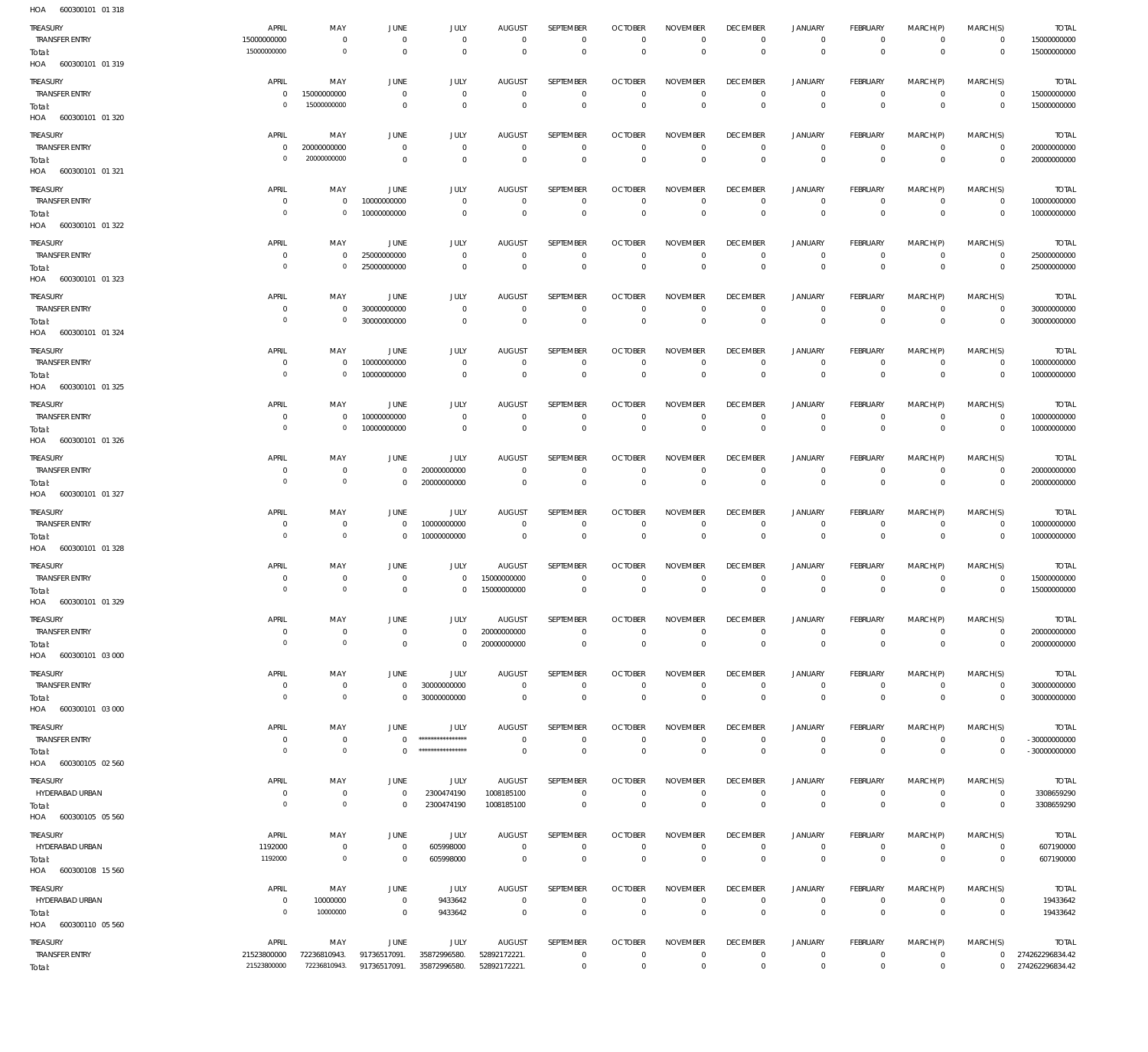| HOA<br>600409101 04 560           |                        |                        |                        |              |                      |                            |                            |                            |                               |                            |                              |                      |                              |                  |
|-----------------------------------|------------------------|------------------------|------------------------|--------------|----------------------|----------------------------|----------------------------|----------------------------|-------------------------------|----------------------------|------------------------------|----------------------|------------------------------|------------------|
| TREASURY                          | APRIL                  | MAY                    | <b>JUNE</b>            | JULY         | <b>AUGUST</b>        | SEPTEMBER                  | <b>OCTOBER</b>             | <b>NOVEMBER</b>            | <b>DECEMBER</b>               | <b>JANUARY</b>             | FEBRUARY                     | MARCH(P)             | MARCH(S)                     | <b>TOTAL</b>     |
| <b>TRANSFER ENTRY</b>             | $\overline{0}$         | $\mathbf 0$            | $\mathbf 0$            | 21552500000  | $\overline{0}$       | $\mathbf 0$                | $\overline{0}$             | $\mathbf 0$                | $\overline{0}$                | $\circ$                    | $\overline{0}$               | $\mathbf{0}$         | $\overline{0}$               | 21552500000      |
| Total:                            | $\mathbf 0$            | $\mathbf 0$            | $\Omega$               | 21552500000  | $\overline{0}$       | $\mathbf 0$                | $\overline{0}$             | $\overline{0}$             | $\overline{0}$                | $\overline{0}$             | $\overline{0}$               | $\overline{0}$       | $\overline{0}$               | 21552500000      |
| 761000201 04 001<br>HOA           |                        |                        |                        |              |                      |                            |                            |                            |                               |                            |                              |                      |                              |                  |
|                                   |                        |                        |                        |              |                      |                            |                            |                            |                               |                            |                              |                      |                              |                  |
| TREASURY                          | APRIL                  | MAY                    | JUNE                   | JULY         | <b>AUGUST</b>        | SEPTEMBER                  | <b>OCTOBER</b>             | <b>NOVEMBER</b>            | <b>DECEMBER</b>               | <b>JANUARY</b>             | FEBRUARY                     | MARCH(P)             | MARCH(S)                     | <b>TOTAL</b>     |
| PAO - TELANGANA HYDERABAD         | 103419                 | 103419                 | 103419                 | 103419       | 103419               | $\mathbf 0$                | $\overline{0}$             | $\mathbf 0$                | $\overline{0}$                | $\circ$                    | $\overline{0}$               | $\circ$              | $\overline{0}$               | 517095           |
| Total:                            | 103419                 | 103419                 | 103419                 | 103419       | 103419               | $\mathbf 0$                | $\overline{0}$             | $\mathbf 0$                | $\overline{0}$                | $\overline{0}$             | $\overline{0}$               | $\mathbf 0$          | $\overline{0}$               | 517095           |
| 761000201 04 001<br>HOA           |                        |                        |                        |              |                      |                            |                            |                            |                               |                            |                              |                      |                              |                  |
| TREASURY                          | APRIL                  | MAY                    | <b>JUNE</b>            | JULY         | <b>AUGUST</b>        | SEPTEMBER                  | <b>OCTOBER</b>             | <b>NOVEMBER</b>            | <b>DECEMBER</b>               | <b>JANUARY</b>             | FEBRUARY                     | MARCH(P)             | MARCH(S)                     | <b>TOTAL</b>     |
| <b>TRANSFER ENTRY</b>             | 120000                 | $-106640$              | $\overline{0}$         | 151875       | 46875                | $\mathbf 0$                | $\overline{0}$             | $\mathbf 0$                | $\overline{0}$                | $\circ$                    | $\overline{0}$               | $\mathbf{0}$         | $\overline{0}$               | 212110           |
| Total:                            | 120000                 | $-106640$              | $\overline{0}$         | 151875       | 46875                | $\mathbf 0$                | $\overline{0}$             | $\overline{0}$             | $\overline{0}$                | $\mathbf 0$                | $\overline{0}$               | $\mathbf 0$          | $\overline{0}$               | 212110           |
| 761000201 05 000<br>HOA           |                        |                        |                        |              |                      |                            |                            |                            |                               |                            |                              |                      |                              |                  |
|                                   |                        |                        |                        |              |                      |                            |                            |                            |                               |                            |                              |                      |                              |                  |
| TREASURY                          | APRIL                  | MAY                    | <b>JUNE</b>            | JULY         | <b>AUGUST</b>        | SEPTEMBER                  | <b>OCTOBER</b>             | <b>NOVEMBER</b>            | <b>DECEMBER</b>               | <b>JANUARY</b>             | FEBRUARY                     | MARCH(P)             | MARCH(S)                     | <b>TOTAL</b>     |
| HYDERABAD URBAN                   | 105901                 | 120763                 | 206416                 | 162709       | 142743               | $\mathbf 0$                | $\overline{0}$             | $\mathbf 0$                | $\overline{0}$                | $\mathbf 0$                | $\overline{0}$               | $\mathbf 0$          | $\overline{0}$               | 738532           |
| <b>JAGTIAL</b>                    | $\overline{0}$         | $\overline{0}$         | $\overline{0}$         | $\mathbf 0$  | 500000               | $\mathbf 0$                | $\overline{0}$             | $\mathbf 0$                | $\overline{0}$                | $\mathbf 0$                | $\overline{0}$               | $\mathbf 0$          | $\mathbf{0}$                 | 500000           |
| KARIMNAGAR                        | 15000                  | 7500                   | 7500                   | 174025       | 7500                 | $\mathbf 0$                | $\overline{0}$             | $\mathbf 0$                | $\overline{0}$                | 0                          | $\mathbf{0}$                 | 0                    | $\mathbf{0}$                 | 211525           |
| MEDCHAL                           | 5000                   | 5000                   | 5000                   | 5000         | $\overline{0}$       | $\mathbf 0$                | $\overline{0}$             | $\mathbf 0$                | $\mathbf 0$                   | $\mathbf 0$                | $\mathbf{0}$                 | 0                    | $\mathbf{0}$                 | 20000            |
| NALGONDA                          | $\overline{0}$         | $\mathbf 0$            | 10000                  | $\mathbf 0$  | $\overline{0}$       | $\mathbf 0$                | $\mathbf 0$                | $\Omega$                   | $\mathbf 0$                   | $\mathbf 0$                | $\mathbf{0}$                 | $\Omega$             | $\mathbf{0}$                 | 10000            |
| NIZAMABAD                         | 25000                  | 25000                  | 25000                  | 25000        | 28096<br>$\mathbf 0$ | $\mathbf 0$<br>$\mathbf 0$ | $\mathbf 0$<br>$\mathbf 0$ | $\mathbf 0$                | $\mathbf 0$<br>$\mathbf 0$    | $\mathbf 0$<br>$\mathbf 0$ | $\mathbf{0}$<br>$\mathbf{0}$ | 0<br>$\Omega$        | $\mathbf{0}$<br>$\mathbf{0}$ | 128096           |
| <b>RANGA REDDY</b>                | 15000                  | 45000                  | 15000                  | 15000        | $\overline{0}$       | $\mathbf 0$                | $\mathbf 0$                | $\mathbf 0$<br>$\mathbf 0$ | $\mathbf 0$                   | $\mathbf 0$                | $\mathbf{0}$                 | 0                    | $\mathbf{0}$                 | 90000            |
| SANGAREDDY<br>SURYAPET            | 2350<br>$\overline{0}$ | 2350<br>$\overline{0}$ | 2350<br>$\overline{0}$ | 2350<br>9000 | $\overline{0}$       | $\mathbf 0$                | $\mathbf 0$                | $\mathbf 0$                | $\mathbf 0$                   | $\mathbf 0$                | $\mathbf{0}$                 | 0                    | $\mathbf{0}$                 | 9400<br>9000     |
| WARANGAL (R)                      | 2340                   | 2340                   | 2340                   | 2340         | 2340                 | $\mathbf 0$                | $\mathbf 0$                | $\mathbf 0$                | $\mathbf 0$                   | $\mathbf 0$                | $\mathbf{0}$                 | $\mathbf 0$          | $\circ$                      | 11700            |
|                                   | 170591                 | 207953                 | 273606                 | 395424       | 680679               | $\mathbf 0$                | $\overline{0}$             | $\mathbf 0$                | $\overline{0}$                | $\mathbf 0$                | $\overline{0}$               | $\mathbf 0$          | $\overline{0}$               | 1728253          |
| Total:<br>761000201 05 001<br>HOA |                        |                        |                        |              |                      |                            |                            |                            |                               |                            |                              |                      |                              |                  |
|                                   |                        |                        |                        |              |                      |                            |                            |                            |                               |                            |                              |                      |                              |                  |
| TREASURY                          | APRIL                  | MAY                    | JUNE                   | JULY         | <b>AUGUST</b>        | SEPTEMBER                  | <b>OCTOBER</b>             | <b>NOVEMBER</b>            | <b>DECEMBER</b>               | <b>JANUARY</b>             | <b>FEBRUARY</b>              | MARCH(P)             | MARCH(S)                     | <b>TOTAL</b>     |
| ADILABAD                          | 138638                 | 143486                 | 137831                 | 131331       | 131331               | $\mathbf 0$                | $\mathbf 0$                | $\mathbf 0$                | $\mathbf 0$                   | $\mathbf 0$                | $\mathbf{0}$                 | $\mathbf 0$          | $\mathbf{0}$                 | 682617           |
| <b>BHADRADI KOTHAGUDEM</b>        | 77446                  | 70796                  | 70746                  | 94774        | 83596                | $\mathbf 0$                | $\overline{0}$             | $\Omega$                   | $\mathbf 0$                   | $\mathbf 0$                | $\mathbf{0}$                 | $\Omega$             | $\mathbf{0}$                 | 397358           |
| BHOOPALAPALLY                     | 23207                  | 21707                  | 16707                  | 25207        | 80221                | $\mathbf 0$                | $\mathbf 0$                | $\mathbf 0$                | $\mathbf 0$                   | $\mathbf 0$                | $\mathbf{0}$                 | $\Omega$             | $\mathbf{0}$                 | 167049           |
| HYDERABAD URBAN                   | 1106050                | 356355                 | 237441                 | 410160       | 210385               | $\mathbf 0$                | $\mathbf 0$                | $\Omega$                   | $\mathbf 0$                   | $\mathbf 0$                | $\mathbf 0$                  | $\Omega$             | $\mathbf 0$                  | 2320391          |
| <b>JAGTIAL</b>                    | 52341                  | 52341                  | 48584                  | 48584        | 51185                | $\mathbf 0$                | $\mathbf 0$                | $\mathbf 0$                | $\mathbf 0$                   | $\mathbf 0$                | $\mathbf{0}$                 | $\Omega$             | $\mathbf 0$                  | 253035           |
| <b>JANGAON</b>                    | 55208                  | 58333                  | 59696                  | 66330        | 60997                | $\mathbf 0$                | $\mathbf 0$                | $\Omega$                   | $\mathbf 0$                   | $\mathbf 0$                | $\mathbf 0$                  | $\Omega$             | $\mathbf 0$                  | 300564           |
| JOGULAMBA GADWAL                  | 55128                  | 43764                  | 43764                  | 48889        | 54014                | $\mathbf 0$                | $\mathbf 0$                | $\Omega$                   | $\mathbf 0$                   | $\mathbf 0$                | $\mathbf{0}$                 | $\Omega$             | $\mathbf{0}$                 | 245559           |
| KAMAREDDY                         | 40083                  | 49383                  | 61383                  | 53716        | 50383                | $\mathbf 0$                | $\mathbf 0$                | $\Omega$                   | $\mathbf 0$                   | $\mathbf 0$                | $\mathbf 0$                  | $\Omega$             | $\mathbf 0$                  | 254948           |
| KARIMNAGAR                        | 114972                 | 119602                 | 138052                 | 122791       | 112102               | $\mathbf 0$                | $\mathbf 0$                | $\Omega$                   | $\mathbf 0$                   | $\Omega$                   | $\Omega$                     | $\Omega$             | $\Omega$                     | 607519           |
| KHAMMAM                           | 183454                 | 167313                 | 158734                 | 169642       | 168078               | $\mathbf 0$                | $\mathbf 0$                | $\Omega$                   | $\mathbf 0$                   | $\mathbf 0$                | $\mathbf{0}$                 | $\Omega$             | $\mathbf 0$                  | 847221           |
| KOMARAMBHEEM ASIFABAD             | 69149                  | 69149                  | 69149                  | 63149        | 63149                | $\mathbf 0$                | $\mathbf 0$                | $\Omega$                   | $\mathbf 0$                   | $\mathbf 0$                | $\mathbf 0$                  | $\Omega$             | $\mathbf 0$                  | 333745           |
| MAHABOOB NAGAR                    | 207781                 | 206400                 | 229630                 | 237084       | 291055               | $\mathbf 0$                | $\mathbf 0$                | $\Omega$                   | $\mathbf 0$                   | $\mathbf 0$                | $\mathbf{0}$                 | $\Omega$             | $\mathbf 0$                  | 1171950          |
| MAHABUBABAD                       | 55115                  | 38315                  | 49690                  | 40090        | 66890                | $\mathbf 0$                | $\mathbf 0$                | $\mathbf 0$                | $\mathbf 0$                   | $\mathbf 0$                | $\mathbf{0}$                 | $\Omega$             | $\mathbf 0$                  | 250100           |
| <b>MANCHERIAL</b>                 | 35482                  | 35482                  | 35482                  | 35482        | 32702                | $\mathbf 0$                | $\mathbf 0$                | $\Omega$                   | $\mathbf 0$                   | $\mathbf 0$                | $\mathbf 0$                  | $\Omega$             | $\mathbf 0$                  | 174630           |
| MEDAK                             | 103054                 | 51503                  | 92397                  | 396977       | 89537                | $\mathbf 0$                | $\mathbf 0$                | $\mathbf 0$                | $\mathbf 0$                   | $\mathbf 0$                | $\mathbf{0}$                 | $\Omega$             | $\mathbf{0}$                 | 733468           |
| MEDCHAL                           | 213630                 | 230106                 | 233900                 | 217967       | 222515               | $\mathbf 0$                | $\mathbf 0$                | $\Omega$                   | $\mathbf 0$                   | $\mathbf 0$                | $\mathbf 0$                  | $\Omega$             | $\mathbf 0$                  | 1118118          |
| Mulugu                            | 15988                  | 15988                  | 14363                  | 14363        | 14363                | $\mathbf 0$                | $\mathbf 0$                | $\mathbf 0$                | $\mathbf 0$                   | $\mathbf 0$                | $\mathbf{0}$                 | $\Omega$             | $\mathbf{0}$                 | 75065            |
| NAGARKURNOOL                      | 137476                 | 137476                 | 134976                 | 143334       | 114276               | $\mathbf 0$                | $\mathbf 0$                | $\Omega$                   | $\mathbf 0$                   | $\mathbf 0$                | $\mathbf 0$                  | $\Omega$             | $\mathbf 0$                  | 667538           |
| NALGONDA                          | 267579                 | 219584                 | 276883                 | 235085       | 236014               | $\Omega$                   | $\mathbf 0$                | $\Omega$                   | $\Omega$                      | $\Omega$                   | $\Omega$                     | $\Omega$             | $\Omega$                     | 1235145          |
| NIRMAL                            | 64180                  | 64180                  | 105720                 | 77065        | 81345                | $\mathbf 0$                | $\Omega$                   | $\Omega$                   | $\Omega$                      | $\Omega$                   | $\Omega$                     | $\Omega$             | $\mathbf{0}$                 | 392490           |
| NIZAMABAD                         | 244272                 | 237709                 | 451951                 | 287780       | 266004               | $\mathbf 0$                | $\Omega$                   | $\Omega$                   | $\mathbb O$                   | $\Omega$                   | $\Omega$                     | $\mathbf 0$          | $\circ$                      | 1487716          |
| Narayanpet                        | 22625                  | 22625                  | 22625                  | 66615        | 31423                | $\mathbf 0$                | $\overline{0}$             | $\Omega$                   | $\mathbf 0$                   | $\mathbf 0$                | $\mathbf{0}$                 | $\Omega$             | $\mathbf 0$                  | 165913           |
| PAO - TELANGANA HYDERABAD         | 10103322               | 10143159               | 9979361                | 9821413      | 9745366              | $\mathbf 0$                | $\mathbf 0$                | $\mathbf 0$                | $\mathbf 0$                   | $\mathbf 0$                | $\mathbf{0}$                 | $\Omega$             | $\mathbf{0}$                 | 49792621         |
| PAO - TS NEW DELHI                | $\,0\,$                | $\overline{0}$         | $\overline{0}$         | $\mathbb O$  | $\overline{0}$       | $\mathbf 0$                | $\mathbf 0$                | $\Omega$                   | $\mathbf 0$                   | $\mathbf 0$                | $\mathbf 0$                  | $\Omega$             | $\mathbf 0$                  | $\Omega$         |
| PEDDAPALLY                        | 73151                  | 114586                 | 101851                 | 101851       | 96851                | $\mathbf 0$                | $\mathbf 0$                | $\mathbf 0$                | $\mathbf 0$                   | $\mathbf 0$                | $\mathbf{0}$                 | $\Omega$             | $\mathbf{0}$                 | 488290           |
| PPO - MOTIGALLY (TELANGANA)       | $\mathbf 0$            | $\overline{0}$         | 1200000                | $\mathbb O$  | $\overline{0}$       | $\mathbf 0$                | $\mathbf 0$                | $\Omega$                   | $\mathbf 0$                   | $\mathbf 0$                | $\mathbf 0$                  | $\Omega$             | $\mathbf 0$                  | 1200000          |
| <b>RANGA REDDY</b>                | 182485                 | 246232                 | 217788                 | 220052       | 208989               | $\mathbf 0$                | $\mathbf 0$                | $\Omega$                   | $\mathbf 0$                   | $\mathbf 0$                | $\Omega$                     | $\Omega$             | $\mathbf 0$                  | 1075546          |
| SANGAREDDY                        | 345767                 | 389327                 | 319990                 | 370089       | 439962               | $\mathbf 0$                | $\mathbf 0$                | $\Omega$                   | $\mathbf 0$                   | $\mathbf 0$                | $\mathbf 0$                  | $\Omega$             | $\mathbf 0$                  | 1865135          |
| SIDDIPET                          | 140247                 | 110079                 | 89127                  | 85342        | 81931                | $\mathbf 0$                | $\mathbf 0$                | $\Omega$                   | $\mathbf 0$                   | $\Omega$                   | $\Omega$                     | $\Omega$             | $\mathbf 0$                  | 506726           |
| SIRICILLA                         | 36289                  | 36289                  | 45778                  | 43955        | 43955                | $\mathbf 0$                | $\mathbf 0$                | $\Omega$                   | $\mathbf 0$                   | $\mathbf 0$                | $\mathbf 0$                  | $\Omega$             | $\mathbf 0$                  | 206266           |
| SURYAPET                          | 73953                  | 106853                 | 82375                  | 72203        | 85703                | $\mathbf 0$                | $\mathbf 0$                | $\Omega$                   | $\mathbf 0$                   | $\mathbf 0$                | $\Omega$                     | $\Omega$             | $\mathbf 0$                  | 421087           |
| VIKARABAD                         | 96087                  | 115370                 | 117870                 | 114135       | 114135               | $\mathbf 0$                | $\mathbf 0$                | $\Omega$                   | $\mathbf 0$                   | $\mathbf 0$                | $\mathbf 0$                  | $\Omega$             | $\mathbf 0$                  | 557597           |
| WANAPARTHY<br>WARANGAL (R)        | 54908                  | 44342                  | 50975                  | 65808        | 50975                | $\mathbf 0$<br>$\mathbf 0$ | $\mathbf 0$<br>$\mathbf 0$ | $\Omega$<br>$\Omega$       | $\mathbf 0$<br>$\mathbf 0$    | $\mathbf 0$<br>$\mathbf 0$ | $\mathbf 0$<br>$\Omega$      | $\Omega$<br>$\Omega$ | $\mathbf{0}$<br>$\mathbf 0$  | 267008<br>443910 |
|                                   | 92851                  | 81146                  | 84721                  | 94618        | 90574                |                            |                            |                            |                               |                            |                              |                      |                              |                  |
| WARANGAL (U)                      | 336748                 | 366397                 | 402671                 | 365952       | 365496               | $\mathbf 0$                | $\mathbf 0$                | $\mathbf 0$                | $\mathbf 0$                   | $\mathbf 0$                | $\mathbf{0}$                 | $\Omega$<br>$\Omega$ | $\mathbf{0}$                 | 1837264          |
| YADADRI                           | 92355<br>14911021      | 99195<br>14264572      | 130085                 | 94795        | 64068                | $\mathbf 0$<br>$\Omega$    | $\mathbf 0$<br>$\Omega$    | $\mathbf 0$<br>$\Omega$    | $\mathbf 0$<br>$\overline{0}$ | $\mathbf 0$<br>$\mathbf 0$ | $\mathbf{0}$<br>$\Omega$     | $\Omega$             | $\mathbf 0$                  | 480498           |
| Total:                            |                        |                        | 15512296               | 14436628     | 13899570             |                            |                            |                            |                               |                            |                              |                      | $\overline{0}$               | 73024087         |
| HOA 761000201 05 001              |                        |                        |                        |              |                      |                            |                            |                            |                               |                            |                              |                      |                              |                  |
| TREASURY                          | APRIL                  | MAY                    | JUNE                   | JULY         | <b>AUGUST</b>        | SEPTEMBER                  | <b>OCTOBER</b>             | <b>NOVEMBER</b>            | <b>DECEMBER</b>               | <b>JANUARY</b>             | FEBRUARY                     | MARCH(P)             | MARCH(S)                     | <b>TOTAL</b>     |
| <b>TRANSFER ENTRY</b>             | $-120000$              | 82500                  | $-364049$              | $-276047$    | 43830                | $\mathbf 0$                | $\overline{0}$             | $\overline{0}$             | $\overline{0}$                | $\circ$                    | $\overline{0}$               | $\circ$              | $\overline{0}$               | $-633766$        |
| Total:                            | $-120000$              | 82500                  | $-364049$              | $-276047$    | 43830                | $\mathbf 0$                | $\overline{0}$             | $\overline{0}$             | $\overline{0}$                | $\mathbf 0$                | $\overline{0}$               | $\mathbf 0$          | $\overline{0}$               | $-633766$        |
| 761000202 04 000<br>HOA           |                        |                        |                        |              |                      |                            |                            |                            |                               |                            |                              |                      |                              |                  |
| TREASURY                          | APRIL                  | MAY                    | <b>JUNE</b>            | JULY         | <b>AUGUST</b>        | SEPTEMBER                  | <b>OCTOBER</b>             | <b>NOVEMBER</b>            | <b>DECEMBER</b>               | <b>JANUARY</b>             | FEBRUARY                     | MARCH(P)             | MARCH(S)                     | <b>TOTAL</b>     |
| HYDERABAD URBAN                   | 19440                  | 40000                  | 51380                  | 22500        | 43880                | $\mathbf 0$                | $\overline{0}$             | $\mathbf 0$                | $\overline{0}$                | $\circ$                    | $\overline{0}$               | $\mathbf{0}$         | $\overline{0}$               | 177200           |
|                                   | 19440                  | 40000                  | 51380                  | 22500        | 43880                | $\mathbf 0$                | $\overline{0}$             | $\overline{0}$             | $\overline{0}$                | $\overline{0}$             | $\overline{0}$               | $\mathbf 0$          | $\,0\,$                      | 177200           |
| Total:                            |                        |                        |                        |              |                      |                            |                            |                            |                               |                            |                              |                      |                              |                  |
| HOA 761000202 04 001              |                        |                        |                        |              |                      |                            |                            |                            |                               |                            |                              |                      |                              |                  |
| TREASURY                          | APRIL                  | MAY                    | <b>JUNE</b>            | JULY         | <b>AUGUST</b>        | SEPTEMBER                  | <b>OCTOBER</b>             | <b>NOVEMBER</b>            | <b>DECEMBER</b>               | <b>JANUARY</b>             | FEBRUARY                     | MARCH(P)             | MARCH(S)                     | <b>TOTAL</b>     |
| ADILABAD                          | 33963                  | 33963                  | 33963                  | 33963        | 31000                | $\mathbf 0$                | $\overline{0}$             | $\mathbf 0$                | $\overline{0}$                | $\circ$                    | $\overline{0}$               | $\mathbf 0$          | $\overline{0}$               | 166852           |
| <b>BHADRADI KOTHAGUDEM</b>        | 20000                  | 20000                  | 20000                  | 18700        | 30000                | $\mathbf 0$                | $\overline{0}$             | $\mathbf 0$                | $\overline{0}$                | $\mathbf 0$                | $\overline{0}$               | $\mathbf 0$          | $\overline{0}$               | 108700           |
| BHOOPALAPALLY                     | 2965                   | 2965                   | 2965                   | 2965         | 2965                 | $\mathbf 0$                | $\overline{0}$             | $\mathbf 0$                | $\mathbf 0$                   | $\mathbf 0$                | $\mathbf{0}$                 | $\Omega$             | $\mathbf{0}$                 | 14825            |
| HYDERABAD URBAN                   | 4450                   | 24450                  | 64771                  | 44191        | 17557                | $\mathbf 0$                | $\overline{0}$             | $\mathbf 0$                | $\overline{0}$                | $\mathbf 0$                | $\mathbf{0}$                 | 0                    | $\mathbf{0}$                 | 155419           |
| <b>JAGTIAL</b>                    | 17500                  | 17500                  | 17500                  | 17500        | 17500                | $\mathbf 0$                | $\overline{0}$             | $\mathbf 0$                | $\overline{0}$                | $\mathbf 0$                | $\mathbf{0}$                 | $\Omega$             | $\mathbf{0}$                 | 87500            |
| <b>JANGAON</b>                    | 15500                  | 15500                  | 15500                  | 15500        | 22000                | $\mathbf 0$                | $\mathbf 0$                | $\mathbf 0$                | $\overline{0}$                | 0                          | $\circ$                      | $\mathbf 0$          | $\mathbf{0}$                 | 84000            |
| JOGULAMBA GADWAL                  | 11000                  | 6000                   | 6000                   | 6000         | 6000                 | $\mathbf 0$                | $\overline{0}$             | $\mathbb O$                | $\,0\,$                       | $\mathbf 0$                | $\circ$                      | $\mathbf 0$          | $\circ$                      | 35000            |
|                                   |                        |                        |                        |              |                      |                            |                            |                            |                               |                            |                              |                      |                              |                  |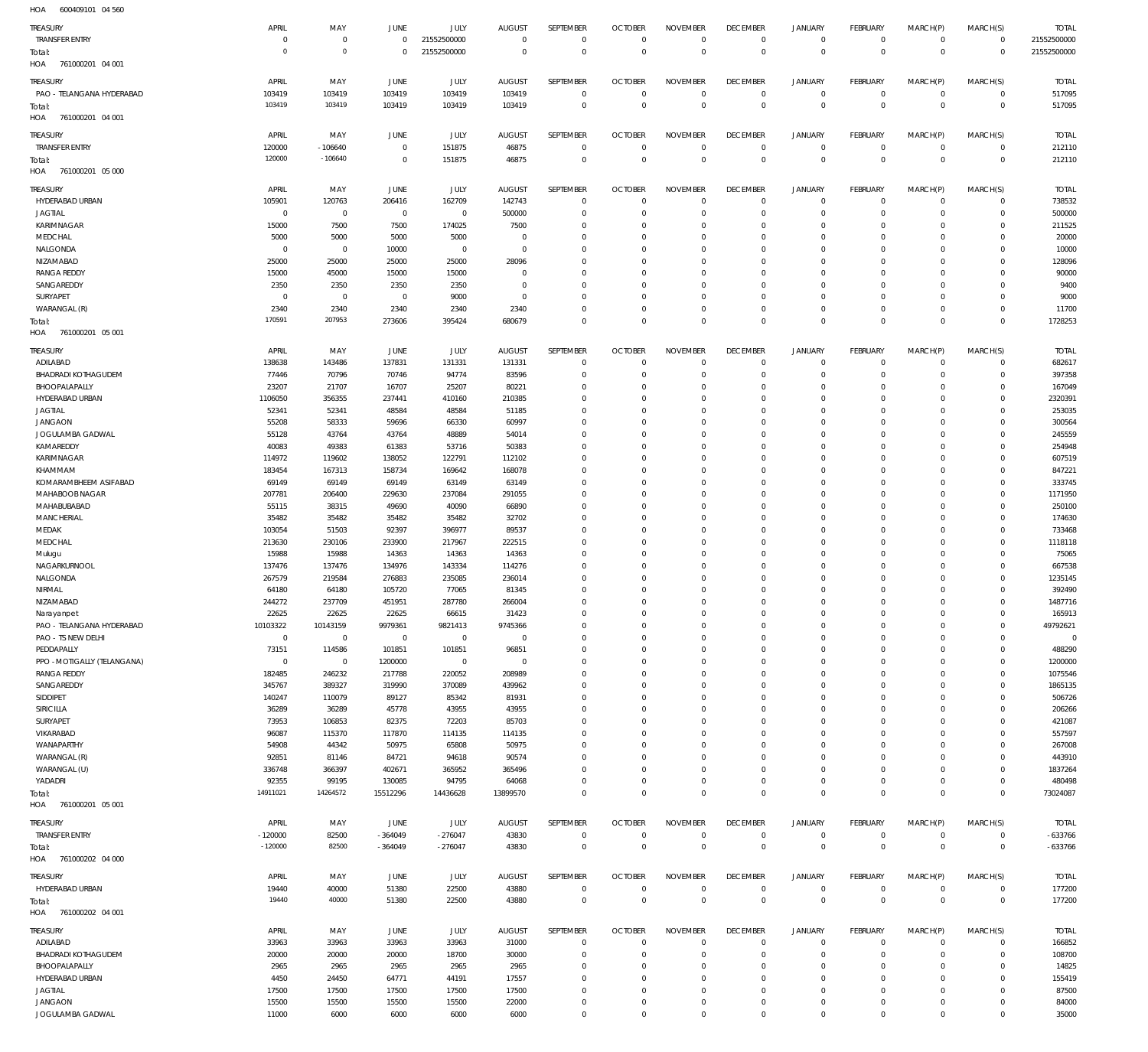761000202 04 001 HOA

| TREASURY<br>KARIMNAGAR                  | APRIL<br>35000   | MAY<br>25000     | JUNE<br>25000    | JULY<br>25000    | <b>AUGUST</b><br>15000 | SEPTEMBER<br>$\mathbf 0$     | <b>OCTOBER</b><br>$\mathbf 0$ | <b>NOVEMBER</b><br>$\Omega$ | <b>DECEMBER</b><br>$\mathbf 0$ | <b>JANUARY</b><br>$\mathbf 0$ | <b>FEBRUARY</b><br>$\mathbf 0$ | MARCH(P)<br>$\Omega$ | MARCH(S)<br>$\mathbf 0$    | <b>TOTAL</b><br>125000 |
|-----------------------------------------|------------------|------------------|------------------|------------------|------------------------|------------------------------|-------------------------------|-----------------------------|--------------------------------|-------------------------------|--------------------------------|----------------------|----------------------------|------------------------|
| KHAMMAM                                 | 15000            | 15000            | 15000            | 15000            | 15000                  | $\mathbf 0$                  | $\mathbf 0$                   | $\Omega$                    | $\mathbf 0$                    | $\mathbf 0$                   | $\mathbf 0$                    | $\Omega$             | $\mathbf 0$                | 75000                  |
| KOMARAMBHEEM ASIFABAD                   | 6000             | 6000             | 6000             | 6000             | 30000                  | $^{\circ}$                   | $^{\circ}$                    | $\Omega$                    | $^{\circ}$                     | $\mathbf 0$                   | $\mathbf 0$                    | $\Omega$             | $\mathbf 0$                | 54000                  |
| MAHABOOB NAGAR                          | 5500             | 5500             | 25500            | 65500            | 45500                  | $\Omega$                     | $^{\circ}$                    | $\Omega$                    | $^{\circ}$                     | $\Omega$                      | $\Omega$                       | $\Omega$             | $\Omega$                   | 147500                 |
| MAHABUBABAD                             | 10000            | $\overline{0}$   | $\overline{0}$   | 10000            | 10000                  | $\mathbf{0}$                 | $^{\circ}$                    | $\Omega$                    | $^{\circ}$                     | $\circ$                       | $\mathbf 0$                    | $\Omega$             | $\Omega$                   | 30000                  |
| MANCHERIAL                              | 5000             | 5000             | 5000             | 5000             | 5000                   | $\mathbf{0}$                 | $^{\circ}$                    | $\Omega$                    | $^{\circ}$                     | $\Omega$                      | $\Omega$                       | $\Omega$             | $\Omega$                   | 25000                  |
| MEDAK                                   | 28755            | 28755            | 28755            | 28755            | 28755                  | $\mathbf{0}$                 | $^{\circ}$                    | $\Omega$                    | $^{\circ}$                     | $\Omega$                      | $\mathbf 0$                    |                      | $\Omega$                   | 143775                 |
| MEDCHAL                                 | 11000            | 11000            | 11000            | 11000            | 11000                  | $\Omega$                     | $\mathbf 0$                   | $\Omega$                    | $\Omega$                       | $\Omega$                      | $\Omega$                       | $\Omega$             | $\Omega$                   | 55000                  |
| NAGARKURNOOL                            | 9956             | 9956             | 9956             | 9956             | 9956                   | $^{\circ}$                   | $^{\circ}$                    | $\Omega$                    | $^{\circ}$                     | $\circ$                       | $\mathbf 0$                    |                      | $\Omega$                   | 49780                  |
| NALGONDA                                | 9445             | 14445            | 14445            | 14445            | 14445                  | $\Omega$                     | $^{\circ}$                    | $\Omega$                    | $\Omega$                       | $\Omega$                      | $\Omega$                       | $\Omega$             | $\Omega$                   | 67225                  |
| NIZAMABAD                               | 18500            | 18500            | 53500            | 48500            | 36500                  | $^{\circ}$                   | $^{\circ}$                    | $\Omega$                    | $^{\circ}$                     | $\circ$                       | $\mathbf 0$                    | $\Omega$             | $\mathbf 0$                | 175500                 |
| Narayanpet                              | 11622            | 11622            | 11622            | 49122            | 19122                  | $\Omega$                     | $\mathbf 0$                   | $\Omega$                    | $\Omega$                       | $\Omega$                      | $\Omega$                       | $\Omega$             | $\Omega$                   | 103110                 |
| PAO - TELANGANA HYDERABAD<br>PEDDAPALLY | 4094849<br>27500 | 4232789<br>27500 | 4077713<br>27500 | 3983979<br>27500 | 3923138<br>27500       | $\mathbf{0}$<br>$\mathbf{0}$ | $^{\circ}$<br>$^{\circ}$      | $\Omega$<br>$\Omega$        | $^{\circ}$<br>$^{\circ}$       | $\circ$<br>$\Omega$           | $\mathbf 0$<br>$\Omega$        | $\Omega$             | $\mathbf 0$<br>$\mathbf 0$ | 20312468<br>137500     |
| PPO - MOTIGALLY (TELANGANA)             | $\overline{0}$   | $\mathbf 0$      | $\overline{0}$   | $\mathbf 0$      | 330000                 | $\mathbf{0}$                 | $^{\circ}$                    | $\Omega$                    | $\Omega$                       | $\Omega$                      | $\mathbf 0$                    | $\Omega$             | $\Omega$                   | 330000                 |
| <b>RANGA REDDY</b>                      | 68600            | 57104            | 57044            | 54600            | 48600                  | $\Omega$                     | $^{\circ}$                    | $\Omega$                    | $^{\circ}$                     | $\Omega$                      | $\Omega$                       | $\Omega$             | $\mathbf 0$                | 285948                 |
| SANGAREDDY                              | 59935            | 49935            | 49935            | 59935            | 49935                  | $\mathbf{0}$                 | $^{\circ}$                    | $\Omega$                    | $^{\circ}$                     | $\Omega$                      | $\mathbf 0$                    |                      | $\Omega$                   | 269675                 |
| SIDDIPET                                | 21790            | 21790            | 12000            | 12000            | 12000                  | $\Omega$                     | $^{\circ}$                    | $\Omega$                    | $^{\circ}$                     | $\Omega$                      | $\Omega$                       | $\Omega$             | $\Omega$                   | 79580                  |
| SIRICILLA                               | 25000            | 5000             | $^{\circ}$       | $\overline{0}$   | $\overline{0}$         | $^{\circ}$                   | $^{\circ}$                    | $\Omega$                    | $^{\circ}$                     | $\Omega$                      | $\mathbf 0$                    |                      | $\mathbf 0$                | 30000                  |
| VIKARABAD                               | 2250             | 33000            | 33000            | 33000            | 33000                  | $\Omega$                     | $\Omega$                      | $\Omega$                    | $\Omega$                       | $\Omega$                      | $\Omega$                       | $\Omega$             | $\Omega$                   | 134250                 |
| WARANGAL (R)                            | 11000            | 11000            | 15000            | 15000            | 15000                  | $^{\circ}$                   | $^{\circ}$                    | $\Omega$                    | $^{\circ}$                     | $\circ$                       | $\mathbf 0$                    |                      | $\mathbf 0$                | 67000                  |
| WARANGAL (U)                            | 110120           | 125120           | 95120            | 93120            | 98120                  | $\Omega$                     | $\Omega$                      | $\Omega$                    | $^{\circ}$                     | $\Omega$                      | $\Omega$                       | $\Omega$             | $\Omega$                   | 521600                 |
| YADADRI                                 | 36444            | 36444            | 36444            | 36444            | 36444                  | $\mathbf{0}$                 | $\mathbf{0}$                  | $\circ$                     | $\mathbf{0}$                   | $\mathbf 0$                   | $\mathbf 0$                    | $\Omega$             | $\mathbf 0$                | 182220                 |
| Total:                                  | 4728644          | 4870838          | 4770233          | 4742675          | 4941037                | $\Omega$                     | $\Omega$                      | $\Omega$                    | $\mathbf{0}$                   | $\mathbf{0}$                  | $\Omega$                       | $\Omega$             | $\mathbf{0}$               | 24053427               |
| 761000202 04 001<br>HOA                 |                  |                  |                  |                  |                        |                              |                               |                             |                                |                               |                                |                      |                            |                        |
| TREASURY                                | APRIL            | MAY              | JUNE             | JULY             | <b>AUGUST</b>          | SEPTEMBER                    | <b>OCTOBER</b>                | <b>NOVEMBER</b>             | <b>DECEMBER</b>                | <b>JANUARY</b>                | <b>FEBRUARY</b>                | MARCH(P)             | MARCH(S)                   | <b>TOTAL</b>           |
| <b>TRANSFER ENTRY</b>                   | $^{\circ}$       | 106640           | $\overline{0}$   | 44000            | 2000                   | $^{\circ}$                   | $\mathbf{0}$                  | $^{\circ}$                  | $^{\circ}$                     | $\mathbf 0$                   | $\mathbf 0$                    | $\mathbf 0$          | $\mathbf 0$                | 152640                 |
| Total:                                  | $\overline{0}$   | 106640           | $\overline{0}$   | 44000            | 2000                   | $\mathbf{0}$                 | $\mathbf{0}$                  | $\mathbf{0}$                | $\mathbf{0}$                   | $\mathbf{0}$                  | $\mathbf{0}$                   | $^{\circ}$           | $\mathbf{0}$               | 152640                 |
| HOA<br>761000202 05 000                 |                  |                  |                  |                  |                        |                              |                               |                             |                                |                               |                                |                      |                            |                        |
| Treasury                                | APRIL            | MAY              | JUNE             | JULY             | <b>AUGUST</b>          | SEPTEMBER                    | <b>OCTOBER</b>                | <b>NOVEMBER</b>             | <b>DECEMBER</b>                | <b>JANUARY</b>                | <b>FEBRUARY</b>                | MARCH(P)             | MARCH(S)                   | <b>TOTAL</b>           |
| HYDERABAD URBAN                         | $\overline{0}$   | 10150            | $\overline{0}$   | 16800            | 12400                  | $\mathbf 0$                  | $\mathbf{0}$                  | $^{\circ}$                  | $^{\circ}$                     | $\mathbf 0$                   | $\mathbf 0$                    | $\Omega$             | $\mathbf 0$                | 39350                  |
| <b>RANGA REDDY</b>                      | $^{\circ}$       | 6000             | 2000             | $\overline{0}$   | $\overline{0}$         | $^{\circ}$                   | $\mathbf{0}$                  | $^{\circ}$                  | $\mathbf{0}$                   | $\mathbf 0$                   | $\overline{0}$                 | $\mathbf 0$          | $\mathbf 0$                | 8000                   |
| Total:                                  | $\Omega$         | 16150            | 2000             | 16800            | 12400                  | $\mathbf 0$                  | $\mathbf 0$                   | $\mathbf 0$                 | $\mathbf 0$                    | $\mathbf 0$                   | $\mathbf 0$                    | $\Omega$             | $\mathbf 0$                | 47350                  |
| 761000202 05 001<br>HOA                 |                  |                  |                  |                  |                        |                              |                               |                             |                                |                               |                                |                      |                            |                        |
| TREASURY                                | APRIL            | MAY              | JUNE             | JULY             | <b>AUGUST</b>          | SEPTEMBER                    | <b>OCTOBER</b>                | <b>NOVEMBER</b>             | <b>DECEMBER</b>                | <b>JANUARY</b>                | <b>FEBRUARY</b>                | MARCH(P)             | MARCH(S)                   | <b>TOTAL</b>           |
| ADILABAD                                | 13056            | 13828            | 13828            | 17028            | 12228                  | $^{\circ}$                   | $\mathbf 0$                   | $^{\circ}$                  | $^{\circ}$                     | $\circ$                       | $\mathbf 0$                    | $\Omega$             | $\mathbf 0$                | 69968                  |
| <b>BHADRADI KOTHAGUDEM</b>              | 9125             | 8000             | 6000             | 6000             | 6000                   | $^{\circ}$                   | $^{\circ}$                    | $\circ$                     | $^{\circ}$                     | $\circ$                       | $\mathbf 0$                    | $\Omega$             | $\mathbf 0$                | 35125                  |
| HYDERABAD URBAN                         | $\overline{0}$   | 14484            | 164772           | 46799            | 2250                   | $\Omega$                     | $^{\circ}$                    | $\Omega$                    | $\Omega$                       |                               | $\Omega$                       |                      | $\Omega$                   | 228305                 |
| <b>JAGTIAL</b>                          | 1750             | 1750             | 1750             | 1000             | 1000                   | $^{\circ}$                   | $^{\circ}$                    | $\Omega$                    | $^{\circ}$                     | $\Omega$                      | $\Omega$                       |                      | $\Omega$                   | 7250                   |
| <b>JANGAON</b>                          | 4750             | 4750             | 4750             | 4750             | 5750                   | $\Omega$                     | $^{\circ}$                    | $\Omega$                    | $\Omega$                       |                               | $\Omega$                       |                      | $\Omega$                   | 24750                  |
| JOGULAMBA GADWAL                        | 3000             | 3000             | 3000             | 5000             | 5000                   | $^{\circ}$                   | $^{\circ}$                    | $\Omega$                    | $^{\circ}$                     | $\Omega$                      | $\Omega$                       |                      | $\Omega$                   | 19000                  |
| KAMAREDDY                               | 750              | 1750             | 1750             | 1750             | 1750                   | $\Omega$                     | $^{\circ}$                    | $\Omega$                    | $\Omega$                       | $\Omega$                      | $\Omega$                       |                      | $\Omega$                   | 7750                   |
| KARIMNAGAR                              | 14193            | 14193            | 14193            | 17193            | 14193                  | $^{\circ}$                   | $^{\circ}$                    | $\Omega$                    | $\Omega$                       | $\Omega$                      | $\Omega$                       |                      | $\Omega$                   | 73965                  |
| KHAMMAM                                 | 8330             | 8330             | 8330             | 8330             | 8330                   | $\Omega$                     | $\Omega$                      | $\Omega$                    | $\Omega$                       | $\Omega$                      | $\Omega$                       |                      | $\Omega$                   | 41650                  |
| KOMARAMBHEEM ASIFABAD                   | 3000             | 2000             | 2000             | 2000             | 2000                   | 0                            | $^{\circ}$                    | $\Omega$                    | $^{\circ}$                     | $\Omega$                      | $\Omega$                       |                      | $\Omega$                   | 11000                  |
| MAHABOOB NAGAR                          | 9750             | 10750            | 12750            | 16750            | 9750                   | $\Omega$                     | $\Omega$                      | $\Omega$                    | $\Omega$                       | $\Omega$                      | $\Omega$                       |                      | $\Omega$                   | 59750                  |
| MAHABUBABAD                             | 1750             | 1750             | 1750             | 1750             | 1750                   | $\Omega$                     | $\Omega$                      | $\Omega$                    | $\Omega$                       | $\Omega$                      | $\Omega$                       | $\cap$               | $\Omega$                   | 8750                   |
| MANCHERIAL                              | 2050             | 2050             | 2050             | 2050             | 2050                   | $^{\circ}$                   | $\mathbf 0$                   | $\Omega$                    | $^{\circ}$                     | $\Omega$                      | $\Omega$                       | $\Omega$             | $\Omega$<br>$\Omega$       | 10250                  |
| MEDAK<br>MEDCHAL                        | 6000             | 6000             | 6000             | 6000             | 6000<br>6000           | $\mathbf{0}$                 | $\mathbf 0$<br>$^{\circ}$     | $\circ$<br>$\Omega$         | $^{\circ}$<br>$^{\circ}$       | $\circ$<br>$\Omega$           | $\mathbf 0$<br>$\Omega$        | $\Omega$             | $\Omega$                   | 30000<br>36400         |
|                                         | 6000<br>1000     | 6000<br>1000     | 7000<br>1000     | 11400<br>1000    | 1000                   | $^{\circ}$<br>$^{\circ}$     | $^{\circ}$                    | $\Omega$                    | $^{\circ}$                     | $\Omega$                      | $\Omega$                       |                      | $\Omega$                   | 5000                   |
| Mulugu<br>NAGARKURNOOL                  | 2000             | 2000             | 2000             | 3000             | 2000                   | $^{\circ}$                   | $^{\circ}$                    | 0                           | $^{\circ}$                     | $\circ$                       | $\Omega$                       |                      | $\Omega$                   | 11000                  |
| NALGONDA                                | 14335            | 13335            | 11335            | 11335            | 11335                  | $^{\circ}$                   | $\mathbf{0}$                  | $\Omega$                    | $\mathbf{0}$                   | $\Omega$                      | $\Omega$                       |                      | $\Omega$                   | 61675                  |
| NIRMAL                                  | 9338             | 9338             | 13338            | 10338            | 8338                   | $^{\circ}$                   | $^{\circ}$                    | $\Omega$                    | $^{\circ}$                     | $\Omega$                      | $\Omega$                       |                      | $\Omega$                   | 50690                  |
| NIZAMABAD                               | 25011            | 4011             | 22511            | 47511            | 26511                  | $^{\circ}$                   | $^{\circ}$                    | $\Omega$                    | $^{\circ}$                     | $\circ$                       | $\mathbf 0$                    |                      | $\Omega$                   | 125555                 |
| PAO - TELANGANA HYDERABAD               | 911067           | 887311           | 849465           | 842623           | 823568                 | $\Omega$                     | $^{\circ}$                    | $\Omega$                    | $^{\circ}$                     | $\Omega$                      | $\Omega$                       |                      | $\Omega$                   | 4314034                |
| PEDDAPALLY                              | 1000             | 5600             | 2200             | 3200             | 3000                   | $^{\circ}$                   | $^{\circ}$                    | 0                           | $^{\circ}$                     | $\circ$                       | $\mathbf 0$                    |                      | $\Omega$                   | 15000                  |
| PPO - MOTIGALLY (TELANGANA)             | $\mathbf 0$      | $\mathbf 0$      | $\overline{0}$   | 2000             | $\overline{0}$         | $\Omega$                     | $\mathbf 0$                   | $\Omega$                    | $\mathbf 0$                    | $\Omega$                      | $\Omega$                       |                      | $\Omega$                   | 2000                   |
| <b>RANGA REDDY</b>                      | 23533            | 29533            | 28533            | 15533            | 17783                  | $^{\circ}$                   | $^{\circ}$                    | $\Omega$                    | $^{\circ}$                     | $\circ$                       | $\mathbf 0$                    |                      | $\Omega$                   | 114915                 |
| SANGAREDDY                              | 11826            | 12826            | 12826            | 12826            | 14826                  | 0                            | $^{\circ}$                    | 0                           | $^{\circ}$                     | $\Omega$                      | $\Omega$                       |                      | $\Omega$                   | 65130                  |
| SIDDIPET                                | 11150            | 7150             | 7150             | 10600            | 5150                   | $^{\circ}$                   | $^{\circ}$                    | $\Omega$                    | $^{\circ}$                     | $\Omega$                      | $\Omega$                       |                      | $\Omega$                   | 41200                  |
| SIRICILLA                               | 1750             | 1750             | 2500             | 1750             | 1750                   | $^{\circ}$                   | $^{\circ}$                    | $\Omega$                    | $^{\circ}$                     | $\Omega$                      | $\Omega$                       |                      | $\Omega$                   | 9500                   |
| SURYAPET                                | 4694             | 5694             | 3944             | 4694             | 6444                   | $^{\circ}$                   | $\mathbf 0$                   | $\Omega$                    | $^{\circ}$                     | $\Omega$                      | $\Omega$                       |                      | $\Omega$                   | 25470                  |
| VIKARABAD                               | 14933            | 16183            | 16183            | 16183            | 16183                  | $^{\circ}$                   | $^{\circ}$                    | $\Omega$                    | $^{\circ}$                     | $\Omega$                      | $\Omega$                       |                      | $\Omega$                   | 79665                  |
| WARANGAL (R)                            | 4350             | 3350             | 3350             | 5950             | 4350                   | $^{\circ}$                   | $^{\circ}$                    | $\Omega$                    | $^{\circ}$                     | $\circ$                       | $\mathbf 0$                    |                      | $\Omega$                   | 21350                  |
| WARANGAL (U)                            | 35400            | 35400            | 31400            | 31400            | 27950                  | $\Omega$                     | $^{\circ}$                    | $\Omega$                    | $^{\circ}$                     | $\Omega$                      | $\Omega$                       |                      | $\Omega$                   | 161550                 |
| YADADRI                                 | 7886             | 8886             | 12886            | 10886            | 8886                   | $\mathbf{0}$                 | $\mathbf 0$                   | $\circ$                     | $\mathbf 0$                    | $\mathbf 0$                   | $\mathbf 0$                    | $\Omega$             | $\mathbf 0$                | 49430                  |
| Total:                                  | 1162777          | 1142002          | 1270544          | 1178629          | 1063125                | $^{\circ}$                   | $\mathbf 0$                   | $^{\circ}$                  | $\mathbf 0$                    | $\mathbf 0$                   | $\mathbf 0$                    | $\Omega$             | $\mathbf 0$                | 5817077                |
| HOA 761000202 05 001                    |                  |                  |                  |                  |                        |                              |                               |                             |                                |                               |                                |                      |                            |                        |
| TREASURY                                | APRIL            | MAY              | JUNE             | JULY             | <b>AUGUST</b>          | SEPTEMBER                    | <b>OCTOBER</b>                | <b>NOVEMBER</b>             | <b>DECEMBER</b>                | JANUARY                       | <b>FEBRUARY</b>                | MARCH(P)             | MARCH(S)                   | <b>TOTAL</b>           |
| <b>TRANSFER ENTRY</b>                   | 1500             | $\mathbf 0$      | $\overline{0}$   | $-44000$         | $-150965$              | $\overline{0}$               | $\mathbf 0$                   | $^{\circ}$                  | $^{\circ}$                     | $\mathbf 0$                   | $\overline{0}$                 | $\Omega$             | $\mathbf 0$                | $-193465$              |
| Total:                                  | 1500             | $\mathbf 0$      | $\overline{0}$   | $-44000$         | $-150965$              | $\mathbf 0$                  | $\overline{0}$                | $\mathbf{0}$                | $\overline{0}$                 | $\mathbf 0$                   | $\mathbb O$                    | $\overline{0}$       | $\overline{0}$             | $-193465$              |
| 761000202 06 001<br>HOA                 |                  |                  |                  |                  |                        |                              |                               |                             |                                |                               |                                |                      |                            |                        |
| TREASURY                                | APRIL            | MAY              | JUNE             | JULY             | <b>AUGUST</b>          | SEPTEMBER                    | <b>OCTOBER</b>                | <b>NOVEMBER</b>             | <b>DECEMBER</b>                | <b>JANUARY</b>                | <b>FEBRUARY</b>                | MARCH(P)             | MARCH(S)                   | <b>TOTAL</b>           |
| PAO - TELANGANA HYDERABAD               | 300000           | 300000           | 300000           | 300000           | 300000                 | $^{\circ}$                   | $\mathbf{0}$                  | $\mathbf{0}$                | $^{\circ}$                     | $\mathbf 0$                   | $\mathbf 0$                    | $\mathbf 0$          | $\mathbf 0$                | 1500000                |
| Total:                                  | 300000           | 300000           | 300000           | 300000           | 300000                 | $^{\circ}$                   | $\mathbf{0}$                  | $^{\circ}$                  | $\mathbf{0}$                   | $^{\circ}$                    | $\mathbf{0}$                   | $^{\circ}$           | $\mathbf{0}$               | 1500000                |
|                                         |                  |                  |                  |                  |                        |                              |                               |                             |                                |                               |                                |                      |                            |                        |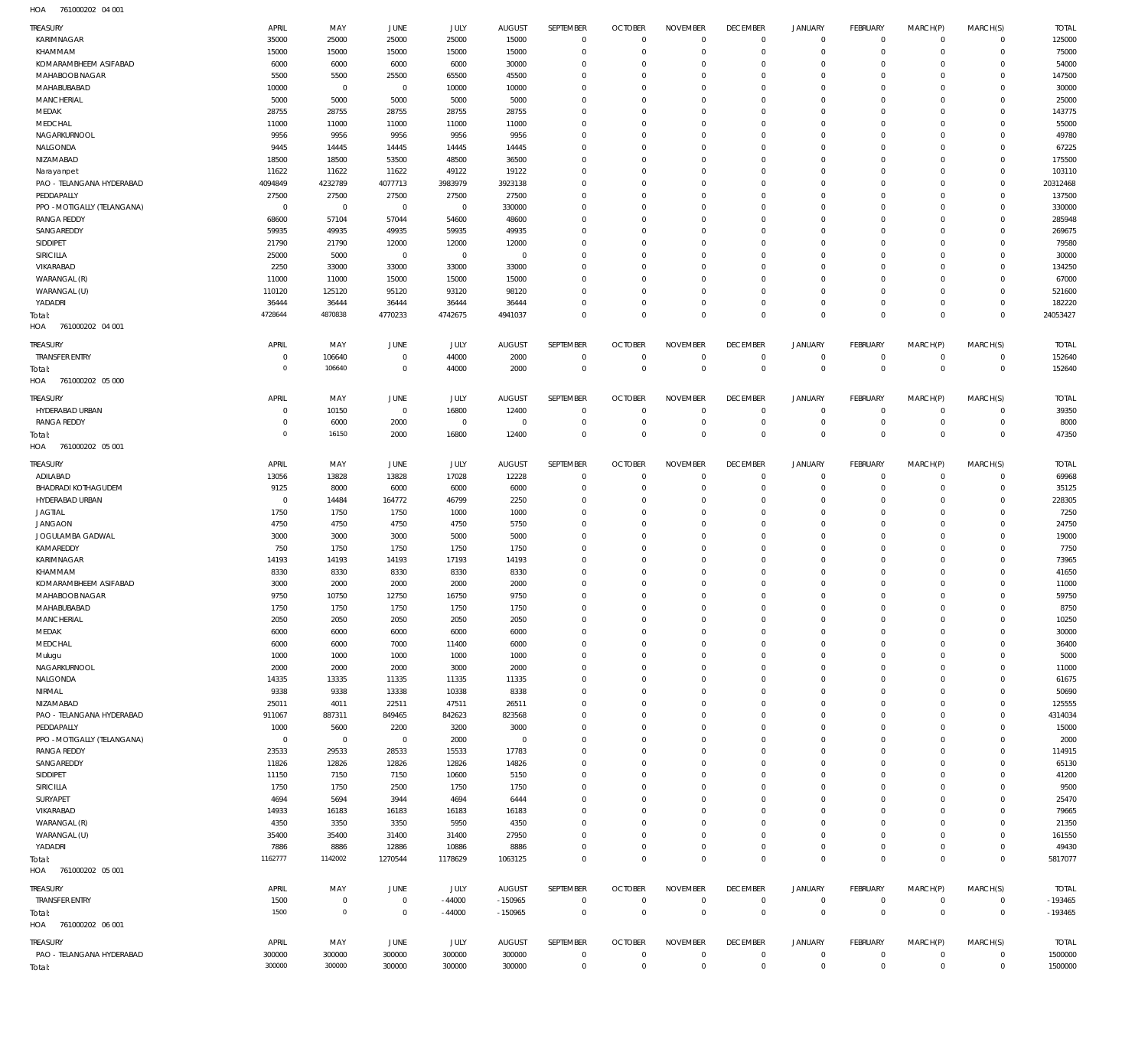761000202 06 001 HOA

| 110 <sub>m</sub><br><b>IDIOUDZUZ OU UU</b> |                |             |                |                |                |                  |                |                 |                 |                |                 |              |              |              |
|--------------------------------------------|----------------|-------------|----------------|----------------|----------------|------------------|----------------|-----------------|-----------------|----------------|-----------------|--------------|--------------|--------------|
| TREASURY                                   | APRIL          | MAY         | JUNE           | JULY           | <b>AUGUST</b>  | SEPTEMBER        | <b>OCTOBER</b> | <b>NOVEMBER</b> | <b>DECEMBER</b> | JANUARY        | FEBRUARY        | MARCH(P)     | MARCH(S)     | <b>TOTAL</b> |
| <b>TRANSFER ENTRY</b>                      | $\overline{0}$ | $\mathbf 0$ | $\overline{0}$ | $-500000$      | $\overline{0}$ | $\overline{0}$   | $\mathbb O$    | $\mathbf{0}$    | $\mathbf 0$     | $\mathbf 0$    | $\mathbf 0$     | $\mathbf 0$  | $\mathbf 0$  | $-500000$    |
| Total:                                     | $\overline{0}$ | $\circ$     | $\overline{0}$ | $-500000$      | $\overline{0}$ | $\overline{0}$   | $\mathbb O$    | $\overline{0}$  | $\,0\,$         | $\mathbf 0$    | $\mathbb O$     | $\mathbf{0}$ | $\mathbf 0$  | $-500000$    |
| HOA<br>761000202 07 001                    |                |             |                |                |                |                  |                |                 |                 |                |                 |              |              |              |
|                                            |                |             |                |                |                |                  |                |                 |                 |                |                 |              |              |              |
| TREASURY                                   | APRIL          | MAY         | JUNE           | JULY           | <b>AUGUST</b>  | SEPTEMBER        | <b>OCTOBER</b> | <b>NOVEMBER</b> | <b>DECEMBER</b> | <b>JANUARY</b> | FEBRUARY        | MARCH(P)     | MARCH(S)     | <b>TOTAL</b> |
| HYDERABAD URBAN                            | $\mathbf 0$    | $\mathbf 0$ | $\overline{0}$ | $\mathbf 0$    | 100000         | $\mathbf 0$      | $\overline{0}$ | $\mathbf 0$     | $\overline{0}$  | $\mathbf 0$    | $^{\circ}$      | $\Omega$     | $\Omega$     | 100000       |
| PAO - TELANGANA HYDERABAD                  | 6650000        | 7000000     | 7200000        | 7100000        | 7100000        | $\mathbf 0$      | $\overline{0}$ | $\mathbf 0$     | $\overline{0}$  | $^{\circ}$     | $\mathbf{0}$    | $\circ$      | $\mathbf 0$  | 35050000     |
| Total:                                     | 6650000        | 7000000     | 7200000        | 7100000        | 7200000        | $\mathbf 0$      | $\overline{0}$ | $\mathbf 0$     | $\overline{0}$  | $\mathbf 0$    | $\overline{0}$  | $\Omega$     | $\mathbf{0}$ | 35150000     |
| 761000202 07 001<br>HOA                    |                |             |                |                |                |                  |                |                 |                 |                |                 |              |              |              |
|                                            |                |             |                |                |                |                  |                |                 |                 |                |                 |              |              |              |
| <b>TREASURY</b>                            | APRIL          | MAY         | JUNE           | JULY           | <b>AUGUST</b>  | SEPTEMBER        | <b>OCTOBER</b> | <b>NOVEMBER</b> | <b>DECEMBER</b> | <b>JANUARY</b> | <b>FEBRUARY</b> | MARCH(P)     | MARCH(S)     | <b>TOTAL</b> |
| <b>TRANSFER ENTRY</b>                      | 0              | 0           | $\overline{0}$ | 3050000        | $\overline{0}$ | $\overline{0}$   | $\overline{0}$ | $^{\circ}$      | $\,0\,$         | $\circ$        | $^{\circ}$      | $\mathbf 0$  | $\mathbf 0$  | 3050000      |
| Total:                                     | $\overline{0}$ | $\circ$     | $\overline{0}$ | 3050000        | $\overline{0}$ | $\overline{0}$   | $\mathbb O$    | $\overline{0}$  | $\,0\,$         | $\mathbf 0$    | $\overline{0}$  | $\mathbf{0}$ | $\mathbf 0$  | 3050000      |
| HOA<br>761000202 07 002                    |                |             |                |                |                |                  |                |                 |                 |                |                 |              |              |              |
|                                            |                |             |                |                |                |                  |                |                 |                 |                |                 |              |              |              |
| TREASURY                                   | APRIL          | MAY         | JUNE           | JULY           | <b>AUGUST</b>  | SEPTEMBER        | <b>OCTOBER</b> | <b>NOVEMBER</b> | <b>DECEMBER</b> | <b>JANUARY</b> | FEBRUARY        | MARCH(P)     | MARCH(S)     | <b>TOTAL</b> |
| PAO - TELANGANA HYDERABAD                  | 1625000        | 1625000     | 1590000        | 1475000        | 1440000        | $\overline{0}$   | $\overline{0}$ | $\overline{0}$  | $\mathbf 0$     | $\mathbf 0$    | $^{\circ}$      | $\circ$      | $\mathbf 0$  | 7755000      |
| Total:                                     | 1625000        | 1625000     | 1590000        | 1475000        | 1440000        | $\mathbf 0$      | $\mathbb O$    | $\mathbf{0}$    | $\,0\,$         | $\mathbf 0$    | $\mathbb O$     | $^{\circ}$   | $\mathbf 0$  | 7755000      |
| HOA<br>761000202 07 002                    |                |             |                |                |                |                  |                |                 |                 |                |                 |              |              |              |
|                                            |                |             |                |                |                |                  |                |                 |                 |                |                 |              |              |              |
| TREASURY                                   | APRIL          | MAY         | JUNE           | JULY           | <b>AUGUST</b>  | SEPTEMBER        | <b>OCTOBER</b> | <b>NOVEMBER</b> | <b>DECEMBER</b> | <b>JANUARY</b> | FEBRUARY        | MARCH(P)     | MARCH(S)     | <b>TOTAL</b> |
| <b>TRANSFER ENTRY</b>                      | 0              | 0           | $\overline{0}$ | $-2550000$     | $\overline{0}$ | $\overline{0}$   | $\overline{0}$ | $\mathbf{0}$    | $\overline{0}$  | $^{\circ}$     | $^{\circ}$      | $\mathbf 0$  | $\mathbf 0$  | $-2550000$   |
| Total:                                     | $\overline{0}$ | $\circ$     | $\overline{0}$ | $-2550000$     | $\overline{0}$ | $\overline{0}$   | $\mathbb O$    | $\mathbb O$     | $\,0\,$         | $\,0\,$        | $\overline{0}$  | $\mathbf 0$  | $\mathbf 0$  | $-2550000$   |
| 761000203 04 001<br>HOA                    |                |             |                |                |                |                  |                |                 |                 |                |                 |              |              |              |
|                                            |                |             |                |                |                |                  |                |                 |                 |                |                 |              |              |              |
| TREASURY                                   | APRIL          | MAY         | JUNE           | JULY           | <b>AUGUST</b>  | SEPTEMBER        | <b>OCTOBER</b> | <b>NOVEMBER</b> | <b>DECEMBER</b> | <b>JANUARY</b> | FEBRUARY        | MARCH(P)     | MARCH(S)     | <b>TOTAL</b> |
| MAHABOOB NAGAR                             | 750            | 750         | 750            | 750            | 750            | $\overline{0}$   | $\overline{0}$ | $\overline{0}$  | $^{\circ}$      | $\circ$        | $^{\circ}$      | $\circ$      | $\mathbf 0$  | 3750         |
| <b>TRANSFER ENTRY</b>                      | $-1500$        | $\mathbf 0$ | $\overline{0}$ | $\overline{0}$ | $\overline{0}$ | $\mathbf 0$      | $\overline{0}$ | $\mathbf 0$     | $\overline{0}$  | $^{\circ}$     | $\mathbf{0}$    | $\circ$      | $\mathbf 0$  | $-1500$      |
| Total:                                     | $-750$         | 750         | 750            | 750            | 750            | $\mathbf 0$      | $\overline{0}$ | $\mathbf 0$     | $\overline{0}$  | $\mathbf 0$    | $\overline{0}$  | $^{\circ}$   | $\mathbf 0$  | 2250         |
| HOA<br>761000204 12 000                    |                |             |                |                |                |                  |                |                 |                 |                |                 |              |              |              |
|                                            |                |             |                |                |                |                  |                |                 |                 |                |                 |              |              |              |
| TREASURY                                   | APRIL          | MAY         | JUNE           | JULY           | <b>AUGUST</b>  | <b>SEPTEMBER</b> | <b>OCTOBER</b> | <b>NOVEMBER</b> | <b>DECEMBER</b> | <b>JANUARY</b> | <b>FEBRUARY</b> | MARCH(P)     | MARCH(S)     | <b>TOTAL</b> |
| HYDERABAD URBAN                            | 370            | 0           | 740            | 1602           | 740            | $\overline{0}$   | $\overline{0}$ | $\mathbf 0$     | $\overline{0}$  | $^{\circ}$     | $^{\circ}$      | $\mathbf 0$  | $\mathbf 0$  | 3452         |
| Total:                                     | 370            | $\circ$     | 740            | 1602           | 740            | $\overline{0}$   | $\mathbb O$    | $\mathbf{0}$    | $\,0\,$         | $\,0\,$        | $\mathbb O$     | $\mathbf{0}$ | $\mathbf{0}$ | 3452         |
| HOA<br>761000204 12 001                    |                |             |                |                |                |                  |                |                 |                 |                |                 |              |              |              |
|                                            |                |             |                |                |                |                  |                |                 |                 |                |                 |              |              |              |
| TREASURY                                   | APRIL          | MAY         | JUNE           | JULY           | <b>AUGUST</b>  | SEPTEMBER        | <b>OCTOBER</b> | <b>NOVEMBER</b> | <b>DECEMBER</b> | <b>JANUARY</b> | FEBRUARY        | MARCH(P)     | MARCH(S)     | <b>TOTAL</b> |
| HYDERABAD URBAN                            | 1000           | 5532        | 6812           | 8000           | 3000           | $\mathbf 0$      | $\mathbf{0}$   | $\mathbf 0$     | $\overline{0}$  | $^{\circ}$     | $^{\circ}$      | $\circ$      | $\mathbf 0$  | 24344        |
| JOGULAMBA GADWAL                           | 0              | 1000        | 1000           | 1000           | 1000           | $\mathbf 0$      | $\overline{0}$ | $\mathbf 0$     | $^{\circ}$      | $^{\circ}$     | $^{\circ}$      | $\Omega$     | $\Omega$     | 4000         |
| KAMAREDDY                                  | 370            | 370         | 370            | 370            | 370            | 0                | $\mathbf 0$    | 0               | $\overline{0}$  | 0              | $^{\circ}$      |              | $\Omega$     | 1850         |
| KARIMNAGAR                                 | 371            | 371         | 371            | 371            | 371            | $\mathbf 0$      | $\overline{0}$ | 0               | $\overline{0}$  | 0              | $^{\circ}$      |              | $\Omega$     | 1855         |
|                                            |                |             |                |                |                |                  |                |                 |                 |                |                 |              |              |              |
| KHAMMAM                                    | 500            | 500         | 500            | 500            | 500            | 0                | $\mathbf 0$    | 0               | $\overline{0}$  | 0              | $^{\circ}$      |              | $\Omega$     | 2500         |
| MAHABOOB NAGAR                             | 3125           | 3125        | 2750           | 3125           | 5125           | $\mathbf 0$      | $\mathbf 0$    | 0               | $\overline{0}$  | $^{\circ}$     | $^{\circ}$      |              | $\Omega$     | 17250        |
| MAHABUBABAD                                | 500            | 500         | 500            | 500            | 500            | 0                | $\mathbf 0$    | 0               | $\overline{0}$  | 0              | $^{\circ}$      |              | $\Omega$     | 2500         |
| MEDAK                                      | 1000           | 1000        | 1000           | 1000           | 1000           | $\mathbf 0$      | $\overline{0}$ | 0               | $\overline{0}$  | $^{\circ}$     | $^{\circ}$      |              | $\Omega$     | 5000         |
| NALGONDA                                   | 1770           | 1770        | 1770           | 1770           | 1400           | $\mathbf 0$      | $\mathbf 0$    | 0               | $\overline{0}$  | 0              | $^{\circ}$      |              | $\Omega$     | 8480         |
| NIRMAL                                     | 1000           | 1000        | 1000           | 1000           | 1000           | 0                | $\mathbf 0$    | 0               | $\overline{0}$  | 0              | $^{\circ}$      |              | $\Omega$     | 5000         |
|                                            |                |             |                | 870            |                | $\mathbf 0$      | $\mathbf 0$    |                 | $\overline{0}$  |                | $^{\circ}$      |              | $\Omega$     |              |
| NIZAMABAD                                  | 870            | 870         | 870            |                | 870            |                  |                | 0               |                 | 0              |                 |              |              | 4350         |
| Narayanpet                                 | 342            | 342         | 342            | 342            | 342            | 0                | $\mathbf 0$    | 0               | $\overline{0}$  | 0              | $\circ$         |              | $\Omega$     | 1710         |
| PAO - TELANGANA HYDERABAD                  | 257641         | 265182      | 262304         | 264904         | 276254         | $\Omega$         | $\mathbf 0$    | 0               | $\Omega$        | $^{\circ}$     | $^{\circ}$      |              | $\Omega$     | 1326285      |
| <b>RANGA REDDY</b>                         | 1655           | 1655        | 2655           | 1655           | 1655           | $\mathbf 0$      | $\mathbf{0}$   | $\mathbf 0$     | $\mathbf 0$     | $\mathbf 0$    | $\mathbf{0}$    | $\Omega$     | $\Omega$     | 9275         |
| SANGAREDDY                                 | 3250           | 3250        | 3250           | 3250           | 3250           |                  |                |                 | $\cap$          |                | $\cap$          |              | $\cap$       | 16250        |
| SIDDIPET                                   | 2500           | 2500        | $\overline{0}$ | $\mathbf 0$    | $^{\circ}$     | $\mathbf 0$      | $\overline{0}$ | 0               | $\overline{0}$  | $^{\circ}$     | $^{\circ}$      | $\Omega$     | $\Omega$     | 5000         |
| SURYAPET                                   | 1000           | 2000        | 1000           | 1000           | 1000           | $\mathbf 0$      | $\mathbf 0$    | 0               | $\overline{0}$  | $^{\circ}$     | $^{\circ}$      | $\Omega$     | $\Omega$     | 6000         |
| VIKARABAD                                  | 1500           | 3980        | 2870           | 2870           | 2870           | $\mathbf 0$      | $\overline{0}$ | 0               | $\overline{0}$  | $\mathbf 0$    | $^{\circ}$      | $\Omega$     | $\Omega$     | 14090        |
|                                            |                |             |                |                |                |                  |                |                 |                 |                |                 |              |              |              |
| WARANGAL (U)                               | 3459           | 3459        | 3459           | 3459           | 3459           | $\mathbf 0$      | $\overline{0}$ | 0               | $\overline{0}$  | $^{\circ}$     | $^{\circ}$      |              | $\Omega$     | 17295        |
| YADADRI                                    | 1400           | 2100        | 2800           | 2100           | 2100           | $\mathbf 0$      | $\mathbf{0}$   | 0               | $\mathbf 0$     | $\circ$        | $\mathbf{0}$    | $\Omega$     | $\mathbf 0$  | 10500        |
| Total:                                     | 283253         | 300506      | 295623         | 298086         | 306066         | $\mathbf 0$      | $\mathbf{0}$   | $\mathbf 0$     | $\,0\,$         | $\mathbf 0$    | $\mathbf 0$     | $^{\circ}$   | $\mathbf{0}$ | 1483534      |
| HOA 761000204 12001                        |                |             |                |                |                |                  |                |                 |                 |                |                 |              |              |              |
|                                            | APRIL          |             | JUNE           | JULY           |                | SEPTEMBER        | <b>OCTOBER</b> | <b>NOVEMBER</b> | <b>DECEMBER</b> | <b>JANUARY</b> | FEBRUARY        | MARCH(P)     | MARCH(S)     | <b>TOTAL</b> |
| <b>TREASURY</b>                            |                | MAY         |                |                | <b>AUGUST</b>  |                  |                |                 |                 |                |                 |              |              |              |
| <b>TRANSFER ENTRY</b>                      | $\mathbf 0$    | 0           | 2500           | 500            | $-500$         | $\overline{0}$   | $\mathbf 0$    | $\mathbf{0}$    | $\mathbf 0$     | 0              | $\mathbf 0$     | $\mathbf 0$  | $\mathbf 0$  | 2500         |
| Total:                                     | $\overline{0}$ | $\mathbf 0$ | 2500           | 500            | $-500$         | $\overline{0}$   | $\mathbb O$    | $\mathbb O$     | $\,0\,$         | $\,0\,$        | $\mathbb O$     | $\mathbf 0$  | $\mathbf{0}$ | 2500         |
| HOA 761000800 04 000                       |                |             |                |                |                |                  |                |                 |                 |                |                 |              |              |              |
| TREASURY                                   | APRIL          | MAY         | JUNE           | JULY           | <b>AUGUST</b>  | SEPTEMBER        | <b>OCTOBER</b> | <b>NOVEMBER</b> | <b>DECEMBER</b> | <b>JANUARY</b> | FEBRUARY        | MARCH(P)     | MARCH(S)     | <b>TOTAL</b> |
| HYDERABAD URBAN                            | $\mathbf 0$    | $\mathbf 0$ | $\overline{0}$ | 1500           | $\overline{0}$ | $\overline{0}$   | $\overline{0}$ | $\mathbf{0}$    | $\mathbf 0$     | 0              | $^{\circ}$      | $\mathbf 0$  | $\mathbf 0$  | 1500         |
|                                            |                |             |                |                |                |                  |                |                 |                 |                |                 |              |              |              |
| PAO - TS NEW DELHI                         | 7200           | 7200        | 6450           | 7950           | 7200           | $\mathbf 0$      | $\overline{0}$ | $\mathbf 0$     | $^{\circ}$      | $^{\circ}$     | $^{\circ}$      | 0            | $\mathbf 0$  | 36000        |
| SURYAPET                                   | 1200           | $\mathbf 0$ | 2200           | $\mathbf 0$    | 1600           | $\mathbf 0$      | $\overline{0}$ | 0               | $\overline{0}$  | $\circ$        | $^{\circ}$      | $\Omega$     | $\Omega$     | 5000         |
| YADADRI                                    | $\mathbf 0$    | 1800        | $\overline{0}$ | $\mathbf 0$    | $\overline{0}$ | $\mathbf 0$      | $\mathbf 0$    | $\mathbf 0$     | $\mathbf 0$     | 0              | $\mathbf{0}$    | $\circ$      | $\mathbf 0$  | 1800         |
| Total:                                     | 8400           | 9000        | 8650           | 9450           | 8800           | $\mathbf 0$      | $\overline{0}$ | $\mathbf 0$     | $\,0\,$         | $\mathbf 0$    | $\mathbb O$     | $^{\circ}$   | $\mathbf 0$  | 44300        |
| HOA 761000800 04 001                       |                |             |                |                |                |                  |                |                 |                 |                |                 |              |              |              |
|                                            |                |             |                |                |                |                  |                |                 |                 |                |                 |              |              |              |
| <b>TREASURY</b>                            | APRIL          | MAY         | JUNE           | JULY           | <b>AUGUST</b>  | SEPTEMBER        | <b>OCTOBER</b> | <b>NOVEMBER</b> | <b>DECEMBER</b> | <b>JANUARY</b> | FEBRUARY        | MARCH(P)     | MARCH(S)     | <b>TOTAL</b> |
| ADILABAD                                   | 232500         | 226000      | 209750         | 186500         | 164600         | $\overline{0}$   | $\overline{0}$ | $\mathbf 0$     | $\mathbf 0$     | $\circ$        | $^{\circ}$      | $\mathbf 0$  | $\mathbf 0$  | 1019350      |
| BHADRADI KOTHAGUDEM                        | 305750         | 279250      | 274250         | 280500         | 251250         | $\mathbf 0$      | $\overline{0}$ | $\mathbf 0$     | $\mathbf 0$     | $\mathbf 0$    | $\mathbf{0}$    | $\mathbf 0$  | $\mathbf 0$  | 1391000      |
| BHOOPALAPALLY                              | 138500         | 117750      | 112000         | 115750         | 122500         | $\mathbf 0$      | $\overline{0}$ | $\mathbf 0$     | $^{\circ}$      | $\circ$        | $^{\circ}$      | $\Omega$     | $\mathbf 0$  | 606500       |
| HYDERABAD URBAN                            | $\mathbf 0$    | 5000        | 2250           | $\,0\,$        | $\overline{0}$ | $\mathbf 0$      | $\overline{0}$ | 0               | $\mathbf 0$     | $^{\circ}$     | $^{\circ}$      | $\Omega$     | $\mathbf 0$  | 7250         |
| <b>JAGTIAL</b>                             | 43000          | 38750       | 33750          | 33500          | 35000          | $\mathbf 0$      | $\mathbf{0}$   | 0               | $\mathbf 0$     | $\circ$        | $^{\circ}$      | $\Omega$     | $\mathbf 0$  | 184000       |
|                                            |                |             |                |                |                |                  |                |                 |                 |                |                 |              |              |              |
| <b>JANGAON</b>                             | 53500          | 49500       | 53250          | 53500          | 51000          | $\mathbf 0$      | $\mathbf{0}$   | 0               | $\mathbf 0$     | $\mathbf 0$    | $^{\circ}$      | $\Omega$     | $\mathbf 0$  | 260750       |
| JOGULAMBA GADWAL                           | 43000          | 37500       | 39600          | 35650          | 30350          | $\mathbf 0$      | $\overline{0}$ | 0               | $\mathbf 0$     | $\mathbf 0$    | $^{\circ}$      | $\Omega$     | $\mathbf 0$  | 186100       |
| KAMAREDDY                                  | 71750          | 142250      | 149750         | 148750         | 159500         | $\mathbf 0$      | $^{\circ}$     | 0               | $\mathbf 0$     | $\mathbf 0$    | $^{\circ}$      | $\Omega$     | $\mathbf 0$  | 672000       |
| KARIMNAGAR                                 | 96950          | 97700       | 84700          | 81500          | 63750          | $\mathbf 0$      | $\overline{0}$ | 0               | $\mathbf 0$     | $\circ$        | $^{\circ}$      | $\Omega$     | $\mathbf 0$  | 424600       |
| KHAMMAM                                    | 372250         | 351500      | 381750         | 388500         | 377750         | $\mathbf 0$      | $^{\circ}$     | $\mathbf 0$     | $\mathbf 0$     | $\circ$        | $^{\circ}$      | $\Omega$     | $\mathbf 0$  | 1871750      |
| KOMARAMBHEEM ASIFABAD                      | 176000         | 155250      | 168500         | 154250         | 152750         | $\mathbf 0$      | $\overline{0}$ | 0               | $\mathbf 0$     | $\circ$        | $^{\circ}$      | $\Omega$     | $\mathbf 0$  | 806750       |
| MAHABOOB NAGAR                             | 81500          | 63500       | 66750          | 59750          | 54750          | $\mathbf 0$      | $\mathbf 0$    | $\mathbf 0$     | $\mathbf 0$     | $\circ$        | $^{\circ}$      | $\circ$      | $\mathbf 0$  | 326250       |
|                                            |                |             |                |                |                | $\mathbf 0$      | $\mathbf{0}$   | 0               | $\mathbb O$     |                |                 |              |              |              |
| MAHABUBABAD                                | 67950          | 103200      | 102200         | 100650         | 97500          |                  |                |                 |                 | $\mathbf 0$    | $\mathbf 0$     | $\mathbf 0$  | $\mathbf 0$  | 471500       |